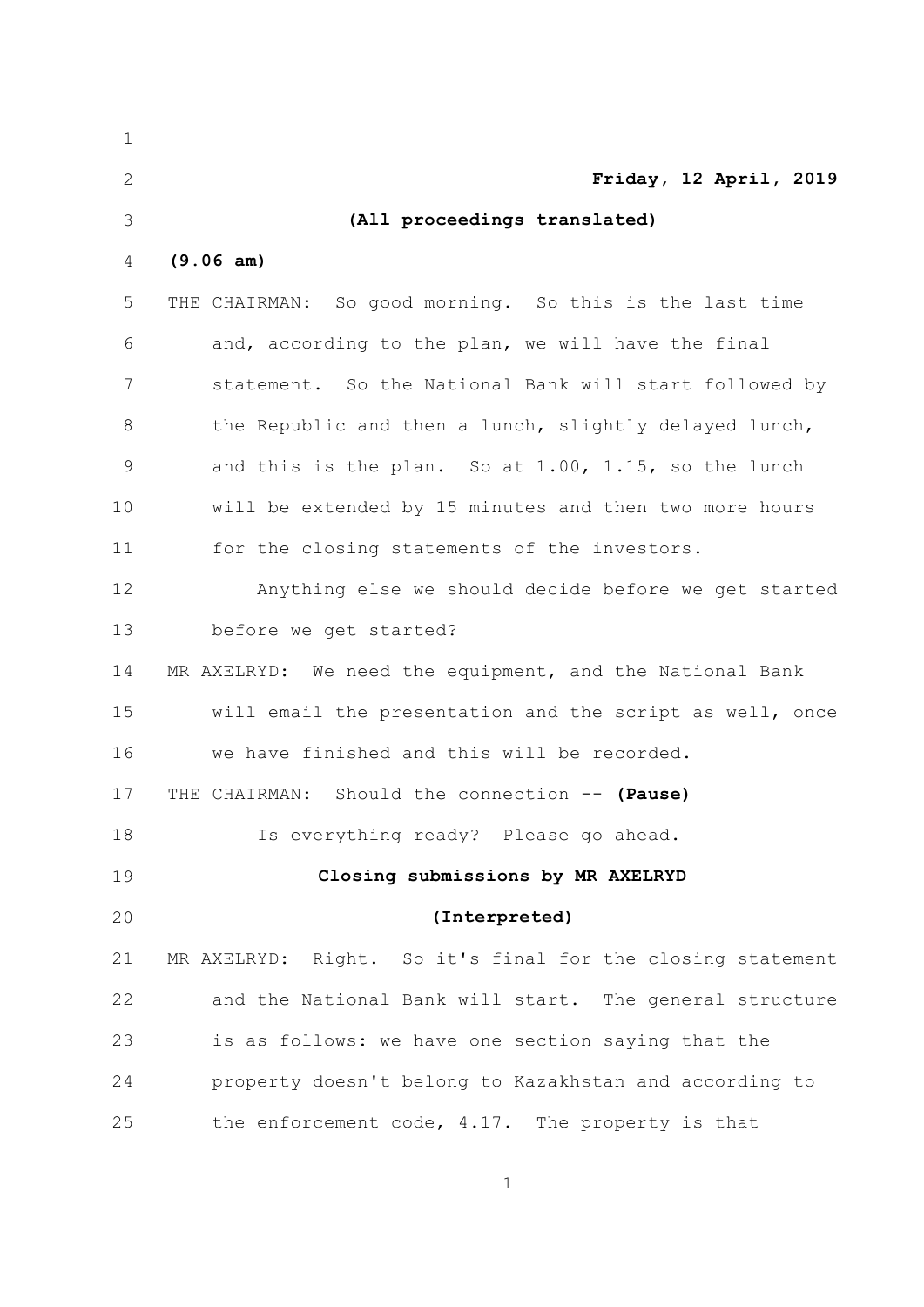located in Sweden and the last section which has to do  $\mathbf{1}$  $\overline{2}$ with the immunity.

The first section will be dealt with by me and Karl, 3 second by Magnus, and when it comes to the state you  $\overline{4}$ 5 will hear more from more Mannheimer, being the counsel for the Republic of Kazakhstan. When it comes to the 6  $\overline{7}$ second point, it is clear that securities are not in  $\mathcal{S}_{\mathcal{S}}$ Sweden but the money is. This structure, section 1 should be the introductions, some central legal points, 9  $10$ then we shall describe the method which the court should  $11$ apply and which requirements of the enquiry should be  $12$ placed as well, then the method will applied to these  $13$ matters and then some of land raising(?) about who 14 acquired the securities, what does it mean to have the 15 right of ownership to the securities. Then we will comment regarding the securities directive, process of 16 economy, a couple of words the situation in England and  $17$ 18 Kazakhstan and some concluding remarks.

19 When I started working these cases, there were some 20 questions. I was thinking about what is the 21 National Fund, who owns the National Fund? So is the 22 National Fund present here in Sweden? And you could obviously dig down into the legal aspects of this case, 23 24 and this is something which we should deal, but I believe that Aliya with her mathematical and financial 25

 $\overline{2}$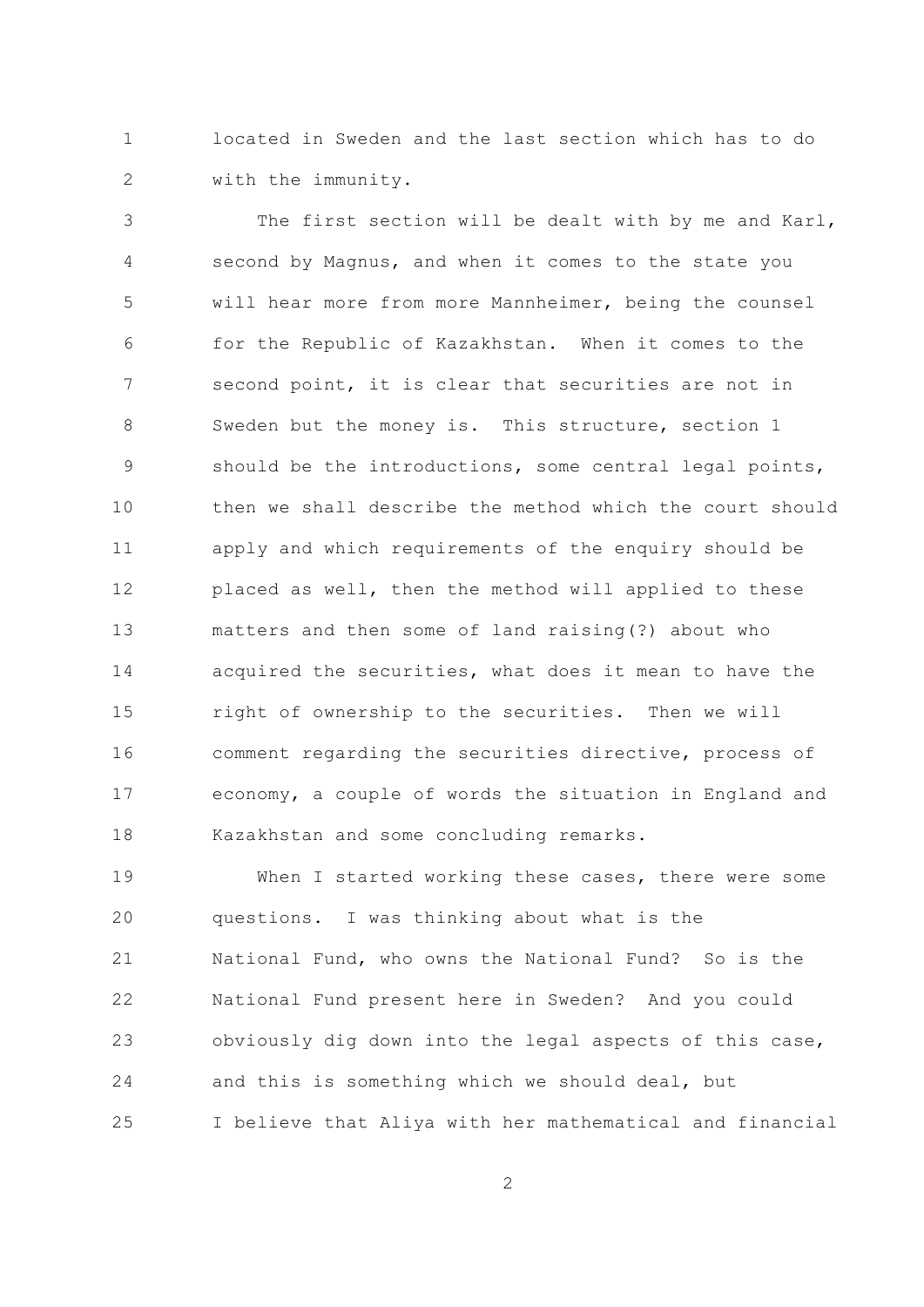perspective, she was impressive(?).  $\mathbf{1}$ 

 $\overline{2}$ One, National Fund is a claim from Kazakhstan against National Bank. 3

 $\overline{4}$ Secondly, Kazakhstan obviously owns this claim, that 5 is the National Fund, which means that we have an answer to the third question: National Fund is not in Sweden. 6  $7\overline{ }$ This is -- it is located at the domicile of the debtor  $\mathcal{S}_{\mathcal{S}}$ that is in Kazakhstan.

So it's my opinion that it's clear that Kazakhstan 9  $10$ is clearly not the owner of the securities in Sweden, Kazakhstan didn't have any knowledge about any  $11$ particular holdings in this. It has no right of 12 disposal of any shares and according to the Kazakh law  $13$ 14 they can never vote in accordance with the shares.

1.5 So how could they be considered to be an owner according to any concept of ownership in Sweden? 16

 $17$ That's the reason why we're here, is because Kazakhstan has been stated as a beneficial owner to the  $18$  $19$ securities. This isn't clear. I'm not an expert in tax 20 law but in my eyes a beneficial owner is not a very 21 precise translation of "owner".

If you consider that the size of National Fund that 22 is this side of Kazakhstan's claim against the 23 24 National Bank, correlates directly to the value of the underlying securities after deducting the costs, it's 25

 $\overline{3}$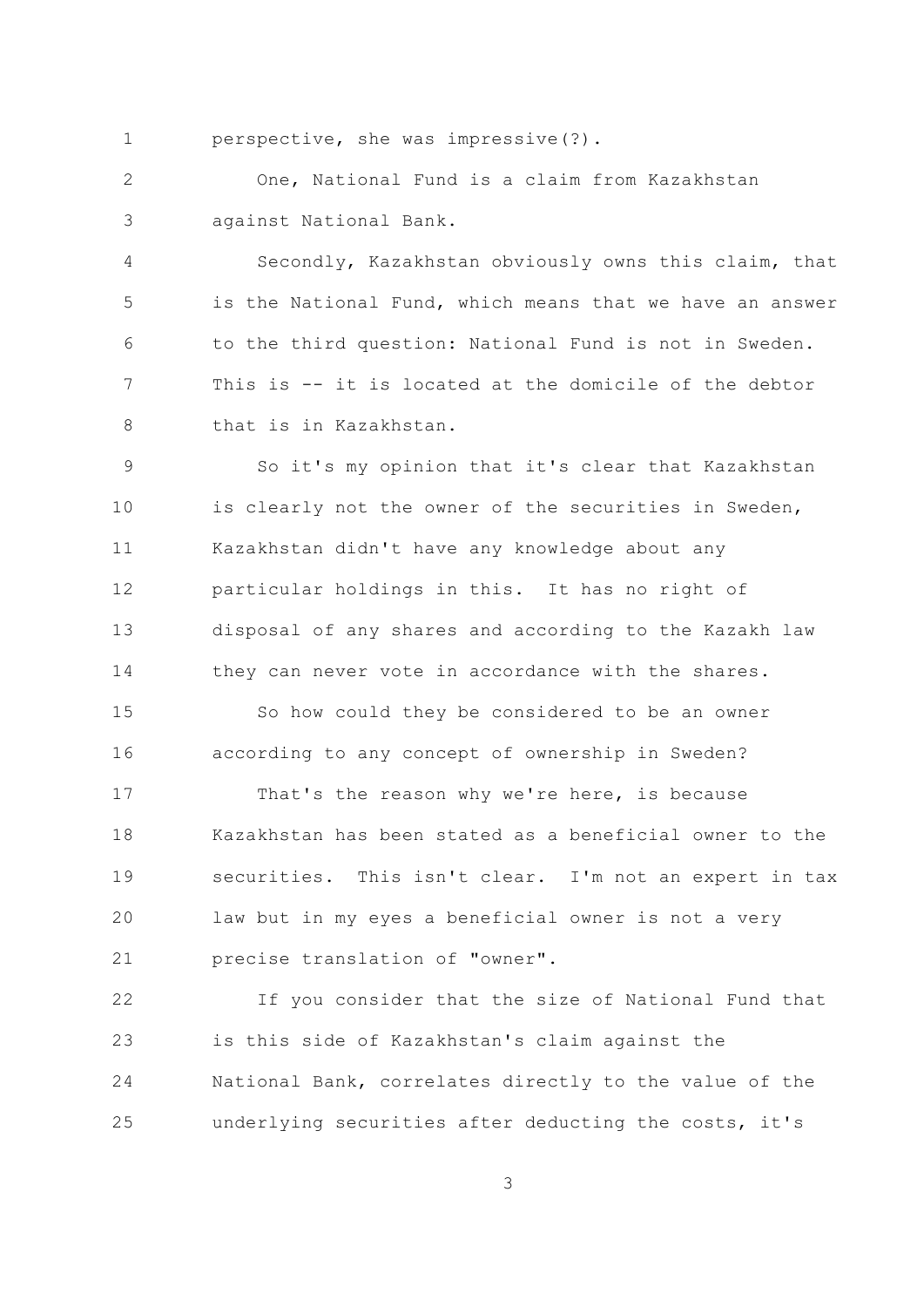reasonable that the National Bank stated that the  $\mathbf{1}$  $\overline{2}$ Kazakhstan was the beneficial owner of the securities.

So have the claim, the value of which correlates 3 with the value of the underlying securities is  $\overline{4}$ 5 completely different from being the owner of the underlying securities according to enforcement code 6  $\overline{7}$  $4.17.$ 

I've noticed that during the opening statements the 8 counsel for the opposing party said that there is full 9 10 assessment of evidence of Sweden and the pattern of -rests with the applicant, but what is the evidence that  $11$  $12$ Kazakhstan was the owner in the meaning of enforcement  $13$ code 4.17? A mistake recording the beneficial owner has 14 taken place, this mistake has been entered into the description of the account, official list of custodians. 15 However, this has no legal effect with respect to who is 16 the owner once the error has explained, but what remains  $17$ 18 to the court is to assess the question of ownership 19 based on the existing facts and the existing enquiry.

So what are the factual circumstances which show 20 21 that Kazakhstan was the owner to the attached property? 22 When did Kazakhstan acquire the securities for the funds which belong to Kazakhstan, or how did Kazakhstan become 23 24 the owner? It's our position from the investigation of the presented facts, it follows that Kazakhstan did not 25

 $\overline{4}$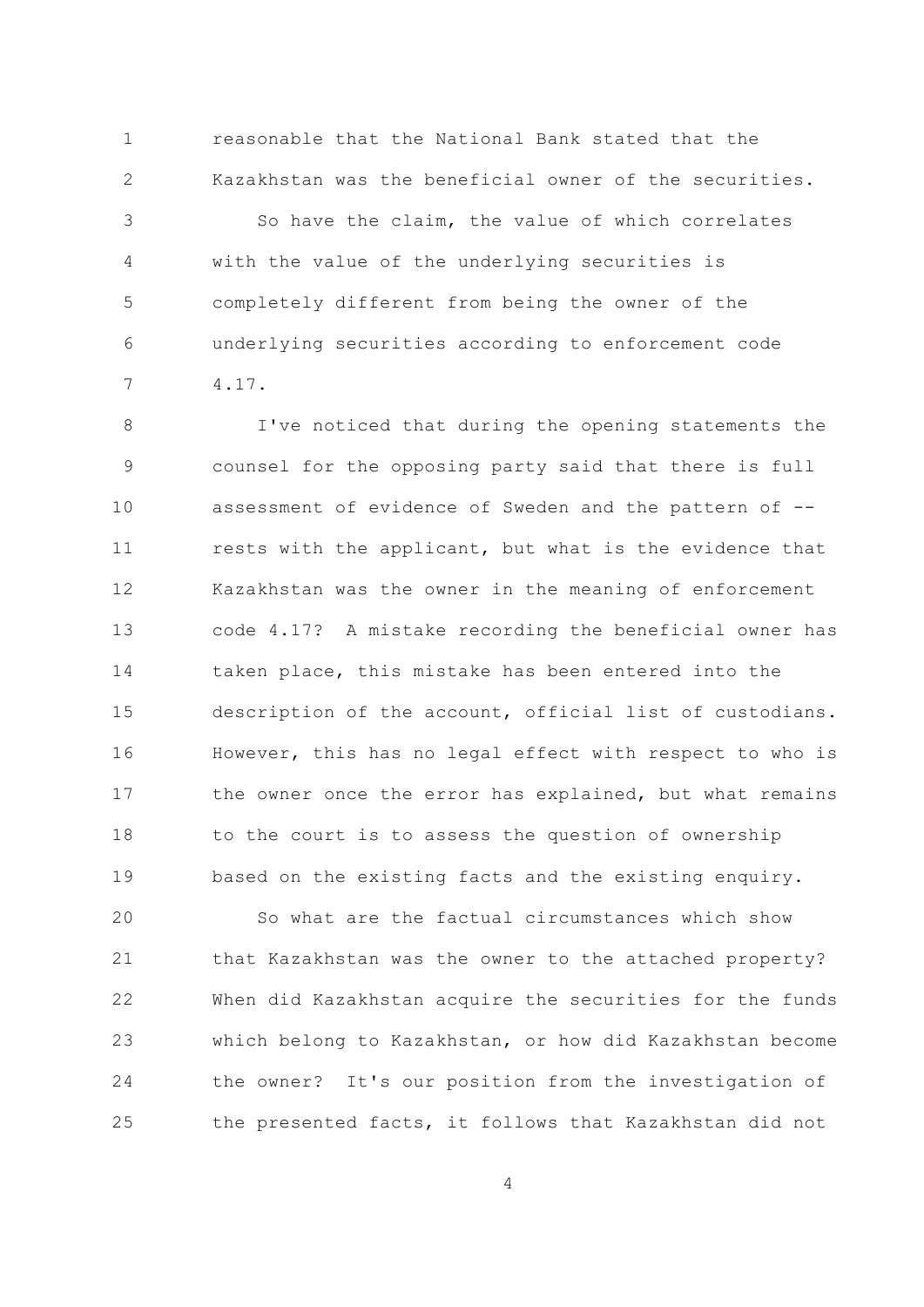$\mathbf{1}$ own the attached property in the meaning of enforcement  $\overline{2}$ code 4.17.

I will come back to that but first I'd like to 3 present a couple of the introductory sections. 4 5 The question of the assets belongs is in accordance in the enforcement code 4.17 is tightly connected to the 6  $7\overline{ }$ issue of right of separation in the bankruptcy, but 8 there is an important difference. The point of departure when it comes to right of 9  $10$ separation is described by Lindskog as follows: MR GUTERSTAM: "Initially an owner always has the right to  $11$ separate movable property which is a third party." 12  $13$ So if the third party is declared pursuant, or as 14 long as the identity of the property and identification 15 of the property is kept, the rights of separation, 16 however, doesn't stop at the identity and identifiability."  $17$ 18 MR AXELRYD: But it moves on further us because the right of 19 ownership could also exist with relation to surrogate.

Furthermore, it should be noted that an owner under 20 21 certain -- the surrogation against separate property  $22$ which has replaced the property in question.

MR GUTERSTAM: "Right for surrogation is a enforcement of 23 24 the entrance which is the foundation of the separation right but the right is normally ..." 25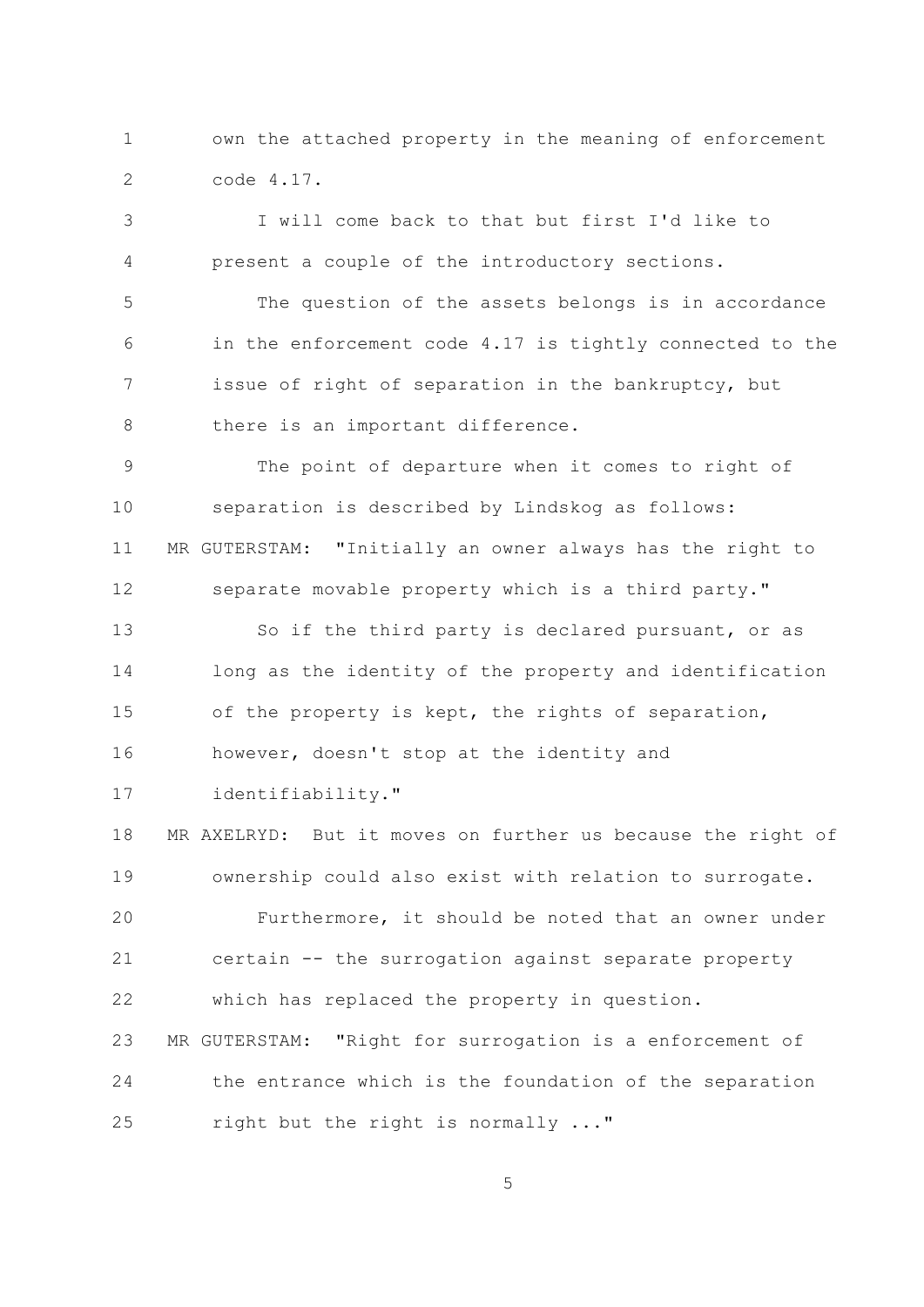$\mathbf{1}$ MR AXELRYD: So maintained right of ownership, the right -- $\overline{2}$ which is the right which correspondences to the concept in enforcement code 4.17. But in some instances it goes 3 even further, according to the Accounting Act and 4 5 certain conditions, there's a right of separation which goes further than the concept in enforcement code 4.17. 6  $7\overline{ }$ So it doesn't follow from the right of ownership, but this is a specific identity in material law which could 8 recreated in accordance with the Accounting Act, and 9  $10$ this identity is described as followed by Lindskog.  $11$ MR GUTERSTAM: "It should be underlined that the right of 12 separation in accordance with the accounting law.  $13$ There's a condition that the material law identity has 14 been kept based on what follows from general material 15 law principles, especially when the accounting law could 16 lead to a creation to a specific type of material law identity."  $17$ 

MR AXELRYD: Further in his book, Lindskog states the  $18$ 19 following:

20 MR GUTERSTAM: "If the material identity ceases to exist, 21 however, if the question of the principles of the --22 which should be applied to assessing the creditors 23 rights, they're two different approaches. The first 24 approach means that through separation the original 25 material situation should be considered to have been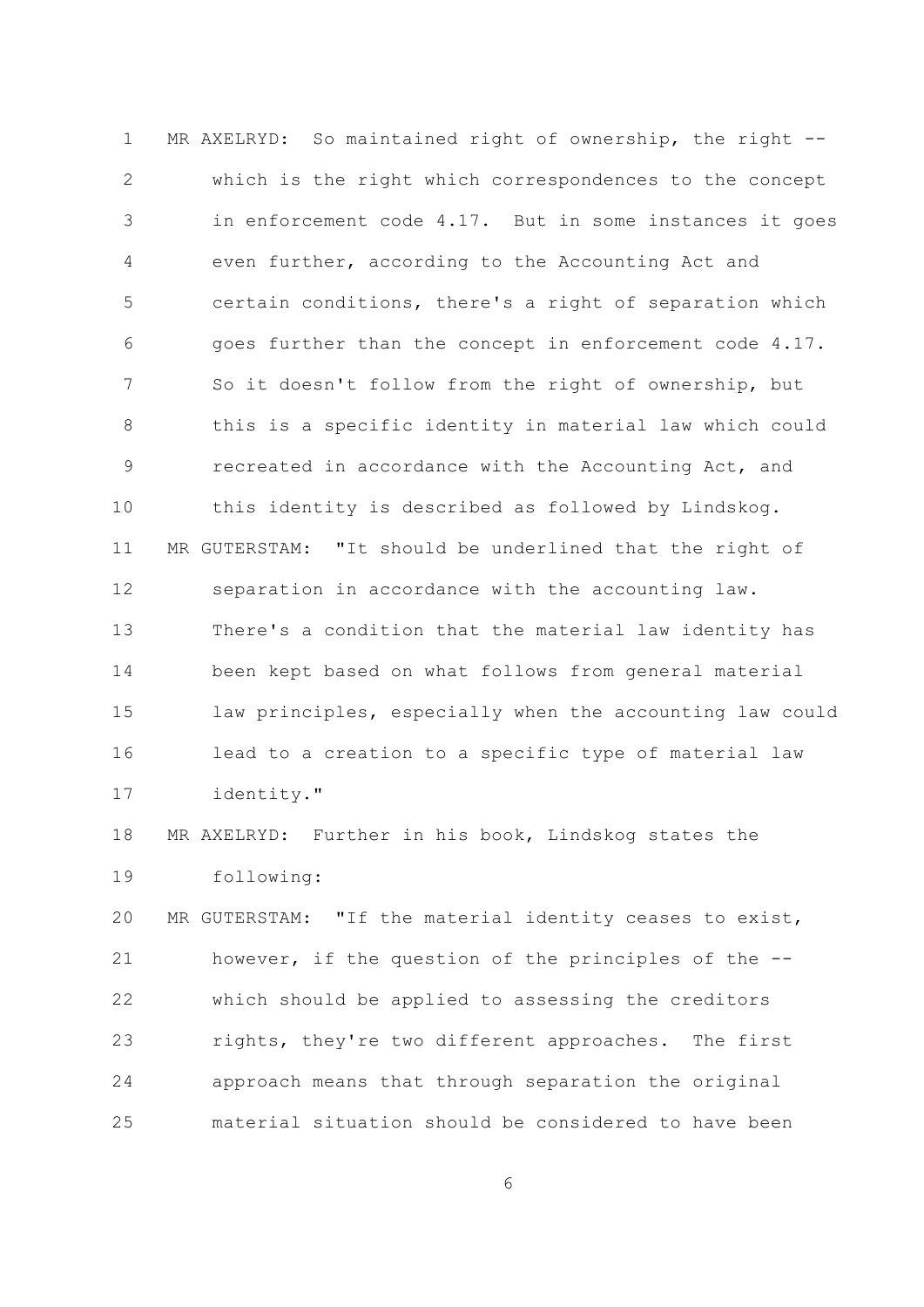$\mathbf{1}$ The creditors right to separated funds recreated.  $\overline{2}$ should be considered to be rights of ownership and the fund should be considered to be a surrogate." 3

The other approach means that, once the material law  $\overline{4}$ 5 identity has been lost and initiation situation of claim has appeared between the creditor and the debtor, this 6  $7\overline{ }$ is what decides the legal assessment. In such an approach, the intent will continue to exist without the 8 funds being separated because it's to be a sui generis. 9  $10$ In my opinion the second approach should be to prefer, the difference of opinion..."  $11$ 

MR AXELRYD: And Lindskog's position is confirmed by NJA 12  $13$ 2014 S1993, which respect to the Supreme Court decision 14 from 1971. The meaning of this is as follows: let's 1.5 assume we have a debtor and a creditor. The creditor has received funds which they have to account for and 16 then separated the money for the sake of the creditor.  $17$ 18 If there is a bankruptcy and attachment at the creditor, 19 the claim is part of the bankruptcy, which could be 20 attached.

21 The claim to the count account at the bank cannot be attached for the sake of the creditor because the debtor 22 has the right to the claim. 23

24 Obviously this claim is protected according to the sui generis when it comes to the creditor's bankruptcy 25

 $\overline{7}$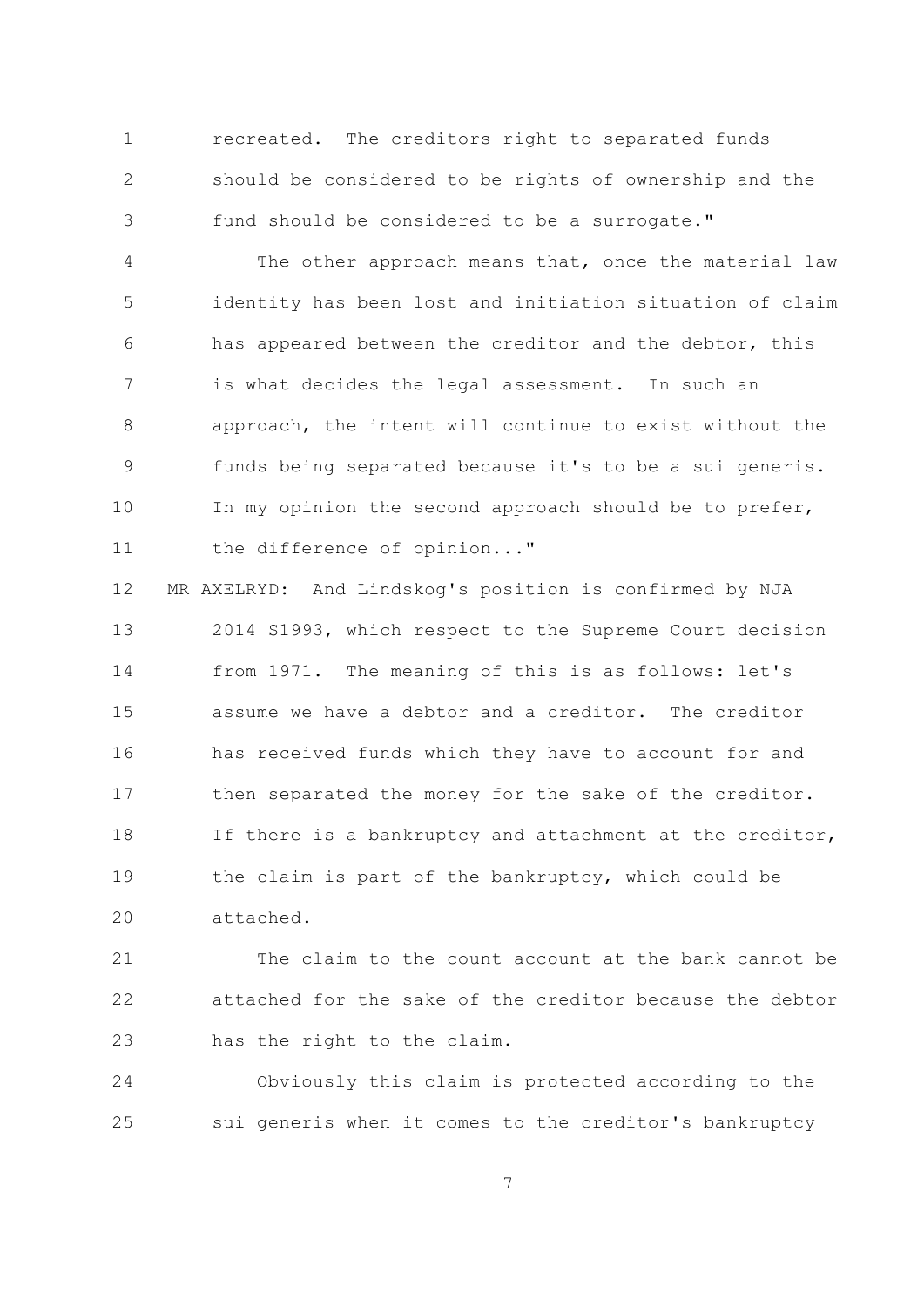$\mathbf{1}$ it's not part of the bankruptcy and cannot be attached.  $\overline{2}$ To summarise the provision which I've just presented means that, if the creditor has property which belongs 3 to him, yet a third party, it could be attached for the 4 5 debt of the creditor in accordance with enforcement code 4.17, as long as the identity of the property is 6  $7\overline{ }$ maintained.

If the right of ownership so this property is 8 replaced by the right of property to a different 9  $10$ property for surrogation, then it could be also attached for the debt according to 4.17. A mixture of the  $11$ 12 property of a surrogate, that the property cannot be  $13$ identified means that the right of ownership in accordance with 4.17 ceases to exist. There is 14 15 an exception to that. I will come back to this later, but it's not relevant in this particular case. 16

The rules on the right of separation, they apply to  $17$ cash and cash on account. It follows from NJA 2009, 18 19 page 500, after a general discussion of the rules of rights of separation, the following follows from the 20 21 judgment.

22 MR GUTERSTAM: "This applies also to money, someone who has 23 lost an amount, has the rights separated, if the 24 perpetrator's bankruptcy, if the note could be 25 identified and if the note is exchanged, then the right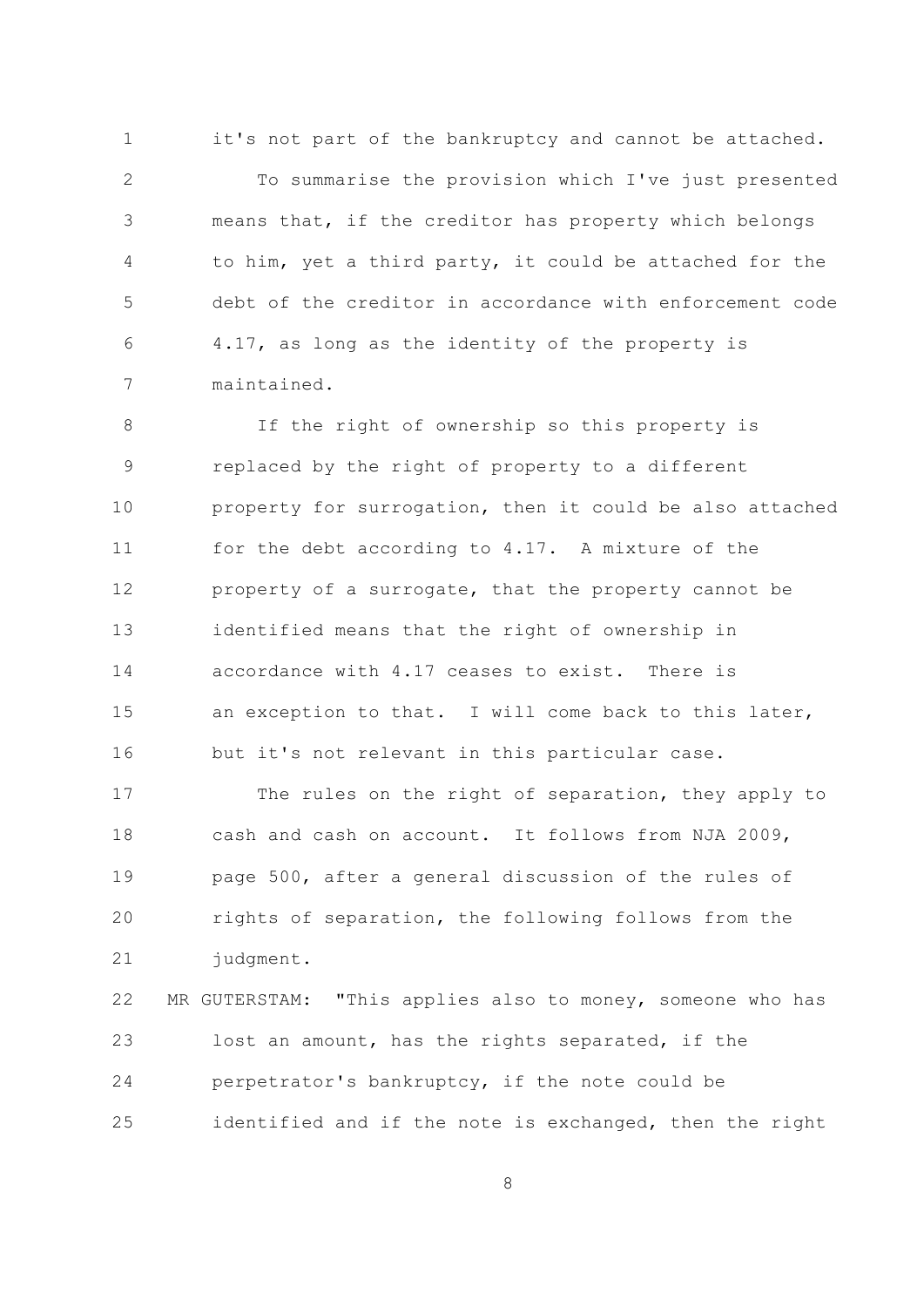$\mathbf{1}$ of ownership passed on through surrogation to the money  $\overline{2}$ which has been exchanged if they can be identified.

"In this case, this applies to account transactions 3 and the account transactions should be assessed based on  $\overline{4}$ 5 the same principles, if this had been an issue of physical managing of notes, compared to NJA2009, 6  $\overline{7}$ page 182. For if anyone makes legal withdrawals from  $\mathcal{S}_{\mathcal{S}}$ someone else's account, the right of separation to the cash exists when there are different competing 9  $10$ creditors.

"If the money is deposited to an empty account, the  $11$ 12 victim through surrogation has the right of separation  $13$ to the amount on the account."

14 MR AXELRYD: This notes that this is the justification of 15 claim with respect to money on the accounts. Legally this is a situation of claim, for such a situation of 16 claim, normally an account on which you have funds,  $17$ 18 regular provisions regarding claims are applicable to their situation.  $19$ 

I would like to show a table between the third 20 21 parties in relationship to the bank, and claim to 22 an account is a simple claim against the bank. Like Catharina Buresten said, the bank receives the money 23 24 with the free rights of disposal.

25 This is a deposit and the money makes money by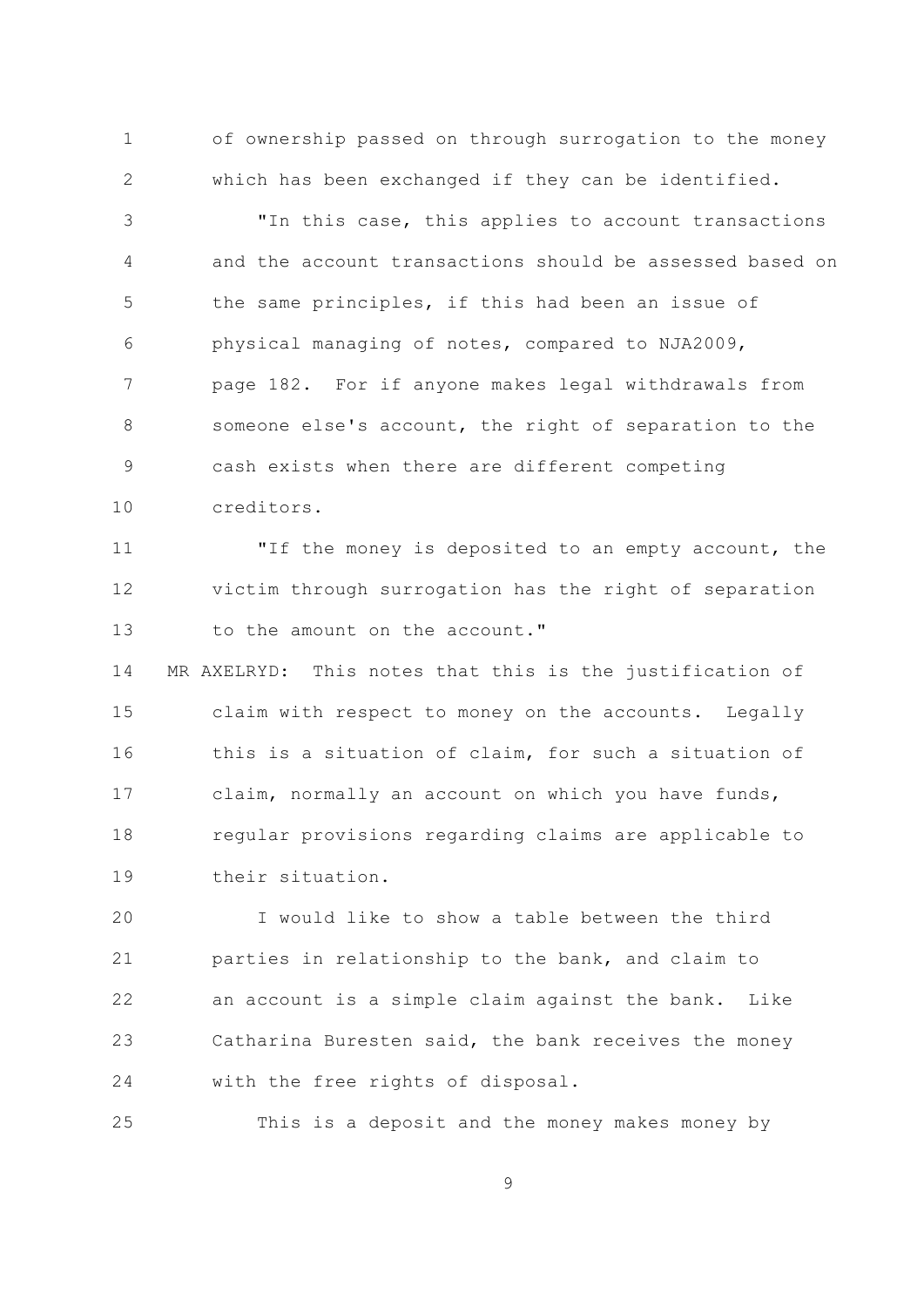$\mathbf{1}$ borrowing the money to a number of people. So the  $\overline{2}$ simple claim is not protected, but the protection to the customer is based on the deposit quarantee and the 3  $\sqrt{4}$ capital adequacy of those. This is why the alarms are 5 triggered when the banks are endangered. What's important to understand is what Lindskog says in his 6  $7\overline{ }$ book, the right against the bank, that is the claim  $\mathcal{S}_{\mathcal{S}}$ against an account is not a material claim, it's a claim. 9

 $10$ Obviously there could be a relatively simple claim against a bank for surrogation. You can get the right  $11$ to a claim from another creditor, just like the Supreme 12  $13$ Court said in the quote which I just read out from 14 NJA2009, this could happen if someone deposits money 1.5 which has been obtained illegally to an empty account. 16 It doesn't mean that you have to get the right of ownership to the fund, but this is a surrogation from  $17$ one claim to an account in another. 18

19 I'll now proceed to demonstrate the method that 20 should be applied by the court when it comes to the 21 ownership rights to the attached assets, according to 22 the enforcement code, chapter 4, section 17, and what requirements are valid for this. 23

24 We suggest that it is not possible for the court to have as their basis an image from a moment in time. 25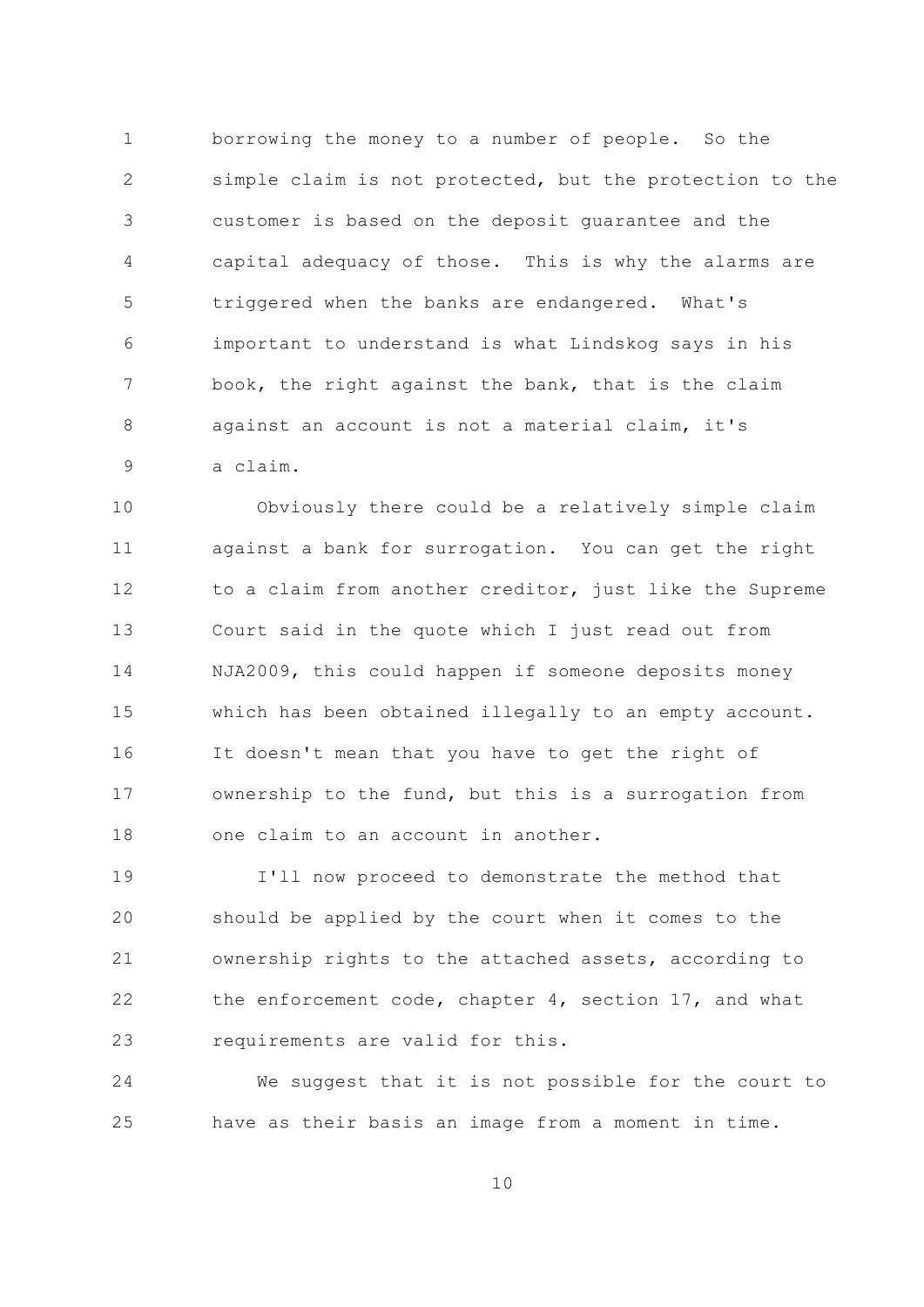$\mathbf{1}$ Instead, they need look at the chain of debtors with  $\overline{2}$ requirements for substitution and surrogation to get to the conclusion that the sequestration and attachment 3 should not be lifted. That means that the applicant  $\overline{4}$ 5 will have to carry the detrimental effects of a lack of investigation and evidence(?) when it comes to the 6  $\overline{7}$ circumstances, as well as immediate and immediate  $\beta$ relevance for the assessment of the ownership right. And as we could see in the following quote and the next 9  $10$ quote we will now look at, a legal doctrine that in Swedish law is referred to as "Sara's money".  $11$ 

 $12$ In this case, KFM had attached an account for the  $13$ MJM end debt. In the account, there are other funds 14 apart from the attached funds. Sara objected to the 1.5 attachment as a third person and claimed that the attached claim actually belonged for her, not to NJA. 16 So the question was who should considered to be the  $17$  $18$ owner of the attached account claim, according to the  $19$ rules in the enforcement code, chapter 4, section 17.

20 The Supreme Court did not form their assessment from 21 monetary understanding. They traced the funds to see if  $22$ the claim referred to the funds that Sara was entitled 23 to, according to the laws on identity and surrogation. 24 What happened was that MJM had stolen funds from Sara's account. It had been then transferred to the  $2.5$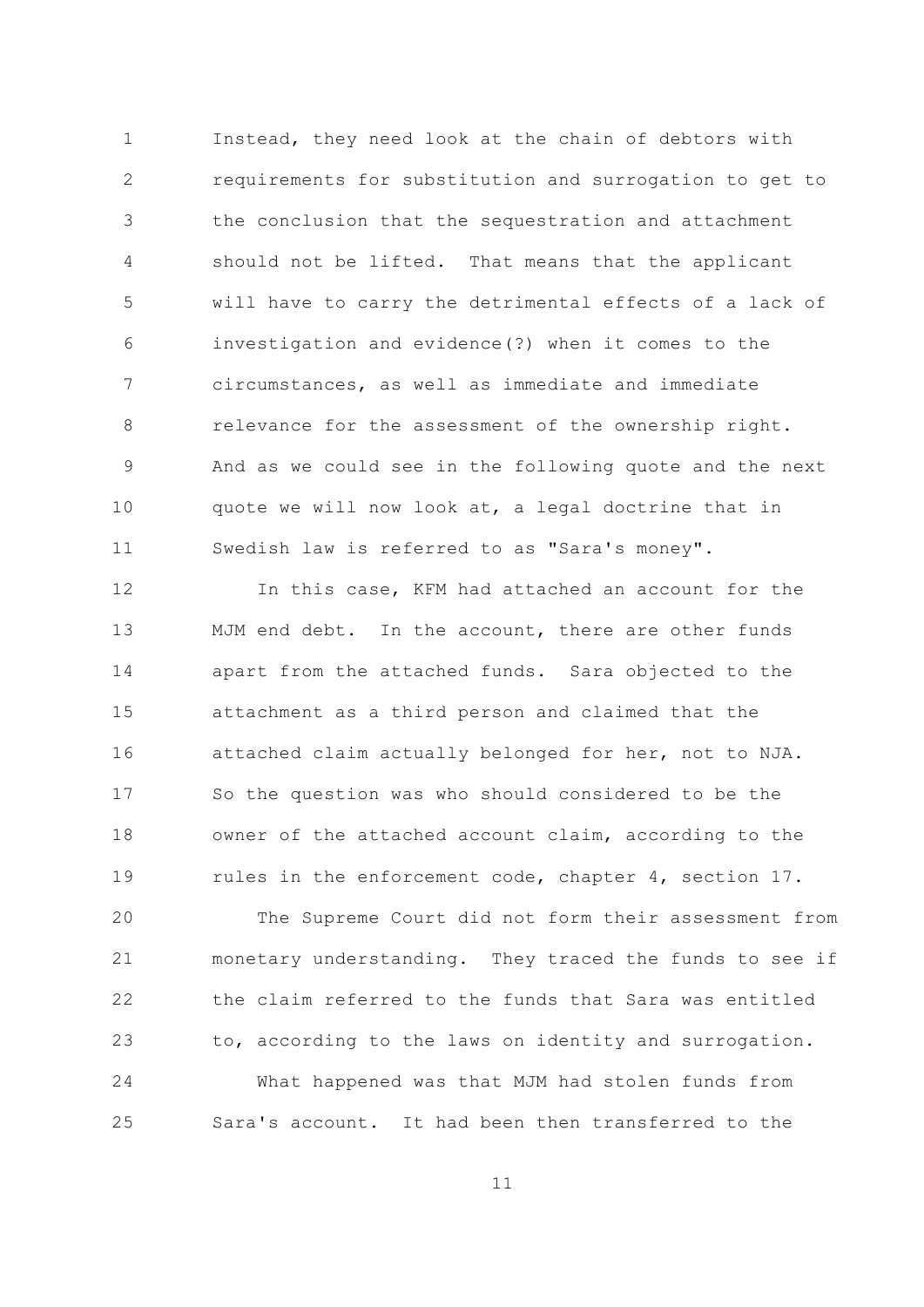$\mathbf{1}$ neutral account, and then again transferred to the  $\overline{2}$ Akersberja account.

Though these accounts were held by MGM. Crucial to 3 the whether or not the ownership change had been  $\overline{4}$ 5 interrupted, was in the funds of the neutral account and the Akersberja account had been muddled together, so it 6  $\overline{7}$ was not longer possible to identify the specific funds. So the question was if what was in the bank in the  $\mathsf{R}$ neutral account and the account only corresponded to 9  $10$ what MJM had transferred to these accounts from Sara's accounts, or other funds had also been transferred to  $11$ these accounts and if therefore MJM's claim towards the  $12$  $13$ bank was greater and thus there been a mixture of the  $14$ means.

1.5 So if there had been no other funds in the account than the unlawful gained funds gained from Sara, then on 16 general principles on separation would have had an  $17$ entitlement to the funds in the account.  $18$ 

 $19$ The court then established that it had not been 20 investigated and proven if there were other funds in the 21 account and who should be disadvantaged because of this.  $22$ The court established that the attachment applicant has to carry the disadvantage of this case, and in the 23 24 applicable section of the law it refers to factual circumstances and these circumstances have both  $2.5$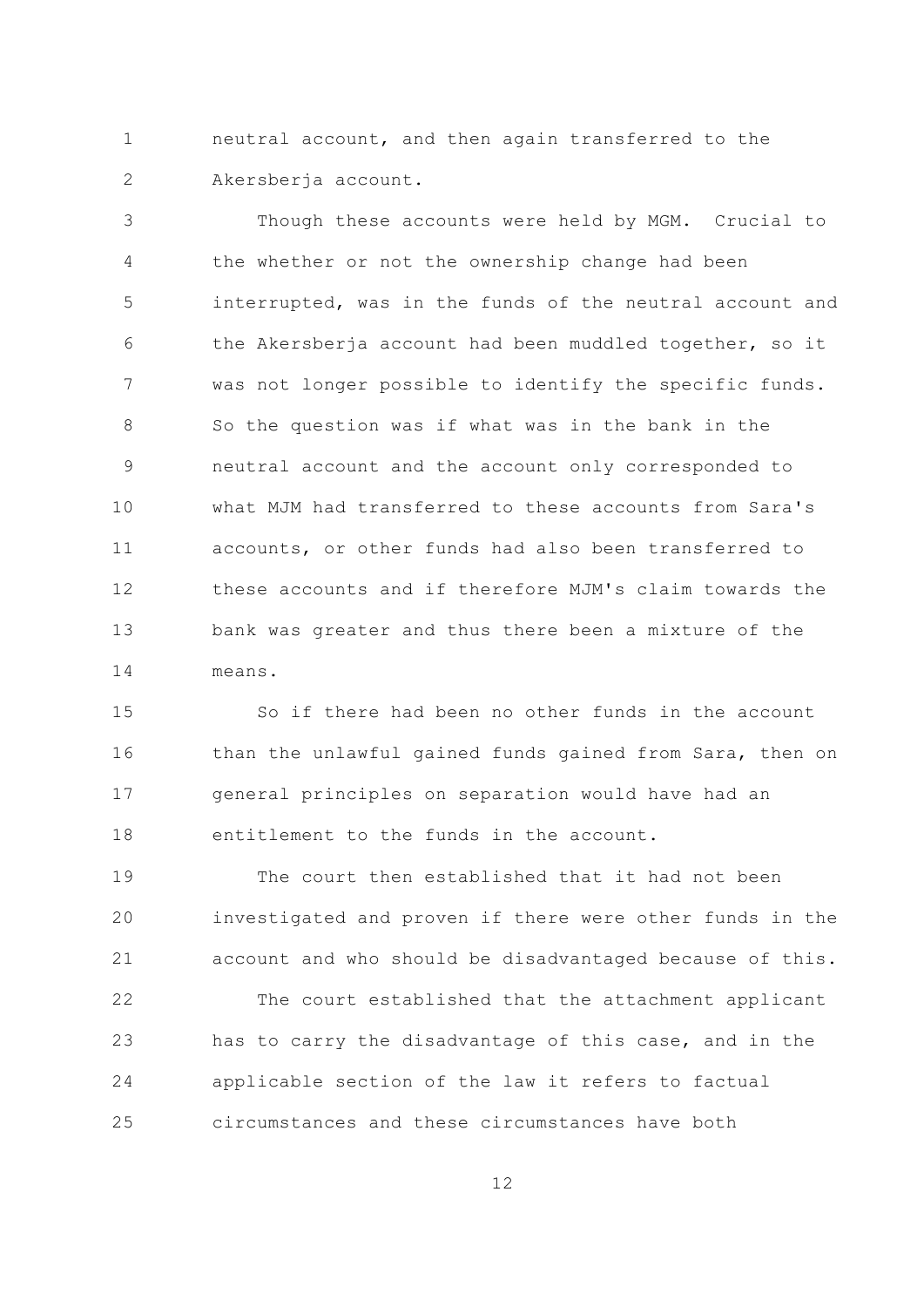$\mathbf{1}$ an immediate and mediate effect on the ownership issues.  $\overline{2}$ So, on the ownership issues, if the ownership changed and if it had been interrupted or not, they needed to 3 look at whether or not there had been a muddling of  $\overline{4}$ 5 funds, it was to the detriment of the applicant and the court established that the rules on evidence applied. 6  $7\overline{ }$ MR GUTERSTAM: "The evidential requirements in chapter  $4$ ,  $\mathcal{S}_{\mathcal{S}}$ section 17 of the enforcement code must be seen to apply not just to factual circumstances of immediate relevance 9  $10$ to the ownership rights to attached property but also  $11$ for those factual circumstances that have a more immediate relevance to the issue of ownership rights."  $12$  $13$ MR AXELRYD: So the court arrived at the conclusion that it 14 could not be held that there had been a muddling and 15 mixing together of funds in the Akersberja account, this was to the detriment of the applicant and to the 16 advantage of the third party, Sara. 17

 $18$ If these rules were applied to this case, then a 19 flaw in the investigation and evidence should mean that 20 this should be interpreted to the detriment of the 21 applicants and to the benefit -- to the advantage of 22 Kazakhstan and the National Bank.

23 This had been interpreted to Sara's advantage and surrogation had to occur in two stages from Sara's 24 account to the neutral account and then to the 25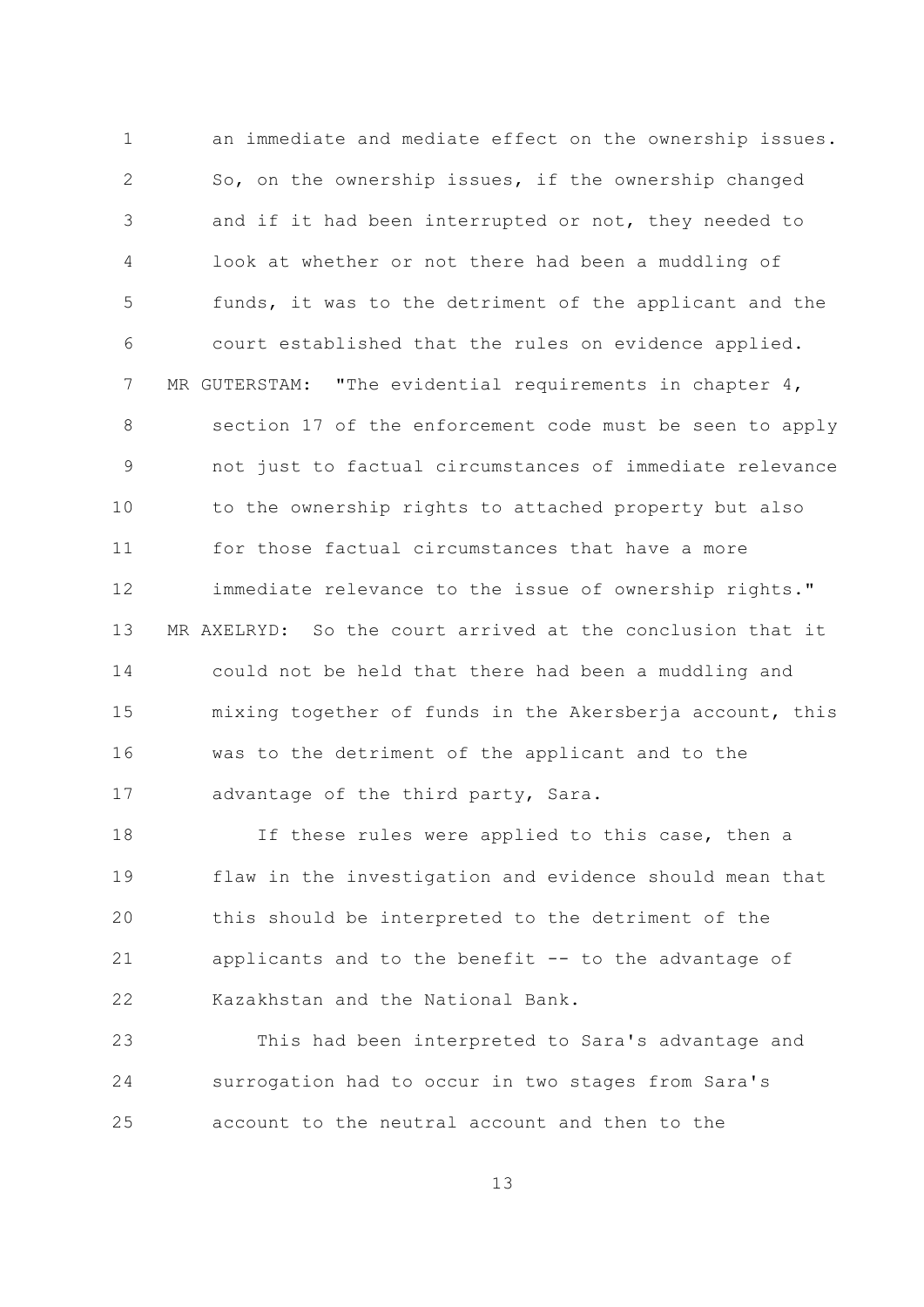1 Akersberja account.

| 2  | These funds were then transferred to an account in       |
|----|----------------------------------------------------------|
| 3  | a limited partnership company, and in this account they  |
| 4  | had other funds, so there had been a mixing together of  |
| 5  | the funds which meant that it was no longer possible to  |
| 6  | separate certain monies from other monies.               |
| 7  | So the claim against this bank was not only              |
| 8  | a reference to Sara's claim but the company's claim was  |
| 9  | greater.                                                 |
| 10 | The first stage in the Supreme Court analysis            |
| 11 | started from the point of departure that Sara's mixed    |
| 12 | funds that had been mixed in the account belonged to     |
| 13 | somebody else at MJM.                                    |
| 14 | So then the Supreme Court held that there was no         |
| 15 | surrogation to the account claim to the bank. Instead,   |
| 16 | the surrogation was done to MJM's claim against the      |
| 17 | limited partnership.                                     |
| 18 | Because Sara's funds had been mixed together with        |
| 19 | other funds in the company accounts, the account claim   |
| 20 | no longer only refers to Sara's funds, so you cannot can |
| 21 | refer to an identifiable surrogacy in that stage.        |
| 22 | However, the MJM claim against the company was           |
| 23 | identifiable and therefore the surrogation is done in    |
| 24 | that direction instead.                                  |
| 25 | So this conclusion shows that the mixing together        |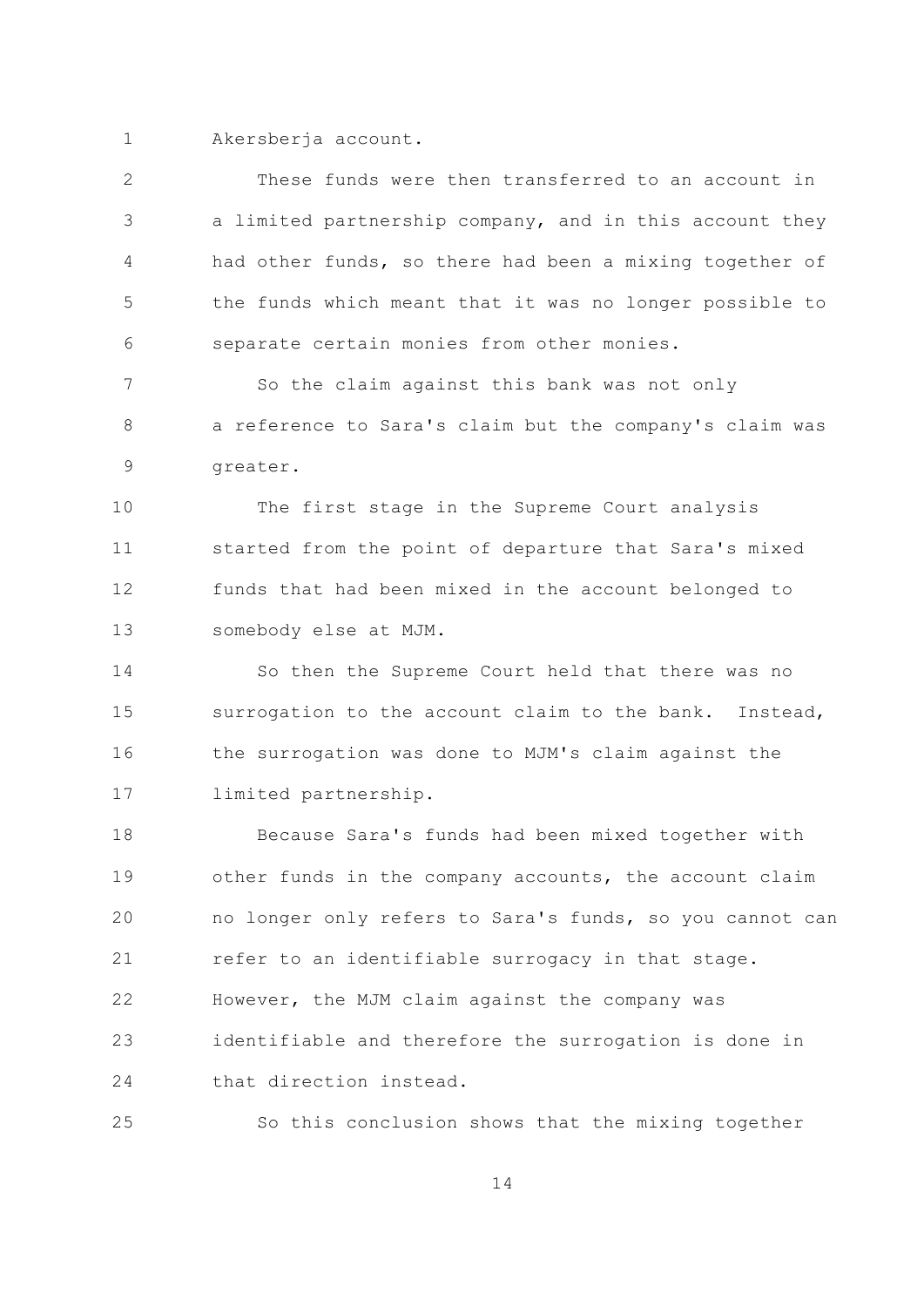with other funds, apart from MJM's funds, also has the  $\mathbf{1}$  $\overline{2}$ consequence that the identity of the funds is lost.

The next stage is that MJM also deposited other 3  $\overline{4}$ funds into the company accounts apart from the funds 5 belonging to Sara. So you can see here to the left we have additional account from which MJM transferred funds 6  $7\overline{ }$ from the limited partnership account.

 $\mathcal{S}_{\mathcal{S}}$ This means that the MJM claim against the limited partnership account no longer only refers to Sara's 9  $10$ funds but also other funds that are being deposited to  $11$ the account.

 $12$ So MJM's claim to the company account is greater  $13$ than Sara's claim and this equated by the court by 14 a mixing together of the company accounts and Sara's 1.5 funds. And the main rule that should be applied, according to the Supreme Court, is that the ownership 16 should be seen as having been lost.  $17$ 

 $18$ However, in this case they found grounds to make 19 an exception against the main rule because MJM had 20 stolen the funds from Sara, so therefore it was held 21 that Sara could be seen to be the owner of part of the 22 funds in the limited partnership account that would be 23 referred back to the money transferred from her account. 24 So ownership doesn't necessarily stop when you mix together funds, but then it refers to funds that are 25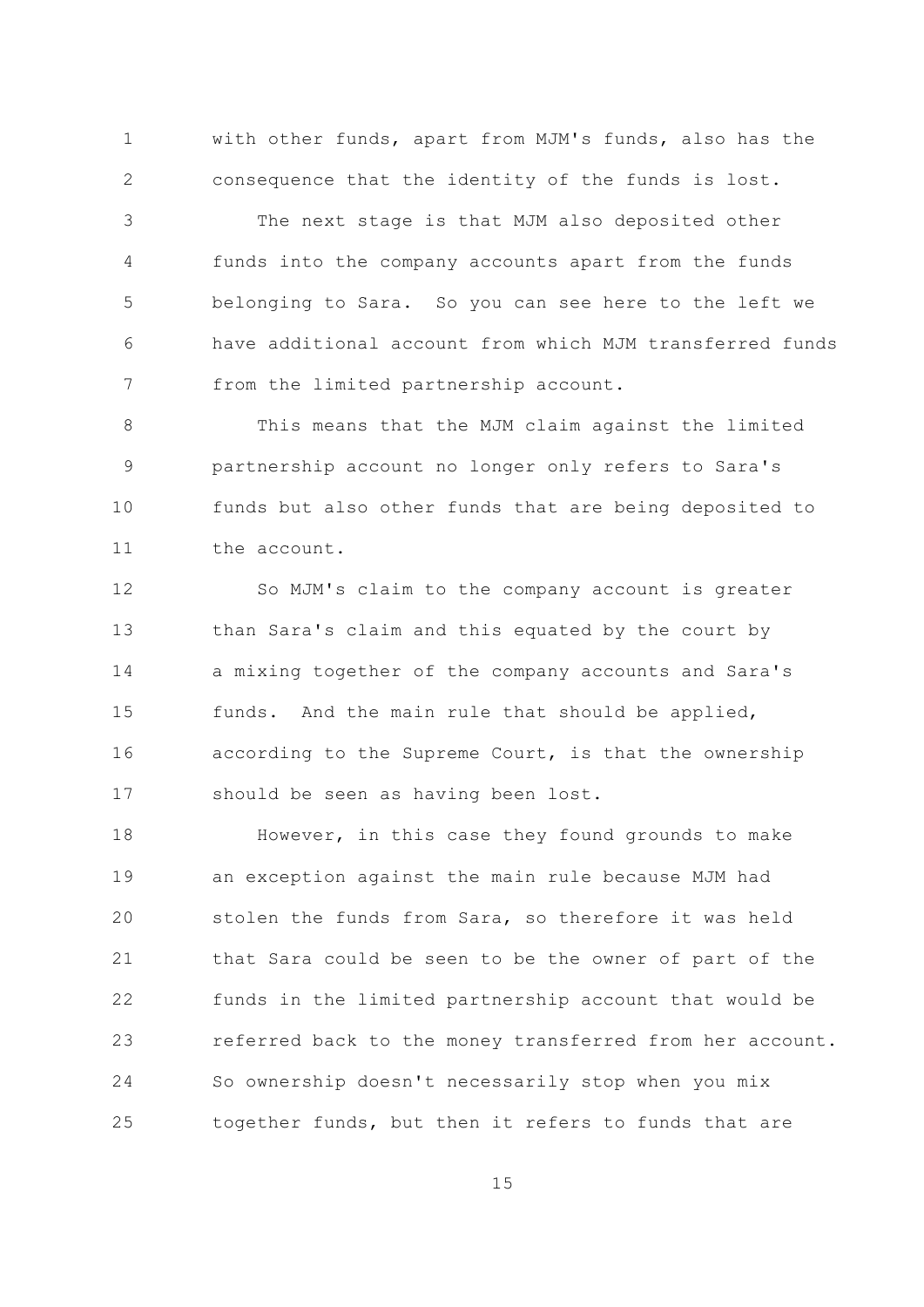$\mathbf{1}$ ill-gotten. And that is not the case in our case, so  $\overline{2}$ this means that the evidential requirements from the enforcement service should concern both, immediate and 3 intermediate circumstances that are of importance to the  $\overline{4}$ 5 ownership and that the applicant shall carry the disadvantage when there are any flaws in the 6  $\overline{7}$ investigation, and there should be a method where the  $\mathcal{S}_{\mathcal{S}}$ Supreme Court does not have as their point of departure just one situation in one particular moment in time, but 9  $10$ if there is an unbroken chain of ownership and that the ownership right is decided if the identity has been  $11$ identifiable.  $12$ 

 $13$ So let's apply the Supreme Court method to this case to see if Kazakhstan can be seen to be owner of the 14 1.5 attached assets in the sense of chapter 4, section 17. 16 So we need to look at the evidence presented and whether that demonstrates that there's an unbroken ownership  $17$ chain in Kazakhstan to the attached assets in Sweden. 18 So we will look at the chain of events from the  $19$ 20 point at which the money leaves Kazakhstan going  $21$ forward.

22 In the first step, Kazakhstan transferred funds from the National Fund account in Kazakhstan. 23

24 This transaction is governed by Kazakh law, so the question we need to ask: does Kazakhstan have an account 25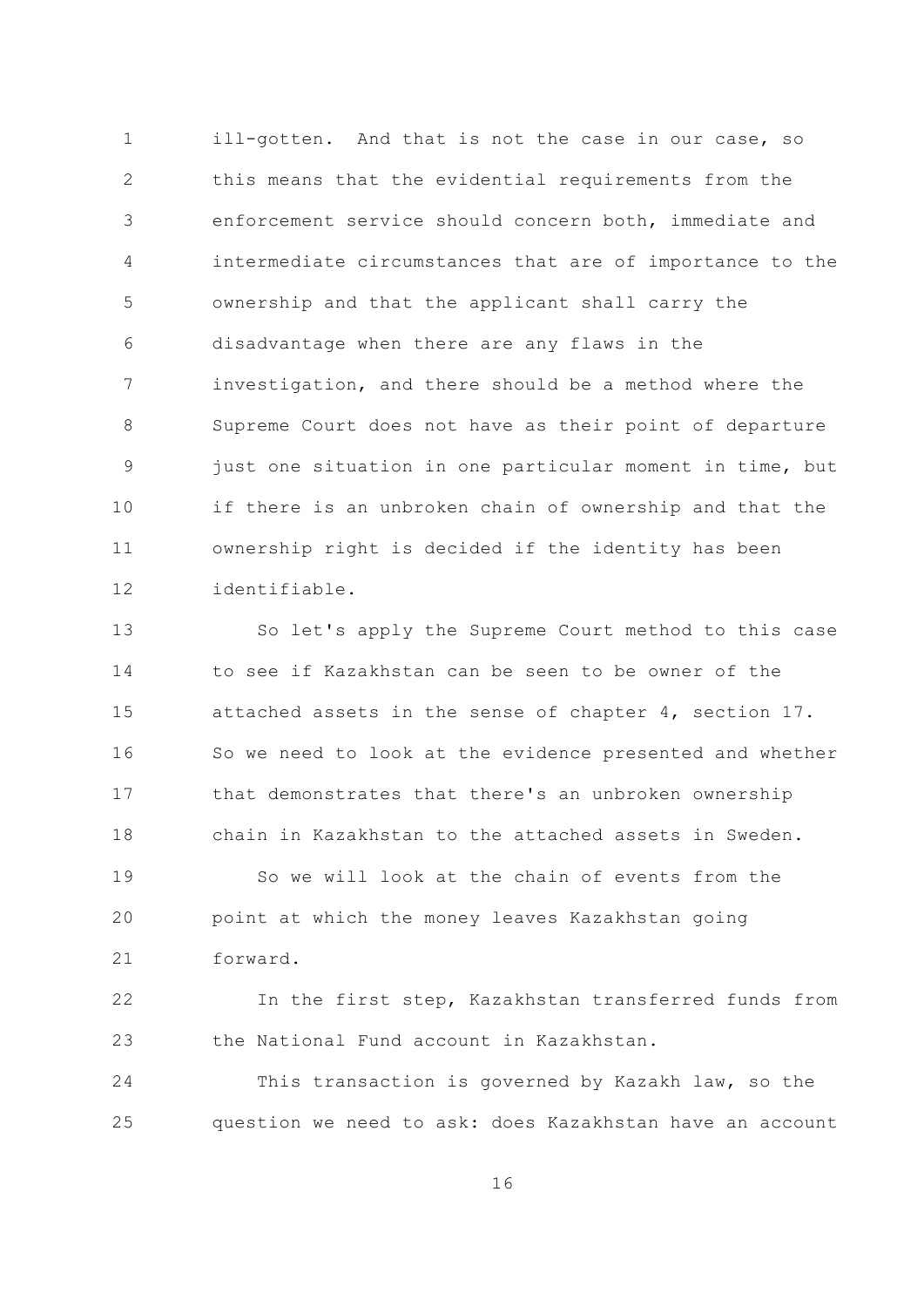claim against the National Bank or do they own the funds  $\mathbf{1}$  $\overline{2}$ in the National Fund account? We will hear more comment on this later, but the significance of Kazakh law is 3  $\overline{4}$ that the ownership chain has been broken already in the 5 first chain of transactions. The funds in the National Fund account are administered by the 6  $7\overline{ }$ National Bank because the National Bank fully disposes  $\mathcal{S}_{\mathcal{S}}$ of them, means, as an owner of the means, that some of these means, these funds, are then transferred to BoNY 9  $10$ in accordance to the GCA. This is governed by English  $11$ law and BoNY's operations are supported by European regulatory frameworks which means that this should be 12  $13$ equated to a deposit to the bank.

14 The account holder has an account claim against the 15 bank but, like I explained before, this is not 16 a property claim, it is a monetary claim, so the  $17$ Central Bank has no ownership right to the funds with 18 BoNY, so they have a credit risk that is somewhat mitigated because of the capital adequacy rules and 19 20 deposit guarantees.

21 Then these funds are further transferred to 22 different omnibus accounts, with different custodians 23 and here we have a mixing together of funds and then 24 there is also a flow of transactions back and forth  $2.5$ between these accounts. If the ownership right didn't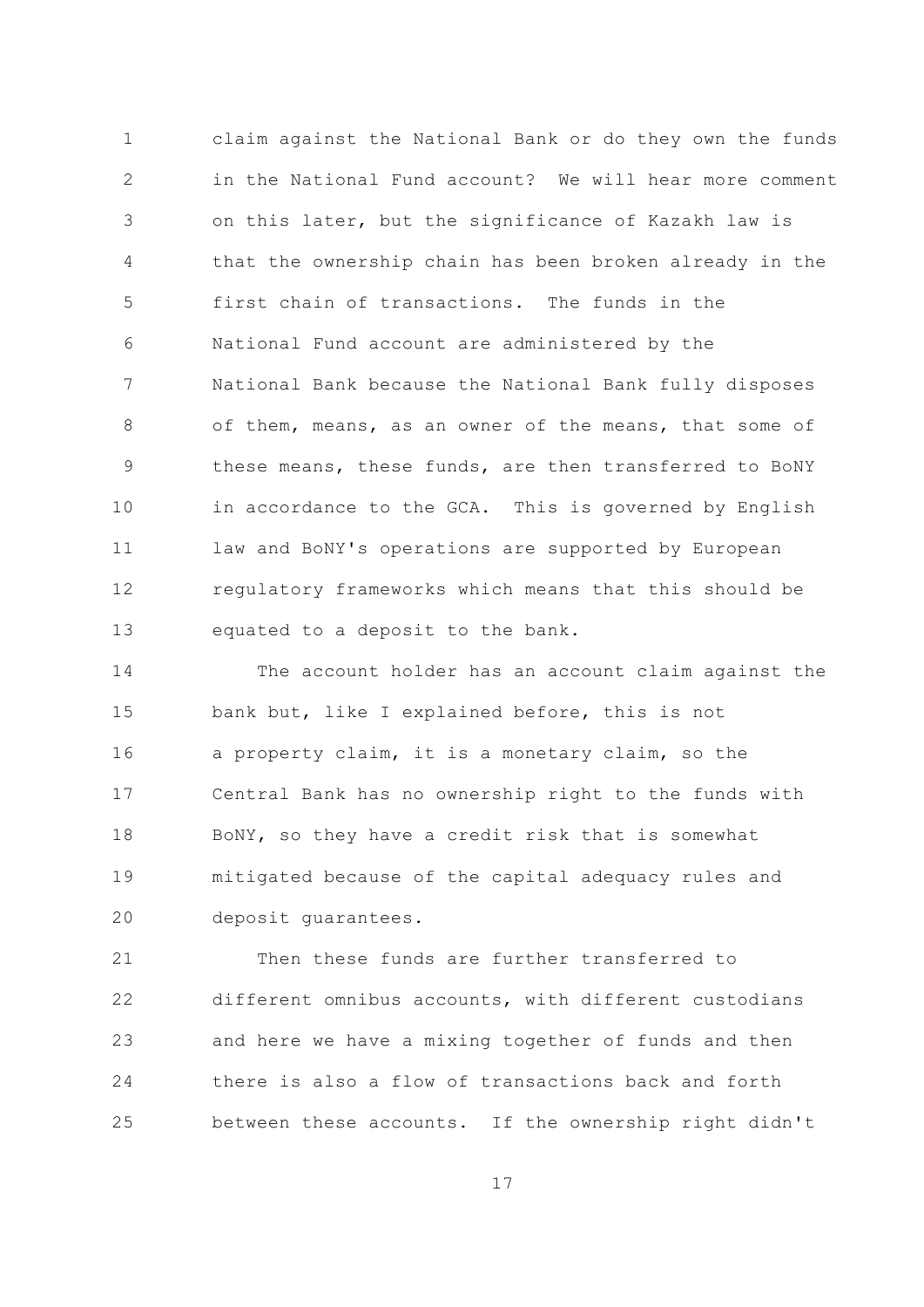stop already at the deposit, it would definitely have  $\mathbf{1}$  $\overline{2}$ stopped here at the mixing of funds. So also in the second stage of transactions the ownership chain has 3  $\overline{4}$ been broken, so there is a claim but not an ownership 5 right to the funds.

BoNY then transfers the funds from their own account 6  $7\overline{ }$ or from their account customer accounts in England to a jointly held omnibus account with SEB in Sweden. 8

This relationship is governed by Swedish rules and, 9  $10$ as we heard, Catharina Buresten received the funds with  $11$ a free right of disposal which means that BoNY only 12 holds an account claim against SEB ownership rights to  $13$ the funds in the account. First of all this, is 14 a deposit made to the bank. This already means that 15 BoNY only has an account claim and the ownership right 16 to the funds. If this is not sufficient, it should emerge in any circumstance and after the examination  $17$ 18 asserted Catharina Buresten that there's been a mixing 19 together in the ownership account of fund belonging to BONY and the customers and clients of BONY. So there's 20 21 a steady flow of money back and forth between different 22 accounts and omnibus accounts relating to six deposits. 23 So we cannot consider that they have any ownership 24 rights to this money according to the applicable section 25 of the law.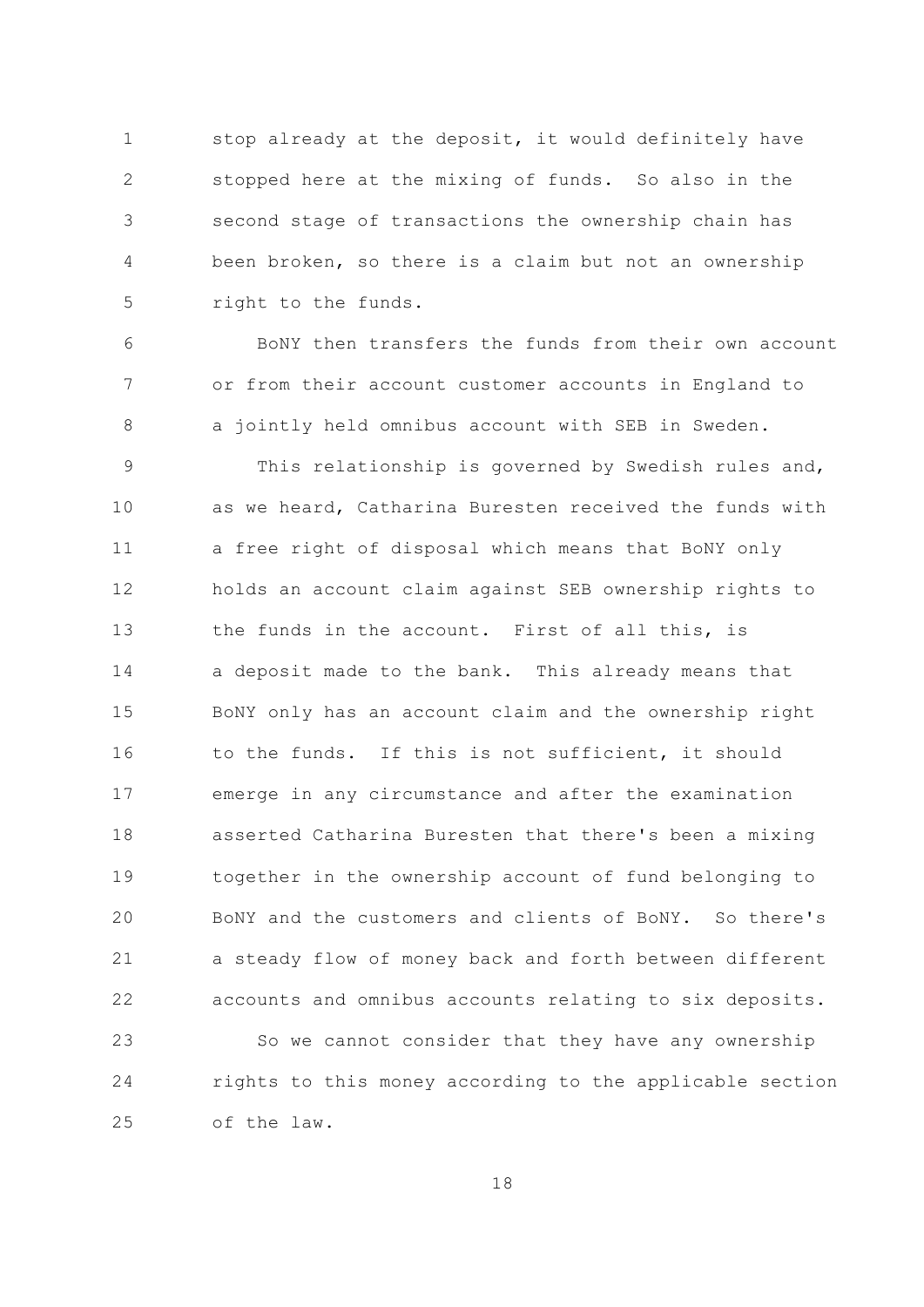$\mathbf{1}$ So already at this stage of the ownership chain the  $\overline{2}$ ownership has been interrupted.

It will also be established that this sort of 3 circumstance means that the attachment of the funds in  $\overline{4}$  $\overline{5}$ the cash account should be lifted. This was not funds owned by Kazakhstan. There is no ownership right as 6  $7\overline{ }$ referred to in 4.17 to the funds held by SEB.

However, BoNY holds an account claim against SEB.  $\mathsf{R}$ This is a claim belonging to BoNY and not to anyone else 9  $10$ and therefore this cannot be attached to cover somebody else's debt.  $11$ 

12 So if we now go back to our analysis of the  $13$ ownership of securities, it is the funds in the omnibus 14 accounts at that BoNY used to acquire securities in 15 Sweden through, SEB.

Does mean that Kazakhstan has an ownership right to 16 some of these securities, even though the ownership  $17$  $18$ chain, when it comes to the funds that had already been 19 broken? No, of course not. Let us have a closer look at the transactions that occurred in Sweden. 20

21 There was a transaction between two parties, BONY 22 and SEB. But this transaction is governed by the sub-custodian agreement. For unclear reasons, the KFM 23 24 have requested to -- decided not to request this  $2.5$ contract. There should a flaw in the evidence that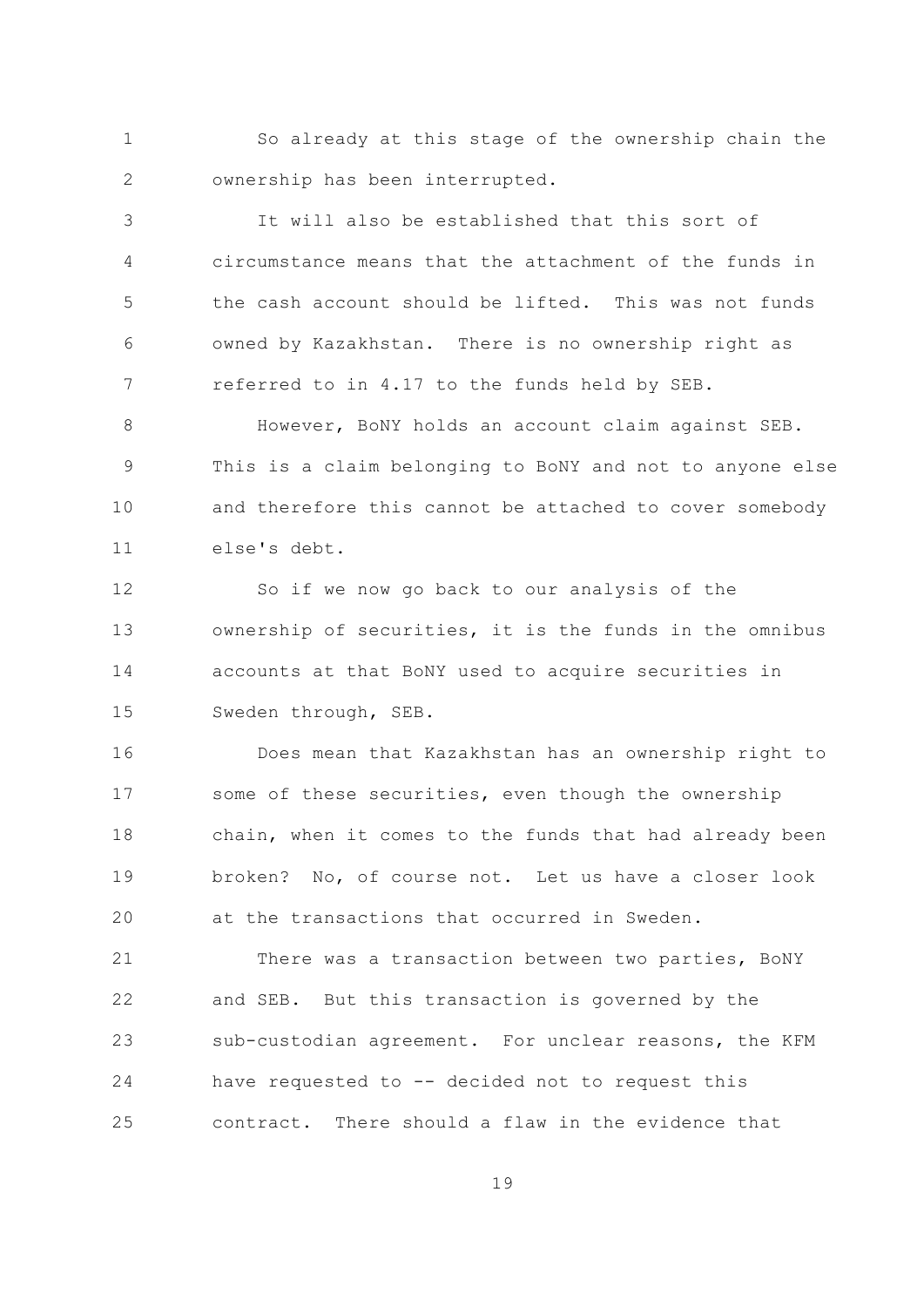$\mathbf{1}$ should fall to the detriment of the applicant. You  $\overline{2}$ cannot prove that Kazakhstan has acquired the ownership right of certain shares without even presenting the 3  $\overline{4}$ contract on agreement according to which acquisition the 5 allegedly took place.

We know that BoNY is a contractual partner of SEB 6  $7\overline{ }$ according to the sub-custodian agreement. We also note that BoNY makes payment in this transaction. This is 8 done through a set-off against the funds in the account. 9  $10$ So the starting position must be that BoNY acquires the right to the securities of a certain kind in the CSD  $11$ account held by SEB. So this is not a right that is 12  $13$ held by Kazakhstan. So already for that reason the attachment of securities should be cancelled. 14

15 But let us proceed with the analysis anyway. If we are to analyse whether a National Bank 16 received and thus what the claimant alleged that  $17$ 18 Kazakhstan obtains, we need to go to the UK where the transaction between the National Bank and BoNY takes  $19$ 20 place.

21 Therefore we will continue to the next section that 22 I will call "Who acquires securities?" Just like 23 Wallin-Norman said in her bank account rights, there is 24 a "foreign ownership right", within quotation marks, for  $2.5$ the securities.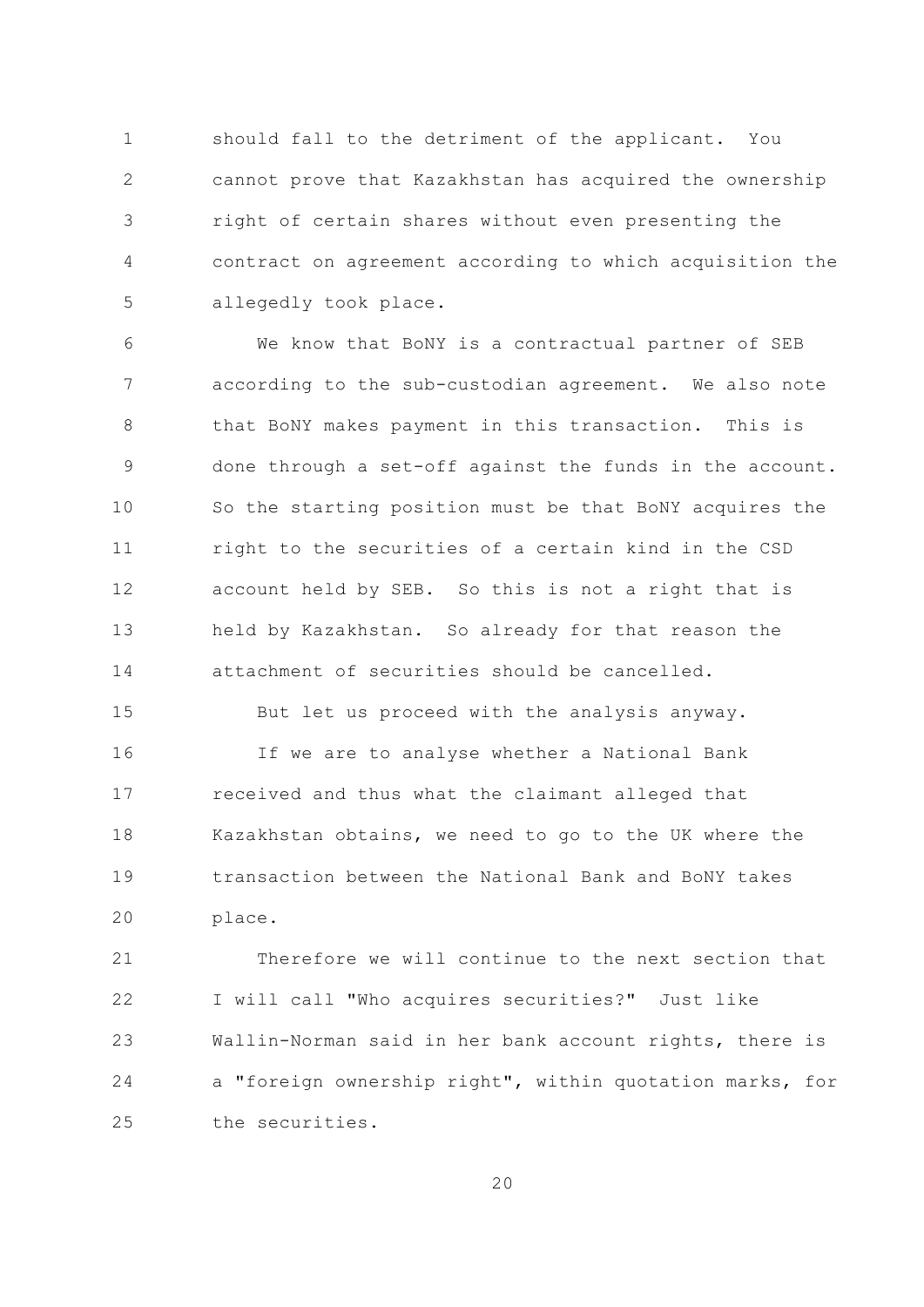$\mathbf{1}$ MR GUTERSTAM: "The underlying owner's right against the  $\overline{2}$ foreign asset manager should, in most cases, according to Swedish international private law, be stipulated by 3 foreign law. Therefore foreign owners have, in 4 5 principle, a foreign ownership right to these Swedish share and other financial instruments registered with 6  $\overline{7}$ the VPC."

8 MR AXELRYD: The transaction between the National Bank and BONY takes place in the UK, and according to the GCA, is 9  $10$ governed by the English law. In the transaction, the  $11$ National Bank made payment with either their account 12 claim with BoNY, because the National Bank has  $13$ an account claim against BoNY, and they obtain what is 14 defined as securities in the GCA. The National Bank is a party, contractual partner, to the GCA. They also pay 15 for the securities with their account claim to BoNY and 16 the National Bank has been noted as being the owner of  $17$  $18$ the securities in the BoNY register. So the 19 National Bank owns the securities.

20 Subsequently, the English court in the AIG case also 21 established that it is the National Bank and not the 22 Republic of Kazakhstan that is the account creditor when it comes to BoNY. So the foreign ownership right falls 23 24 on the National Bank not on Kazakhstan.

25 Also for this reason the attachment against the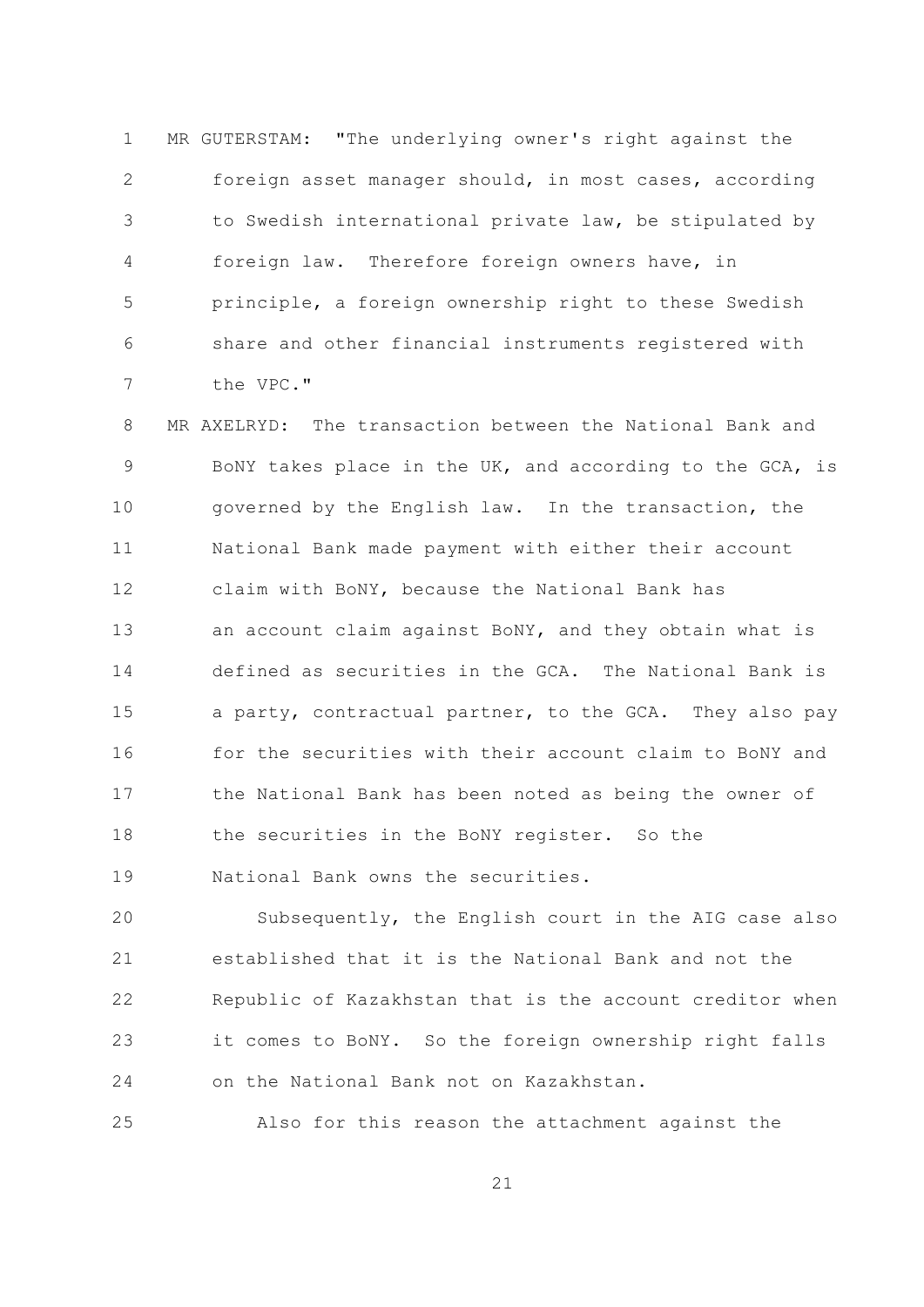$\mathbf{1}$ 

securities should be lifted and allowed.

 $\overline{2}$ We, however, suggest that the attachment should be lifted. Even if this were not the case, ie even if we 3  $\sqrt{4}$ can consider that Kazakhstan acquired the securities 5 pursuant to the GCA, then the attachment should be lifted. This comes from an analysis of what the 6  $7\overline{ }$ ownership of the securities actually means. This brings 8 us to the next section.

Through the acquisition of securities, the 9  $10$ National Bank acquires a claim and right to securities  $11$ of certain type, central amount, but not the rights of 12 ownership for certain specific identifiable securities.  $13$ This follows first from the analysis of the GCA, was 14 thought -- looking at definition of securities in 3A. 15 The NJA say it's a way of continuation of it, it refers to everything which is not cash, so it's not cash 16 assets. The definition is right. It's not about the  $17$ 18 right of ownership, identifiable securities, but also 19 claims for a right, for example, a right for delivery to 20 securities of certain type and number, that is a claim 21 to securities.

22 This definition covers all the securities which BONY holds under the GCA, both as securities which BONY holds 23 as a registered formal custodian for -- they have the 24 same role as the SEB in the jurisdiction, plus 25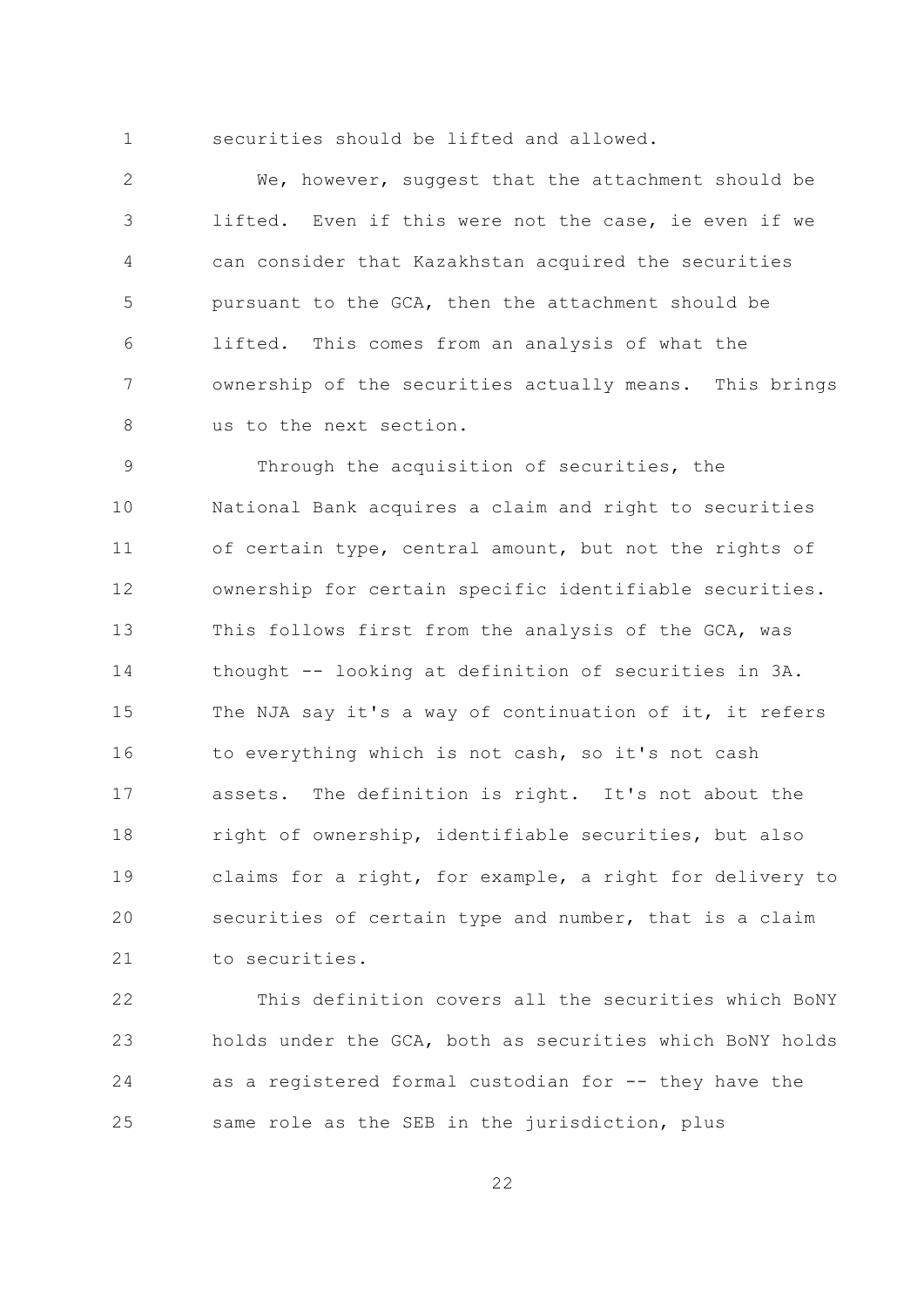$\mathbf{1}$ securities held by sub-custodians such as SEB.

 $\overline{2}$ The matters here to do with securities held by sub-custodians, so BoNY had retained SEB as a formal 3 custodian.  $\overline{4}$ 

 $\overline{5}$ When it comes to these in 6A, it says that BoNY should keep proper records of the client's interests, 6  $7\overline{ }$ the National Bank's interests in securities.

So when it comes to securities, securities in the  $\mathsf{R}$ Swedish jurisdiction, the National Bank should hold 9  $10$ registers of interest in the securities, and this is a  $11$ very fitting description of what the National Bank acquired under the GCA, this is an interest in 12  $13$ securities.

14 Moving on to 60, it doesn't refer to identifiable 15 securities but to generic items, the securities of a certain type and certain amount. Obviously the 16 National Bank acquires this right, owns this right. The  $17$  $18$ claim against BoNY, the right to get shares delivered 19 with the right of ownership, but until this delivery has 20 taken place, this is only a right to non-identifiable 21 securities. So it follows directly from the GCA that 22 the National Fund did not acquire the right of ownership 23 to the securities which have been attached by the 24 enforcement agency, therefore the claims of the 25 applicants that these securities were owned by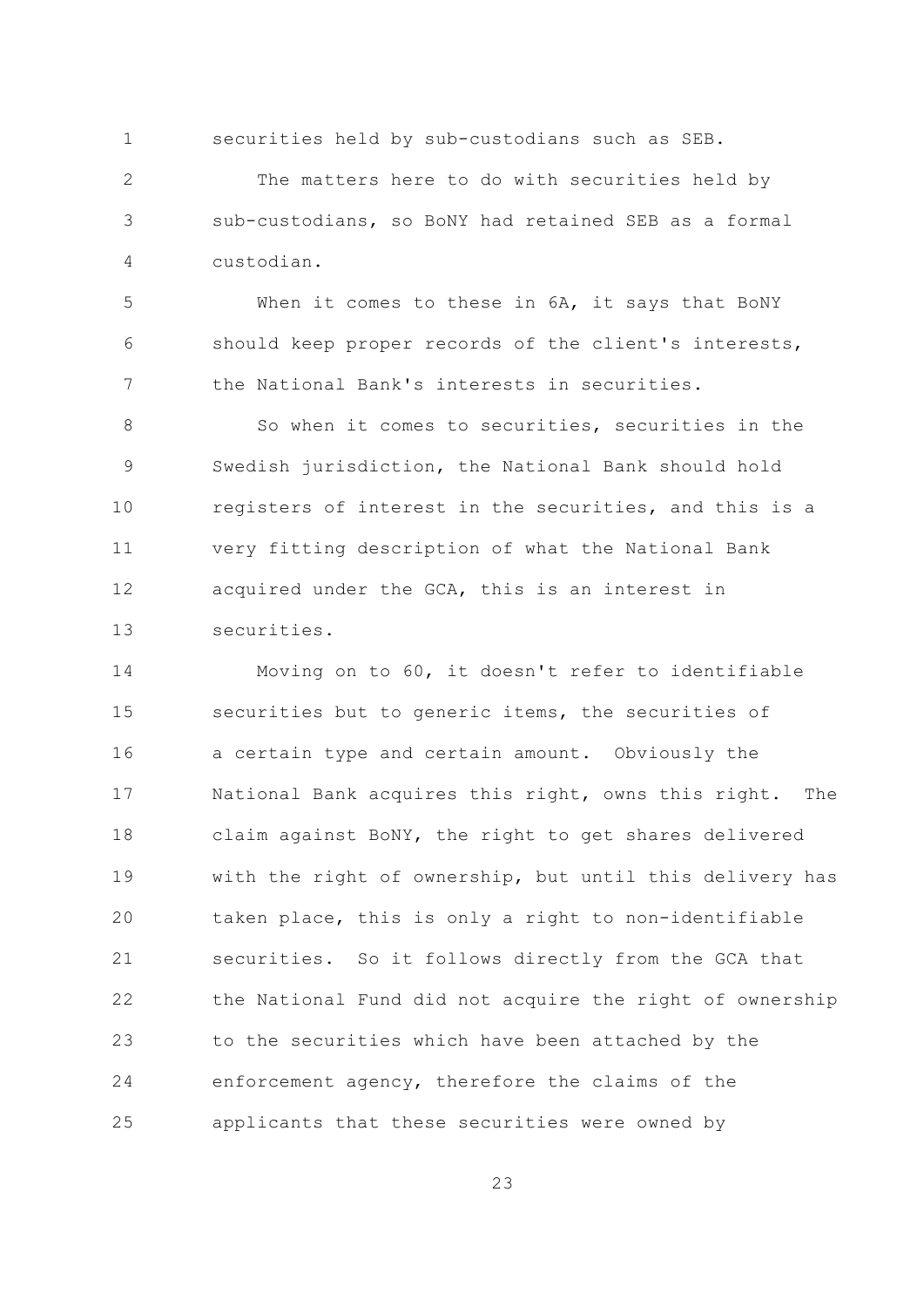Kazakhstan, this falls and the attachment should be  $\mathbf{1}$  $\overline{2}$ lifted.

The reason why this is in this way follows not only 3  $\overline{4}$ from the GCA, it follows from the financial structure in 5 which the rights were acquired. So let's consider the right of BoNY and the National Bank to the shares in 6  $\overline{7}$ Handelsbanken. So SEB are registered, the CSD  $\mathcal{S}_{\mathcal{S}}$ registered, being the custodian to the 11 million shares in the custodian. The register which is created, it's 9  $10$ a right which is separated from the company and by the registration in the reconciliation register. That's  $11$ when -- that's how the rights against the issuer appear. 12

 $13$ The public list of the money, just like it was 14 confirmed by Mr Gunnarsson, is not part of the 15 reconciliation register. A note on this list has no 16 legal effect. It is registered as no custodian in reconciliation register.  $17$ 

As we have presented earlier, it has the right of  $18$ disposal of the shares and of the economic rights with 19 20 respect to the share.

21 All these 630 million shares on the CSC are exactly 22 the same, same ISIN code, and it they can be separated 23 from each other. BoNY has the right to 131 million of 24 shares with this ISIN code from SEB. This right doesn't apply to specific shares. BoNY doesn't have the right 25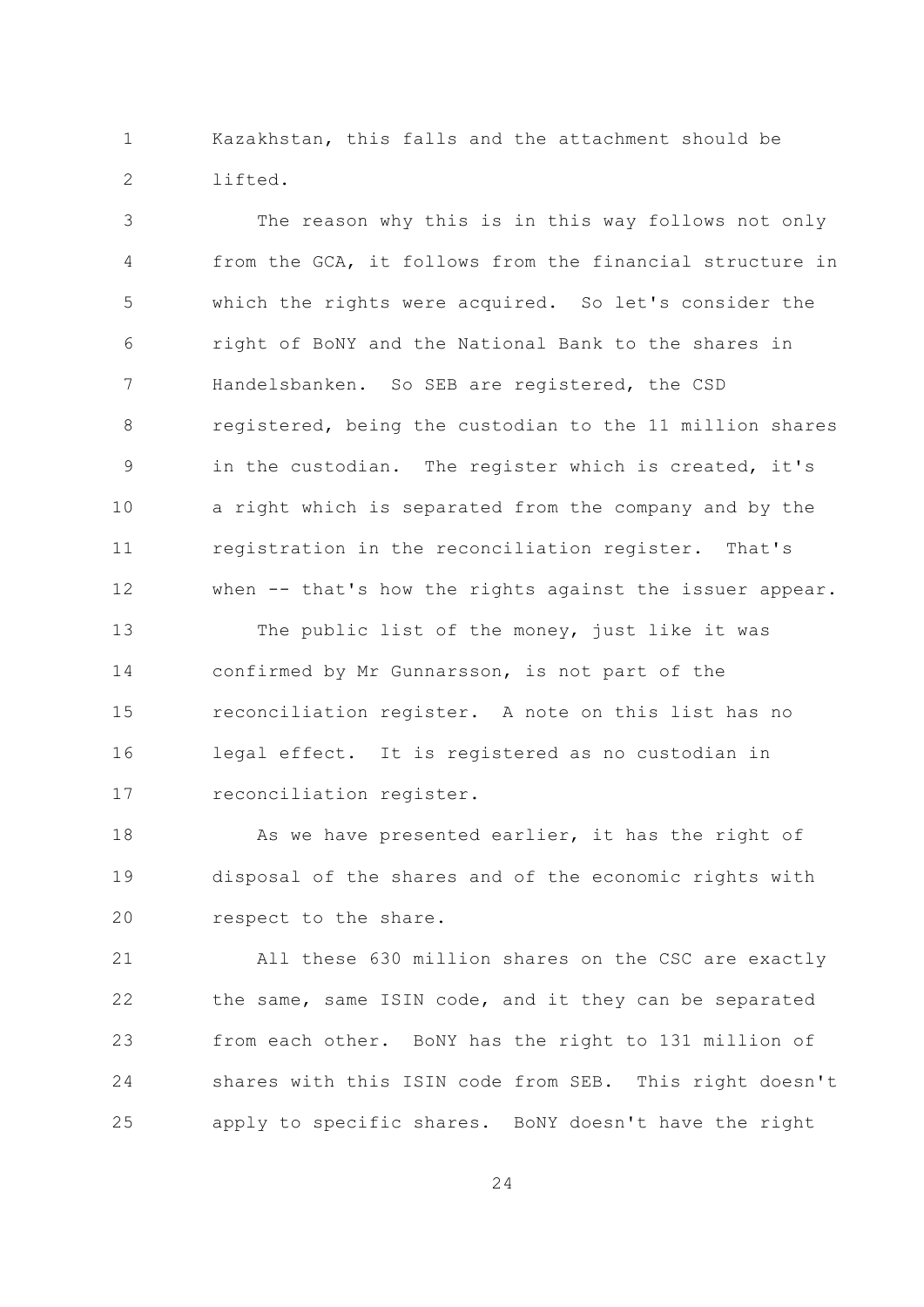to receive certain of the SEB 630 million shares but has  $\mathbf{1}$  $\overline{2}$ the right to a number of shares with this ISIN code.

Never in any document or in other way is it stated 3 which of the 630 million shares which BoNY has the right  $\overline{4}$ 5 to, and it's not possible either because you cannot not make an application between the shares. 6

 $\overline{7}$ SEB obviously keeps a register of how many shares SEB owes to the different customers. These registers 8 have no legal effect. They have only evidential effect 9  $10$ for the existence of the situation of a claim. When the  $11$ right to specific shares appears only -- if and when BONY is registered for the shares in Euroclear's 12  $13$ registry. Up until that point in time, after the 14 delivery of the shares, BONY has adjusted rate of claim.

15 In the corresponding manner, the National Bank has the right to 2.4 million shares with the same ISIN code 16 from BoNY according to the agreement with BoNY.  $17$ This 18 right is not the right of ownership for identifiable 19 property until the National Bank has received the shares 20 through registration in Euroclear's CSC register. Up 21 until then, this is a right of claim against BoNY. 22 Neither BoNY or the National Bank has the right of ownership to specific identifiable shares but only 23 24 rights of claim to the respective counterparty and to receive shares of a certain type and a certain amount of 25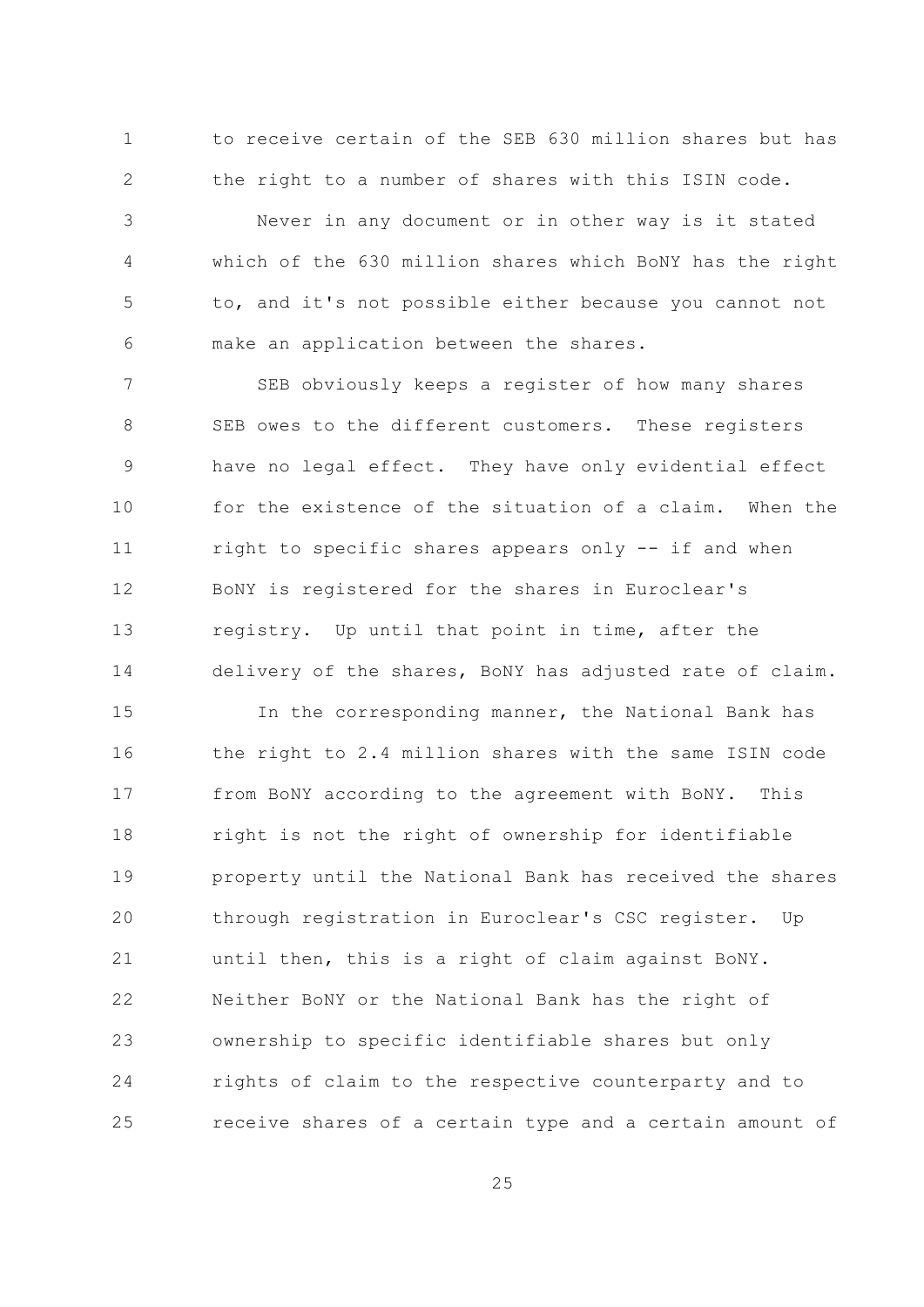$\mathbf{1}$ shares.

 $\overline{2}$ The right of claim of the National Bank against BoNY is not in Sweden because BoNY is not located in Sweden. 3 The creditor of the National Bank, the attachment should  $\overline{4}$  $\overline{5}$ be lifted because the attachment does not cover an asset which was owned by the National Bank or Kazakhstan, owed 6  $7\overline{ }$ in the meaning of enforcement code 4.17.

 $\mathcal{S}_{\mathcal{S}}$ The difficulties in considering Kazakhstan as the owner of the shares in the meaning of 4.17, the 9  $10$ difficulties when you consider that a lot of the shares  $11$ on the account in SEB have appeared through a new issue. 12 The ongoing issues of new shares in different companies  $13$ and the shares are registered at the formal custodian's 14 account in Euroclear, before it was registered in the 1.5 owner's account. Even if the issue took place a long time ago, the shares never had to be registered at any 16  $17$ other account than the formal custodian's account.

 $18$ When acquisition and sales are handled and shares 19 registered to custodians, no reregistration is done in 20 Euroclear if both the seller and the buyer have the same 21 formal custodian. Even if the buyer or seller have 22 different custodians, no reregistration necessarily 23 happens at the account, because the custodian account 24 has only been suggested with the effect of all the  $2.5$ transactions where the custodian has been involved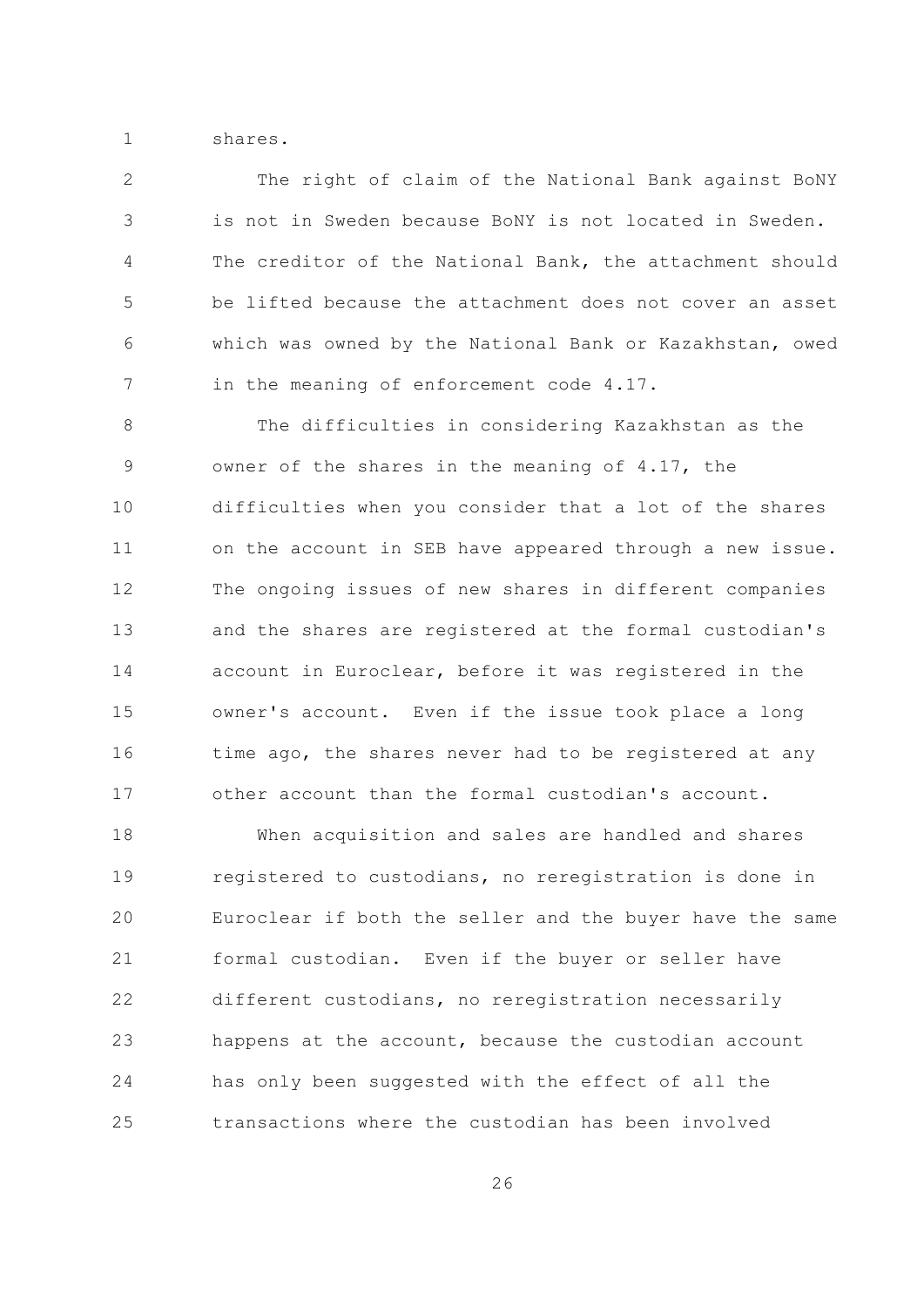$\mathbf{1}$ during the day.

 $\overline{2}$ This means that the share -- the party of the shares which is registered at the account were -- could be 3  $\overline{4}$ considered to have been registered there from the day 5 their shares were issued. So according to Mali(?) and -- this line of reasoning, it could be considered 6  $7\overline{ }$ whether the underlying foreign owner could have acquired 8 the right of ownership to this shares. MR GUTERSTAM: "If one of the customers of a formal 9  $10$ custodian who has a certified account at VPC at the issue of the shares is a custodian in itself, which  $11$ means that that this customer has customers for each 12  $13$ account that have been created in the separate account 14 system. The acquisition of the right of ownership to 15 the newly issued assets, the issues become more difficult to explain based on the current Swedish law. 16 "To have a customer of a formal custodian, this  $17$  $18$ customer is a custodian, this can happen if the last 19 link is a foreign institution. 20 "On the other hand, this is about the legal 21 positions of the Swedish companies that is -- the owner 22 is whoever signs for the shares and receives the shares. 23 "What if the registration of the shares applies to 24 an account for a formal custodian, who, in this example, has no relationship or no knowledge about the final 25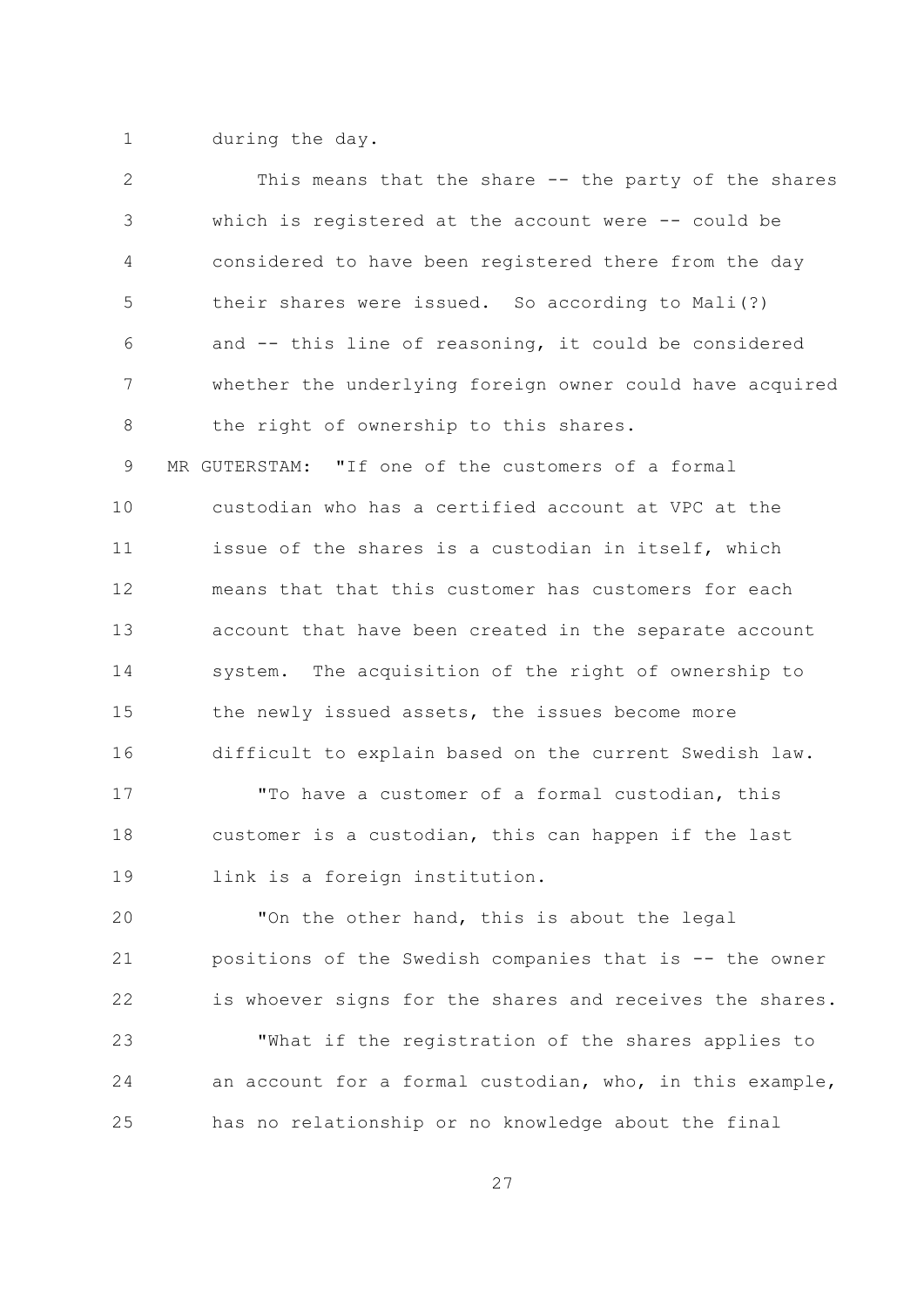owner and vice versa. A conclusion could be made that  $\mathbf{1}$  $\overline{2}$ the final owner, being the customer of a foreign custodian, has not made a correct acquisition according 3  $\overline{4}$ to the Swedish law."

5 MR AXELRYD: So the National Bank has only to claim for 6 certain types of shares and not the right to certain  $7\overline{ }$ identifiable shares.

8 Another support for our position is that BoNY's own securities are actually mixed up with the securities 9  $10$ belonging to BoNY's customers at SEB's custodian  $11$ account.

12 On this account, you can make a distinction between  $13$ the shares which BoNY has the right, on their own 14 behalf, to the shares which the National Bank has the 15 right to according to the agreement.

16 So therefore the identifiability requirement is not fulfilled and right of ownership has ceased to exist.  $17$  $18$ To summarise the right of ownership to securities 19 means right of claim and not the right to the attached securities. This is a claim which has been acquired 20 21 according to GCA, the right of ownership appeared 22 according to the Swedish law because the identifiability requirement was now fulfilled. A possible right of 23 24 ownership in any case has not been maintained in 25 accordance with the Swedish law because of a mingling,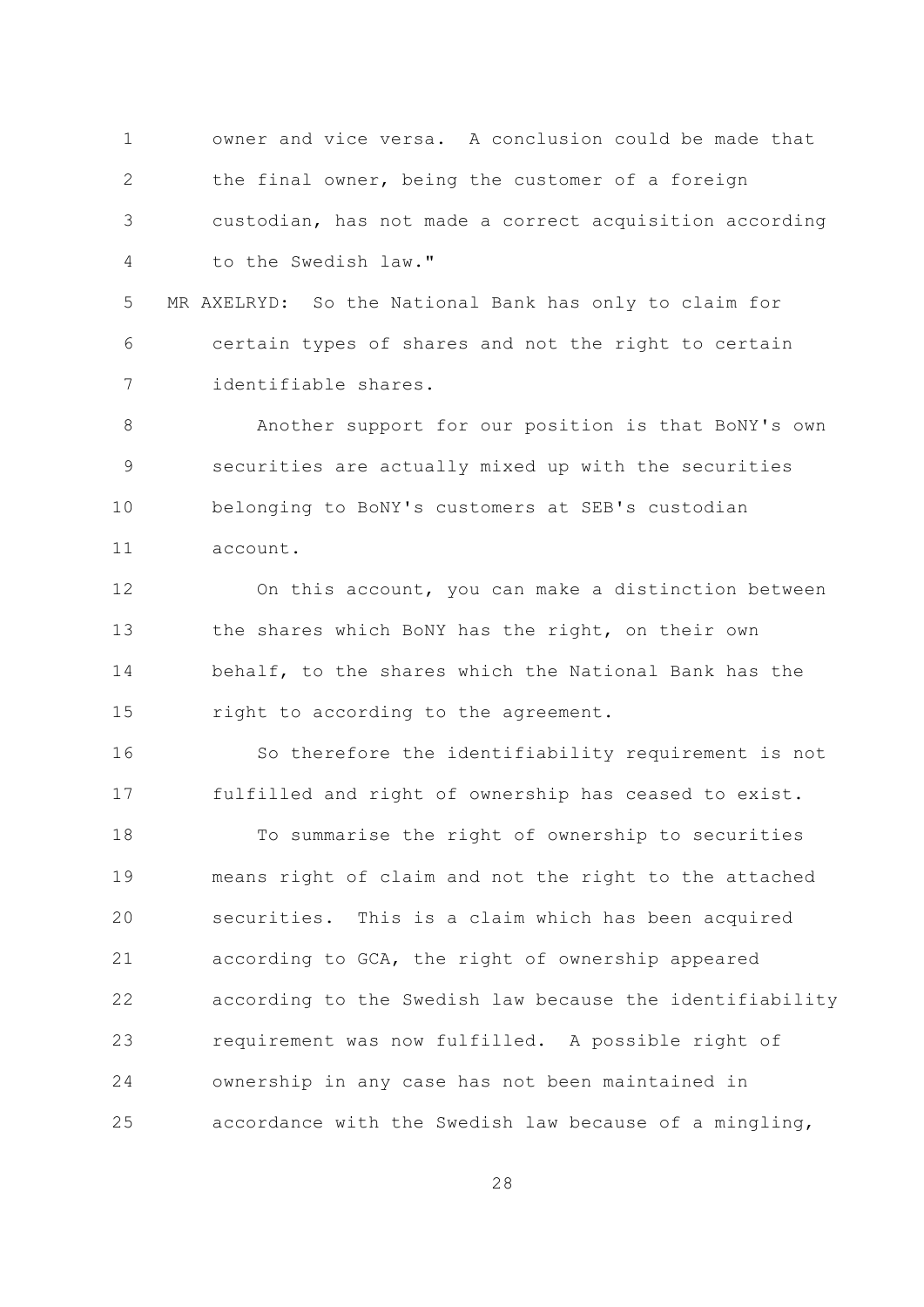commingling of BoNY's rights, BoNY's and the customer  $\mathbf{1}$  $\overline{2}$ shares at the account. But if the court would still consider what the owner rights of ownership actually 3 means.  $\overline{4}$ 

5 The court probably thinks: what will happen to SEB customers if SEB could go bankrupt? Would he be able to 6  $7\overline{ }$ invest in securities with SEB as a former custodian to  $\mathcal{S}_{\mathcal{S}}$ have a credit risk with respect to SEB.

9 The answer to this question is clear. Considering  $10$ that SEB only have their customer shares registered as SEB's account, no commingling takes place with SEB's own  $11$ securities so there's -- the customers have the right of 12  $13$ separation according to the accountants law, if SEB 14 would go bankrupt.

15 What happens to the BoNY's customers if BoNY goes bankrupt? I can't answer that question because this is 16 governed by foreign law. However, I could note that the  $17$ parties have considered this area in the GCA. 18 19 MR GUTERSTAM: The reference is here.

20 "Where otherwise required by local law, regulation 21 or market practice or, where possible, safer, reasonably 22 believe it is in the client's best interests to do, 23 Boston Safe may arrange for securities held outside of 24 the United Kingdom to be registered in the name of either Boston Safe itself or of a sub-custodian. Such 25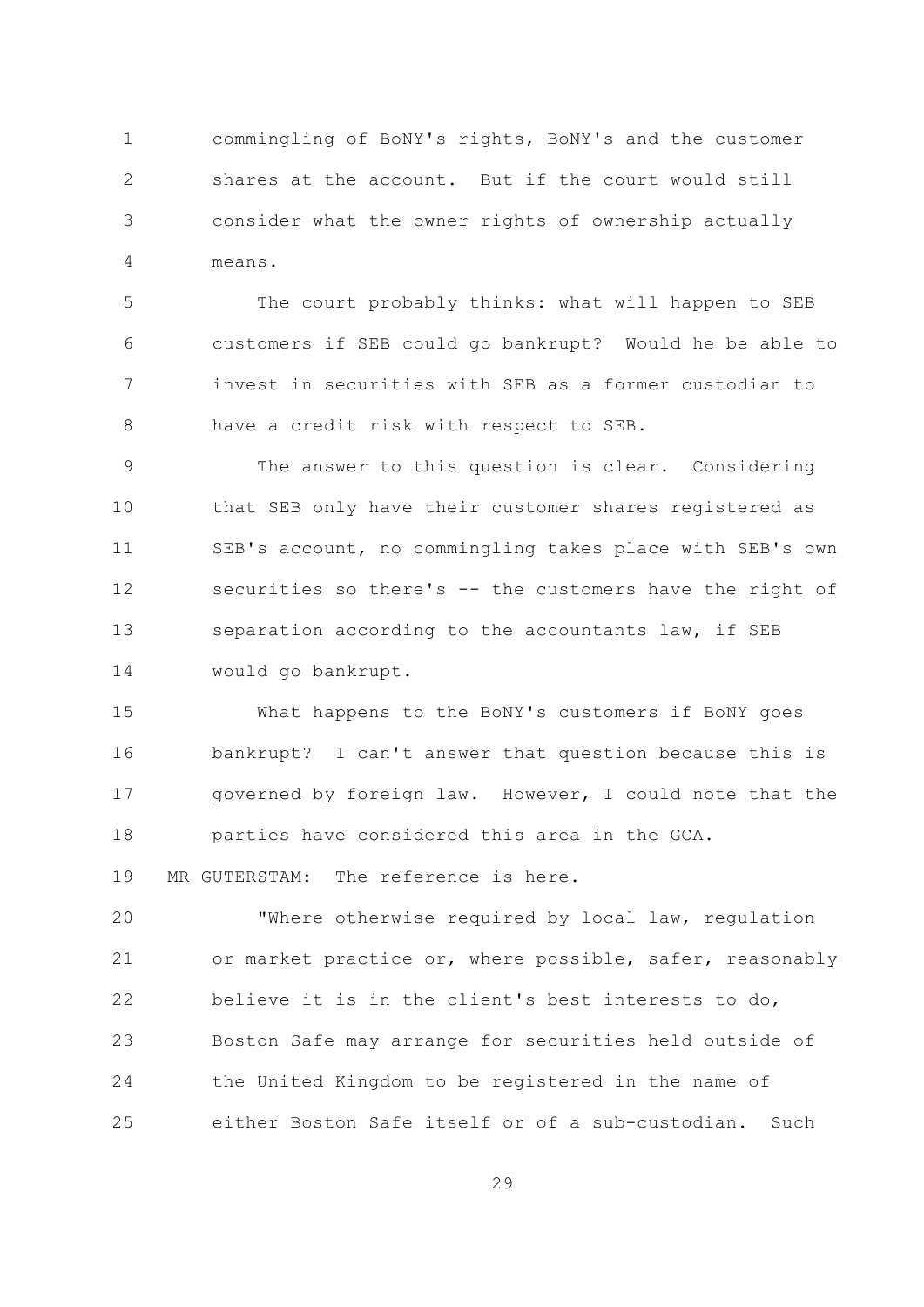$\mathbf{1}$ securities may not be separately identifiable and may  $\overline{2}$ not be protected from the claims of general creditors in the event of default of Boston Safe or of the relevant 3  $\overline{4}$ sub-custodian."

5 MR AXELRYD: So it follows from this provision that the 6 parties have considered that the National Bank's claim  $\overline{7}$ to securities maybe is not protected if SEB or BoNY  $\mathcal{S}_{\mathcal{S}}$ would be declared bankrupt.

Moving onto the next section, the securities 9  $10$ directive, in the summer 2008, directive dated  $11$ 6 June 2002 recording the financial criteria. The purpose with the collateral -- financial -- the 12  $13$ finalities directive, sorry. The meaning of the 14 directive and the background of the directive is given 1.5 in the bill 2014 05:13, but mainly it follows from item 1.8 in the preamble, the so called rei sitae rule. 16  $17$ MR GUTERSTAM: "It should be the law in the country where  $18$ the financial security is located. This is admitted by  $19$ all the member states without influencing the 20 application of this directive to direct holdings of 21 securities where the collateral in terms of account 22 registered financial instruments are located.

23 "If the securities is covered by a valid agreement, 24 according to the applicable law in the country where the relevant account is located, then the validity and 25

 $30<sup>°</sup>$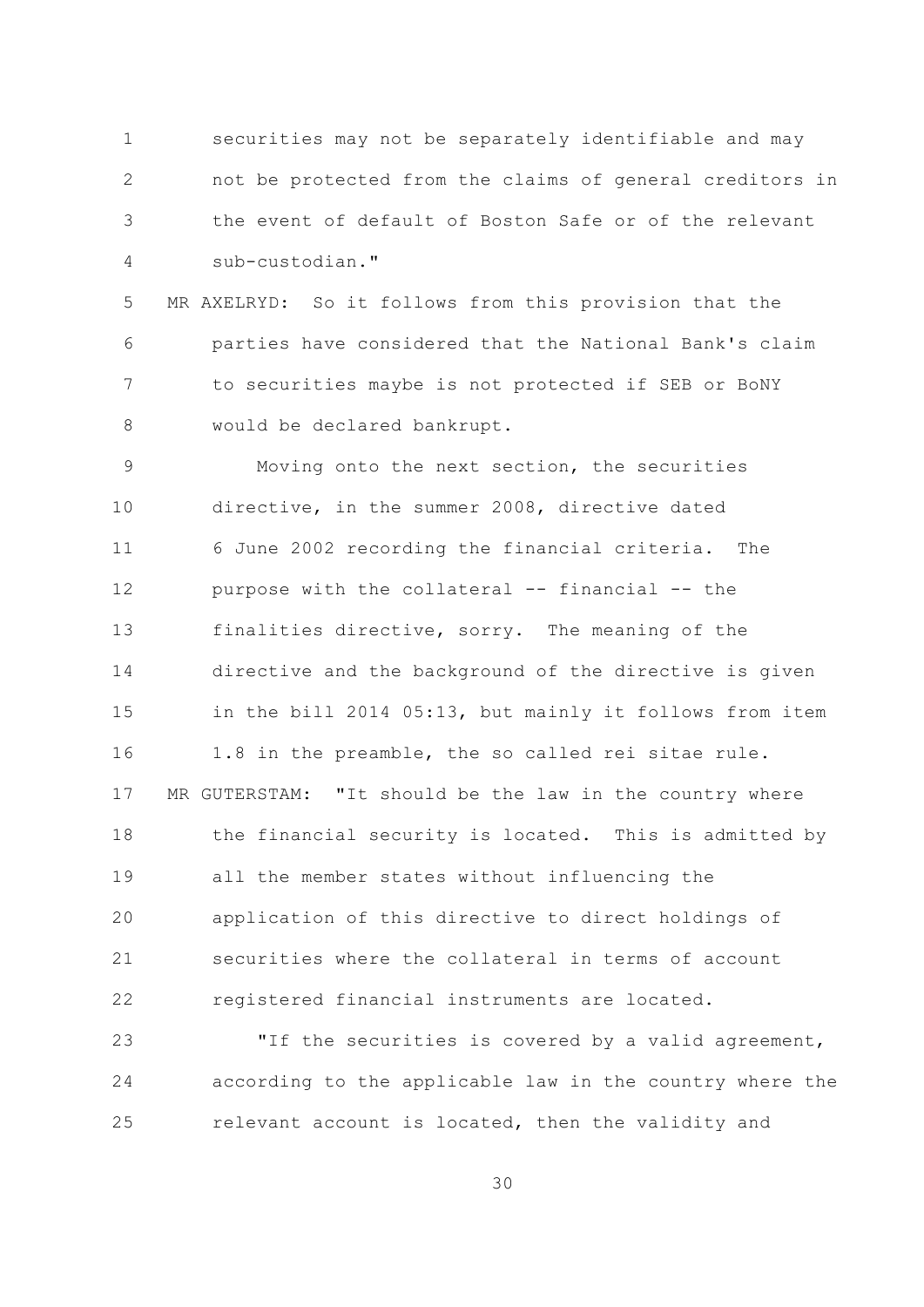$\mathbf{1}$ enforceability could be claimed against every other  $\overline{2}$ competing right or interest on the basis exclusively with the support of the law of country without creating 3  $\sqrt{4}$ legal insecurities used for other legislation." 5 MR AXELRYD: And first we have highlighted the law of the 6 country where the financial security is located and then  $7\overline{ }$ the pledged asset is where the account is.

 $\mathcal{S}_{\mathcal{S}}$ Let's assume that the legal entity had a securities account in the bank of the European countries and the 9  $10$ bank acquires financial securities in other EU countries. If securities will be acquired through  $11$ different custodian links, the bank will become the 12  $13$ global custodian and then the bank will have different 14 sub-custodians to acquire securities in other countries.

15 The meaning of the finality directive is that the customer should be able to pledge the funds in the 16 account in accordance with the country where the account  $17$ 18 is located, since the securities are located where the 19 accounts are located, meaning at the global custodian.

Please note that the asset is considered to be 20 21 located in the country where the account is located, 22 which means that only two attempted conclusions could have been made: either it's the securities which are 23 24 found at the account at the regional custodian and which are being pledged, or it's the customer's claim to the 25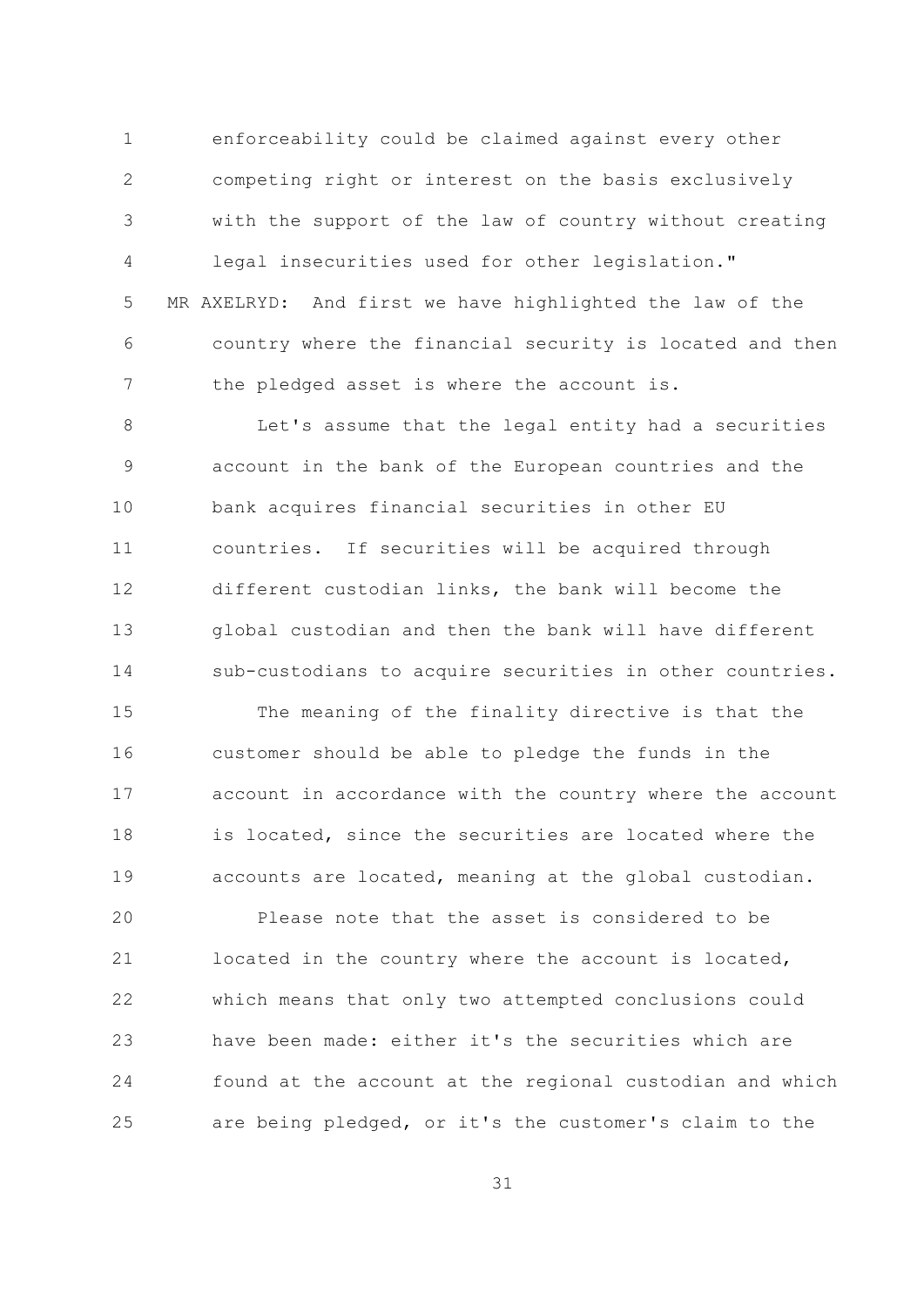$\mathbf{1}$ securities of a certain type and number which are at the  $\overline{2}$ account and this is being pledged.

No matter which approach is used, the customer's 3 property, the property which is being pledged, it is in  $\overline{4}$ 5 the country where the account is located, and this is the country where the property of the customer could be 6  $\overline{7}$ used. If you could remove the securities, or the right to the securities, or the securities by attachment, if 8 you could further down the chain, then the real holdings 9  $10$ in the pledge would disappear and the pledge would be  $11$ worthless.

 $12$ If you compare to the previous case, the  $13$ National Bank should be able to pledge their deposit 14 holdings in BoNY Mellon in London without the Swedish 15 authorities to plead the value of the pledge through attachment in Sweden, a different order would not only 16 be a serious intrusion into the financial system, but it  $17$ 18 would also violate the finality directive and the EU 19 law. And the Swedish law should be interpreted how well 20 it conforms to the EU law, so therefore our 21 interpretation of where the law should apply, therefore 22 the attachment should be lifted.

In this context, I could note the securities in 23 24 accordance with to the GCA are collateral for BoNY's 25 claim to the National Bank according to the provisions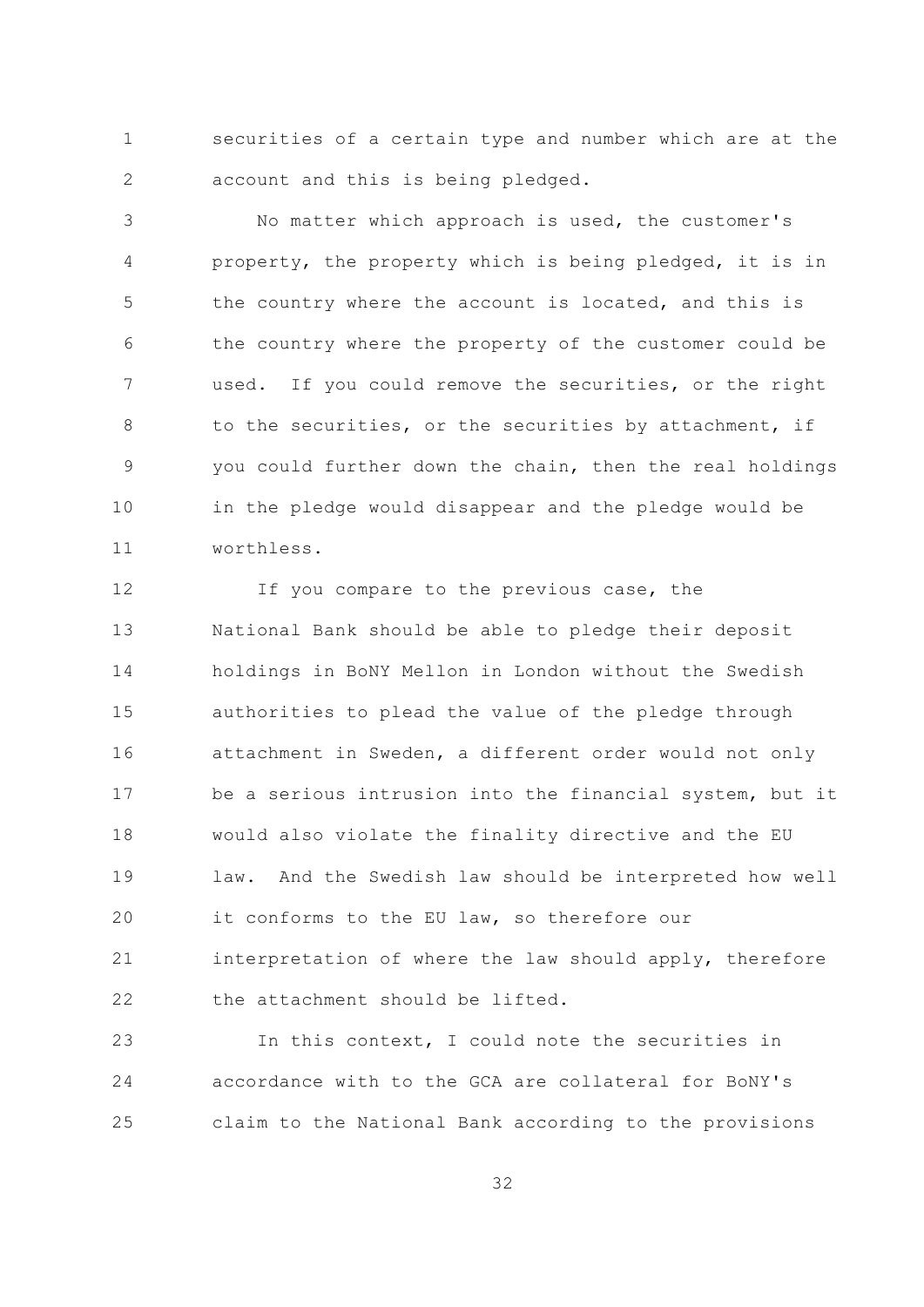$\mathbf{1}$ of the GCA which were presented in our opening  $\overline{2}$ statement. Maybe it's not of decisive importance for BoNY, because the collective value of securities is 3 between \$2 billion and an interpretation by 700 million  $\overline{4}$ 5 SEK is not of major importance for their collateral. But no -- but it's completely unacceptable for the 6  $\overline{7}$ enforcement agency to plead this right of pledge through  $\mathcal{S}_{\mathcal{S}}$ the Swedish attachment.

Another question I've asked myself when I've been 9  $10$ working on these cases is whether or not the order  $11$ advocated by the claimant is reasonable when you look at  $12$ the economics of the procedure. Let us look at the same  $13$ example again. Assume that a customer in Denmark has 14 total balance of his accounts in Denmark according to 15 the agreement in Denmark, is it reasonable then that the Danish customer, only based on their contract with the 16 Danish bank might have to defend themselves against  $17$  $18$ their attempted attachment from all sorts of countries,  $19$ or is it more reasonable that the customer's funds can 20 only be attached where the collected funds exist? And this customer's funds must be considered to have their 21  $22$ strongest connection to Denmark, and it must be held unreasonable for this customer to have to defend 23 24 themselves throughout the ten or 11 different jurisdictions. It is even more unreasonable if the 25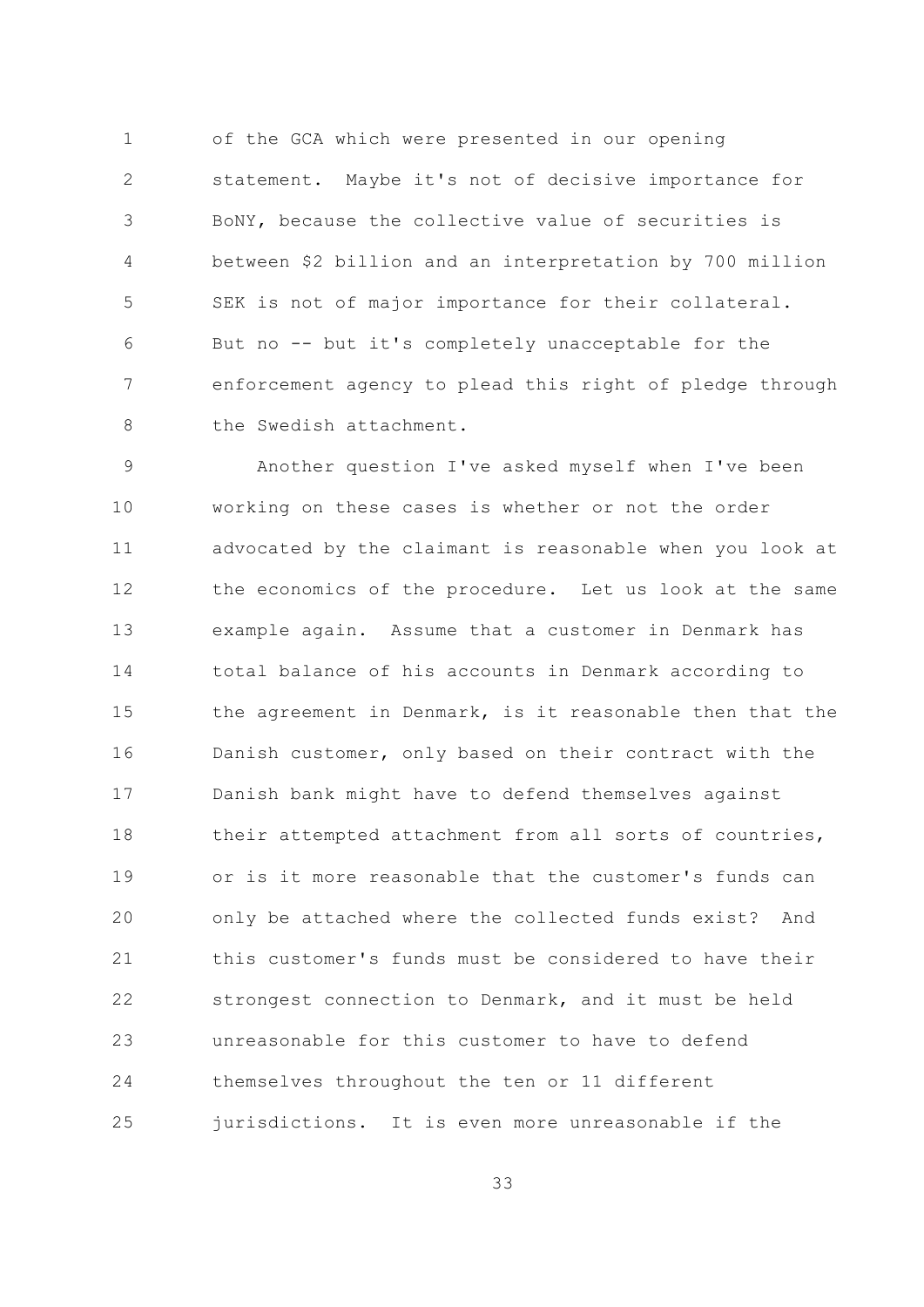$\mathbf{1}$ Danish customer asks the National Bank -- is not  $\overline{2}$ a debtor, but only a third party who was erroneously involved in this attachment process. 3

So we can look at the NJA2004, page 891, where the  $\overline{4}$ 5 court came to the conclusion that a shareholder of a Swedish company through shares on the books should 6  $\overline{7}$ not -- that should not be seen as a strong enough link to Sweden for the ultimate owner to be seen to hold such  $\mathcal{R}$ 9 property in Sweden that created jurisdictional rights,  $10$ according to the applicable provisions in the law.

 $11$ If BoNY had jurisdiction to attach assets for people  $12$ around the world, without having any kind of connection  $13$ to Sweden, only because there had been an agreement they 14 entered into with a bank in their home country, so here 1.5 we can establish that the formal custodian, SEB, and Euroclear, are domiciled in Stockholm. So this is where 16 the attachment case that should be decided. If the  $17$ 18 underlying customer's asset exists in Sweden, is present 19 in Sweden, only BoNY has 6,000 CSD accounts in SEB for  $20$ customers around the world. Many of these customers are 21 custodians who in their turn have a whole host of  $22$ customers worldwide. Should it really being considered that all of these underlying customers are considered to 23 24 hold assets in Stockholm? Should all these customers 25 risk having to come here to defend themselves against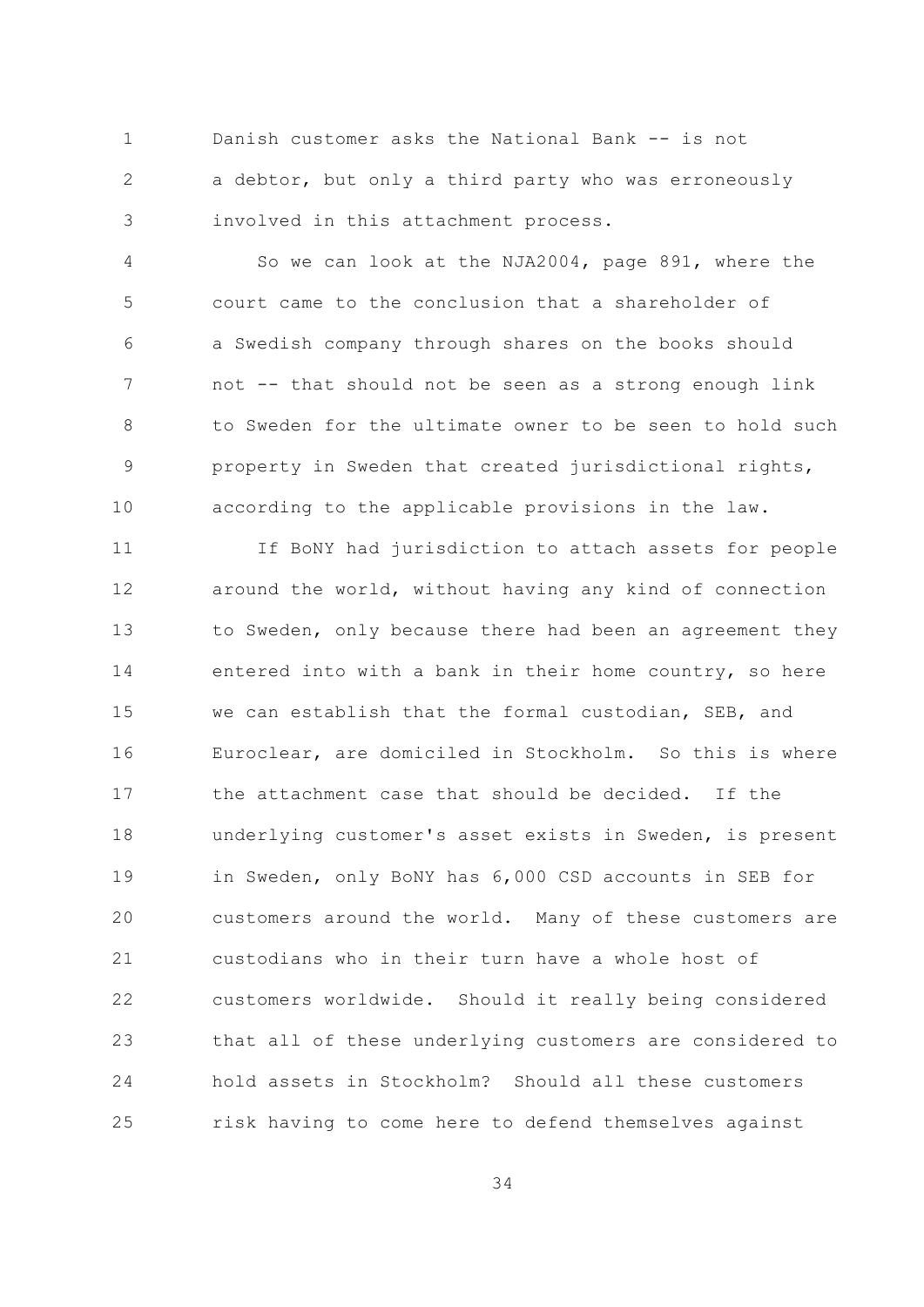attachment attacks, and should Swedish courts really be  $\mathbf{1}$  $\overline{2}$ encumbered with this type of attachment cases? Well, we think not. 3

 $\sqrt{4}$ MR GUTERSTAM: And with those words I will now continue and 5 look at the English stage and Kazakh stage, and I will be very brief. But before I go into the factual 6  $\overline{7}$ circumstances concerning that, I would just like to say 8 a few words about the application of foreign law in Swedish courts. And how the application of foreign law 9  $10$ should be done in Swedish courts has been clarified by  $11$ the Supreme Court. The Supreme Court writes when 12 Swedish courts apply foreign legal rules, the court, as  $13$ a principle, should construe and apply those rules in 14 the same way as a court in the that other country would 1.5 have done. And then there is a discussion on flaws in 16 the evidence and investigations. If you do not know what the foreign law says, then you should make the  $17$  $18$ assumption that it should be applied in the same way 19 Swedish law would have done in the same situation if 20 it's not unreasonable to do so. And in closing they say 21 the point of departure is, however, that it is the 22 responsibility of the Swedish court to try to apply the 23 foreign law as far as is possible in the same way that 24 a court in the other country would have done. And here they also refer to the NJA, page 885. And this 25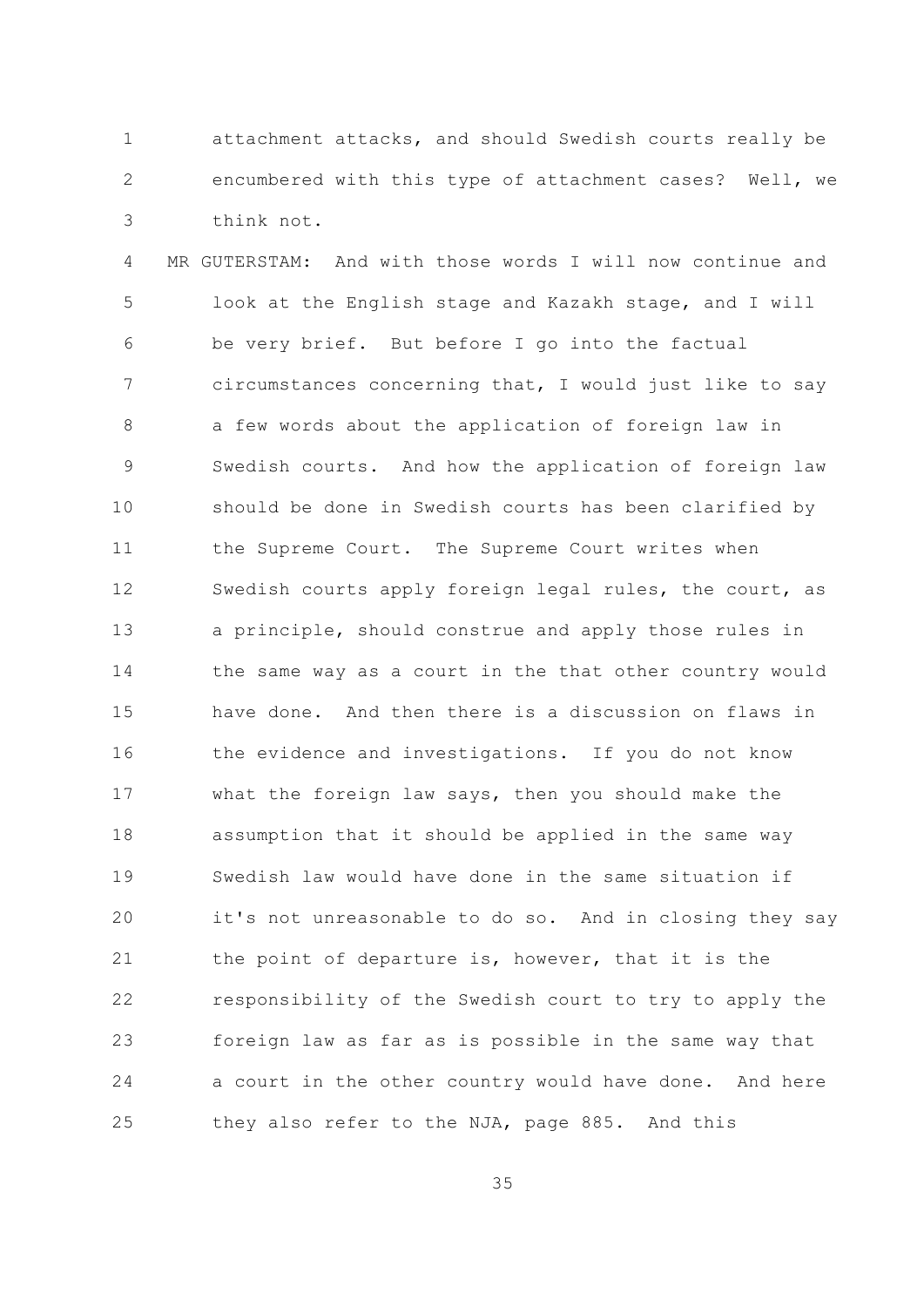$\mathbf{1}$ principle confirmed by the Supreme Court that has  $\overline{2}$ already been in effect has been referred to a doctrine as the application of loyal principle, and I've also 3  $\overline{4}$ added a reference here at the bottom to an expert 5 opinion on this by Bogdan. But this is the case, this is how foreign law should be applied by Swedish courts. 6

 $\overline{7}$ Now, if we look at the assets in England and why 8 they do not belong to Kazakhstan, and this is something that we've gone over in detail in other opening 9  $10$ statements, and Marcus has gone into detail on this. I will not repeat what has been said. I would just like  $11$ to remind the court of the evidence we have presented on 12  $13$ this.

In the left-hand column, you can see the main 14 15 evidence invoked by the National Bank when it comes to factual circumstances and how English law should be 16 construed. And on the other side we can see what the  $17$  $18$ claimant has invoked in evidence. So there's quite 19 extensive evidence when it comes to factual 20 circumstances, what agreement was in place, how the 21 contractual relationship was governed, and these letters 22 from Bank of New York Mellon demonstrating what the relationship with the Kazakhstan is and these excerpts 23 24 from their databases.

25 There also evidence on how English law should be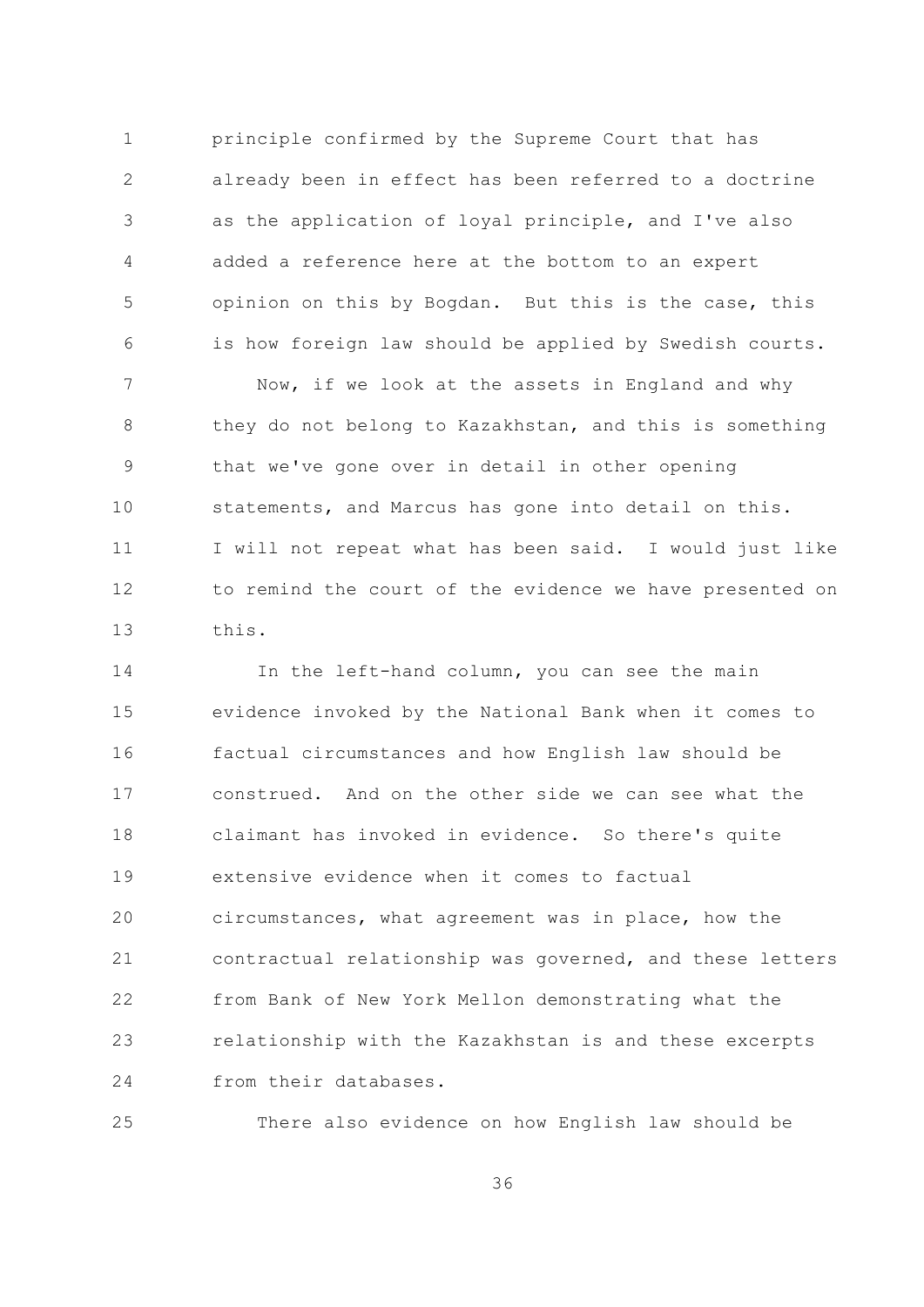construed, the AIG judgment, but also the constructions  $\mathbf{1}$  $\overline{2}$ in the Dutch courts of English law.

So what can we gather from this evidence? In brief 3 words, the National Bank asserts that this is what we  $\overline{4}$  $\overline{5}$ learned: the National Bank has a claim for money and securities of a certain kind, nature, but not any right 6  $\overline{7}$ to a specific security. Only the National Bank has a claim against the Bank of New York Mellon, according  $\mathsf{R}$ to the GCA, and the Bank of New York Mellon does not 9  $10$ take any instructions from or does not have any  $11$ contractual relationship with Kazakhstan. And the  $12$ Central Bank has been the registered owner of the assets  $13$ with BoNY in London, and the Central Bank's claim 14 against BoNY, according to English law cannot be 1.5 attached on behalf of the state to cover the debt held by the Republic of Kazakhstan. 16

So according to the statement from NJA we just  $17$ 18 looked at, a Swedish court should assess the 19 circumstances of this case in the same way that 20 an English court would have assessed the circumstances. 21 So it is very good that we have an English court that  $22$ has looked at the contractual relationship with Bank of New York Mellon, the National Bank and Kazakhstan. And 23 24 in this AIG judgment that we've now looked at so many times, it is confirmed that the claim is held by the 25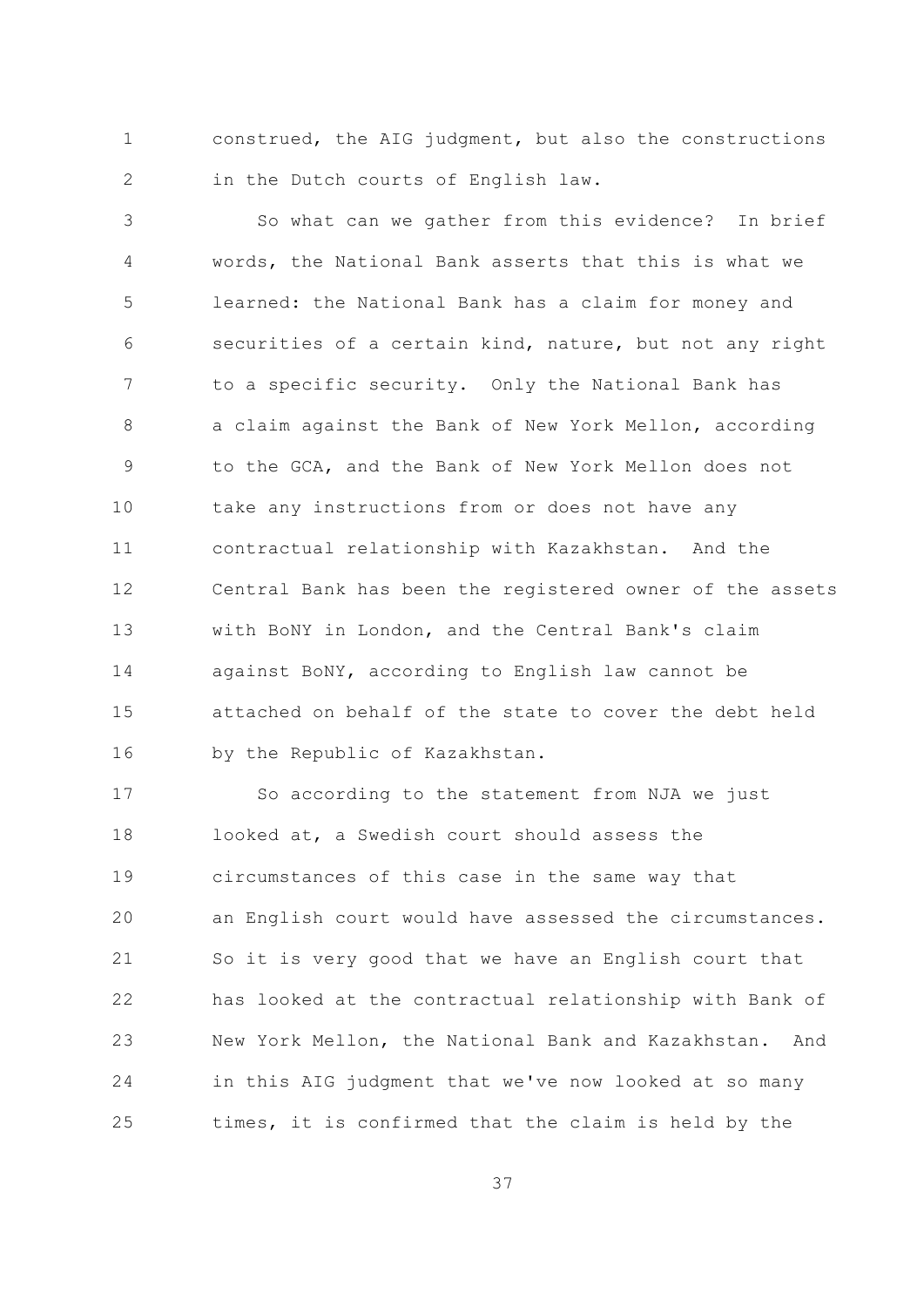National Bank alone. The claimant has the burden of  $\mathbf{1}$  $\overline{2}$ proof when it comes to proving the circumstances in the chain of debtors in the English law as well. In spite 3  $\overline{4}$ of this, they haven't introduced any evidence on English  $\overline{5}$ law, any evidence on the factual circumstances in the English case. The reason for this is probably that 6  $\overline{7}$ there is no such evidence that would support their case.

Also in this stage the chain of debtors has been  $\mathsf{R}$ interrupted. And I will not say any more on this, and 9  $10$ now I will proceed to talk about Kazakhstan. And in the  $11$ Kazakh stage of the chain of debtors we have the question of whether or not the National Fund is a trust  $12$  $13$ and what would it mean if the National Fund constitutes 14 a trust and how does that affect applicable laws on 15 attachment. And, as we explained in thorough detail during the opening statements, and I won't repeat these, 16 these are some of the main facts that we can see in the  $17$  $18$ evidence presented and mainly it is the fact that the  $19$ National Fund is constituted by a Kazakh trust. This 20 comes from the law in the National Fund agreement and it 21 has also been confirmed by all the experts in the case, 22 also the expert appearing for the claimant.

23 This has only been contested by the claimant but 24 they haven't invoked any evidence in support of that objection. 25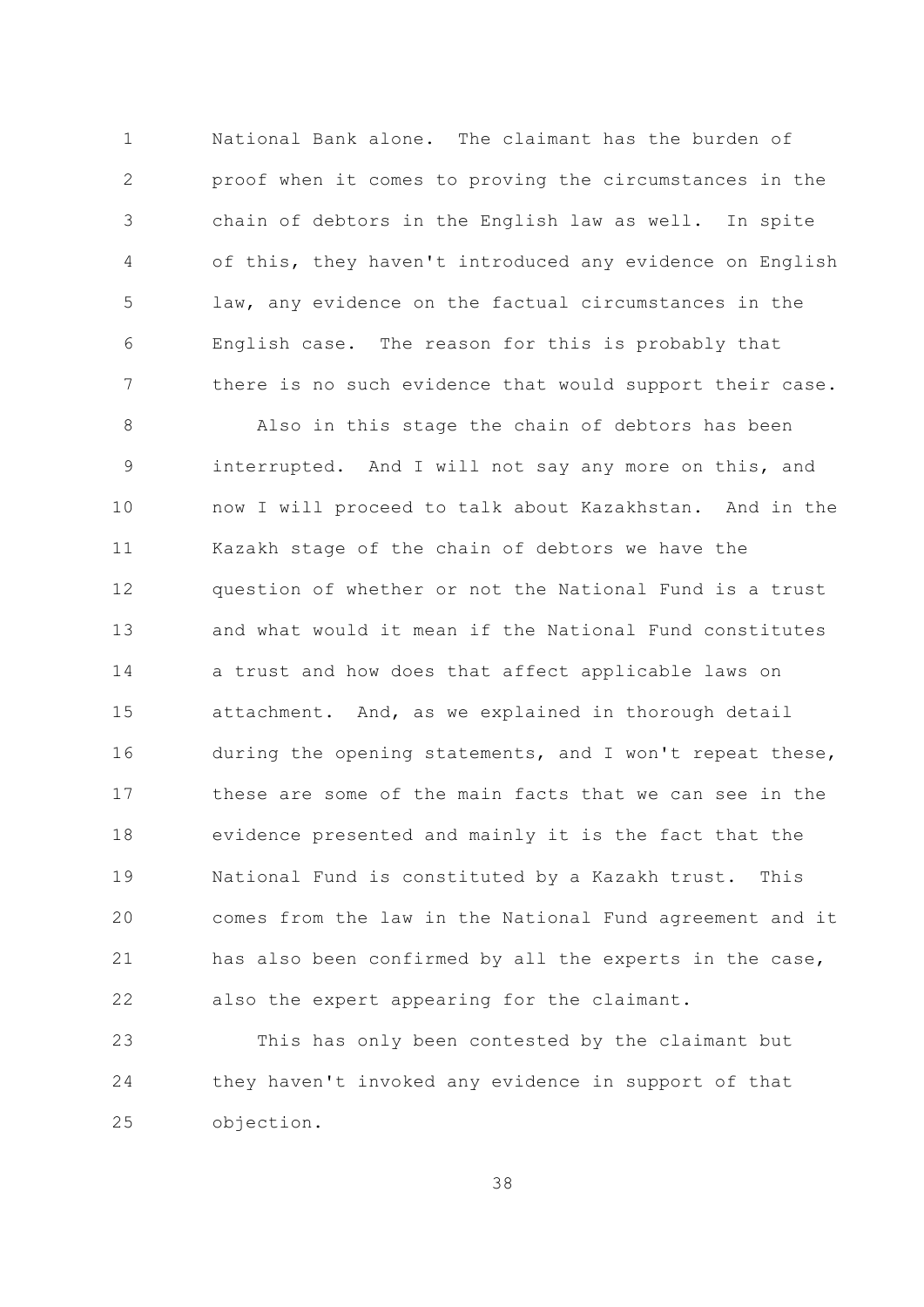$\mathbf{1}$ Number 2 is that the state has a conditional claim  $\overline{2}$ against the National Bank, but no right to specific assets. This is clear from laws and decrees and also 3  $\overline{4}$ confirmed by the oral testimony of Aliya. And here we 5 can establish that we should have a targeted or quaranteed transfer, then the National Bank can elect, 6  $7\overline{ }$ they can select what assets they can make use of to meet  $\mathcal{S}_{\mathcal{S}}$ this obligation. They can select which securities or how many securities and then it's up to the 9  $10$ National Bank to make this choice because it is their  $11$ property.

It also becomes clear this claim for transfers to  $12$  $13$ the state treasury is only relevant for tenge when it 14 comes to the stability purposes of the National Fund, 1.5 pursuant to decisions taken by the Parliament. And the 16 assets by the National Fund are held by the Central Bank  $17$ in their own name and the Central Bank has a right of 18 claim when it comes to these assets, and, as we can see, 19 the right of claim is the relevant ownership concept 20 pursuant to Kazakh law.

21 Finally, assets in a Kazakh trust cannot be attached 22 on behalf of a trustor, and this has not been disputed in this case, but this is explicitly stated by 23 24 section 885, section 4, in the Civil Code. And, considering these facts, it's difficult to understand 25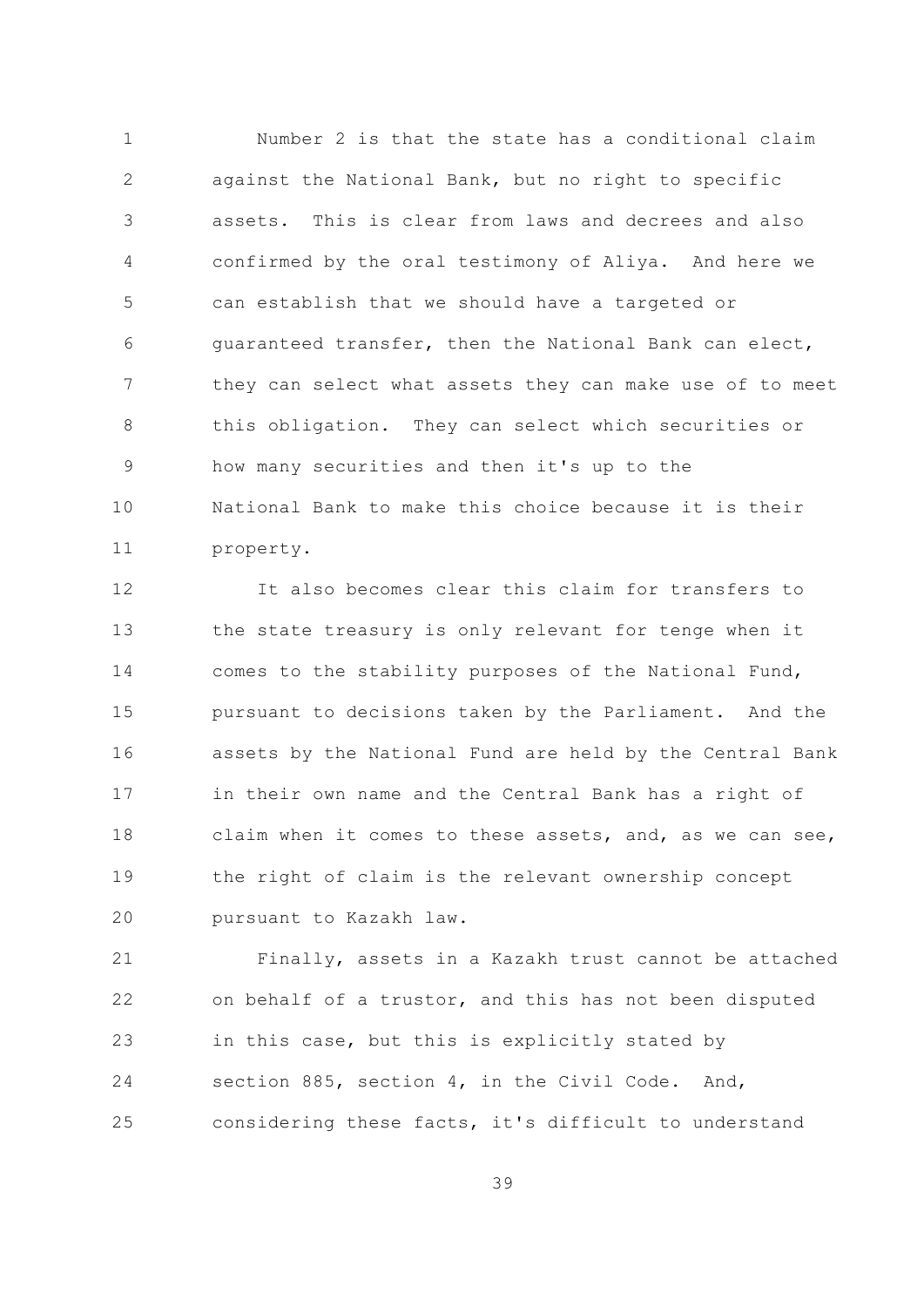how the claimant holds that Kazakhstan owns the assets  $\mathbf{1}$  $\overline{2}$ in Kazakhstan. It's even more difficult to understand how Kazakhstan owns Bank of New York Mellon's claim 3 against SEB according to the agreement in Sweden.  $\overline{4}$  $So$ 5 it's quite simply not possible, the chain of debtors has already been broken in Kazakhstan and the objection 6  $7\overline{ }$ raised by the claimant.

Because, basically, the experts have agreed that the 8 National Fund constitutes a Kazakh trust, so therefore 9 10 the claimant had to try to find a way to circumvent this  $11$ fact, and here they presented three main objections that the President has influence and actual control of the 12  $13$ assets in the trust, that means it is not a trust. And 14 then that the District Court, and even if the 15 National Fund was a trust, that the District Court could disregard this because of the provisions of good faith 16 in section 8 of the Kazakh Civil Code, mock and sham  $17$ 18 transactions, and also that this arrangement would be in 19 breach of Swedish public policy.

20 Then I looked at these objections, and on the facts 21 these arguments cannot be deemed to be successful and 22 that was just legal, but can I just briefly rebut them.

The first one concerning the President's alleged 23 influence and control, the only question the court needs 24 to ask themselves here is: if the alleged influence of 25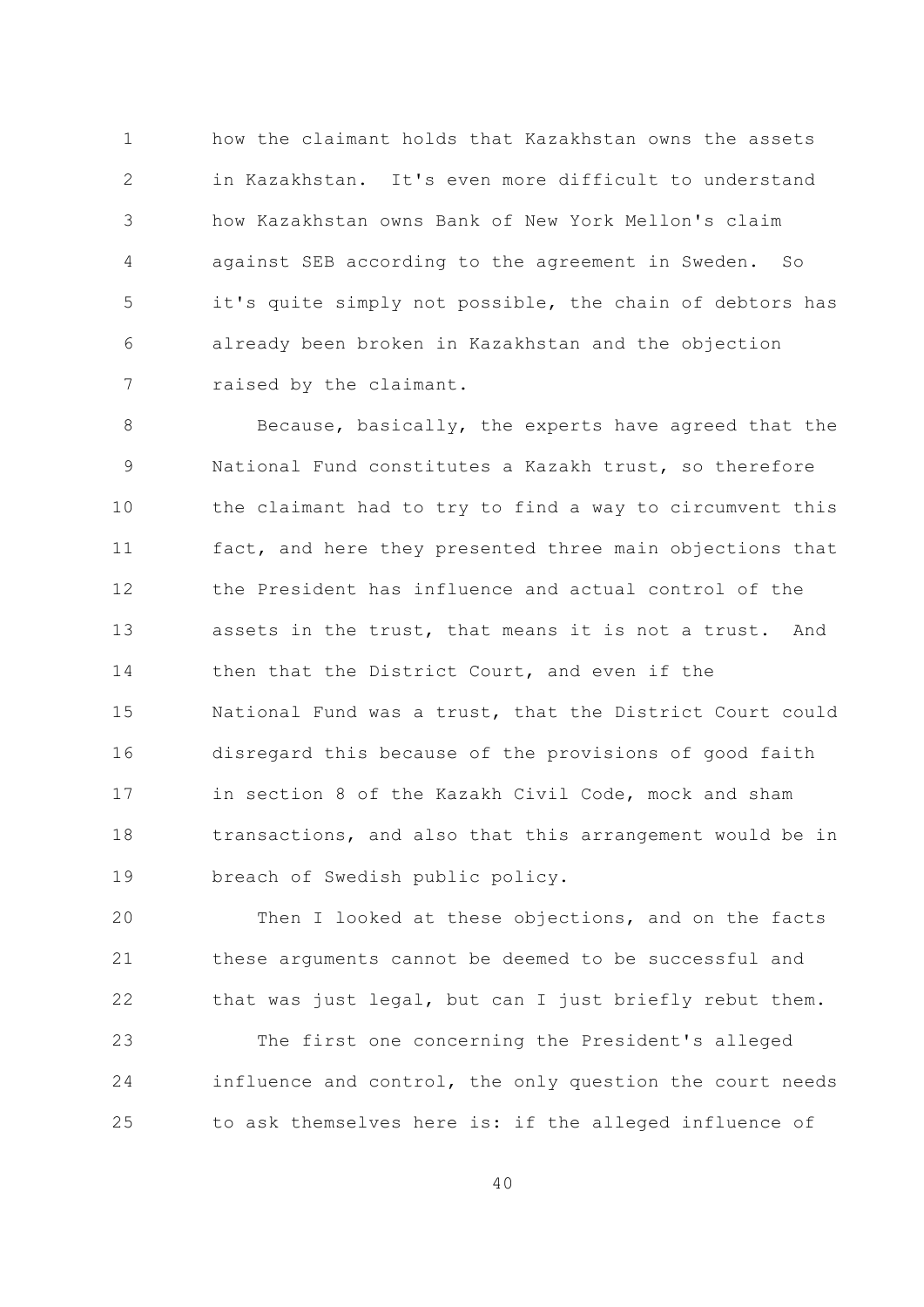$\mathbf{1}$ the President and the allegation about actual control is  $\overline{2}$ a circumstance that is relevant pursuant to Kazakh law when it comes to deciding who the property belongs. 3

So, so this should, according to the Supreme Court,  $\overline{4}$ 5 be decided as a Kazakh court would have decided the case. And the answer to this question is obviously, no, 6  $\overline{7}$ there's no supporting Kazakh law that this kind of circumstance is relevant in order to determine to whom  $\mathsf{R}$ 9 the property belongs.

 $10$ So, first of all, for the claimant's arguments to  $11$ have cause, it would be required there was a legal rule or provision or decree or something, a source of law in  $12$  $13$ Kazakh law prescribing that courts should take the 14 circumstance into consideration, and that does not exist; and, secondly, as the National Bank understands 15 it, they haven't even claimed that such a rule exists; 16 but thirdly, if they would claim that there was such  $17$ 18 a Kazakh legal rule, they haven't submitted any evidence 19 on this in this case, not even the expert invoked by the 20 claimant's themselves, Professor Maggs, gave any 21 supported to giving such a conclusion. And if you just  $22$ consider this question, if the alleged influence and control of the President should have influence when you 23 determine who has ownership. And this is something 24 25 I mentioned in the opening statement, and we made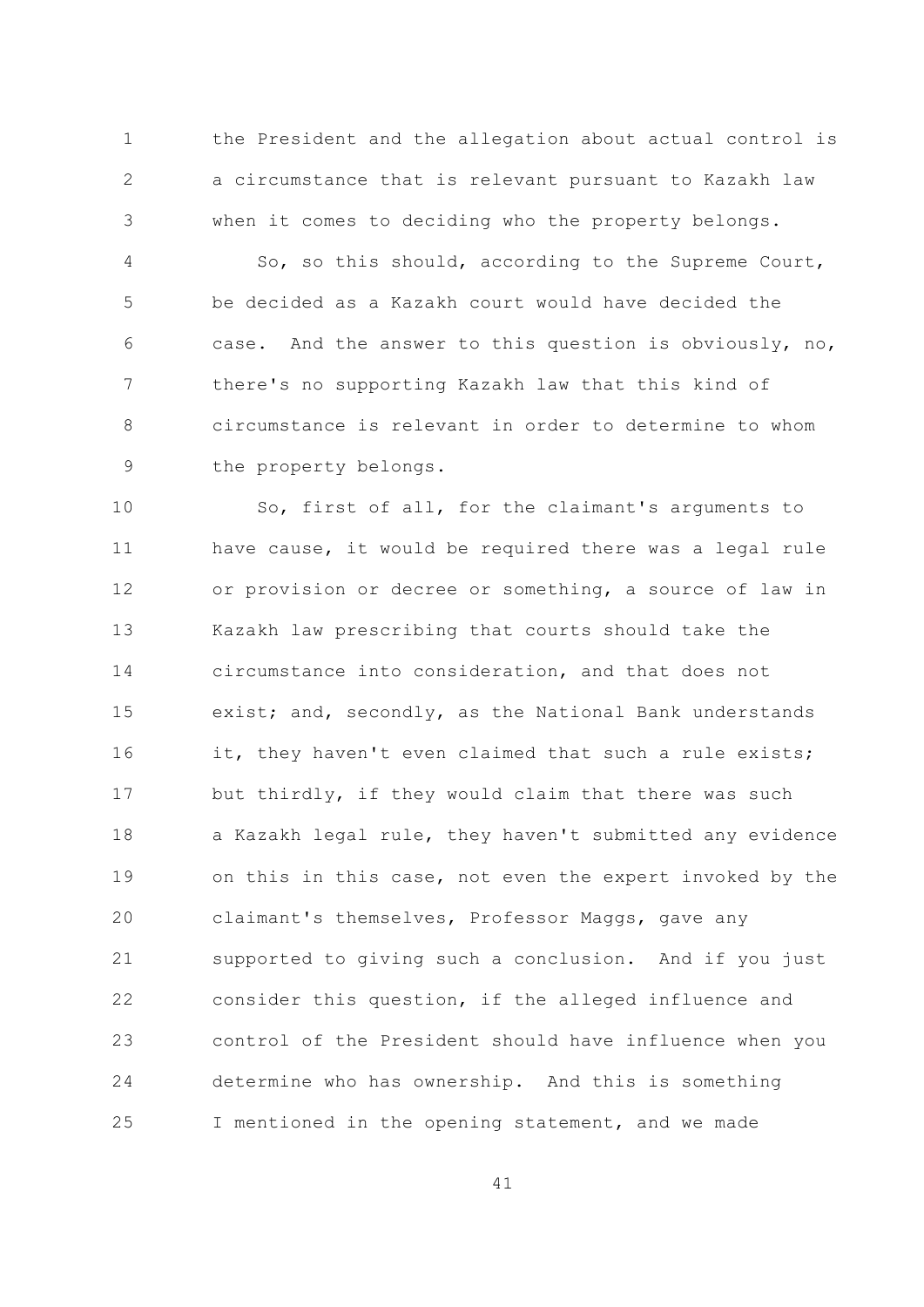a comparison with Vattenfall, a wholly owned Swedish  $\mathbf{1}$  $\overline{2}$ company, where the state can relieve the entire board of directors of their duties. They can give instructions 3  $\overline{4}$ how to run the company and they could even divest the 5 entire company.

This doesn't mean that the assets of Vattenfall 6  $\overline{7}$ belong to the Swedish state or can be attached to cover the debt of the Swedish state. So these arguments are  $\beta$ just as irrelevant according to Swedish law as it is 9  $10$ according to Kazakh law. And finally we can mention that the Svea Court of Appeal have assessed these kinds  $11$  $12$ of objections when it comes to the competence of parties  $13$ in this case, and they come to the conclusion there it 14 has no relevance, it has no significance, and there is 1.5 no reason to come to another conclusion here.

16 During my opening statements I mentioned why the claimant's assertions in this regard are also factually  $17$  $18$ incorrect. This control that they allege exists has not 19 been proven and it is quite simply not the case. First of all, I would like to refer to what my colleagues at 20 21 Mannheimer said initially, that the national banks are  $22$ organised in different ways across the world, and it's not strange for a President or head of state to have 23 24 certain authorities and powers to hire or interpose people. And there's a wide range of different measures 25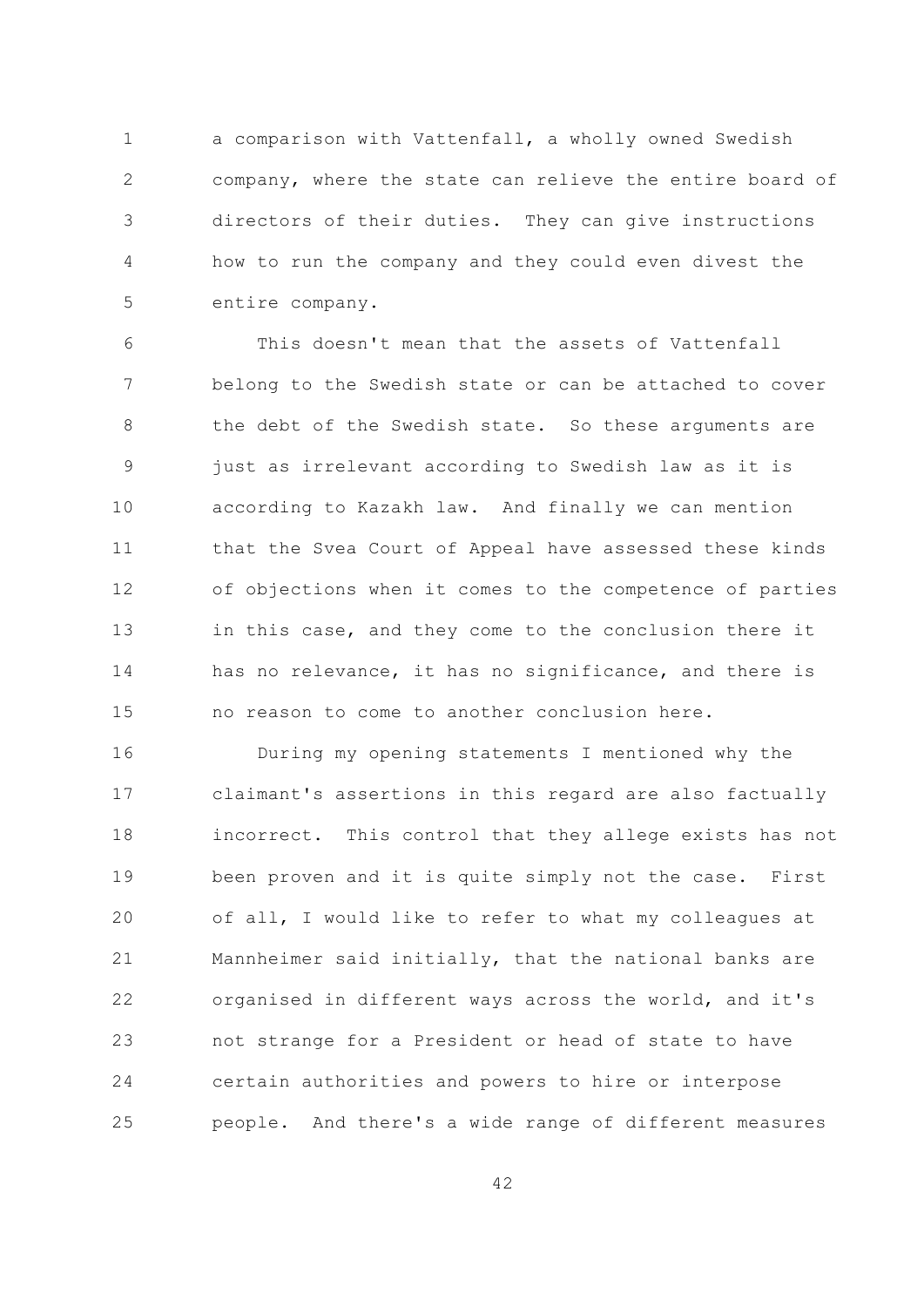that can be taken and it doesn't have legal importance  $\mathbf{1}$  $\overline{2}$ in this case, but we also heard Aliya Moldabekova talk about the work of the National Bank and what influence 3 the state does and does not have. And considering to  $\overline{4}$ 5 the statements made there the influence is very restricted, and the National Bank acts with a great deal 6  $7\overline{ }$ of independence.

So influence and actual control are not relevant  $\mathsf{R}$ 9 circumstances pursuant to Kazakh law and therefore they  $10$ are not relevant factual circumstances, but should they  $11$ hold relevance according to the Kazakh law, the other 12 side has not substantiated that this is the case, that  $13$ there is a large degree of control and influence 14 exercised.

15 If we look at the next raised objection, the good faith and sham, mock transactions -- this is something 16 we looked at in quite thorough detail during our opening  $17$  $18$ statement -- and it is alleged that a Kazakh court of 19 law, when applying Kazakh law, would come to the conclusion that the National Fund is invalid in its 20 21 entirety because it is in violation of basic principles, 22 more or less like sham agreement in Swedish Act on contracts, and therefore the whole structure should be 23 24 invalidated. This has been alleged; of course this is 25 incorrect. I will not go over the evidence we presented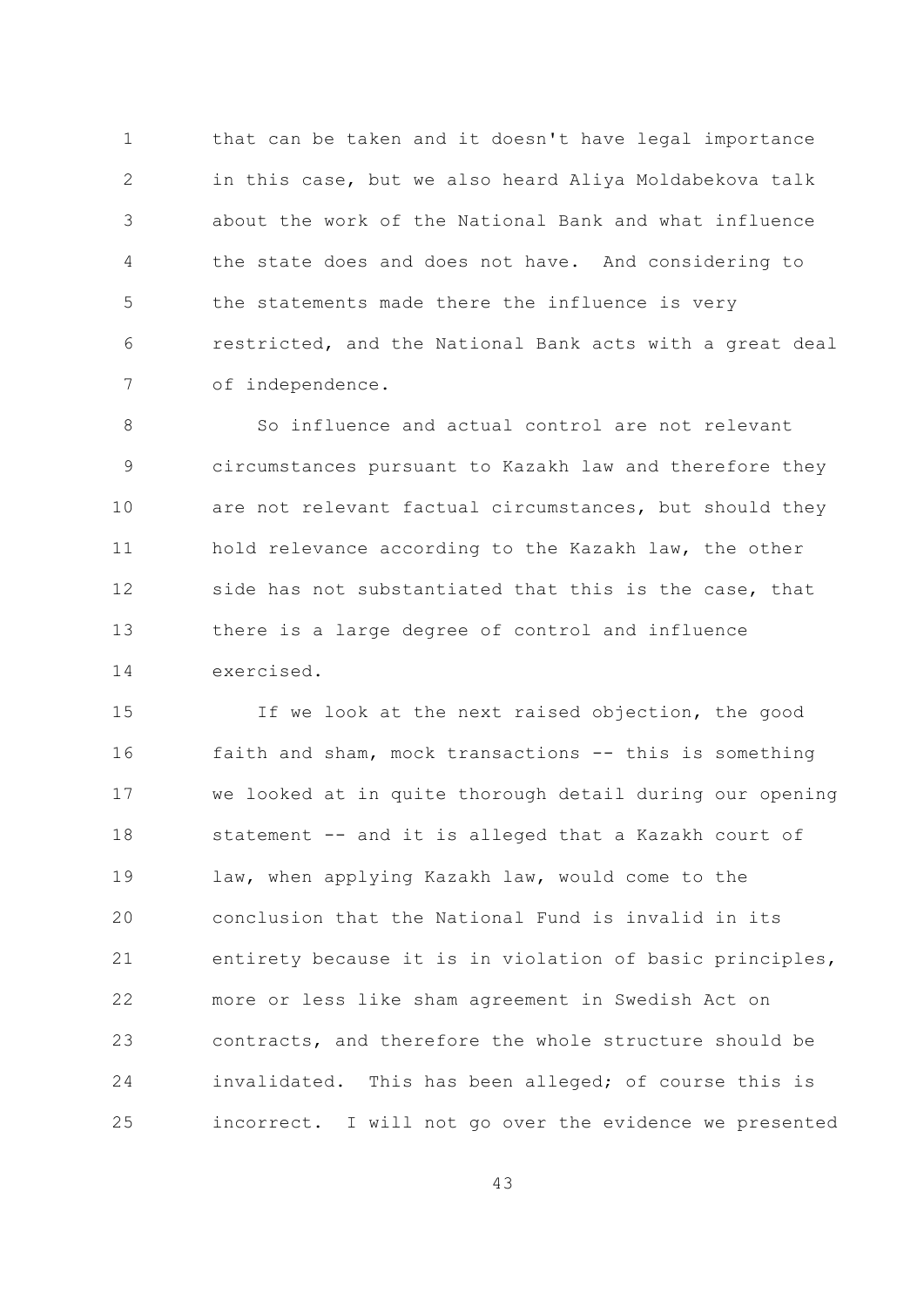$\mathbf{1}$ of this, because this is incorrect and I will refer you  $\overline{2}$ to Mukasheva's opinion in exhibit 57.

And I would like to move over to talk about the 3 final objection raised, that this trust arrangement is 4 5 in conflict with Swedish order public, and this was alleged before the summer in 2018, but they have not 6  $7\overline{ }$ gone into an expansion on the background to this  $\mathcal{S}_{\mathcal{S}}$ objection; they haven't said what Swedish public order policy this violates and how it is in violation of it. 9

 $10$ We can just establish that the bar for what can be seen as something to be violating public policy is very  $11$ high. And similar laws are in many different countries 12  $13$ and so far no such trust arrangement has been held to be 14 in violation of public policy in any other country, so 1.5 there's no reason that should be held to be the case 16 here either.

 $17$ The final objection raised means that even if it is 18 established that Kazakhstan loses all possibility to 19 dispose of the assets and the right of claim when they 20 are transferred to a trust, the ownership of a right is 21 still maintained with Kazakhstan because this is within 22 quotation marks "state property", according to the 23 definition that we find in the law on state property. 24 And we partially covered this in our opening statement, 25 but I would like to mention this again.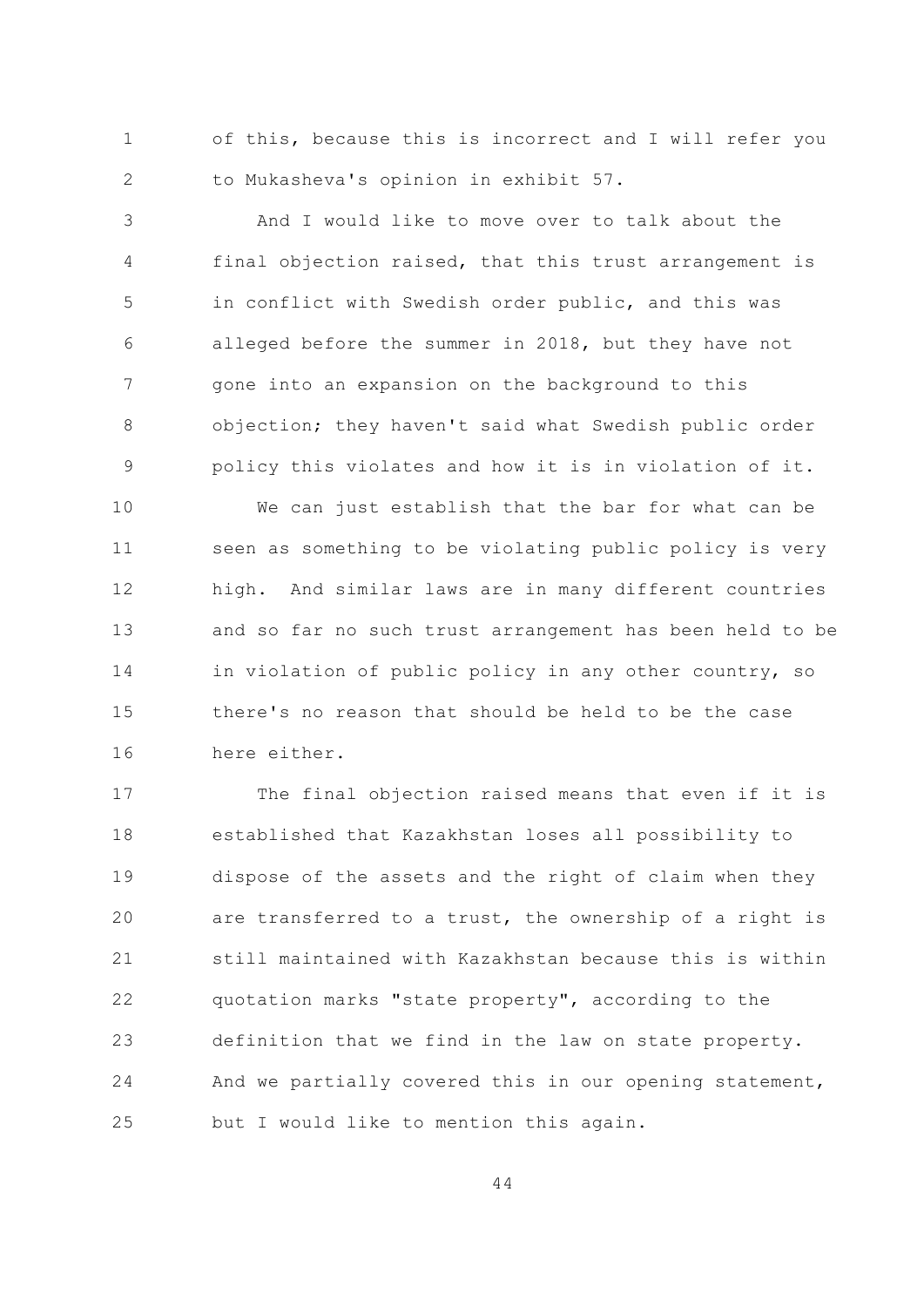$\mathbf{1}$ This law prescribes that any property connected to  $\overline{2}$ the state, local or regional authorities would be state property or communal property, according to the 3  $\overline{4}$ definitions in the law. And this definition is  $\overline{5}$ a definition about what level the assets are derived from, a local authority level or a state national level. 6  $\overline{7}$ It doesn't have any civil law repercussions at all and  $\mathcal{S}_{\mathcal{S}}$ that we can see this in the expert opinion from the Suleimenov and Mukasheva. They say the following: 9

 $10$ "The purpose of this provision is not to determine  $11$ the legal status of specific entities or state organs, nor to determine what specific entity has civil law  $12$ rights to certain property. The purpose of this  $13$ 14 provision is to make a distinction between the property 1.5 and obligations attributed to the Republic (ie central) government level and the property attributed to the 16 communal (ie local) government level."  $17$ 

 $18$ So the money in the account with the National Bank 19 can be held to be state property according to this 20 definition, but this law has absolutely no effect on 21 civil law rights according to the Kazakh Civil Code, and 22 that is what is of interest to us in this case.

23 So, to summarise, when it comes to the Kazakh stage, 24 all experts in the case agree that the National Fund constitutes a trust.  $2.5$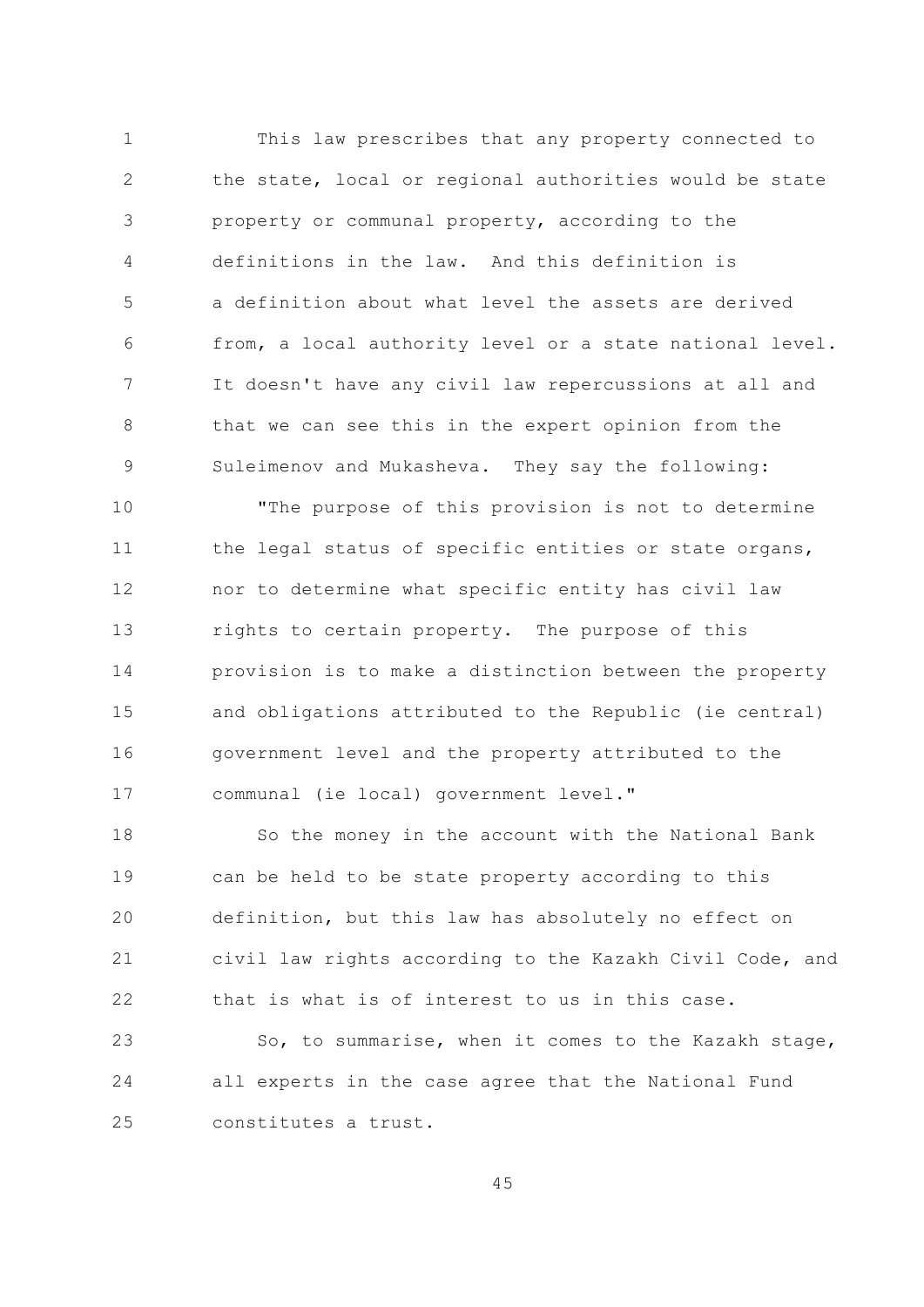The assertion that this fact could be disregarded  $\mathbf{1}$  $\overline{2}$ because fictitious or fake transactions, or conflict with the order public, these objections lack substance. 3 So we can just establish that the National Fund is a  $\overline{4}$ 5 Kazakh trust. It is also not disputed in this case that property in the Kazakh trust cannot be attached to cover 6  $7\overline{ }$ the debt of a trustor.

Furthermore, we think that it is clear that, 8 according to the Kazakh law, the right of claim is 9  $10$ transferred to the trustee, the National Bank, when the  $11$ property is part of a trust.

 $12$ So that is really the summary of the Kazakh stage  $13$ but in closing I would like to provide you with some 14 brief comments comparing with Swedish and international 15 relations and relationships. And I refer you to NJA, page 540, NJA2013. The Supreme Court looked at 16 attachment of life insurance according to chapter 15,  $17$ 18 section 3. And there it says that life insurance can be 19 attached to the insurance company without a case of 20 insurance. Nobody died, but they could attach the life 21 insurance anyway and then it should be attached as a 22  $claim.$ 

So the attachment was for the policyholder's alleged 23 claim against the insurance company. So in this case 24 25 the insurance company may(?) opposed to the attachment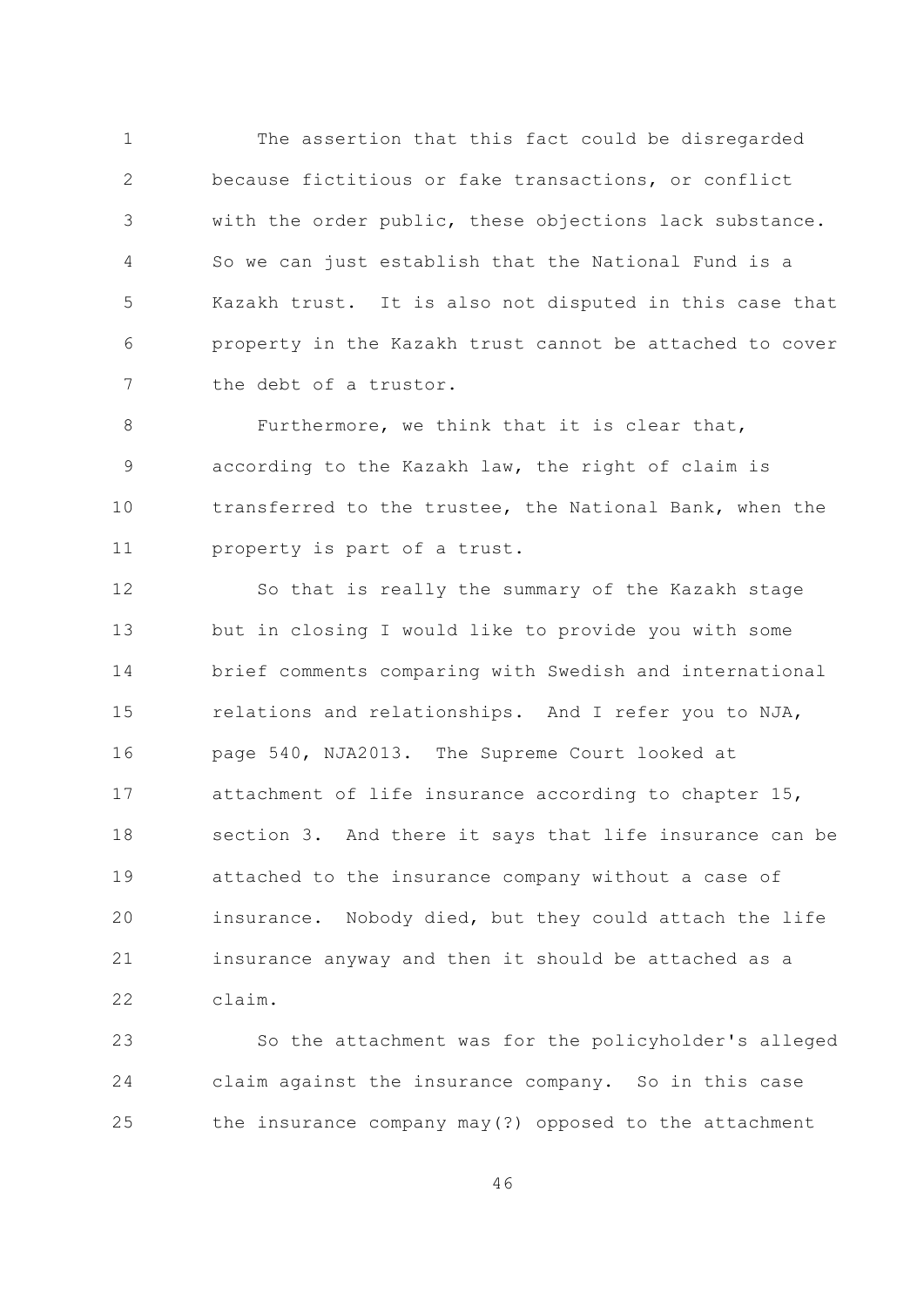$\mathbf{1}$ and the case, before the Supreme Court led to this  $\overline{2}$ quote:

"Because the claim was attached, the creditor 3  $\overline{4}$ substantially would take the same position as the 5 attachment creditor compared to the second degree debtor." 6

 $\overline{7}$ So the second right debtor cannot be considered to  $\mathcal{S}_{\mathcal{S}}$ have a better right to the property and because the policyholder in this case couldn't claim anything from 9  $10$ the insurance company until he had died, and he hadn't died. What they looked at was: is it possible to attach  $11$ this claim, a claim that the debtor could never have 12  $13$ received because there was no legal support for this. 14 Because there was no support for this in law, the 1.5 Supreme Court dismissed this claim.

16 So when we come back to our case, Kazakhstan has no rights to the property that is being attached and they  $17$ 18 cannot be granted such rights. The only rights they  $19$ have is a conditional claim that they can only receive 20 in tenge, after Parliamentary decision according to 21 certain rules in Kazakhstan. So the enforcement agency 22 has attached much more far reaching rights than the 23 alleged debtor. It doesn't have or couldn't have had, 24 and this is not possible to do in Swedish law either.  $2.5$ With those words I would like to hand over to my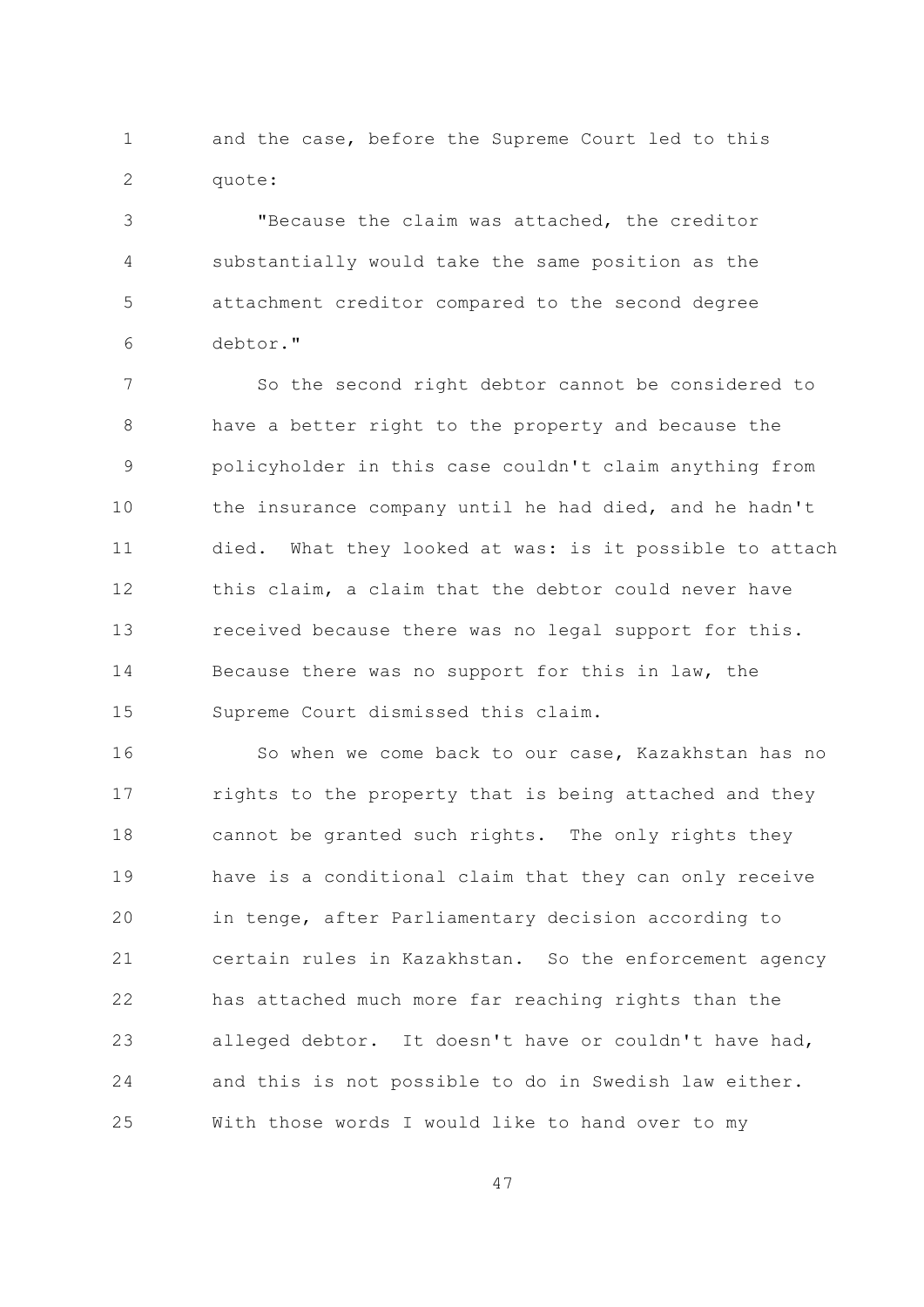$\mathbf{1}$ colleague, Magnus.

 $\overline{2}$ THE CHAIRMAN: We have now continued for 1 hour 40 minutes. Shall we continue with the next section? 3  $\overline{4}$ I think that would take us up to 11 exactly and that 5 is what he we planned. Perhaps we could just take a short energiser break. A ten minute break. 6  $7\overline{ }$  $(10.28 \text{ am})$  $\mathcal{S}_{\mathcal{S}}$ (A short break)  $(10.30 am)$ 9  $10$ THE CHAIRMAN: If everyone is set, we'll continue. MR NYGREN: Thank you. The position of the National Bank is  $11$ that the securities could be located in Sweden and now  $12$  $13$ I will present -- it's not only the claim which is, but 14 also the securities are located outside of Sweden. 1.5 The applicants say that the issue with the securities -- location is not an issue, that it's 16 obviously the securities are located in Sweden, because  $17$  $18$ the actual attachment took place here by enforcement 19 agencies. But is it as simple as it's claimed by the 20 applicant? Well, it's the position of the National Bank 21 it's not as simple. It wasn't for the English court's 22 position of the public order the attachment could have 23 been done.

24 It should have issued enforcement orders against BoNY and later execute the attachment, and in this case 25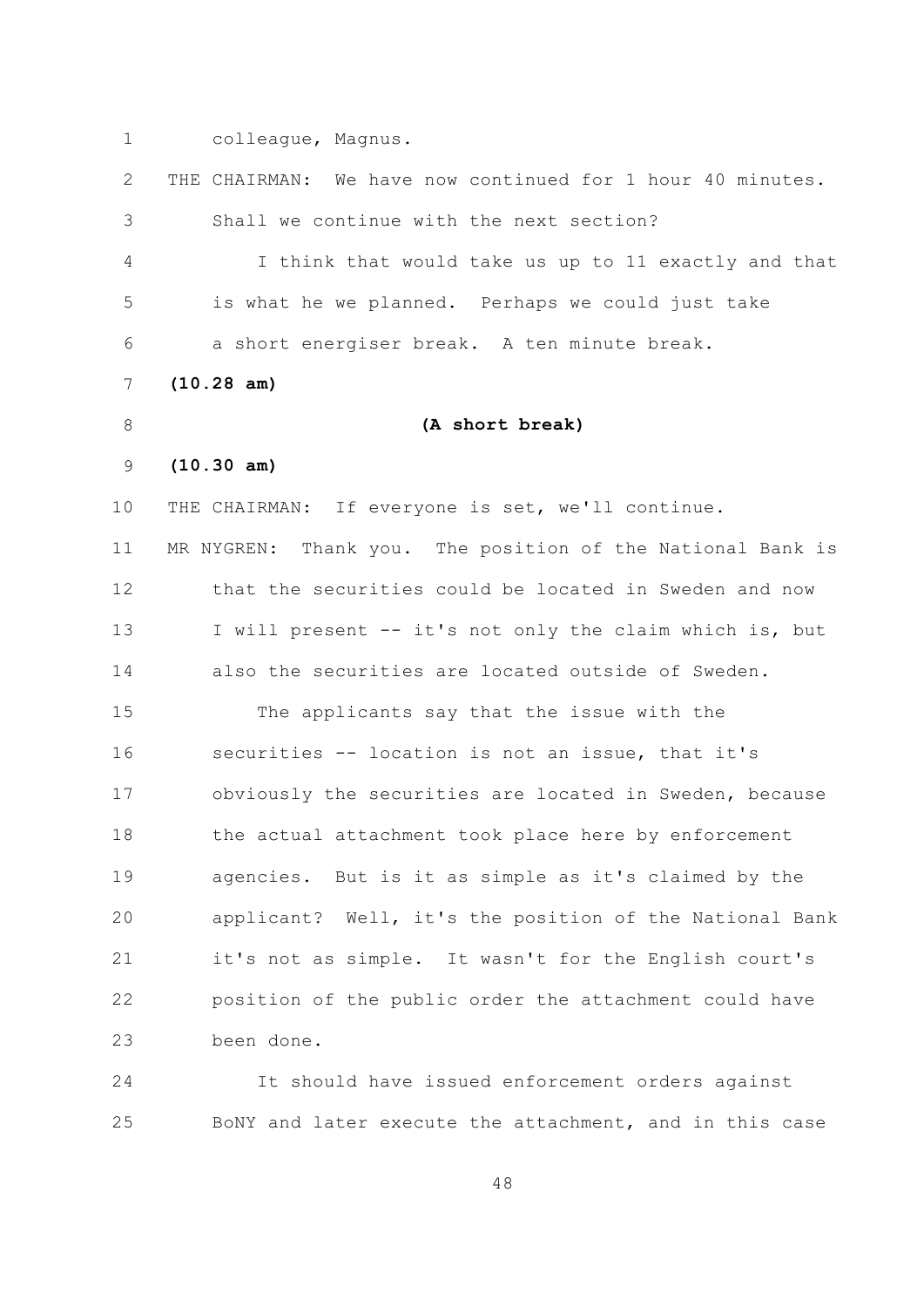$\mathbf{1}$ BoNY could execute the enforcement in two ways: either  $\overline{2}$ they could transfer the securities using SEB and Euroclear in Sweden. But the transfer could have been 3 only been made in BoNY's link without the involvement of 4 5 SEB, without transferring the value to one of the customers of BoNY or to BoNY themselves, and the money 6  $7\overline{ }$ could have been paid to the English enforcement agency.

So this attachment could have been made without the  $\mathsf{R}$ involvement of SEB and Euroclear. So a de facto 9 10 attachment could practically have been made in England  $11$ in Sweden. So does it mean that, following the line of 12 reasoning of the applicants, the securities are located  $13$ in England and Sweden at the same time?

14 No it doesn't.

15 What I will present in the second, a position has been taken on where the decentralised securities are 16 located, and this has been taken in the EU law and the  $17$ Swedish law. But in addition I should like to take this 18 19 on the basis of when assessing where the securities are 20 located.

21 So to start with, we can take the dematerialised 22 security, ie there is no share security, there is no document in the physical word, there is no electronic 23 document, where Euroclear has registrations of rights to 24 25 dematerialised shares, that is a right of ownership and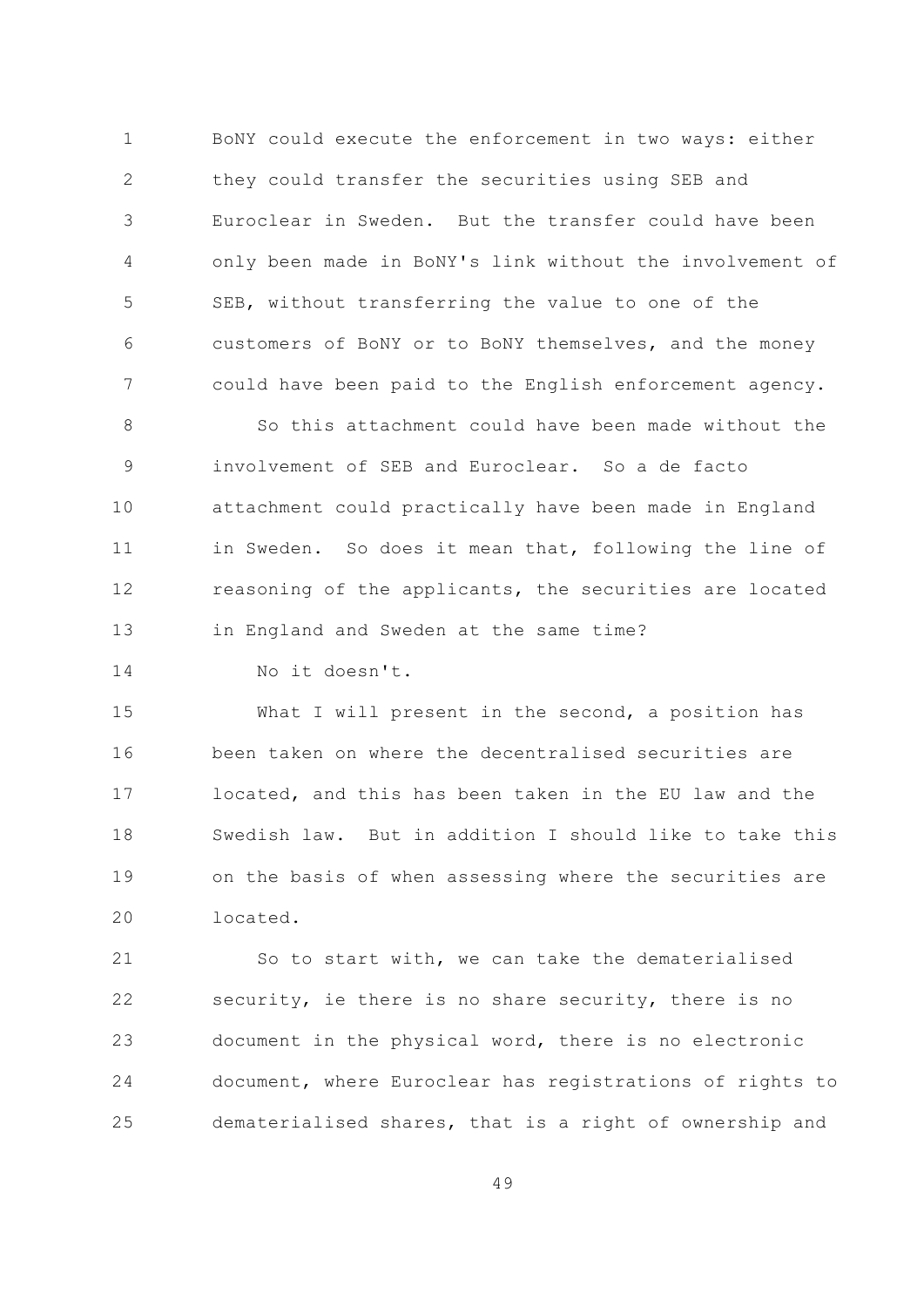$\mathbf{1}$ other rights. The right of ownership and other rights  $\overline{2}$ which are normally connected to the holdings of physical shares are only connected to registration, different 3 accounts and different registers.  $\overline{4}$ 

5 In our account they are considered are Euroclear and it doesn't follow from the public share ledger who the 6  $7\overline{ }$ actual or the underlying owner is, but it's the registered custodian SEB which is listed as a holder on  $\mathsf{R}$ behalf of third party. 9

 $10$ There are no documents which are stored nowhere, no physical documents, no electronic documents, so we can't  $11$ 12 say that the securities are kept in Sweden.

 $13$ The applicants have referred to the judgment by the 14 District Court, where the court found that the 15 securities are here because they are kept in Sweden. But just like we've heard from the examination of 16 Mr Gunnarsson, no shares, no securities, are stored at  $17$ Euroclear, not physically, not electronically. And also 18 19 SEB and BoNY, they have the registrations of their 20 rights to the dematerialised securities, but no 21 securities are stored there. With BoNY, where the right 22 of ownership to the securities is established and therefore, on the basis of the circumstances, the court 23 24 should assess the issue where the securities are located 25 as part of this case.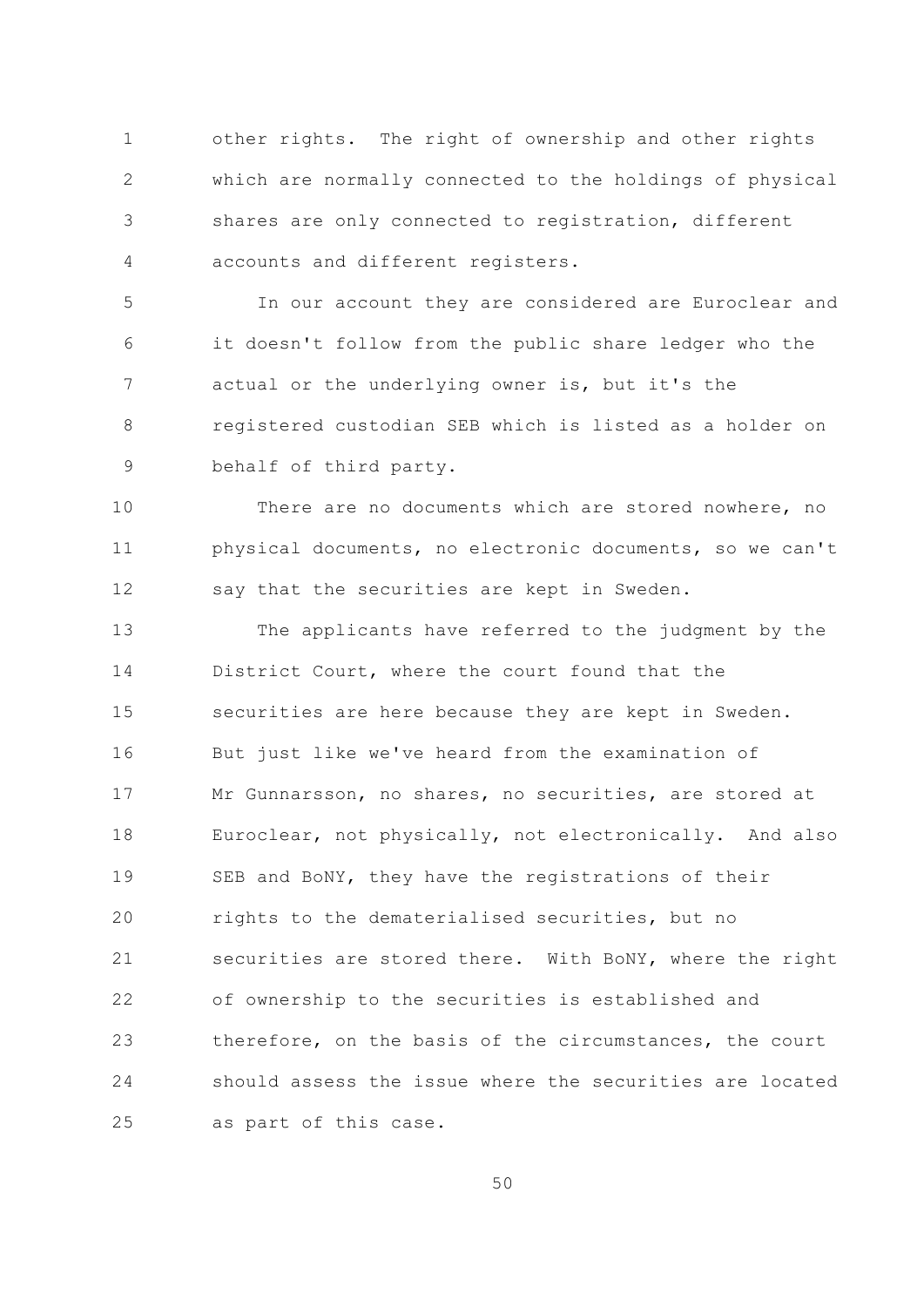$\mathbf{1}$ The question of where the dematerialised securities  $\overline{2}$ are found have been established in the international private law, and a traditional principle is that the 3 validity of the real property should be assessed in the  $\overline{4}$ 5 country where the security was located, and this is called a lex rei sitae principle. This is a material to 6  $\overline{7}$ use the choice of law, first established where the asset is located and afterwards which country's law should  $\mathsf{R}$ apply. So it's a two step proceeding, and we're 9  $10$ specifically seeing the first step where the asset is located.  $11$ 

 $12$ When it comes to the dematerialised securities, in  $13$ the EU law and the Swedish law, a specific variant of 14 lex rei sitae has been used in order to establish this 15 method of the account keeping principle that the security is considered to be located where the register 16 of the rights to the securities is maintained.  $17$ 

 $18$ We will look at this regulation in a second, but 19 let's look at the position of the Swedish law of what applies, if the securities are considered to be in 20 21 Sweden. If the securities are in Sweden, the Swedish 22 law should be applied when it comes to the pledge or transfer, and according to the Swedish law this 23 24 continues -- and, sorry, this follows from chapter 3, paragraph 10 of the accounting -- account keeping Act 25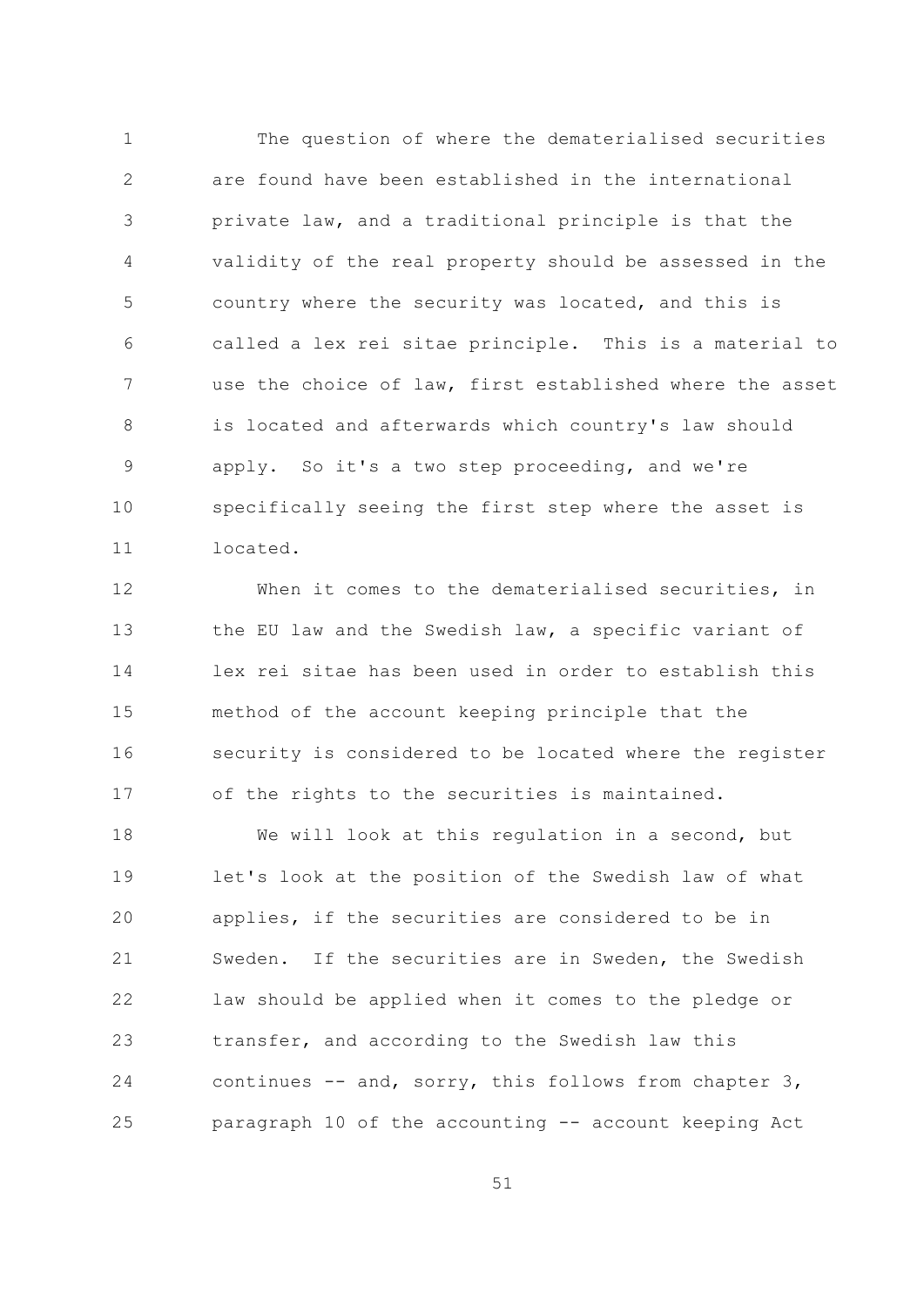$\mathbf{1}$ and that is paragraph 3:

 $\overline{2}$ "If the custodian is informed that a financial instrument has been transferred or pledged, the same 3 legal effects appear as if the transfer of the pledge  $\overline{4}$ 5 would have been registered in a CJD register."

So the Swedish shares which are part of custodian 6  $\overline{7}$ chain are always considered to be located as Sweden as it is claimed by the applicant. Therefore a  $\mathsf{R}$ denunciation has to be made against the custodian in 9  $10$ Sweden

 $11$ What are the consequences of that? If we look at 12 one of the slides which Mr Gunnarsson presented during  $13$ his examination, this is the situation which becomes 14 more and more common according to Mr Gunnarsson. The 1.5 dematerialised Swedish securities are kept through a chain of custodians where a foreign global custodian 16 holds the securities on behalf of customer through  $17$  $18$ a sub-custodian in Sweden which has been approved by Euroclear and this chain could consist of several  $19$ 20 custodians could be made and sub-custodians could be 21 made even longer.

 $22$ The foreign custodian in this case have an omnibus account at the Swedish custodian where the customers of 23 24 the securities belonging to the foreign securities' 25 customers are registered.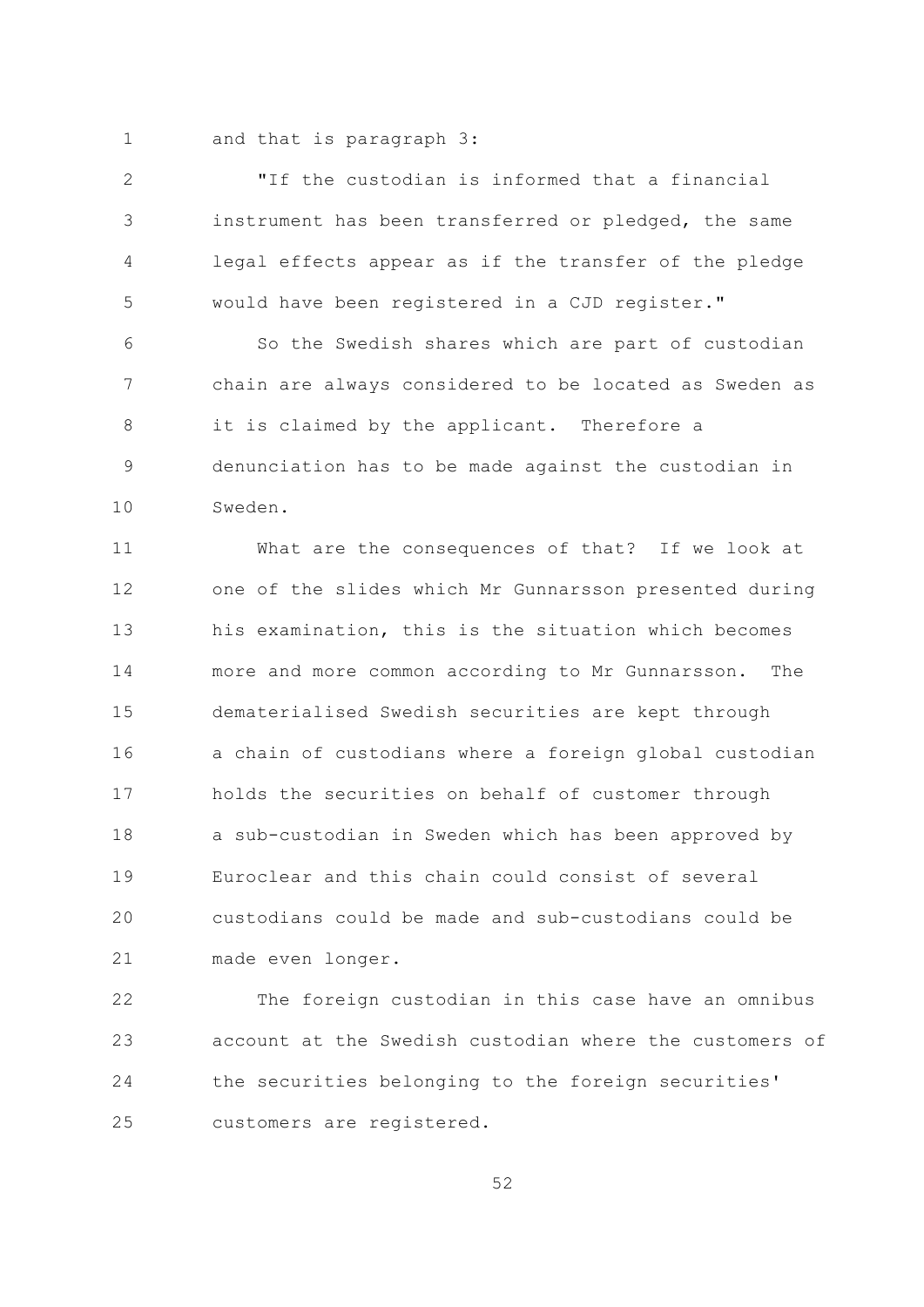What Mr Gunnarsson said during his examination, if  $\mathbf{1}$  $\overline{2}$ the transfer is made at the bottom part of the chain between the customers of the foreign custodian, no 3 changes are to take place for the Swedish custodians. 4

5 So the Swedish custodian never finds out about any transfer which further means that if the securities are 6  $\overline{7}$ to be considered to be in Sweden, all these transfers would be the actual owners at the lower leg. It doesn't  $\mathsf{R}$ create any real law effect, because the Swedish 9  $10$ custodian has not been informed about the transfer.

 $11$ In this example, the global custodian has an omnibus  $12$ account with the Swedish custodian but it might as well be in a segregated account. Would that make 13

14 a difference?

Next example, which has been elaborated further, 15 let's mention that the foreign custodian has segregated 16 account for his customers with the Swedish custodian.  $17$ It's the second part of the chain, and the Swedish 18  $19$ custodian in this case is SEB.

20 But not even here the custodian has to receive any 21 information that the transfer has been made at the 22 bottom of the chain. It could be the case that the customers of the foreign custodian could be another 23 foreign bank who have customers, so the bank customers 24 are the actual owners of the securities. 25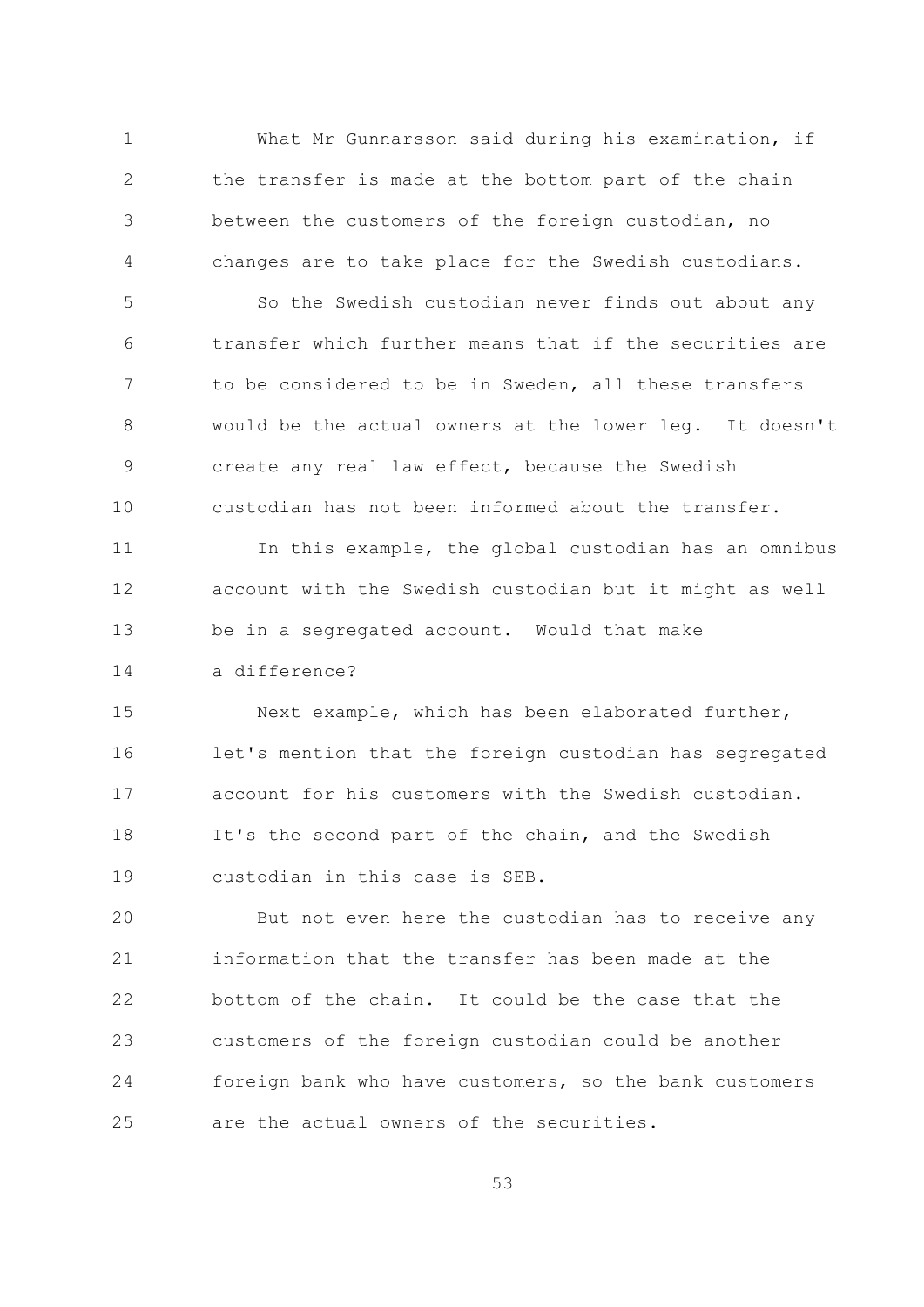$\mathbf{1}$ If the customers of the bank transfer the securities  $\overline{2}$ between themselves, then the same information is kept at the segregated account at SEB, and in SEB would not find 3 out about the transfer.  $\overline{4}$ 

So does that mean that all the transfers of  $\overline{5}$ securities which happen at the level of customers 6  $\overline{7}$ without SEB finding out about the transfer? That would be the consequence of the security being in Sweden and  $\mathsf{R}$ the application of the Swedish law and in the European 9  $10$ National Bank is a reasonable conclusion made, based on  $11$ the fact that the Swedish shares -- securities was 12 located in Sweden. And this is -- it goes to the point  $13$ about how the transaction was made in the real world as 14 it was described by Mr Gunnarsson, and it also doesn't 15 correspond to the concept of the Swedish legislation and the underlying EU directives. It's clear that the 16 situation is not as described by the applicant, but the  $17$ dematerialised securities should be considered as  $18$ 19 located at the global custodian which keeps a register 20 from which the ownership to the securities follows.

21 Let's look at EU directives on the choice of laws 22 which affect the Swedish legislation, and the 23 interpretation of the Swedish legislation, and we will 24 start with the directive which I will call the finance  $2.5$ directive.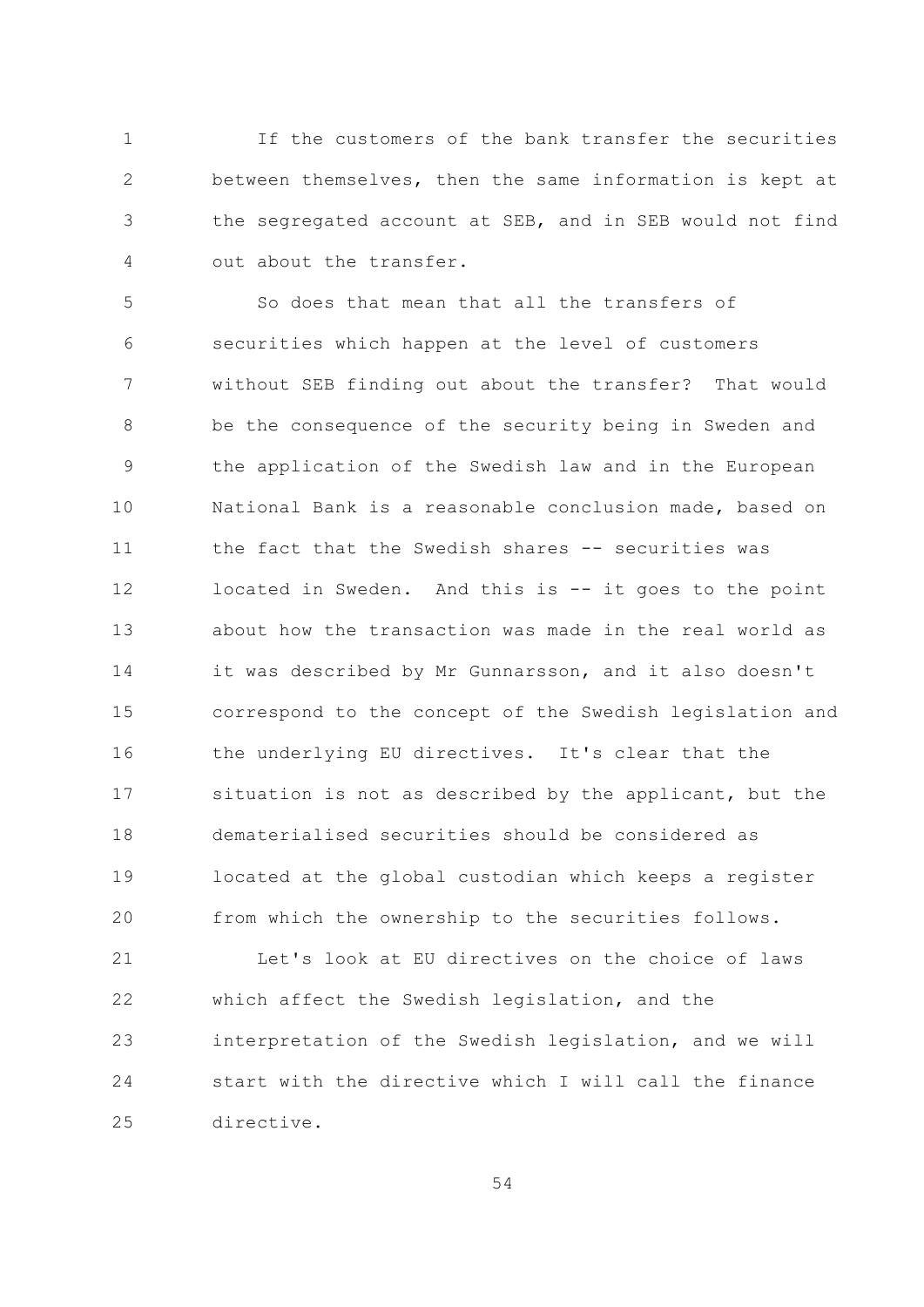In 1998 the finance directive was introduced and  $\mathbf{1}$  $\overline{2}$ this refers to trade in financial instruments and the question which is raised in directive is where the 3  $\overline{4}$ dematerialised security is located. In the choice of 5 law section, article 9.2, they use an alternative leg which jurisdiction of which law should be applicable to 6  $7\overline{ }$ the real law effects of disposing of the securities.

The method is the account keeping method, which  $\mathsf{R}$ I mentioned before. As it says at the top of the page, 9  $10$ applicable law is the law of member state where the  $11$ securities are registered on the register on account or 12 a system for a centralised deposit.

 $13$ Just like my colleague mentioned, in 2002 the 14 finance directive was followed by the pledge directive.

1.5 This directive is applicable while financial instruments are used as collateral for different 16 transactions, for example, when it comes to pledges and  $17$ in the collateral directive the issue of collateral -- $18$ 19 of where the collateral -- the shape of dematerialised securities are located. 20

21 In count 8, which was presented by my colleague, 22 I will read part of the text. It goes like this:

"Without affecting the application of this directive 23 24 to a direct holdings in securities, it should be established where collateral in the form of account and 25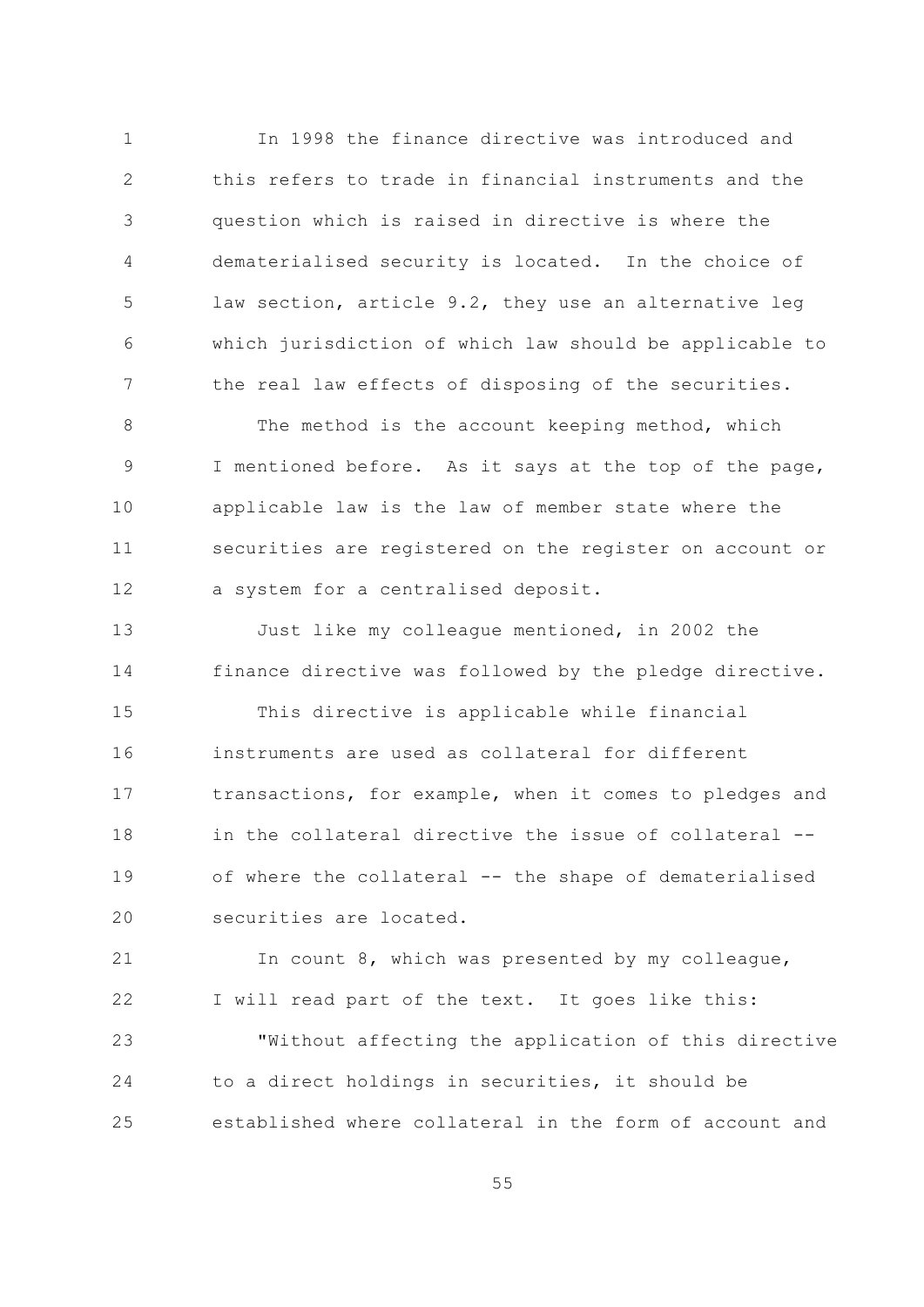financial instruments used as financial collateral held  $\mathbf{1}$  $\overline{2}$ by several intermediaries where they're located. If there isn't a valid agreement on pledge according to the 3 applicable legislation in the country where the relevant  $\overline{4}$ 5 account is located, the validity of the collateral and the enforcement of the collateral should be claimed with 6  $\overline{7}$ respect to any other executing right or interest on the  $\mathcal{S}_{\mathcal{S}}$ basis of the law of this country."

If you read the choice of law provision in 9.1, you 9  $10$ can see the applicable law to decide a case related to  $11$ collateral with respect to account-kept financial securities. This is the law of the country where the  $12$  $13$ account is kept.

14 The stipulation in ground 8 and article 9 is that 15 you should establish a relevant account to establish where the securities are located. This is an expression 16 of so-called PRIMA principle place of relevant  $17$ 18 intermediary approach, which means that you decide on one relevant account and the chain of custodians in  $19$ 20 order to work the problems, unless it can be located in 21 several places at the same time. And I will come back 22 to the PRIMA principle later.

But both of the directives which I've just heard me 23 talk about, they refer to the fact that the securities 24 25 are located where the registry is kept. You can say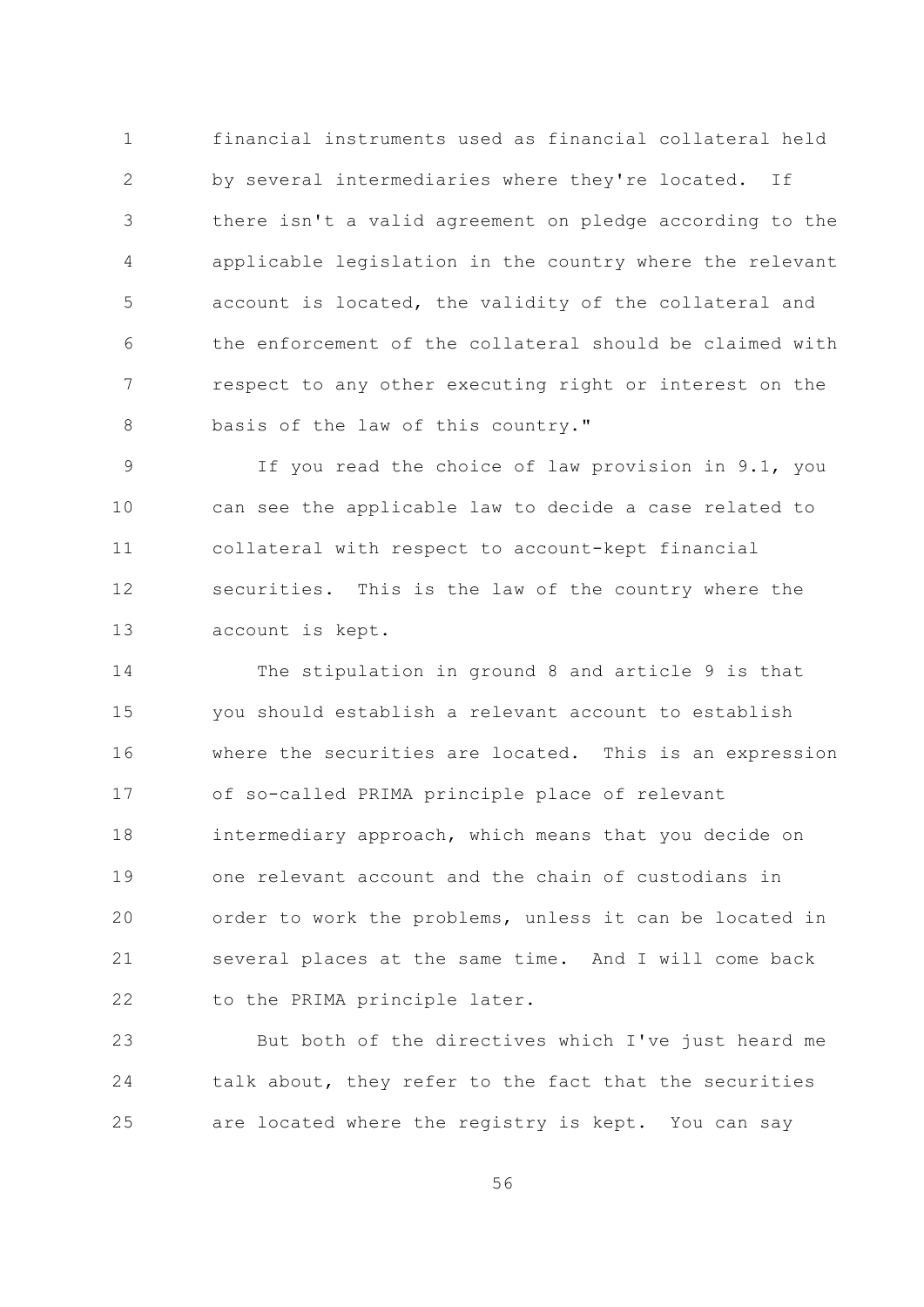$\mathbf{1}$ that the collateral directive goes another step further,  $\overline{2}$ and to use the account keeping method to establish which law is applicable when the dematerialised security is 3  $\overline{4}$ held by several custodians.

Let's look at the Swedish law to see how this has 5 been implemented in the Swedish law. 6

 $\overline{7}$ The choice of the law in the finality directive was 8 implemented in chapter 3, paragraph in LHF.

"When signing or pledging or disclosing of the way 9  $10$ of the financial instruments which share certificates, promissory notes or any corresponding written document  $11$ has not been issued or where this document has been  $12$  $13$ issued ..."

14 Sorry, that's too fast.

1.5 So the law of the country where the registry is kept is applied when it comes to the legal effect with 16 respect to others than the parties. So this is based on  $17$ the finality directive and it is also worded in the same  $18$ 19 manner, as opposed to the finality directive, which has 20 a limited area of application. In the (inaudible) work, 21 they decided that this provision should be applied 22 generally, so therefore the choice of law is LHF it 23 applies to the all the disposal of different dematerialised financial instruments. 24

25 So to interpret this in more detail, we have to look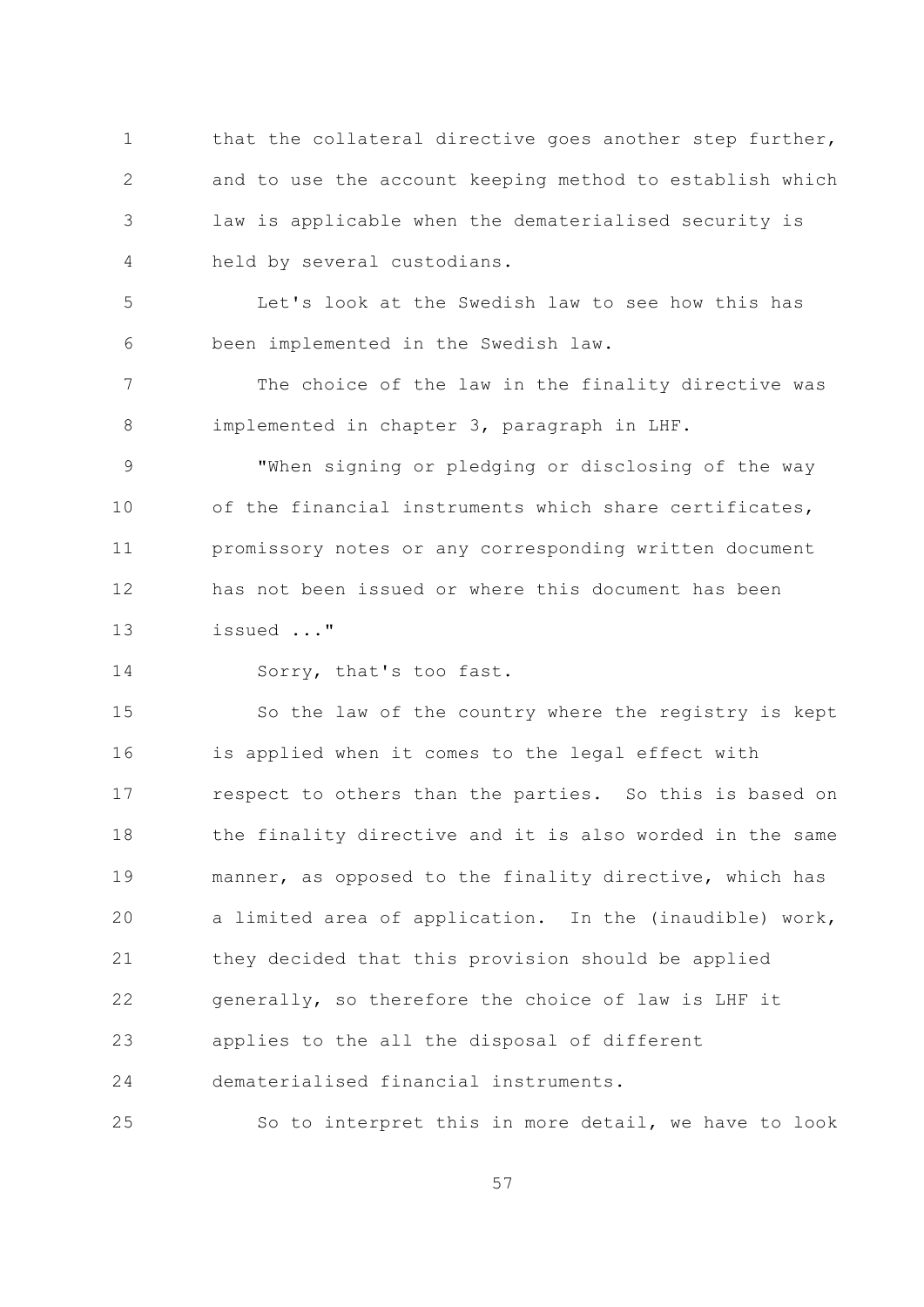at the preparatory works, to LHF. So there's the  $\mathbf{1}$ following quote in bill 1999/2000, column 18.  $\overline{2}$ 

"The principle part point of departure in 3 international private law is that the real law effect of  $\overline{4}$ 5 a disposal(?), for example, a transfer or a pledge, should be assessed according to the law of the country 6  $7\overline{ }$ where the property was located when the rate appeared  $\mathcal{S}_{\mathcal{S}}$ lex rei sitai:

"The principle should also be applicable to the 9  $10$ securities.

"When it comes to dematerialised and immobilised  $11$ 12 financial instrument, it is also been considered that  $13$ such in the real law should be considered as property 14 which is located in the country where the registry is 15 kept.

"This therefore the law of applicable should be 16 decided in accordance with the law in the country where  $17$ the right is registered. If the right is registered for 18 19 a custodian overseas, then this issue should be resolved 20 according to the law of the country where

21 the (inaudible)..."

22 This is what follows from this statement, that Sweden, before the finality directive was issued, they 23 24 used the account keeping principle to establish where the securities were located. So this was a codification 25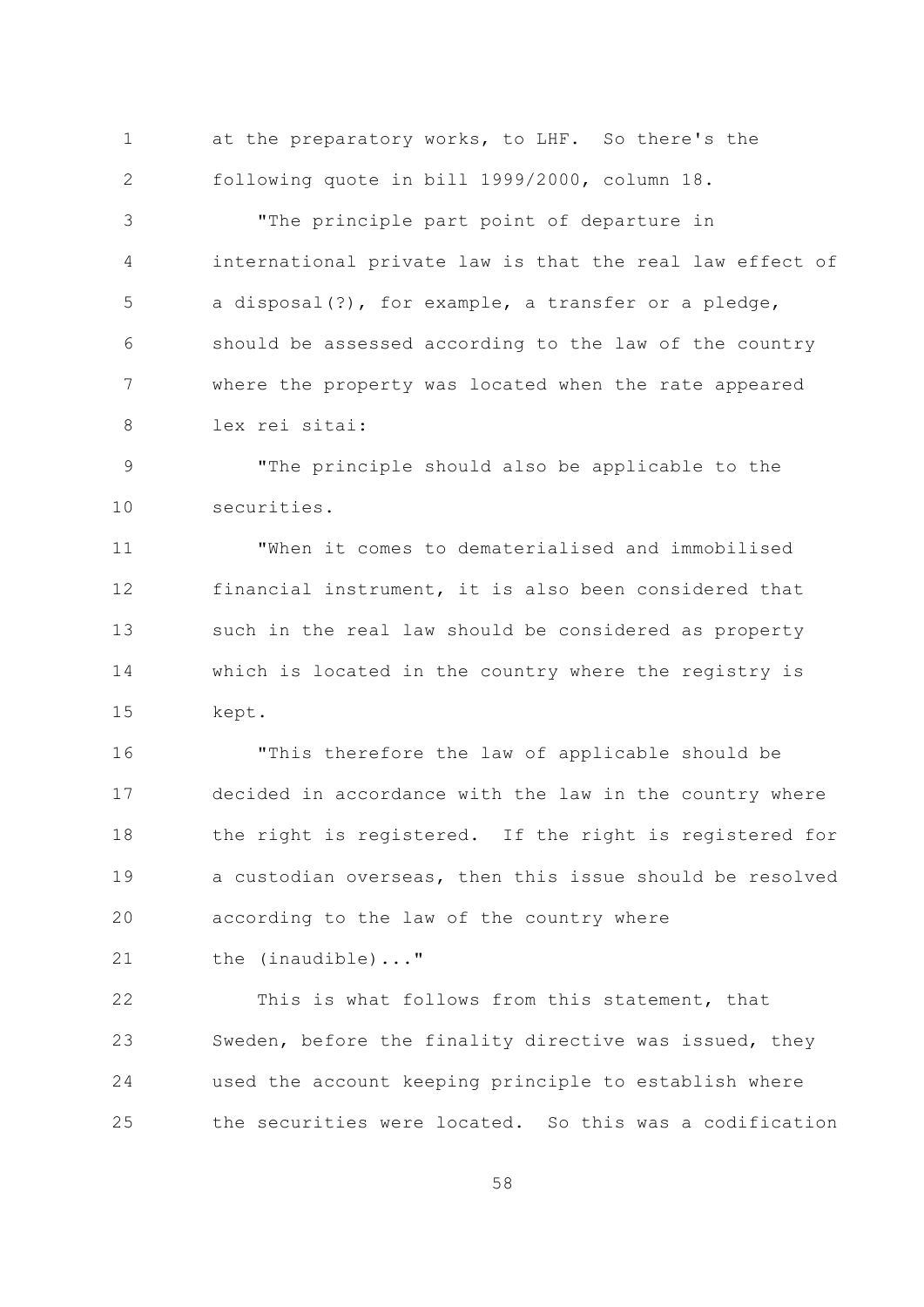$\mathbf{1}$ 

of an earlier unwritten law.

 $\overline{2}$ So in accordance with the Swedish law, the application of lex rei sitae with respect to the 3  $\overline{4}$ dematerialised securities it is established that the 5 securities are kept in a country where the registry is 6 kept.  $7\overline{ }$ So the question is where is the registry kept?  $\mathcal{S}_{\mathcal{S}}$ This specified in the bill we've just considered. I will read both of the quotes. First: 9  $10$ "The meaning of Swedish law has to be the Swedish  $11$ instruments according to the account keeping law if they're registered for the custodian, whose activity 12  $13$ overall, when assessing the of pledge or the transfer of 14 this financial instrument, it should be considered that 1.5 the instrument is located at the custodian." 16 A bit further down in the same document, page 111:  $17$ "The expression where the registry is kept is the  $18$ place where the registration of a patient's account, who, if a bank who is the custodian for certain 19  $20$ financial instruments has his legal address in country A 21 but contacts registration activities for a branch in 22 country B, then the law of country B should be applied." 23 Therefore the place where the register is kept, the 24 place where the custodian contracts registration 25 activities. So this is -- so the securities are not at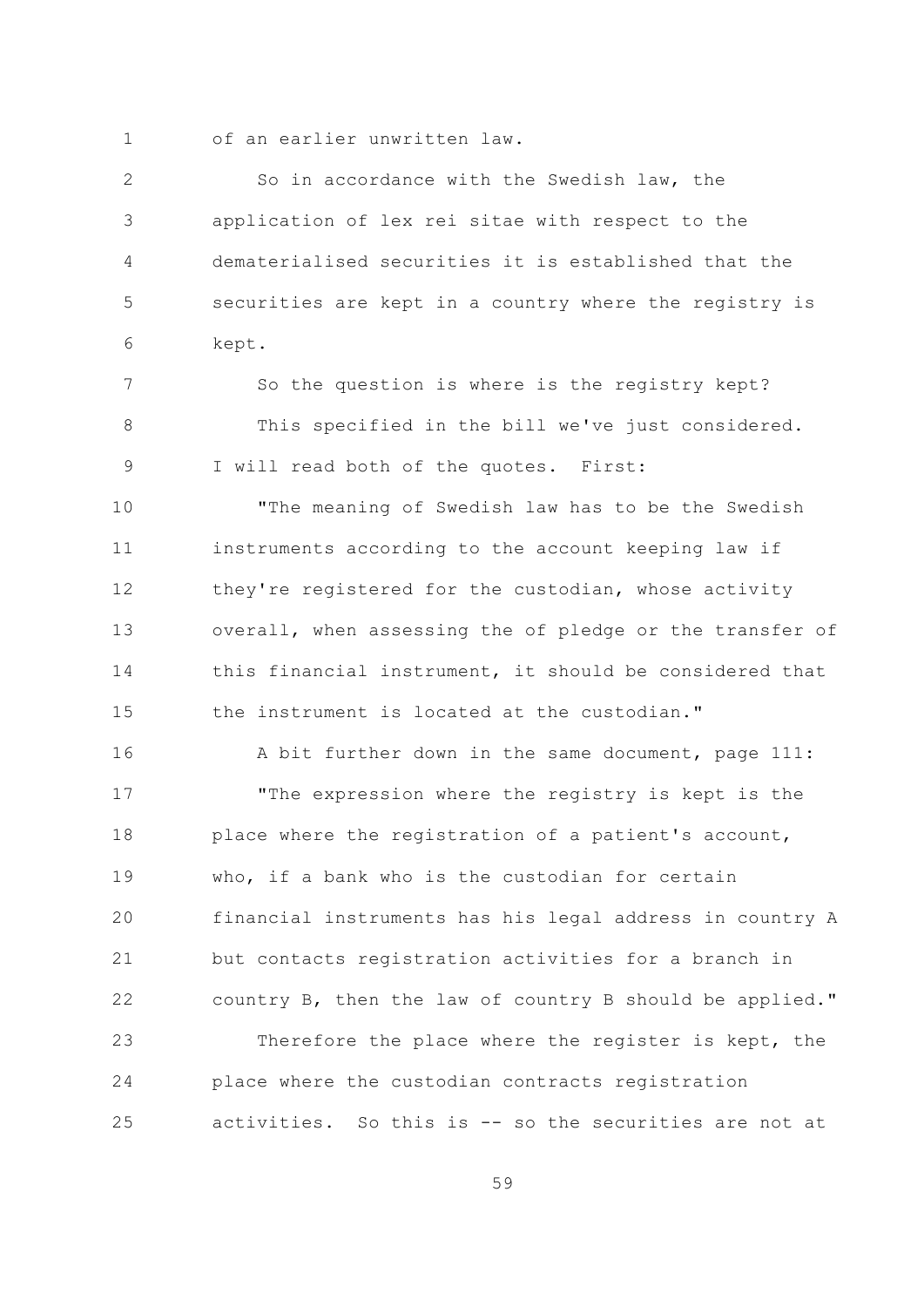$\mathbf{1}$ Euroclear. When securities are kept through a foreign  $\overline{2}$ custodian, it says expressly in the law that the registry of the custodian is the relevant registry, so 3 therefore it's kept in overseas. This is where the  $\overline{4}$ 5 securities are -- the fact that Euroclear's registers in Sweden is of no importance. 6

 $\overline{7}$ The next question is where the security is kept. If it's kept through a chain of different custodians where 8 9 there is a global custodian who -- which manages the  $10$ dematerialised asset for its customer through a chain of  $11$ sub-custodians which are located in different places. 12 This issue was addressed in the Swedish property work  $13$ where the collateral directive had to be implemented. 14 This the implementation of the choice of law provision 1.5 in the collateral directive. This is to 2004/05, column 32, and this is the operation of the 91 in the 16 collateral directive, where the principle of lex rei  $17$ 18 sitai, where it says the registry is kept. So  $19$ a financial instrument could be registered on several levels with several intermediaries and several 20 21 registries, several countries, the choice of rules talks 22 about the relevant account. So according to the so-called PRIMA principle of medial approach, all the 23 24 customer of the customer's disposal of the dematerialised financial securities should be assessed 25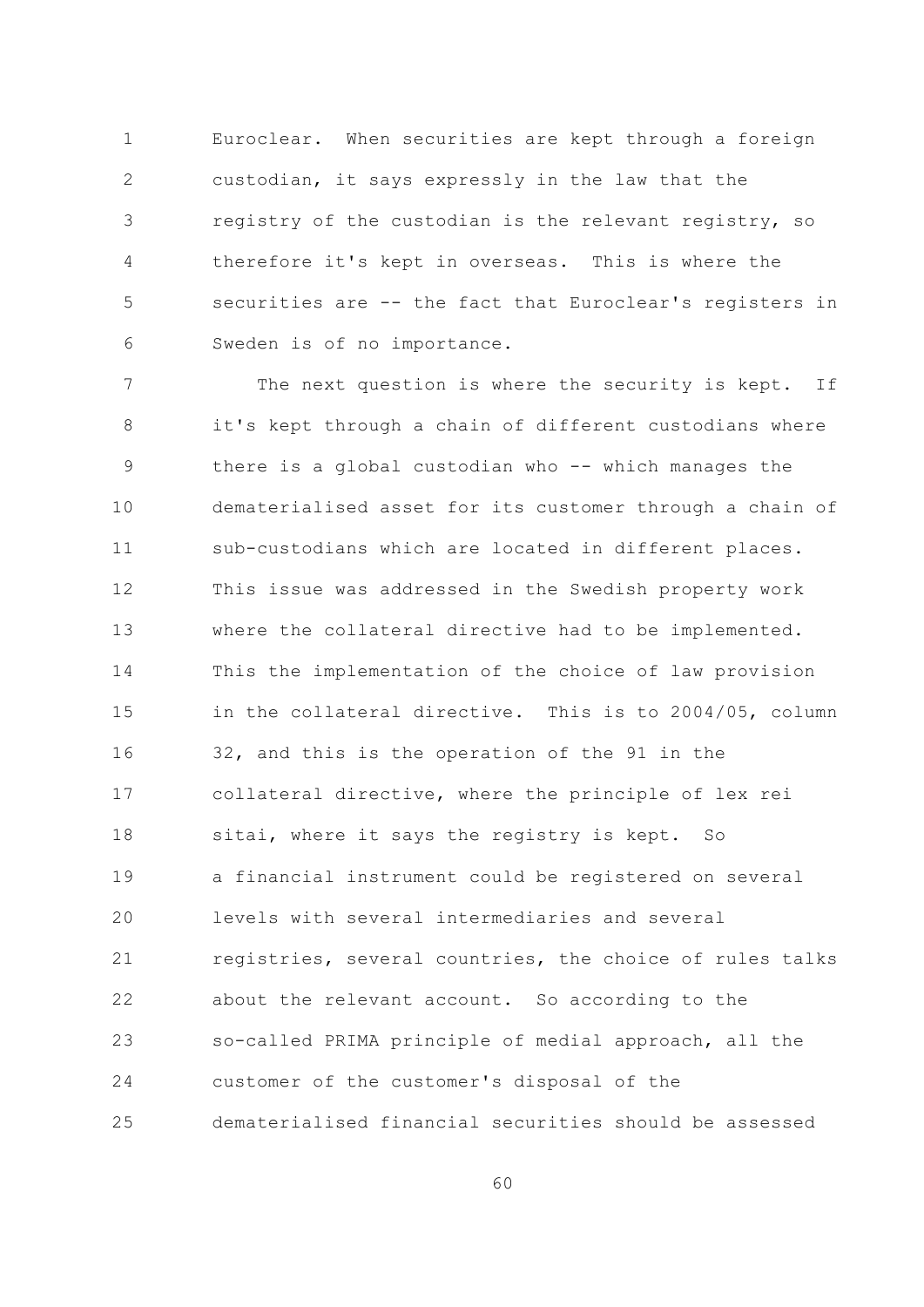according to the custodians and in TS2003, column 38,  $\mathbf{1}$  $\overline{2}$ here they express how you would legally consider the registration of the customer's right to the security at 3 the intermediary. I will only read the second section:  $\overline{4}$ 

5 "For practice reasons, you should be able to make any other conclusion that the asset is located by the 6  $7\overline{ }$ intermediary or whether its account is located in the  $\mathcal{S}_{\mathcal{S}}$ PRIMA rule. No matter whether register issues a claim for the co-ownership right, it becomes very complicated 9  $10$ if you pay to the country of origin with the financial instrument and here is an example, a reference to Goran  $11$ 12 Millqvis article.

 $13$ It is a principle which identifies the relevant 14 account when the securities are managed by a custodian and there are underlying assets which could be kept for 15 different custodians. 16

According to the principle of the underlying assets,  $17$ 18 are considered to be collected holdings which is kept at 19 the global custodian. So it's not relevant where the 20 underlying assets are registered at the sub-custodian.

21 So, like we've seen, the Swedish preparatory work, 22 they are preferring to the PRIMA principles which explains where the securities are located, when you have 23 24 several intermediaries and the position is that the securities are located with the global custodian. 25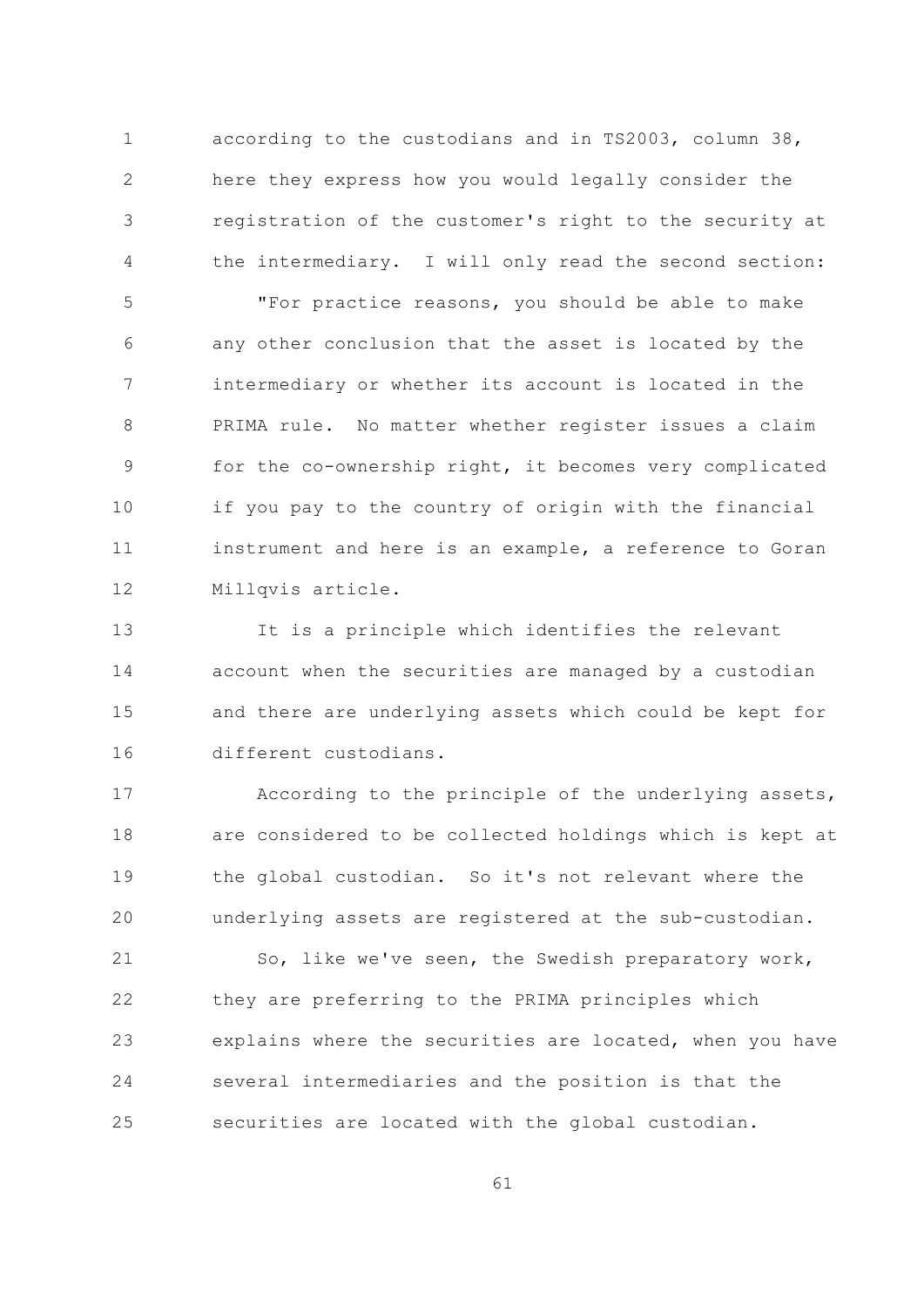$\mathbf{1}$ A separate issue which was dealt with in the  $\overline{2}$ proprietary work, whether all the accounts are -- sorry, if the choice of operations in LKF applies to all the 3 account.  $\overline{4}$ 

 $\overline{5}$ This issue was considered in the Swedish property work, generally revealed when the collateral directive 6  $\overline{7}$ was published and from this it says that the meaning of  $\mathcal{S}_{\mathcal{S}}$ the collateral directive should be interpreted based on this wording. So this is for the account which is 9  $10$ evidentiary effect or realisable effect. They say the  $11$ following:

 $12$ "The securities directive states it is a question of  $13$ financial instrument for which the owner shall follow by 14 the administration. This reference could date that is 1.5 the case of (inaudible) where the indicative effect follows from the registration. In this case, for 16 example in Sweden, only accounts which are supported by  $17$  $18$ the law of accounting instruments could be applied and 19 in that case the provisions would be maintained. 20 Additionally, there are different financial instruments 21 which are paperless and where the registry does not have 22 this legal effect, for example, the fund shares, the fund company kept register. Instead, this provision 23 24 should be interpreted based on this wording so the relevant accounts could be accounts of the registry  $2.5$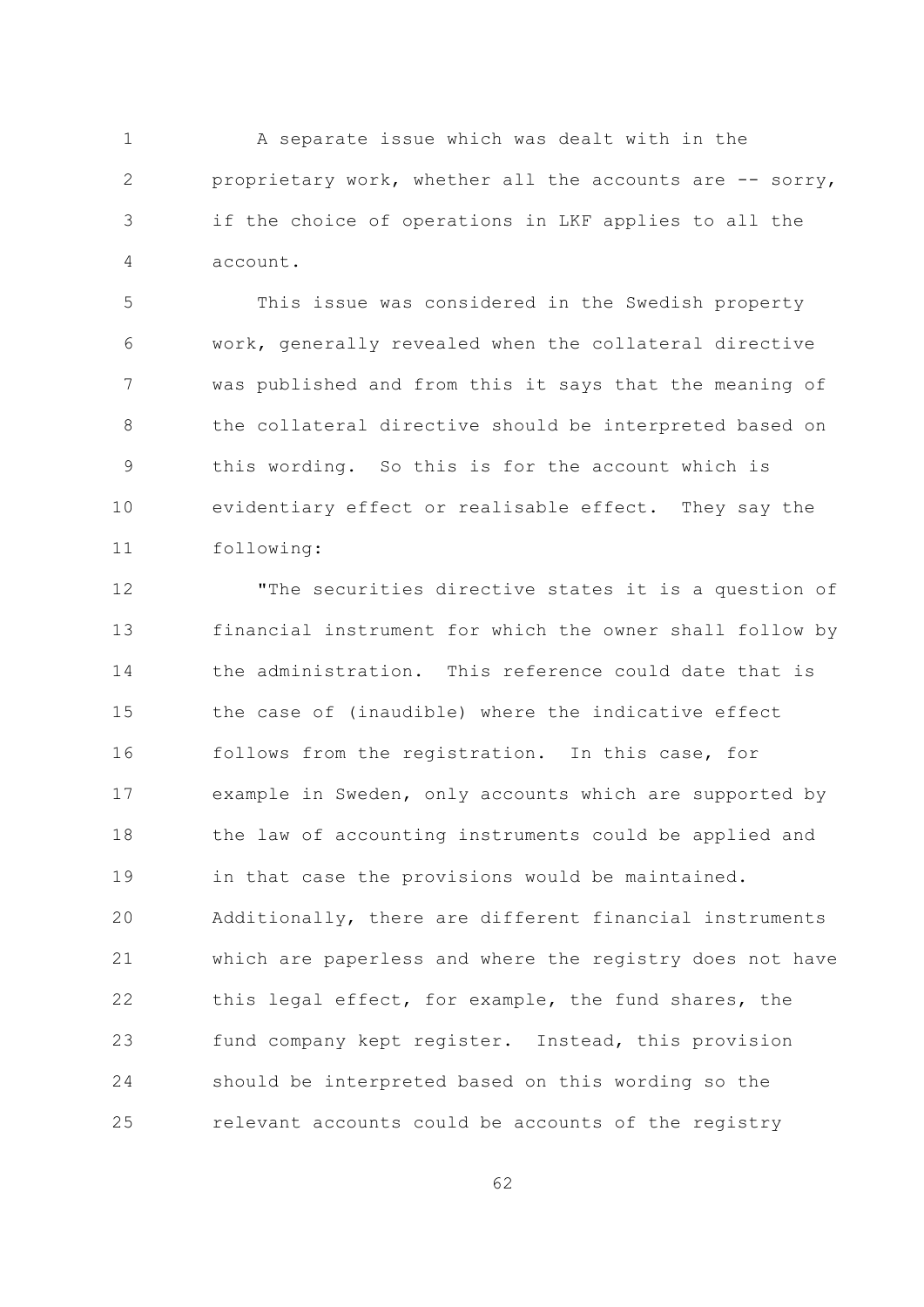$\mathbf{1}$ 

which have evidentiary effect."

 $\overline{2}$ In the preparatory works, they also establish that the choice of law rules are consistent with the finality 3 directives. This becomes clear when we read the  $\overline{4}$ 5 following statement in the memo that was also verbatimly stated in the bill. Thus, when it comes to the 6  $7\overline{ }$ intention behind the provisions in chapter 5, section 3, in the Act on trading with financial instruments has 8 been to determine the principle regarding lex rei sitae 9  $10$ by referencing the registration. However, it appears to  $11$ not have been the intention for this provision to be 12 limited to the registration of a constitutional  $13$ character. Therefore there are no grounds to now, or 14 substantial grounds, to change the present provisions. 15 So in chapter 5, section 3, we only refer to registers with constitute to the -- consequence can be seen to be 16 the relevant type of account, the account where it can  $17$  $18$ be deemed that the securities are held at the place of 19 the securities. So when it comes to drawing conclusions 20 about where custodian registered securities are located. 21 Well, dematerialised securities are generally speaking 22 placed where the custodian is operating the registration 23 activities and we've also seen how it has been 24 demonstrated that it doesn't matter where Euroclear 25 keeps the public share register. And if the securities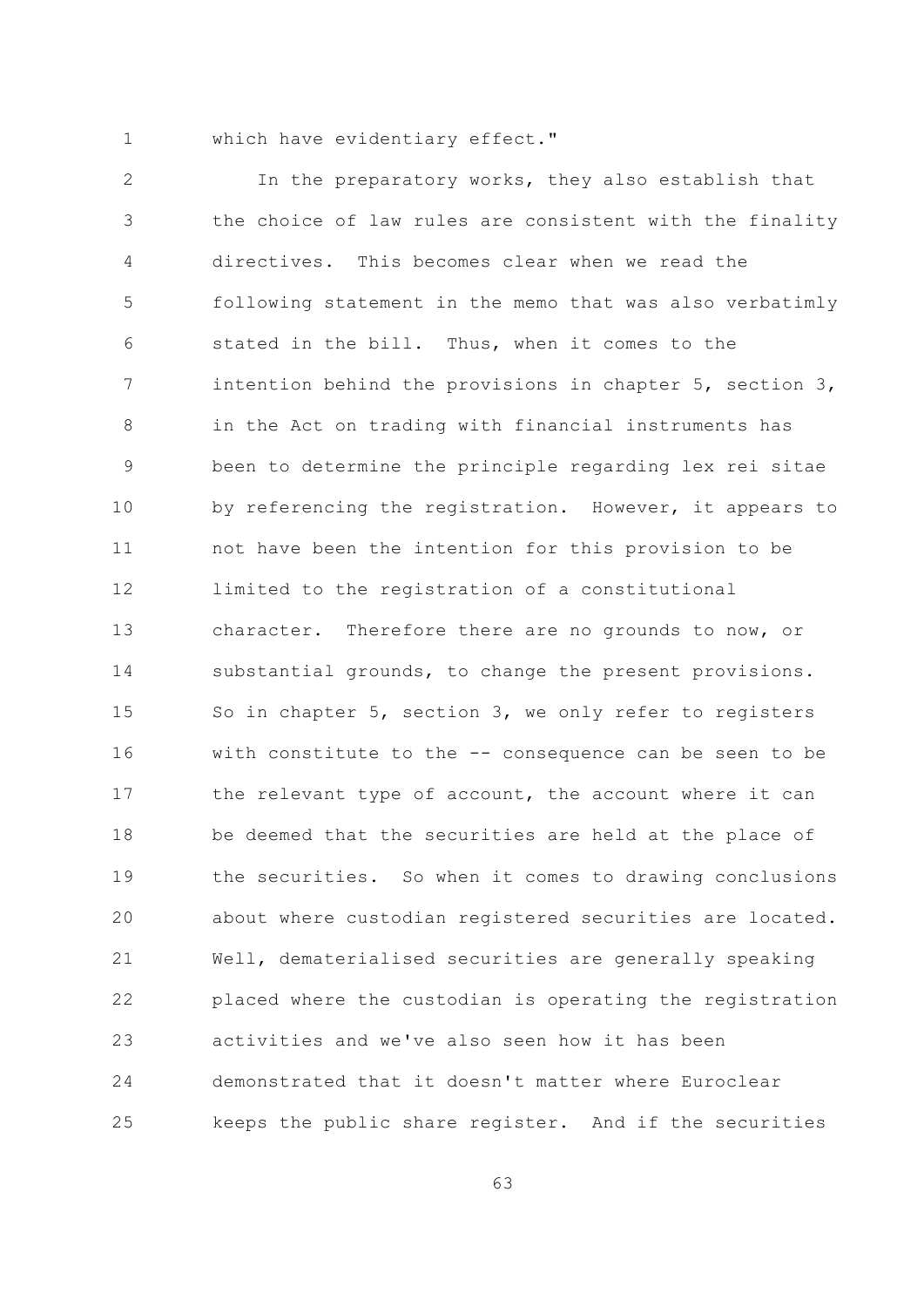$\mathbf{1}$ are in custody through a chain of custodians, the  $\overline{2}$ relevant account is deemed to be -- the account that is deemed to be the -- the correct account according to the 3  $\sqrt{4}$ PRIMA principle, where the original custodial keeps 5 a register of the customer's right to the collected assets, and the relevant account can be the 6  $7\overline{ }$ registered/accounts that does not have constitutive  $\mathcal{S}_{\mathcal{S}}$ effect.

When it comes to the choice of rules in the finality 9 10 directives, and this is how they should be construed can  $11$ be seen in the quote from Goran Millqvist, where he 12 gives an example very similar to the example in case.  $13$ And I would like to give an example that would 14 illustrate the point. Before I do so, it might be good 15 to note that this is the reference to the example in the memoriam(?), 2013, where it comes to establishing where 16 the location is of the asset according to the  $17$ 18 PRIMA principle.

19 But if we consider the example examined offered by 20 Millqvist, we get the following situation. At the top 21 of this image, we have a Swedish limited company that 22 has been declared bankrupt, and in the bankruptcy there is a claim that there's been a pledged collateral for 23 24 the account with all financial instruments in the 25 custody of an original custodian in the shape of the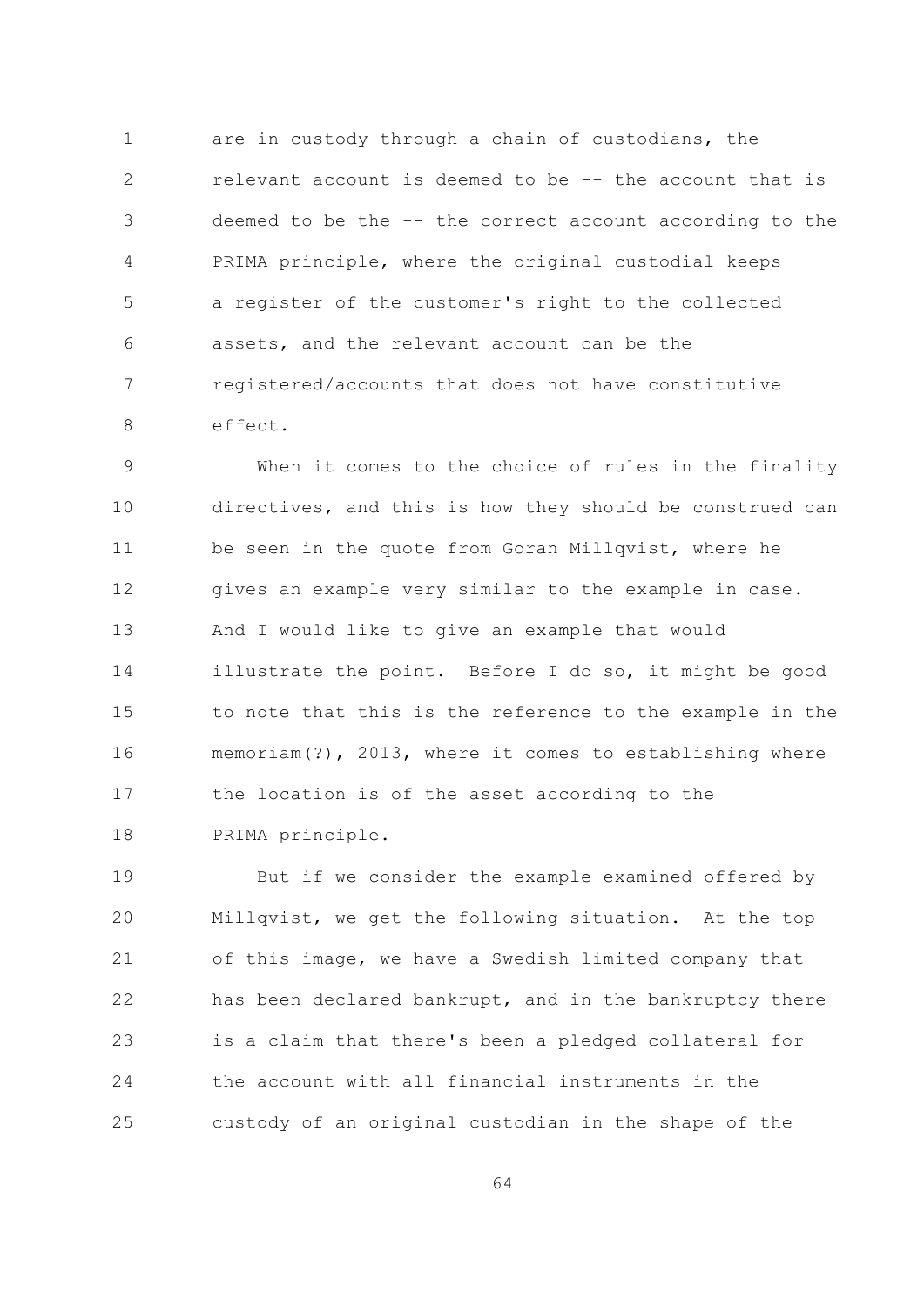$\mathbf{1}$ 

Swiss bank in Zurich, in the second step.

 $\overline{2}$ The holding with the Swiss bank consists of accounts held by the Swedish company, and in this account there 3 are different types of financial instrument, but amongst  $\overline{4}$ 5 other things dematerialised shares in a Spanish company. The Swiss bank, in turn, has underlying accounts with 6  $\overline{7}$ an international securities depository in Brussels. There they have an account with they keep the holdings 8 of other customers in financial instruments. From this 9  $10$ we cannot gather what assets are actually held by the Swedish limited company. The international security  $11$  $12$ depository, in turn, has the underlying dematerialised  $13$ shares in the Spanish company registered with the 14 Spanish version of Euroclear in Madrid, where they also 15 have the share register owned by a representative of the CSD in Spain. And here we cannot see who is the owner 16 of the shares.  $17$ 

 $18$ So Millqvist comes to the following conclusion from this example, with the structure I've just explained. 19 20 He says:

21 "The only reasonable thing in this case appears to 22 be that to understand lex rei sitae as signifying an indication of Swiss rights, Swiss law, because of the 23 24 assets in question can be the collected funds in the accounts for banks with the Swiss bank which is 25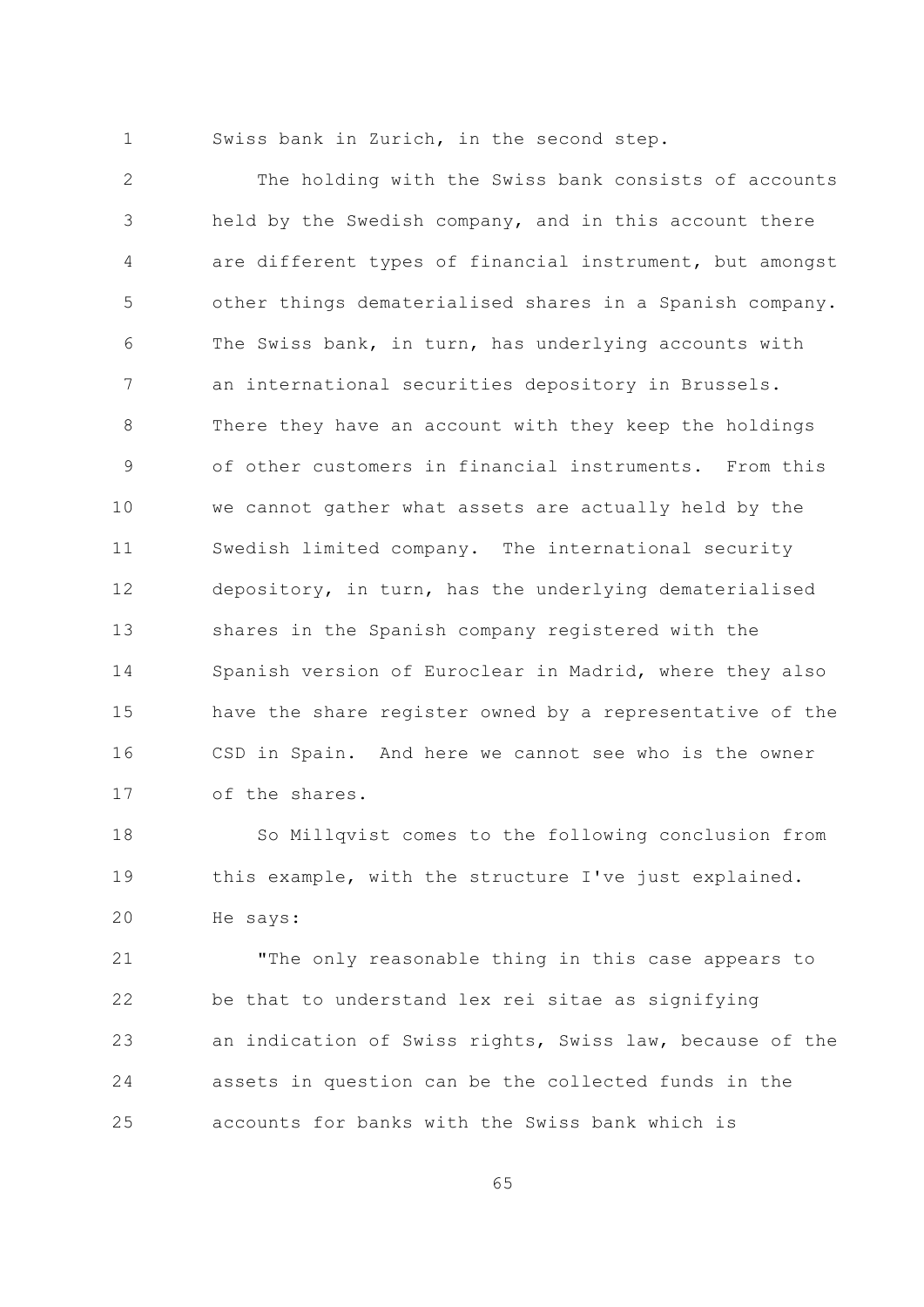$\overline{2}$ What we've just said can also be the result of applying chapter 5, section 3, when you transfer 3 a pledge or otherwise dispose of an account or financial 4 5 instruments. It shall, when the acquired right of the instruments have been registered according to the rule 6  $7\overline{ }$ of the law, in that country where the account is kept be applied when it comes to the legal consequences in  $\mathsf{R}$ relationship to other people than the parties involved. 9  $10$ And also the choice of applicable rules in the finality directive, section 9, should also lead to the conclusion  $11$ 12 that the Swiss law was applied.

domiciled in Zurich where the account is registered."

 $\mathbf{1}$ 

 $13$ I've also referred to two other legal articles that 14 have dealt with the same issues as Millqvist and they 15 have also reached the same conclusions as Millqvist.

As I've now explained, in Sweden and in EU 16 directives, they reach the same conclusions when it  $17$ 18 comes to the application of lex rei sitae principle, 19 which means that first you need to establish where 20 an asset is located, and after you've done that you can 21 decide what law should be applied.

22 We reached the conclusion that securities are not 23 with Euroclear but with the custodian keeping the 24 register of the securities and the relevant account. If you have dematerialised securities in the custodian or 25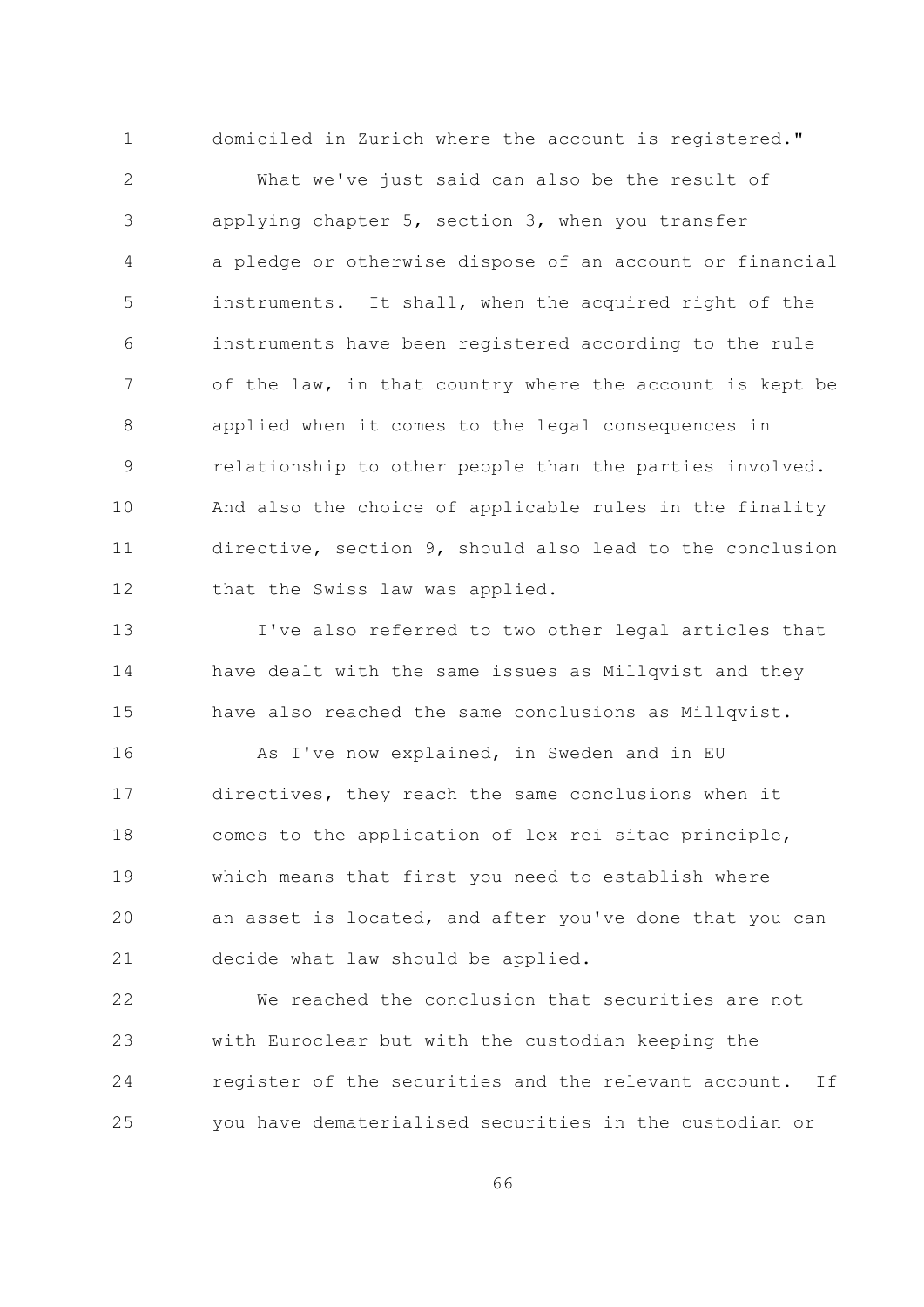the sub-custodian, they have decided that the assets  $\mathbf{1}$  $\overline{2}$ should be deemed to be the custodian country where the custodian has their register. So the register where the 3 original custodian registered the actual owner. So what 4 5 consequence arises if you apply these principles when it comes to looking at these dematerialised securities that 6  $\overline{7}$ the enforcement agency in Sweden attached.

Well, like we looked at in the beginning, it's only 8 9 SEB and not the actual owner registered with Euroclear,  $10$ so it's not possible to look at the public share  $11$ register of Euroclear in order to decide who is the  $12$ owner of the shares. We also note that SEB has no other  $13$ information, apart from the one that the securities with 14 the CSD register with SEB are registered with BoNY. And 15 it is only in the books of BoNY in London that it is clear that the securities are actually owned by the 16 National Bank, the actual owner, and there are no  $17$ 18 registers in Kazakhstan that would reflect this.

19 So in conclusion, it is the opinion of the 20 National Bank that, according to all applicable rules, 21 the securities are with BoNY Mellon in London, and 22 because that is their location this enforcement agency was not able to attach these assets, because Sweden and 23 24 the enforcement agency of Sweden cannot take coercive action outside of Swedish boundaries and therefore the 25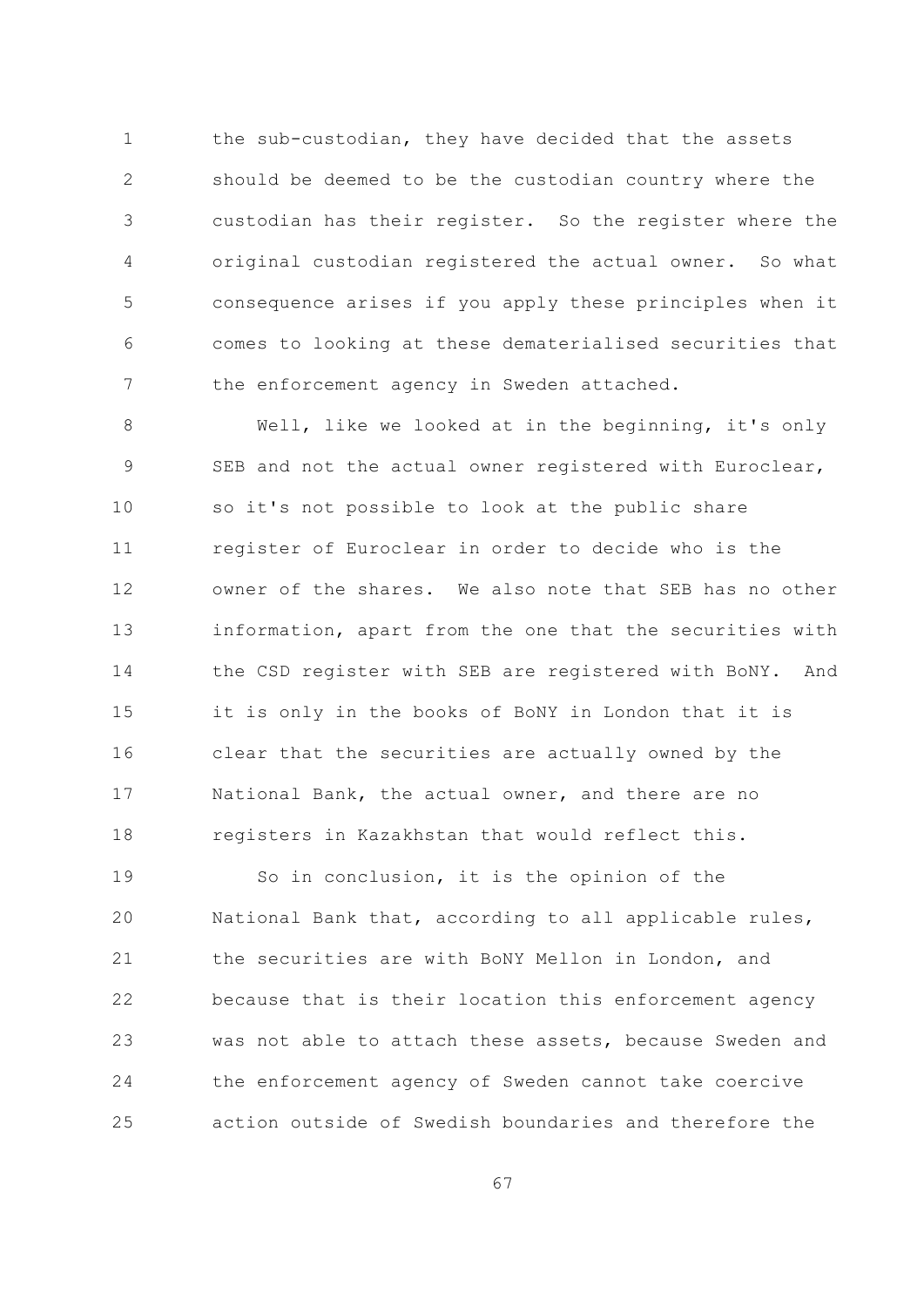$\mathbf{1}$ 

decision on attachment by the enforcement agency should

 $\overline{2}$ be lifted. (Pause)

MR FOERSTER: So our last part of our closing arguments, we 3  $\overline{4}$ have compiled some literature, and this is not new  $\overline{5}$ evidence we are handed out, this is just quotes from international legislation and things we wish to refer to 6  $\overline{7}$ in our closing arguments and we'll just distributing these now. (Handed)  $\mathsf{R}$ 

So now we come to international law and of course, 9  $10$ to start with, I would like to say that we concur with  $11$ what the National Bank has said on civil law, but we  $12$ will now focus on the issue of the immunity for states.  $13$ And, as we did in our opening statements, we will also 14 share this task. So you will listen to me and then also 15 my colleagues, Julia and Agnes, and Ludwig Metz will also present one part when it comes to this matter. 16 Looking at international law, this is not a typical  $17$ enforcement case. It has to do with Swedish relations  $18$ 19 to another state, Kazakhstan, and the important 20 principle when it comes to immunity to enforcement 21 measures.

 $22$ This poor(?) international law principle is something that has been set aside by the Swedish 23 enforcement agency. 24

25 The enforcement agency have, in a very ruthless way,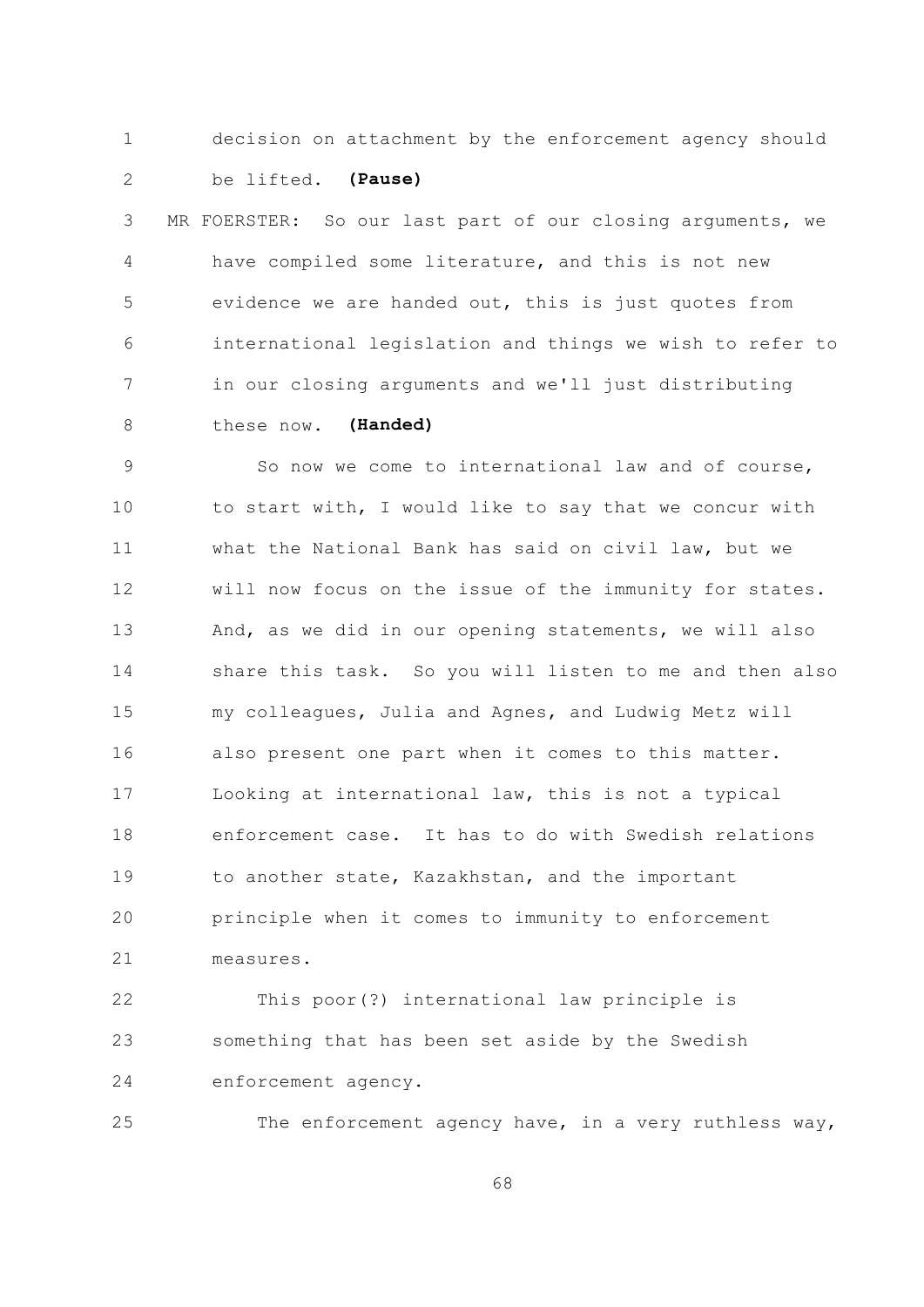$\mathbf{1}$ first seized diplomatic accounts and then also against  $\overline{2}$ the ambassador for Kazakhstan in Stockholm and then they took the decision to attach assets to a value of three 3 quarters of a billion Swedish crowns belonging to the  $\overline{4}$  $\overline{5}$ National Bank of Kazakhstan. This is something that the enforcement agency did for unclear reasons, and in 6  $\overline{7}$ conflict with international law, customary law and in breach of the law on immunity in Swedish legal order.  $\mathsf{R}$ 

It is now possible for the District Court to correct 9  $10$ this mistake committed by the enforcement agency.

 $11$ This is how the Supreme Court described their principle of state immunity in NGA2009, page 475. And 12  $13$ I will refer to this case as the Sedalmayer case -- it 14 might be known by other names as well -- where the court 15 says state immunity is considered to be a natural consequence of the principle that states are sovereign 16 and equal between them, each other, and therefore they  $17$  $18$ cannot exercise jurisdiction against each other. So the 19 immunity has its basis in the most basic principles in 20 international law on state immunity and sovereignty, and 21 the possibility of restricting this are very limited.

22 So when assets belonging to the National Bank were attached, these assets were using for state 23 24 non-commercial purposes and this should affect the enforcement measures that are possible to take, 25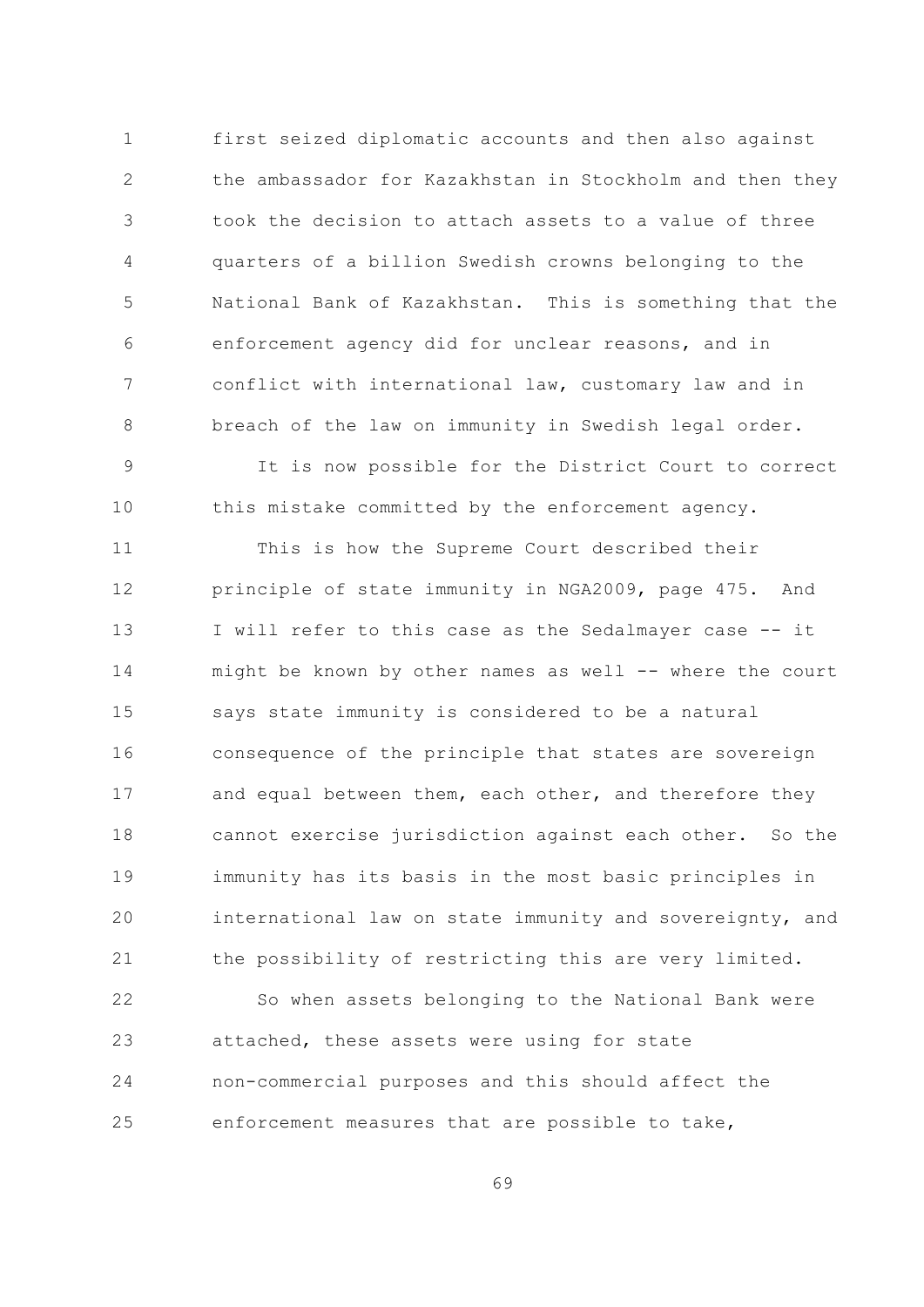therefore the attachment decision from the enforcement  $\mathbf{1}$  $\overline{2}$ agency should be lifted.

The rules in question are expressed in articles 19 3  $\overline{4}$ and 21 in the 2004 UN Convention on States Immunity. We 5 will refer to this as "the Convention". It is very important that the court assesses these rules carefully, 6  $7\overline{ }$ because if you look at both these articles, the court  $\mathcal{S}_{\mathcal{S}}$ will have to take a stance on a number of issues. When it comes to this section, Julia and Agnes will go over 9  $10$ the types of issues raised when you apply article 21 of the Convention, and later on we will look at what issues  $11$ are raised by the implementation of article 19. But 12  $13$ firstly I will go into the main principle behind 14 immunity and I will also explain how and why the 1.5 claimant has the burden of proof to prove that there is no immunity at hand. 16

 $17$ Again, let me remind you of the main rule in the  $18$ application of customary law. All state property is 19 immune against enforcement measures. This has been expressed in Article 5 of the Convention when it comes 20 21 to jurisdiction. Here it says:

 $22$ "A state enjoys immunity in respect of itself and its property from the jurisdiction of the courts of 23 24 another state, subject to the provisions of the present  $2.5$ Convention."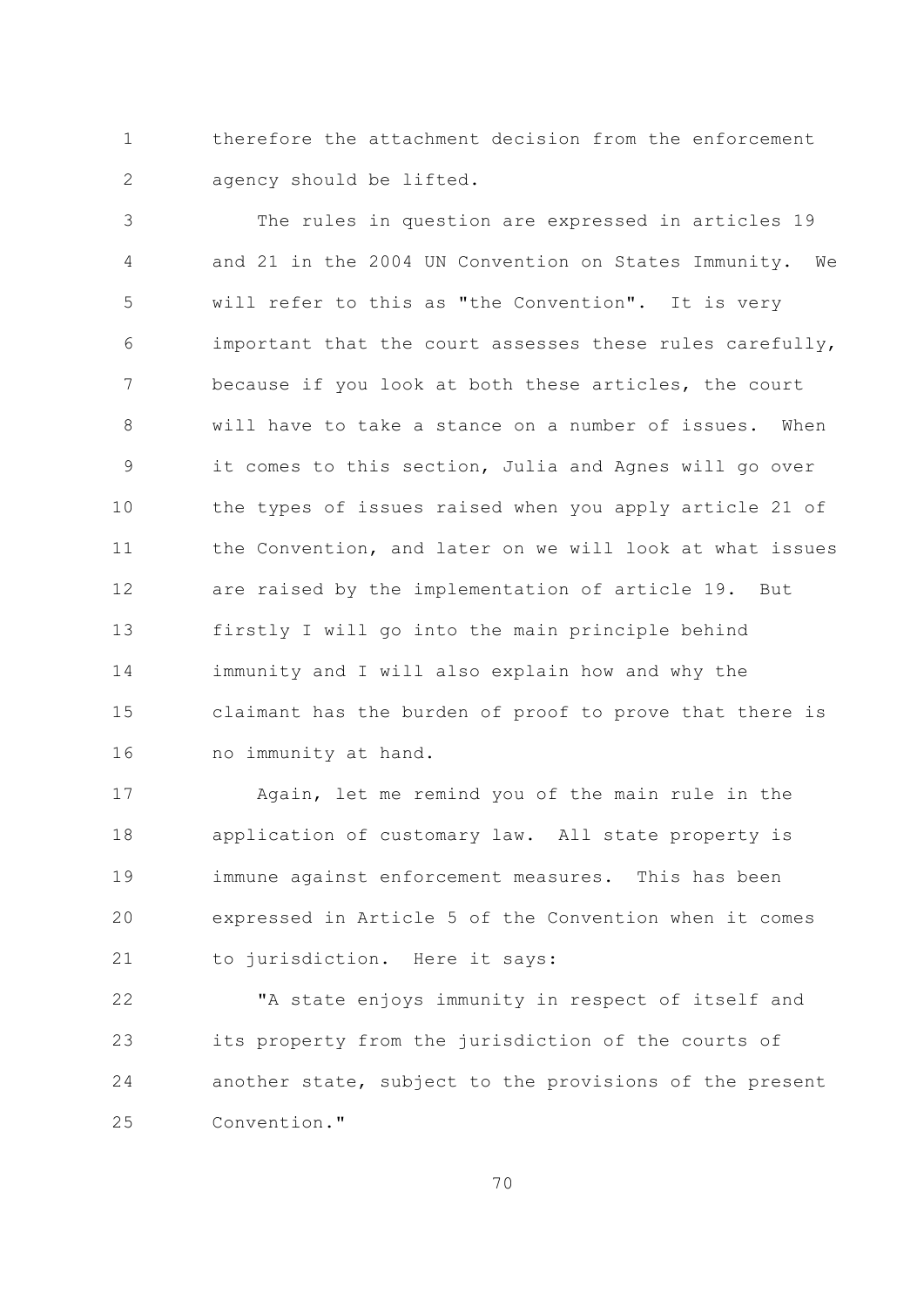Article 5 is in part 2 of the Convention and it  $\mathbf{1}$  $\overline{2}$ relates to the general principles. This provision is the point of departure for the Convention. In article 5 3 it is -- that refers to jurisdiction -- and it says that  $\overline{4}$ 5 a state enjoys immunity in respect of itself and its property from the jurisdiction of the courts of another. 6  $\overline{7}$ And Professor Wrange also said in the opinion in exhibit 95, said that there is an perception in favour 8 of immunity that has been expressed in the jurisdiction 9  $10$ that applies. However, there have been problems when it comes to -- immunity objections when it comes to  $11$ enforcement where we look at the state functions, that  $12$  $13$ there can be more (inaudible) jurisdiction in this case 14 than when you look at civil cases. You cannot just take 15 property away from somebody without an underlying judgment saying that this can be done. 16

In article 4, there is immunity concerning coercive  $17$ measures in other jurisdictions. This is where we find 18 articles 19 and 21. The main rule on enforcement and 19 20 enforcement measures are also expressed in article 19. 21 Here we can read in the first paragraph:

 $22$ "No post-judgment measures of constraint, such as attachment, arrest or execution, may be taken in 23 connection with proceedings before a court of another 24  $2.5$ state."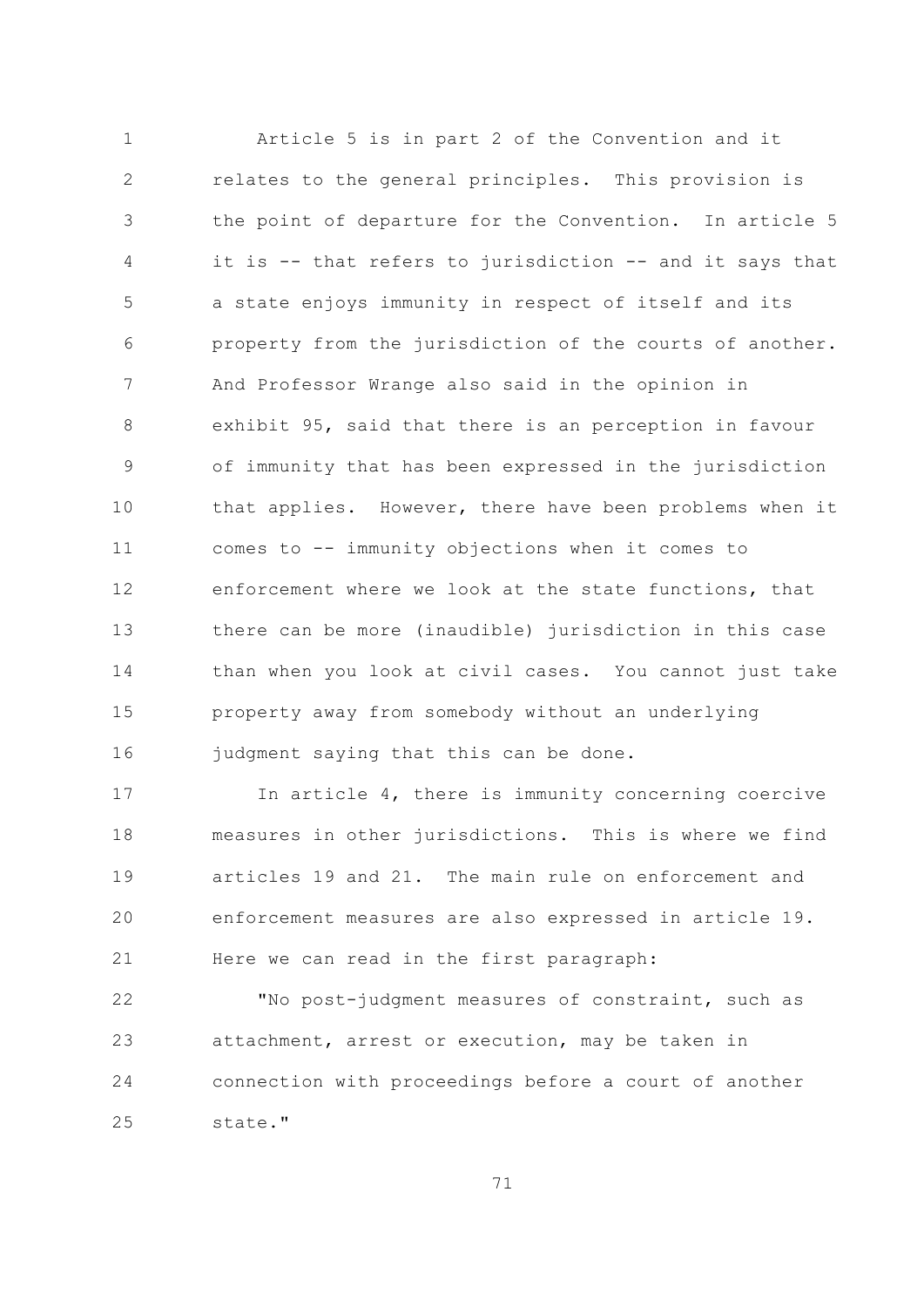$\mathbf{1}$ And then we have an exemption from the main  $\overline{2}$ principle:

"... Unless and except to the extent that [and for 3  $\overline{4}$ us section C is applicable] it has been established that 5 the property specifically in use or intended for use by the state for other than government non-commercial 6  $\overline{7}$ purposes and it is in the territory of the state of the  $\mathcal{S}_{\mathcal{S}}$ forum, that the constraint may only be taken against property that has a connection with the entity against 9  $10$ which the proceeding was directed."

I will now continue to discuss the fact that the  $11$ claimants hold the burden of proof in order to 12  $13$ demonstrate that the property does not fall under the 14 scope of immunity. There is a presumption in favour of 1.5 immunity. Let us again look at the wording of 16 article 19(c) which is the exemption against state immunity from constraint measures. Here it needs to be  $17$ 18 established that the property is not of such a kind that it -- the English form of expressing this is "it has 19 been established that". So the point of departure is 20 21 immunity and the party that alleges that there is no 22 immunity thus holds the burden of proof to substantialise this. 23

24 So then, if we look to the Svea Court of Appeal and the precedent of the Sedalmayer case, where the Court of 25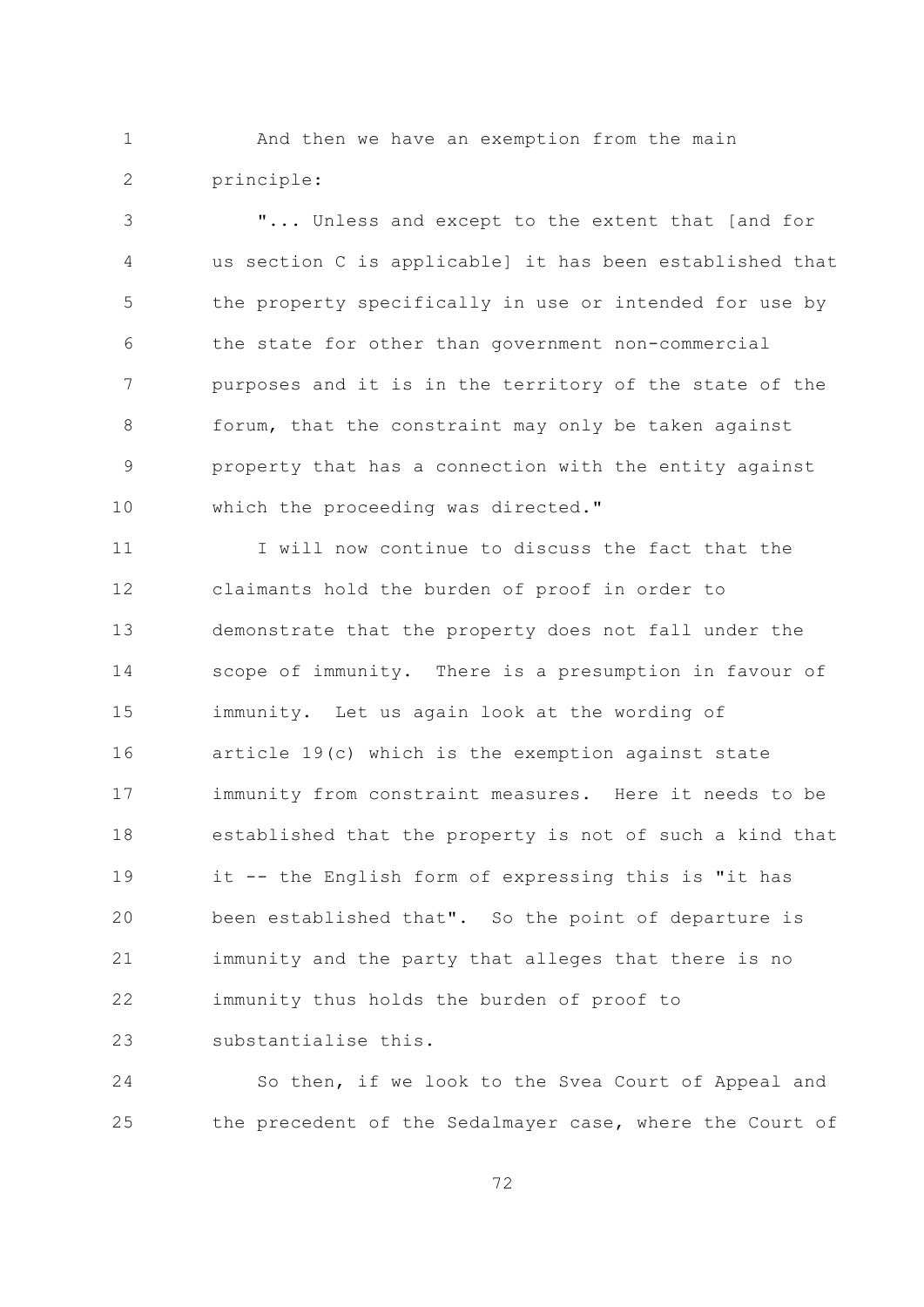$\mathbf{1}$ Appeal said:

 $\overline{2}$ "According to the provision therefore we have the burden of proof with a person who asserts that the 3  $\overline{4}$ property has been used for commercial purposes." 5 And this we can read on page 488. The Supreme Court then did not say anything about the burden of proof, but 6  $7\overline{ }$ they said that the respect for state immunity and the  $\mathcal{S}_{\mathcal{S}}$ respect for foreign states do not have to divulge information that they do not wish to divulge can mean 9  $10$ that certain rules on application to provide evidence cannot be maintained. So let us proceed and look at  $11$ 12 what our experts had to say on this matter.  $13$ Mainly Professor Said Mahmoudis is very clear on 14 this matter. He writes in his legal opinion, on page 56 15 the following: 16 "In the present case, the investors hold the burden of proof. This comes as a consequence of their  $17$ 18 principle on presumption of immunity. It's always the 19 party applying for enforcement measures to be taken who 20 has to prove that assets in question are being used for 21 purposes other than non-commercial purposes and that 22 therefore immunity does not apply." It is only if it that has been done that the 23

24 National Bank or Kazakshtan have to demonstrate why immunity still applies according to articles 19(c) and 25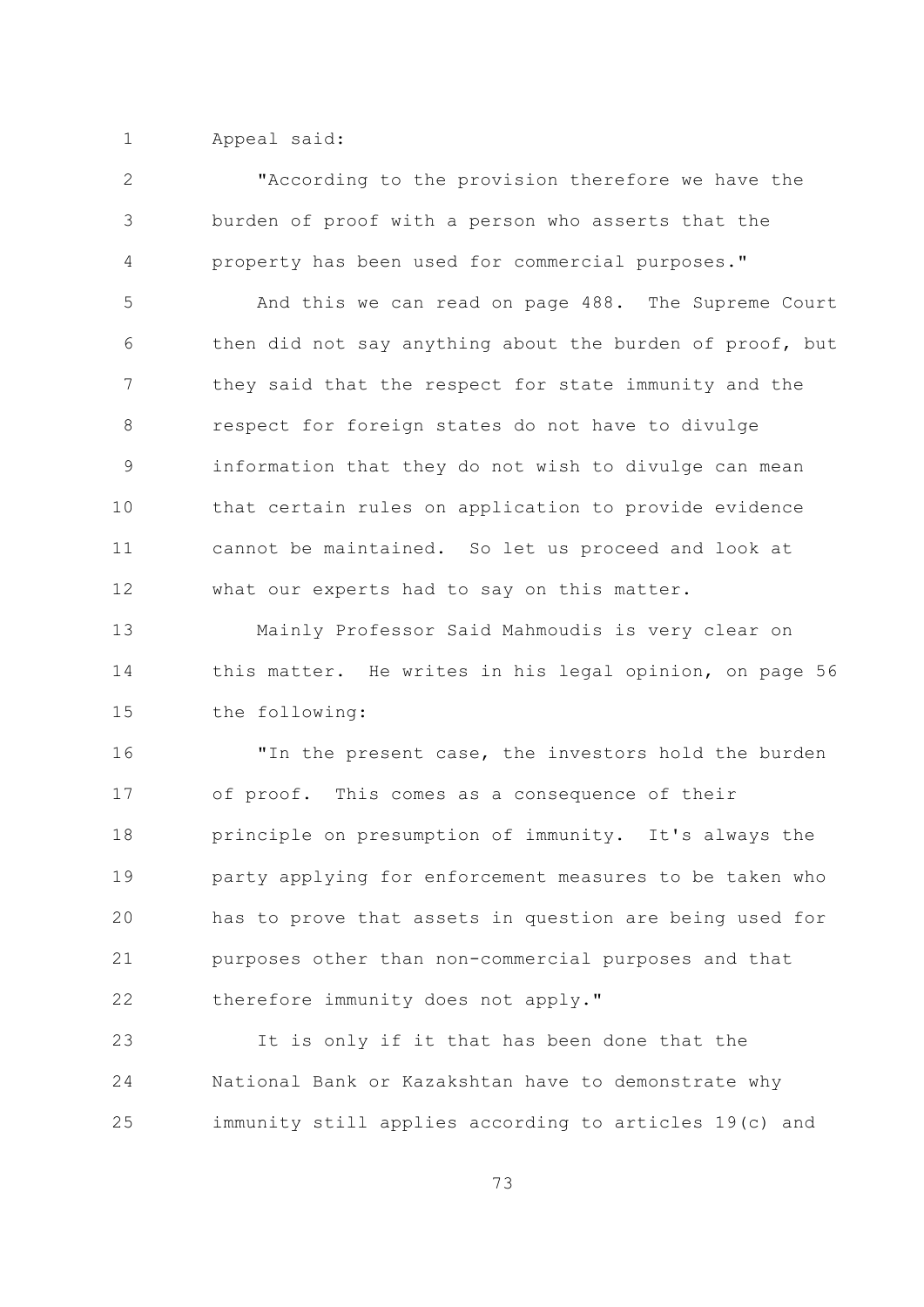$\mathbf{1}$ 21(c) and customary law. Let us look at the legal  $\overline{2}$ writing on this.

That the burden of proof is with the claimant can 3 also be found in this quote, and now we look at  $\overline{4}$ 5 Hazel Fox and Philippa Webb, who write in the book of the Law of State Immunity on page 506. Here we have 6  $\overline{7}$ an excerpt from the book from that specific page. We  $\mathcal{S}_{\mathcal{S}}$ can submit an electronic copy of this letter:

"By reason of the general immunity of property of a 9  $10$ foreign state from measures of constraint, the burden of proof that the property is in use or intended use for  $11$ commercial purpose rests with the claimant." 12

 $13$ So it is the applicant who has the burden of proof 14 for property which is to be -- the applicant has to 1.5 prove that this is used for commercial purposes and this 16 is a result of the general principle that all state immunity is immune from enforcement measures.  $17$ 

 $18$ If it has been proven that the property belongs to 19 the state, it's up to the applicants to show that there 20 are reasons to depart from the main principles of state 21 immunity.

There is a presumption of immunity. This is  $22$ something which follows from O'Keeffe and Tams comments 23 24 on article 5 of the Convention. They say:

25 "Once a legal or natural person satisfies the court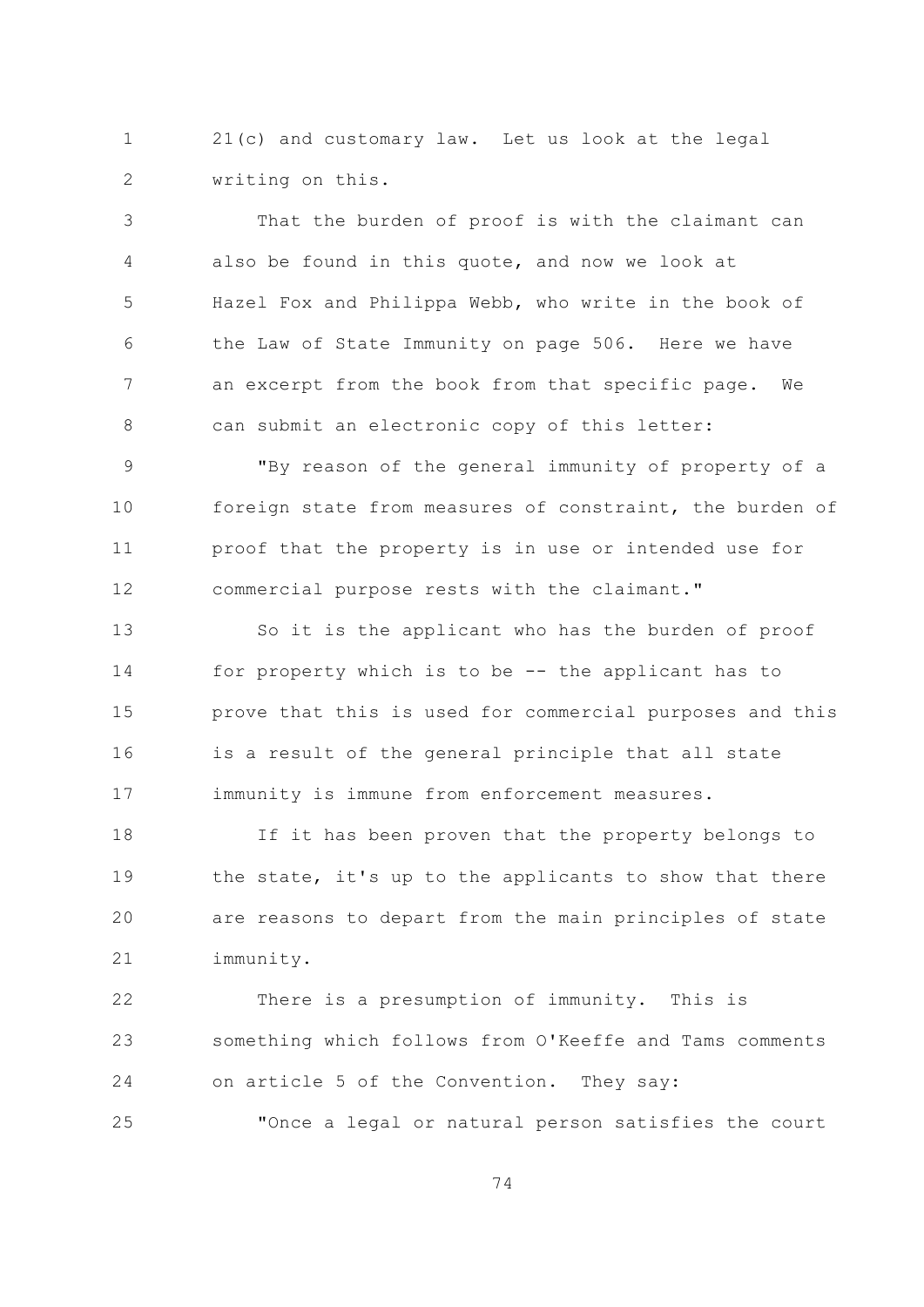$\mathbf{1}$ that it qualifies as a foreign state within the meaning  $\overline{2}$ of Article  $2(1)(b)$  of the Convention, it is presumed to enjoy immunity from the court's jurisdiction, unless the 3  $\sqrt{4}$ claimant can make out one of the specified exceptions to 5 immunity.

"In other words, it follows from article 5, as 6  $7\overline{ }$ formulated, that the burden of proof relies on the claimant to prove that the state is not immune from the 8 proceedings. It is not up to the state to establish 9 10 that it is entitled to immunity."

It's page 147. O'Keeffe and Tams, they are certain  $11$ 12 that the burden of proof rests with the applicant when  $13$ it comes to the issue of immunity. As I mentioned 14 before, article 5 gives an expression for article for 15 the immunity. Professor Paul Wrange has also written a section on the placement of burden of proof. This is 16 exhibit 95, he's not shown that the customary law is 17 18 (inaudible), it has been there historically. But he 19 says that even if the tendency from the past here is 20 clear, most of the indicators indicate to a presumption 21 of immunity. And this was something which was clarified 22 a couple of years ago in a Belgian case, which Wrange was referring to. This was a case in Iraq and 23 24 initial(?) constructions, the Belgian court said that this was a presumption in place, that the funds on the 25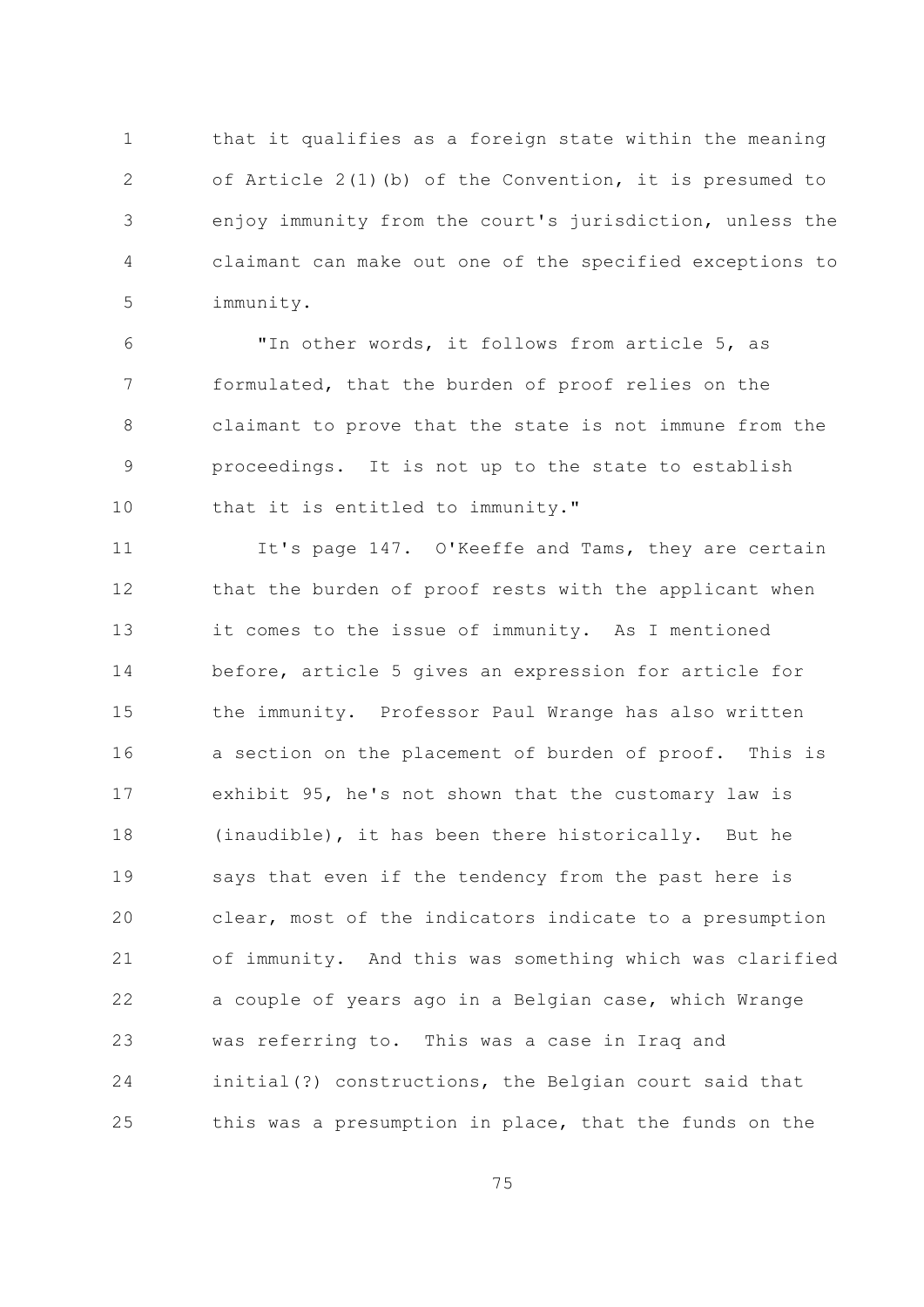$\mathbf{1}$ accounts belonging to the embassy were used -- were  $\overline{2}$ immune to enforcement measures, and this exact case is described in his statement. 3

 $\overline{4}$ Wrange says that his careful conclusion is that the 5 burden of proof rests on the applicant.

When it comes to this case, then he is much more 6  $7\overline{ }$ certain, and I would like to quote from his legal opinion once again: 8

"Notwithstanding that it should be said with 9  $10$ a certain degree of decisiveness that on the basis of  $11$ the convincing prima facie evidence presented by 12 Kazakhstan, it must be up to the applicant to show that the property does enjoy state immunity."  $13$ 

14 Kazakhstan and the National Bank has made it clear 15 partly that the property belongs to the National Bank, but also regarding the purpose of the use of the assets 16 at the National Fund, to the use of the National Fund.  $17$ 18 Considering the background, it is up to the applicant to show that it's -- the situation is different. However, 19 20 applicants will not be able to present arguments 21 regarding it, and my colleagues Agnes and Julia should 22 apply why. So therefore the court should apply 23 articles 21 and 19 of the Convention, specifically since 24 the contents of these articles in the Convention express the current customary law and this is what should be 25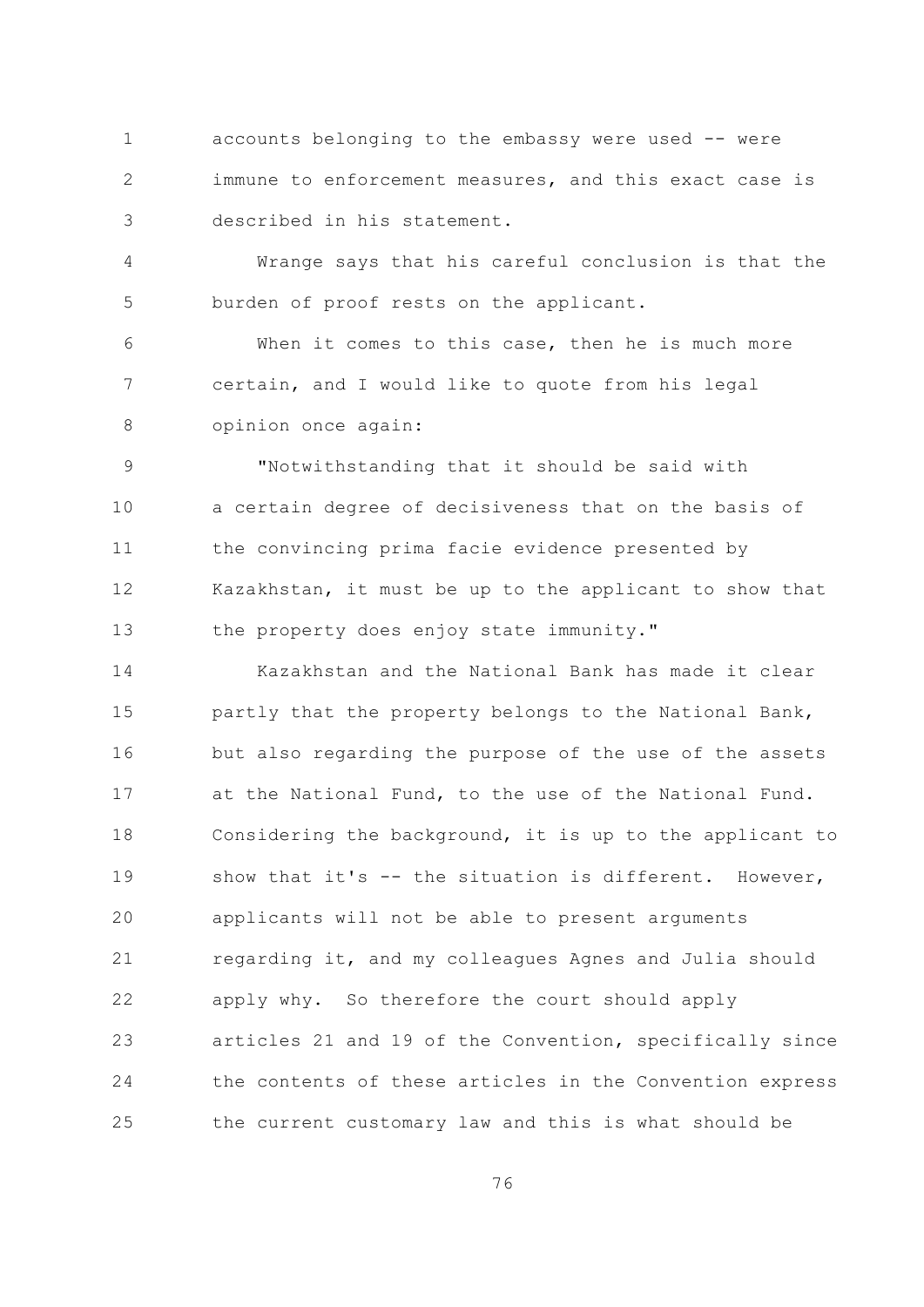$\mathbf{1}$ applied to this case.

 $\overline{2}$ That this is the case is confirmed by the Supreme Court in the Sedalmayer case, where the supreme Court 3 said partly that the Convention codifies, to a major 4 5 extent, the current customary rights. This is paragraph 12, and partly 19(c) expresses the principle 6  $\overline{7}$ saying that an enforcement can be made with respect to  $\mathcal{S}_{\mathcal{S}}$ the approach which is not used for non-commercial purposes, and Supreme Court also says that absolute 9  $10$ immunity should apply for such property of a specific  $11$ nation, which is described in article 21.

So the Supreme Court has given clear guidelines  $12$  $13$ about how we should consider the content of the 14 Convention.

15 The legislature decided to implement the Convention in Swedish law through incorporation. That situation 16 itself is a clear signal that whatever the Convention  $17$  $18$ says should be applied in Sweden, just like it was 19 mentioned by Professor Mahmoudis in his opinion. This 20 is not a method which is usually used in Sweden, when 21 they ratified the Convention, but the legislator in this 22 case made the assessment that the provision of the 23 Convention reflect the current law for the majority of 24 the state and therefore has been incorporated to the  $2.5$ convention.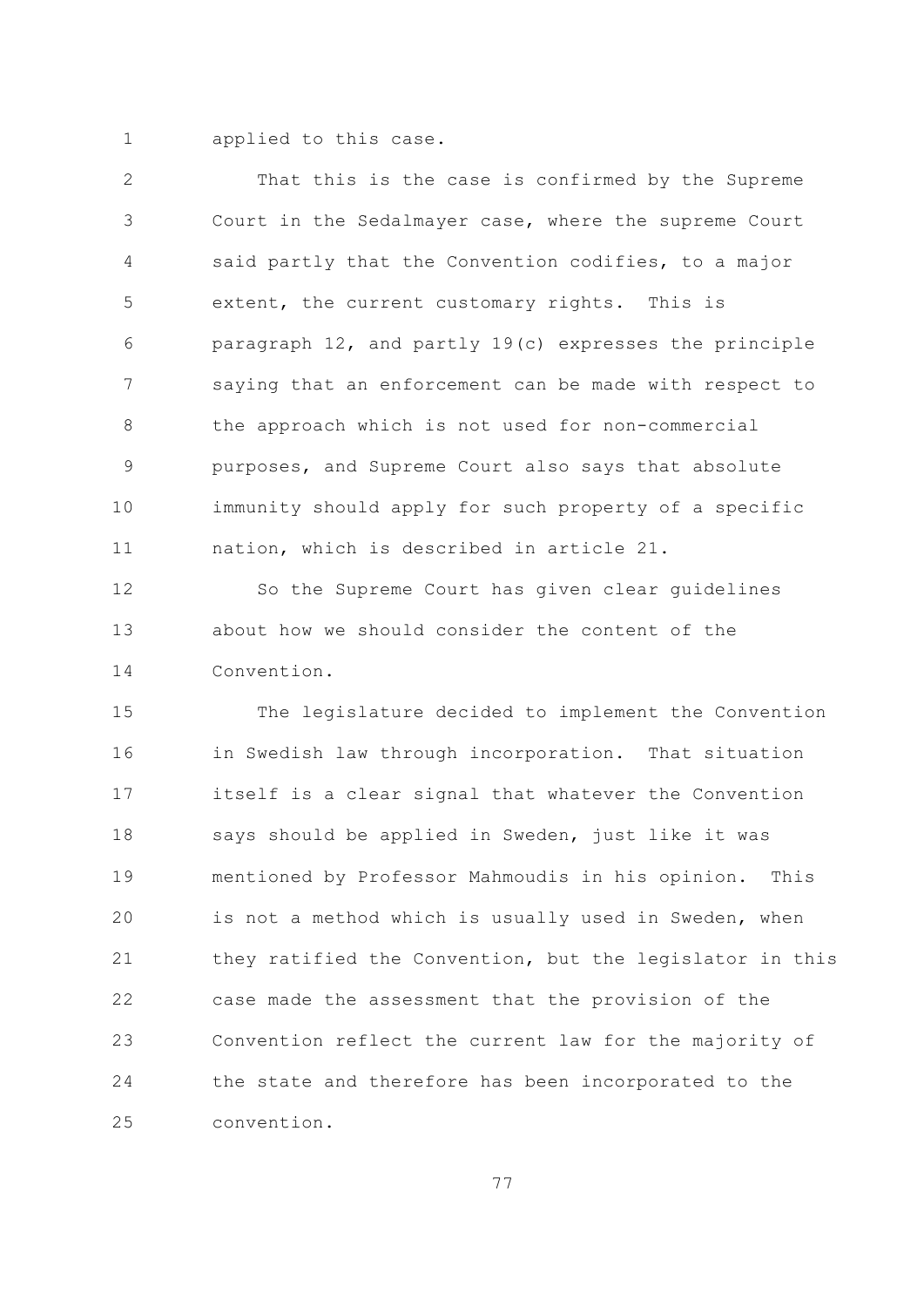$\mathbf{1}$ The Swedish legislator has in the preparatory works  $\overline{2}$ said that articles 18 and 21 in the Convention are supported by the state practice, and therefore the 3  $\overline{4}$ codification of the existing customary law with certain  $\overline{5}$ compromises and specifications. Article 19 is not a clarification or a compromise but this is part of the 6  $\overline{7}$ customary law and I'd like to refer to bill 2009 487,  $\beta$ which says is that the provisions on the state immunity with respect to poor judgment measures, in articles 18 9  $10$ and 19, are sponsored by state practice. The articles should be considered to be  $11$ a codification of the current customary law with  $12$  $13$ the certain clarifications and compromises when the 14 opinions on the international law have been different. 1.5 So the experts are in agreement that 19 and 21(1) 16 (c) reflects the issue with customary law.  $17$ Let me start with the -- what the expert on civil law, Professor Linderfalk, said on this.  $18$ 19 His opinion is found in binder 2, tab 82. You can find -- I believe it's page number 1000 and I'm reading 20 21 from a section where he says: "The conclusion I'm making is that article 21(1) (c)  $22$ 23 reflects international customary law but that the 24 customary law at the same time is more precise. So in several respects it still leaves space for different 25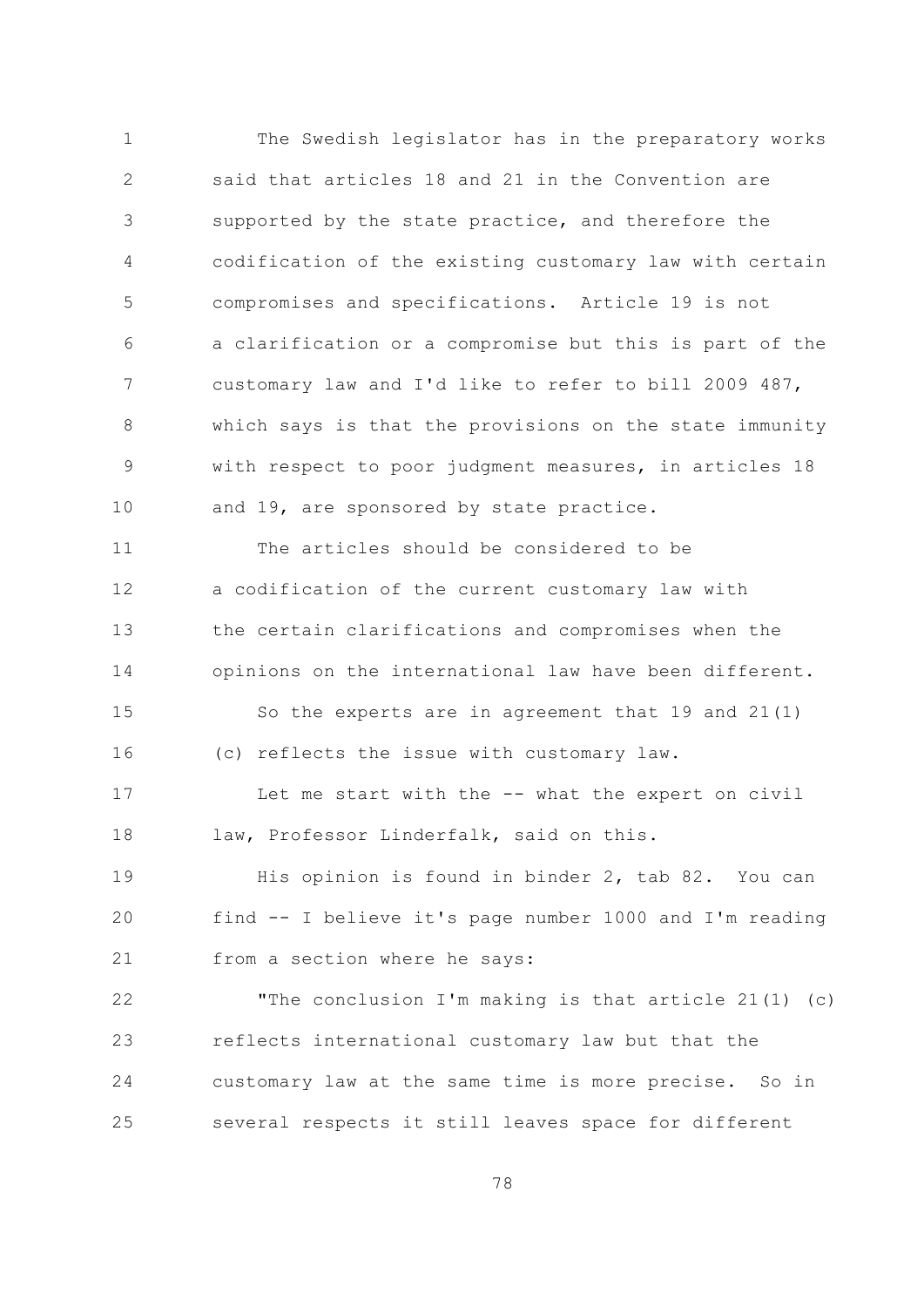$\mathbf{1}$ internally compatible solutions. So 21(1)(c) is  $\overline{2}$ a reflection of the customary law and then that the customary law could be interpreted in different ways. 3  $\overline{4}$ This is in a different matter.

5 The professor Wranges and Mahmoudis, they agree that 21 is an expression of the current customary law. 6  $7\overline{ }$ Professor Mahmoudis says that this is a reasonable  $\mathcal{S}_{\mathcal{S}}$ conclusion and this is his opinion because the convention has been adopted by the state for decision in 9  $10$ the general assembly. After the customary long negotiations, they agreed on the wording of the  $11$  $12$ Convention.

 $13$ This was done by the international community and if you open Professor Mahmoudis' opinion under tab 25 in 14 15 binder 1, page 246 and I'm reading what the paragraph at 16 the top of the page. This is paragraph 33. Professor Mahmoudis makes the following conclusion on  $17$ 

the application of articles 19 and 21, even to this 18 19 particular case:

"Having this as the background, it is my opinion 20 21 that, even in the present case, the UN Convention and 22 specifically articles 21 and 19(c) should be the point of departure 204 to assess on whether the enforcement 23 24 decision with respect to the assets belonging to the national right do confirm to the international law." 25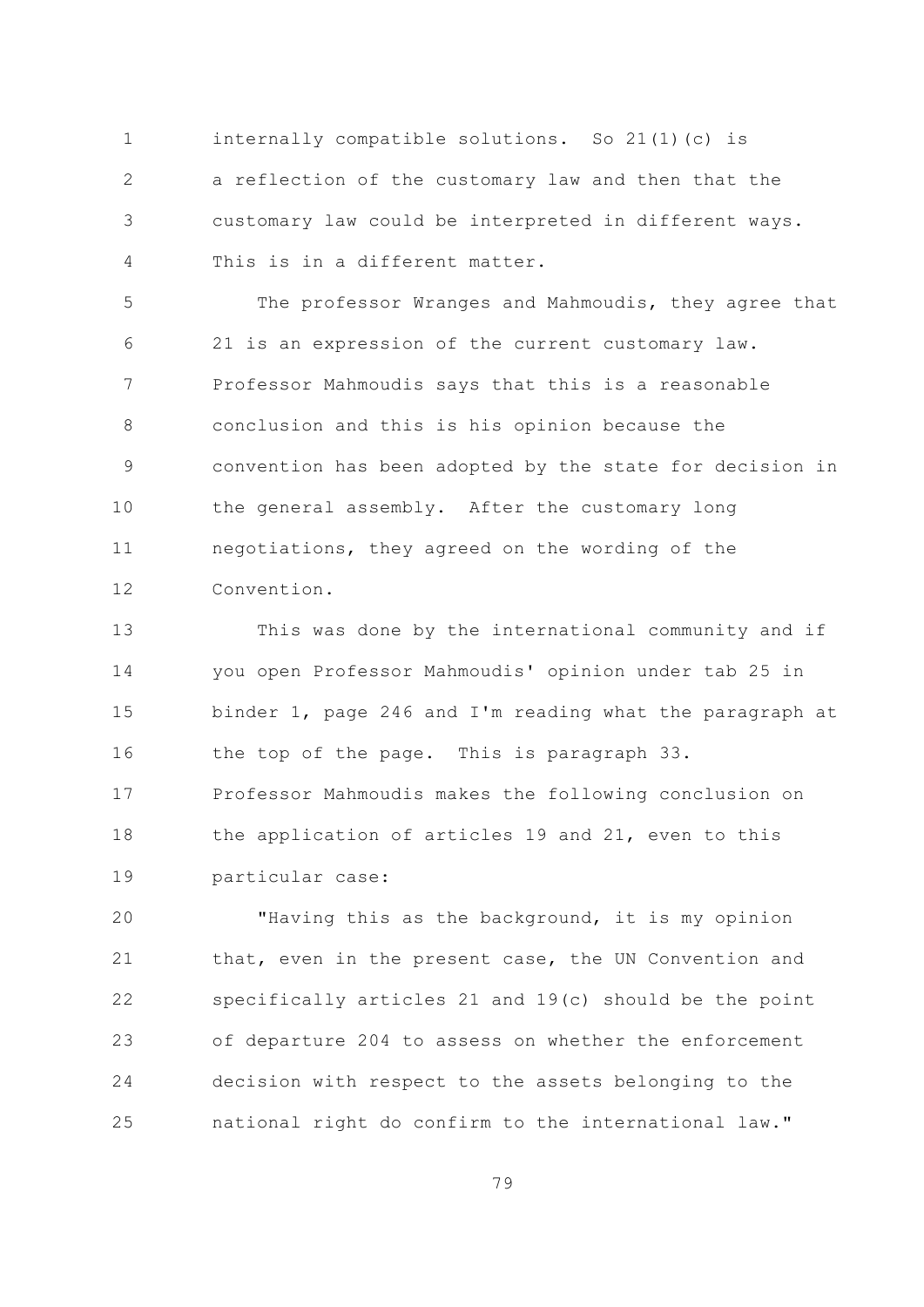It's Said Mahmoudis's position that this should be  $\mathbf{1}$  $\overline{2}$ the point of departure for the court when assessing the issue of state immunity. 3

Let's look at Pal Wranges' opinion.  $\overline{4}$ This is the 5 following tab in the same binder, binder 1, tab 26. In Pal Wranges, expert opinion, page 2057 and this is the 6  $\overline{7}$ paragraph at the top, Pal Wranges conclusions is:

 $\mathcal{S}_{\mathcal{S}}$ "So therefore it's my opinion that the international customary law doesn't provide any face(?) to limit the 9  $10$ immunity apart from the Convention says, at least not in the aspect which are relevant now. On the contrary,  $11$ sometimes the reasons to ask yourself whether the 12  $13$ customary law is more conservative than the Convention."

14 So the position of Pal Wranges is that the customary 15 right does not allow any limitations to the principles under article 19 and 21. 16

So summarise, all experts are in agreement that  $17$ 18 articles 19 and 21 express the current customary law in 19 the matter -- so this should be applied by Swedish 20 courts when assessing whether a foreign state's assets 21 are covered by state immunity and the opinion is that 22 the provisions are so well worded and so precise that they are directly applicable in Swedish law. 23

24 The bill says that the legal application is based on directly on the authentic text of the Convention. 25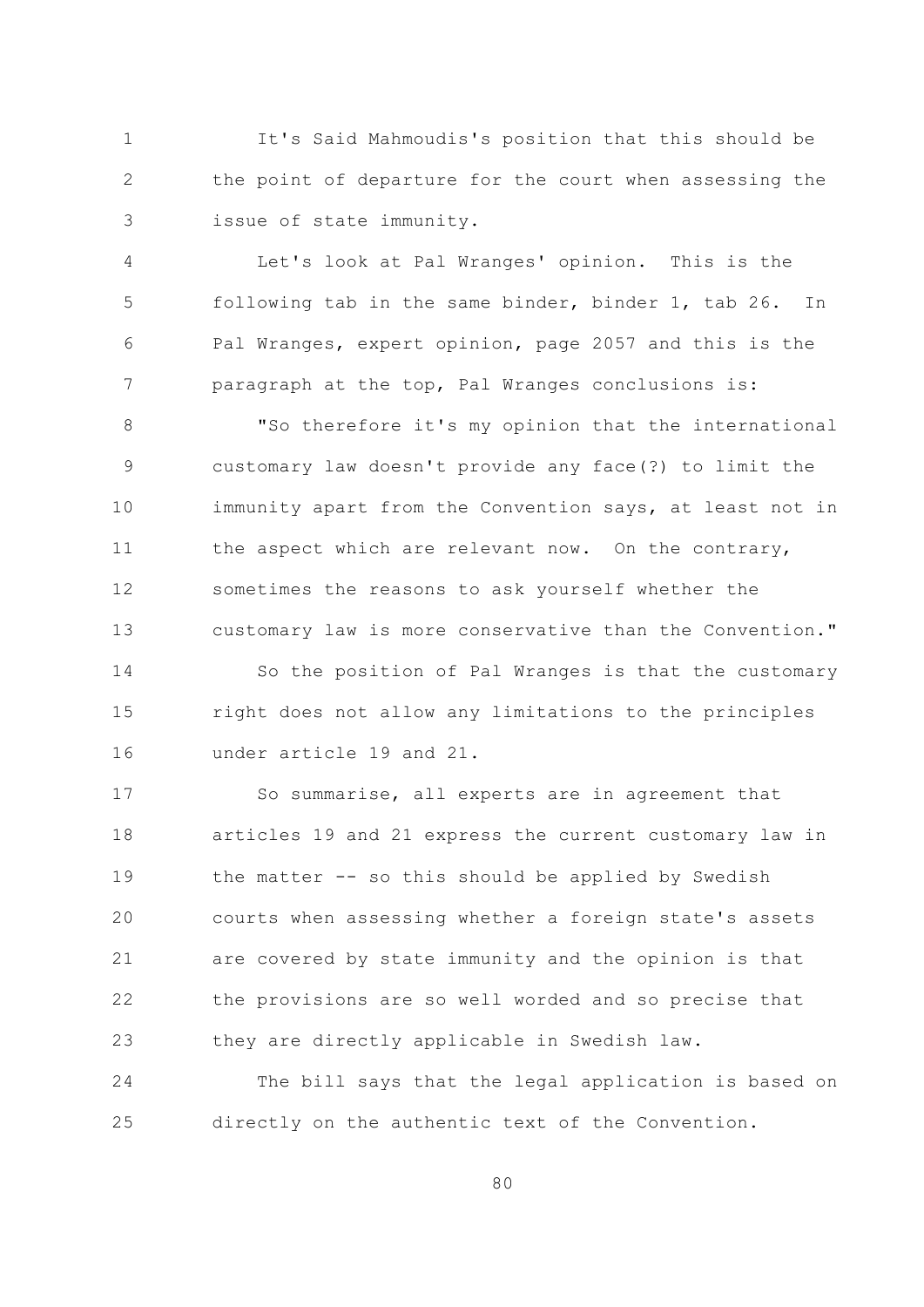$\mathbf{1}$ 

I'm referring to page 115 in the bill.

 $\overline{2}$ The other reason why the court should apply the principles in articles 19 and 21, no matter what follows 3  $\sqrt{4}$ from customary law, this is because the provisions of 5 the civil case have been treated in detail by the Supreme Court and, to summarise, it is clear that the 6  $7\overline{ }$ court should apply the provisions in 19 and 21(c) to 8 this case.

This is supported by the Supreme Court's decision. 9  $10$ It's supported by the bill and supported by all the  $11$ expert opinions.

If we have a brief look at the objections provided 12  $13$ by the applicants, they have said that  $19(c)$  and  $21(c)$ 14 are not internationally binding. It's quite unclear 15 what's the effect of this in the opinion of the applicants, because the applicants, here they refer to 16 article  $21(1)(c)$ . They have submitted an extract from  $17$ O'Keeffe and Tam's document, but the comment provides 18 19 a perspective interpretation of 21)(1)(c). The comment 20 of the Australian professor who wrote the section, he 21 says nothing that about 21(1) reflecting the current 22 customary law.

Another article which has been submit was an article 23 24 by Professor Ingrid Wuerth, which is in found in binder 2, tab 86, and that's where article 21(1) is given as an 25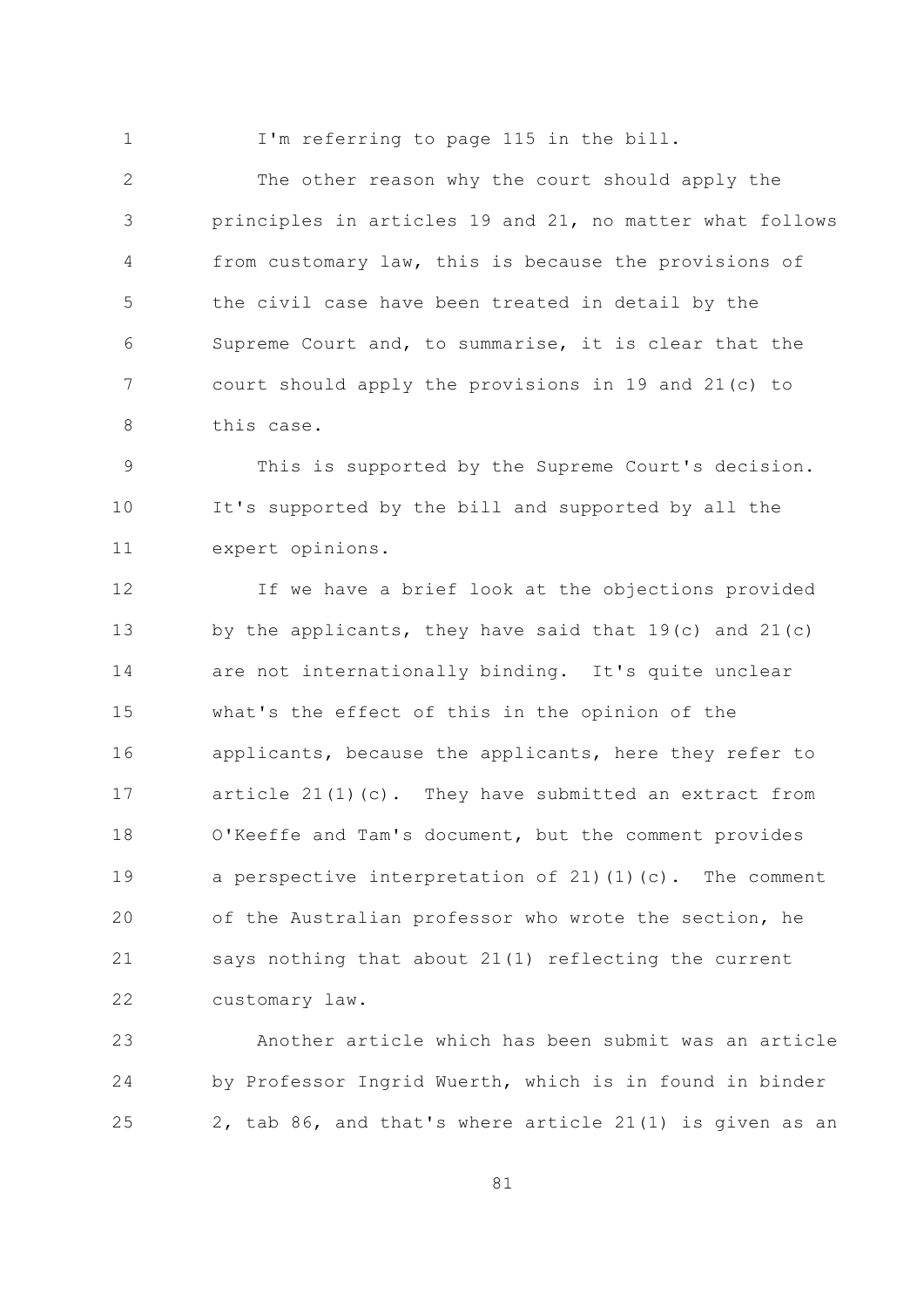$\mathbf{1}$ example of a generous testimony of the immunity. What  $\overline{2}$ Professor Wuerth describes in her article, she describes the development of the different position to the 3  $\overline{4}$ immunity of the assets belonging to the Central Bank. 5 They describe a certain trend.

When it says that the trend is that more and more 6  $7\overline{ }$ states give absolute immunity to enforcement measures 8 against the property of the Central Bank.

If we open page  $10(4)$ , you see this on the screen. 9  $10$ For execution of the foreign -- no, we don't have this on the screen.  $11$ 

So but I'm referring to page 1044 in the article by 12  $13$ Professor Wuerth, on page 1060:

14 "The development in state practice is towards 15 greater and greater protection of foreign Central Bank assets, the negotiating history of the UN Convention 16 also suggests broad agreement on the protection of state  $17$ property in article 21(1)(c) which partially explains 18 the global trend towards greater protection." 19

So it's not possible so see entrants (?) in the 20 customary law towards the absolute -- to limit the 21 22 immunity of the property of the Central Bank. On the contrary, the absolutely immunity is maintained. 23

24 I'd like to once again remind you about two things, that the point of the departure from the international 25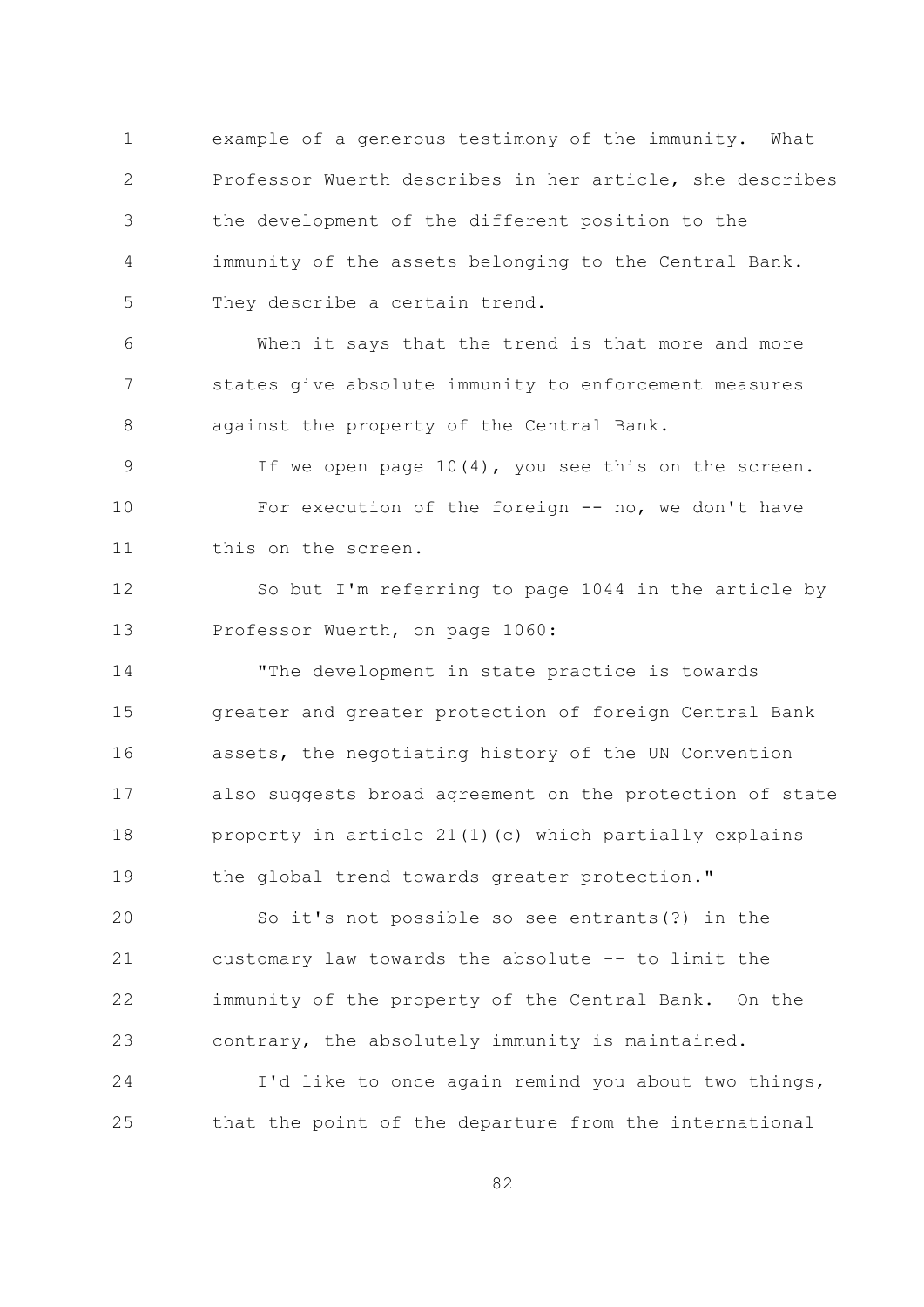$\mathbf{1}$ law is that all state assets are protected by immunity  $\overline{2}$ and that the point of departure for the customary law is not from the opinion in the western world, something 3  $\overline{4}$ which is unfortunately sometimes described in the 5 article by Professor Wuerth, but the customary law should consider the positions of all the countries. 6  $SO$  $\overline{7}$ the applicants have to show that the customary law has  $\mathcal{S}_{\mathcal{S}}$ changed in such a manner that the absolute protection for the assets of the National Bank has ceased. 9

 $10$ There's nothing which indicates that the customary  $11$ law is moving in the direction of more -- becoming more 12 restrictive compared to the articles expressed in the  $13$ you're UN Convention.

14 We've mentioned earlier the English AIG case, where 1.5 the High Court write at the conclusion that the assets of the National Fund are covered by state immunity. 16 It's correct that the decision was made on the basis of  $17$ 18 English law and so says nothing directly about the 19 Convention. But the AIG judgment is the part of the 20 material which is part of the customary law.

21 The applications didn't show that the absolute 22 protection of the National Fund has ceased to exist, 23 although they have been looking forwards to support 24 their evidence in -- I think their expert was able to provide any support, but Professor Lindfalk confirms 25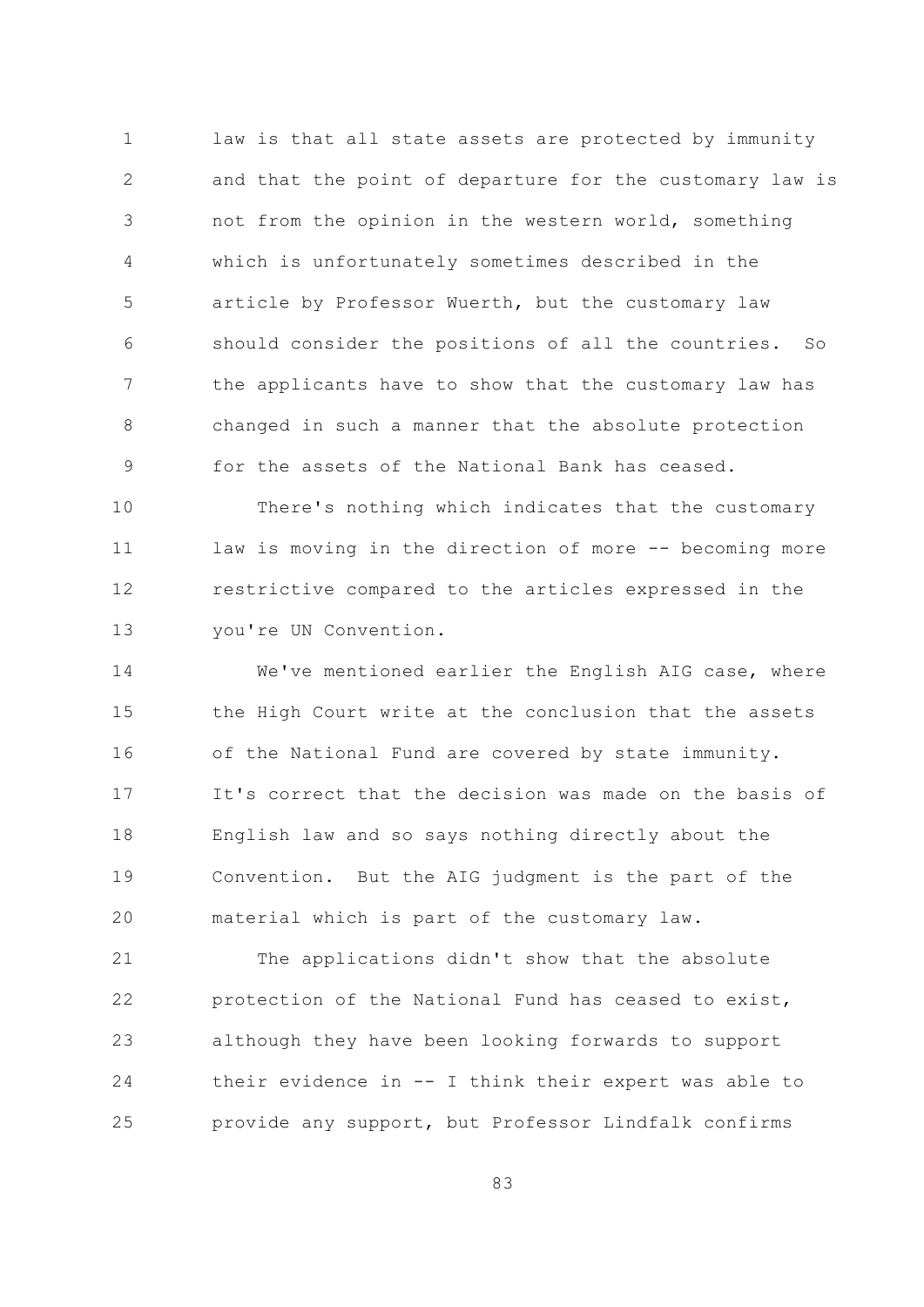$\mathbf{1}$ that  $19(c)$  and  $21(c)$  expresses the current customary  $\overline{2}$  $law.$ 

The UN Convention is a outer boundary for how -- in 3 terms of how far the immunity could be limited.  $\overline{4}$ 5 I'm referring once again to the legal opinion of Professor Wranges specifically on page 7 of his legal 6

 $7\overline{ }$ opinion.

 $\mathcal{S}_{\mathcal{S}}$ In the Swedish bill on rectification and incorporation of the Convention, it says that the state 9  $10$ practice has been careful about refusing immunity to enforcement measures to foreign states. There is no  $11$ 12 common state practice in terms of limiting of immunity  $13$ with respect to enforcement measures, so there is no 14 support with giving the customary law the possibility to 1.5 limit the state immunity. The Swedish legislation of 16 the Supreme Court has classified that the principles which are expressed in articles 19 and 21(c) should be  $17$  $18$ applied by a Swedish court.

Having returned to this background, I would like to  $19$ move on to the next section? I'll pass over to my 20 21 colleague Agnes, who will deal with article 21.

 $22$ 

## Submissions by MS FERMBÄCK

MS FERMBÄCK: I will started by explaining the special 23 24 protections afforded by article 21 and then I will move  $2.5$ on to discuss how the court should assess this on the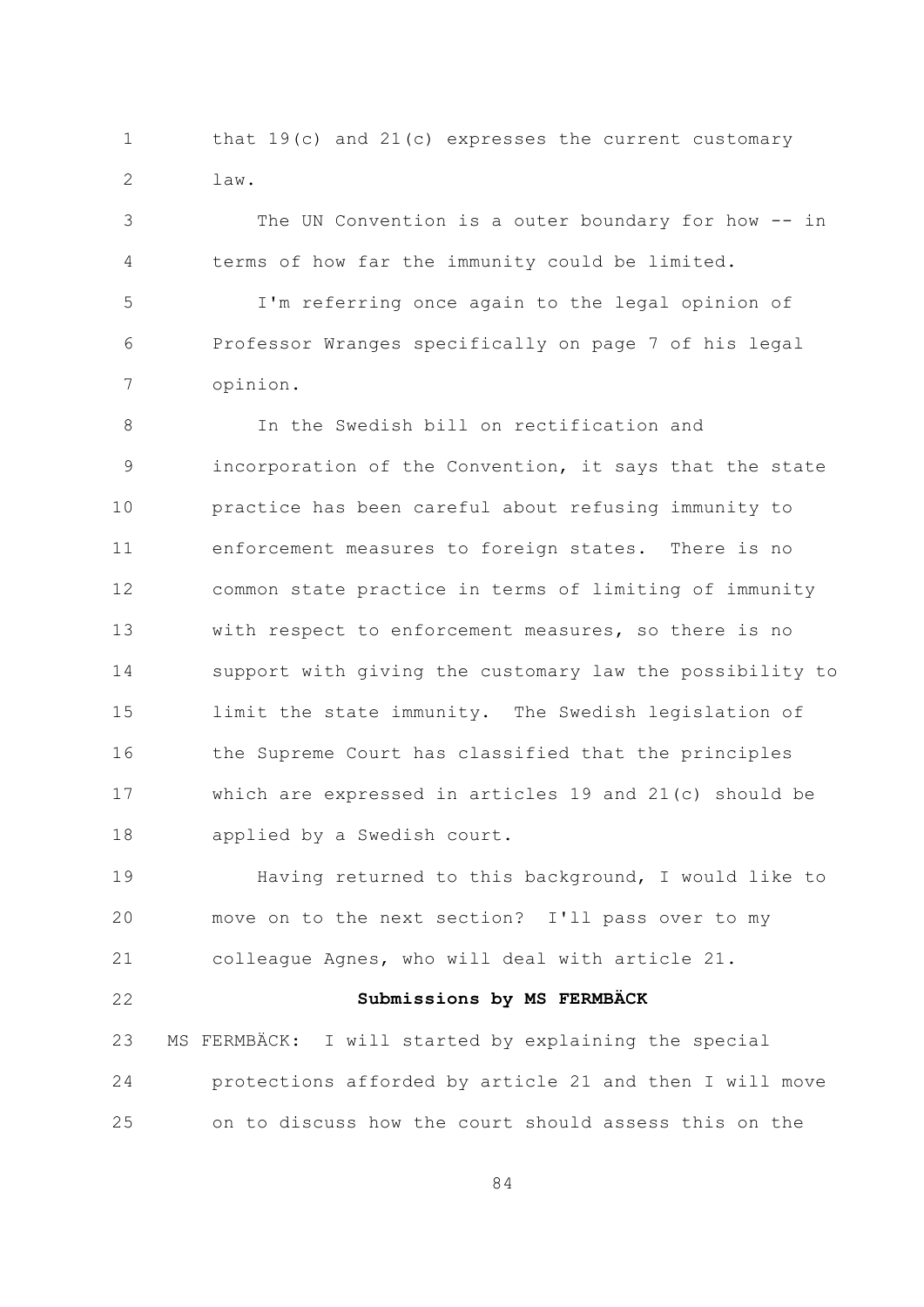basis of article 21(c). I will also explain the  $\mathbf{1}$  $\overline{2}$ circumstances that demonstrate that the property in question are not protected by immunity pursuant to these 3  $\overline{4}$ provisions and then I will give the floor to my 5 colleague, Agnes, who will talk about the immunity that the claimants have alleged are in effect according to 6  $7\overline{ }$ article  $21(c)$ .

Like Alexander just explained, the main rule is that  $\mathsf{R}$ all state property enjoys immunity from enforcement. 9  $10$ Reasons to sidestep this main rule are limited. In  $11$ article 19, there are certain exceptions against the main rule on immunity and the claimant has described 12  $13$ article 21 as being an amendment to specify article 9. 14 This gives an erroneous description of the systematic 1.5 approach of the Convention that article 21 is an exception to what is stated in article 19, ie, if 16 property isn't immune according to article 19 because it  $17$  $18$ has been used for commercial purposes, it should still fall under the scope of immunity if it belongs to 19 a central or National Bank. 20

21 We can gather as much from the first paragraph of 22 article 21, where it says that:

"The following categories of property of a state 23 24 shall not be considered as property specifically in use or intended for use by the state for other than 25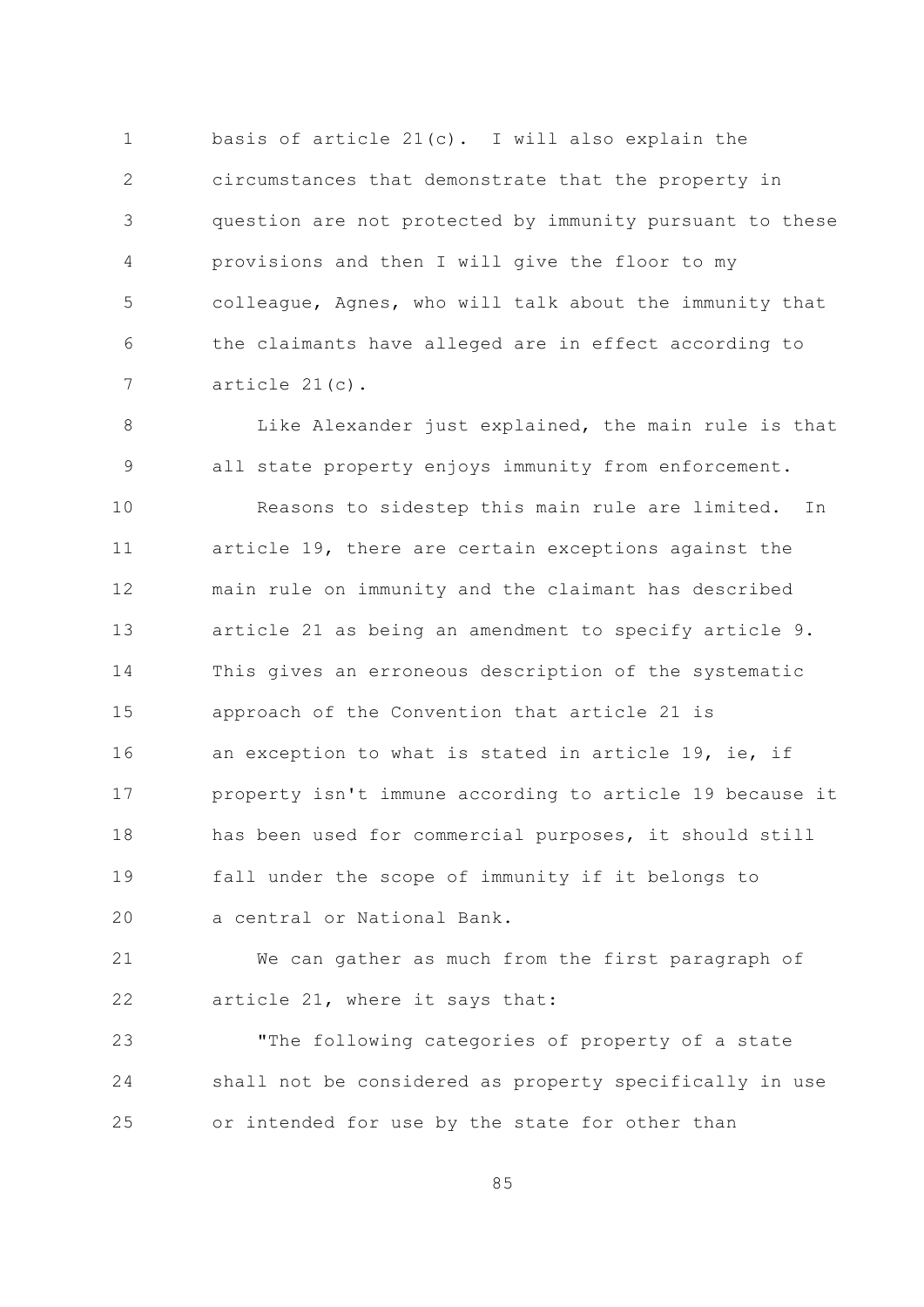$\mathbf{1}$ government non-commercial purposes under article 19(c)."  $\overline{2}$ In items A through to E there is a list of the types of property that are particularly deserving of 3  $\sqrt{4}$ protection. They shall under no circumstances be 5 included by the exceptions against the main principle on absolute immunity. 6

 $7\overline{ }$ As we gathered from the wording of article  $21(c)$ , 8 all property belonging to a Central Bank is of such nature that it also falls under state immunity. This 9  $10$ particular form of protection was considered necessary because in the 1990s there was the trend in certain  $11$ jurisdictions to attach or freeze the assets of foreign 12  $13$ National Banks.

In bill 2008 009:204 on page 82, they've expressed 14 15 the following when it comes to the background to article 21. Here they write that this particular protection was 16 considered necessary to include in the Convention  $17$  $18$ because of the practice of certain states to grant 19 claims to take coercive measures against, for example, foreign state's bank accounts or the assets of 20 21 Central Banks. When you look at that type of assets, 22 then you should not the purpose. According to 23 applicable being customary law, such property should 24 always be fall under immunity regardless of the purposes  $2.5$ it is used for.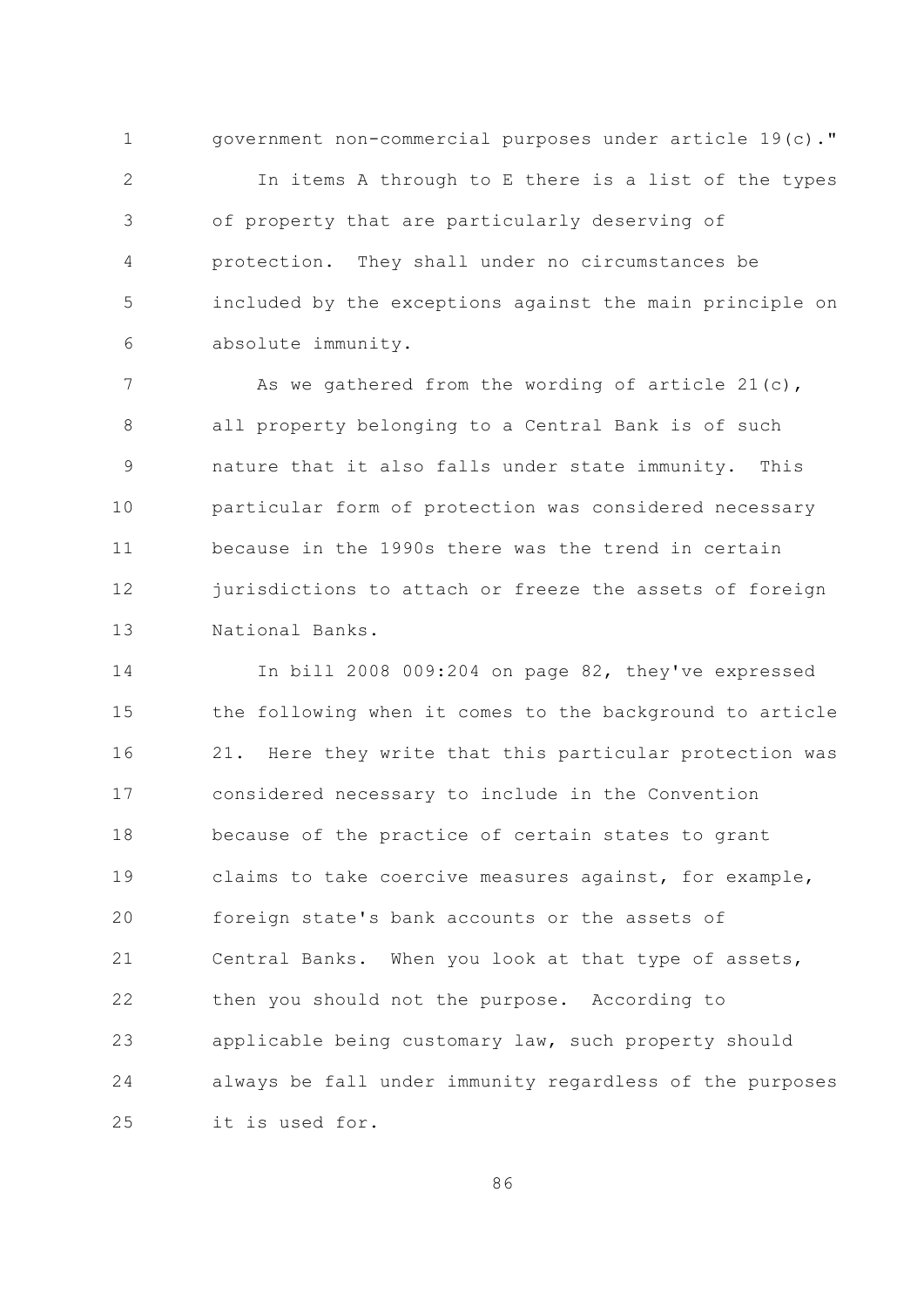$\mathbf{1}$ They have said the following in the Convention:  $\overline{2}$ "Article 21 has the intention to prevent that certain types of assets when applying article 19(c) 3  $\overline{4}$ are deemed to be used or intended to be used for other 5 than state non-commercial purposes."

The consequences from meeting the criteria in 6  $7\overline{ }$ article 21 is that property enjoys absolutely immunity. If article 1 is applicable, it is not necessary to look 8 at whether or not the property is used for commercial 9  $10$ purposes or not.

When the claimants gave their presentation, we were  $11$ 12 told that the National Bank, according to article  $13$  $2(1)$  (b) section 3 of the Convention has no reason to 14 invoke state immunity and that is an objection based on 1.5 an academic discussion into the exhibits submitted by 16 the claimant about a week before this meeting. In exhibits S79 and S72 there is mention of this. In both  $17$ 18 exhibits, it is mentioned that it was improbable that it 19 was the intention of the negotiating parties to evade 20 this loophole in the Convention, but it appears to be 21 there and this seems to be something that the claimant 22 is trying to benefit from.

23 In both exhibits exhibited by complaints, it emerges 24 that this is only an issue that that becomes that comes into question if you reach the conclusion that the 25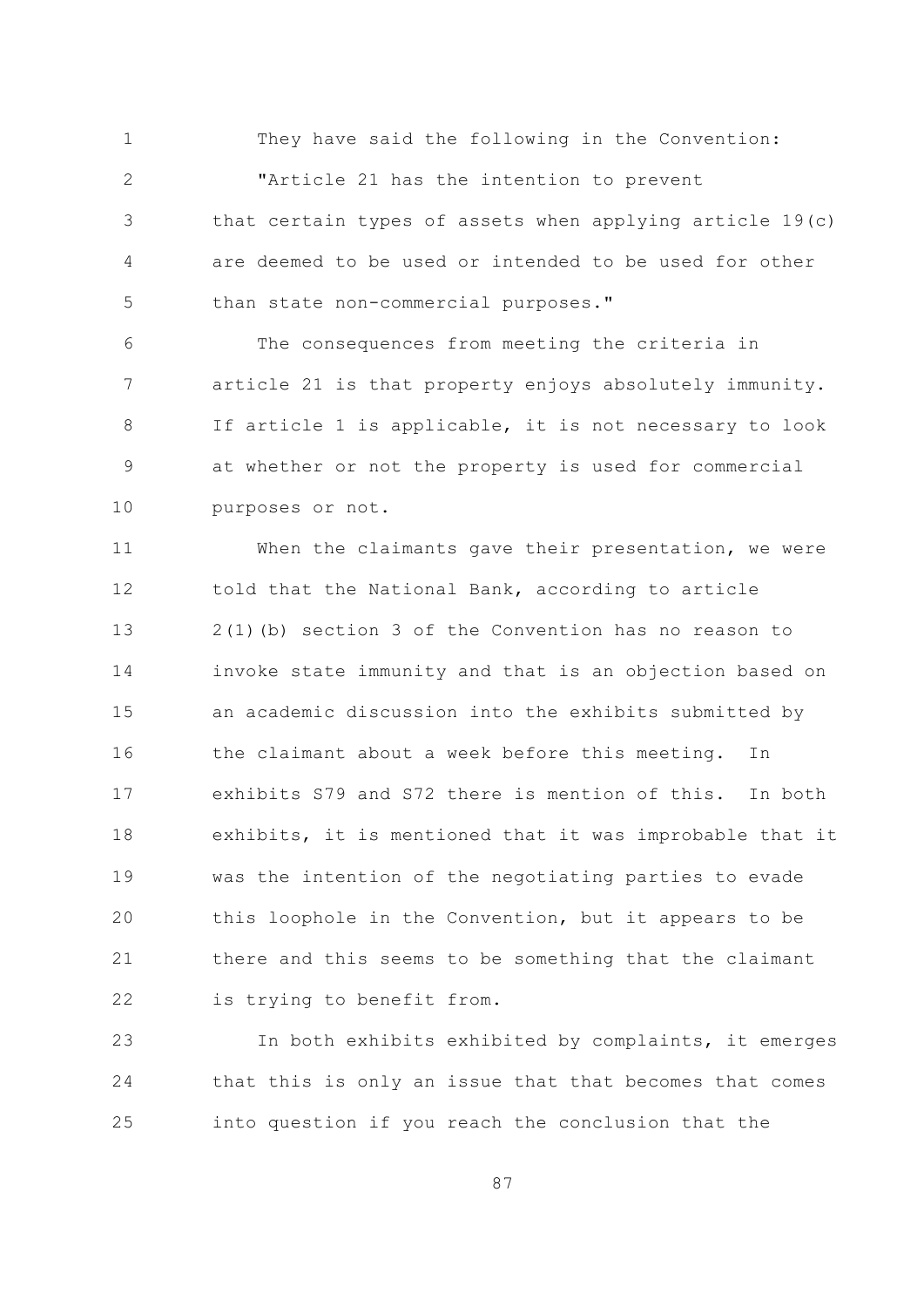$\mathbf{1}$ National Bank is not something that falls under the  $\overline{2}$ definitions in article 2.

So, according to claimants, article 2 should be 3 interpreted as saying a Central Bank that has operations  $\overline{4}$ 5 pursuant to law on the assignment of the state can still fall outside of the application scope of the Convention. 6  $\overline{7}$ That type of construction is not consistent with the intentions behind the convention. We should keep in  $\mathsf{R}$ mind that this will only bring you back to 21(c) if it 9 10 is deemed that properties used for other than  $11$ non-commercial state purposes.

12 But article 21 does also protect property that could  $13$ be used for commercial purposes and, should we make the 14 same construction of article 2 as claimed by the claimants, then the professions in article 21(c) and the 15 manoeuvring space afforded by that would be impossible 16 to use. To be able to do that, we first need to  $17$ 18 establish that National Bank that holds property takes 19 action in the exercise of official authority of the 20 state and then you have to establish at the same time 21 that the bank takes action as part of the exercise of 22 public authority of a state and that these assets are used for other than state non-commercial purposes and 23 24 only in those circumstances could it be relevant to 25 apply article 21(c).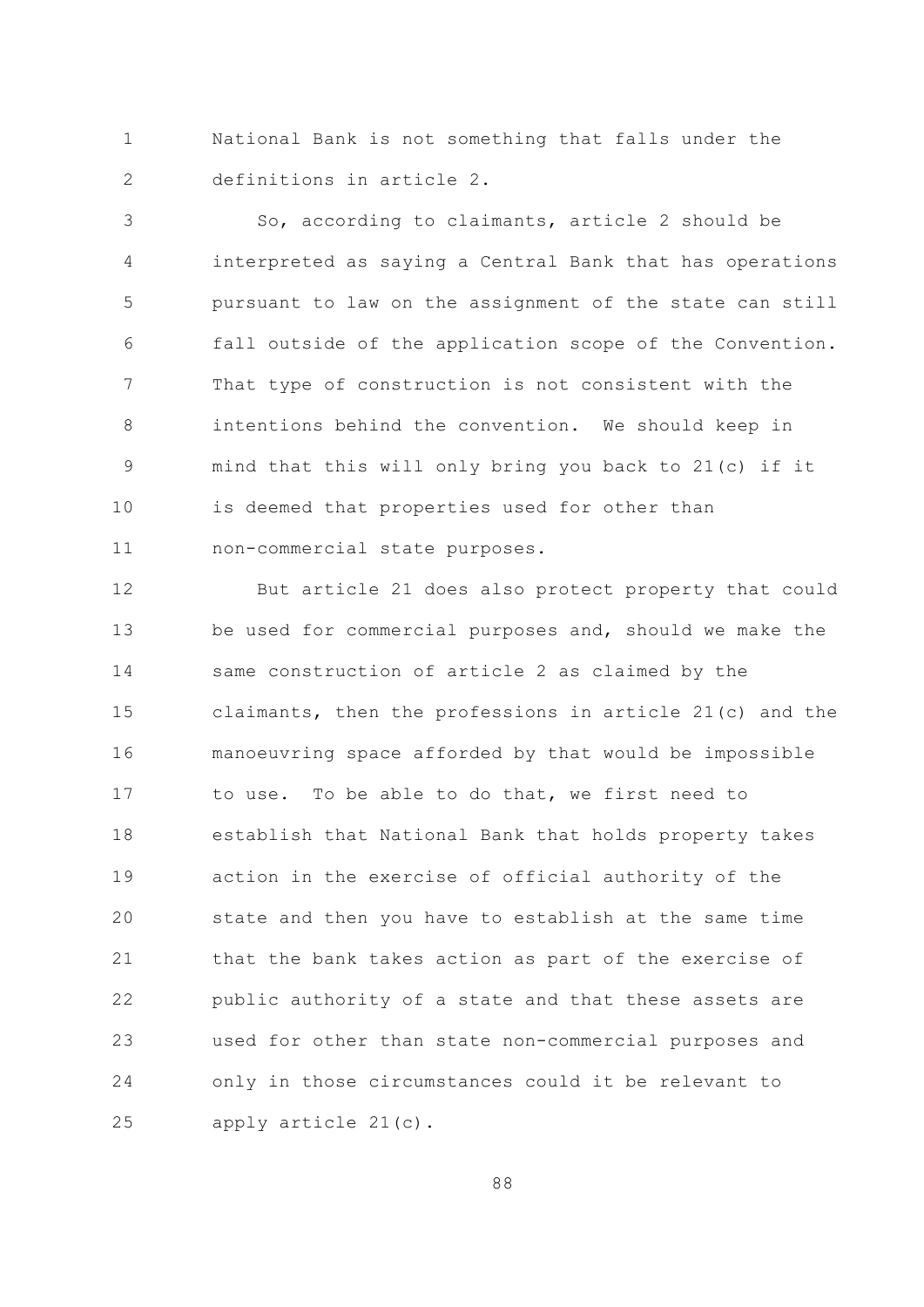$\mathbf{1}$ It is impossible to understand when that type of  $\overline{2}$ situation could ever come into question and in the reverse case article 21 would be completely superfluous. 3

There is another construction that is closer at hand  $\overline{4}$  $\overline{5}$ and more consistent with the Convention and the intentions behind the provisions in article 21 and also 6  $\overline{7}$ otherwise when it comes to the thoughts presented by the experts and the intention of article 21 is to clarify  $\mathsf{R}$ that entities that provide services that could be 9  $10$ considered to be purely commercial conduct outside of the exercise of official state authority have no right  $11$ 12 to claim immunity for the commercial part of their  $13$ operations.

14 In this case, we can establish that the Kazakh state 1.5 gave the assignment to the National Bank to have the custody and administer the National Fund. 16

In our opening statement, we went over the  $17$ provisions in article 8 on the Act of a Central Bank 18  $19$ where we learned that the National Bank's administration 20 of the National Fund as the implementation of the 21 monetary policies and supervising the financial markets 22 and the issuance of bills and coins fall under the scope 23 of such assignments that a National Bank, pursuant to 24 law, shall take upon themselves, and this administration  $2.5$ of the National Fund is something that is done as part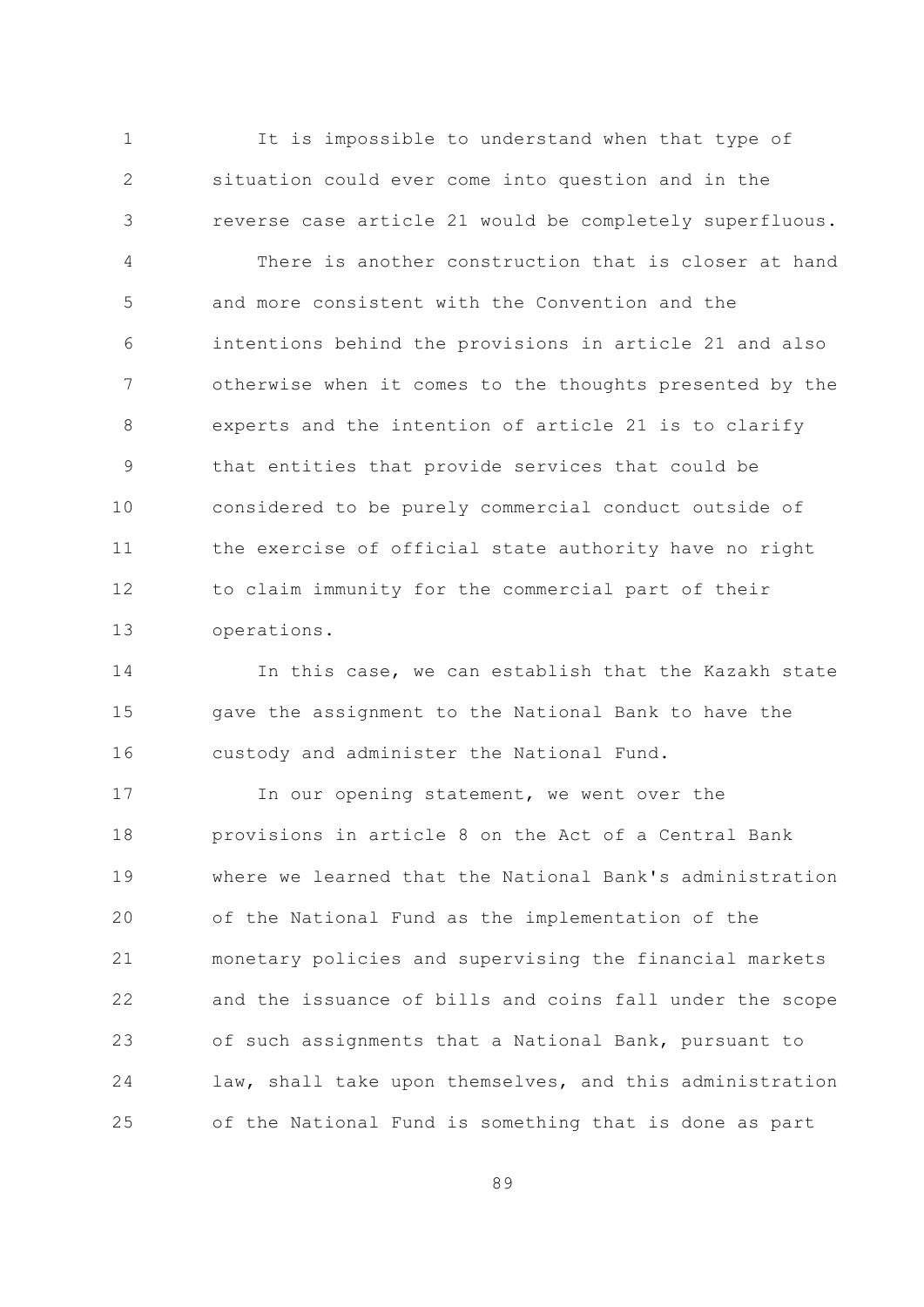of a state's sovereign exercise of official authority  $\mathbf{1}$  $\overline{2}$ and cannot be equated to such commercial activities that can be subject to the exception in the article of the 3  $\overline{4}$ Convention.

That the National Bank can receive certain  $\overline{5}$ consideration for such administration does not change 6  $7\overline{ }$ this circumstance. Even if the National Bank would not do so, the state alleges that there is immunity pursuant 8 to article  $21(1)(c)$ . 9

 $10$ I will now continue to talk about how the court  $11$ should assess this according to  $21(1)(c)$ .

12 So the aspects that are relevant for the assessment of the court are the ones stated in article 21: is the  $13$ 14 Central Bank, such an entity that falls under the scope 15 of this provision and is the property of the National Bank in the sense expressed by the Convention. 16

So first of all is the National Bank the type of  $17$ 18 entity included under this scope.

There is no definition of National Bank in the 19 20 Convention. How this concept should be interpreted is 21 discussed by Ingrid Wuerth in the article submitted by 22 the claimants as exhibit 269. On page 1041 through to 1042, she says that a Central Bank conducts monetary 23 24 policy, supervise the banking system, offer banking 25 services to the government and administer gold and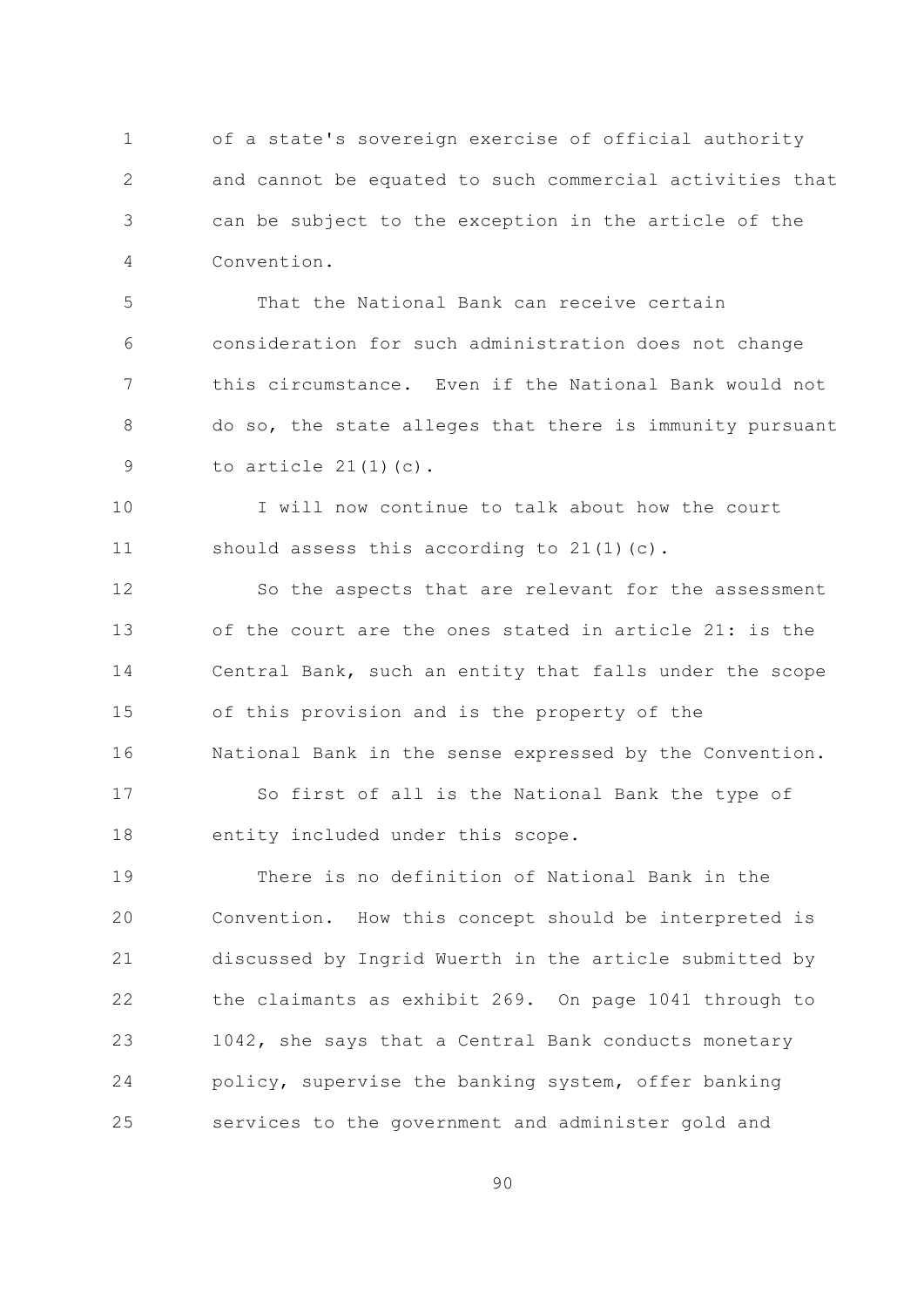$\mathbf{1}$ currency reserves, foreign exchange reserves, and the  $\overline{2}$ goal of the monetary policies is to achieve stabilising effects, stabilising prices, by limiting inflation and 3 to manage the fluctuations. Agnes Jaderbäck discussed  $\overline{4}$ 5 the Kazakh legislation that regulates the operations of the National Bank. We looked at article 1 of the Act on 6  $7\overline{ }$ National Banks, where it clearly said that the National Bank has been designated to be the Central Bank  $\mathsf{R}$ of Kazakhstan and that it is there to represent Kazakh 9 interests in relation to other Central Banks and foreign  $10$  $11$ banks. We also looked at article 7 and article 8, where 12 it emerges that the primary task of the Central Bank is  $13$ to have price stability in Kazakhstan and that it is 14 been established in law, mandate, the Central Bank has 1.5 to achieve the same.

16 We also looked at articles 29 and 30, where we learn that the central bank also conducts currency exchange  $17$ 18 operations. We also heard Aliya Moldabekova tell us 19 about the operations of the Central Bank. We explained 20 this they conduct the monetary policies of the country 21 and that the aim is to achieve to price stability. They 22 said that the bank had been given the task of administering the National Fund, the state pension fund 23 24 and the foreign exchange reference. The oral testimony confirmed that the National Bank actually operates the 25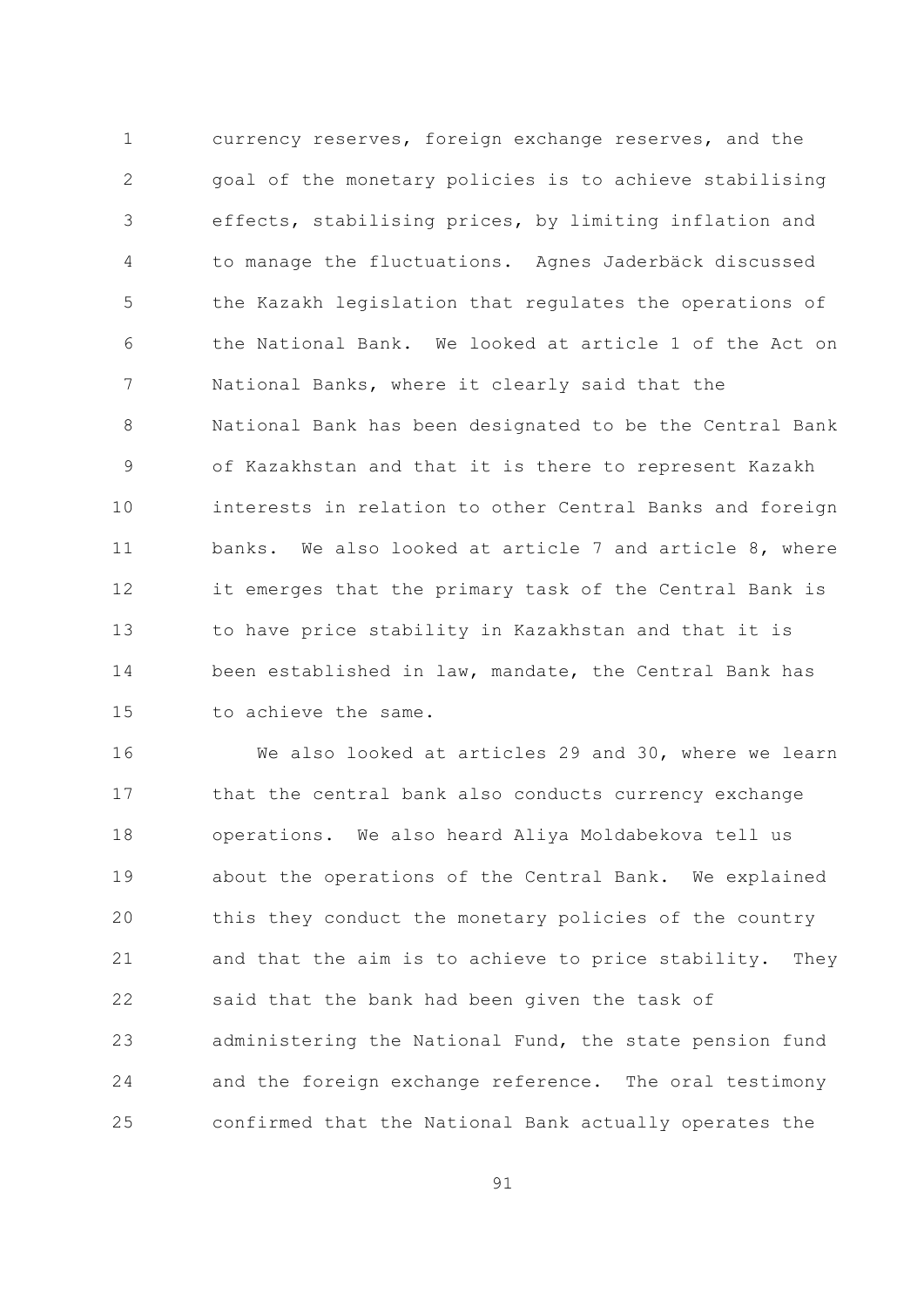$\mathbf{1}$ type of activities that National Banks pursuant to law  $\overline{2}$ should operate.

During our opening statement, we also compared it to 3  $\overline{4}$ other Central Banks that showed that the provisions in the national banks did not deviate from what is  $\overline{5}$ applicable in other countries. 6

 $\overline{7}$ On the contrary, it demonstrates that the 8 National Bank has many similarities that it shares with other central and National Banks across the world. 9

 $10$ So there is no doubt that the National Bank is the  $11$ type of bank referred in article  $21(1)(c)$ .

 $12$ The next question is what is meant by saying that  $13$ the property is the property of a Central Bank according 14 to the Convention. First, we can establish that this 15 concept, property of, doesn't have the same meaning as "belongs to" as expressed in Swedish enforcement code, 16 chapter 4, section 17. This concept of "property of" is  $17$ much wider. 18

The claimant refers to the decision from the  $19$ 20 Stockholm District Court saying that the court already 21 tried the matter whether or not the assets constitute 22 property of the Central Bank.

23 During the previous sequestration case, the 24 Stockholm District Court assessed article 21 very much in brief. The District Court said this:  $2.5$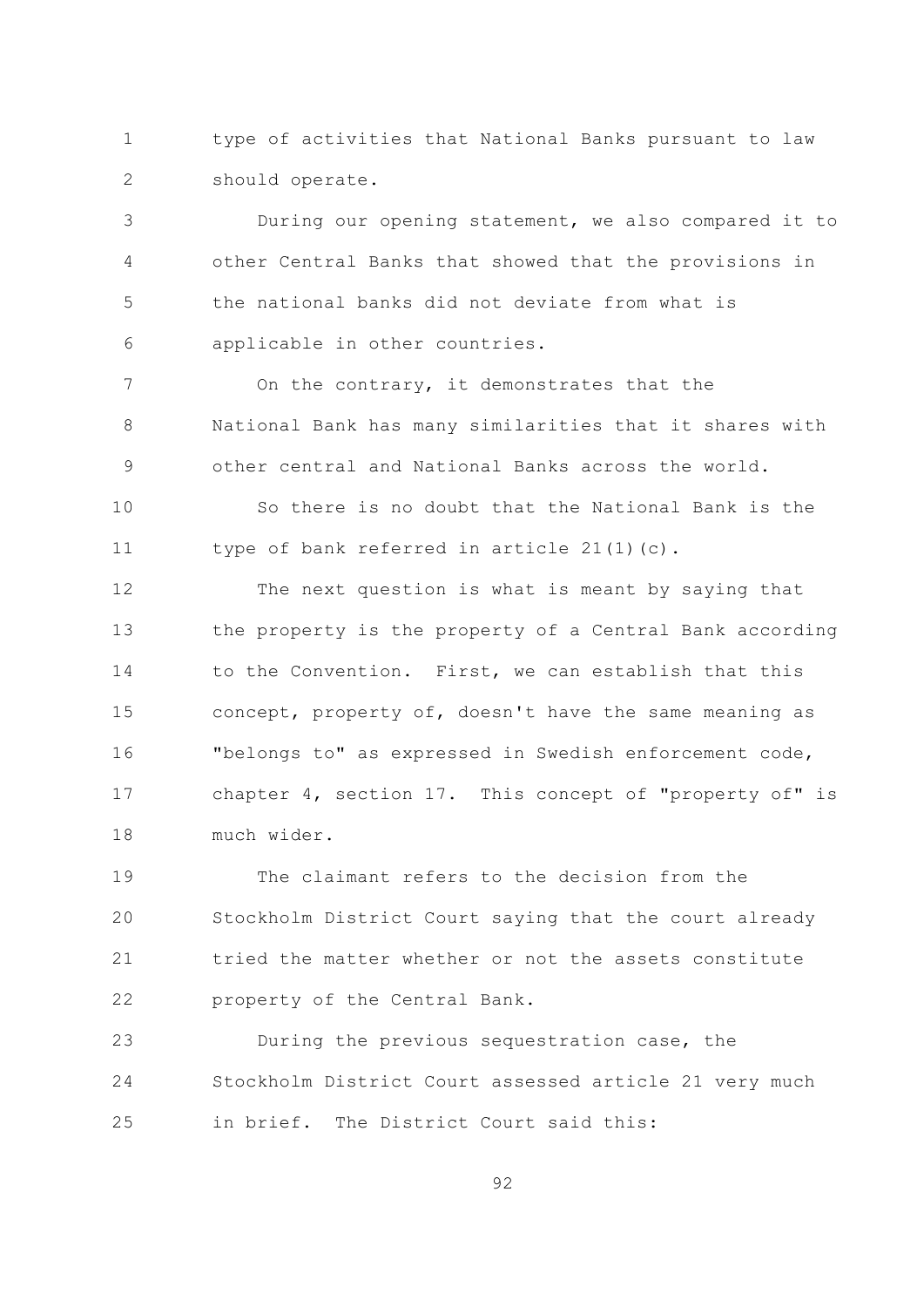"The District Court holds that it has been  $\mathbf{1}$  $\overline{2}$ substantiated in this case that Kazakhstan is the owner of the funds in question. That means that the first 3  $\overline{4}$ requirement pursuant to article 19 has been fulfilled 5 and that there are no impediments to sequestration supported by article 21(c)." 6

 $\overline{7}$ So the District Court only based their assessment on the ownership right to the property. 8

The District Court did not motivate why it would 9  $10$ constitute applicable customary law to construe this article in this way. This is applying the Convention  $11$ 12 erroneously. From several sources of law it emerges  $13$ that property of is not limited by ownership law, but 14 also includes property that is administered by or is 15 held by a Central Bank.

From a comment from O'Keeffe and Tams, the concept 16 of property of the state in article 21(c) should not be  $17$ 18 restricted to only property owned by the state but also 19 property that is possessed by or controlled by the 20 state. The international law professors, Mahmoudis and 21 Wranges also confirmed that the property falls under the 22 scope of immunity, regardless of who the owner of the property is, so it is enough for the Central Bank to 23 24 possess or control the property in order to establish that it falls under the scope of immunity. 25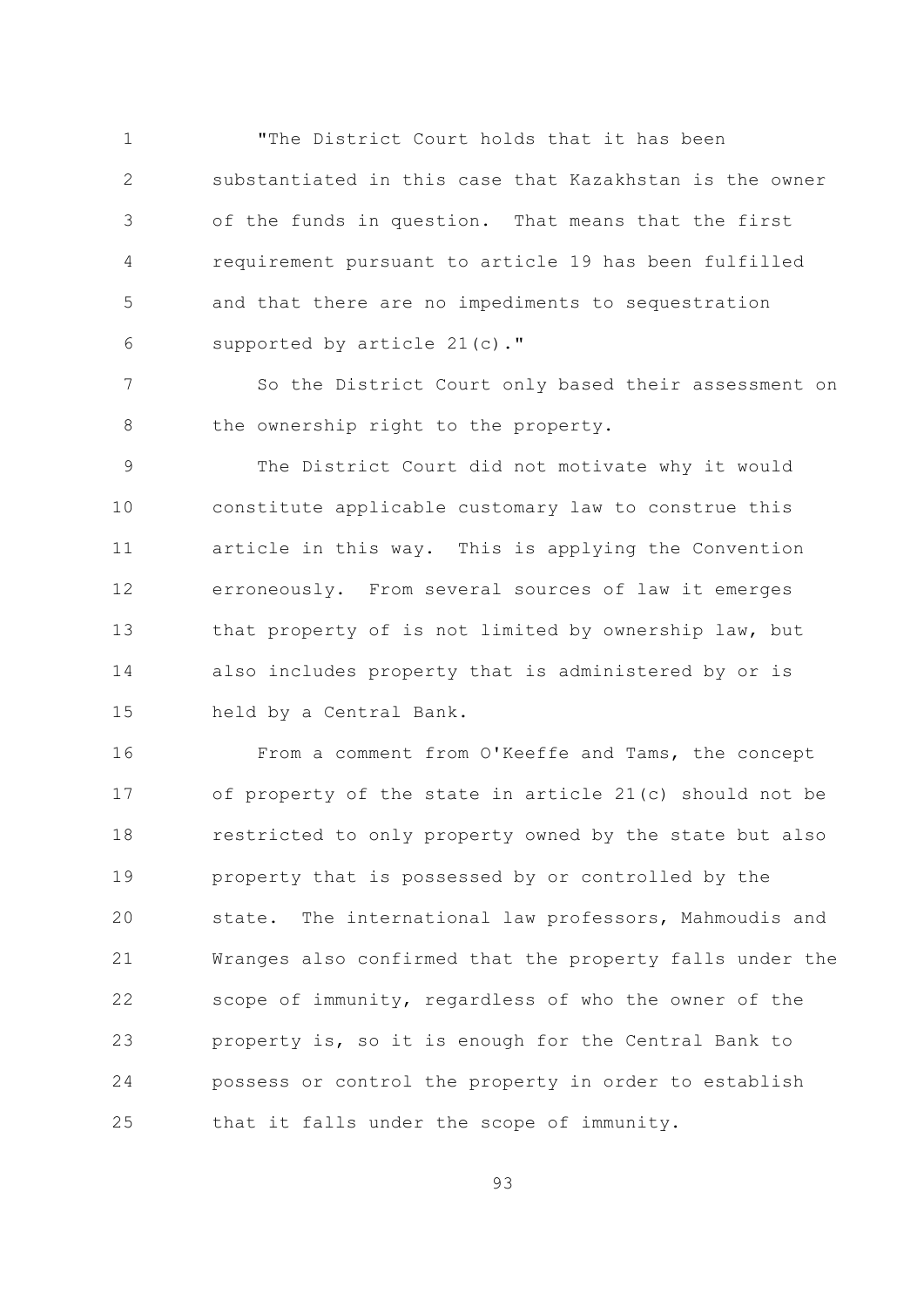$\mathbf{1}$ On the screen we see an excerpt from the legal  $\overline{2}$ opinion of Said Mahmoudis. This can be found in exhibit 50. On page 246 he writes: 3

"This clarification means that also property  $\overline{4}$ 5 possessed, disposed of, administered or controlled by the Central Bank shall a priori be considered to be 6  $\overline{7}$ property of and be included by the special protections afforded by article 21(c). 8

Also the claimant's expert, Ulf Linderfalk, agrees 9  $10$ that the concept "property of a Central Bank" includes profit that a Central Bank owns, possesses, controls or  $11$ administers. On the screen we see a excerpt from  $12$  $13$ Linderfalk's expert opinion. In exhibit 156, Lindfalk 14 writes the following:

15 If the common meaning of article 21 is established to be ambiguous, there are obviously arguments to say 16 that property of the Central Bank shall be understood in  $17$  $18$ the corresponding wider scope of an understanding as a 19 reference to all such property that the Central Bank 20 owns, possesses, controls and administers, that the concept "property of" in 21(c) includes all property 21 22 that a Central Bank owns, possess, controls or administers. It's in the wording, it's also in the 23 24 leading comments from O'Keeffe and Tams and it is also been confirmed by all of the experts in the case. 25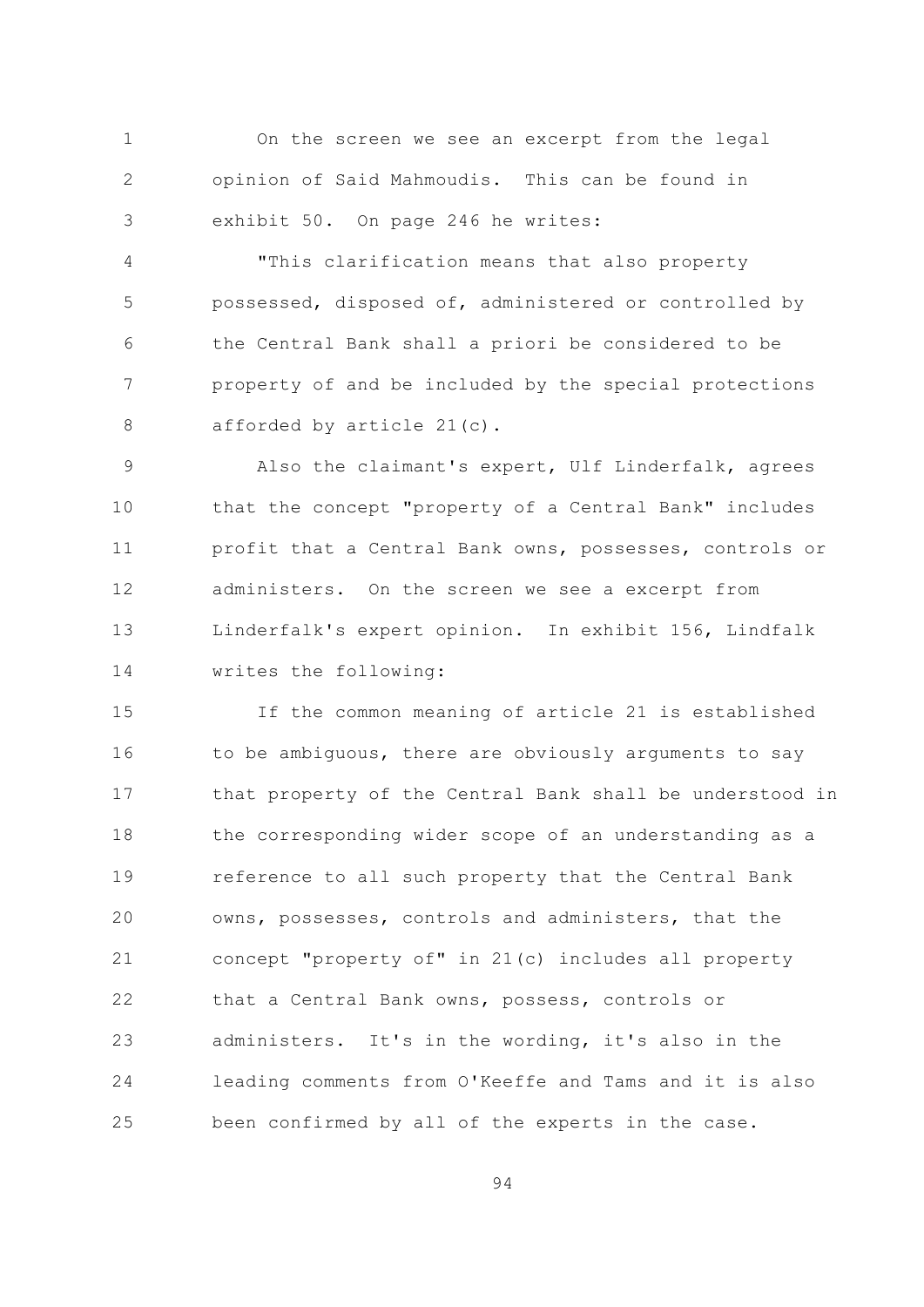During the opening statements, we discussed that the  $\mathbf{1}$  $\overline{2}$ central bank holds, administers and disposes of the property. I will quickly tie back to this now. 3

It is not disputed that the property was acquired  $\overline{4}$  $\overline{5}$ within the framework of the National Fund. It is also not disputed that the Central Bank administers the 6  $\overline{7}$ National Fund. The Central Bank's right to possess, hold and dispose of the assets in the National Fund can 8 be seen in the National Fund agreement, Article  $2(1)(i)$ . 9  $10$ It has also emerged that the notice bank administers the National Fund in the framework of a trust. In the  $11$ Kazakh Budget Code, article 21(7) it is established that 12  $13$ the National Bank is a trustee for the National Fund. 14 The same emerges from article 8, section 31, in the 1.5 National Bank Act.

The fact that the National Bank is a trustee for the 16 property is also confirmed by the legal opinion from  $17$ Professor Suleimenov and Mukasheva. 18

19 During the opening statement we also looked at section 823(1) in that article in the Civil Code to see 20 21 what is included in the trust concept. From this 22 provision it emerges that it is National Bank that as a 23 trustee acts in their own name and holds all right in 24 relation to the property during the time that the 25 property is placed in trust with them.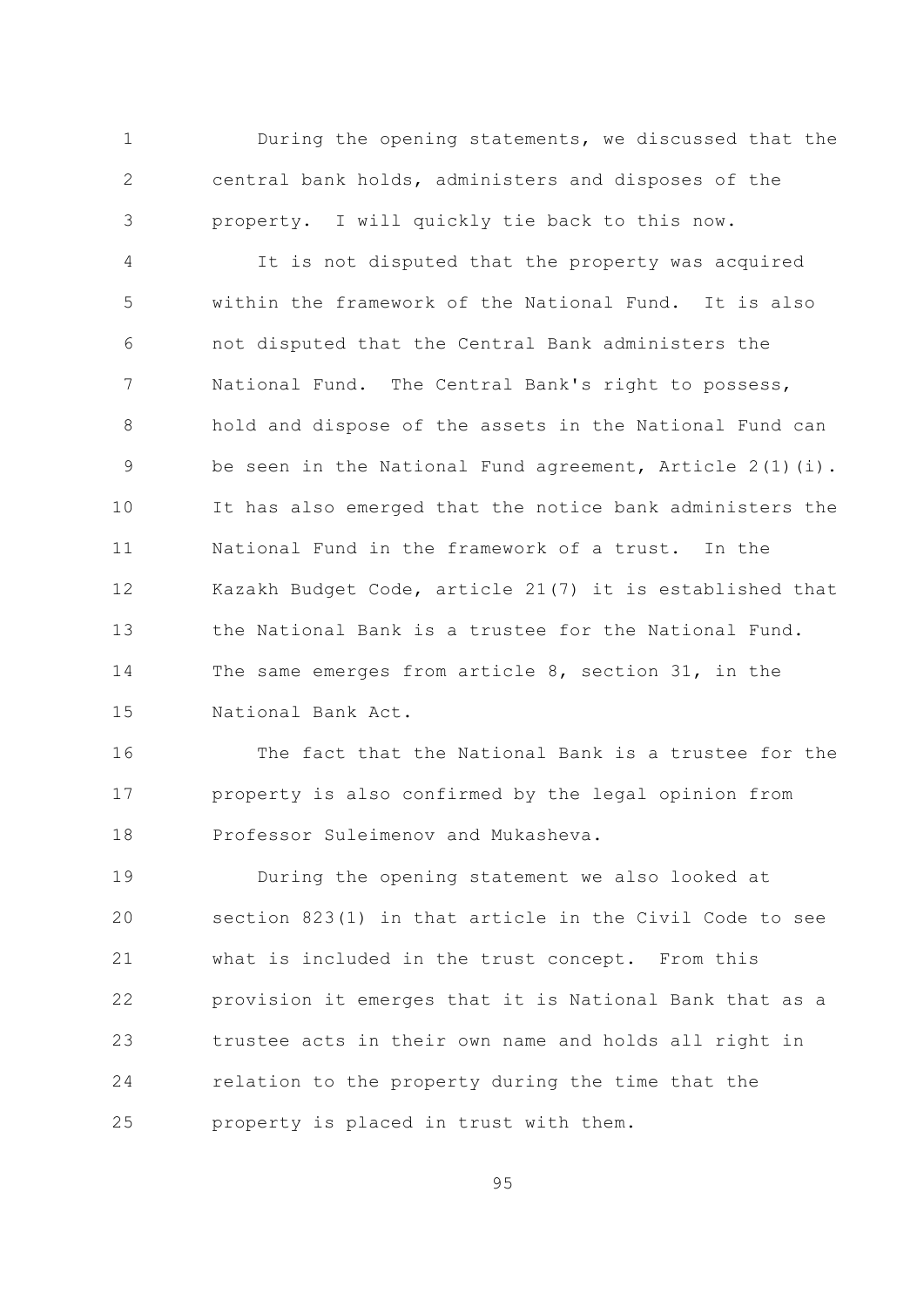$\mathbf{1}$ We've also heard Aliya Moldabekova talk about how  $\overline{2}$ the National Bank administers the National Fund and that it is the National Bank that entered into the GCA with 3  $\overline{4}$ BoNY and that it is the Central Bank that disposes of 5 the property and can decide to divest specific shares.

That the property should be deemed to be the 6  $\overline{7}$ property of the National Bank has been confirmed by, 8 amongst others, Pal Wranges. We can look at a excerpt from his legal opinion, exhibit 95, page 258. Pal 9  $10$ Wranges writes this, when it comes to this expression "property of":  $11$ 

"In the preparatory works for the Convention, it  $12$ emerges that property off shall also cover possession or  $13$ 14 control. This wording, its property or property in its 15 possession of control in a previous draft was replaced 16 with the more expressive and more clear property of. For me it is beyond all reasonable doubt that the  $17$  $18$ property in question is fully covered by the scope of 19 the significance of this expression. The National Bank 20 freely disposes of the property even if the Kazakh state 21 is a kind of beneficiary which might be corresponded to the English law concept "beneficial owner". It must in 22 23 any case be said to be that the property is in the 24 possession of the National Bank which is more than 25 sufficient to state that it belongs to the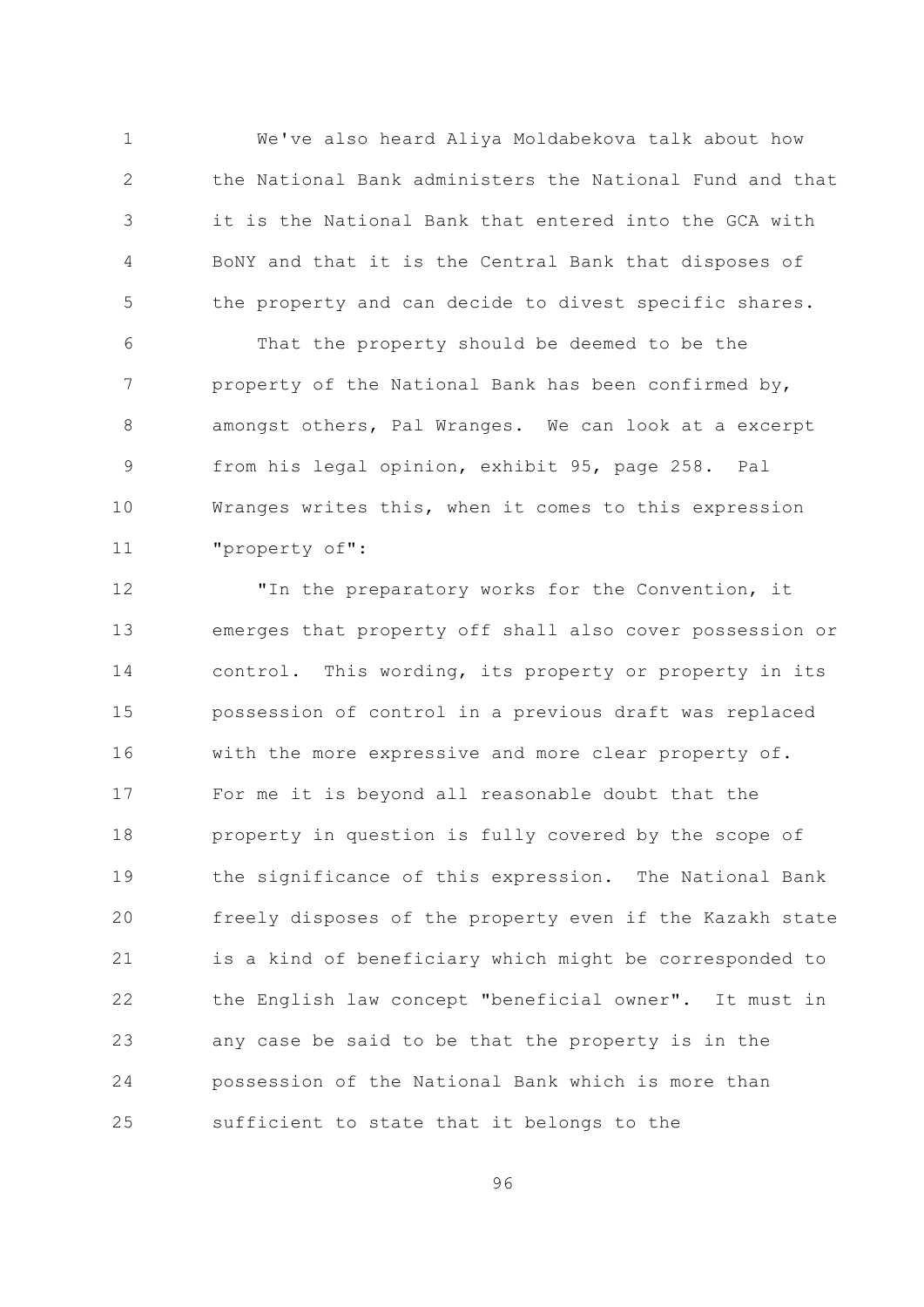National Bank. This conclusion is confirmed in the  $\mathbf{1}$  $\overline{2}$ precedent AIG versus Kazakhstan.

Yes, this is Pal Wranges's statement that he makes 3 in his legal opinion, exhibit 95.  $\overline{4}$ 

5 So Pal Wranges concludes by referring to the so-called AIG case. Where the claimants gave their 6  $7\overline{ }$ presentation, we heard a very thorough explanation as to  $\mathcal{S}_{\mathcal{S}}$ why the AIG case lacks importance. Obviously this is a court decision that is incumbering to the claimant and 9  $10$ that is understandable.

Even if the assessment was conducted to the English  $11$ State Immunity Act, the provisions in that Act hold the 12  $13$ same structures as article 21(c) and it also deals with 14 the same similar concepts.

1.5 There was considerable similarity between these cases. Also there it was to do with assets administered 16 by BoNY on behalf of the Central Bank.  $17$ 

 $18$ In the AIG case, there were several occasions drawn  $19$ that were troublesome for the claimants, the first being that in the assets that the National Fund cannot be 20 21 attached for Kazakhstan because Kazakhstan holds no 22 rights who assert against BoNY.

23 Secondly, the court found that the assets in the 24 National Fund constitutes property of the Central Bank 25 and therefore is protected by immunity protection from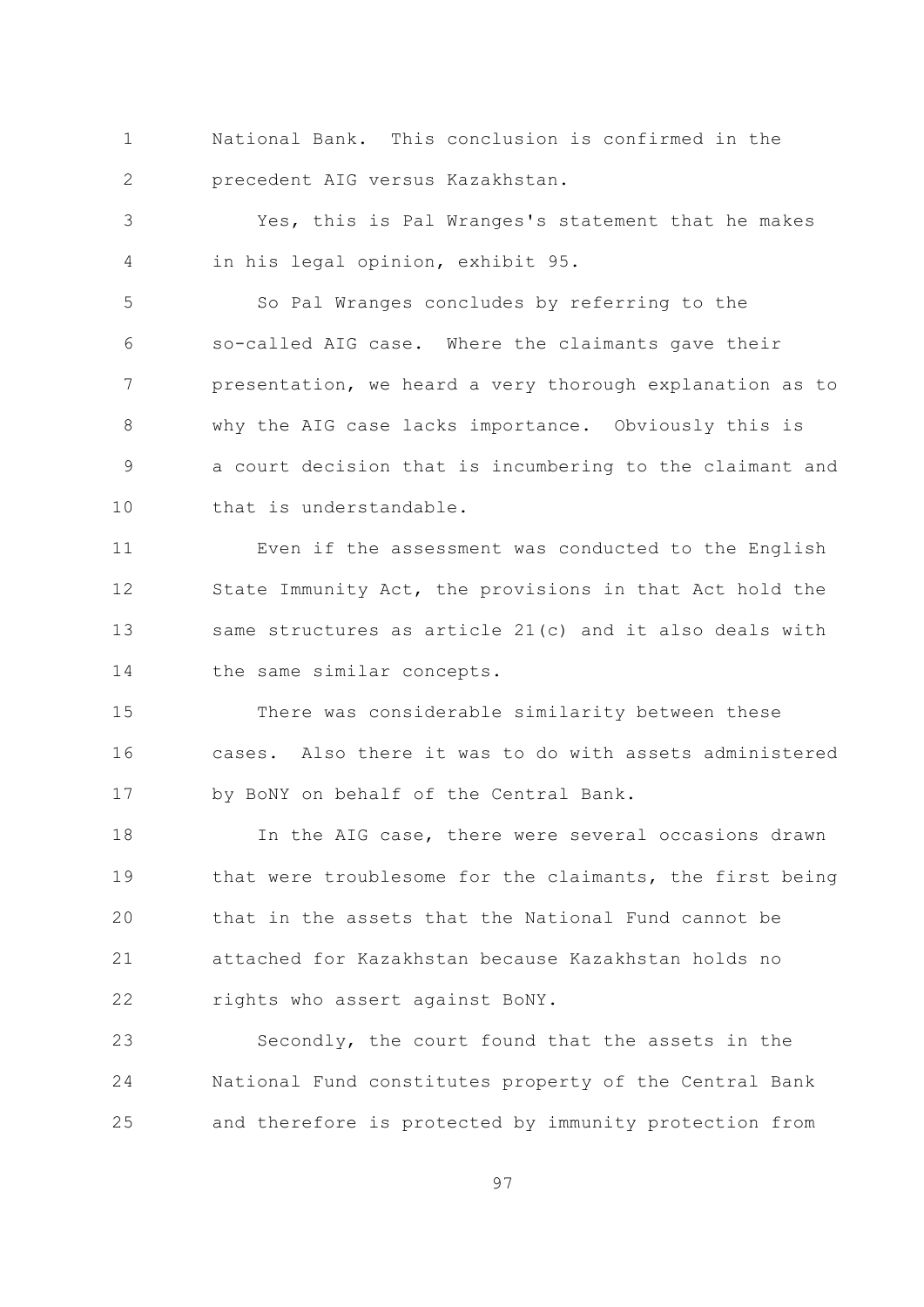$\mathbf{1}$ enforcement measures and, as has been pointed out, this  $\overline{2}$ forms part of the materials that constitute popular international law and it is also a precedent decision 3  $\overline{4}$ when it comes to the issue on state immunity for the 5 assets of National Banks.

In conclusion, we can establish the following, that 6  $7\overline{ }$ the National Bank is the type of entity that is included by article 21(c) in the Convention. The Stockholm 8 District Court did not try whether or not it can be 9  $10$ deemed that the property belongs to the National Bank  $11$ according to the applicable customary law. They sufficed it to decide -- for them it was sufficient to 12  $13$ decide that they do not own the property. According to 14 the Convention and customary law, we get to the 15 conclusion that the property does belong to the National Bank because in any case it is being 16 administered by the Central Bank, it is in their custody  $17$  $18$ and therefore it is protected against enforcement 19 measures because of immunity.

20 THE CHAIRMAN: Ten minutes.

21  $(11.53 \text{ pm})$ 

22

(A short break)

 $(12.10 \text{ pm})$ 23

24 THE CHAIRMAN: So how are we doing in terms of time? How  $2.5$ much is left?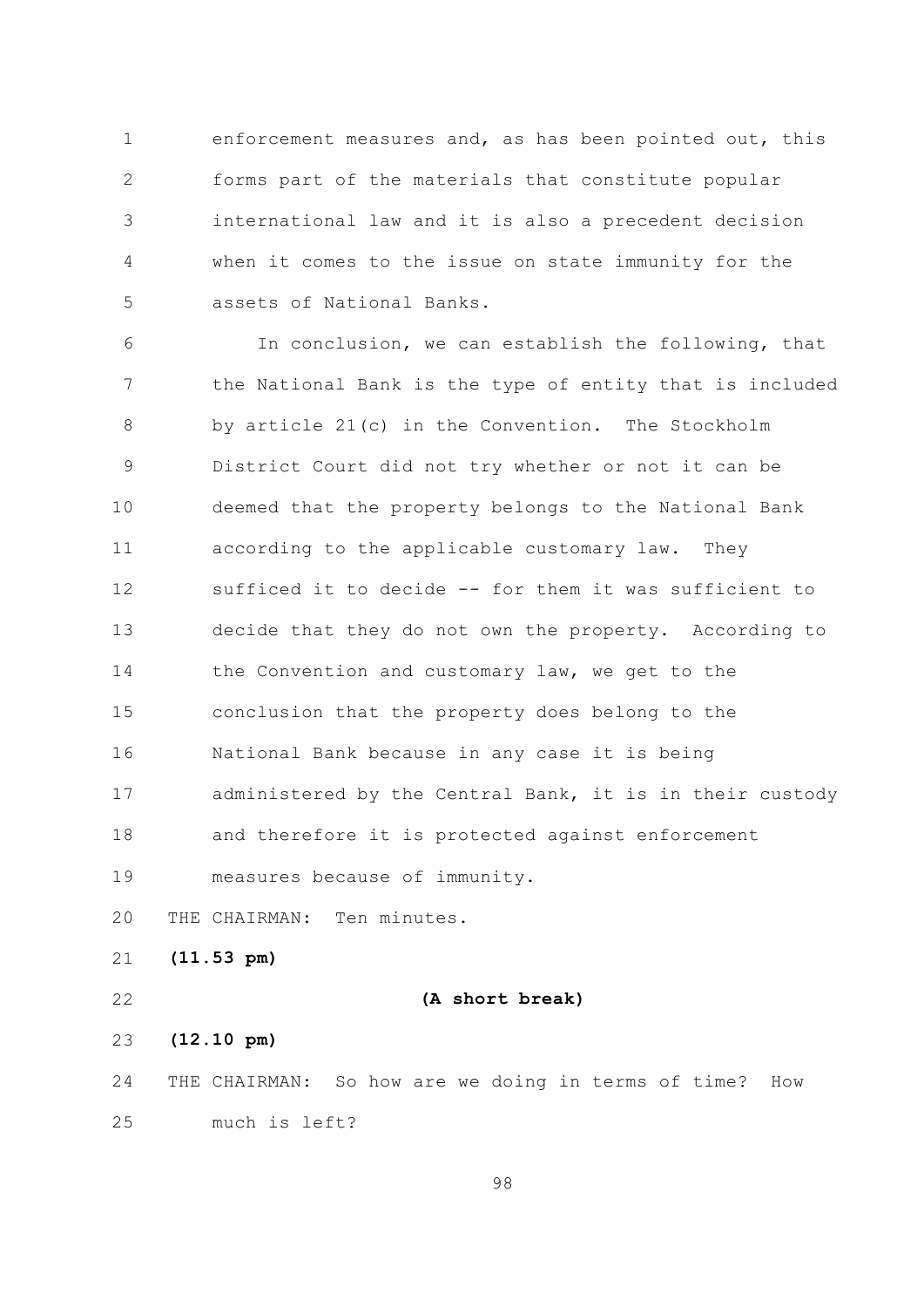MR FOERSTER: Ouite a bit. At least an hour.  $\mathbf{1}$ 

 $\overline{2}$ THE CHAIRMAN: In that case, we are still following the --I believe the -- so please proceed. 3

 $\overline{4}$ MS JÄDERBERG: Thank you. I will turn to the objections by 5 the applicants regarding article 21. Article 21, it's difficult for the applicants to supervene the fact that 6  $7\overline{ }$ this is the property of the Central Bank. So in other 8 words to explain why the property should not be considered to be immune, dispute a lot of, that the 9  $10$ applicants have made claims that there are further  $11$ criteria in order for the property to be protected by 12 immunity.

 $13$ These are the criterias which are now found in the 14 Convention and which are not supported by customary law.

15 With the -- firstly the applicants claim that it's required that the Central Bank should own the property 16 and in order tour it be covered by immunity, covered by  $17$ 18  $21(1) c)$ .

Secondly, the applicants claim that the purchase 19 should be held for its own account. 20

21 Thirdly, the applicants say that it's required that 22 the property is for monetary policy purposes in order for that to be protected by immunity. And lastly, but 23 24 not leastly, the requirement is that the National Bank is independent from the political governance in order 25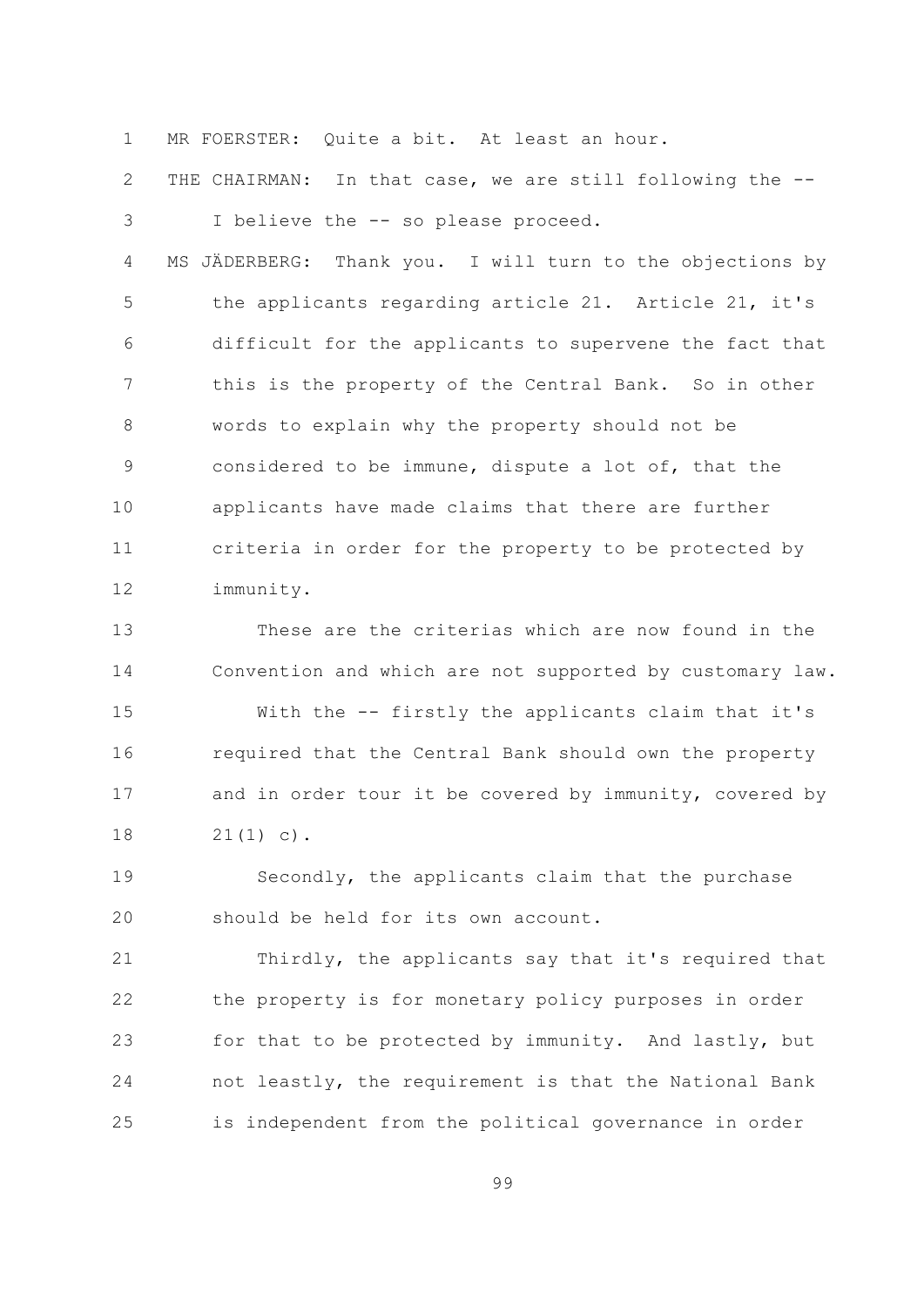$\mathbf{1}$ for the property thereafter to be protected by immunity.  $\overline{2}$ The first objection is that it is a requirement that the property is owned by the National Bank for the 3  $\sqrt{4}$ property could be covered by 21(1)(c), but the 5 applicants haven't been able to provide any support for such a requirement in the customary law. 6

 $\overline{7}$ My colleague, Julia Fermback just described the 8 meaning of property of the after Central Bank, that it covers all the property which is owned, possessed, 9  $10$ controlled or managed by a central bank. And the arguments which we had during the opening statement of  $11$ the applicants was firstly that it follows from the 12  $13$ wording of the provisions that it's only applicable to 14 the property which is owned by the Central Bank, but 1.5 this is not the case.

16 It doesn't say that the provision protects the property which is owned by a central bank.  $17$ 

On the contrary, they have decided to use this wider 18 concept of "property of", so even the wording supports 19 20 that the concept covers more than just the right of 21 ownership.

22 The second argument with respect to this issue was 23 that the consequence of this would be unreasonable if 24 all the property in possession of the Central Bank would be covered by the provision. What kind of unreasonable 25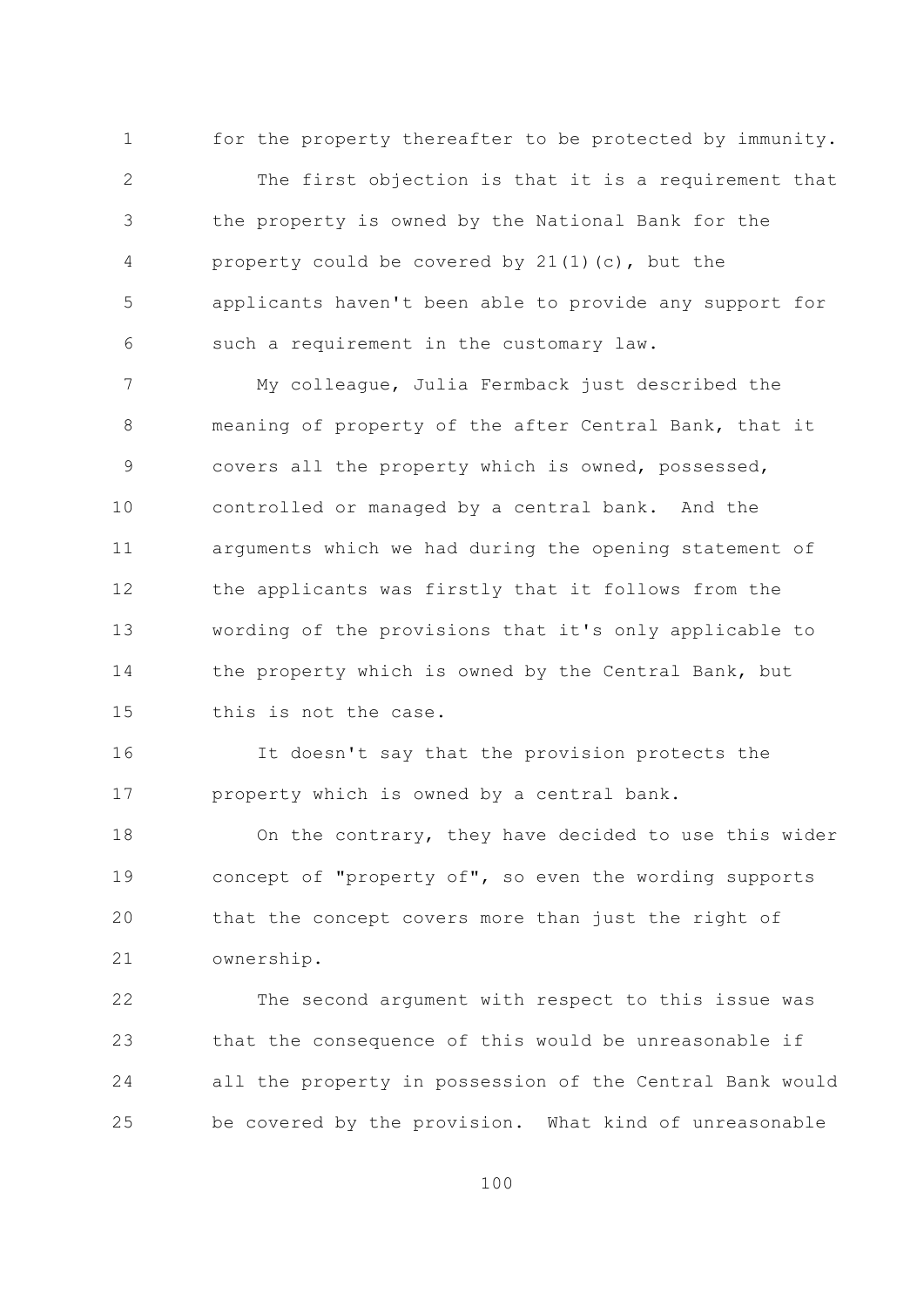consequences there will be, the applicants have not  $\mathbf{1}$  $\overline{2}$ explained.

The purpose of the provision is to provide 3  $\sqrt{4}$ protection for the property of a central bank and this, 5 notwithstanding the -- how the agreement between the state and the bank has been changed and the position of 6  $7\overline{ }$ the applicant is not supported by the legal experts.

 $\mathcal{S}_{\mathcal{S}}$ During the opening statements, the applicants provided a new argument that the property should be held 9  $10$ for its own account. That element is missing from  $21(c)$  $11$ and it's not supported by the customary law.

 $12$ In this respect, the argument of the applicants are  $13$ based on a statement by an ILC, member of ILC from 1986 14 and an element in the -- and the American law on 15 immunity, FSIA.

16 None of these sources support that, held for its own accounting would be one of the principles in  $21(1)(c)$ ,  $17$ and even if that would have been an element, which it  $18$ 19 isn't, it cannot be interpreted in the way done by the 20 applicant.

21 First, let's consider the relevant section in ILC's 22 annual report in 1986, which was shown on Tuesday, under 108. This is exhibit 261. We can see what this member 23 24 of ILC, Mr McCafery, what he said during the course of  $2.5$ the discussions: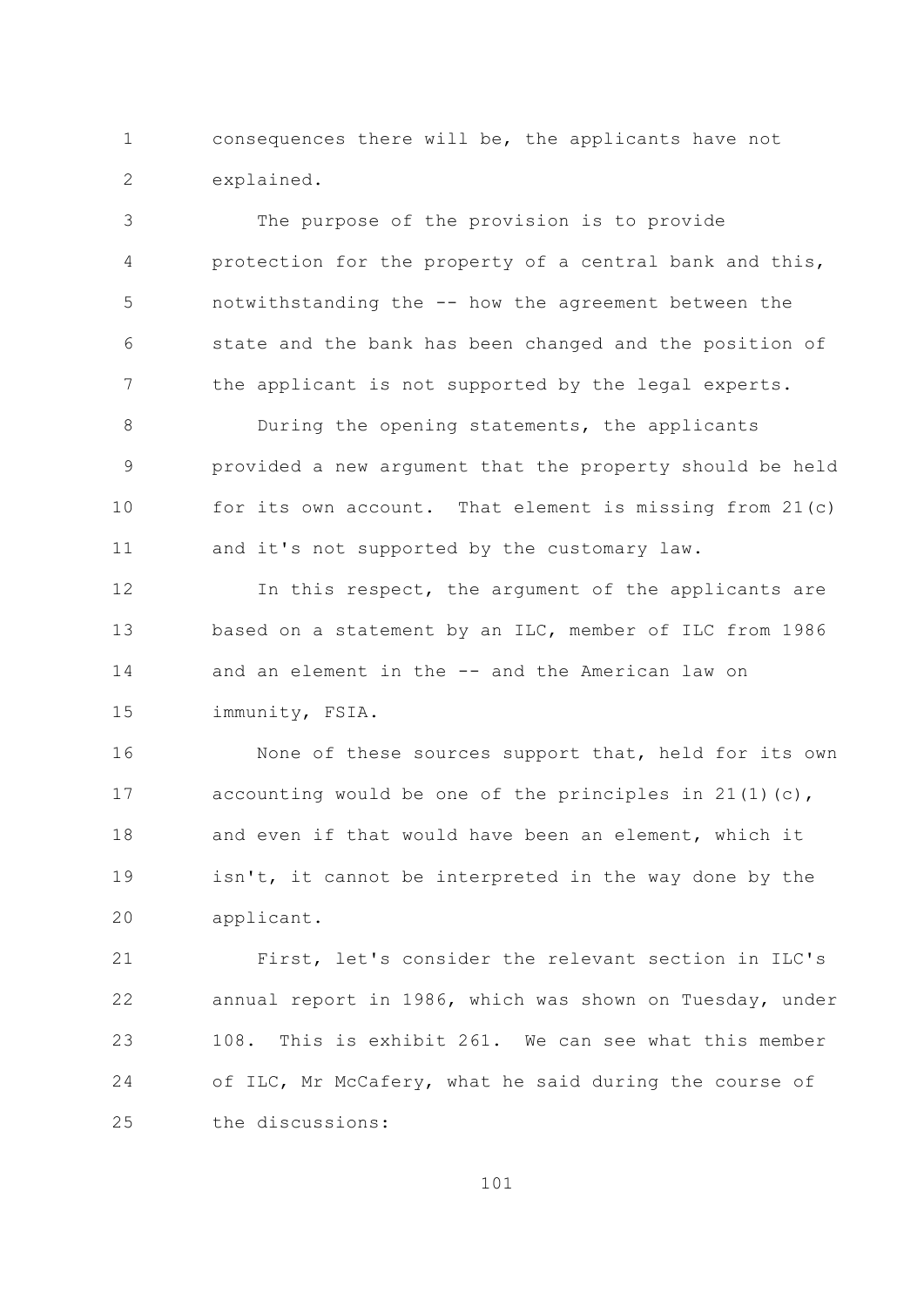"Mr McCafery said that in his understanding  $\mathbf{1}$  $\overline{2}$ paragraph 1(c) referred to property of the Central Bank which was held for its own account." 3

 $\overline{4}$ The wording proposed by Mr McCafery is taken from 5 the American FSIA Act. The applicant said during the opening statements that Mr McCafery says the statement 6  $7\overline{ }$ was not objected to, and they say that this should show  $\mathcal{S}_{\mathcal{S}}$ that the criteria held for its own account would be 9 a part of the customary one.

 $10$ This is a statement which was made by one person in  $11$ 1986 during the negotiations on the Convention. "Held for its own account" wasn't a main part of the draft at 12  $13$ the time, and it was not part of any other proposal 14 later. And easier now, it is not found in the final 1.5 version of the Convention. So therefore the parties were in agreement not to make the kind of qualifications 16 which was proposed by Mr McCafery.  $17$ 

 $18$ Then it's the opinion of the applicants that "held for its own account" is a part of the principle in 19 article 21(1)(c) because there is such an element in the 20 21 FSIA.

22 Here it seems that the applicants tried to cherry pick, because now they claim that an element which is 23 24 found in the FSIA should be considered to be the 25 customary law rather than what the Convention says,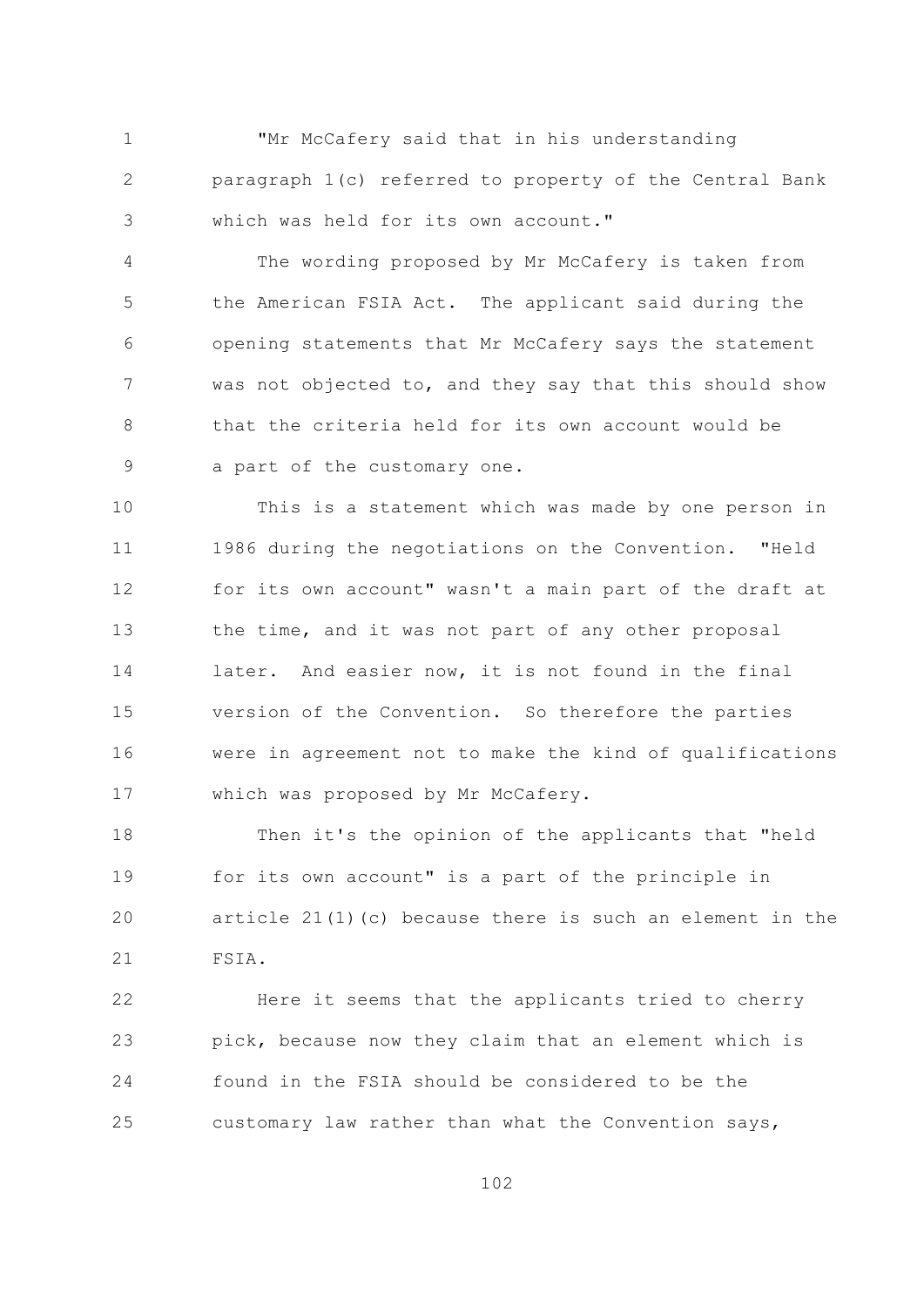$\mathbf{1}$ 

where no such requirement is found.

 $\overline{2}$ At the same time as the position of the applicants, that the British State Immunity Act which corresponds to 3 the wording of the Convention is completely of no  $\overline{4}$  $\overline{5}$ relevance for the interpretation of the customary law. Why they are doing this? Because the English court in 6  $\overline{7}$ the AIG case arrived at the conclusion that the property of the National Fund is property of a central bank in  $\mathsf{R}$ accordance with the English Immunity Act. 9

 $10$ The applicants recently submitted an article by  $11$ Professor Wuerth; which was mentioned by my colleague. This is exhibit 269 and she describes the way how  $12$  $13$ different countries consider the state immunity with 14 respect to the property of the central bank. She 1.5 describes the FSIA being more restrictive than the Convention and the English law. In other words, the 16 FSIA and the Convention do not contain the same rules,  $17$  $18$ and therefore it shall be considered that they don't(?). 19 The only thing the applicants have presented so far is 20 that they want the court to apply the American FSIA 21 rather than the Convention, and this is made on the  $22$ basis of two extracts from the first legal opinion of Pal Wrange, the quote which was on Tuesday. I've taken 23 it out of the context. So let's have a look at what 24 25 Mr Wrange actually says.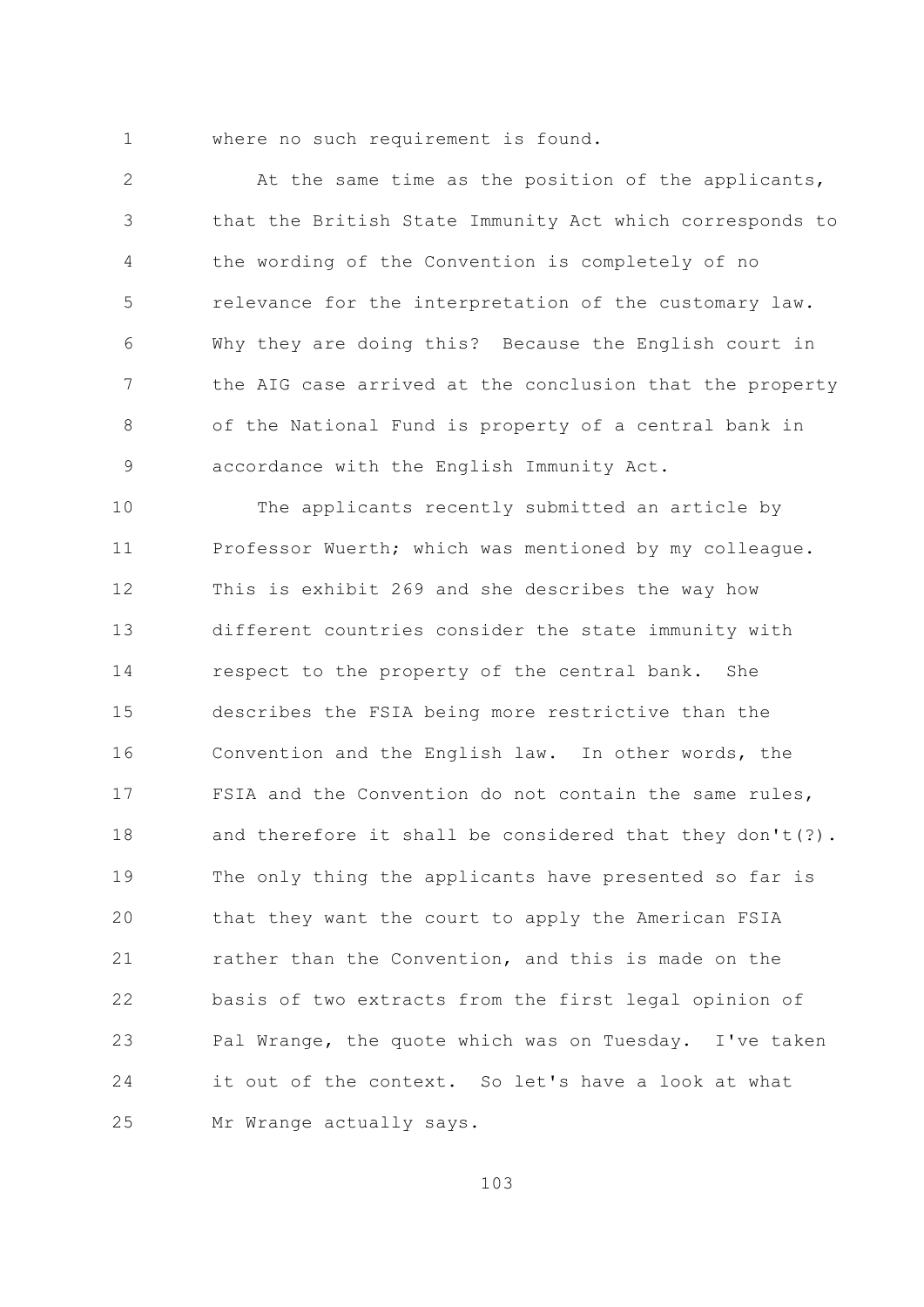$\mathbf{1}$ This quote which you see on the screen, this has  $\overline{2}$ been cut by the applicants to show that the criterias in FSIA should be applied, but this is not what Mr Wrange 3  $\overline{4}$ claims. What he's saying here is that several of the 5 expressions in the UN Convention are identical with two FSIA and the first draft of the Convention are based, in 6  $7\overline{ }$ terms of execution, to a large extent on section 1611 in  $\mathcal{S}_{\mathcal{S}}$ this law.

It's true that several of the expressions in the 9  $10$ UN Convention are identical to the American FSIA Act,  $11$ but the expressions which were identified by the applicants in FSIA held for its own account are not  $12$  $13$ present in the Convention. That expression is also 14 reported by state practice and this was something which 15 was claimed by Mr Wrange.

16 The applicants, they also refer to note 29 in Wranges' legal opinion, and where there is a quote of  $17$ article 1611(b) of the FSIA. And the fact that the 18 19 provision is quoted in a note, in opinion of the 20 applicants, this supports Wranges' position that the 21 contents thereof should be part of the customary law, 22 but let's see what Wrange writes about the FSIA.

23 As you can see here, there is in the bottom of this 24 page, the American, Australian and Canadian Act, just like the Convention, they contain an immunity provision 25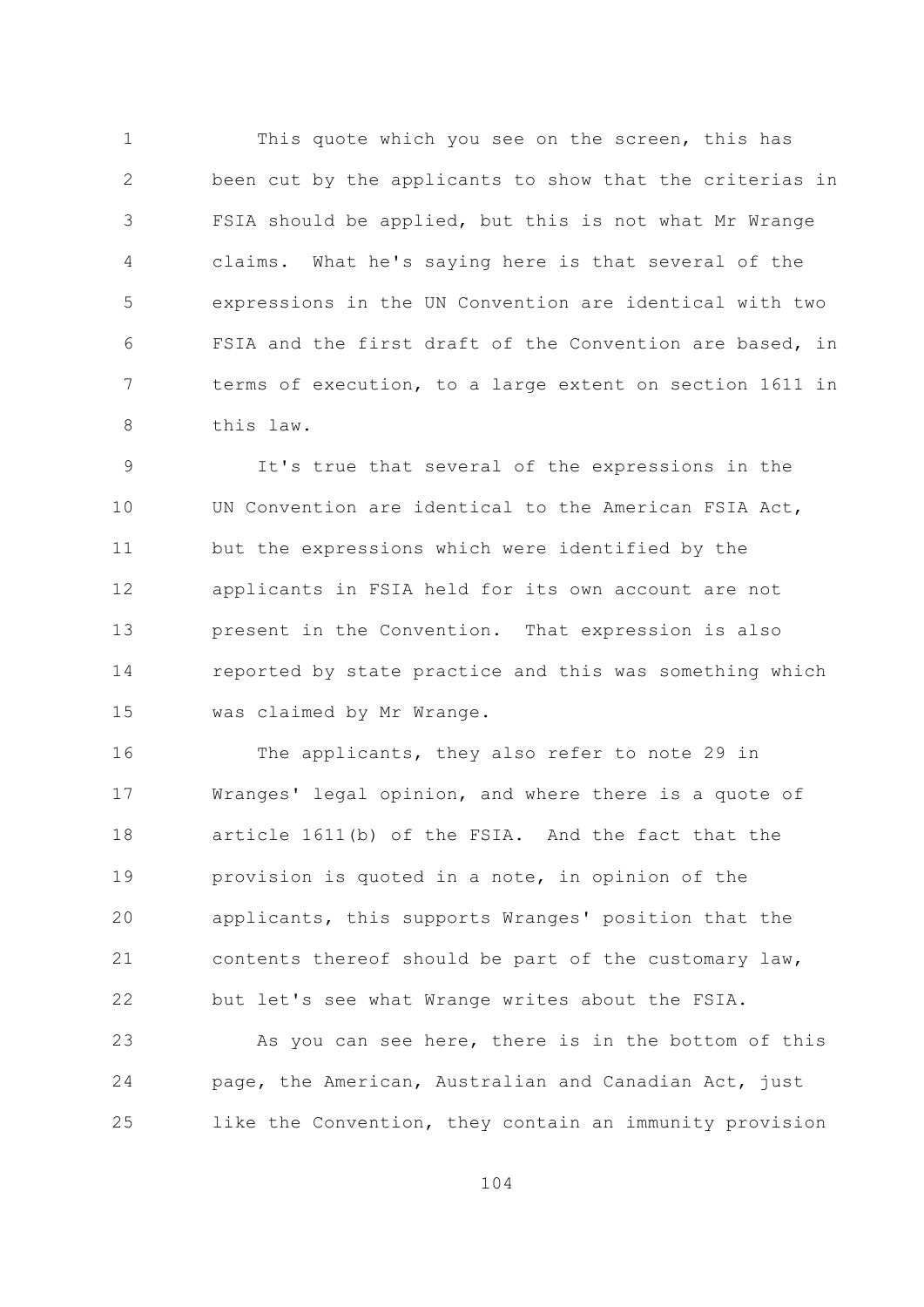$\mathbf{1}$ for the funds which belong to the central bank. But  $\overline{2}$ with the requirement that they're held for its own account, as it has expressed in the American FSIA and 3  $\sqrt{4}$ here you see the note, FSAI with the relevant provision, 5 1611(b) and the FSIA is quoted.

For the first, it was held for its own account as 6  $7\overline{ }$ part of the customary law. On the contrary, like we've 8 heard before, his clear position is that the such customary law basically provides no room for the 9  $10$ limitations on immunity. In addition to what has been said in the Convention, it follows from page 9 in his  $11$ 12 legal opinion.

A requirement in addition to what article 21 says,  $13$ 14 that the Central Bank should keep the properties for its 15 own account is a limitation of such a kind, and it's not supported by the customary law. 16

Secondly, Wrange says that the property of the  $17$ 18 National Fund in any case, in any circumstances, would still be covered by, or held for, its own account 19 20 criteria if that criteria would have been applicable. 21 But the applicants decided not to present this in the 22 text they cut from the Pal Wrange's legal opinion.

23 Let's hear what he says about the provision in the 24 American FSIA.

25

So it's not on the screen, but what he's saying is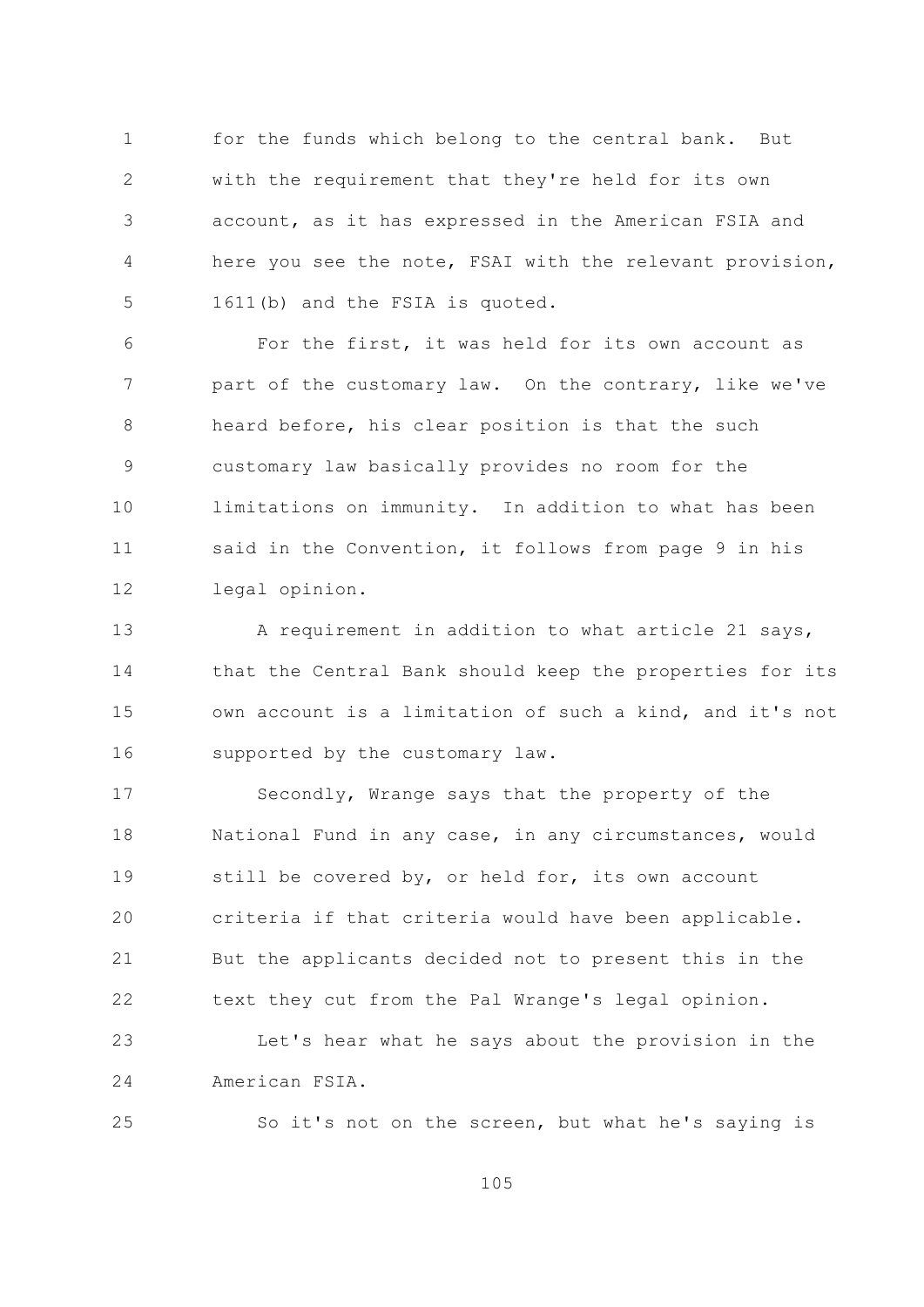what the these laws aim at, and this is includes the  $\mathbf{1}$  $\overline{2}$ American FSIA. They made the decision that the National Bank keeps the funds on behalf of someone else, 3 on behalf of someone who will be using the funds for  $\overline{4}$  $\overline{5}$ commercial activities. However, this is not an issue at hand here. As it has been said before, the 6  $7\overline{ }$ National Bank keeps the funds for the purposes which are a part of a typical mission of the Central Bank, ie 8 9 stabilisation and savings.

 $10$ So this is how his comments with respect to this  $11$ particular case, and this takes us to what is meant by "held for its own account" in the FSIA.  $12$ 

 $13$ The applicants seem to mean that the interpretation 14 should be made that property can only be immune if it's 15 presented as an asset in the annual report of the National Bank. During their opening statement, they 16 refer to the annual report of the Central Bank for 2017.  $17$ The claim was made that since the funds of National Fund  $18$ 19 are held in trust, and not presented as an asset on the 20 balance sheet of the Central Bank, this means that the 21 funds are not kept on behalf the Central Bank.

The reason why the means of the National Bank are 22 not listed as an asset in the balance sheet, this is 23 something we heard from Mr Moldabekova's examination. 24 25 It's not because the funds are not managed or held by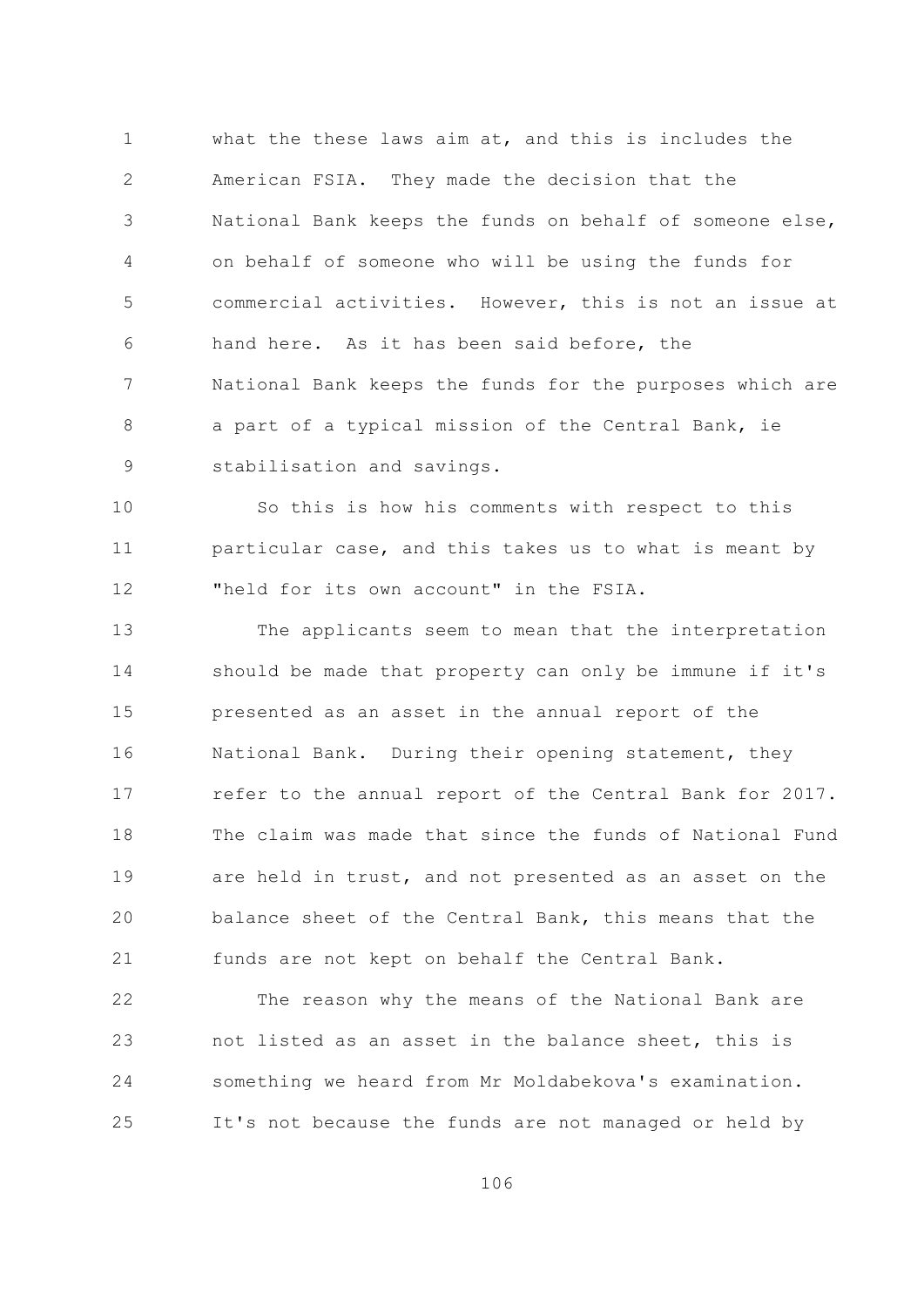the Central Bank, but it follows from the Kazakh law  $\mathbf{1}$  $\overline{2}$ that the fund's interest has to be counted for in this 3 manner.

 $\overline{4}$ This is the Civil Code of Kazakhstan. This is 5 article 885(2), where you can see this on the screen. It says "Trustee account": 6

 $\overline{7}$ "The trust property separately from the property 8 belonging it to him or her on the right of ownership." So at the Central Bank is not allowed to account in 9  $10$ any different manner.

No support has been paid to the claim that the held  $11$ 12 for returning account should be interpreted in the way  $13$ made by the applicants, ie the National Bank has to 14 account for the property as an asset on their balance 1.5 sheet.

16 The fact is that O'Keefe and Tams explain this concept in the document submitted by the applicants.  $17$ What's being said here, "held for its own account",  $18$ 19 in 1611(b) in FSIA means that the assets are used for 20 central bank functions as this is normally understood, 21 even if this means that they are used for commercial 22 purposes, which means something else and not what the 23 applicants or not the interpretation made by the 24 applicant.

So, to summarise, we should know that there is no

25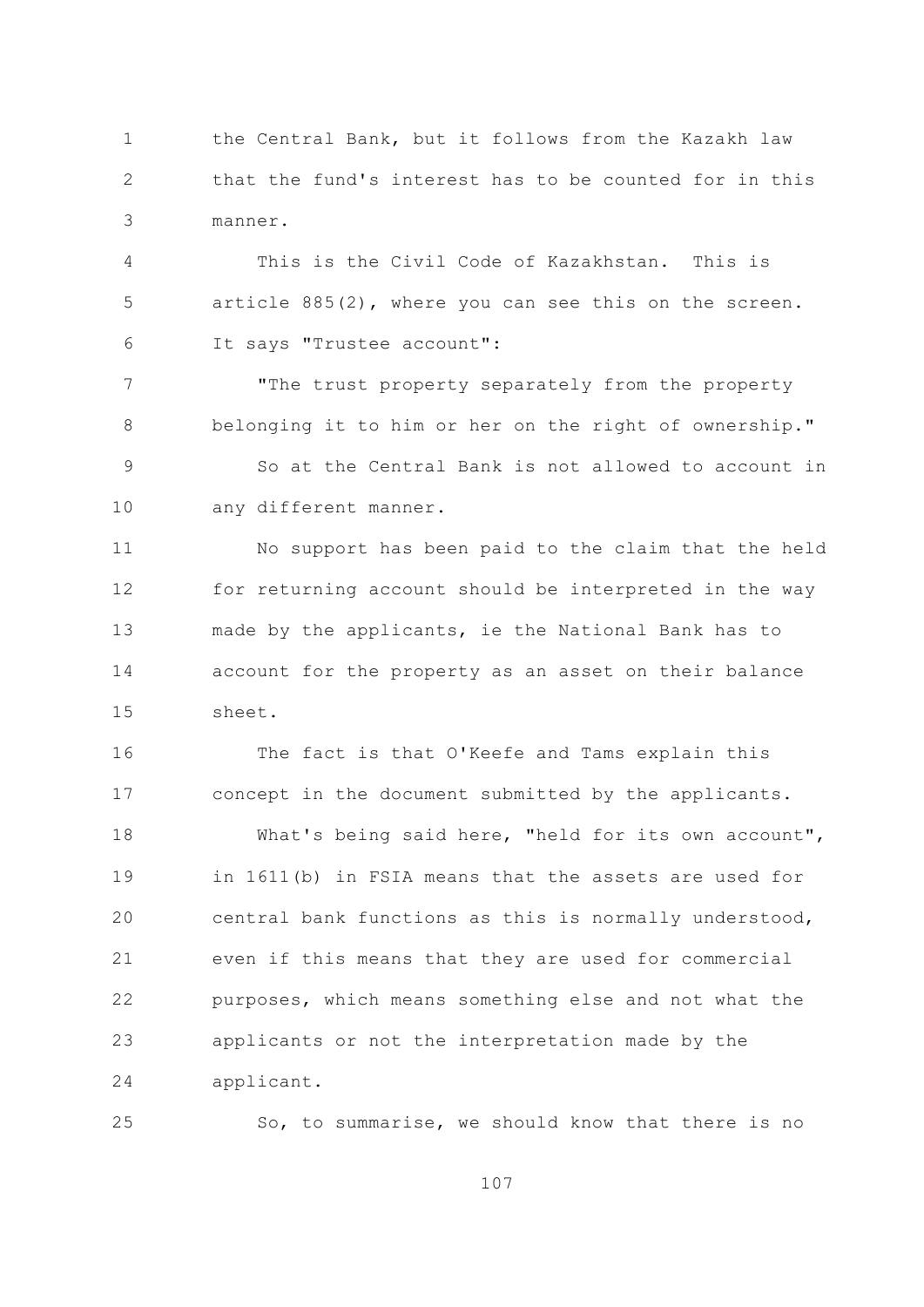$\mathbf{1}$ support for the claim that the element held for its own  $\overline{2}$ account in American legislation is applicable to this case. The District Court applied the principle in 3  $\sqrt{4}$ 21(1)(c) in the Convention and not the American Act, and 5 therefore the arguments in this respect are not legally 6 relevant.

 $\overline{7}$ The applicants didn't provide any support for their 8 interpretation of what is meant by "held for its own account". 9

 $10$ It should also be noted that it's the position of Pal Wrange, that the property, no matter what, is both  $11$ property of the Central Bank and that it's disposed 12  $13$ of -- disposed by the Central Bank for its own account 14 and this follows from his legal opinion in exhibit 95. 15 Moving onto the next claim.

16 In a different attempt to circumvent the fact that the property is the property of the Central Bank, the  $17$ applicant adds another criterion to article  $21(1)(c)$ .  $18$ 19 They claim that there is a requirement that the property 20 should be used for the purposes of monetary policy in 21 order to be covered by immunity in 21(1)(c).

22 Even this criteria is not supported by the customary 23 law which follows from the wording of article 21, and 24 also of what the purpose of article 21 follows from the minutes from ILC, and the statements and the doctrine 25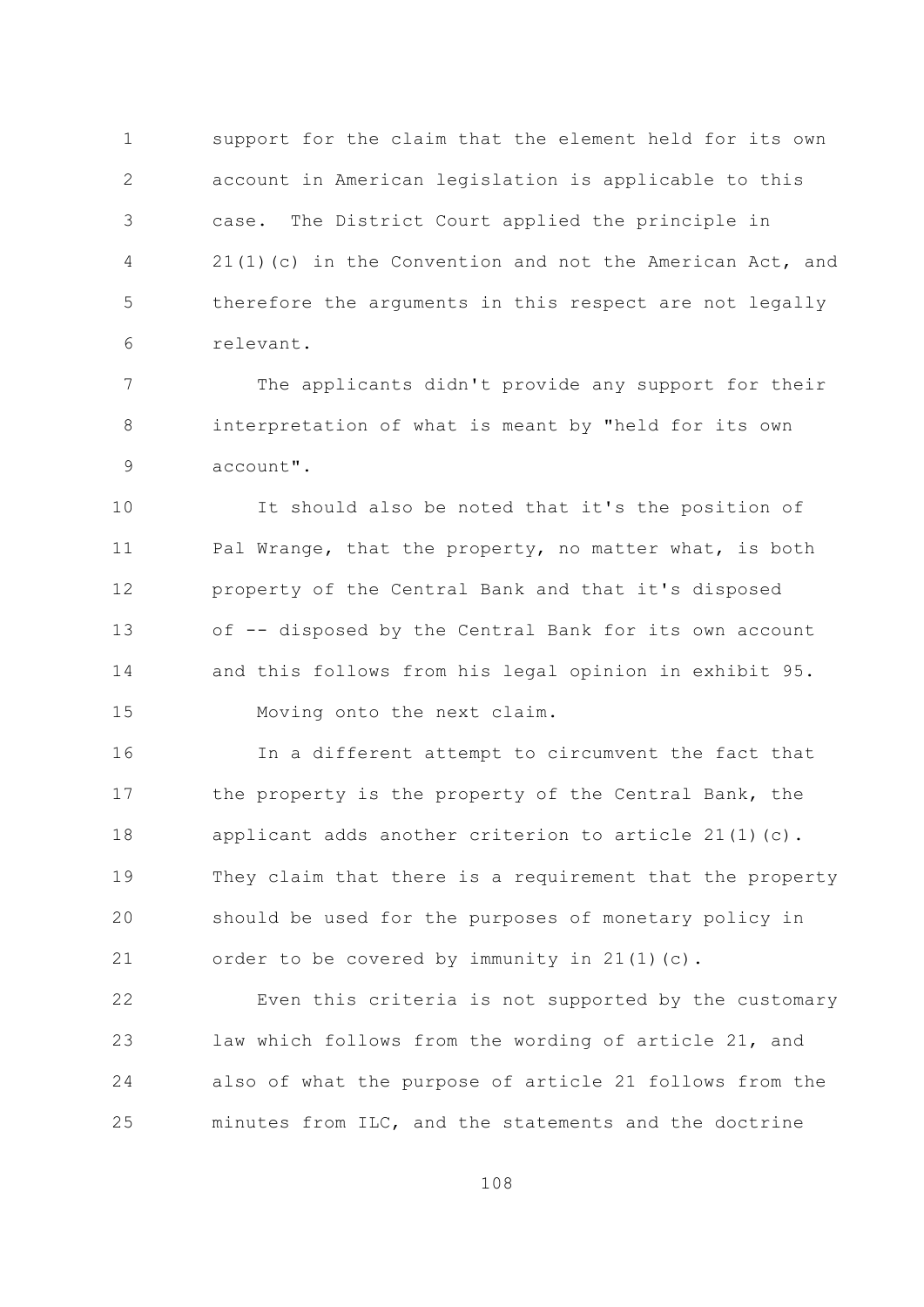and the legal opinions. And I will deal with these  $\mathbf{1}$  $\overline{2}$ items just like I heard from my colleague, Ms Fermback initially. It is of no importance what is the purpose 3  $\sqrt{4}$ of the specific property for the Central Bank. The 5 purpose is relevant for the issue -- for the question of whether the article is protected by immunity in 6  $7\overline{ }$ accordance with article 19, which will be dealt with by 8 Mr Metz, but 21(1) is not dealing with property that is met for a certain purpose, but this is deals with the 9  $10$ property of a special, sensitive nature, since it belongs to a central bank. And this follows from the  $11$ wording of the provision, the immunity protects property 12  $13$ which belongs to a central bank or another monetary 14 policy authority of the state. It doesn't say anything 15 about the property. The property has to be used for the purse of monetary policy. 16

 $17$ The interpretations made by the applicants is in 18 violation of the purpose of the exception in  $21(1)(c)$ . 19 The purpose of the provision is to protect state property of a particular sensitive nature, and the 20 21 property of Central Bank is considered to be such 22 a property which enjoys immunity against enforcement 23 matters, not matter what the property is used for.

24 If you would interpret  $21(1)(c)$  in the way done by the applicants then the provision in 21(1)(c) would 25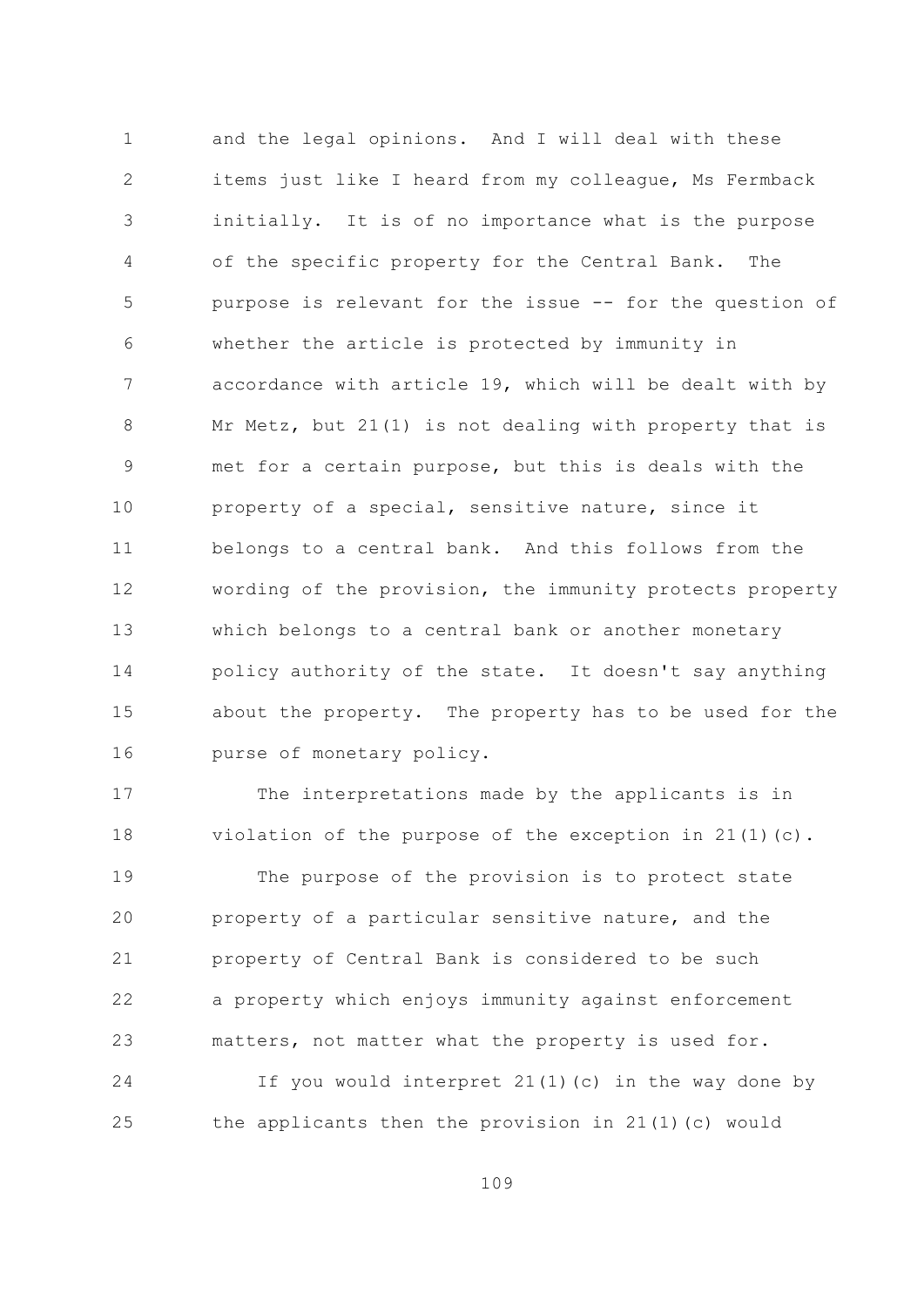become meaningless and non-enforceable or non-effective.  $\overline{2}$ We can agree that property of the Central Bank used for the purposes of monetary policy is also used for 3  $\sqrt{4}$ other purposes, other purposes from the state 5 non-commercial purposes, and therefore this property is immune in accordance with article 19, which would mean 6  $7\overline{ }$ that there would be no purpose with article 21.

 $\mathbf{1}$ 

 $\mathcal{S}_{\mathcal{S}}$ So therefore 21(1) says that there is no requirement that the property should be used for the purposes of 9  $10$ monetary policy.

I will now move on to what you could read from the  $11$ history of negotiations when the Convention was 12  $13$ developed. Through the course of the negotiations, 14 there was a discussion about whether the property would 15 be qualified as property which is used for the purposes of monetary policy, and this is something the applicants 16 refer to in their opening statements by referring to  $17$ a number of extracts with the ILC's year books, and 18 I will go into detail and show what was the importance 19 of those. 20

21 As the applicants noted in ILC's year book for 1991: 22 "With regard to paragraph 21(c) the Special Rapporteur suggested the addition of the word 23 24 'and used for monetary purposes' [at the end of the paragraph], but they were not included for lack of 25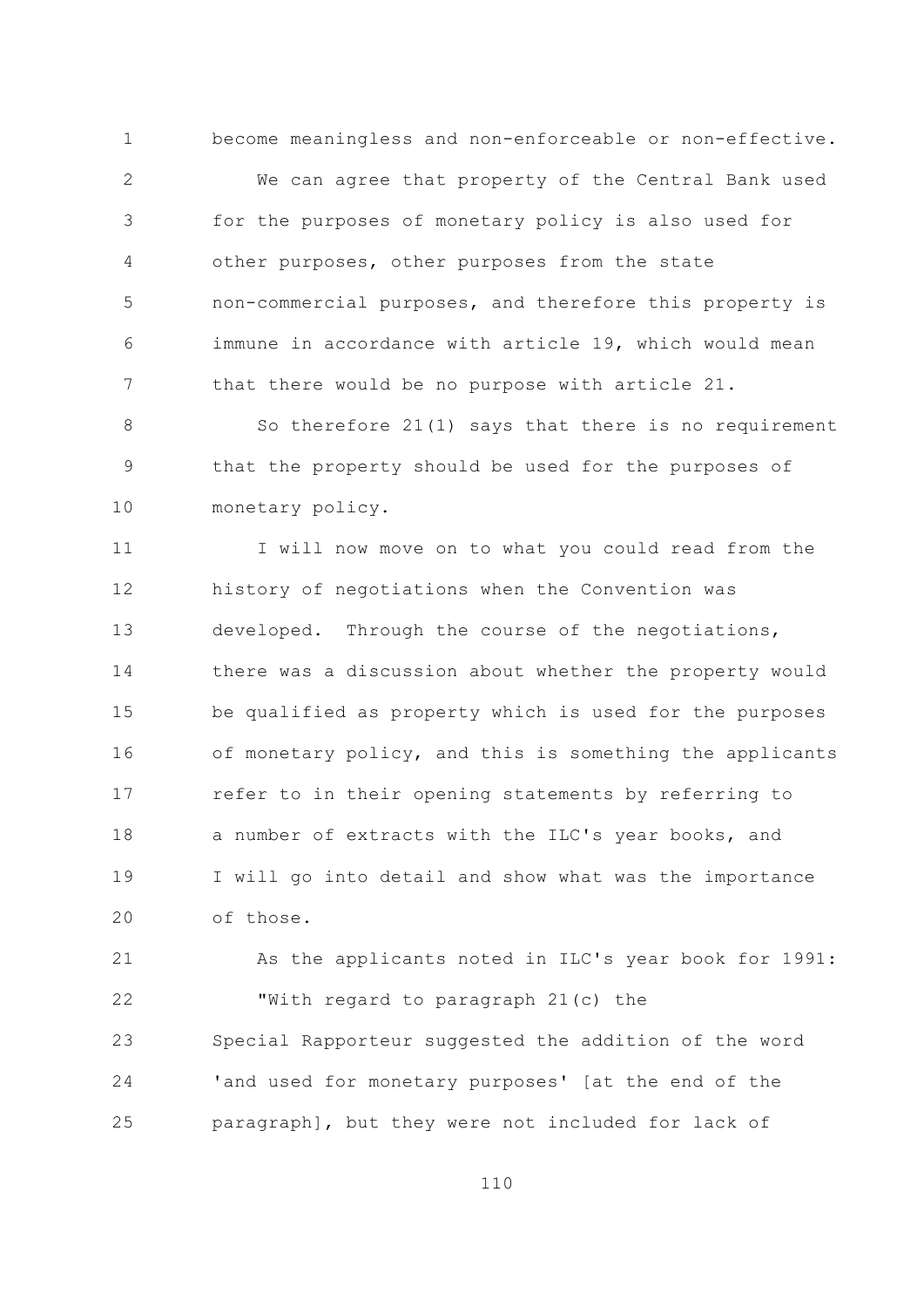$\mathbf{1}$ general support."

 $\overline{2}$ So here the applicant emphasise that the expression "lack of general support" means that the states were not 3  $\sqrt{4}$ in agreement on how -- on the composition of the text, 5 and applicants claim that this was why "for monetary purposes" was removed in order to leave the 6  $7\overline{ }$ interpretation for the application of the law. But this  $\mathcal{S}$ wrong.

The way it was drafted continued for a number of 9  $10$ years. There were a number of rounds of negotiations until the final text was adopted by all the member  $11$ states in 2004. And, like, say, Mahmoudis wrote in his 12 legal opinions, this Convention has been praised as an  $13$ 14 important codification of principles of immunity which 15 reflected the existing customary law.

16 The member states of the Convention took a position on where they should be required, whether the monetary  $17$ 18 purpose should be used and this criteria was not included in the provision, but the final wording of 19 20 21(1)(c) is that all property which belongs to the 21 central bank, no matter the purpose, is covered by state 22 immunity.

The applicants refer specifically to the Nordic 23 24 countries. In 1988 year book the countries expressed doubts with respect to whether the immunity for the 25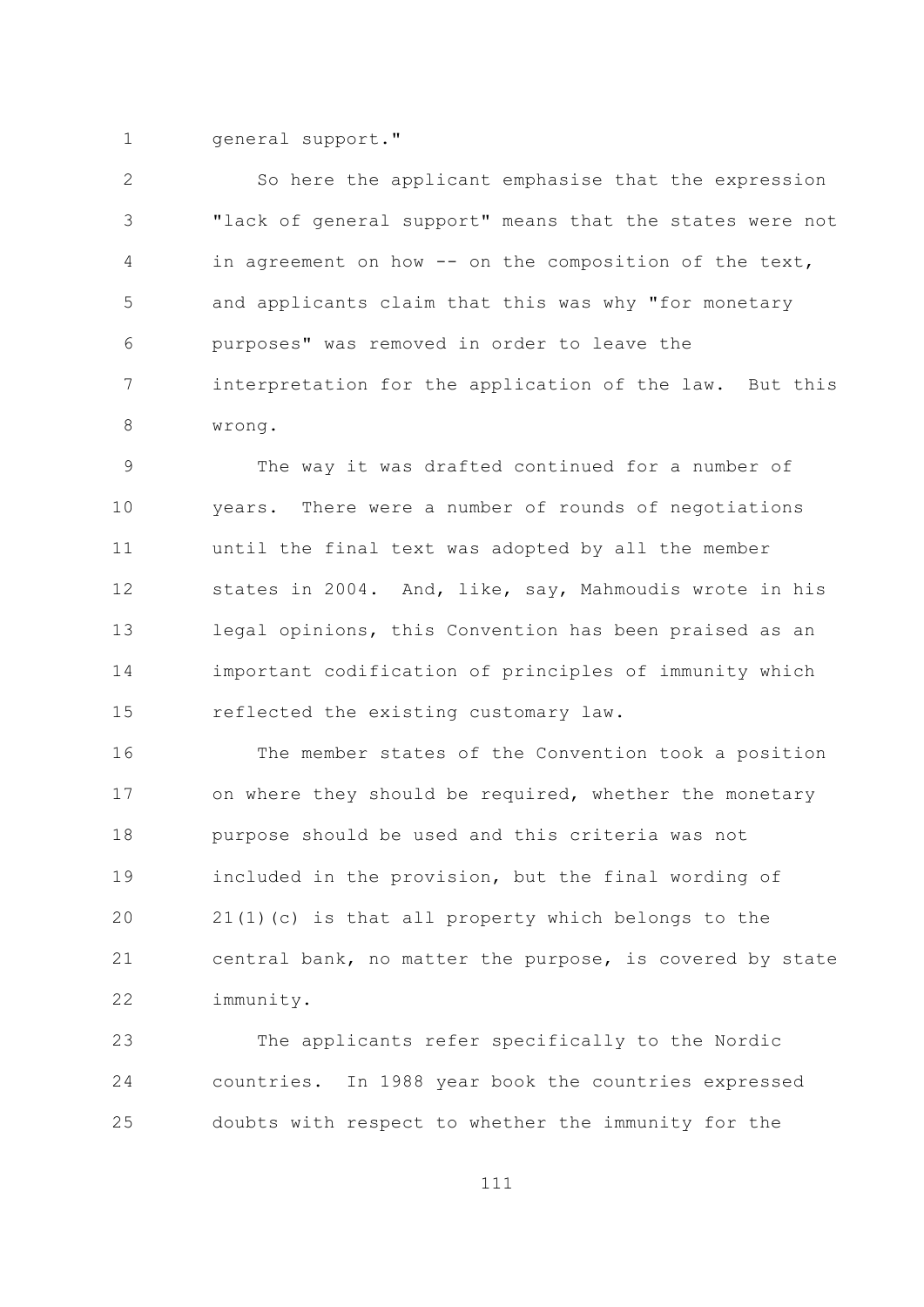$\mathbf{1}$ property of the central bank should be unconditional.  $\overline{2}$ And here I would like to remind you that the Supreme Court in modern times said that there were areas to 3  $\overline{4}$ enforcement due to state immunity are present, if 5 a property is of the kind which is mentioned in 21(1)(c), Sweden and Finland have incorporated the 6  $\overline{7}$ Convention into national law.

So the content of ILC's report of the end of the  $\mathsf{R}$ 80s, which have been referred by the applicants, have 9  $10$ lost their importance. The historical proposal regarding monetary purpose as an addition never became  $11$ a part of the Convention and this is not what the  $12$  $13$ customary law says.

14 I'll move on to something which has been mentioned 15 in the doctrine and the legal opinions, both Mahmoudis and Wrange. And the opinions confirm that there is no 16 support for the efforts of the national -- the  $17$ Central Bank to be -- they have been to used for 18 19 monetary purposes in order for it to enjoy immunity. 20 Wrange summarises his position in the following manner, 21 in his latest legal opinion, dated from October 2018. 22 So to summarise, the interpretation of article 21(c) has limited the immunity of the Central Bank's property 23 24 to a certain use, this has no support in the wording of

the Convention and there's nothing in the negotiation 25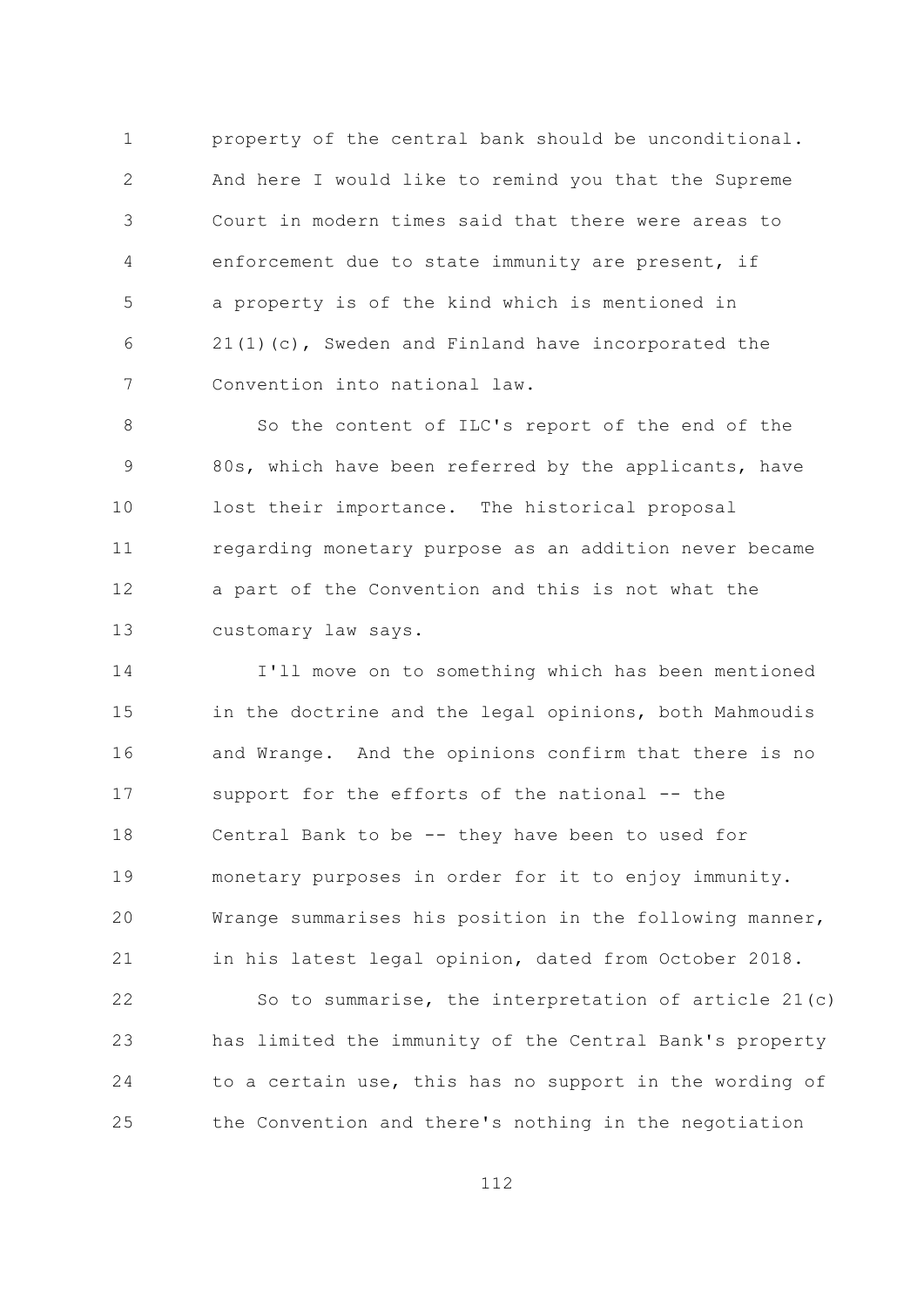$\mathbf{1}$ history which could give us -- lead us to a different  $\overline{2}$ conclusion. This interpretation cannot be supported through a systematic interpretation of the Convention or 3  $\sqrt{4}$ an interpretation based on the goal and the purpose.

5 Ingrid Wuerth, she states that the general development has developed toward greater protection of 6  $7\overline{ }$ the foreign banks, and this is what the section which  $\mathcal{S}_{\mathcal{S}}$ was quoted by Alexander initially, which says that -and here Ingrid Wuerth confirms that 21(1)(c) is 9  $10$ an absolute protection against enforcement measures for Central Bank property, ie the immunity is not limited by  $11$ a requirement that the property should be used for 12  $13$ monetary purposes. This is article 21(1)(c) and 14 21(1)(c) should be applied in this case.

1.5 To summarise, it should be noted that article 16  $21(1)$  (c) doesn't put up any requirements that the property should be used for monetary purposes. On the  $17$ contrary, the property of the Central Bank should be  $18$ 19 protected no matter what is the purpose of the use of 20 the property, and this is confirmed by the wording and the purpose of the provision from the negotiation 21 22 history and from the conclusions of the experts.

23 The problem with the arguments provided by the 24 applicants, not only that there is no element in  $21(1)$  (c) that the property should be used for a monetary 25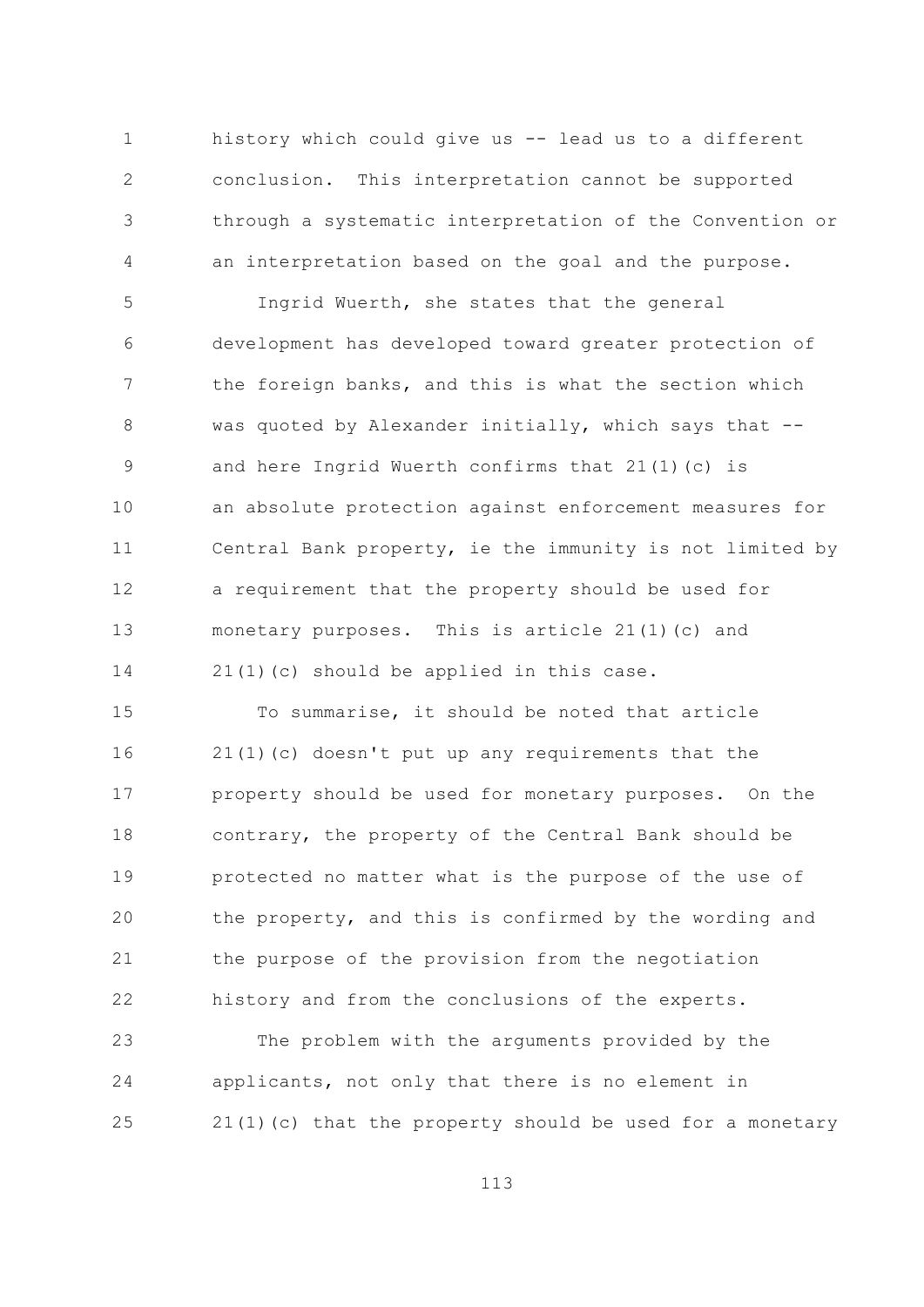$\mathbf{1}$ purpose, because even if this element would be present,  $\overline{2}$ the Central Bank is using the property for monetary pumps. We've heard this from Ms Moldabekova this 3  $\sqrt{4}$ Wednesday. So the property would have been covered by 5 state immunity, even based on the GCA which allegedly exists, in the opinion of the applicants, and this is 6  $7\overline{ }$ something which is confirmed by Said Mahmoudis.

He quotes:

8

"No matter what interpretation of article 21(1)(c) 9  $10$ you support, either absolute immunity for all property of a central bank due to the current wording of the  $11$ article, and immunity presumption, or immunity only for 12  $13$ the property which is used for monetary purpose. In 14 this current case, the property of the National Bank 15 enjoys immunity.

16 As it's stated above, the property in question is managed by the National Bank, and the National Bank uses  $17$ 18 the assets within the framework of the monetary policy. 19 Therefore the assets are used as part of the functions 20 which are normally considered to be an official exhibit 21 of the Central Bank, being a state body.

22 Moving on to objection number 4 given by the applicants' claims, the applicants have objected, saying 23 24 that the Central Bank has to be independent from the political power in order for 21(1)(c) to apply. Then 25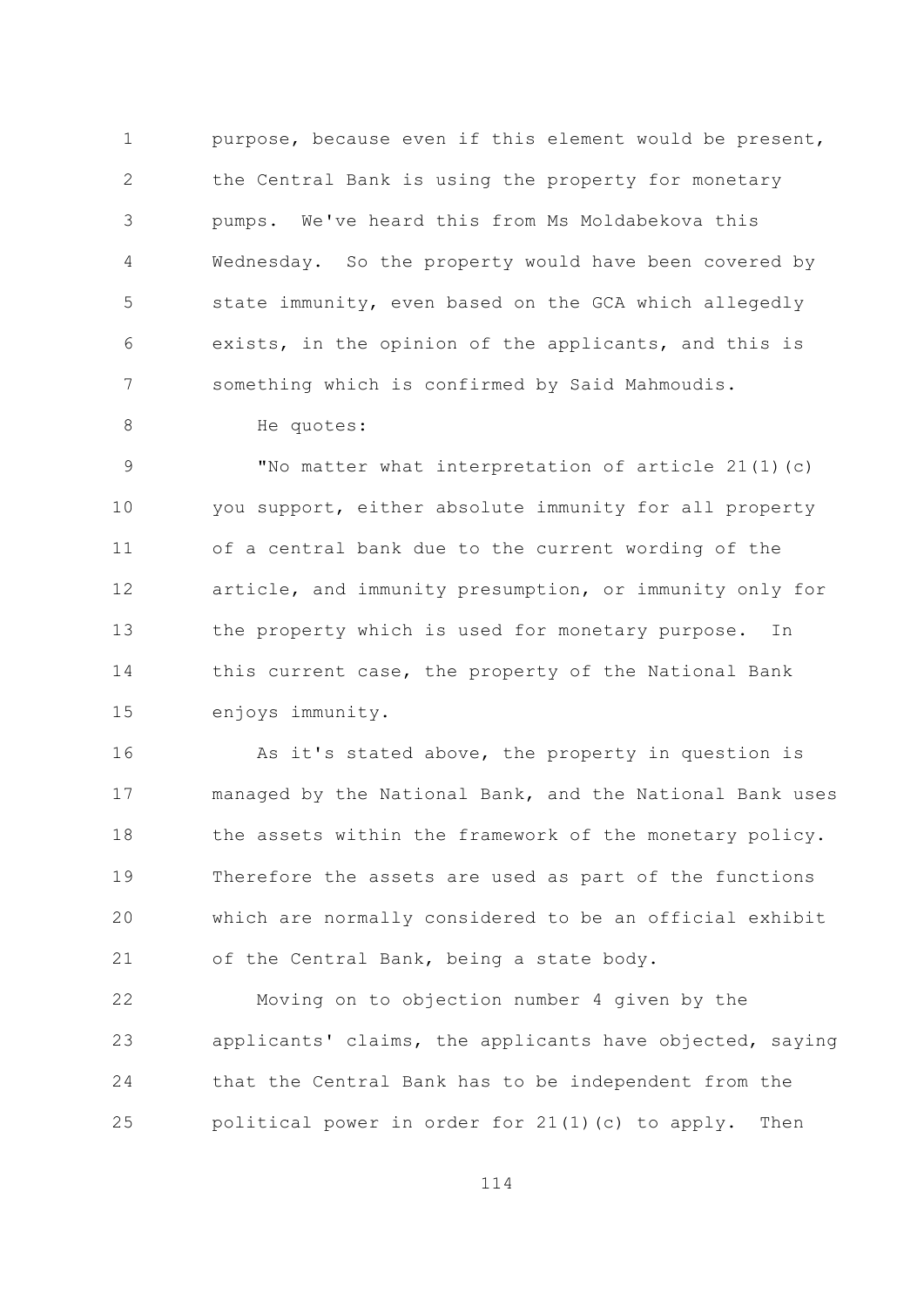I will -- well, first, I would like to say that there is  $\mathbf{1}$  $\overline{2}$ no support in the customary law to apply the alleged elements provided by the applicants, so this claim is 3 not legally relevant. And subsequently I would say that  $\overline{4}$ 5 if this requirement would be present, that the Central Bank has to be independent to a certain extent in order 6  $7\overline{ }$ for its property to be covered by state immunity, then it would have been practically impossible to apply such  $\mathsf{R}$ a provision. And finally I will explain why the image 9  $10$ of the Central Bank presented by the applicants, why this image is incorrect under any circumstances, so  $11$ materially are the claims incorrect. 12

 $13$ To support their claim that a Central Bank has to be 14 independent, the applicants have referred to one 15 document in their statement and to another one document during their opening statement. 16

The first one is the legal opinion of where  $17$ Linderfalk, and the second one is a quote from O'Keefe 18  $19$ and Tams.

Linderfalk applies a line of reasoning saying that 20 21 a central bank regularly has a large degree of 22 independence from the political government. Moreover, no support is presented that this is a requirement in 23 24 accordance with the customary law. And the applicants also refer to O'Keefe and Tams, whether they discuss --25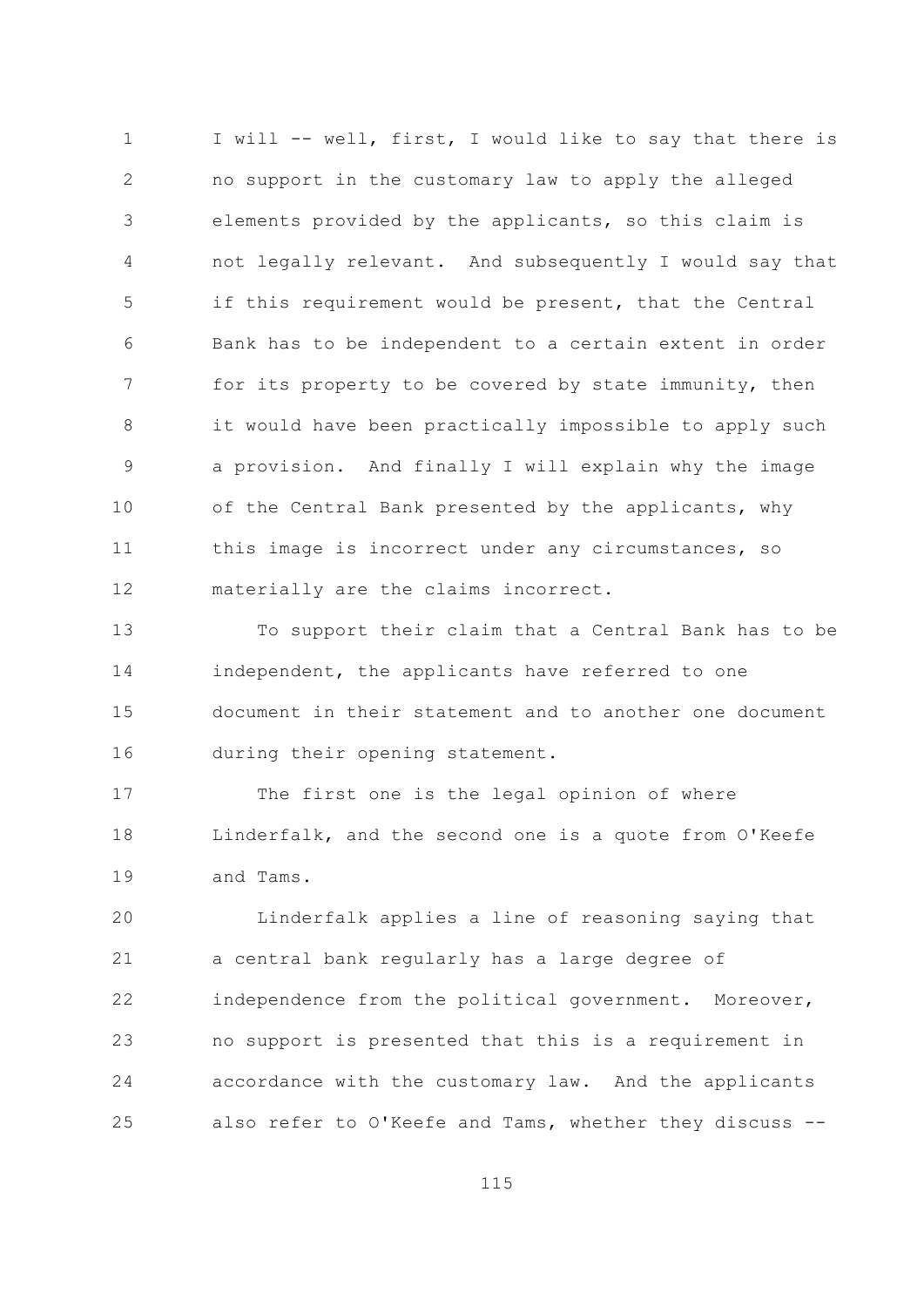$\mathbf{1}$ when O'Keefe and Tams discuss certain common properties  $\overline{2}$ of the central banks, which usually exist. They say the central banks are autonomous with respect to the state. 3 But they're not saying that this is a requirement in 4 5 order to enjoy immunity in accordance with the customary law. 6

 $\overline{7}$ The applicants haven't provided any legal support  $\mathcal{S}_{\mathcal{S}}$ for the Central Bank to have a certain degree of independence here, in order -- and they will not find 9  $10$ anything here. The ILC comments and the wording of the article do not support Pal Wrange's interpretation, and  $11$ Pal Wrange states that he, during his research, could 12  $13$ not find any support this interpretation, not in the 14 literature, not in other sources.

1.5 This follows from page 8 in his legal opinion, and this is the legal opinion dated October 10, 2018, 16 exhibit 2, 202. It's quite natural that no requirement  $17$ exists for a certain level of independence since all 18 19 these states have different forms of government, 20 different types of organising their state apparatus.

21 The fact that the development in certain European 22 countries recently have a resulted in high degree of independence for the central banks. It doesn't indicate 23 24 that there's an international community consensus when it comes to this issue. 25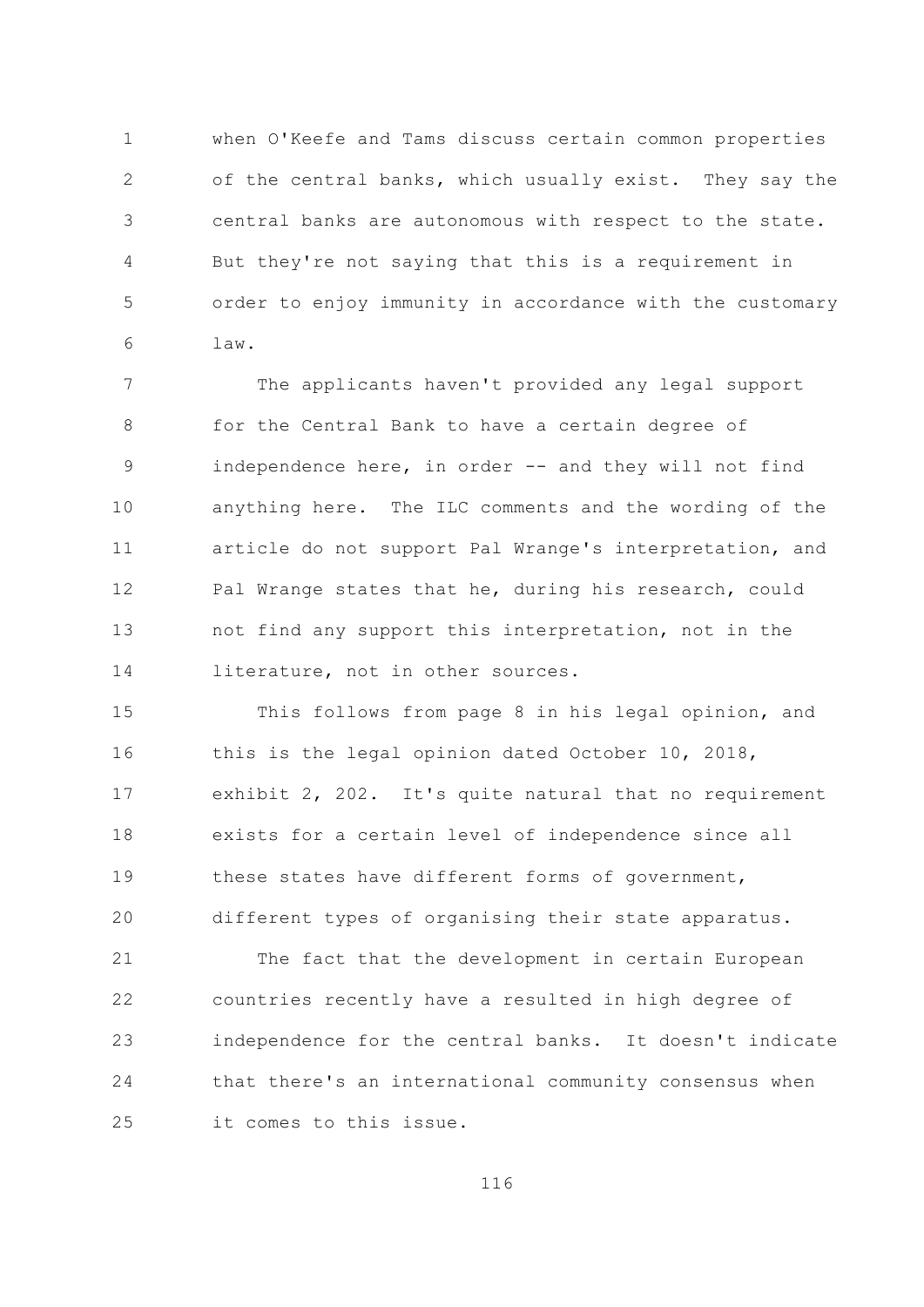On the contrary, historically the central banks have  $\mathbf{1}$  $\overline{2}$ been subjected to government control and their level of independence has varied over time. 3

 $\overline{4}$ The states have decided to organise the operations 5 of their central banks differently, and the level of independence have never ever had any connection to the 6  $7\overline{ }$ issue of the immunity of the assets of the central bank.

 $\mathcal{S}_{\mathcal{S}}$ The criteria proposed by the applicants would have forced the national courts to make legal and political 9  $10$ considerations and this violates the fundamental principle of international law, the principle of  $11$ sovereignty, and political considerations is not 12  $13$ something Swedish courts should do.

When it comes to international law and international 14 1.5 law is clear, there is no requirement that a central bank should be independent from the political 16 power in order for the property of the bank to be  $17$  $18$ covered by immunity.

Such requirements would result in difficulties of  $19$ application to say the least. Which central banks 20 should prove to be central banks? What would be the 21 decisive factor and who would decide that? 22

It is evident that it would never work and that such 23 24 requirement does not exist.

 $2.5$ What's decisive is whether the Central Bank as a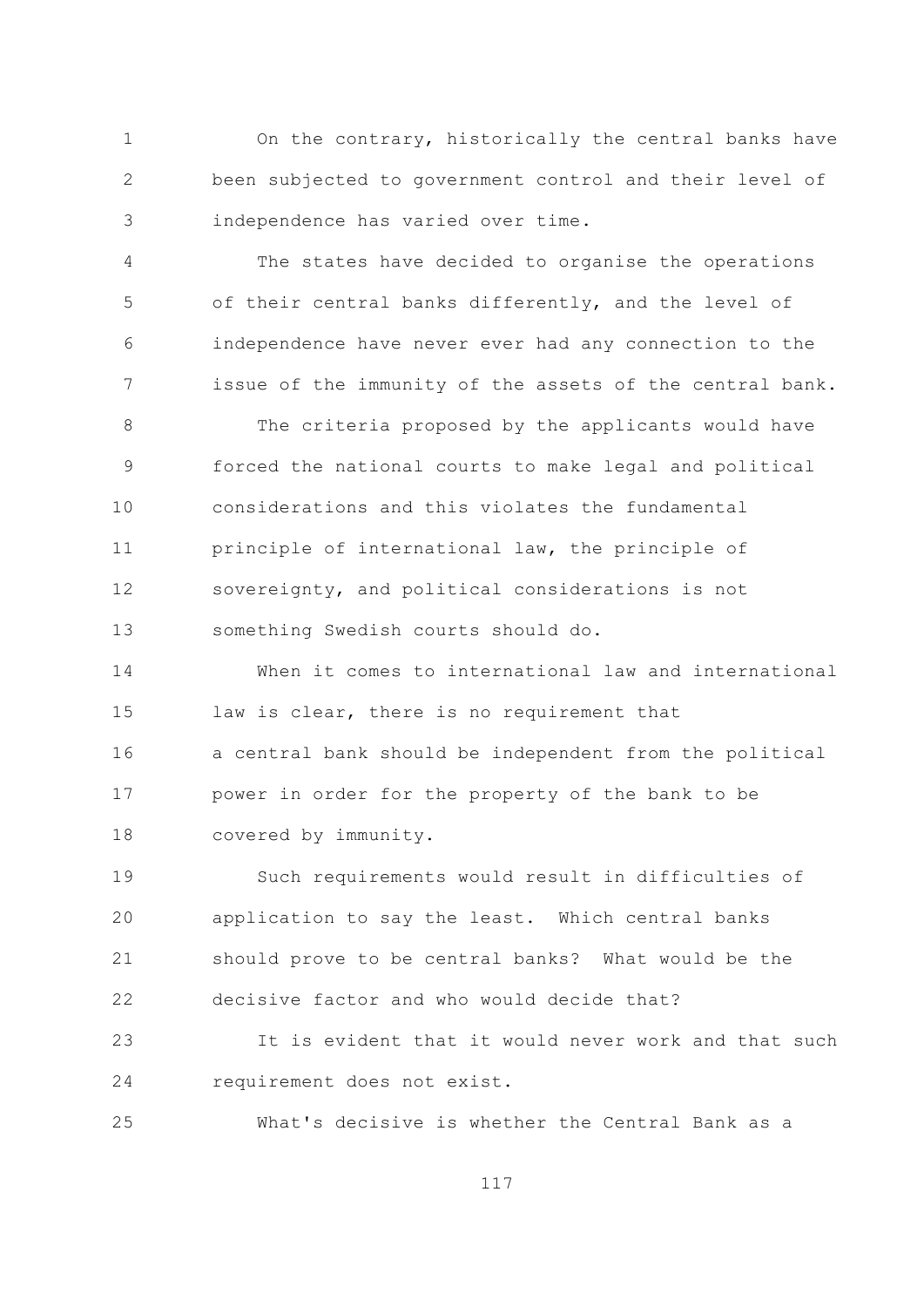body covered by  $21(1)(c)$ , this is if the Central Bank  $\mathbf{1}$  $\overline{2}$ has a function which central banks normally have and we have shown that the National Bank does. 3

The circumstances referred to by the applicants, for  $\overline{4}$ 5 example, about the leadership of the Kazakhstani President, are not relevant for the assessment by the 6  $\overline{7}$ court of the issue whether the property is covered by immunity, but I would still like to say a couple of  $\mathsf{R}$ words about what the applicants claim in this respect. 9

 $10$ It seems that the position of the applicant is that  $11$ all central banks should be organised in accordance with the Swedish governance model, and as we have stated  $12$  $13$ during our opening statements, the different states are 14 organised those central banks in different ways and the 15 level of independence varies a lot.

16 The constitutional order which affects the forms for the operations of the National Bank, it's not -- it  $17$ doesn't have it from the common central banks.  $18$ 

19 The applicants have made several references to 20 different provisions in the National Fund agreement, the 21 Central Bank Act and the Budget Code, which in their 22 opinion shows that the President exercises full control 23 over the bank. Kazakhstan objects that such conclusion 24 could be made. It follows clearly from the legal sources that the operations of the Central Bank is 25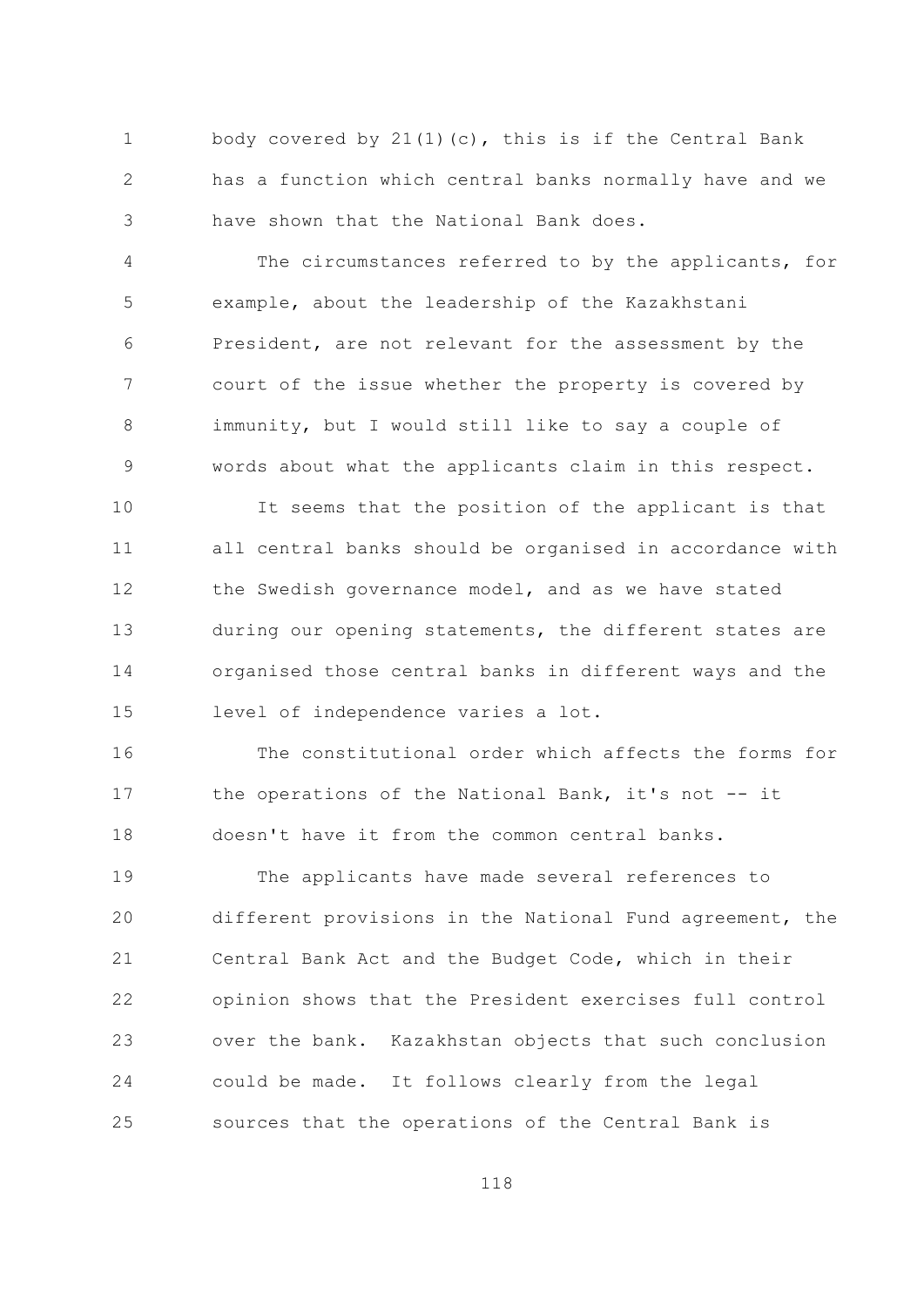$\mathbf{1}$ governed by the Kazakh law and not the President, and  $\overline{2}$ that the National Fund was created with the purpose to create economic stability and to ensure savings for 3  $\sqrt{4}$ future generations, and not with the purpose of trying to create immunity. 5

All relevant evidence, even the evidence filed by 6  $7\overline{ }$ the applicant, showed that the Central Bank is a state  $\mathcal{S}_{\mathcal{S}}$ body which is responsible for the country's monetary policy and the management or administration of 9  $10$ National Fund is done in accordance with the Kazakh law.  $11$ We haven't had anything which would question the function of the National Bank as the Central Bank of 12

14 National Bank is a central bank in the meaning of the 1.5 Convention.

Kazakhstan, and therefore in any circumstances the

 $13$ 

16 So to summarise, to give you a summary of this section, the objections of the applicants are not  $17$  $18$ supported by customary law, therefore they are 19 irrelevant; but, even if the alleged criterias would be 20 applied, we haven't had any circumstances which could 21 destabilise the immunity criteria in accordance to 22  $21(1)(c)$ .

Having said that, I pass over to my colleague 23 24 Ludwig Metz.

THE CHAIRMAN: We were planning to take a break for lunch 25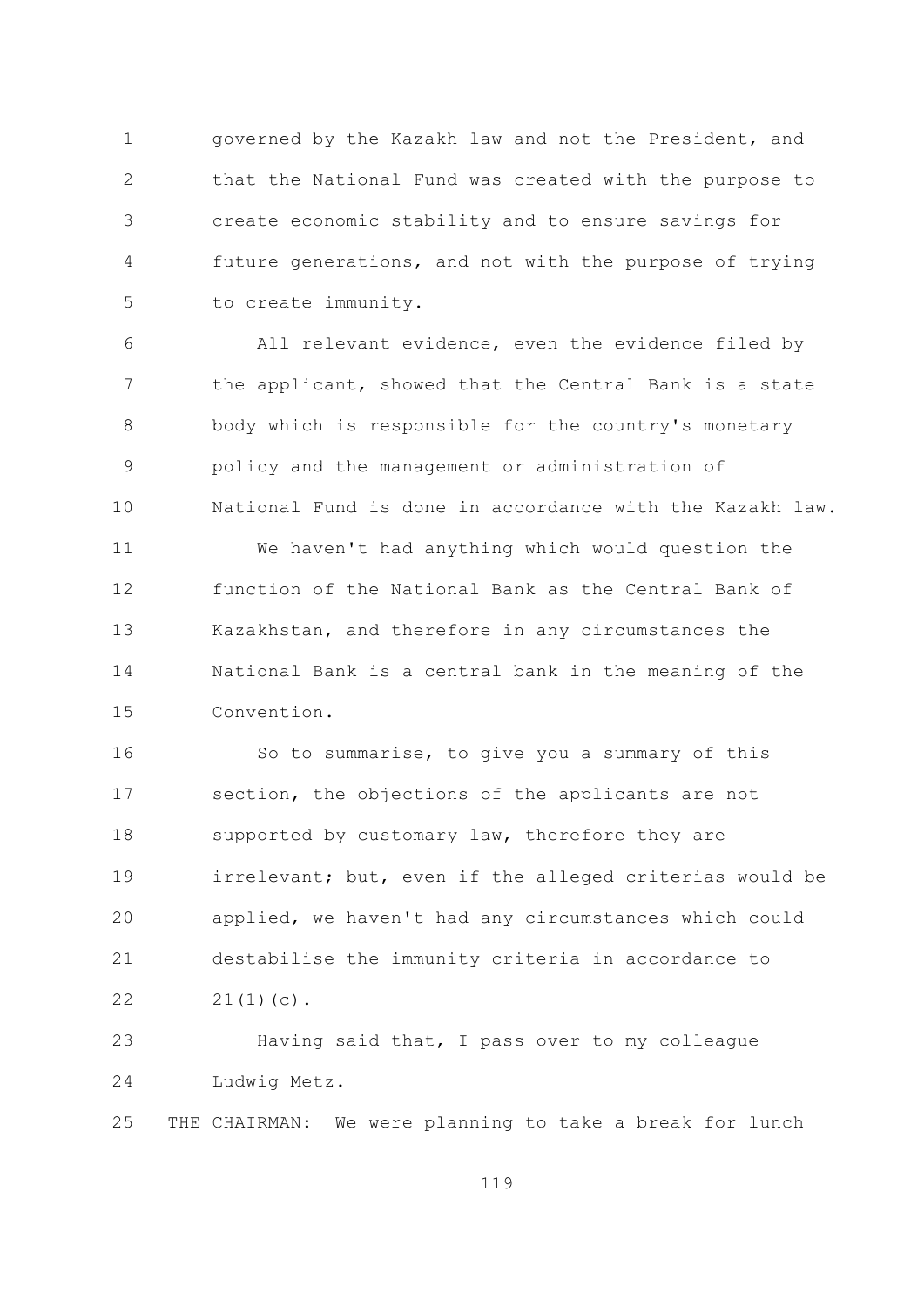$\mathbf{1}$ about ten past one, quarter past one.

 $\overline{2}$ MR METZ: Well, we've taken some extra additional breaks here in the morning. 3

 $\sqrt{4}$ THE CHAIRMAN: I think you have one hour 27 minutes left to 5 dispose of.

6 MR METZ: I can say already at this point that it will be  $\overline{7}$ difficult for me to get through the remaining the 8 aspects in the remaining 33 minutes. I will try to speed my section up as much as possible. It's better to 9  $10$ complete now, before lunch, because I understand that

12 MR NILSON: Well, I mean it's more purposeful, even if we do  $13$ get hungry, we'll try to stick it out.

you would like a longer break to prepare.

14 MR METZ: I think my section will be about 30 minutes long. 1.5 I will need at least ten or 12 minutes for this issue of misuse or improper use that we haven't discussed at all 16  $17$ yet.

 $18$ 

 $11$ 

## Closing submissions by MR METZ

19 MR METZ: Alexander mentioned a while ago that the court 20 should apply article 19 to this case and you should do 21 that if you reach the conclusion that there is no 22 immunity pursuant to article 21. And we've already looked at how article 19 is constructed. It is decisive 23 24 in order to decide whether or not there is immunity pursuant to this rule, to look at the purpose of the use 25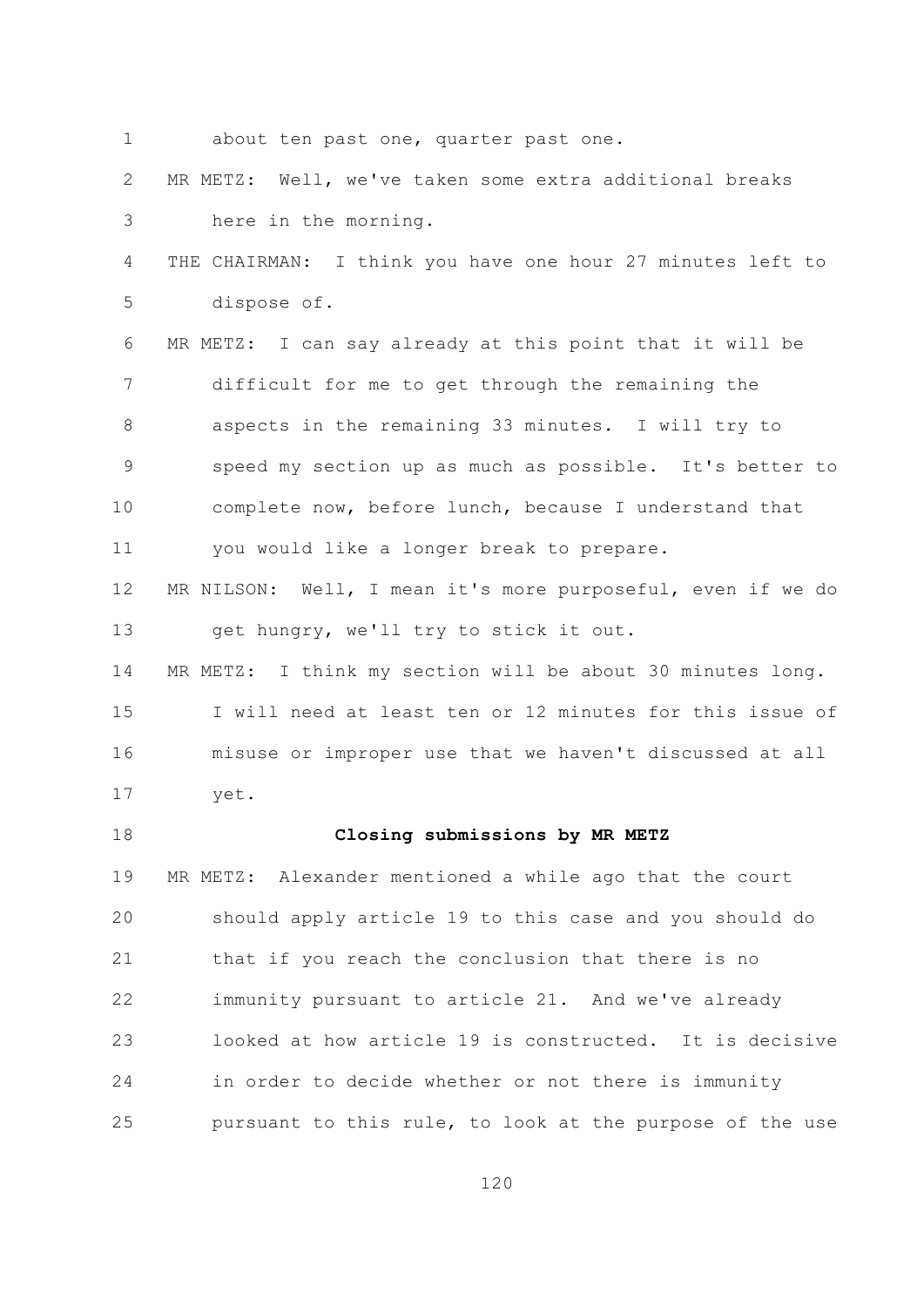$\mathbf{1}$ of the property or the intended purpose, and this is  $\overline{2}$ something that all the experts who have submitted opinions on this case agree on. And, if it is the 3  $\overline{4}$ purpose of the state's use or intended use that is 5 relevant here, both Kazakhstan and the National Bank do fall under the scope of the state in the wording and 6  $\overline{7}$ significance of the Convention, but, like my colleague  $\mathcal{S}_{\mathcal{S}}$ Julia said just before, it says that as soon as the property is held by a National Bank, it also becomes 9  $10$ property of the National Bank and is included by the immunity in article 21.  $11$ 

This means that the National Bank, in order to be  $12$  $13$ able to use the assets in such a situation, where the 14 National Bank can use the assets, it's already protected 1.5 by the protection afforded by article 21 of the 16 Convention.

In the reversion situation, it will be difficult to  $17$ 18 imagine how anyone could use property that they do not 19 control or possess, so the only thing that could and 20 should be subject to the court's assessment, when it 21 comes to this, is the state's use or intended use. And 22 the assessment that the court has to conduct is about 23 qualifying the purpose of the use or intended use, and 24 I will go into how that should be done momentarily, but first I will explain why the purpose is the crucial 25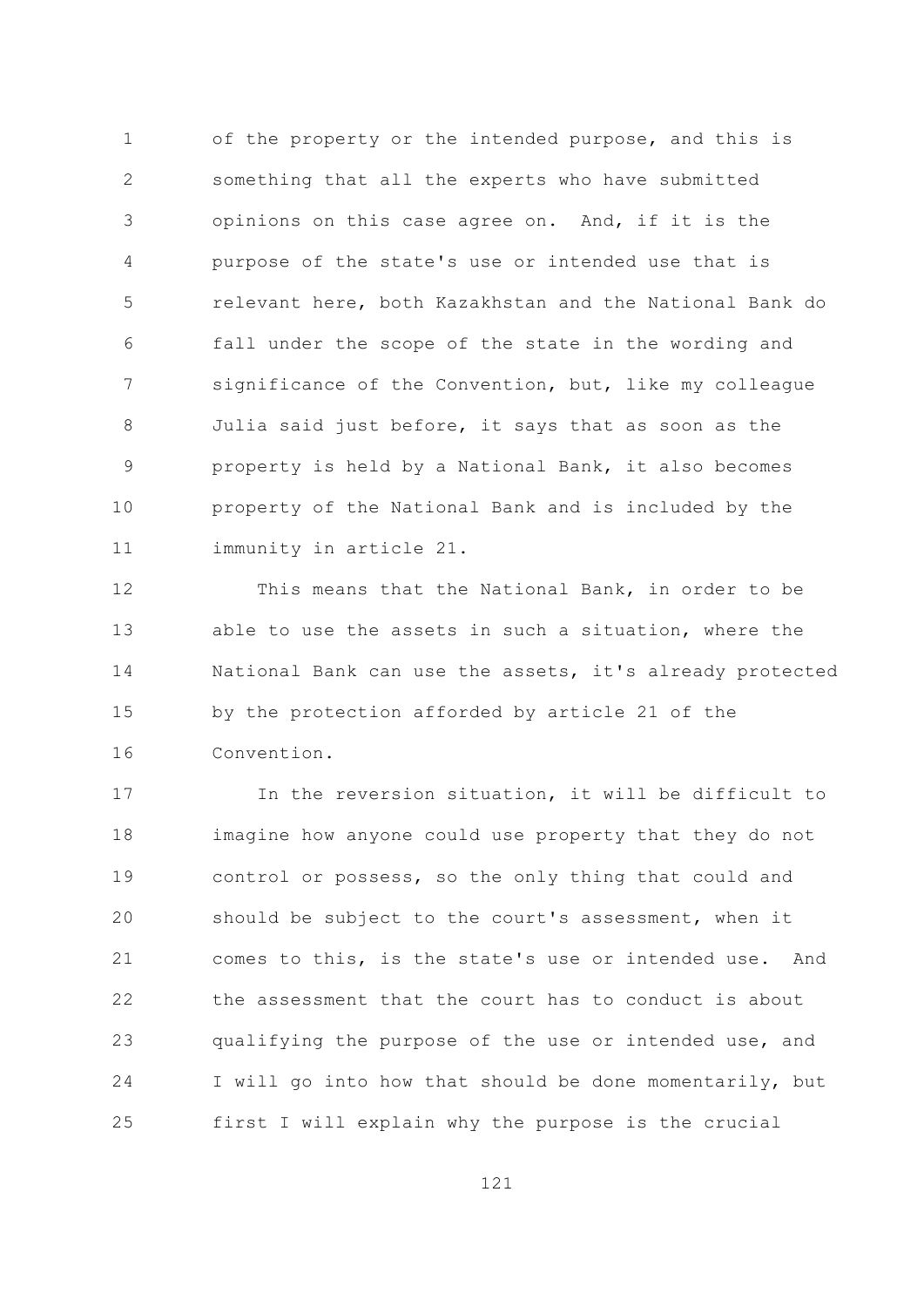$\mathbf{1}$ factor, and Alexander mentioned this in the beginning,  $\overline{2}$ I think I quoted the Sedalmayer decision.

The Supreme Court said that immunity against 3 enforceability, when it comes to state property, is  $\overline{4}$ 5 a consequence of the view that states are equal. And the supreme court said that it has been considered more 6  $7\overline{ }$ intrusive to the sovereignty of the state to take a course of measures than to allow jurisdiction over the  $\mathsf{R}$ 9 state. It's not just something that has been considered  $10$ to be the case, it continues to be the case. It is  $11$ considered to be more than an intrusive measure to take 12 forcible action against their property than to grant  $13$ jurisdiction over it.

14 And that this is the fact is expressed in two ways. 15 One is, as we heard, the development towards restrictive immunity. When it comes to enforcement, it has not at 16 all been corresponded to the development we've seen in  $17$  $18$ the jurisdiction as we've seen in enforcement. And the 19 other part is that the conditions in which you can take 20 coercive measures against the state are different from 21 the conditions that apply for granting jurisdiction over 22 a state.

So it should be more difficult to take coercive 23 measures against the property of the state than it 24 25 should be to have jurisdiction over a state. And the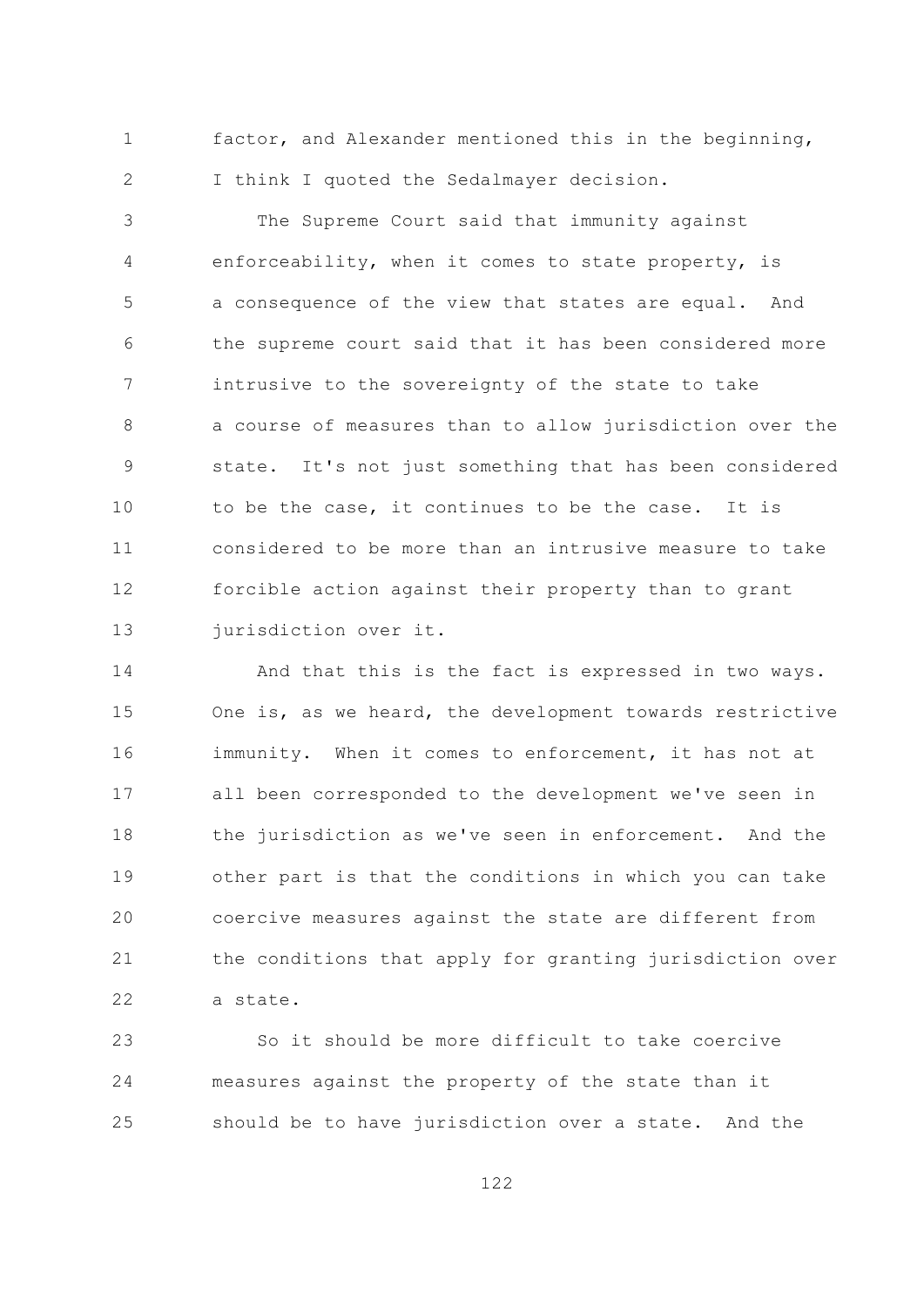$\mathbf{1}$ conditions for jurisdiction and for enforcement  $\overline{2}$ measures, those conditions have been discussed by the experts. We can start by looking at Linderfalk. We 3 have the excerpt in the presentation handed out to the  $\overline{4}$ 5 court. We have the reference at the top of the page. I won't read it out. Linderfalk says that the 6  $7\overline{ }$ distinction between commercial, non-commercial, is important also when you apply article 10 in the state 8 immunity convention. According to this provision, 9  $10$ commercial transactions should be exempted from the judicial immunity, so immunity against jurisdiction that  $11$ a state might have been able to assert with the support 12  $13$ of the main role expressed in article 5. It goes on by 14 saying that, in order to decide whether or not 15 a transaction is commercial or not, you should, according to article 2, paragraph 2, in the first hand 16 take into consideration the nature of the transaction.  $17$  $18$ So what decides whether or not there is a jurisdiction 19 is the nature of the type of transaction.

20 In the first opinion submitted by Professor Wrange, 21 he says that when it comes to civil law immunity, then 22 it is easy to understand the principle against the state exercise of jurisdiction should go away when the state 23 24 goes onto the market. It is to the protect the players on the market that the immunity no longer comes into 25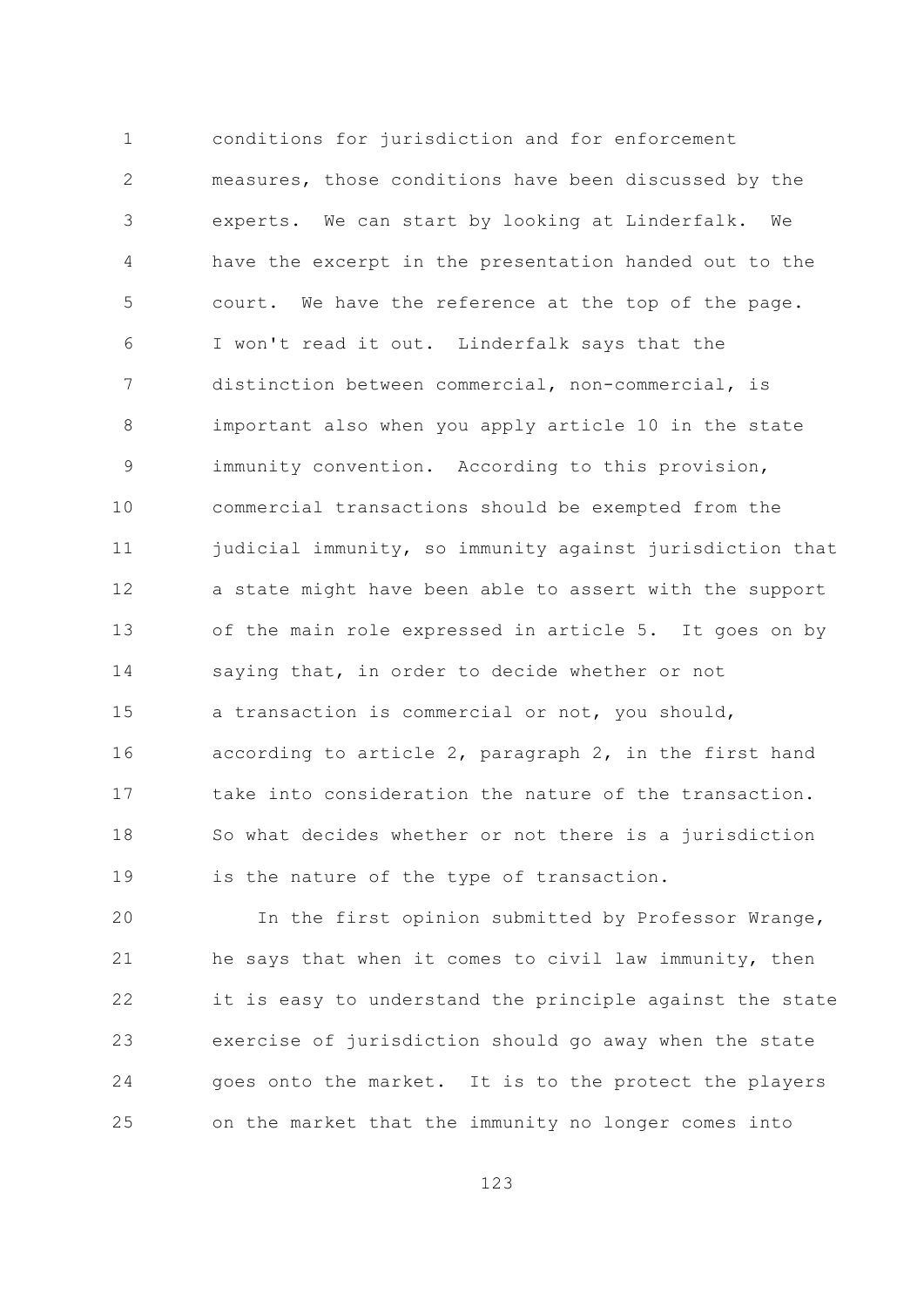$\mathbf{1}$ effect when it comes to commercial activities. So this  $\overline{2}$ is what he says is crucial in order to say if there's immunity against jurisdiction. But then he goes on and 3 he talks about what is the case when it comes to  $\overline{4}$ 5 immunity against enforcement measures. This is at the bottom of the screen. Here he says that, when it comes 6  $\overline{7}$ immunity against coercive measures, you cannot just apply the time is methodology and thinking as when it  $\mathsf{R}$ comes to jurisdiction. He says that every type of 9  $10$ property can in themselves be used for commercial transactions, even, for example, equipment that was used  $11$ 12 in the maintaining of order in the state, like batons or  $13$ armoured tanks, they must still be procured on a market. 14 So the main rule in article 19 is that property used for 15 state non-commercial purposes cannot be attached.

So he explains the thinking behind why it is the 16 purpose that decides whether or not there should be  $17$ 18 immunity from enforcement or not. It says that it is in  $19$ the nature of the use and not the intended use either.

20 Here we come to Said Mahmoudis' opinion, 21 where Mahmoudi explains the difference between the two 22 methods that exist and have been developed in order to 23 assess whether or not the actions of the state are for 24 sovereign law or not, public law actions. He talks about the fact that the nature of the act should be the 25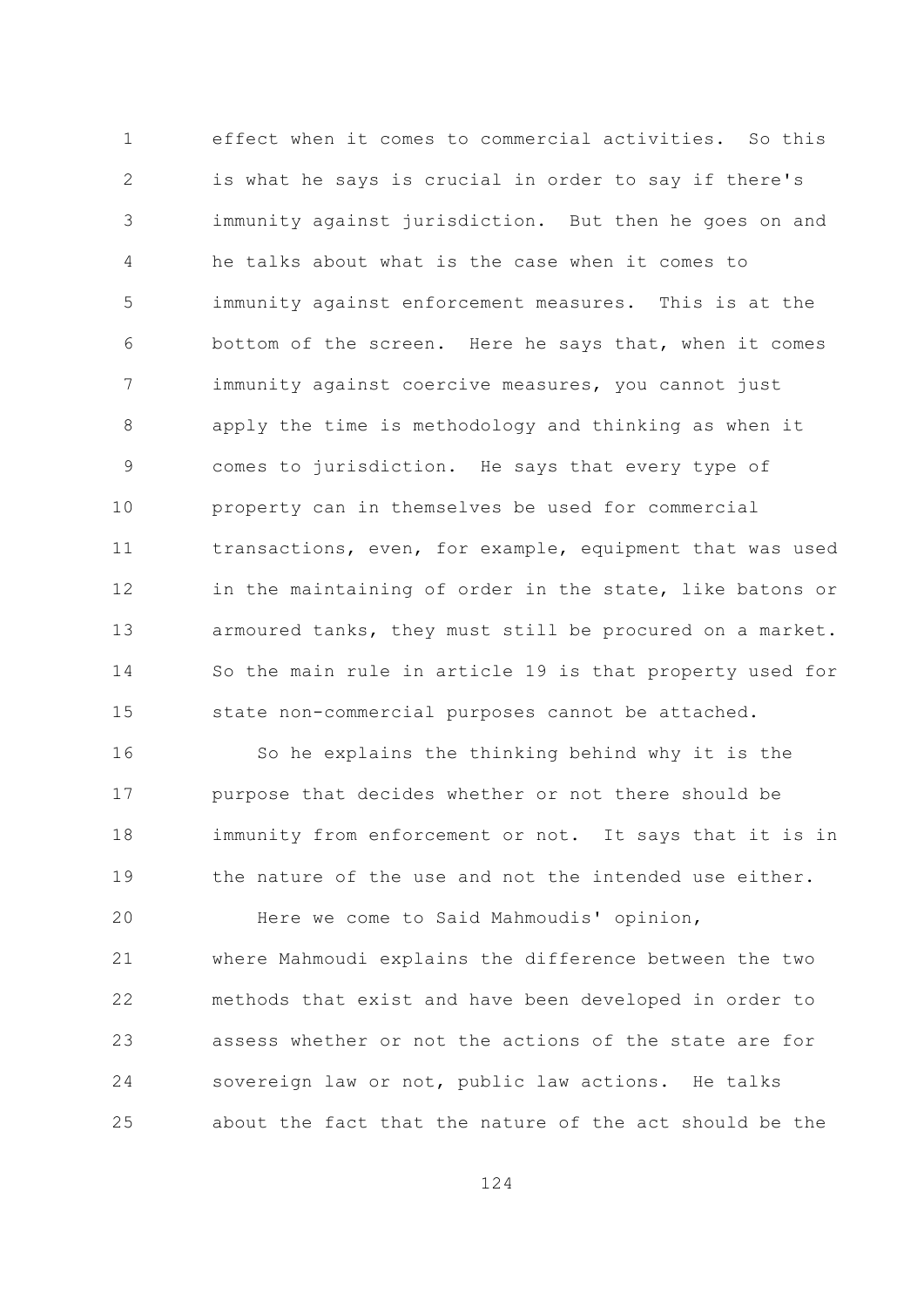$\mathbf{1}$ crucial factor, and here he says that the test becomes  $\overline{2}$ untenable when it comes to assessing what type of property can become the subject of coercive measures, 3 because that would lead to basically all property  $\overline{4}$ 5 belonging to a state could fall subject to such measures being taken. 6

 $\overline{7}$ So the conditions that decide whether or not you can have jurisdiction over a state is not the same as the 8 conditions that would decide whether or not enforcement 9  $10$ measures can be carried out against state property.

 $11$ The threshold is higher in order to undertake enforcement measures and this is the intention. 12  $T +$  $13$ should be more difficult to undertake enforcement 14 measures than to exercise jurisdiction, because this is 1.5 deemed to be more intrusive to the sovereignty of the 16 state.

So whether or not you can take enforcement measures  $17$ against state property, it is crucial to establish 18 19 whether or not that property is used for, or intended to 20 be used for, state and non-commercial purposes. That 21 this is the fact of the matter has been confirmed by all 22 the experts who have submitted opinions in the case. We 23 have some quotes here but I will not read them out loud. 24 So the point of the departure for assessment is the purpose of the use or the intended use, and the purpose 25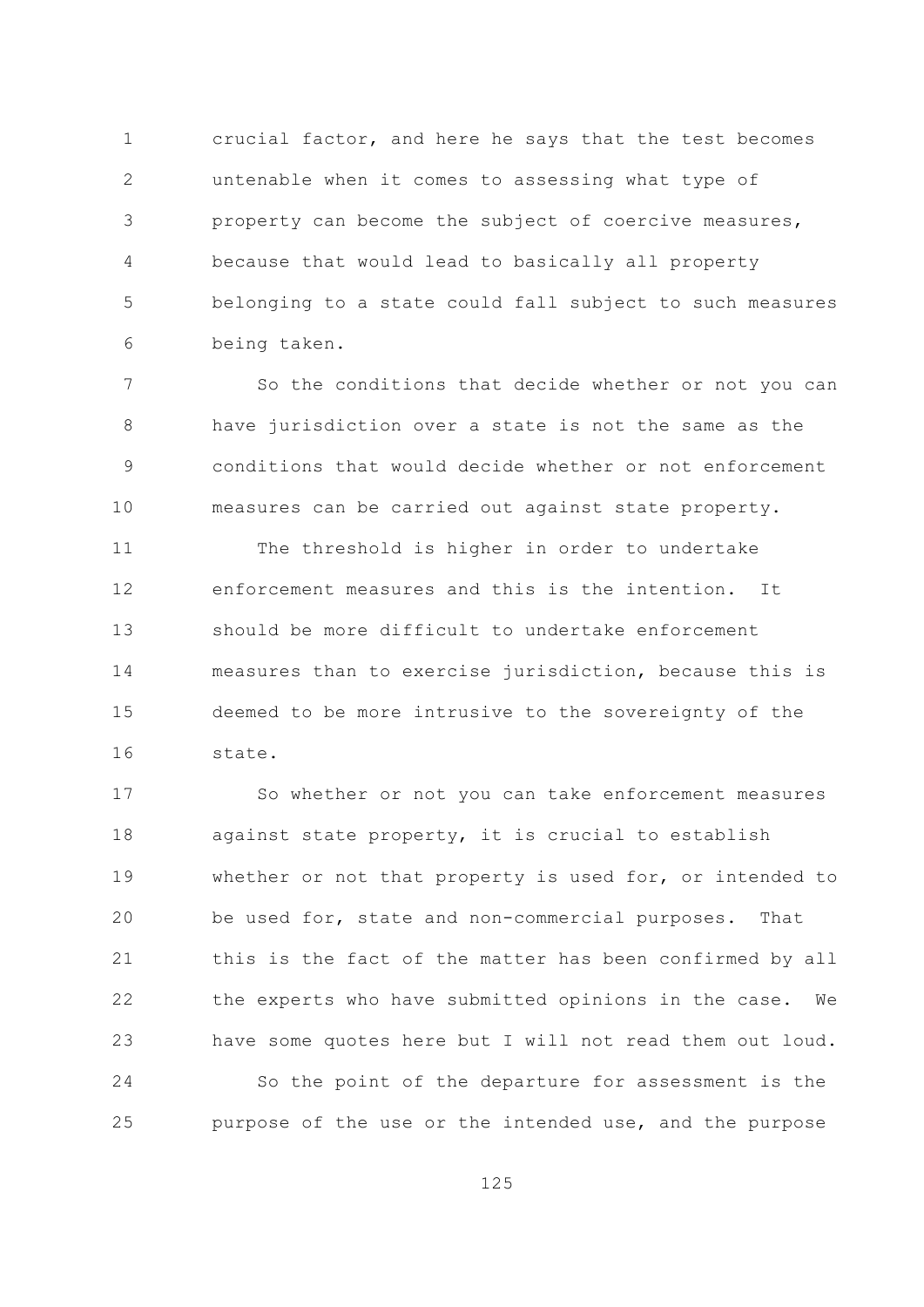of Kazakhstan's use or intended use that should be the  $\mathbf{1}$  $\overline{2}$ basis for the assessment carried out by the court.

What should be looked at is if Kazakhstan used or 3 intended to use the property for other than state  $\overline{4}$ 5 non-commercial purposes. If the property was intended to be used specifically for a purpose that was not of 6  $\overline{7}$ the state, non-commercial, then it can be attached.  $\mathcal{S}_{\mathcal{S}}$ Otherwise an attachment cannot take place. In the Supreme Court ruling in the Sedalmayer case, it 9  $10$ demonstrates that it's very difficult to clearly  $11$ distinguish between what is and what is not state 12 non-commercial purposes. But this will not be necessary  $13$ for the District Court to do in this case, because it 14 would seem that the parties are agreed that the purposes 15 of the National Fund are state and non-commercial. But the applicants have in any case not contested that is 16 how to clarify the purposes of the National Fund, and  $17$ 18 they have not alleged that the National Fund's purposes  $19$ are otherwise than those expressed in the constitution 20 of Kazakhstan, and they haven't said anything else about 21 the purposes of the National Fund. What they have 22 instead done from the applicants is to assert that the 23 National Fund consists of two investment portfolios and 24 these two portfolios have two different purposes. So one portfolio was used in the purpose of stabilisation, 25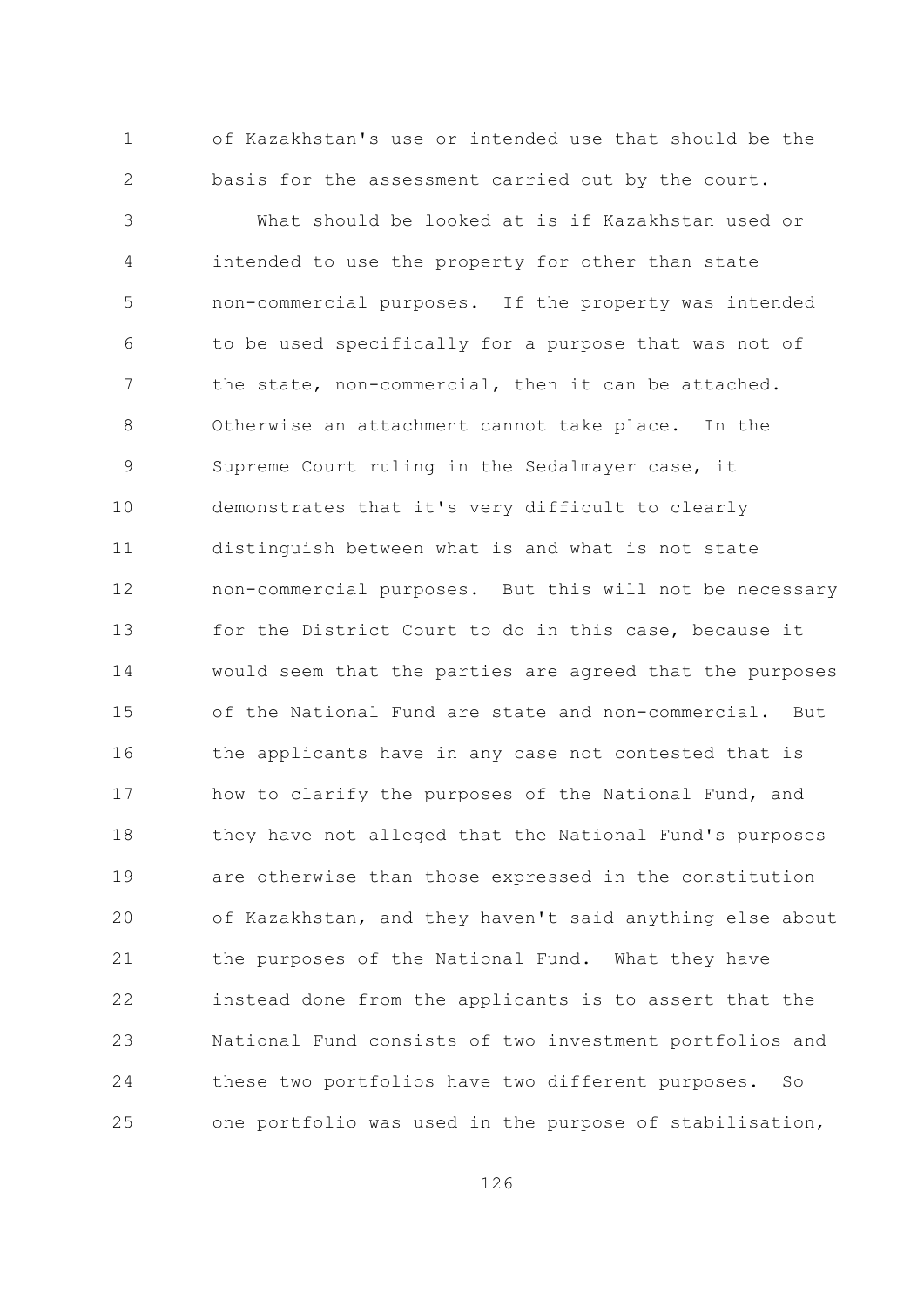$\mathbf{1}$ and that was not used for state purposes. And they said  $\overline{2}$ that the purpose of the other portfolio was to maximise profits which is not -- are the state non-commercial. 3  $\overline{4}$ And the fact that the applicant has chosen to structure 5 their case in this way can only be construed in one way. They've understood that the purposes of the 6  $7\overline{ }$ National Fund cannot be deemed to be anything but state  $\mathcal{S}_{\mathcal{S}}$ and non-commercial. So instead they tried to divert the attention of the court away from the purposes of the 9  $10$ National Fund, and I will get back to this in a short while.  $11$ 

12 Out of the three professors on international law in  $13$ this case, two have decided on whether or not the 14 purposes of the National Fund or state are 1.5 non-commercial, than is Wrange and Mahmoudis. 16 Linderfalk has taken a stance on a different aspect and I will get back to that later.  $17$ 

18 In the next slide we have Said Mahmoudis's opinion 19 to the left. In paragraph 48 he says that the purpose 20 of the National Fund, as has been stated above, is, 21 amongst other things, to ensure stable and economic 22 development of the country to accumulate financial 23 resources for future generations, and to reduce the 24 dispense on the economy on the impact of unfavourable  $2.5$ external factors.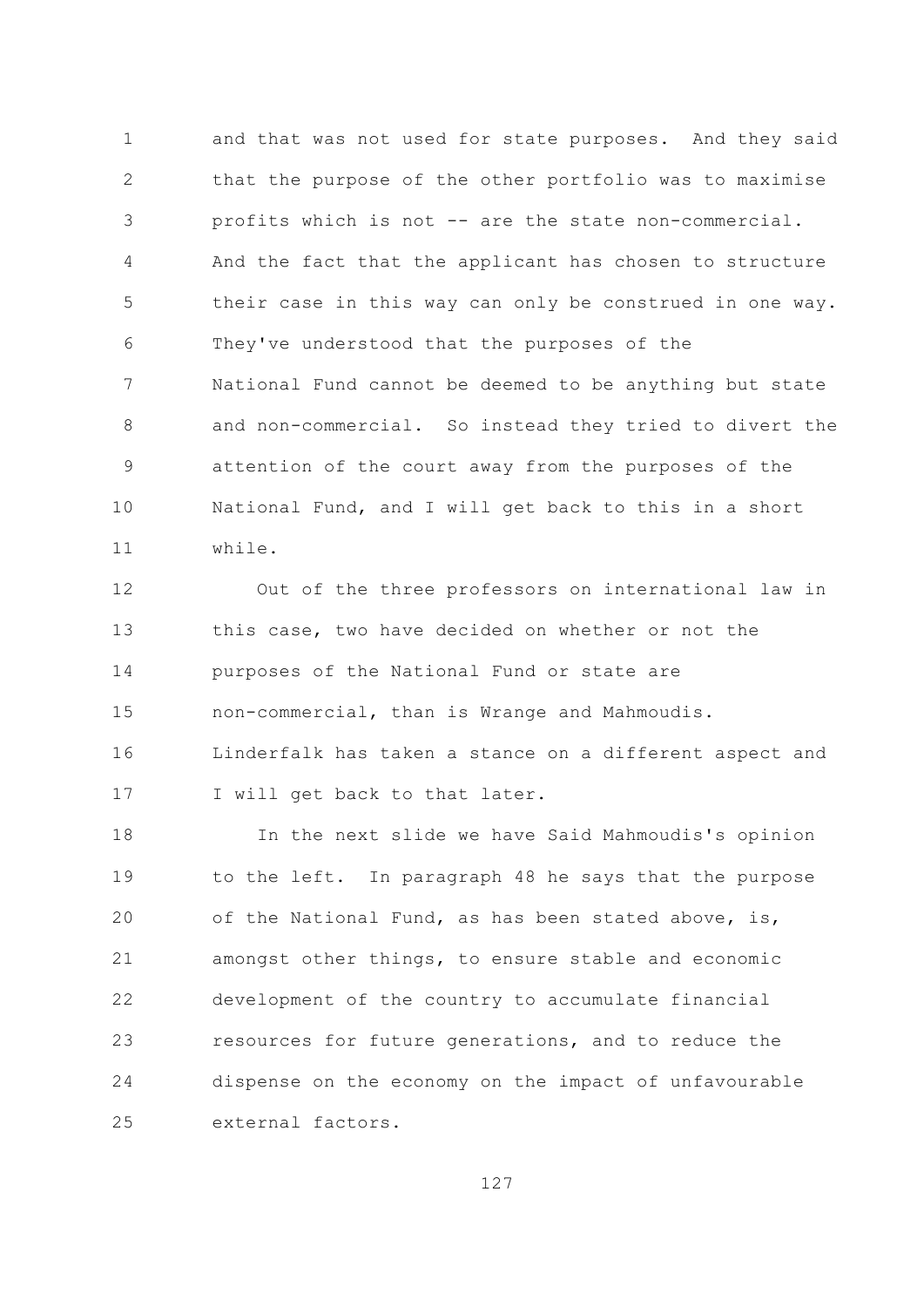$\mathbf{1}$ This is the purpose of the National Fund as it is  $\overline{2}$ been worded in Presidential decree 402. And what has been highlighted in the yellow is what Mahmoudis has 3  $\overline{4}$ analysed, and this conclusion continues on left of this 5 slide. Mahmoudis says this purpose, according to my opinion, is qualified and can no in way be considered to 6  $\overline{7}$ That means that the requirement to have be commercial.  $\mathcal{S}_{\mathcal{S}}$ a non-commercial purpose with the property in order to be protected against coercive measures according to 9  $10$ article 19(c) has been fulfilled.

 $11$ And then on the next page we can see Pal Wrange's comments on the purpose of the National Fund. 12 Here  $13$ Wranges says that the property is managed on the 14 assignment of the National Bank and it is deemed to 15 constitute part of a National Fund. And then he says 16 that section 21(2) in the Kazakh Budget Act is intended:

 $17$ "... to ensure the social and economic development 18 of the state through the accumulation of financial 19 assets and other assets, including intangible assets, 20 reduction of the economic dependence on the oil sector 21 and the impact of adverse external factors."

22 Article 21 in the Budget Act can be seen to the 23 right of the slide and if we then go back to Wrange, we 24 can see in the next highlighted section, which is his conclusion, where he says: 25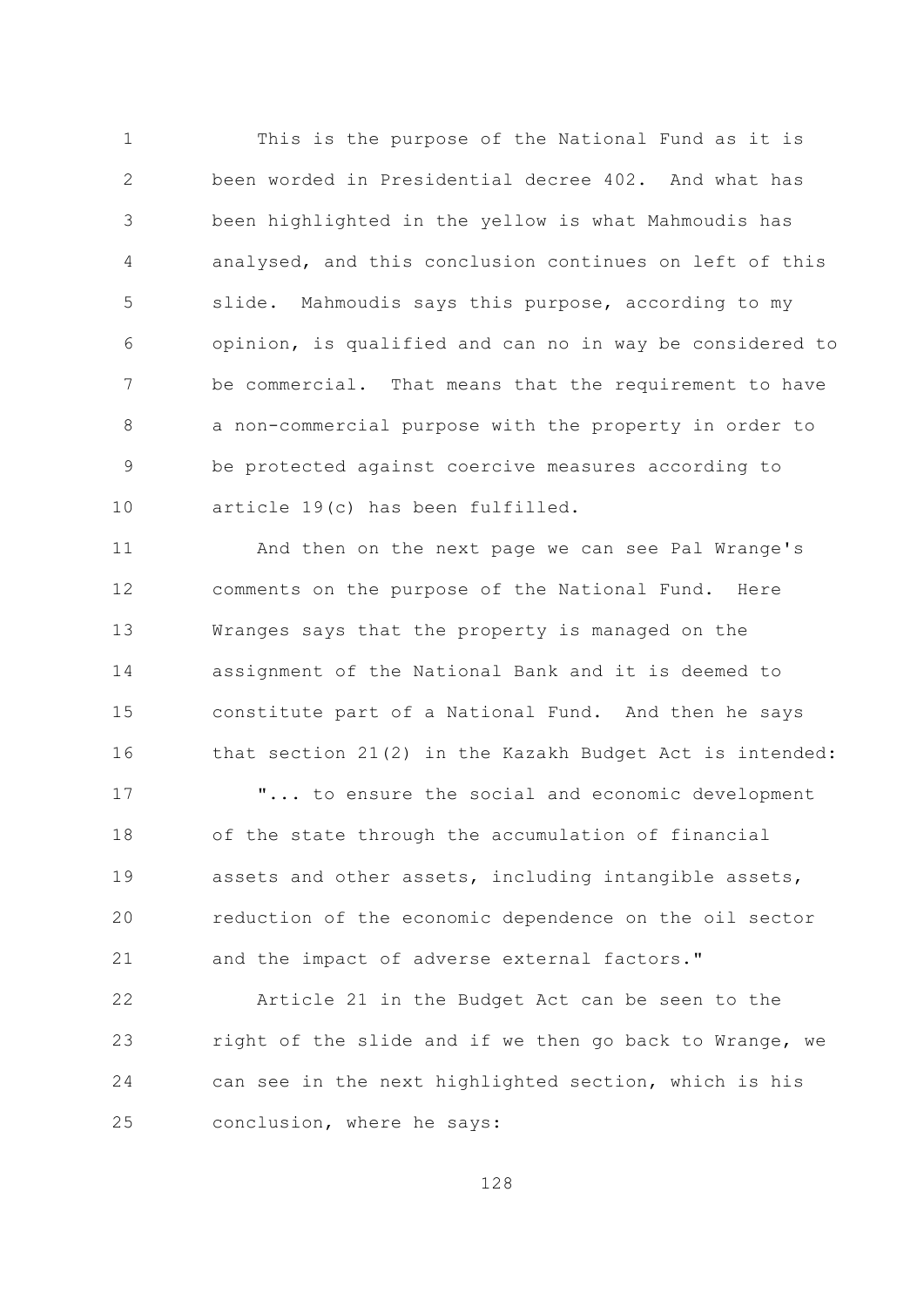$\mathbf{1}$ "On my part I have no doubt that the property is  $\overline{2}$ protected by state immunity and this is irrespectively of whether you apply the special regulations in article 3  $\overline{4}$ 21 or the general provisions in article 19. So what 5 Wrange has done is to analyse the purpose of the 6 National Fund as it is been stated in Kazakh law in the  $\overline{7}$ presidential decree 402 and, when Wrange analysed it, the Budget Code and the conclusions of both of them were  $\mathcal{S}_{\mathcal{S}}$ that these purposes mean that there is immunity pursuant 9  $10$ to article 19 of the Convention. What they have done is exactly what the court should do in this case.  $11$ 

It is a question of making an assessment of the  $12$  $13$ purpose of the use or the intended use of the assets in 14 the National Fund. It is not difficult to try this 15 because the purpose is clearly stated in Kazakh law. 16 But with the assistance of Linderfalk, the applicants  $17$ have tried to misquide the court in this respect. On the next page we have excerpt from Linderfalk's legal  $18$ 19 opinion.

 $20$ In one of the slides that I opted against, where we 21 can quotes from three experts that I never read out, 22 there Lindfalk said that, when applying 19(c), it is 23 only decisive as to what purposes a property is used or 24 intended to be used and it is what has been highlighted in yellow at the top of this image. But then Linderfalk 25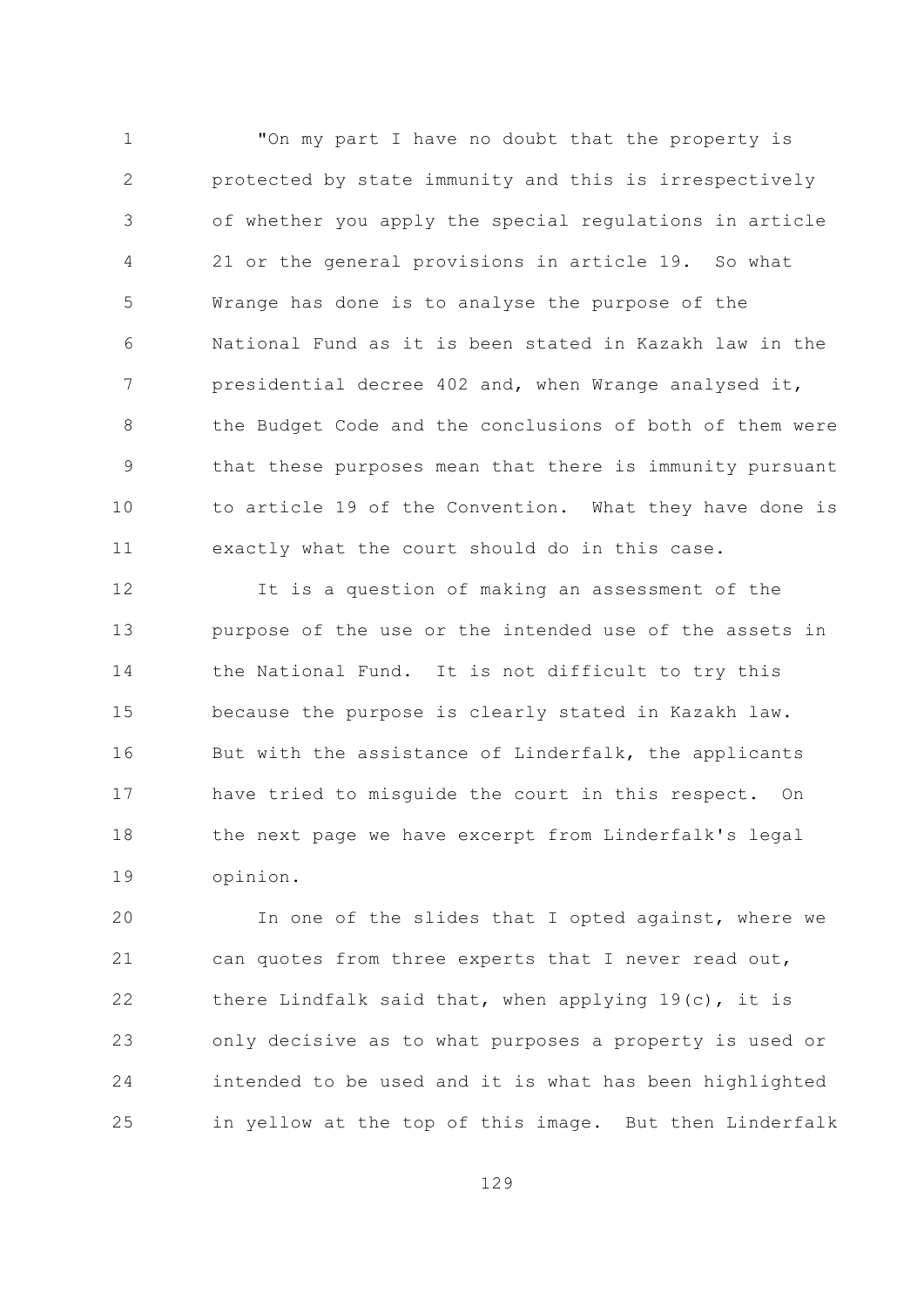$\mathbf{1}$ 

goes on and then he says:

 $\overline{2}$ "However, by saying that, it doesn't mean that the nature of a piece of property all of a sudden lacks 3  $\overline{4}$ interest. One purpose is an intended property 5 relationship, here, more clearly, the property relationship that a state might want to realise. As so 6  $7\overline{ }$ often in legal context we deal with the subjective  $\mathcal{S}_{\mathcal{S}}$ element. That can only be studied based on objective circumstances. The nature of a property is such 9  $10$ an objective circumstance if the state has made an investment in shares rather than for example in gold  $11$ therefore, because that assists us to understand the 12  $13$ purpose of this investment."

14 So what does he say? Well, like the others, he says 15 that the purpose is decisive when it comes to deciding whether or not there's immunity and the purpose can only 16 be established based on objective circumstances like,  $17$ 18 for example, the nature itself of the property. This almost sounds like the assessment of intent in  $19$ 

a criminal law. 20

21 But to understand more closely what Linderfalk 22 means, we can look at his conclusions that the part of the National Fund is that in his opinion are located in 23 24 Sweden actually serve commercial purposes.

25 In the second paragraph that has been highlighted in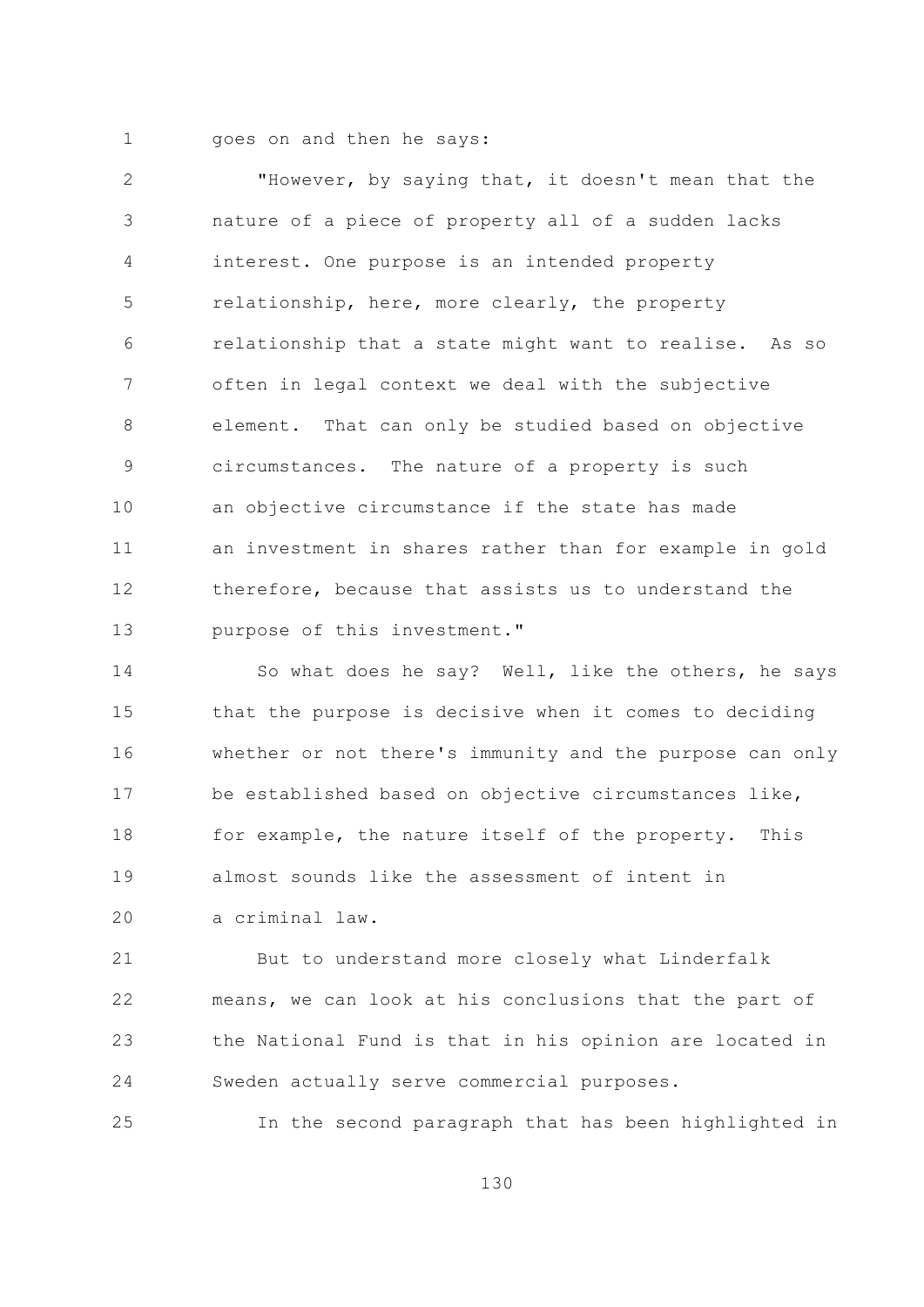yellow, Linderfalk says that, according to what has been  $\mathbf{1}$  $\overline{2}$ established in the Kazakh Budget Code of 2008, the Kazakh National Fund will have two different functions. 3  $\overline{4}$ It should assist in stabilise the Kazakh economy and it 5 should also generate an increase of value and profit. Already on that basis we can establish that at least 6  $7\overline{ }$ certain parts of the National Fund serves a commercial 8 purpose.

Certain parts of the National Fund serves 9  $10$ a commercial purpose: this a conclusion reached by Lindfalk without having taken a position of the purpose  $11$ of the National Fund. 12

 $13$ He says that the National Fund carries two functions 14 and on the basis of those functions he makes the 15 assumption "I believe what the purpose ought to be", but 16 he never looks at the explicit purpose of the National Fund as expressed in Kazakh law and the fact is  $17$  $18$ that there isn't one single reference in Linderfalk's 19 legal opinion to any provision in any Kazakh law that 20 relates to the purpose of the National Fund.

21 But here we do have a reference in footnote 40 to 22 article 21, item 3 in the Budget Act, as we can see on 23 the right. There it says about the savings function and 24 the stabilising function carried by the National Fund. It's talking about what function it has. It talks about 25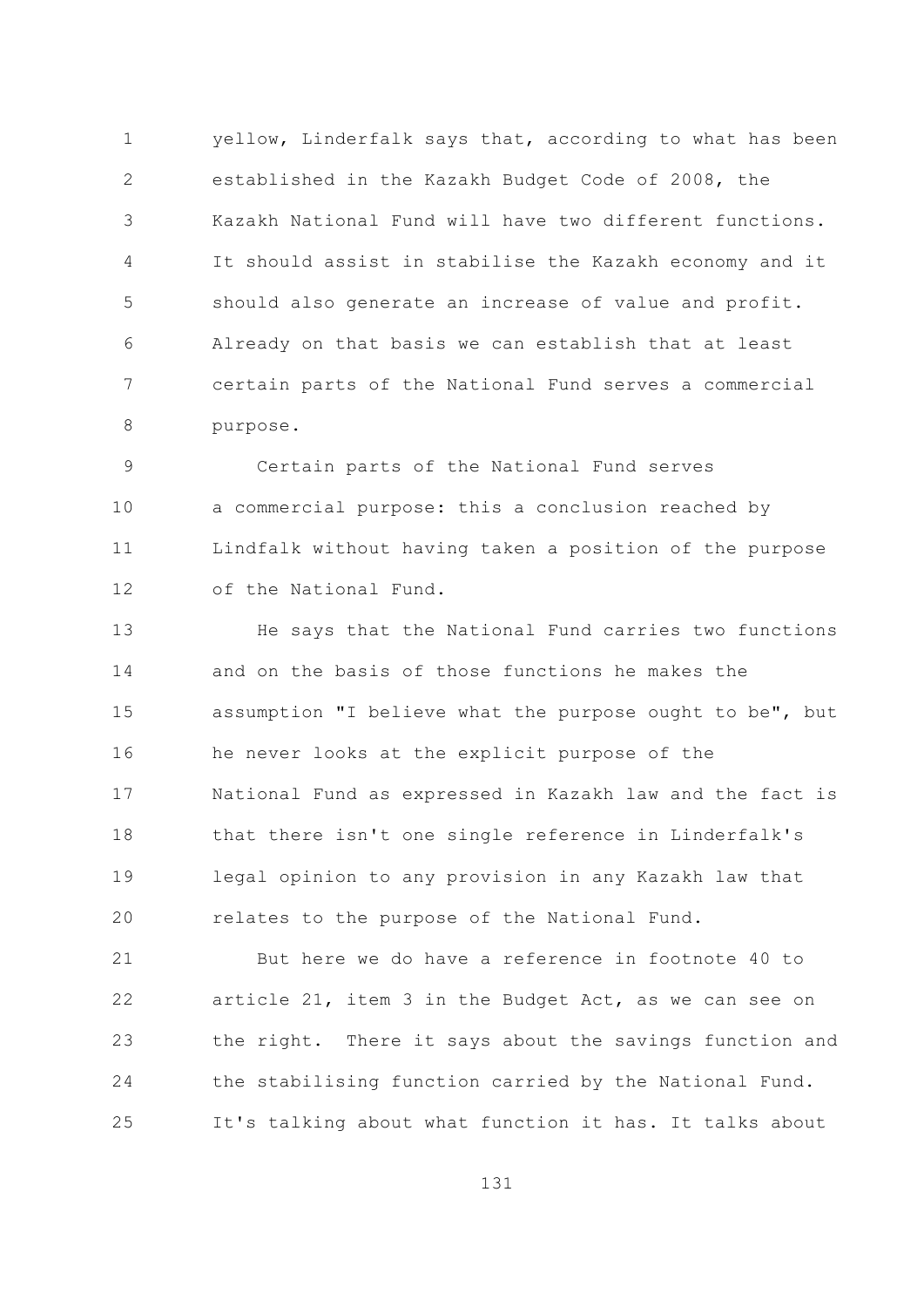$\mathbf{1}$ how, not why. It explains how the purposes of the  $\overline{2}$ National Fund are fulfilled, not why the National Fund has these functions or what the purpose is. 3

 $\overline{4}$ The purpose has been stated in 21.2 but that is 5 an article that Lindfalk leaves completely without comment and we haven't received any comment on that 6  $7\overline{ }$ article by the applicant either and the fact that  $\mathcal{S}_{\mathcal{S}}$ Lindfalk doesn't even try to touch upon the actual purpose of the National Fund cannot be interpreted in 9  $10$ any other way than that he, exactly like Mahmoudis and  $11$ Wrange, has the opinion that those purposes are state and not commercial. As seems to be case with the  $12$  $13$ applicant, Linderfalk sees no other opportunity other 14 than to try and bring the reader down a different path 15 that looks at the different aspect of the assessment 16 rather than the purpose and they want the outcome of this to be for the court to construct a purpose of the  $17$ use of the assets in the National Fund rather than  $18$ 19 actually analysing the explicitly expressed purpose.

20 So now we can see what the applicants have stated 21 about the purpose on the use of the funds held by the 22 National Fund. Here they started by indicating this 23 document, the Central Bank report for one year, 2014. 24 In this report, it is explained how the value has developed for the National Fund in 2017 and the global 25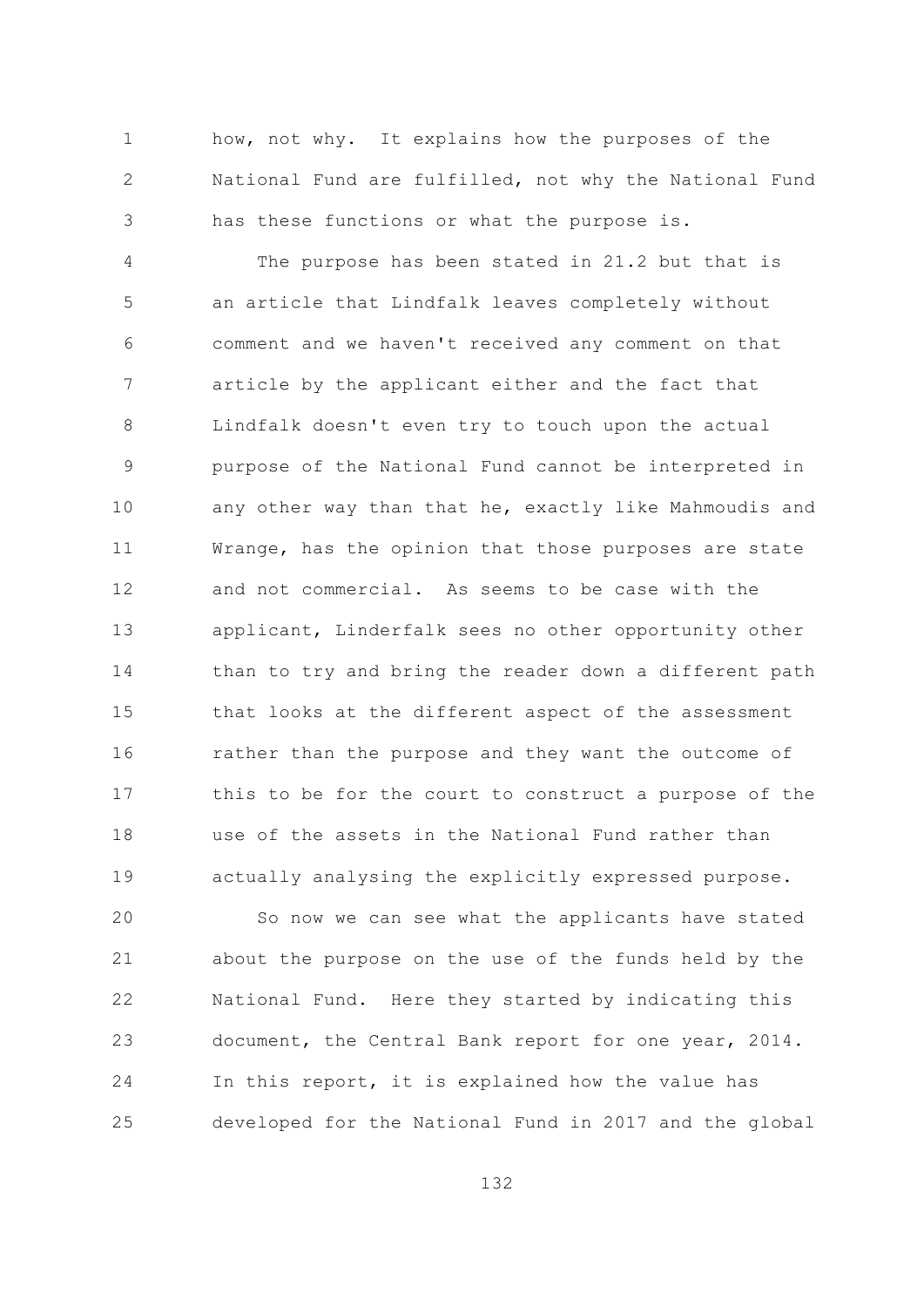$\mathbf{1}$ equities mandate was mentioned to generate a high yearly  $\overline{2}$ return but they have only looked at the report for 2017. They haven't looked at the reports for any other years, 3 so you might ask yourself why is that. 4

5 If you look at the list of evidence from the applicants, this has been invoked to show that the 6  $\overline{7}$ returns of the savings was 79.41 per cent, not the equities mandate, the annual returns on the investment, 8 and this was not stated in the opening statement. 9  $10$ Perhaps they will get back to this later today, but we must assume that the applicants wish to demonstrate by  $11$ showing us this is for us to look at the returns from  $12$  $13$ the global equities mandate for 2017. One out of the 14 almost 20 years out of which the National Bank has 15 managed the National Fund and, based on that, make an assumption that the purpose of the National Bank is 16 not non-commercial, or is commercial rather, and to  $17$ 18 reach that high return on investments they buy and sell 19 shares on a daily basis and they demonstrated this by 20 showing the transaction history for the National Bank 21 accounts by showing us this statement on the screen. 22 I have a few comments.

First of all, this document has not been called into 23 24 evidence by the applicants. Secondly, Moldabekova was very clear in saying there was no trading that takes 25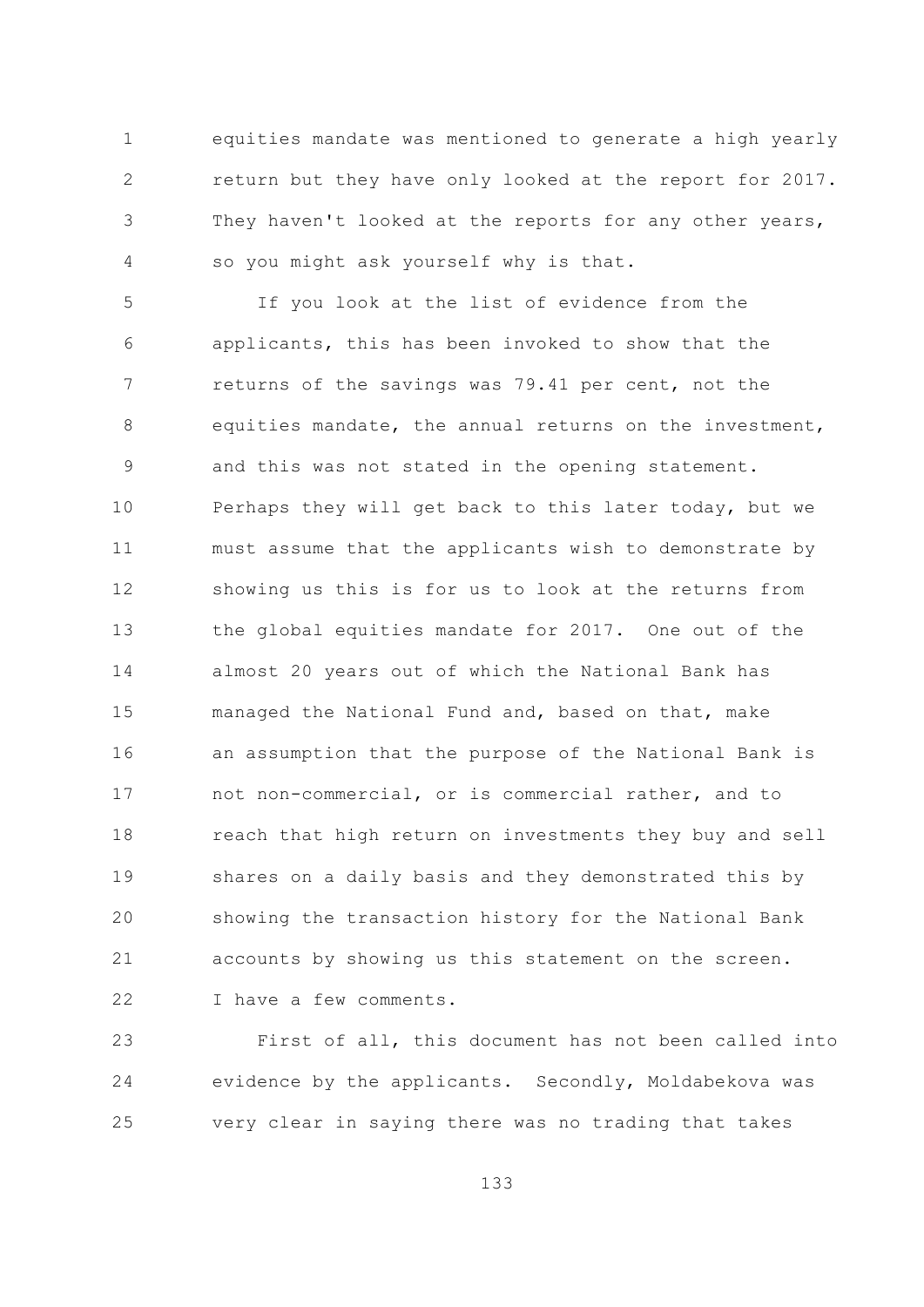place. Well, she said, we reinvest funds that we  $\mathbf{1}$  $\overline{2}$ receive from dividends from tax refunds but we do not deal with speculation. 3

Thirdly, we can look at the dates. I'm not sure you  $\overline{4}$ 5 can actually see the dates very clearly in your documents, but if you remember that the previous slide 6  $7\overline{ }$ was the result of profit and loss for the global equity mandate for 2017. Here we can see this is January 2008.  $\mathsf{R}$ 

So it's presented in such a way as to make the court 9  $10$ believe that there is a link between transactions that  $11$ occurred in January 2008 and the property and loss for the global equities mandate in 2017 ten years later. 12

 $13$ Well, of course, there is no connection. Then it 14 would be more reasonable to look at the transaction history for 2017 that has actually been submitted to the 15 case file and I would encourage the members of the court 16 to do so after we conclude the proceedings.  $17$ 

 $18$ Well, what we are looking at now is this document 19 that we only showed you partially, exhibit 61, the two 20 first pages. I think it was the top ten lines of this 21 document that we cast an eye on.

 $22$ There is a column called "settled date", where we can see that there is quite a lot of activity, 28, 29 23 and 30 January, and 1 February 2008, and then we can go 24 down one level and we can see just below the middle of 25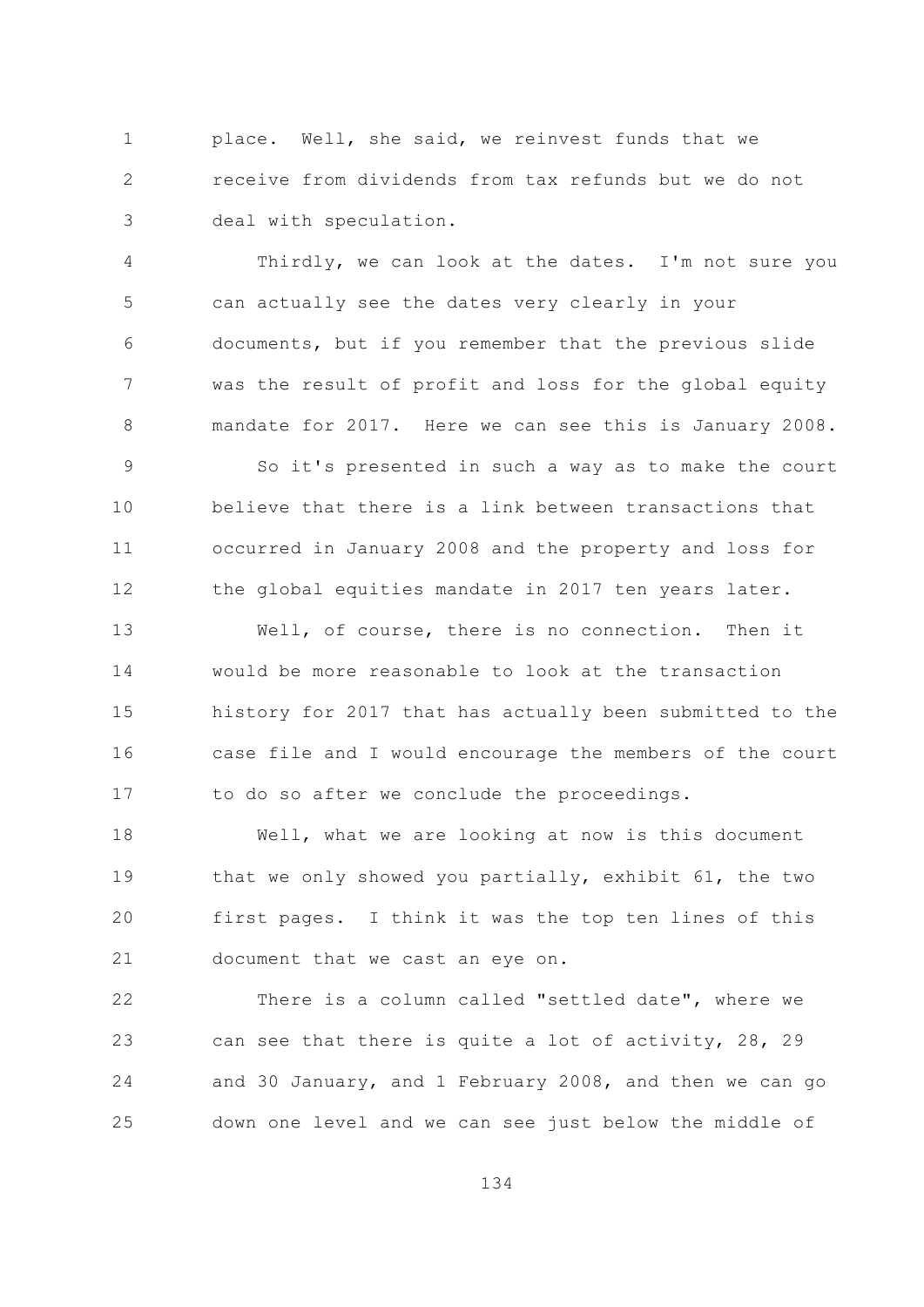page there's a minor break, then nothing happens for  $\mathbf{1}$  $\overline{2}$ about a month and a half and then the next day, 11 March 2008, and then after that bit of activity in 3  $\sqrt{4}$ mid March 2008, and then the odd event throughout the 5 year, and then it continues a little bit onto the next page, where the court can see that we enter into 2009 at 6  $7\overline{ }$ the top of page 2.

 $\mathcal{S}_{\mathcal{S}}$ Something else that the court should be clear on is that in the transaction code column it says when, where 9  $10$ buy and sell has occurred -- S represents buy, B represents buy -- and, as can you see, the overwhelming  $11$ majority of transactions are other transactions than 12  $13$ just buy and sell transactions. So there's quite a lot 14 to say about this part presentation offered to us by the 15 applicants, mainly, I would say, on how they present 16 information.

 $17$ This is not a question of day trading or speculation 18 or maximising profits. It about holding possession that 19 complies with the benchmark, the index and to reinvest 20 funds that are paid out as double taxation or because of 21 dividends and, beyond the fact that there are certain 22 objections we can raise when it comes to how the applicants choose to present information to us, we also 23 24 have something that we might easily overlook that is very important and the applicant haven't either here 25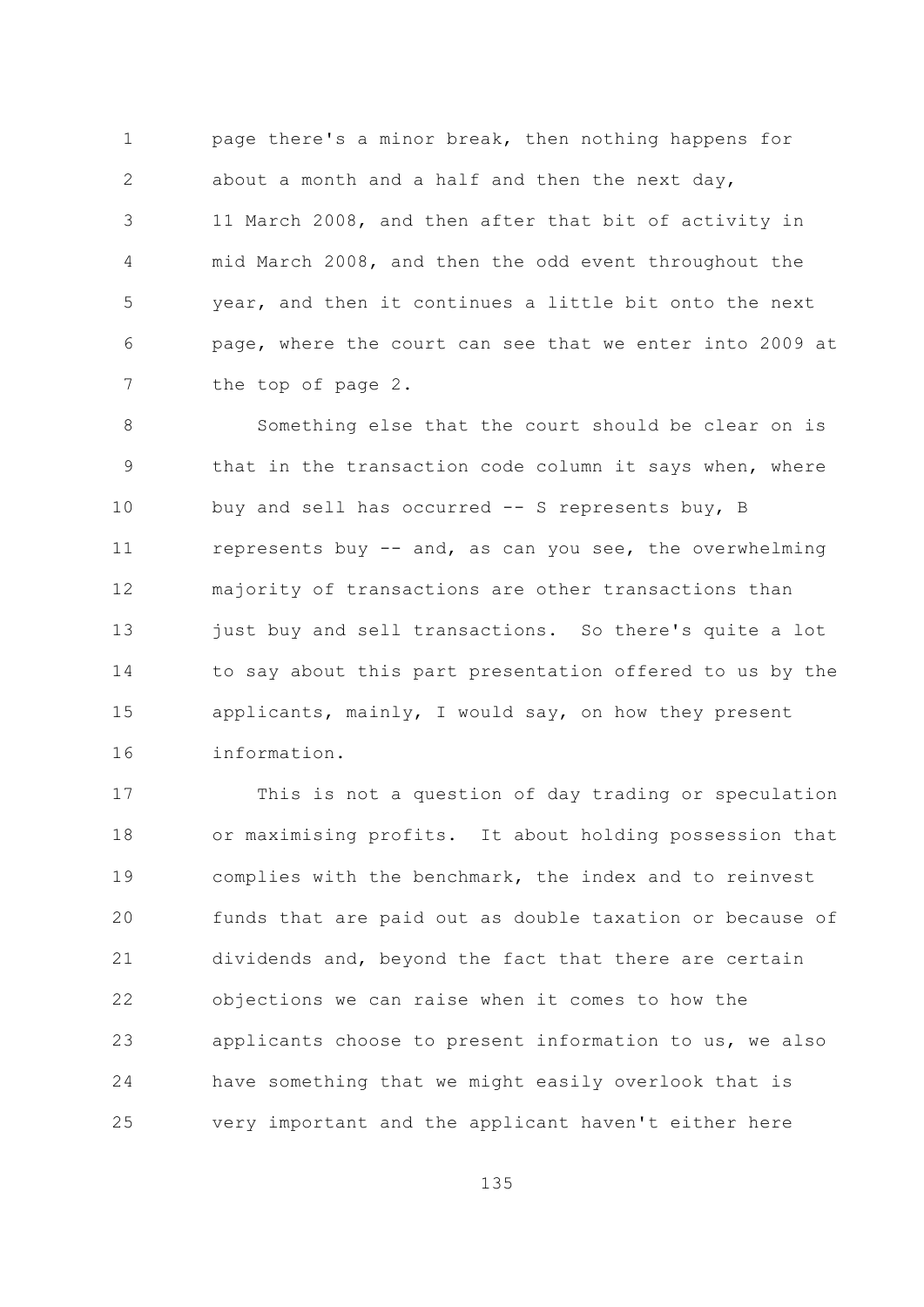$\mathbf{1}$ carried out an analysis as to why this alleged day  $\overline{2}$ trading occurs.

So, again, here to lead the court down the line 3 saying that the fact that transactions occur, then that 4 5 must be taken to mean that the purpose is commercial. The applicants have also referred to opinions from 6  $7\overline{ }$ Anatoly Didenko, the Kazakh civil law professor. In  $\mathcal{S}_{\mathcal{S}}$ slide 23 they have quoted his opinion, submitted as exhibit 152, which has been invoked to prove that the 9  $10$ assets of the savings portfolio are used in a commercial purpose but what the professor is analysing is the  $11$ nature of the Act or the commercial nature of these 12  $13$ actions and what I mention in regard to this in my 14 opening statement, that in Transperfect's English of the

1.5 translation is:

16 "Therefore in our opinion, the specific actions of the National Bank to dispose of the National Fund as to  $17$ the commercial nature of these transactions." 18

And this is something you can find in the bottom 19 20 left hand corner of this image, but this quote was not 21 emphasised by the applicants on Tuesday. This has only 22 been done in writing.

23 What they did emphasise was another quote in the 24 counsel's own in-house translation by another article by Didenko, as we can see here in slide 54 to the right, 25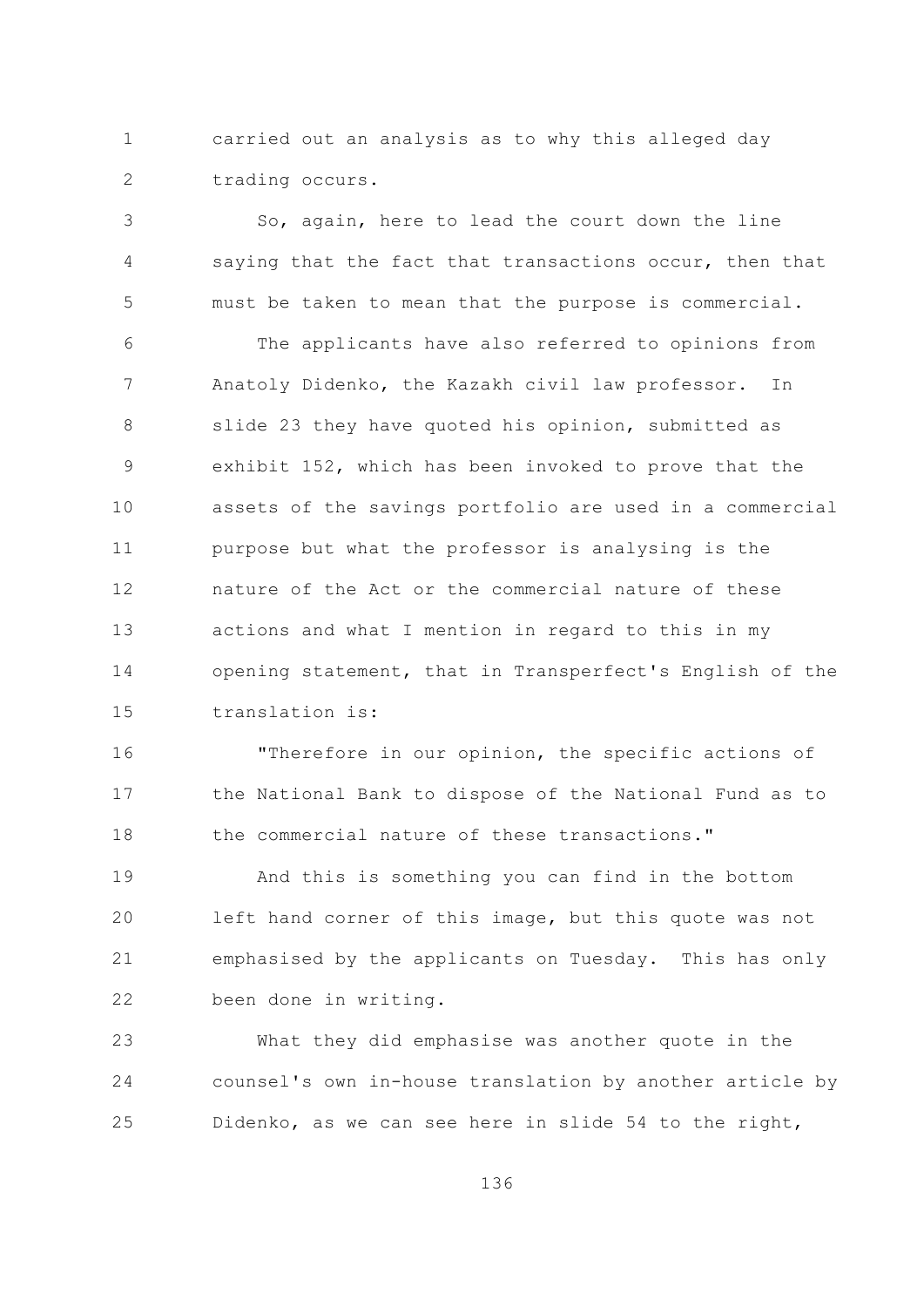exhibit 15615, and in their own translation in the top  $\mathbf{1}$  $\overline{2}$ it says:

"In our opinion the Central Bank's concrete actions 3  $\sqrt{4}$ in the management of the National Fund prove that they 5 are taken with a commercial purpose."

And below these images the court can see two 6  $7\overline{ }$ sentences in Cyrillic letters. They are almost  $\mathcal{S}_{\mathcal{S}}$ identical. One is in exhibit 152, conducted by an independent translation agency, and the other one is 9  $10$ from exhibit 165. This is the translation carried out in-house by the applicant's counsel and the words in red  $11$ to the left are the words that are different in the two 12  $13$ wordings.

14 What is most interesting is the concept in bold. 15 This is how you pronounse it in Russian, I believe, and this is just how the translation agency has translated 16 this as being "commercial nature" and the applicant's  $17$ counsel have translated this as "commercial purposes". 18 19 So here we know that the purpose of the use or the 20 intended purpose of the use of certain property is what 21 decides whether or not there are immunity rules in 22 effect.

23 So this purpose is also crucial when deciding 24 whether or not there is immunity against enforcement  $2.5$ measures.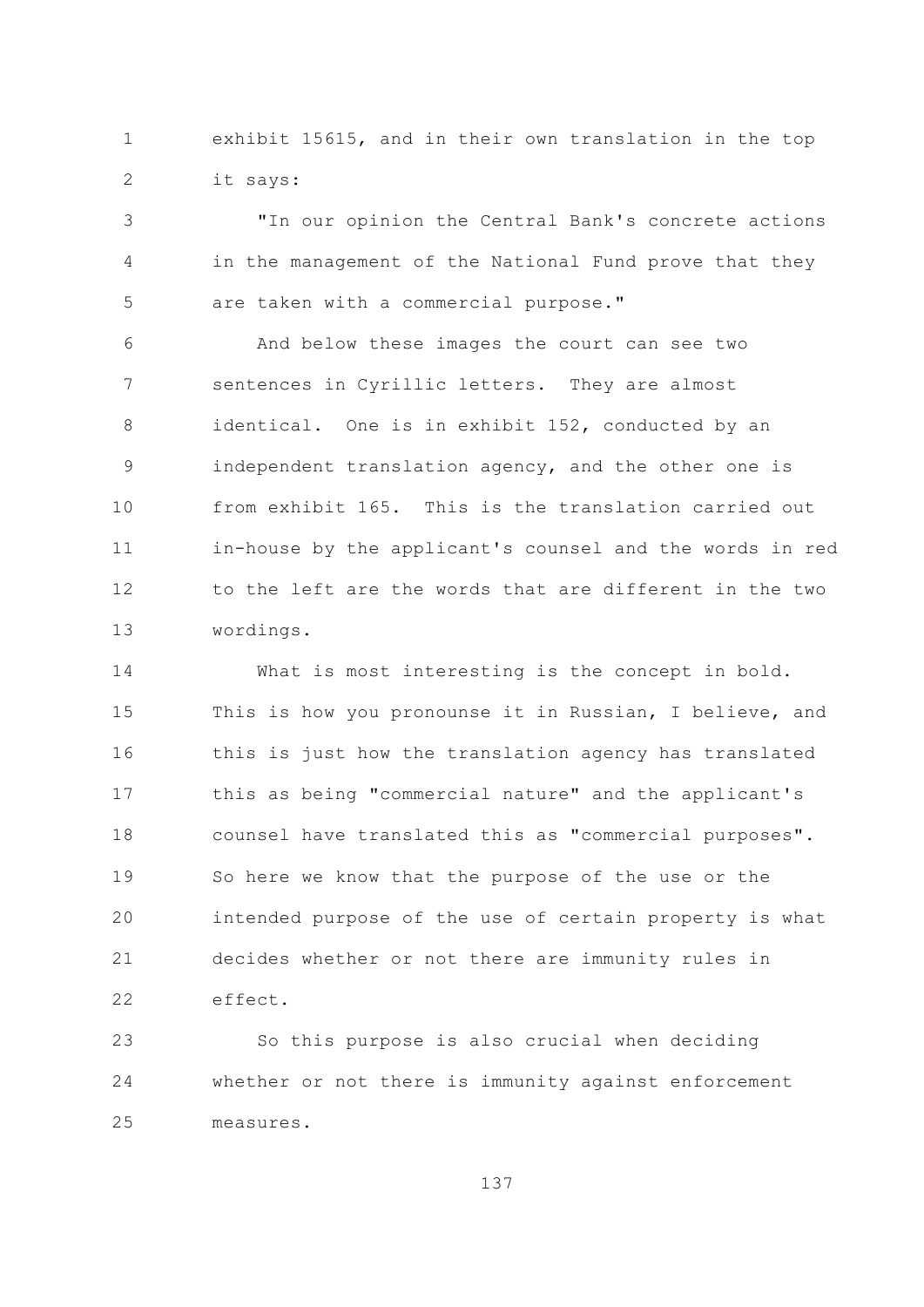$\mathbf{1}$ I hope that this is a pure mistake but, regardless  $\overline{2}$ of what the truth of that matter is, we can establish that Didenko didn't reach the conclusion in the later 3 opinion either that the assets in the savings portfolio 4 5 were used for commercial purposes. Again, he concluded that it is of a commercial nature, so nothing that has 6  $7\overline{ }$ been said so far is aimed at the use or the intended  $\mathcal{S}_{\mathcal{S}}$ use.

What has been presented, and explicitly targeting 9  $10$ the purpose is the decision in from the Stockholm District Court. Here we have a ruling from a Belgian  $11$ court and the court follows this reasoning that they had 12  $13$ as their basis the nature of the property, that these 14 were long term investment objects and therefore the 15 savings portfolio function was a commercial activity. The Stockholm District Court didn't spend too many words 16 on this either. The interesting aspect of the court's  $17$ 18 ruling can be found on the next page. The 19 District Court started by saying that the designated 20 property is constituted by commercial shares in 21 a company run for profit.

Commercial shares. So you might ask yourself what 22 23 is that.

24 Then you might ask yourself how many companies are not run for profits that can hold shares in. 25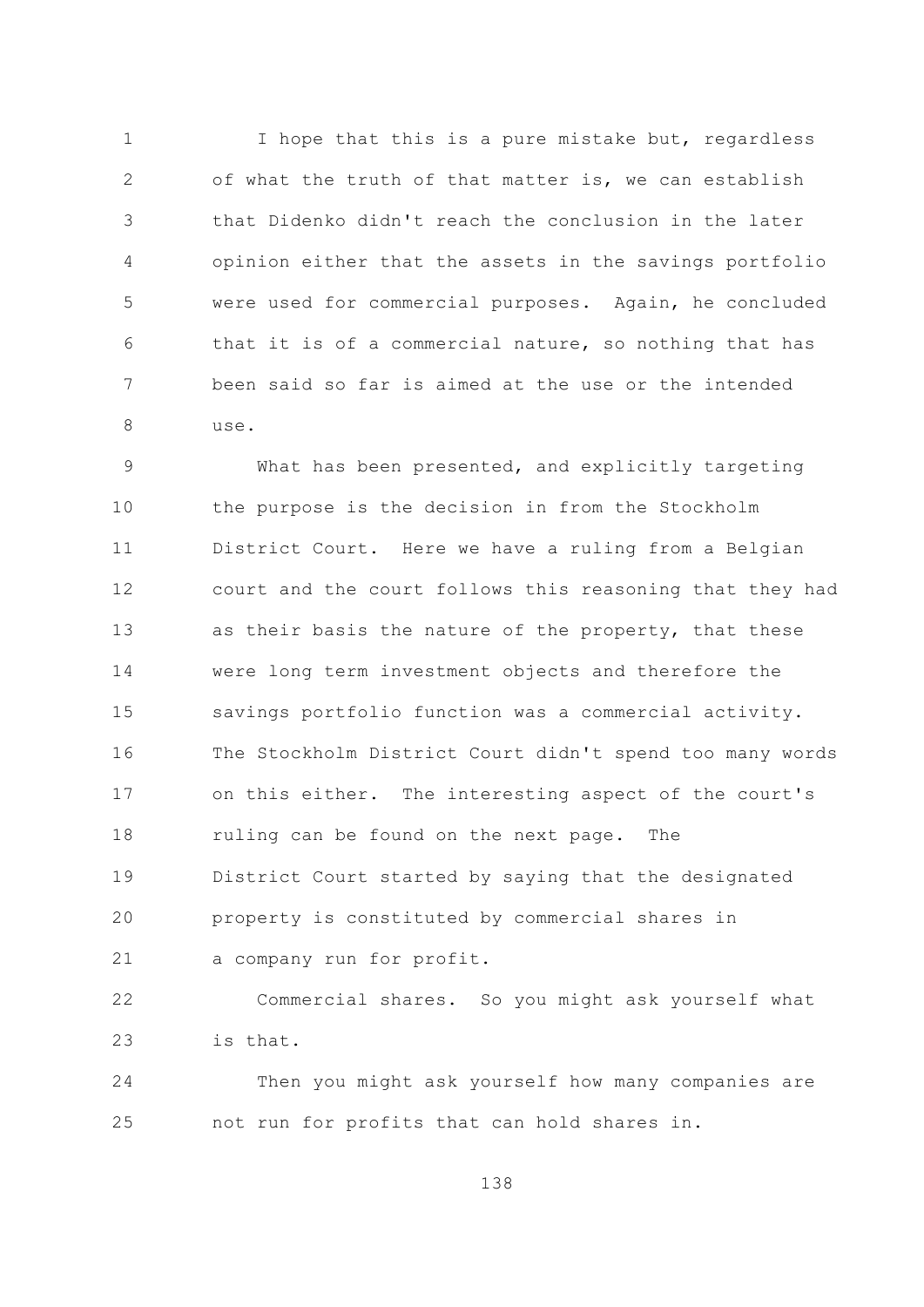$\mathbf{1}$ What Stockholm hold District Court was to have as  $\overline{2}$ their basis, the type of property. They had as their point of departure the nature of the property, not the 3 purpose. They did exactly what you are not supposed to  $\overline{4}$ 5 do and then the District Court goes into the purpose of the holding or the possession and they say that the 6  $\overline{7}$ purpose primarily is to generate profits and this is a conclusion because Kazakhstan, not having an increase  $\mathsf{R}$ in the value of shares, could be detrimental and then 9  $10$ the District Court said that it is not probable that  $11$ funds that are intended for the latter purpose, the 12 commercial purpose, are invested in such a way that the  $13$ value can quickly be lost.

14 With every degree of respect, it appears that the 1.5 District Court doesn't understand what the spreading risks is and the fact that the District Court said that 16 the value can quickly be lost is something that  $17$ testifies that effect, because what could have been  $18$ meant that the value of the securities was lost would be 19 20 a worldwide financial markets crash and not even then 21 I think the value would have disappeared completely, 22 would have been lost. It would have deceased.

23 It wouldn't have affected the companies in the same 24 way or the value of all the shares in equal measure and this is what I'm trying to get at. The more different 25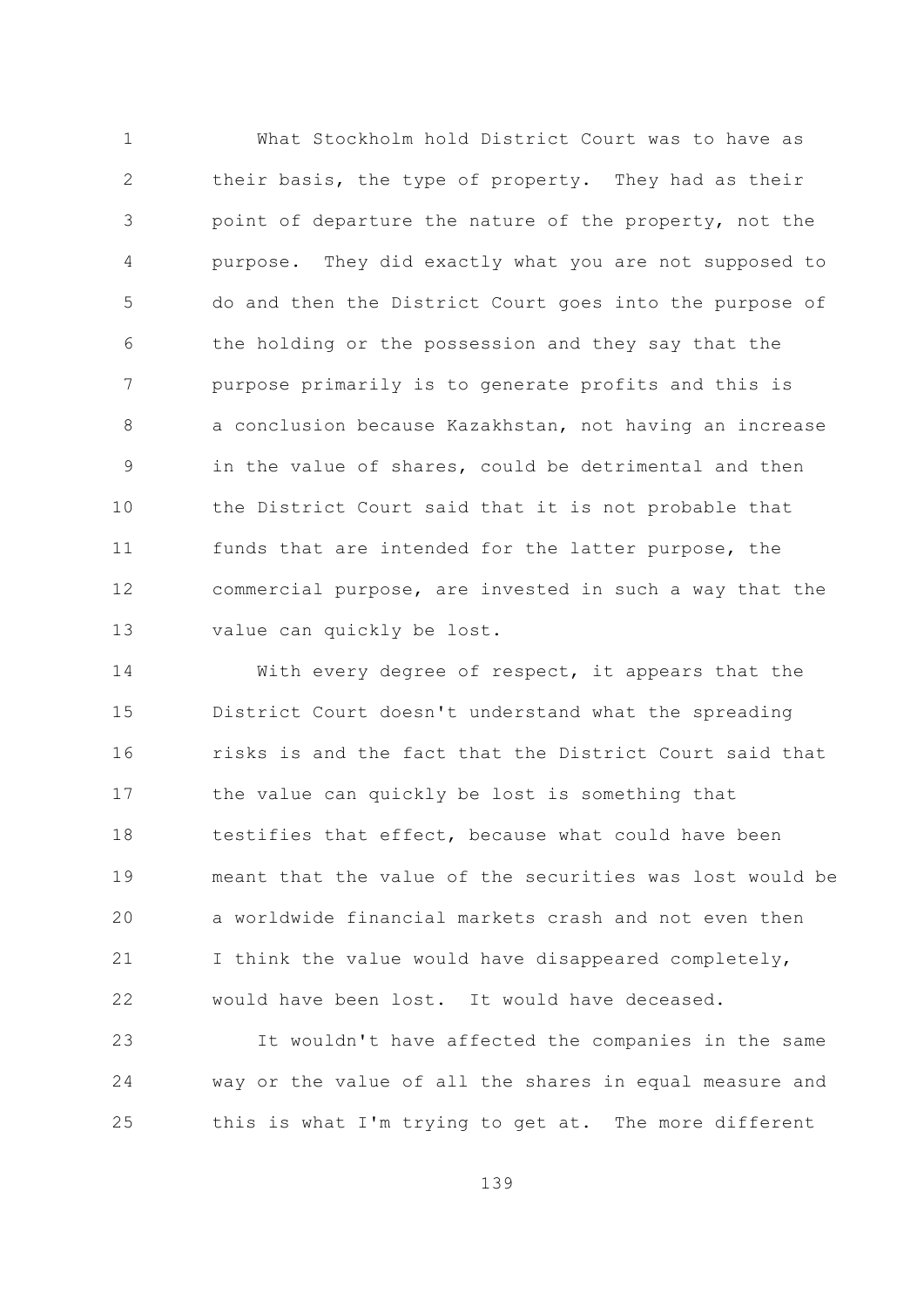types of assets you hold, the lower is the risk that the  $\mathbf{1}$  $\overline{2}$ value of the assets will quickly be lost.

There's a lower risk to have shares in 30 companies 3 than in three companies. There's a lower risk in owning  $\overline{4}$ 5 both shares and oils than just owning oil and there's lower risk in owning both shares and gold than simply to 6  $7\overline{ }$ own exclusively gold.

One of the purposes behind the National Fund is to  $\mathsf{R}$ 9 reduce the state budget dependent on revenue from the  $10$ domestic oil sector. Without the National Fund, the  $11$ economic and social government would in Kazakhstan would 12 have a larger extent have been dependent on revenue from  $13$ the oil sector in the country.

14 They achieve this purpose to reduce the dependence 15 by placing assets in the National Fund, different types of assets in different markets and different locations, 16 which reduces the risk for the value to be lost, in the  $17$ words of the District Court, is often less than if the  $18$ 19 asset would only be constituted by the revenue from the oil sector in Kazakhstan. 20

21 It would appear that the District Court, when 22 conducting their assessment, did not grasp this circumstance. So the reason that it is not probable 23 24 that funds exist to stabilise the state of Kazakhstan's 25 social economic development, that it is not probable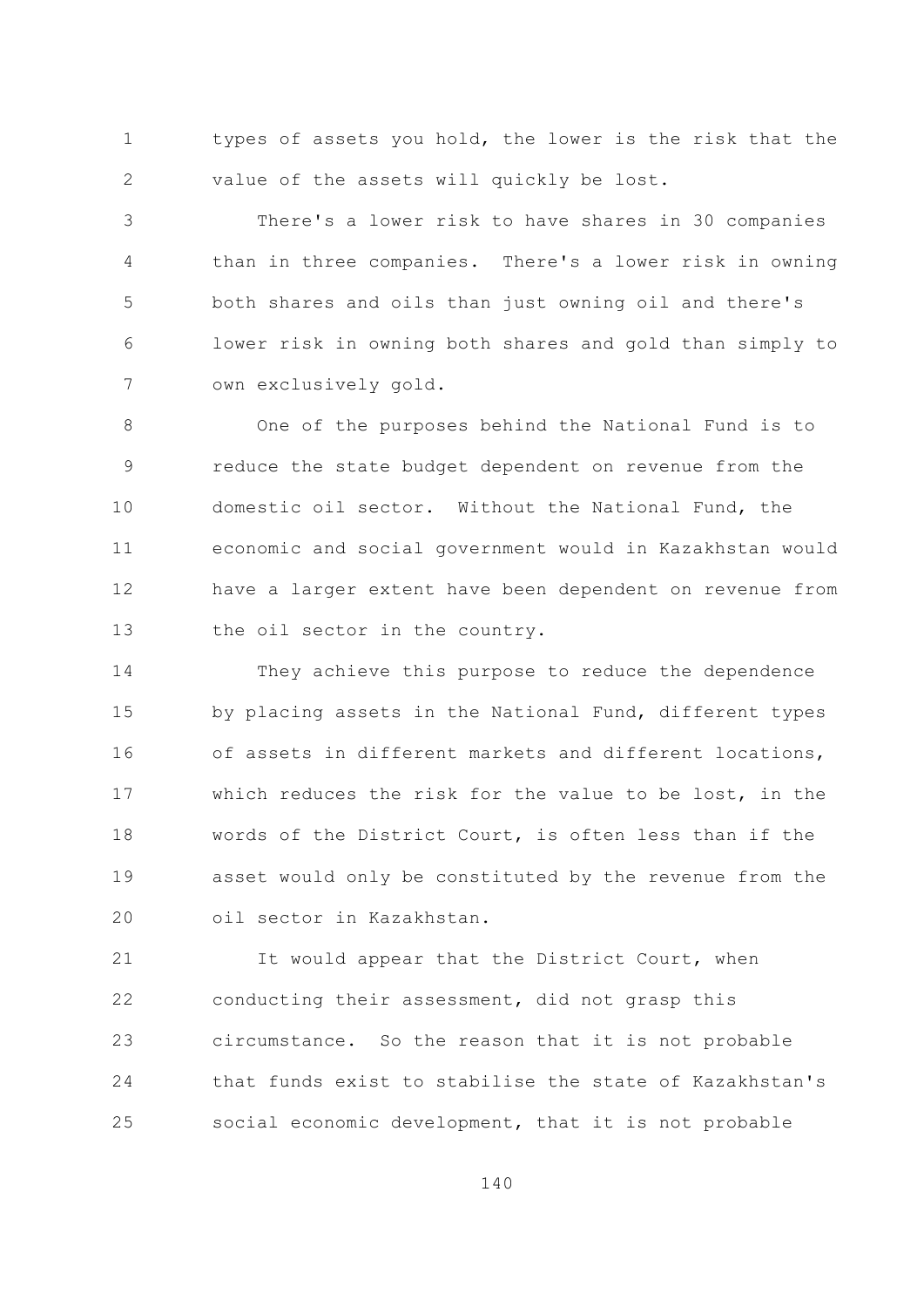$\mathbf{1}$ that they would be invested in such a way that their  $\overline{2}$ value could quickly be lost, well, that is absolutely correct, but they still ended up in an incorrect 3  $\overline{4}$ conclusion and I think the District Court failed to 5 understand that the funds weren't invested in such a way that their value could quickly be lost. 6

 $\overline{7}$ Instead, it would appear that the District Court 8 assumed that holding shares in itself is combined with high a degree of risk and therefore the shareholding 9  $10$ cannot be state and non-commercial and I'm just pointing this out so that you, the members of this  $11$ 12 District Court, refrain from making the same mistake.  $13$ So there are rules and regulatory frameworks that 14 clearly stipulate how the property can be used and what 15 the purpose of the use is and in article 3 of the Kazakh Budget Code, it emerges that the fund does have savings 16 and stabilisation purposes to collect assets and to  $17$  $18$ provide returns on these assets at a moderate risk  $19$ level.

20 But the savings function is not an end in itself. 21 It's just one of the answers to the questions how should 22 the aims of the National Fund be achieved and we heard 23 Moldabekova talk about this on Wednesday.

24 The fact that there is a saving function, well, that 25 doesn't change the purpose of the National Fund and the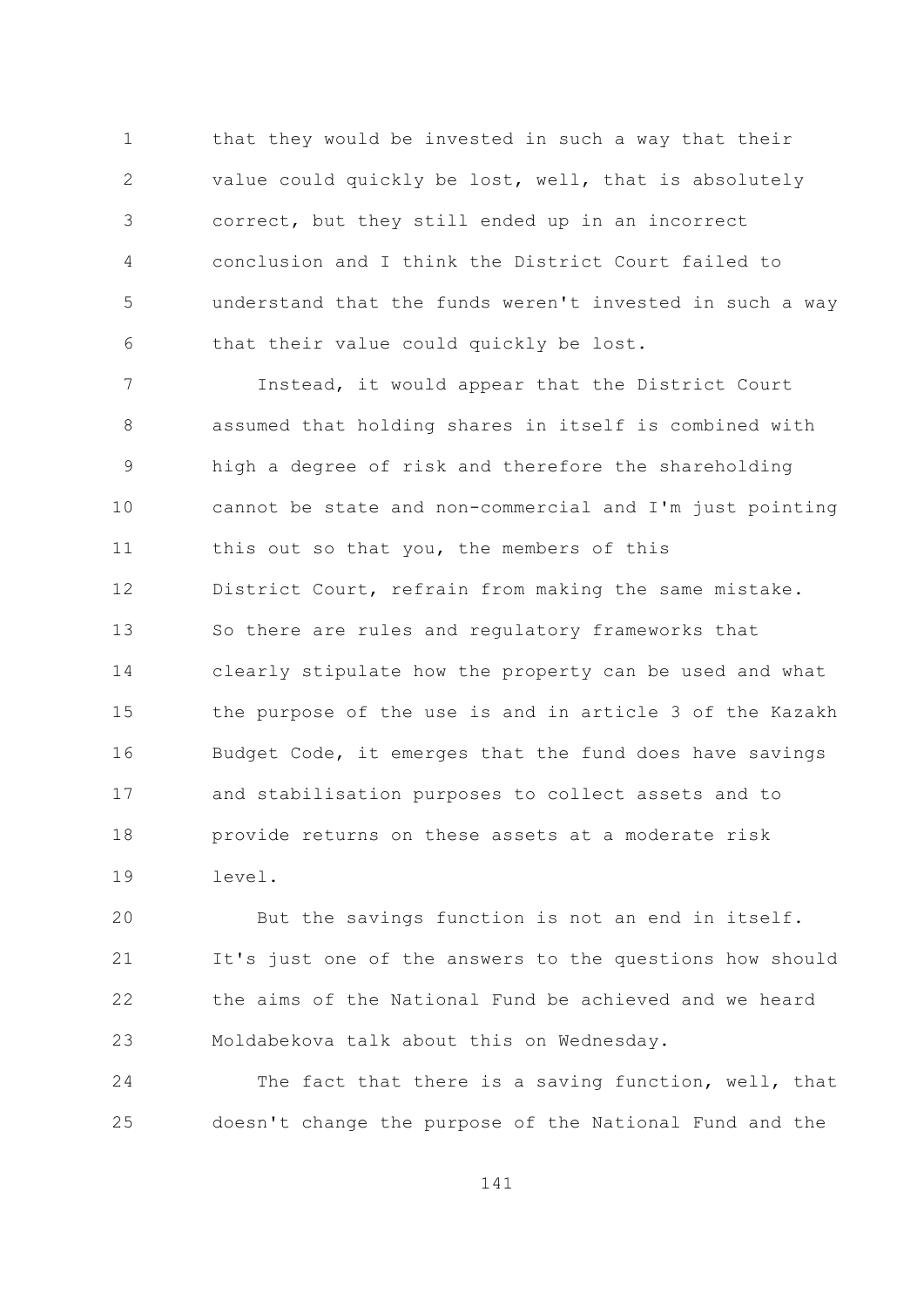$\mathbf{1}$ property used to fulfil the savings function ensures on  $\overline{2}$ the one hand that the stability function can continue to exist and overall that the National Fund can continue to 3 exist even though Kazakh oil revenues will decrease. 4

5 The management of the National Bank's gold and foreign exchange reserves are done by -- we have 6  $\overline{7}$ a statement on how to achieve that in policy documents. In the first page it says that the purpose of the 8 National Bank's gold and foreign exchange reserves is to 9  $10$ make sure that the bank can fulfil their statutory goals  $11$ and assignments.

 $12$ So they have to make sure that these tasks can  $13$ always be executed and the assets need to be structure 14 in such a way that these aims can always be achieved.

1.5 So with the returns on the assets and the gold and the foreign exchange reserves and in the National Fund, 16 but, by having this explicitly stated property, you  $17$  $18$ ensure that you can achieve the objective. It's about spreading the risks and, if you would not be able to 19 20 consider this type of property that is intended to be 21 used for state non-commercial purposes, then property 22 that could generate profit and increase value could 23 never be used for such a purpose.

24 So gold and foreign exchange reserves are used in the same way as benchmarks are used for securities, to 25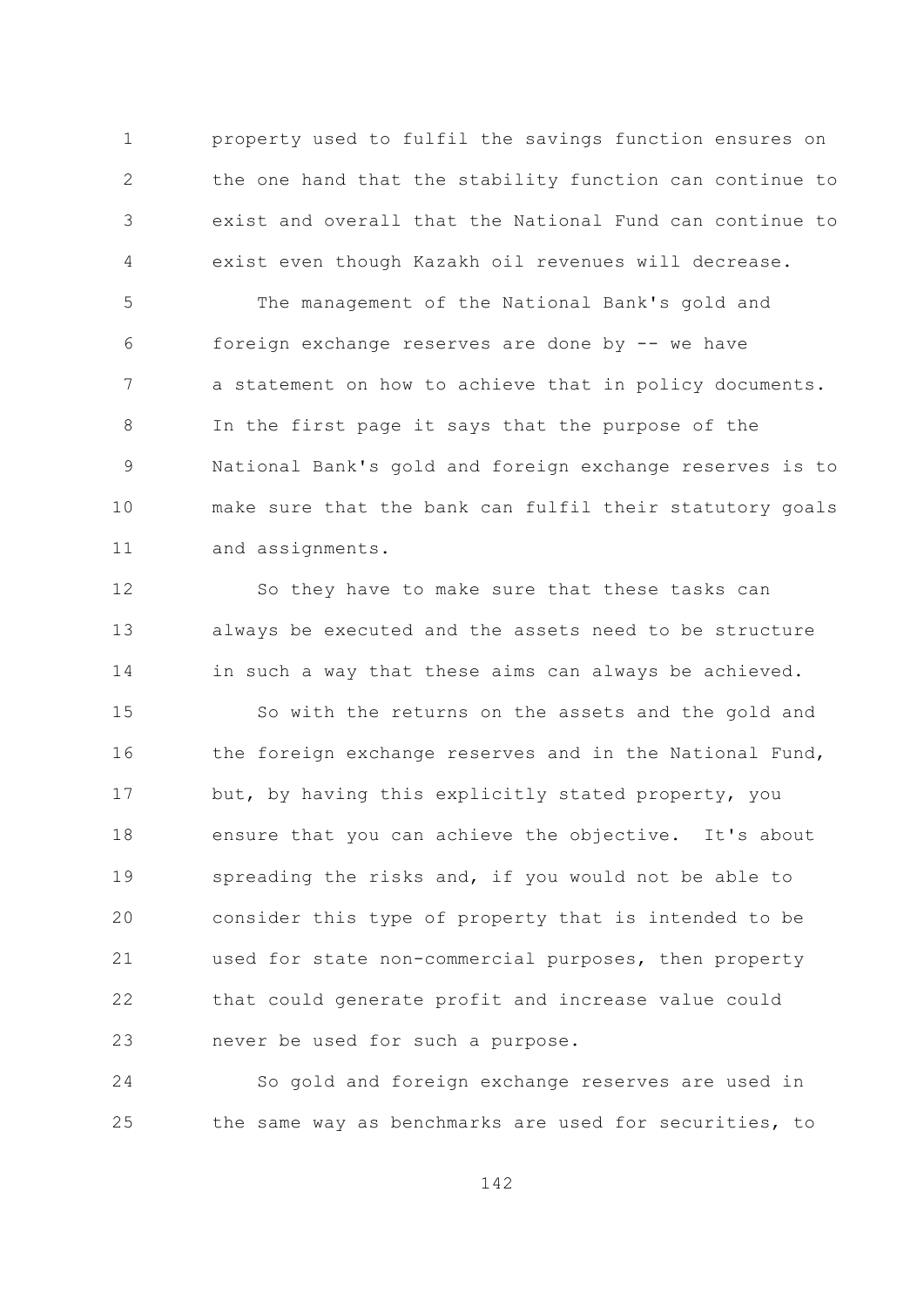spread risk. So this is made clear from an extract from  $\mathbf{1}$  $\overline{2}$ the National Bank website, where they say that now we motivate the gold reserves to a high degree of the fact 3  $\overline{4}$ that the value of gold normally doesn't follow the same 5 pattern as the value of the foreign exchange reserves.

Therefore the value of the collected gold and 6  $\overline{7}$ foreign exchange reserves is more stable than the value  $\mathcal{S}_{\mathcal{S}}$ of the gold reserve and the foreign exchange reserve 9 separately.

 $10$ So with a point of view of the applicant, you could  $11$ attach gold and foreign exchange reserves in the countries where the countries where the assets are and 12  $13$ it's possible that this will be told when they gave 14 their closing arguments, that it would corrected use, 1.5 but, because this is based on a reasoning that, just 16 because they can increase the value and generate profit, then they cannot be protected by immunity.  $17$ That means  $18$ that state funds must be placed in accounts that do not  $19$ bear interest or be tucked away in a mattress and then the value would decrease over time because of inflation. 20 21 You need returns on investments for the value to be 22 maintained over time and this cannot be understood as 23 anything else than that one of the reasons behind the 24 purpose of the use of an asset should be what is  $2.5$ intended under article 19 and not that the asset can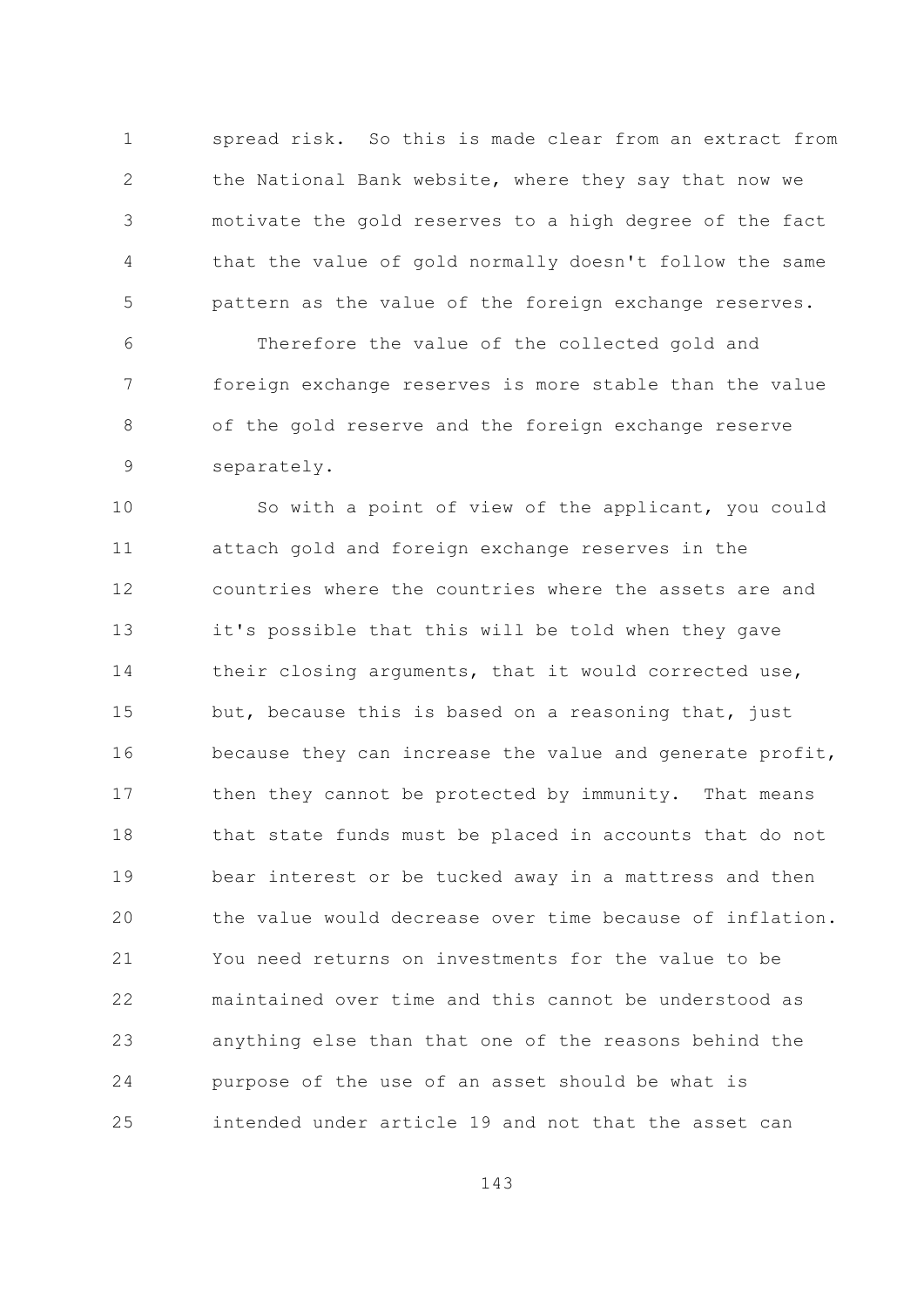$\mathbf{1}$ 

generate returns.

 $\overline{2}$ MR FOERSTER: So now between here and lunch, we'll talking about abuse of rights. This was an objection which came 3  $\overline{4}$ up quite late. I could use that as a part of the 5 response because it's in the closing statement of the account, but, since this is very serious allegation, 6  $\overline{7}$ I want the court's attention. I will take 15 minutes, 8 but I will do it after this closing statement. MR NILSON: I understand that the counsel has no objection 9  $10$ to doing this in non-normal order, but we would prefer  $11$ the respondents to finish their closing statements. 12 THE CHAIRMAN: We cannot stop this because I would like to  $13$ have a response. It's a surprise to all of us. This 14 thing with blood sugar and ability to focus, it's very 1.5 difficult to achieve the maximum equality in the proceedings. I would propose to take lunch now and we 16 need at least an hour, which means we are back at 2.30  $17$ 18 and normally the court closes at 4.30 and probably --19 MR NILSON: No, we don't plan to make a presentation of the 20 same magnitude. We will trying to be a bit more 21 concise.  $22$ THE CHAIRMAN: But then probably we're able to -- so --MR FOERSTER: I could do with a break as well. I want the 23 24 court to --THE CHAIRMAN: So maybe we can start with that after lunch 25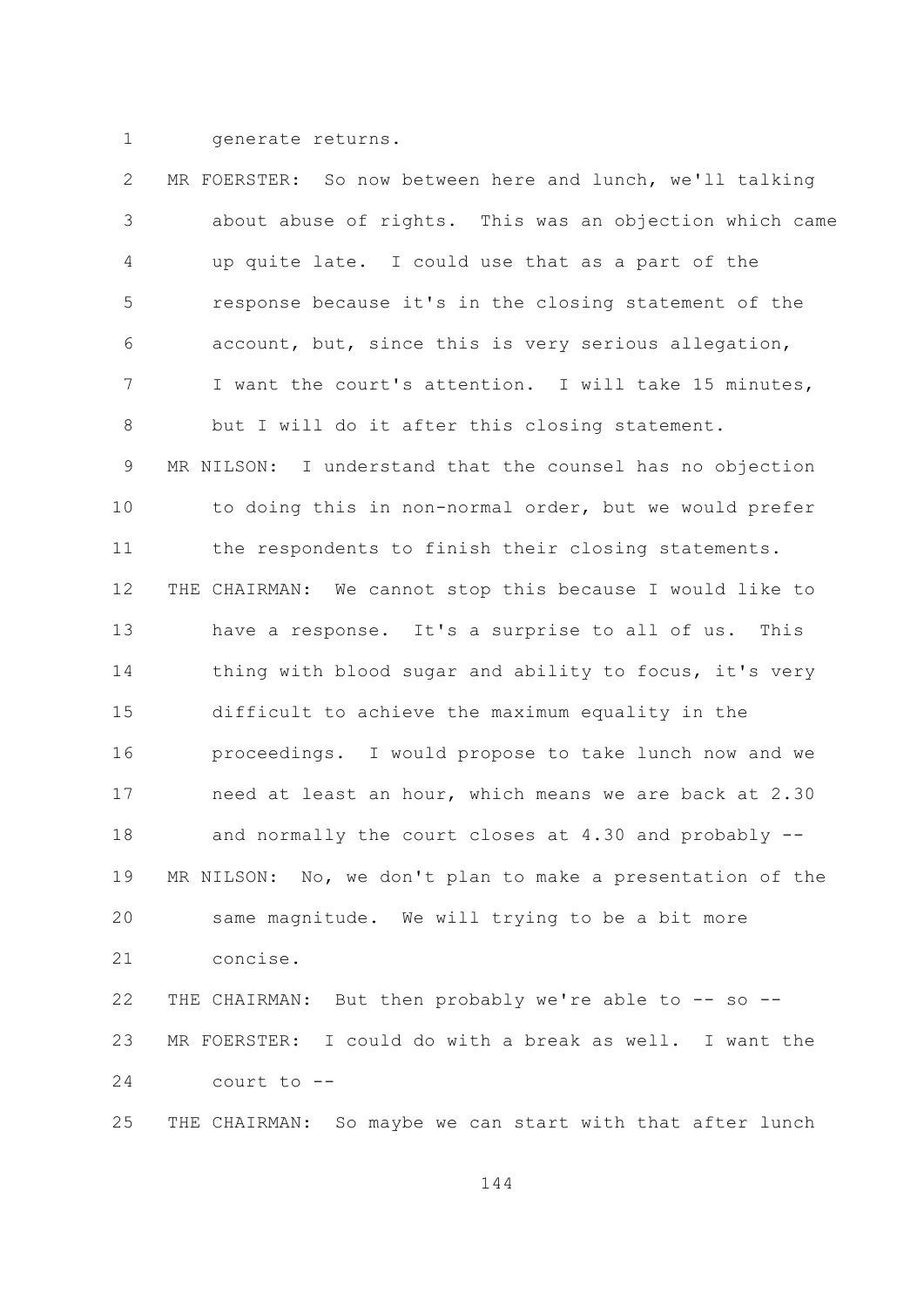$\mathbf{1}$ and then so this will be minus the issue of closing  $\overline{2}$ statements. So in an hour.  $(1.30 \text{ pm})$ 3  $\overline{4}$ (The luncheon adjournment)  $(2.34 \text{ pm})$ 5 6 THE CHAIRMAN: So everyone is back, everyone is present.  $\overline{7}$ Please, counsel. 8 MR FOERSTER: Now, we'll talk about the issue of abuse of 9 rights and during the opening statements of the  $10$ applicants we heard that Kazakhstan has lost the right to invoke immunity due to the abuse of rights. This is  $11$ something we first heard from the submission in 12  $13$ August 2018, after Professor Linderfalk wrote about this 14 in his legal opinion. 1.5 Before I will address the issue, the dramatically 16 interesting issue whether international law includes the  $17$ rights where the right to invoke immunity could be revoked and which elements should be satisfied, but the 18 19 question is: what was supposed to be done in order to 20 create a situation of abuse of power?

21 In their submissions and their opening statements, 22 the applicants were quite unclear on this point. The applicants made a number of incorrect generalised 23 24 statements regarding Kazakhstan's actions which in their opinion support the claim of abuse of rights. We will 25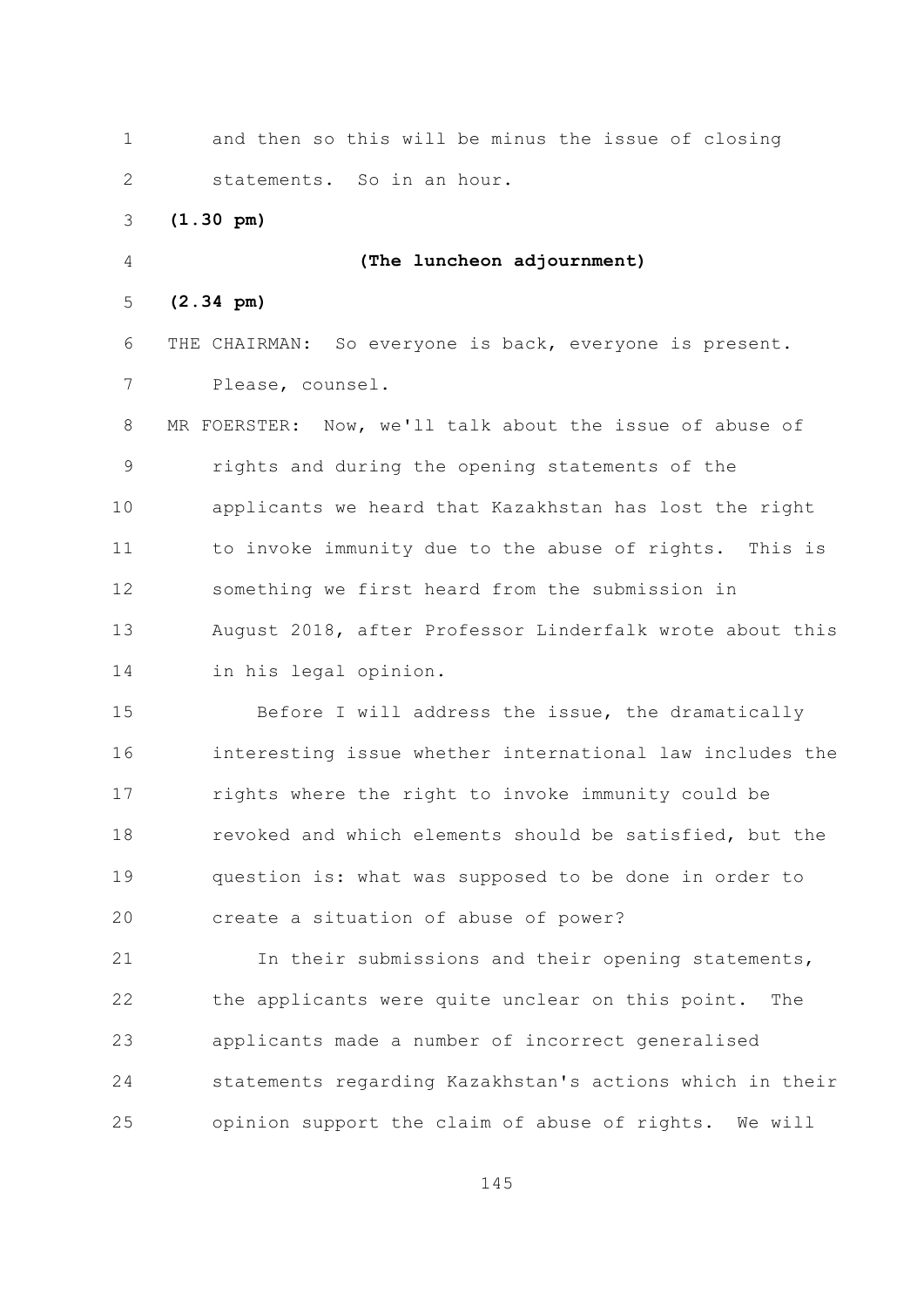not be responding to all of this during our closing  $\mathbf{1}$  $\overline{2}$ statements because some of them are not of importance for Kazakhstan's right to invoke immunity. 3

 $\overline{4}$ So I'll try to present the three of them in my 5 presentation.

First, the applicants say that Kazakhstan regularly 6  $7\overline{ }$ refuses to pay compensation which they have to pay in  $\mathcal{S}_{\mathcal{S}}$ accordance with the international charter treaty, in accordance with arbitration awards, and they invoke 9  $10$ systematic immunity to avoid payment.

Secondly, it's alleged that Kazakhstan doesn't  $11$ want (?) to pay the award of compensation in this case, 12  $13$ as said by the arbitrators in 2013, prior to enforcement 14 in all the countries where the applicants tried to enforce the arbitral award. 1.5

16 And the third claim, as understood by Kazakhstan, by ratifying the energy treatment charter, ECT, explicitly  $17$ 18 waived their right to invoke immunity.

 $19$ Those three legal sources have been distributed, so they're on your tables. I will try not to read out from 20 21 these documents, if it's not necessary, but I will base 22 my presentation on the award and the comments started 23 with good faith.

24 Is this a principle of international law or not? 25 The applicants with their wonderful spread of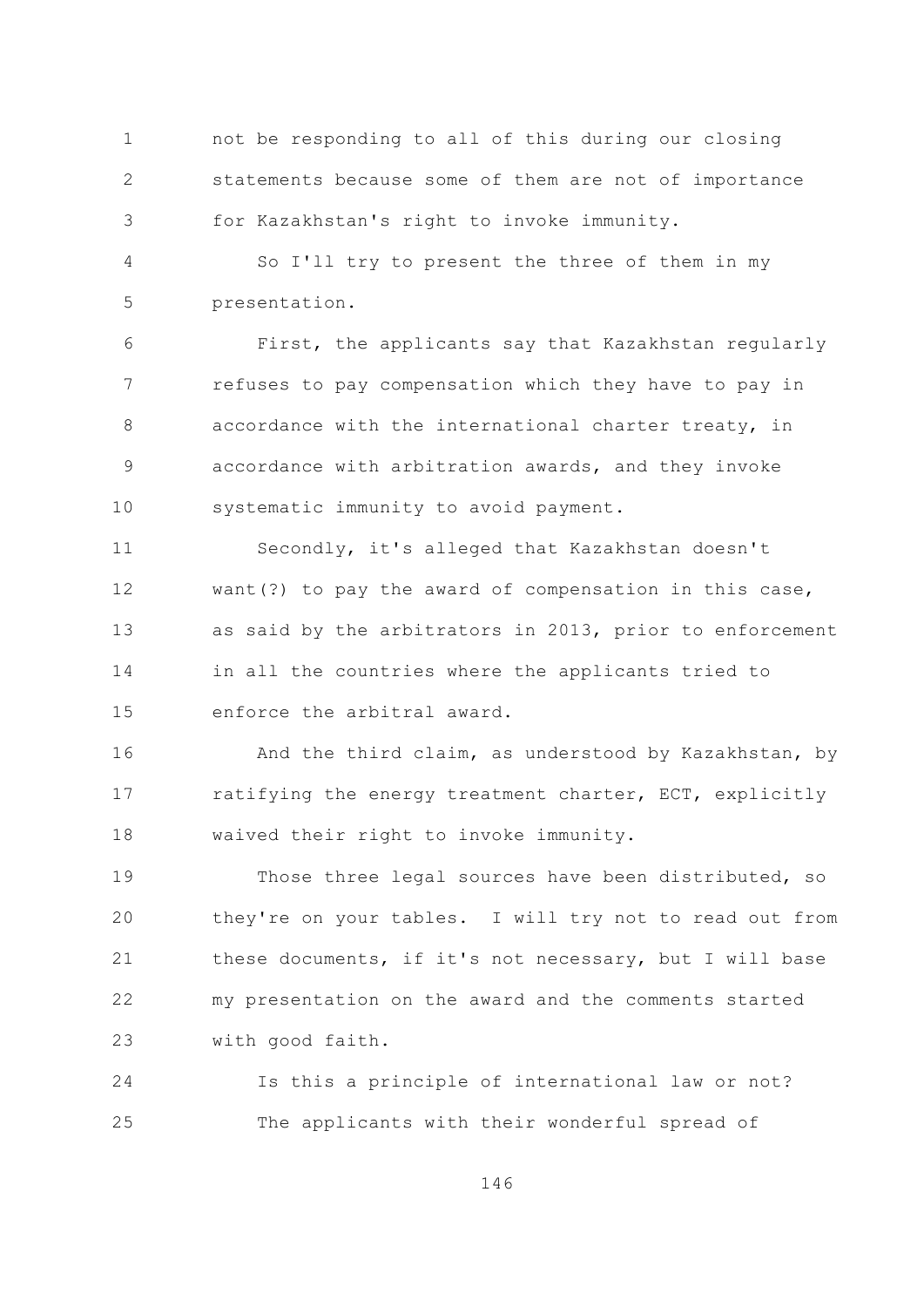opinion, they tried to claim that there was  $\mathbf{1}$  $\overline{2}$ a fundamental principle of international law on good faith. The applicants say -- didn't provide any other 3  $\sqrt{4}$ support than Professor Linderfalk's opinion that this 5 principle exists in the customary law. Specifically, the applicants are not very clear about the contents of 6  $7\overline{ }$ this principle. They quote from Linderfalk's opinion, 8 which was quoted, the opening statement by the applicants, means that whoever filed the international 9  $10$ law loses the right to invoke the principle of international law, ie state immunity.  $11$ 

So, is this correct? If you commit a violation of 12  $13$ international law, then your waive your right. This 14 particular issue, it has been resolved by the 15 International Court of Justice, where the parties were Germany and Italy, and this is the judgment which I have 16 distributed to the parties. You can read it in its  $17$ entirety, specifically page 143, Germany was permitted 18 19 to invoke immunity with respect to real property in Italy, although Germany didn't pay damages for war 20 21 crimes which they had to pay. The court said that you 22 could invoke immunity.

Otherwise the applicants refer to an abuse of rights 23 24 doctrine, but this is not -- a part of international law or customary law, but this is a doctrine of abuse of 25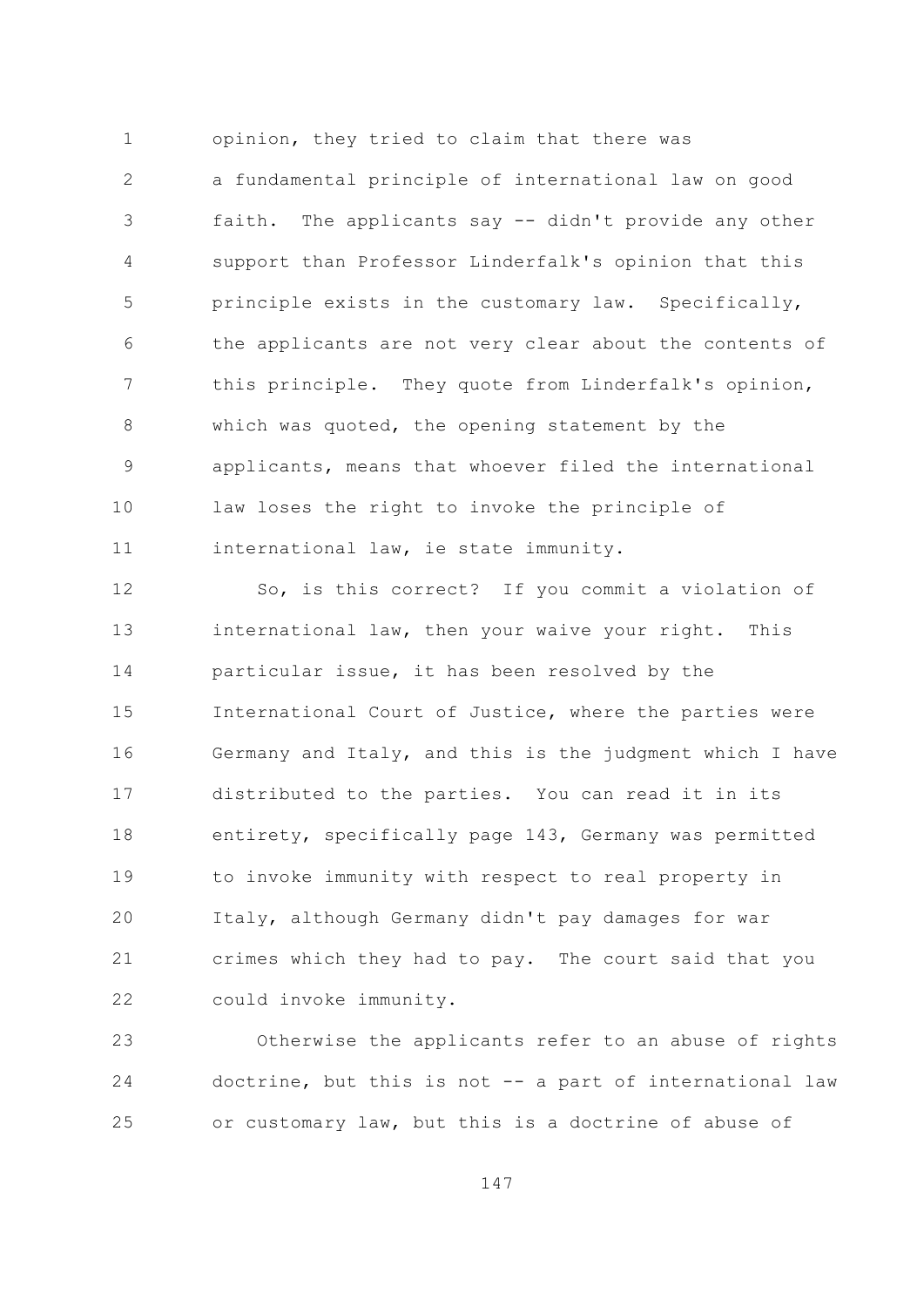$\mathbf{1}$ rights. Linderfalk supported that this doctrine goes  $\overline{2}$ back to the issue of good faith and he quotes himself and no other legal sources, apart from footnote 47 in 3  $\sqrt{4}$ his legal opinion.

5 It's his opinion that the International Court of Justice -- international court have resolved this issue, 6  $7\overline{ }$ having read this, you can read the entire page in the 8 judgment.

If such rule would exist did Kazakhstan violate any 9  $10$ international obligation? Specifically did Kazakhstan violate the energy treaty charter -- energy charter  $11$ 12 treaty by not paying the compensation from this  $13$ particular award or by refusing to follow the decisions 14 by other arbitral tribunals?

1.5 In our opinion, Kazakhstan does not violate article 26(8) in the ECT, the provision found there, and you can 16 see -- you see it on the slide and I will not be reading  $17$ this out loud. Then you have to understand what is ECT 18 about?  $19$ 

20 Immunity is involved with respect to a Swedish court 21 in and the Swedish public agency. According to 22 article 6, ECT, Kazakhstan has an obligation to Sweden to pay for the investments, therefore Kazakhstan cannot 23 24 lose the right to invoke immunity.

25 The applicant's claim is based on an incorrect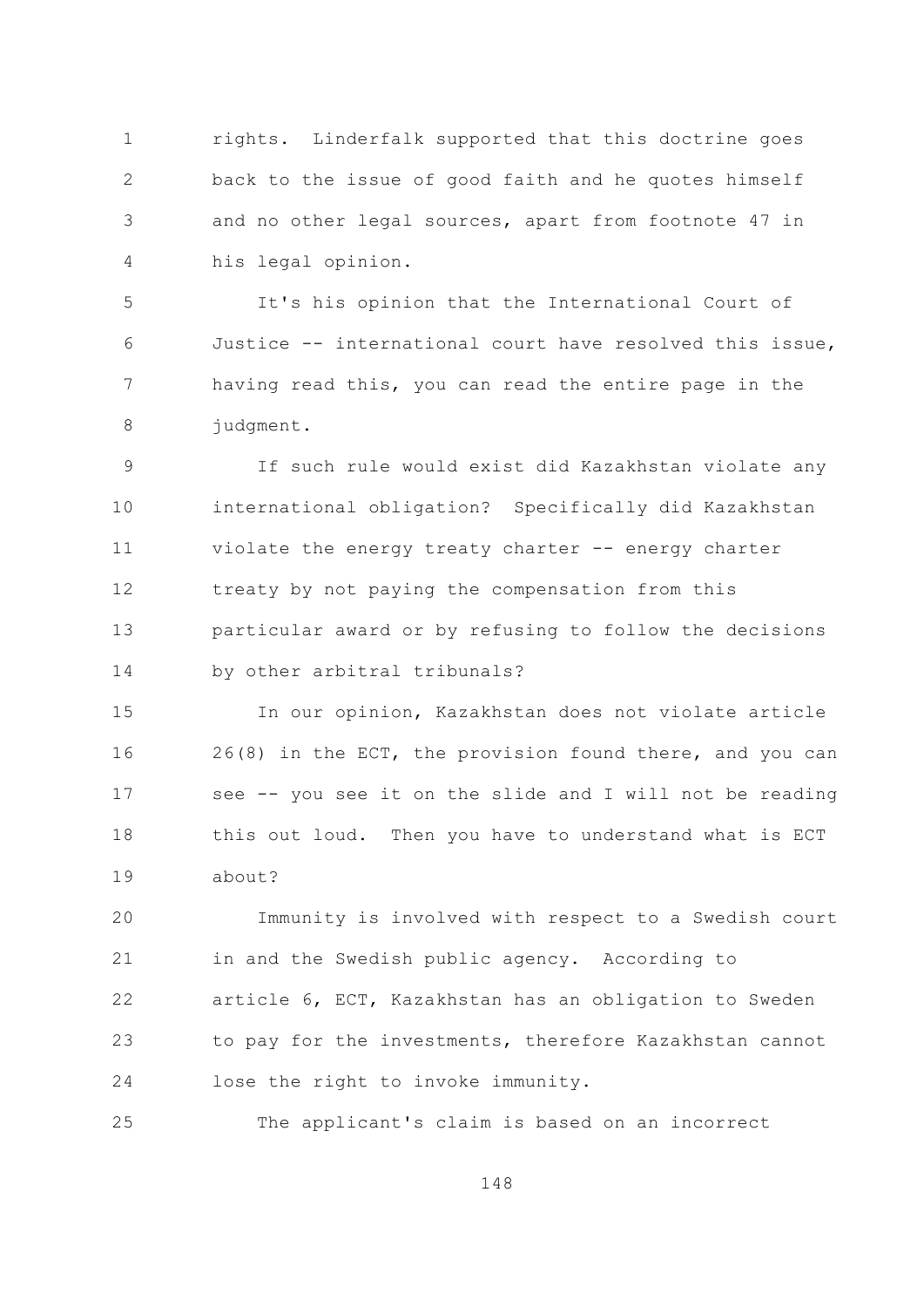$\mathbf{1}$ interpretation of the energy charter treaty, and  $\overline{2}$ therefore briefly I have to explain the mechanism of the investor protection treaties. 3

 $\overline{4}$ 54 states and the EU who have acceded to the ECT in 5 Kazakhstan, Romania, Moldova and Sweden, and they have promised each other to protect the investment of the 6  $7\overline{ }$ respective citizens within the energy sector.

If a country would violate that undertaking, then  $\mathsf{R}$ a country, according to article 27, could refer the 9  $10$ matter to arbitration where the parties to the treaty, the countries, can litigate. This hasn't happened.  $11$ This is not what we're discussing here. 12

 $13$ Here, what we're discussing is what has happened to 14 the investors, and this treaty has a special mechanism. 1.5 It offers all the advisers a dispute settlement mechanism. So the state tells the investors that if you 16 believe that you have a claim, then it could be tried by  $17$ an arbitral tribunal with the state.  $18$ 

19 We have proposed an arbitration agreement to you, the investor, which could result in an arbitration, a 20 21 hearing when an arbitral tribunal would try whether the 22 investor has been discriminated against or whether this 23 property has been expropriated.

24 There are four difference types of arbitration, two according to ICSID, this is under World Bank provisions, 25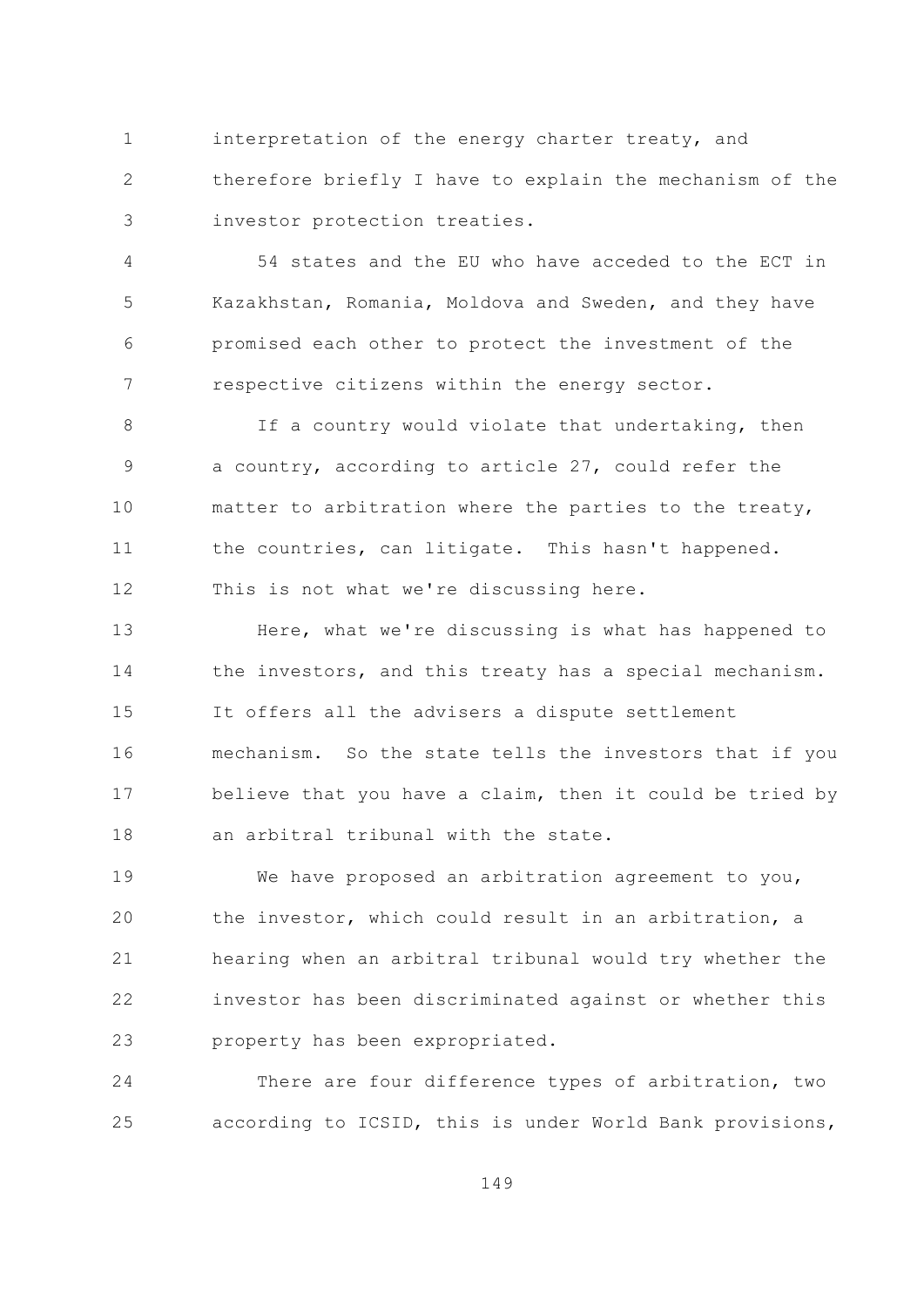or they could use UNCITRAL's procedure rules, or they  $\mathbf{1}$  $\overline{2}$ the SSC's institute, the so-called Stockholm rules, which is a big advantage for Stockholm as it's 3 an arbitration seat.  $\overline{4}$ 

5 However, ECT does not contain any provisions on how on arbitral award should be enforced. This could be 6  $7\overline{ }$ done through ICSID, this World Bank convention, which includes an enforcement system, UNCITRAL or ICC rules,  $\mathsf{R}$ then it's the New York Convention on Enforcement of 9  $10$ Foreign Arbitral Awards.

So ECT, the energy charter treaty, doesn't mean that  $11$ 12 the state, which are normally the respondents in these  $13$ proceedings, they waive the rights which they have had in accordance with these two sets of rules: ICSID's 14 1.5 enforcement mechanism and the New York Convention.

The ICSID Convention and the New York Convention, 16 both of them contain a number of grounds which give  $17$ 18 a state court in a certain country a certain ability to  $19$ refuse the enforcement of an arbitral award. One of 20 these is that the award -- an award would be considered to violate the country's public order, the country where 21 22 the award is being enforced.

23 When article 26(8) ECT says that every country which 24 had acceded to the treaty should follow the results of the arbitral award and to make sure that those arbitral 25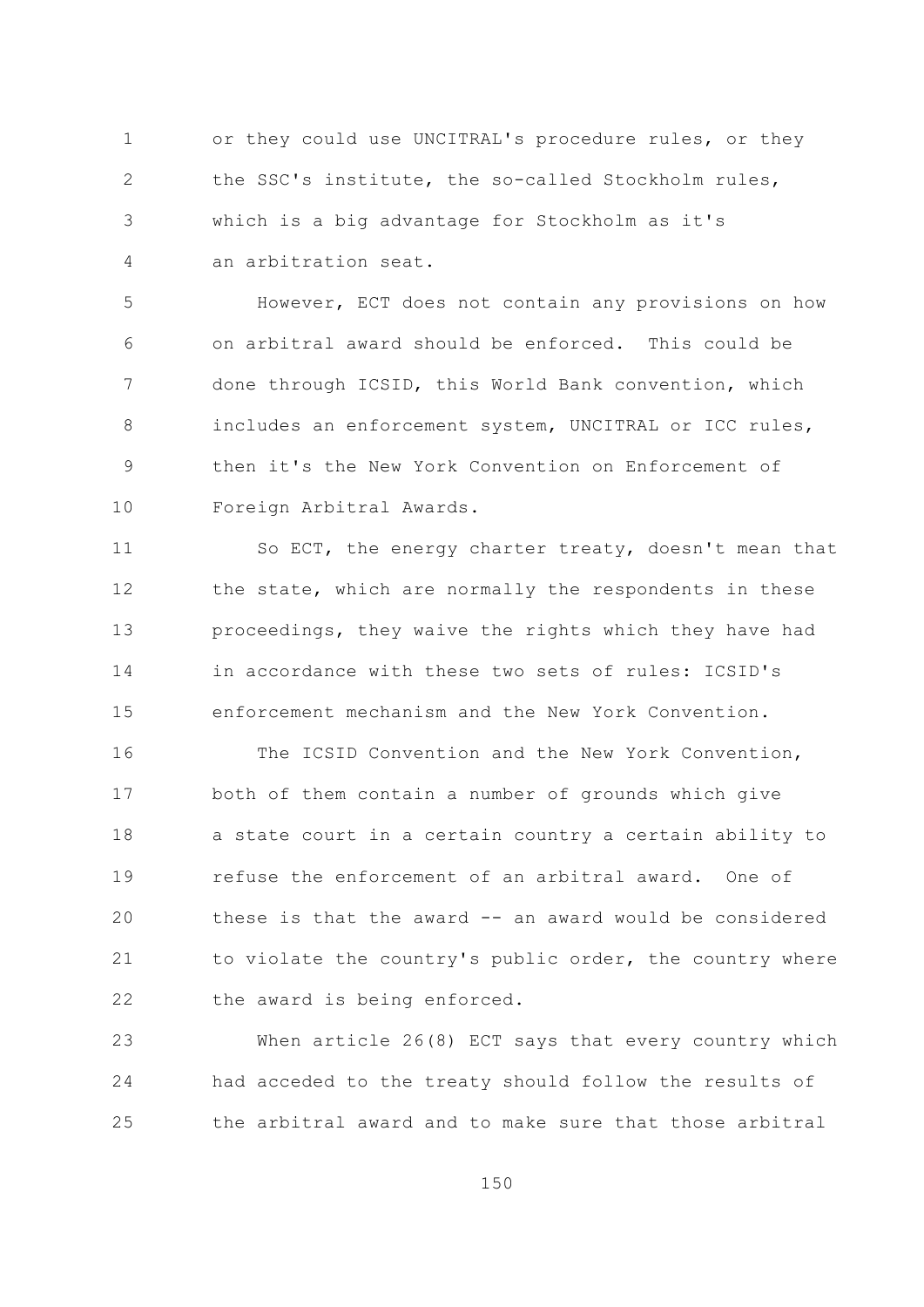$\mathbf{1}$ awards could be enforced efficiently, it means the  $\overline{2}$ following:

One, it doesn't mean that this a promise with 3 respect to the investors. They should ensure that the 4 5 enforcement in their own country is done efficiently, taking into consideration all the rumours which govern 6  $7\overline{ }$ enforcement.

 $\mathcal{S}_{\mathcal{S}}$ We would like to refer to the line of reasoning presented by Wrange in his second legal opinion. What 9  $10$ does it mean? It also means that the state, the state promise not to raise immunity objections when they end  $11$ up in one of these enforcement procedures, for example 12  $13$ in or New York or Switzerland.

14 The state is not supposed to say, "Oh, I invoke 15 immunity so I don't have to take part in these enforcement proceedings". And Kazakhstan hasn't done 16 just that.  $17$ 

The fact that this is the situation at hand, it  $18$ follows from an article by Professor Thomas Waldes which 19 20 is about investment arbitration under the energy charter 21 treaty:

"And the reference to the finality of the award is 22 23 likely to mean that the treaty in itself does not set up 24 a process of review arbitral awards by, say, the charter  $2.5$ conference. Reviews of awards are nevertheless possible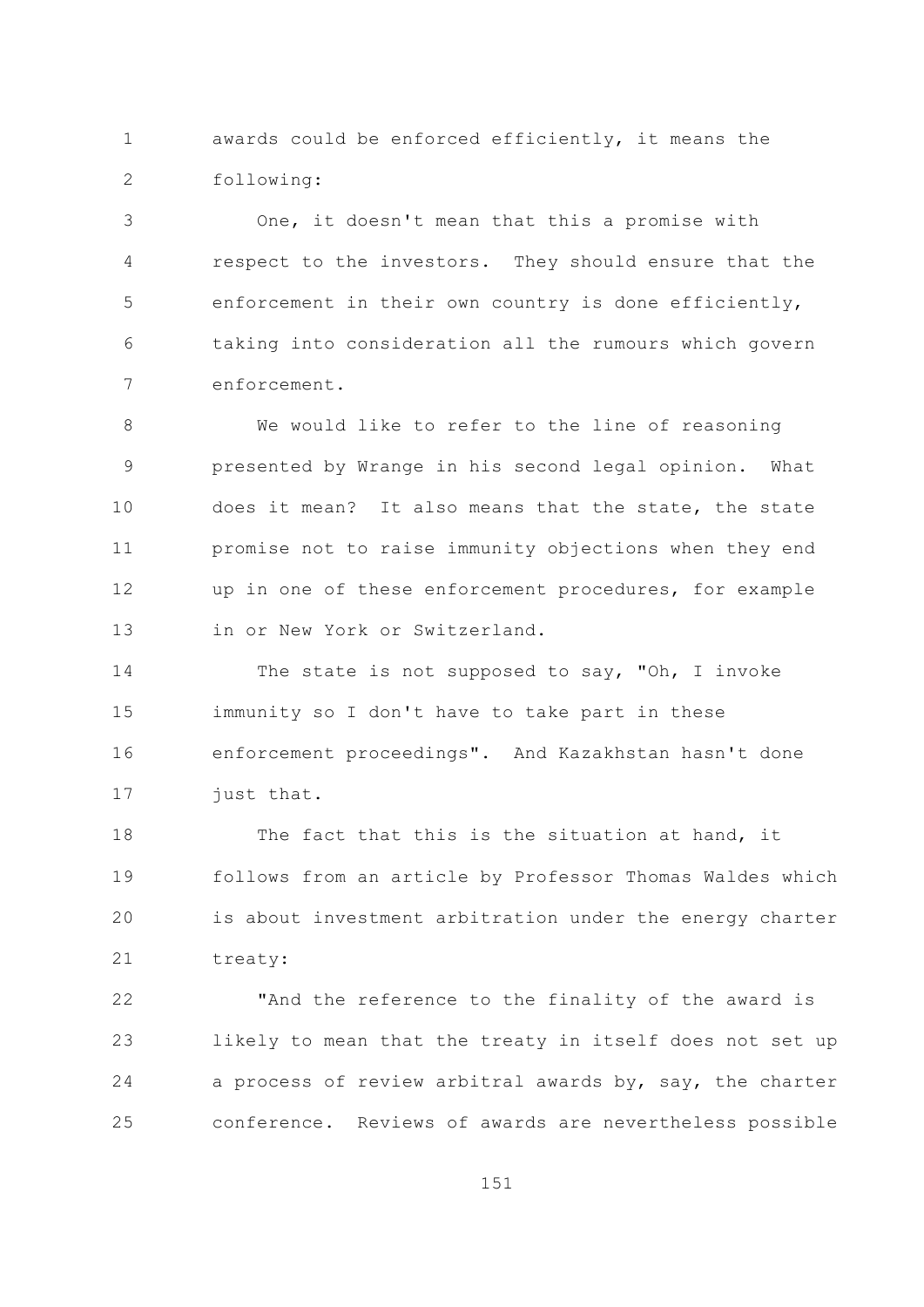if one of the four arbitration methods selected by the  $\mathbf{1}$  $\overline{2}$ treaty as ICSID Convention does allows a review."

So you're allowed to try the objections, the public 3  $\sqrt{4}$ order objections, and the same follows from the comment 5 by Rafael Leal-Arcas, which is under 26(8). This is one of the most recent commentaries on the energy charter 6  $7\overline{ }$ treaty which mentions the same thing.

So if the applicants claim that Kazakhstan has  $\mathsf{R}$ waived its right, the point of departure was in between 9  $10$ the party, the right to invoke immunity in accordance with international practice could be set aside only if  $11$ a state explicitly and specifically waives the right to 12  $13$ invoke immunity. It seems to be in dispute that 14 Kazakhstan, with the exception of this energy charter 15 treaty, which, in the applicant's position, should be taken sequentially, this is not something Kazakhstan has 16 done. There's no other treaty.  $17$ 

In Kazakhstan's opinion, such a way that could not 18 19 be read out from  $26(8)$  in the ECT, this provision refers 20 to -- the states waive their immunity with respect to 21 the jurisdiction and this is not something that Kazakhstan has done and Professor Waldes elaborates on 22 this in his article: 23

24 "By submitting to the treaty arbitration, governments waive the exception of sovereign immunity. 25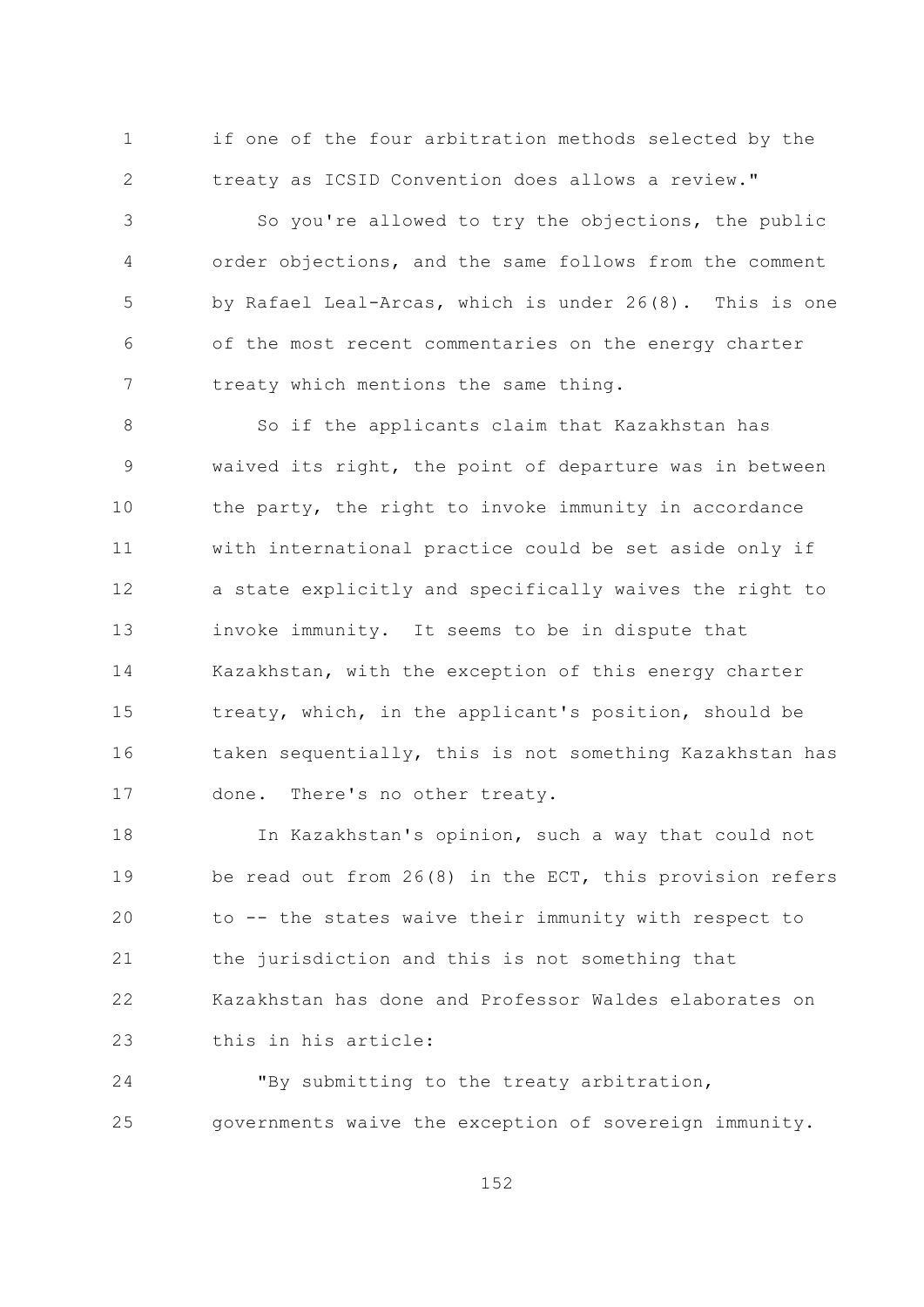One cannot, however, read into the submission to  $\mathbf{1}$  $\overline{2}$ arbitration a waiver of sovereign immunity from execution. Waivers of sovereignty need to be construed 3 restrictively and as a rule require an explicit 4 formulation." 5

It's clear that a state, by ratifying the European 6  $7\overline{ }$ charter treaty, did not waive their sovereignty. And this is confirmed by Professor Wrange on pages 12 and 13 8 in his second legal opinion. He refers to a judgment 9  $10$ delivered on 14 October 2016 by the Supreme Court to the  $11$ Netherlands. The judgment is in Dutch, so I won't be 12 reading that, but this is the answer to the claims which  $13$ are summarised above, as I mentioned before.

14 So the answer is no, Kazakhstan has the right to have the claims of the investors' fraudulent conduct 15 tried and has the right to get a trial, whether the 16 arbitral award is -- corresponds to the public order of  $17$ 18 each country of enforcement, and this cannot lead to the 19 fact that Kazakhstan and Sweden loses the right to 20 invoke immunity.

21 ECT only contains obligations and, with respect to 22 the relationship with the charter, but Kazakhstan's conduct with respect to other awards can never lead to 23 a loss of right in Sweden, in relation to Sweden, to 24 a Swedish investor. Kazakhstan, as far as we know, 25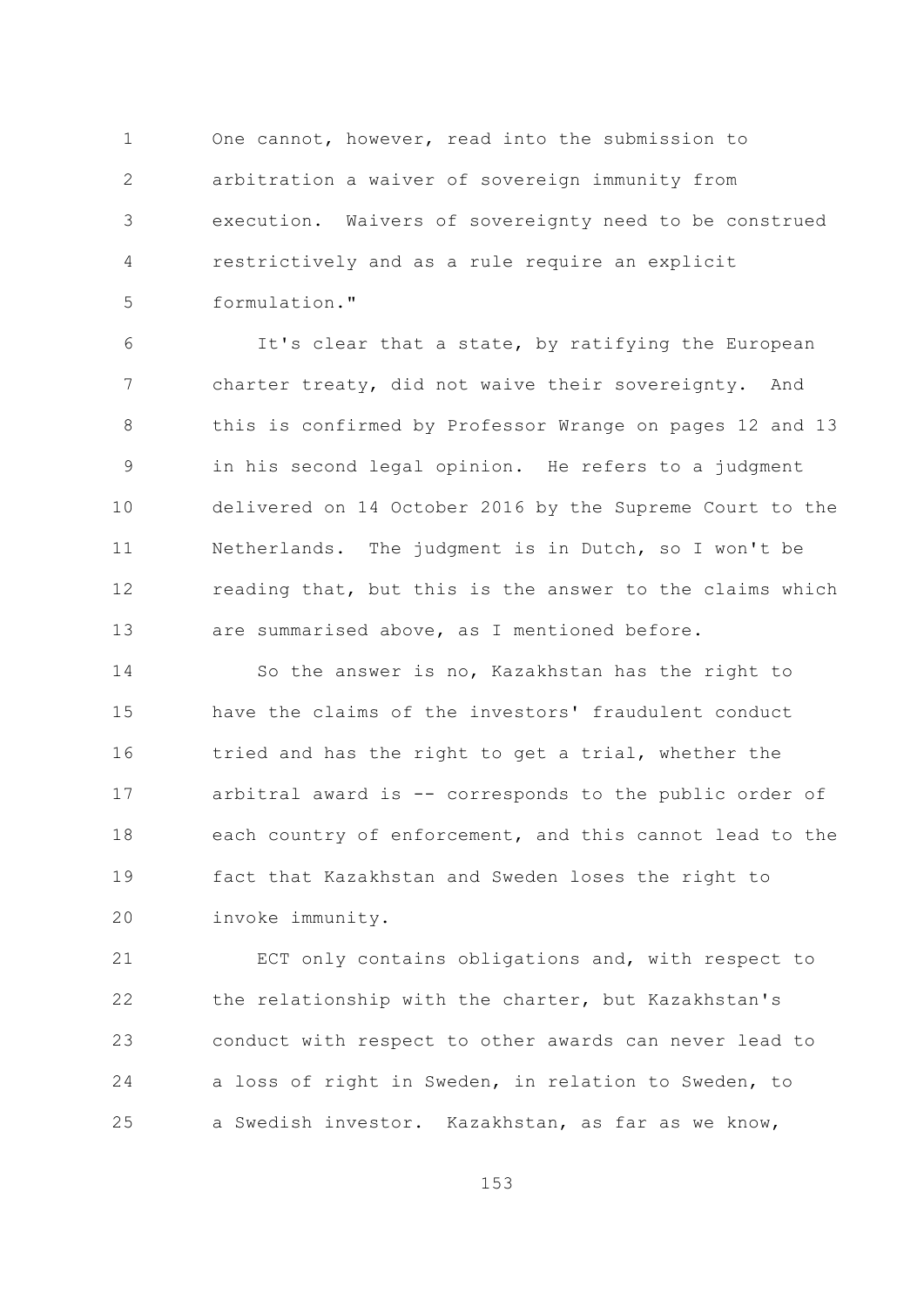$\mathbf{1}$ never refused to accept an award.

 $\overline{2}$ Therefore, according to article 27, in that case Sweden would have the right to start a breach of the 3 treaty against Kazakhstan, which means that Kazakhstan 4 5 did not lose its right to invoke immunity and Professor Wrange comes to the same conclusion in his 6  $7\overline{ }$ second legal opinion, and here I would like to refer to what he writes on page 12. 8

Let's look at what Professor Linderfalk writes when 9 10 Kazakhstan abuses its right, page 15, third paragraph.

 $11$ When he writes that his point of departure is --12 it's an incorrect assessment of the ECT, and he makes  $13$ this conclusion based on wrong prerequisites. He 14 believes that Kazakhstan raises the immunity objection 15 in order to circumvent the obligations with respect to Sweden in accordance with article 26(8) the ECT. But 16 this is not true. Kazakhstan has good grounds to have  $17$ the fraudulent conduct of the investors tried. 18

19 If the court would find that the issue has been 20 tried with -- whether Kazakhstan has good grounds to 21 resist the enforcement of the award, this is will open 22 it to an extensive assessment. One, whether the investors have acted fraudulently with respect to the 23 arbitral tribunal, maybe with respect to the Svea Court 24 of Appeal; and secondly, what is order public, the 25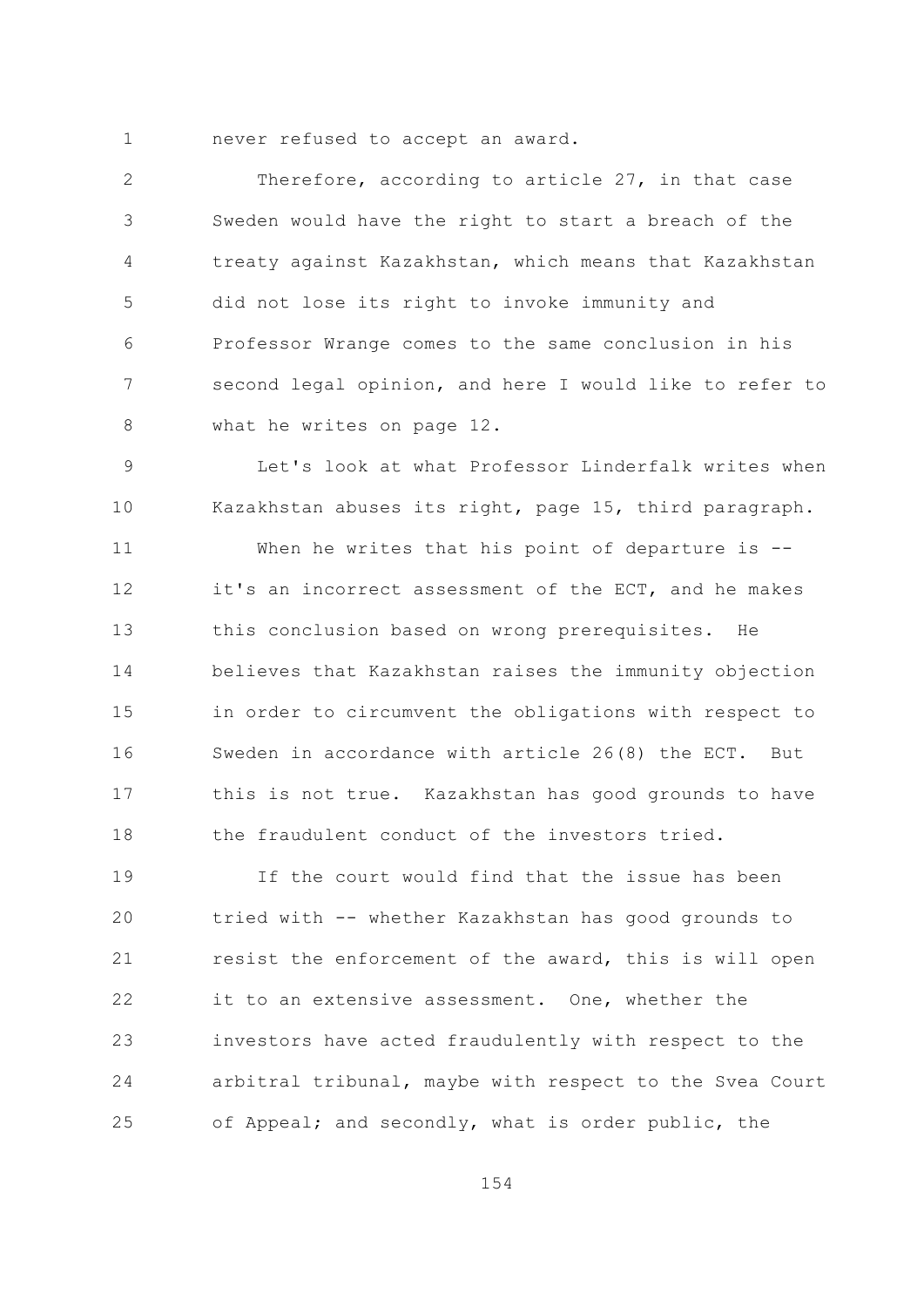$\mathbf{1}$ fundamentals of the legal order in every jurisdiction  $\overline{2}$ where enforcement should be tried.

With respect to the first question, it should be 3 taken into consideration that Kazakhstan now, just  $\overline{4}$ 5 a week ago, (inaudible), the former CFO of the Stati companies, he was testifying under oath and we have 6  $\overline{7}$ received evidence of fraudulent conduct, one of the closest partners of the Statis. 8

Whether it comes to the other question, the question 9  $10$ of the public order, the assessment standards are different between the countries, and the fundamentals of  $11$ the legal order in Sweden are not the same as the one 12  $13$ that's in England, the Netherlands or Italy.

14 But all of this, this is not something which could 15 be requested from the court in Nacka. It should be sufficient what we heard about the opening statements 16 about the parallel proceedings that the court should  $17$ 18 note that Kazakhstan has valid reason, or prima facie 19 evidence, to request the public order objection to be tried due to fraudulent contact in order to exclude 20 21 Kazakhstan acting in -- losing its rights.

22 Finally, comments on the incorrect statements by the 23 applicants that the state regularly doesn't pay 24 compensation or damages which Kazakhstan -- which had 25 been awarded against Kazakhstan in accordance to its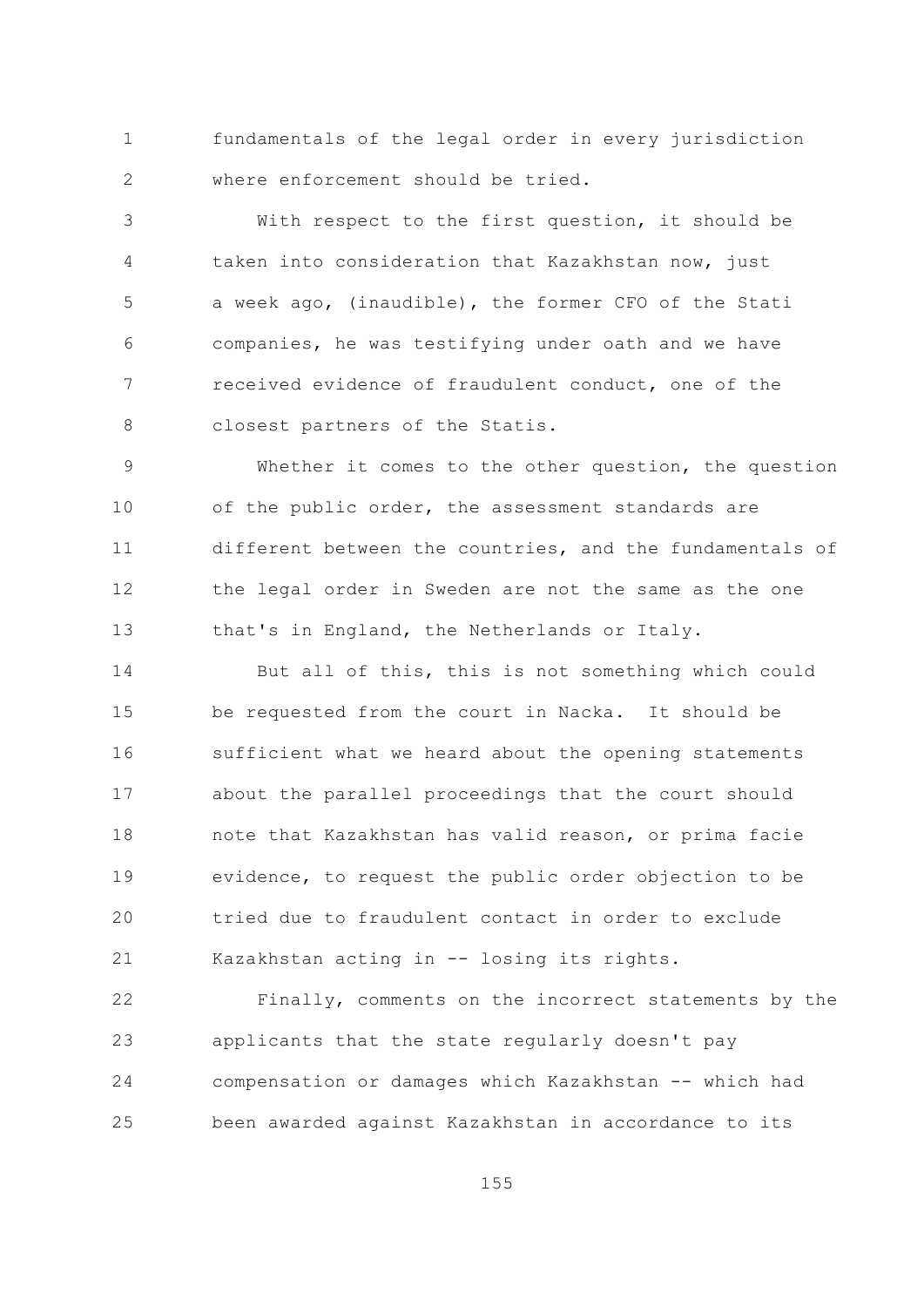$\mathbf{1}$ international obligation. And they refer to a quote -- $\overline{2}$ a law firm was quoted which represented the claimants in their two cases, against Kazakhstan. The opposing 3  $\overline{4}$ counsel didn't have a chance to comment on this. We 5 have submitted as evidence an affidavit from the minister of justice of Kazakhstan, dated 16 May 2018, 6  $7\overline{ }$ where he presents all the investment disputes which  $\mathcal{S}_{\mathcal{S}}$ were -- where the awards were against Kazakhstan showing that the state has fulfilled the majority of the 9  $10$ obligations which have resulted from these investment disputes and, so far as we have investigated, there have  $11$ been no further awards where Kazakhstan would refuse to 12  $13$ pay.

14 When it comes to the claim that there is a special 15 department in the public administration of Kazakhstan which only manages the investment disputes with respect 16 against the state, we can confirm that the  $17$ circumstances, once again, I would like to inform the 18 19 court this is not for unique for Kazakhstan.

20 For example, this is the department in the Ministry 21 of Industry where a number of prominent lawyers work and 22 their only task is to deal with litigation in Swedish. 23 So, to summarise, there is no abuse of rights on the 24 part of Kazakhstan. Kazakhstan has legitimate reasons to find against the investors' attempts to enforce the 25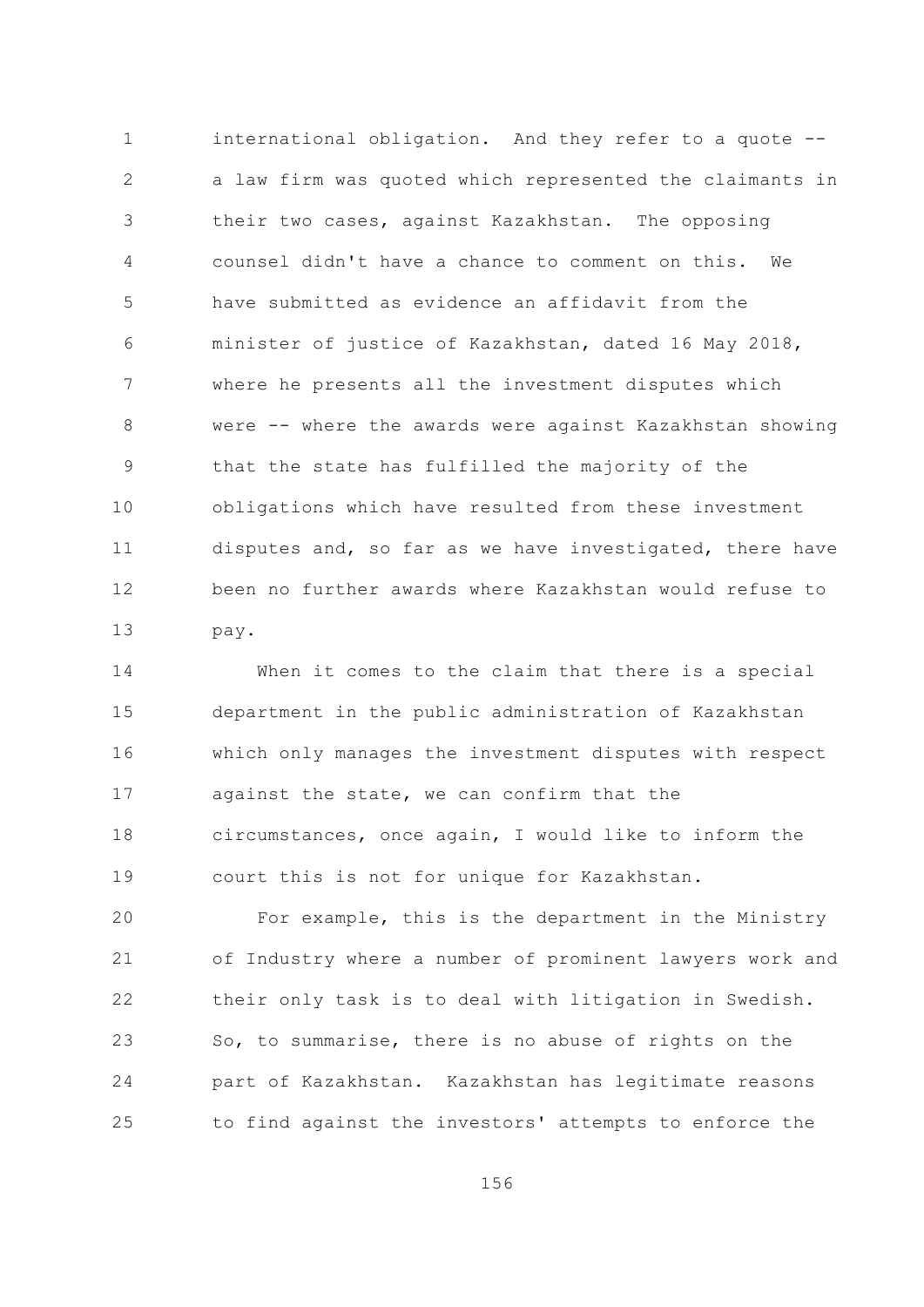$\mathbf{1}$ award, which was awarded because the investors by fraud  $\overline{2}$ have misled the Tribunal.

This is about the abuse of rights. So just 3 a summary of our closing statements.  $\overline{4}$ 

5 There are four simple issues, just like we said on Monday morning, during our opening statements, which the 6  $7\overline{ }$ court should find an answer to.

One, the property does not belong to Kazakhstan in  $\mathsf{R}$ the meaning of 4.17 of the Swedish enforcement code. 9  $10$ The applicants do not demonstrate that the property belongs to Kazakhstan and therefore it cannot be  $11$ 12 subjected to enforcement measures against Kazakhstan.

14 It follows from the principle which is expressed in 15 21(1)(c) of the UN Convention regarding the state immunity and the immunity of state property. 16

Two, the property is protected by immunity.

 $13$ 

The property belongs to Kazakhstan in the meaning of  $17$ the Convention and the property cannot be subjected to 18  $19$ enforcement measures.

20 Three, additionally the property is protected by 21 state immunity, or by the principle which is expressed 22 in article 9 in the Convention, since the property is used and is intended to be used to ensure Kazakhstan's 23 24 social and economical development within the framework 25 of its military policy.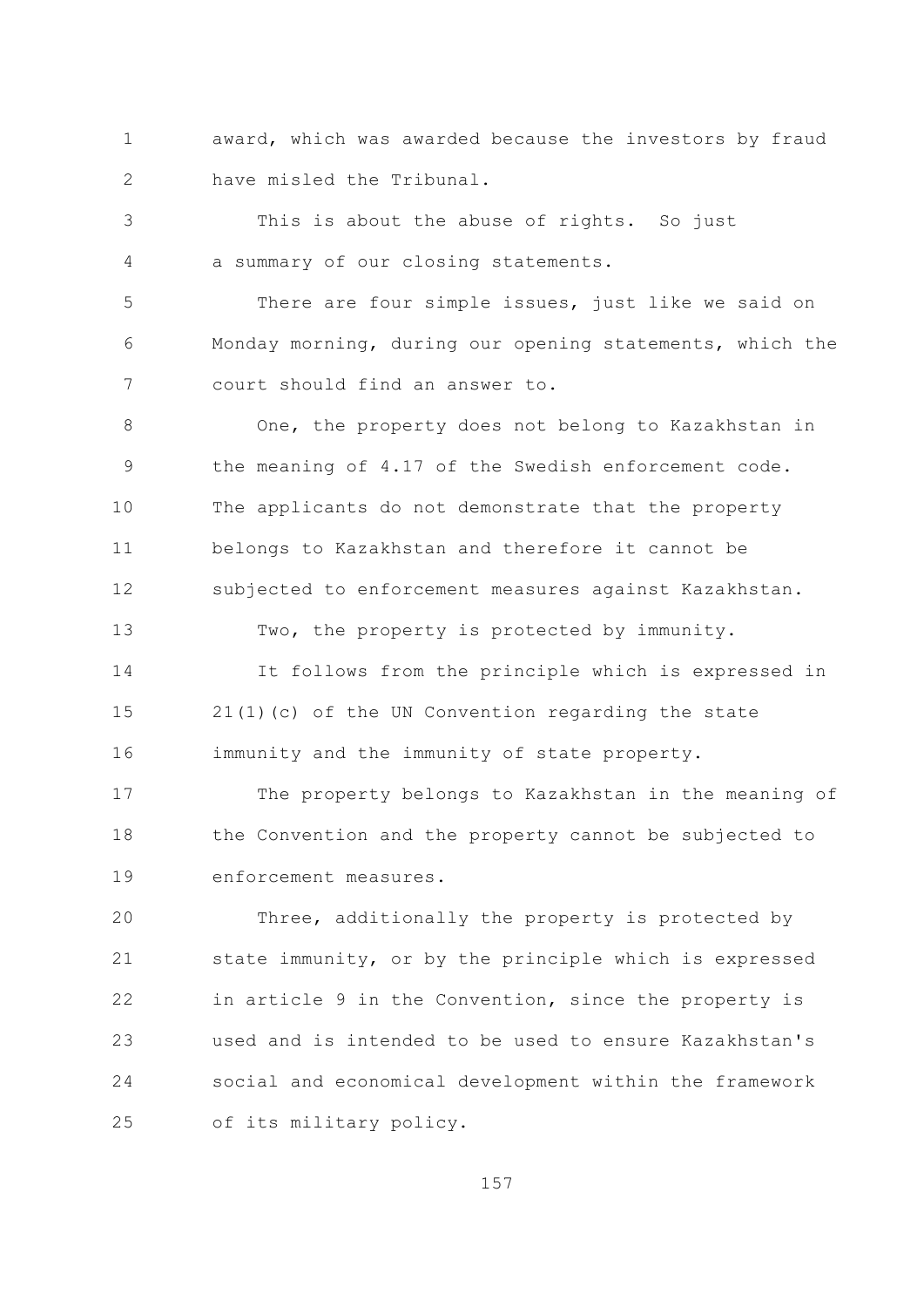$\mathbf{1}$ Therefore the property is used and intended to use  $\overline{2}$ for state non-commercial purposes and therefore the property cannot be a subject of enforcement measures. 3

 $\overline{4}$ And finally regarding the securities, the securities 5 are not in Sweden. It's a complicated legal structure but I believe it's clear that the securities which are 6  $7\overline{ }$ dematerialised, it's usually considered that they are in  $\mathcal{S}_{\mathcal{S}}$ England and not in Sweden, and therefore they are protected by immunity according to article 19. And the 9  $10$ Swedish court and the Swedish enforcement agency lacks  $11$ jurisdiction to make decisions in respect of the 12 security measures. For that reason, the securities  $13$ cannot be subjected to any enforcement measures, and we 14 included therewith. Anything further?

1.5

## Further submissions by MR AXELRYD

16 MR AXELRYD: Yes, on behalf of the National Bank, we would like to say that we concur with Kazakhstan and the  $17$  $18$ relevant parties. I would like to comment on two  $19$ slides.

20 THE CHAIRMAN: We're running out of the time, but --21 MR AXELRYD: It will just take a couple of minutes. 22 Page 27.

You can see the Stockholm District Court decision, 23 24 and it was shown in the case that Kazakhstan is the owner of the funds in this issue. We would just like to  $2.5$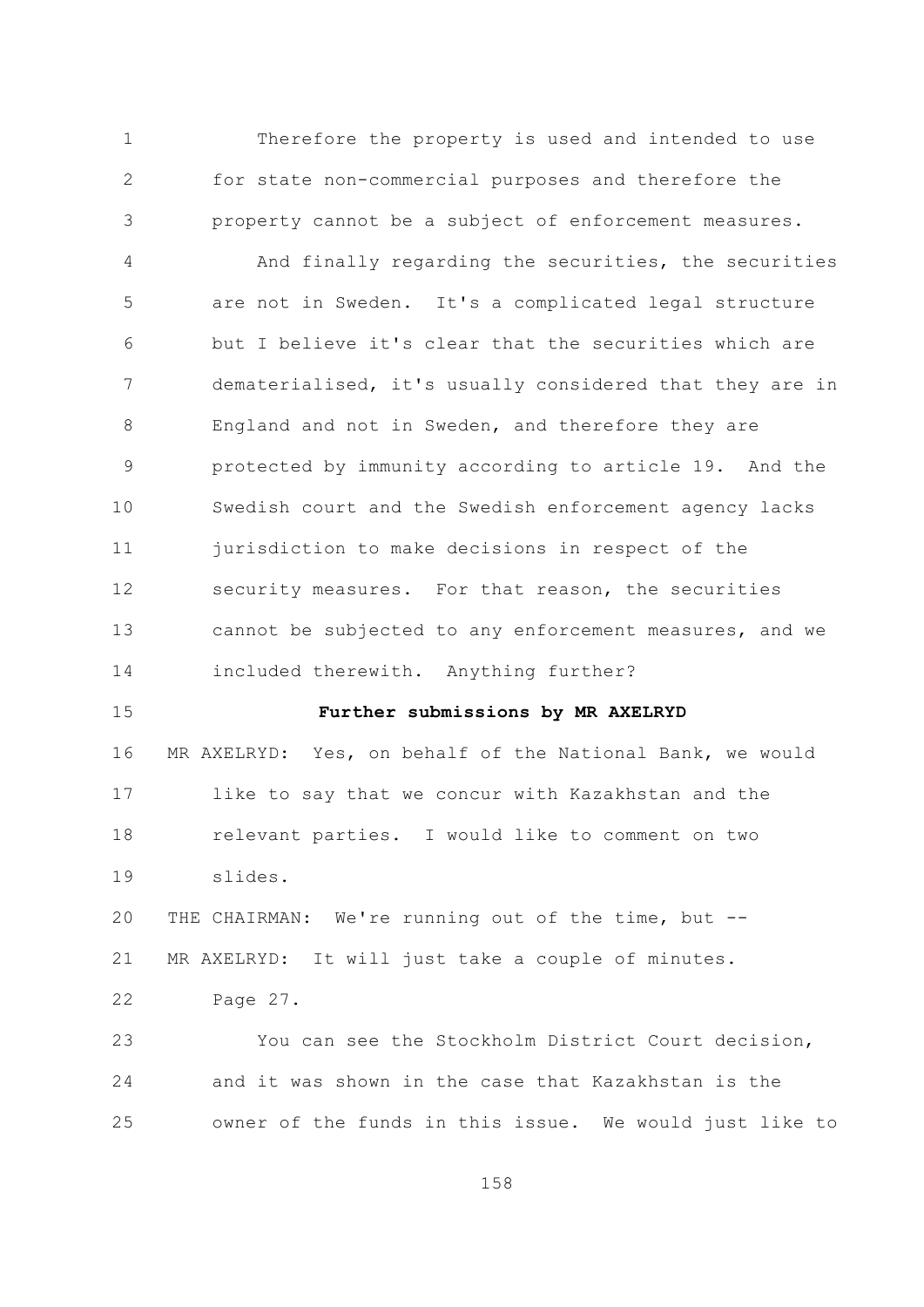confirm that the National Bank wasn't involved in this  $\mathbf{1}$  $\overline{2}$ case in the Stockholm District Court. This was a sequestration case and the conclusion was made because 3  $\overline{4}$ the District Court was not aware of the facts of the 5 case, so they did not understand of the fact and circumstances of this case. 6

 $\overline{7}$ Next comment, with respect to slide 64. The same  $\mathcal{S}_{\mathcal{S}}$ case number and a different code. And here we concur with what Kazakhstan said, that the District Court shows 9  $10$ a lack of understanding of the financial market. And  $11$ Ludwig elaborated and said that the risk in 30 companies  $12$ is lower than the risk in three companies. But would  $13$ like to emphasise that, when you assess the risk profile 14 for the National Fund, you cannot limit it to the placement made in Sweden. This shall be considered as 1.5 16 part of a global investment strategy, just like Aliya said during her examination, they have the right to  $17$ invest into more or less all kinds of financial  $18$  $19$ instruments and this is something they do all over the 20 planet, not in Stockholm.

21 I shall also explain that the wanted to have a 22 moderate return(?) when it comes to their investment and 23 it is presented that the returns at 3.5 per cent on 24 average per year, through the time that the  $2.5$ National Fund has been in existence. And I have worked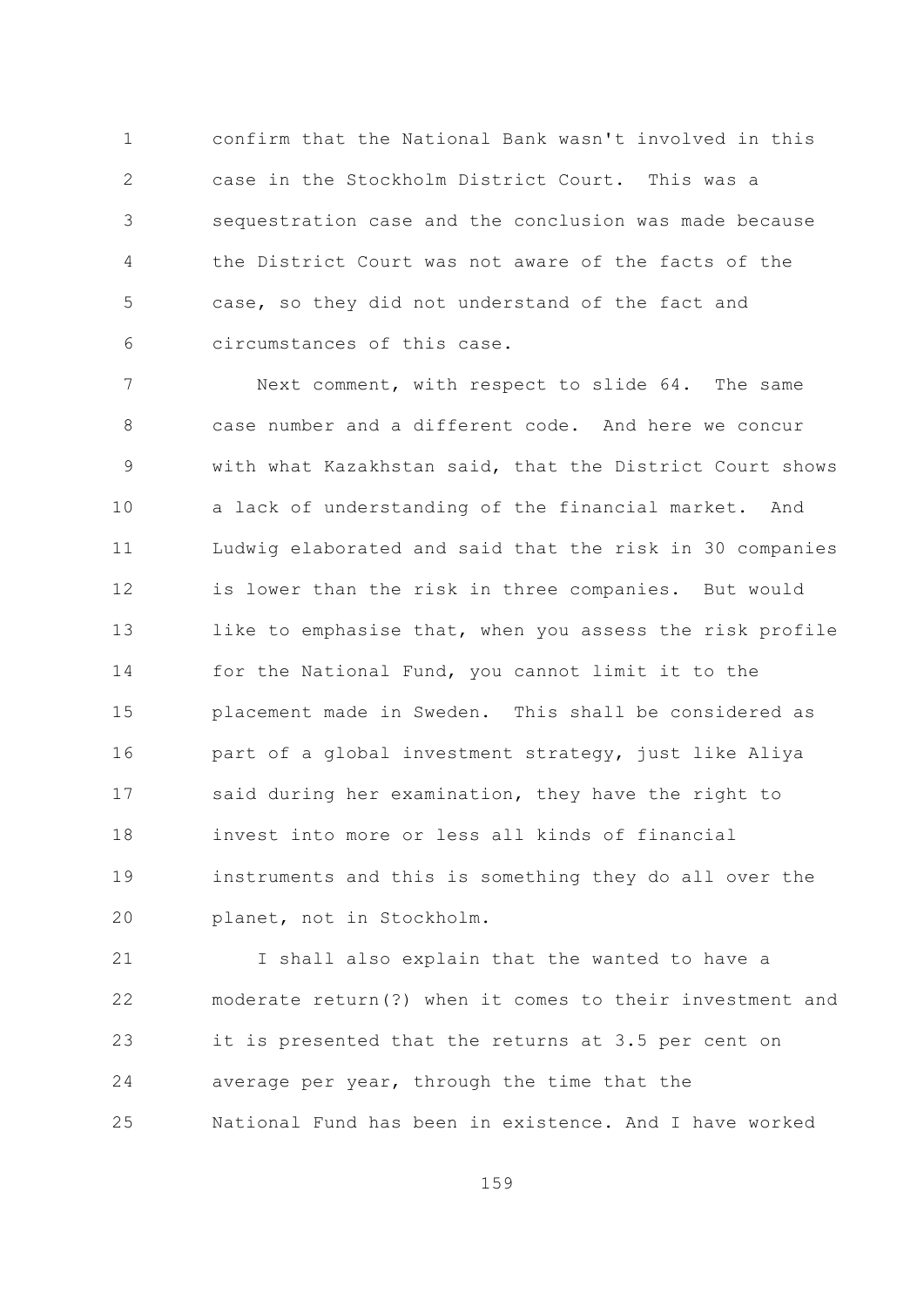$\mathbf{1}$ a lot with the financial markets and can I say at that  $\overline{2}$ the stock exchange in Stockholm, the average 97 per cent, over a long period of time, the index of 3 the Stockholm stock exchange. So the return investment  $\overline{4}$ 5 of 3.5 per cent, the risks is lower compared to investments in the index of the Stockholm stock 6  $7\overline{ }$ exchange. Thank you, this is what I wanted to say. 8 THE CHAIRMAN: Thank you. Over to the counsel for the 9 investors.

 $10$ 

## Closing submissions by MR NILSSON

 $11$ MR NILSSON: Maybe we also need to connect the equipment and we'll distribute a couple of quite simple slides which 12  $13$ we want to use.

14 I shouldn't whinge, because it's fairly rare to 15 first use up twice as much time as the counterparty, and then not be able to keep to the time frame set up. You 16 work as the integrated team, but I know you are to be  $17$  $18$ viewed as two parties. That is fine, but I think you 19 have taken it quite a bit too far when you cut out more 20 time for yourselves by running over time when you give 21 your presentation. I wanted to start with that comment 22 before I launch into what I myself wanted to say in my closing argument. (Pause) 23

24 We had planned to give a brief closing argument already from the beginning. Our intention with our 25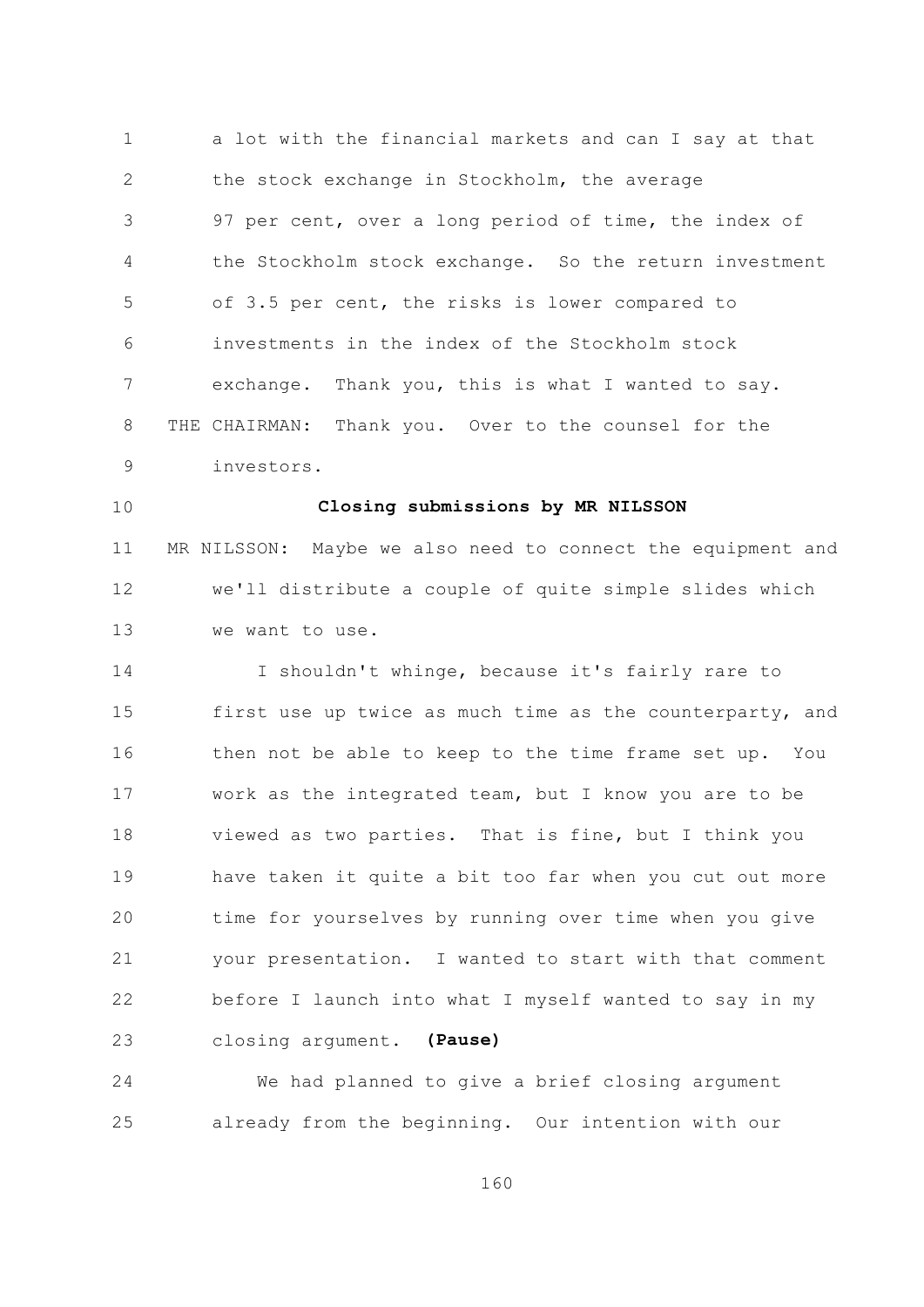$\mathbf{1}$ closing arguments are primarily to attempt to explain to  $\overline{2}$ the District Court what analysis the investors think should be carried out when it comes to the different 3 aspects of the case. We were not going to repeat large  $\overline{4}$ 5 sections of our opening statements or emphasise different submissions and documents. We will look at 6  $7\overline{ }$ some of them, but I think we have gone over this material so much that by now the members of the court  $\mathsf{R}$ should have familiarised themselves with these 9  $10$ materials.

We will structure our closing speech with a possible  $11$ 12 path of how to assess the aspects in the case.

 $13$ This is similar to what was presented by the 14 counterparty. The first stage of the trial is the 15 security central depositories.

16 Did the enforcement agency have jurisdiction when they undertook the enforcement measures or did they step  $17$ outside of their geographic jurisdiction? Do they also 18 19 have jurisdiction over securities? If we come to that 20 conclusion, then you also have to ask in respect of all 21 the attached property if that property belongs to the 22 Republic of Kazakhstan or not. If it does, in the sense expressed by the enforcement code, we have the question: 23 24 is it protected by immunity pursuant to article 19(c)? 25 If we can give an affirmative answer to that question,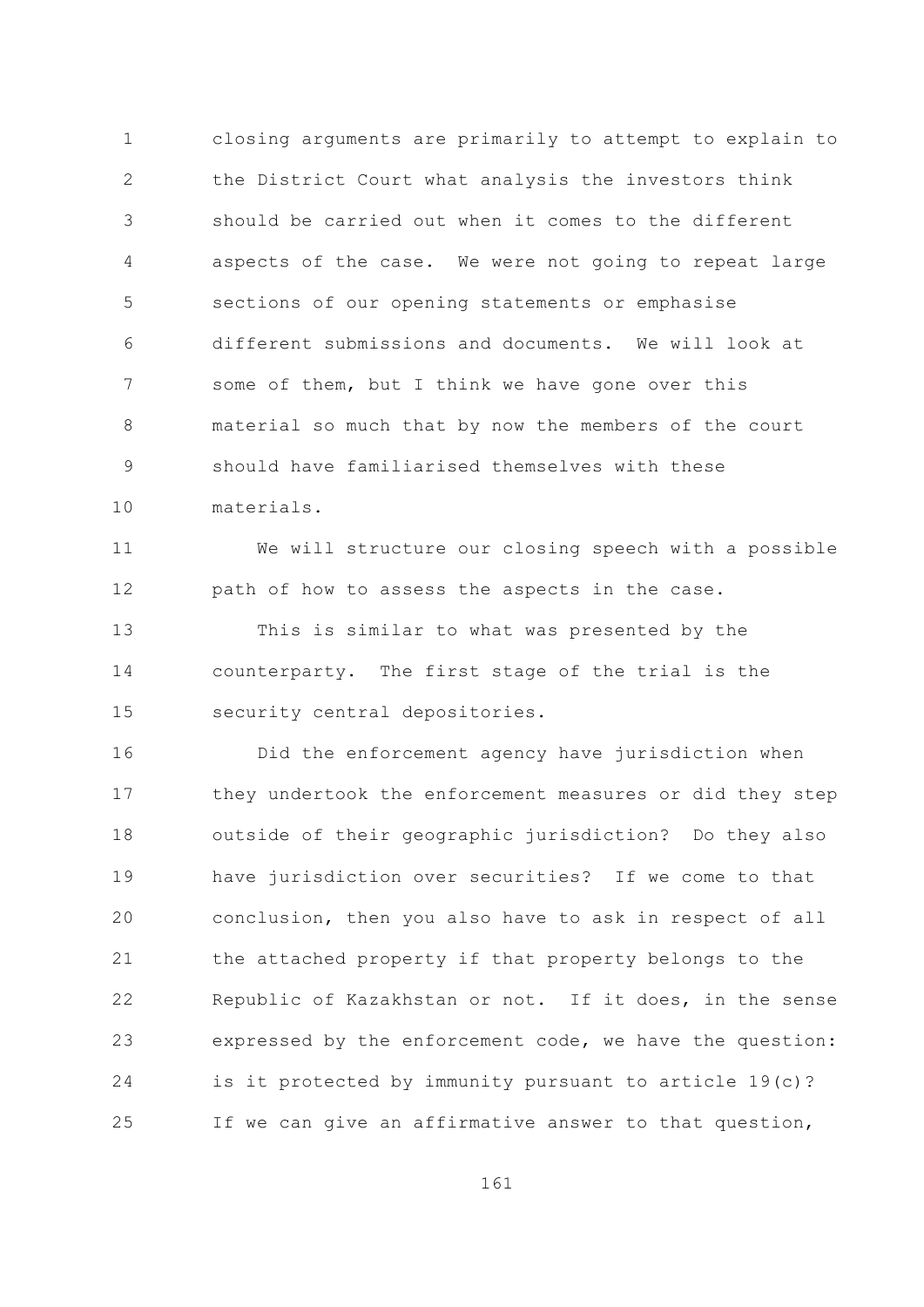$\mathbf{1}$ then you have to continue to see if immunity can still  $\overline{2}$ be invoked according to  $21(1)(c)$  article. And then, finally, if everything else fails on our part, then the 3  $\overline{4}$ court will have to look at these arguments raised on the 5 topic of abuse.

We will start by looking at jurisdiction or not in 6  $7\overline{ }$ Sweden. We are obviously in agreement that the Euroclear system or the WPC system, like all 8 undocumented systems, means that the shares do not have 9  $10$ a tangible location, because they are not in the form of  $11$ hard copy documents. It is also been accepted that they 12 should be considered to be located where they are  $13$ registered into a register, and it should be their 14 location where the registry is kept that should be 15 decisive, and when deciding the geographical location of 16 the shares.

 $17$ The disagreement we have is what registry are we 18 talking about? Which is the register to decide on the issue of location? And it is the belief of the 19 investors that it is Euroclear's deposit CSD register, 20 21 if it's to do with owner shares, where shares are 22 directly registered in Euroclear; and if it is nominee 23 registered shares, then it will be the custodian 24 registered in the register of Euroclear, the SE Bank, that govern the location. And in both cases it is 25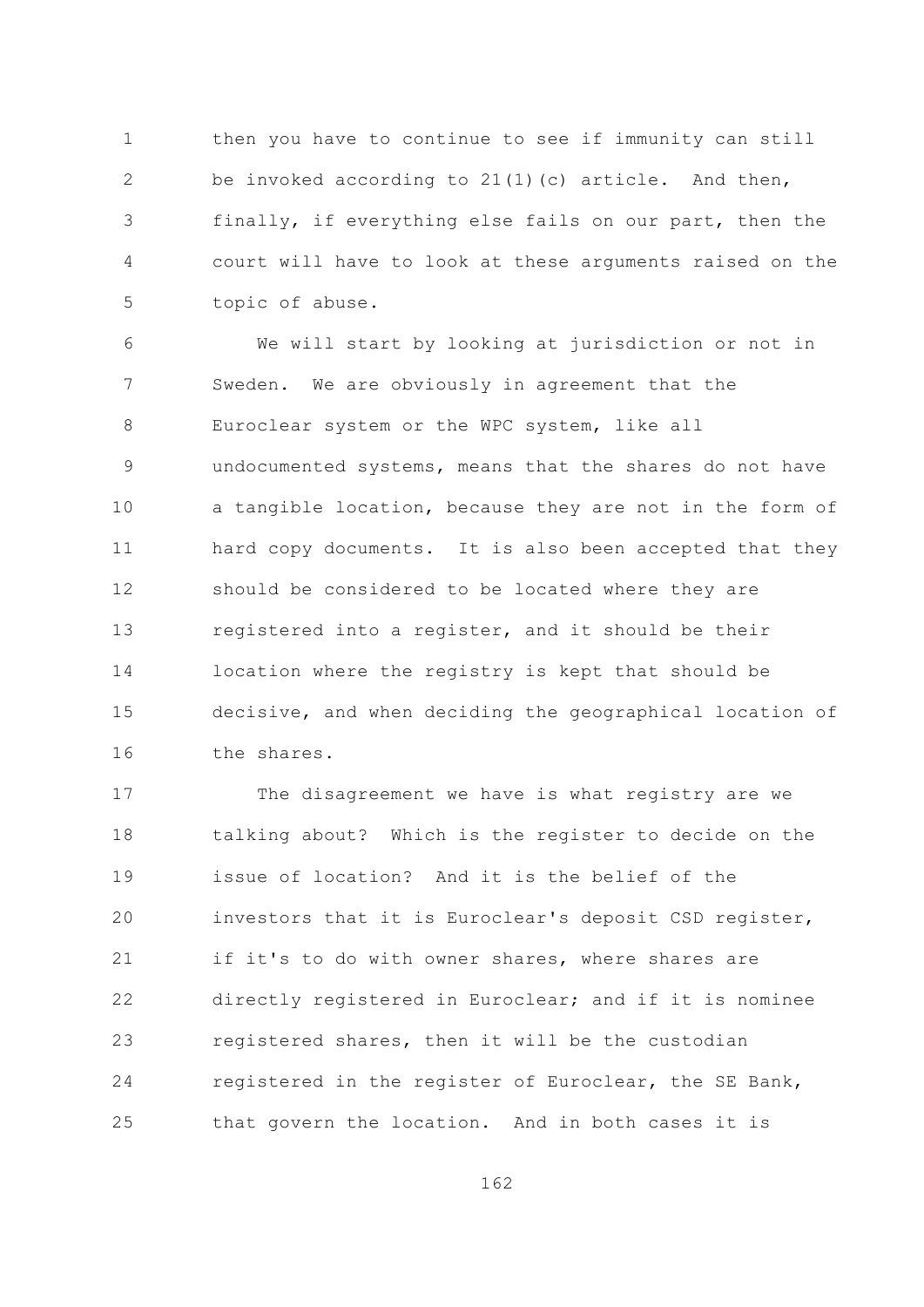$\mathbf{1}$ 

a fact that the shares are located in Sweden.

 $\overline{2}$ And has turned out to be surprisingly difficult to find a very clear statement in the literature on these 3 issues. We've looked here and there, anyhow how we  $\overline{4}$ 5 construe what Wallin-Norman says in her comments on the Act on accounting of financial -- the LKF Act. And we 6  $7\overline{ }$ can see here up on the screen that it is the segregated CSD deposit, kept in Sweden by SEB Sweden, that  $\mathsf{R}$ identifies the shares and therefore govern the location. 9  $10$ So she says not until somebody's right to a certain  $11$ number of financial instruments of a certain kind have 12 been registered in an account is it possible to identify  $13$ this right and to distinguish that from the rights of 14 other people's right to this or another quantity of this 15 type of financial instruments. If you in your CSD account have a certain number of securities of a certain 16 kind of register has, according to what becomes apparent  $17$  $18$ now, has a right to this quantity and this type of 19 security, and therefore with legal consequences, dispose 20 over this right to have ownership of them.

21 And in our opinion this means that in Stockholm they 22 are dematerialised, but they have been identified in an account, and it is also possible from the information 23 24 at the SEB bank as the accounting institute get the information from there who the owner is. It was 25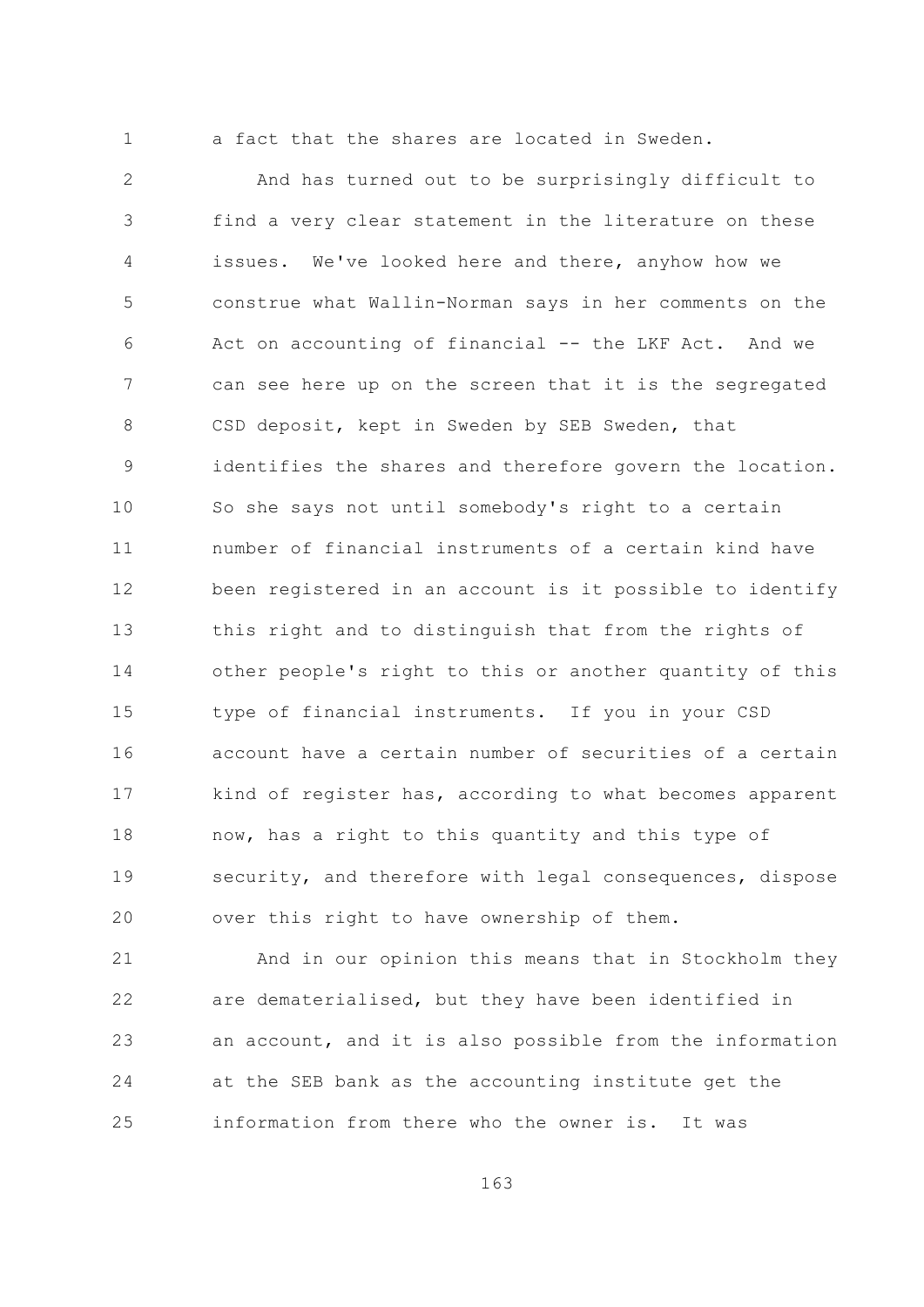$\mathbf{1}$ interesting when we were looking to opening statements  $\overline{2}$ when the National Bank was talking about where the shares were located, then they established that what is 3 decisive, if it has a constitutive effect from this  $\overline{4}$ 5 information. But today we heard something else, which was that it is enough that the accounting institute, 6  $7\overline{ }$ when other notes has an evidential effect regarding the  $\mathcal{S}_{\mathcal{S}}$ circumstances related to the share, and you cannot quite make that add up. In any case, what we suggest to be 9  $10$ the case is that the decisive factors that the shares  $11$ can be identified concerning the different CSD accounts in SEB bank, and then that can form the basis for 12  $13$ further turnover. And it cannot be done in such a way 14 that you just undertake certain internal reporting and 15 accounting measures in London, because if you move the 16 shares in the CSD account in the SEB bank, then the shares are reregistered.  $17$ 

 $18$ SEB have to report in to Euroclear about the nominee 19 registered shares for them to form the basis where 20 different type of information and different ways of 21 managing them. What my colleague quoted before when 22 I came to foreign custodians and the importance of them 23 being present outside of the national boundaries refers 24 to a situation where foreign custodian is directly registered with Euroclear, which of course is fully 25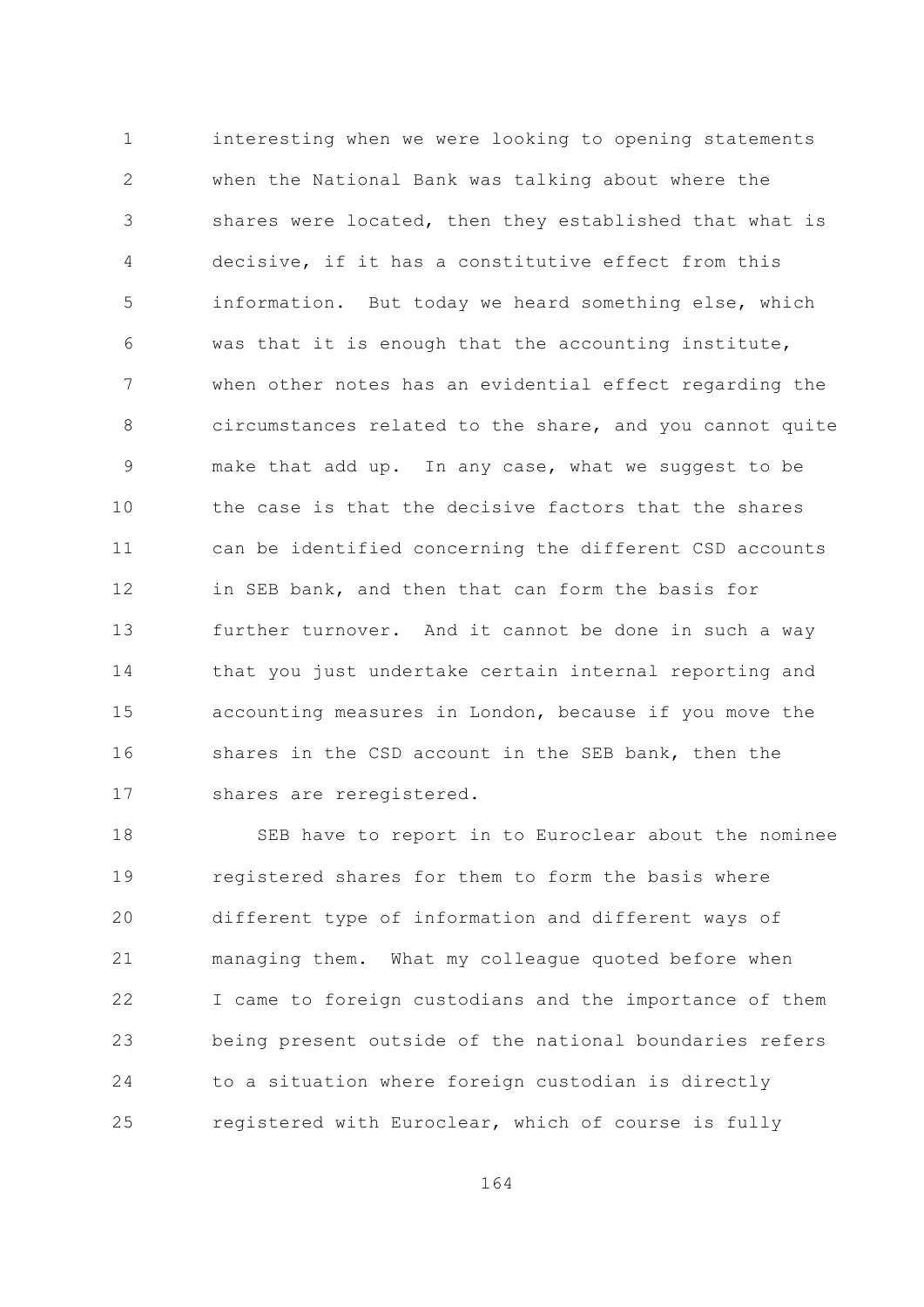$\mathbf{1}$ possible, but not for economy. In that case the  $\overline{2}$ immediate accounting and the information about ownership structure, et cetera, takes place with a custodian 3  $\overline{4}$ located abroad. But that is not the circumstances in 5 this case. Here we have registration through the SEB bank. 6

 $\overline{7}$ Buresten described this in more detail during the  $\mathcal{S}_{\mathcal{S}}$ examination and said that Mellon sends written instructions to the SE Bank in Sweden through the SWIFT 9  $10$ system for immediate registration in the SEB CSD system with segregated CSD accounts. She also established that  $11$ it was the instructions in Mellon. It became clear  $12$  $13$ exactly what kind of financial instrument number and 14 kind that the transactions refers to, and furthermore 15 than a registration with SEB bank is done in accordance 16 with that at the securities account, the account that has been assigned with this very complicated name ending  $17$ with the Ministry of Finance of the  $18$ 

 $19$ Republic of Kazakhstan.

20 So in summary we think that is what is relevant to 21 assessing where the location is of nominee registered 22 shares is the last part of the presentation from Gunnarsson. This outline is a little bit different 23 24 because he has distinguished between custodians of  $2.5$ Euroclear and the accounting institute. Here we have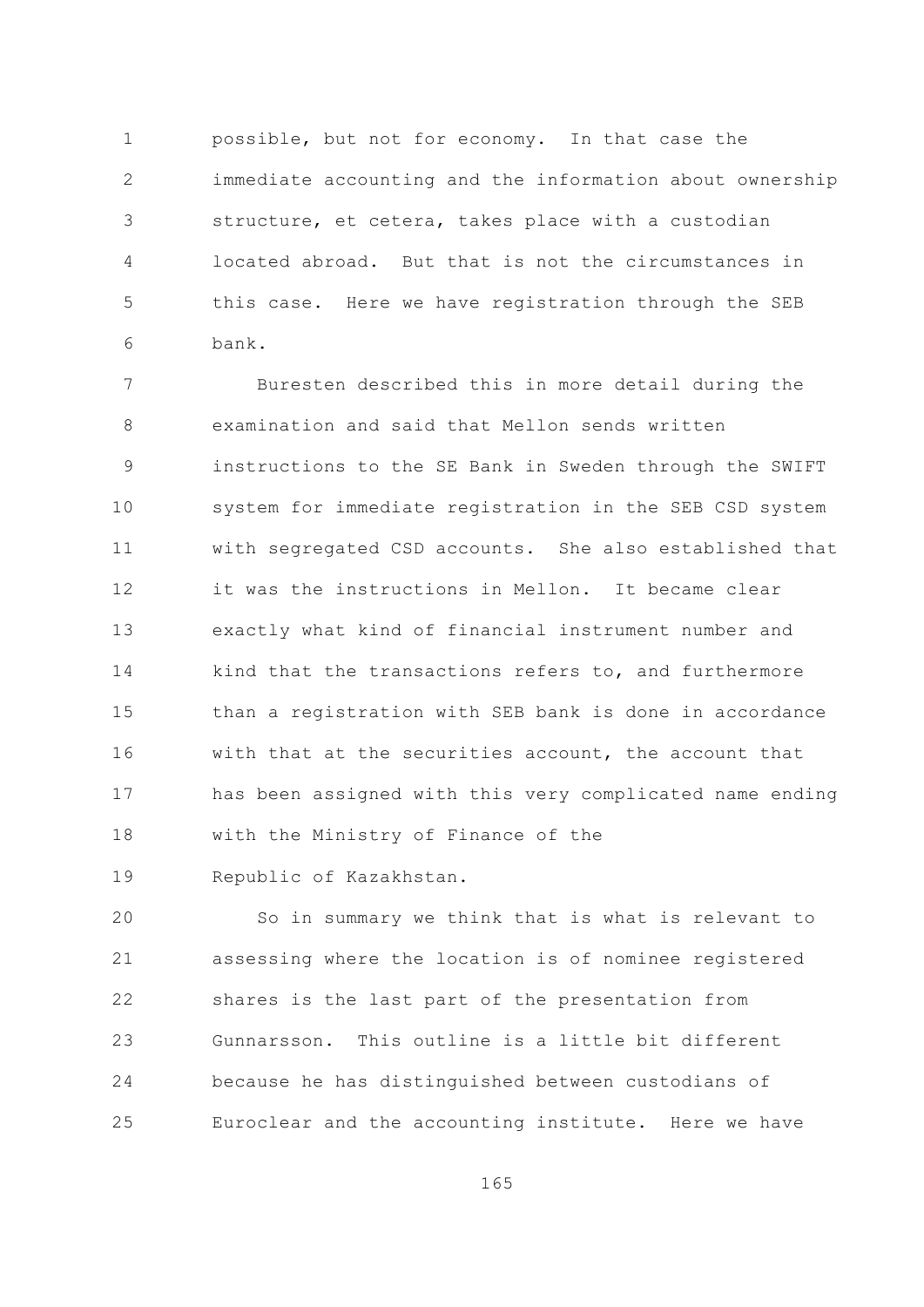$\mathbf{1}$ the SE Bank following both those roles, so this entire  $\overline{2}$ red rectangle in the drawing is such things that are done and undertaken by the SE Bank. 3

 $\overline{4}$ When it comes to determining location, in our view 5 it lacks residence if the SEB bank has a foreign owner or manager or custodian as the person giving them 6  $7\overline{ }$ assignments.

According to the Kazakh analysis here, the foreign  $\mathsf{R}$ custodian could transfer the shares to another 9  $10$ custodian, who transfers the shares to another  $11$ custodian, and so on. And thus those shares would travel around the world, like the Flying Dutchman, 12  $13$ without finding a fixed location anywhere.

14 We don't think this is how the system works and it 15 wouldn't be possible for it to work this way. The fixed location here rests with SEB. 16

With our point of departure, the complete structure  $17$ of the custodians is the structure that we see in this  $18$ 19 image. At the top of the pecking order we have the 20 actual owner of the securities, ie Kazakhstan. 21 Kazakhstan gives an assignment to a first custodian or 22 an original custodian, ie the National Bank, that has custodian management agreement. And then the 23 24 National Bank in turn retains Bank of Mellon in Europe and Mellon retains SEB in Sweden, and SEB then carries 25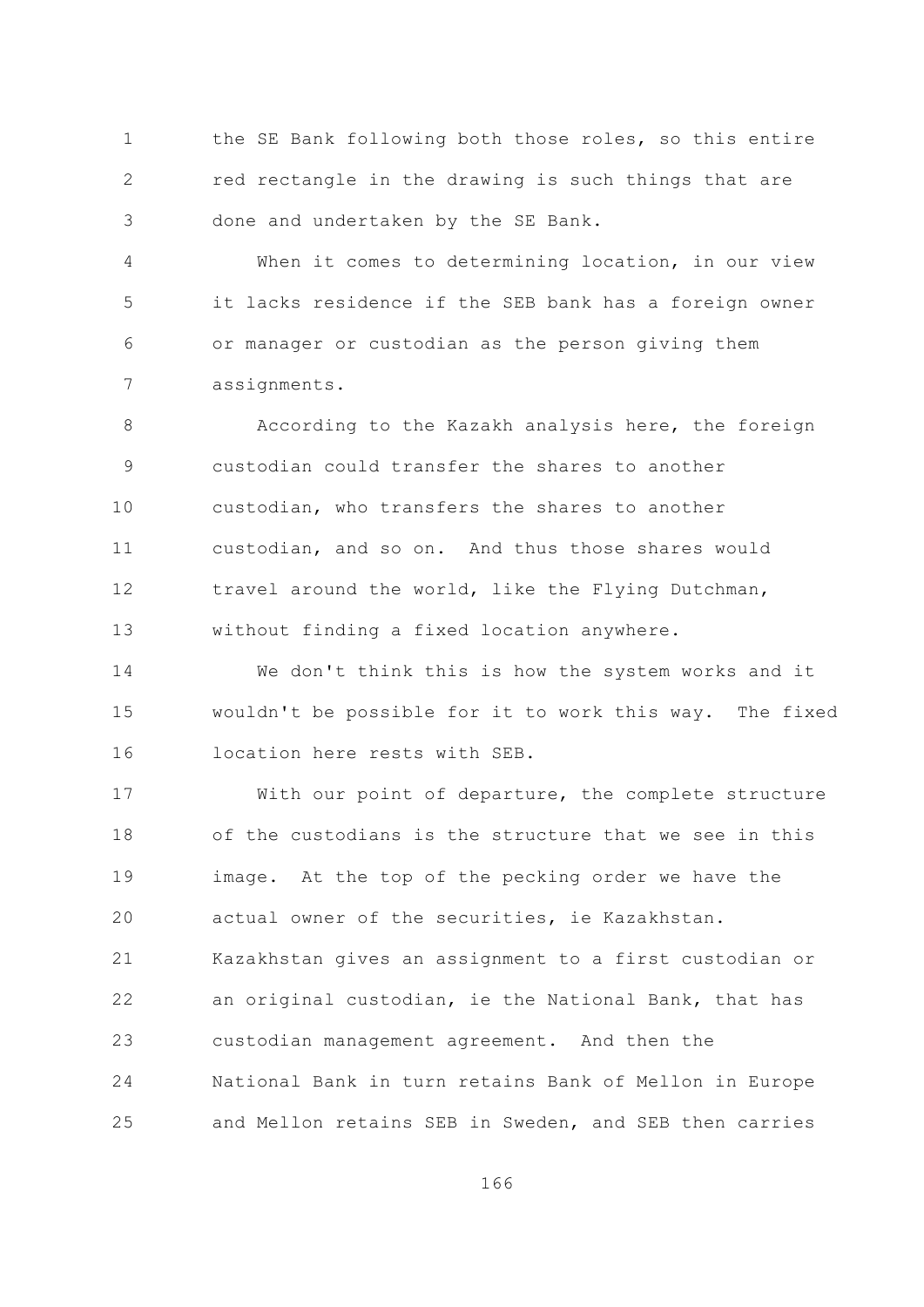out the transactions by reporting those into the  $\mathbf{1}$  $\overline{2}$ Euroclear system.

It is noteworthy that all of these individual 3 transactions, even if there are many of them, are  $\overline{4}$ 5 possible to identify. They have been data processed by the SEB bank. They can see which account was credited 6  $\overline{7}$ and debited for each transaction, so you trace the development of these CSD account. So even if 8 a transaction is carried out by Mellon abroad, at the 9  $10$ end of the day that needs to be reflected in the SWIFT messages to the SEB bank so that you keep everything  $11$ organised in the custodian accounts where the shares are 12  $13$ actually held.

14 Finally, when it comes to where the shares are 15 deemed to be located. We can established that obviously property was available to be attached in Sweden. 16 That is the reason we have all spent all this time here this  $17$  $18$ week. If it would have not have been possible to attach 19 them, we would not have gone through this process.

20 When it comes to the monetary fund, which is a 21 smaller part, but I would say a few words about the 22 accounts as well. Basically, the same principle applies 23 there.

24 Money goes into an account through measures taken within the framework of the CSD system of the SEB bank, 25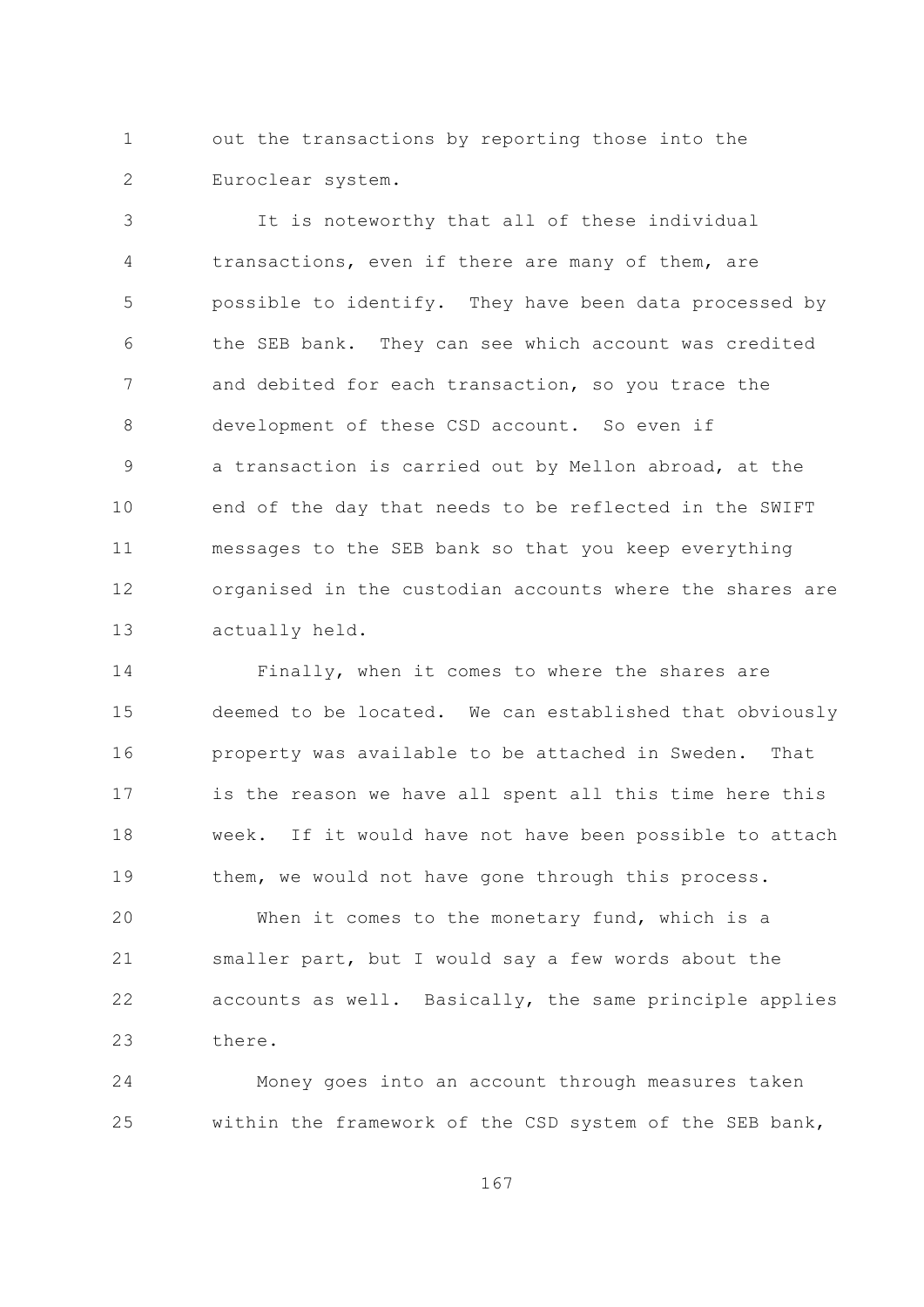$\mathbf{1}$ and of course you can trace transactions in the system  $\overline{2}$ afterwards. You know specifically that a tax refund has come in, tax on debits, dividends from companies and the 3 bank of course handles the deposits in accordance with 4 5 that, to make sure that they are -- end up in the correct account and credited to the right customer at 6  $7\overline{ }$ the end of the day.

And that the shareholder is the one who is entitled  $\mathsf{R}$ to dividends, et cetera, on shares might not be 9 10 something that we need to go into further. Everybody understands that if you own the cow, you also own the  $11$ 12 milk.

 $13$ Now, if we move away from the location and start to 14 discuss the issue concerning ownership, and rights of ownership. Attachment of property presupposes that it 15 is clear that the property belongs to the debtor and 16 this follows from provisions in the enforcement code.  $17$ 18 I won't show you the legal text again, we've seen it 19 already.

20 When it comes to who has the burden of proof and the 21 evidential requirements, we will start by referring to 22 this precedent on 983, page 436, where the Supreme Court established that, when it comes to enforcement 23 24 proceedings, it is not the case that the burden of proof for all legal facts of importance in the case rest with 25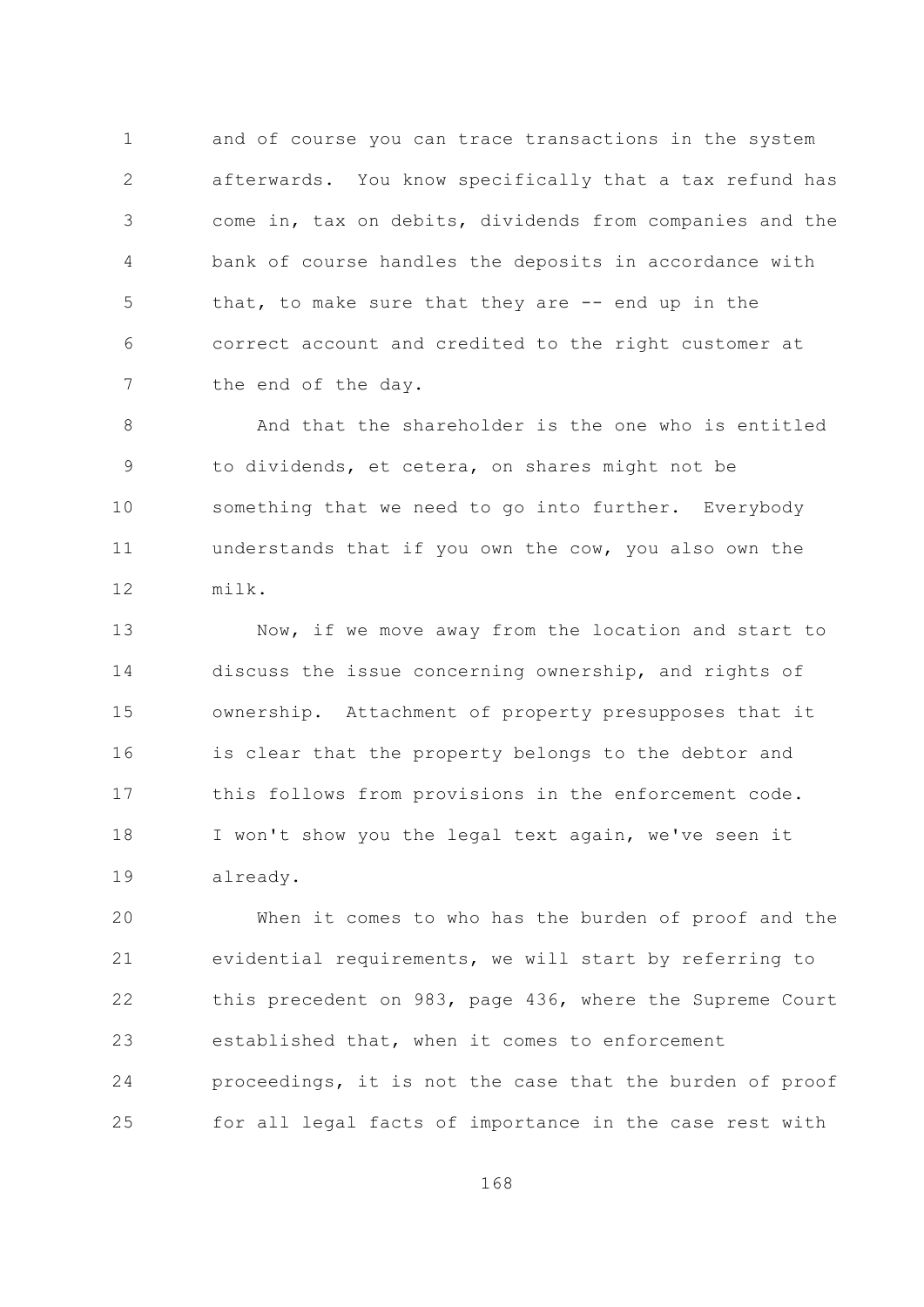$\mathbf{1}$ the applicant. As with civil cases, the burden of proof  $\overline{2}$ may be distributed between the parties if a third party asserts that the attached movable property belongs to 3 him, but accepts that it previously belonged to the 4 5 debtor. But claims that he acquired the property from him, then it should be possible to demand that the third 6  $7\overline{ }$ party presents such support for his assertion that it 8 can be plausible.

In this case, it would mean that the National Bank 9  $10$ has to prove, substantiate that they acquired the  $11$ property from Kazakhstan, if it can be seen as established that it initially belonged to Kazakhstan. 12  $13$ When we refer to property here, we're not talking about 14 the National Fund in total. Of course, there's a link. 15 We see specifically talk about the attached property, the assets in the accounts held in the SE Bank. 16

It does not lack interest, what interest it is.  $17$ The 18 parties have, when it comes to considering these 19 relationships, it became clear when Moldabekova was examined that the National Bank holds the belief that 20 21 Kazakhstan who is the owner of the property. It was the 22 National Bank who made sure that the Ministry of Finance issued this power of attorney to exercise their voting 23 24 rights corresponding to their shareholding. We can look at the power of attorney showing us who it gives powers 25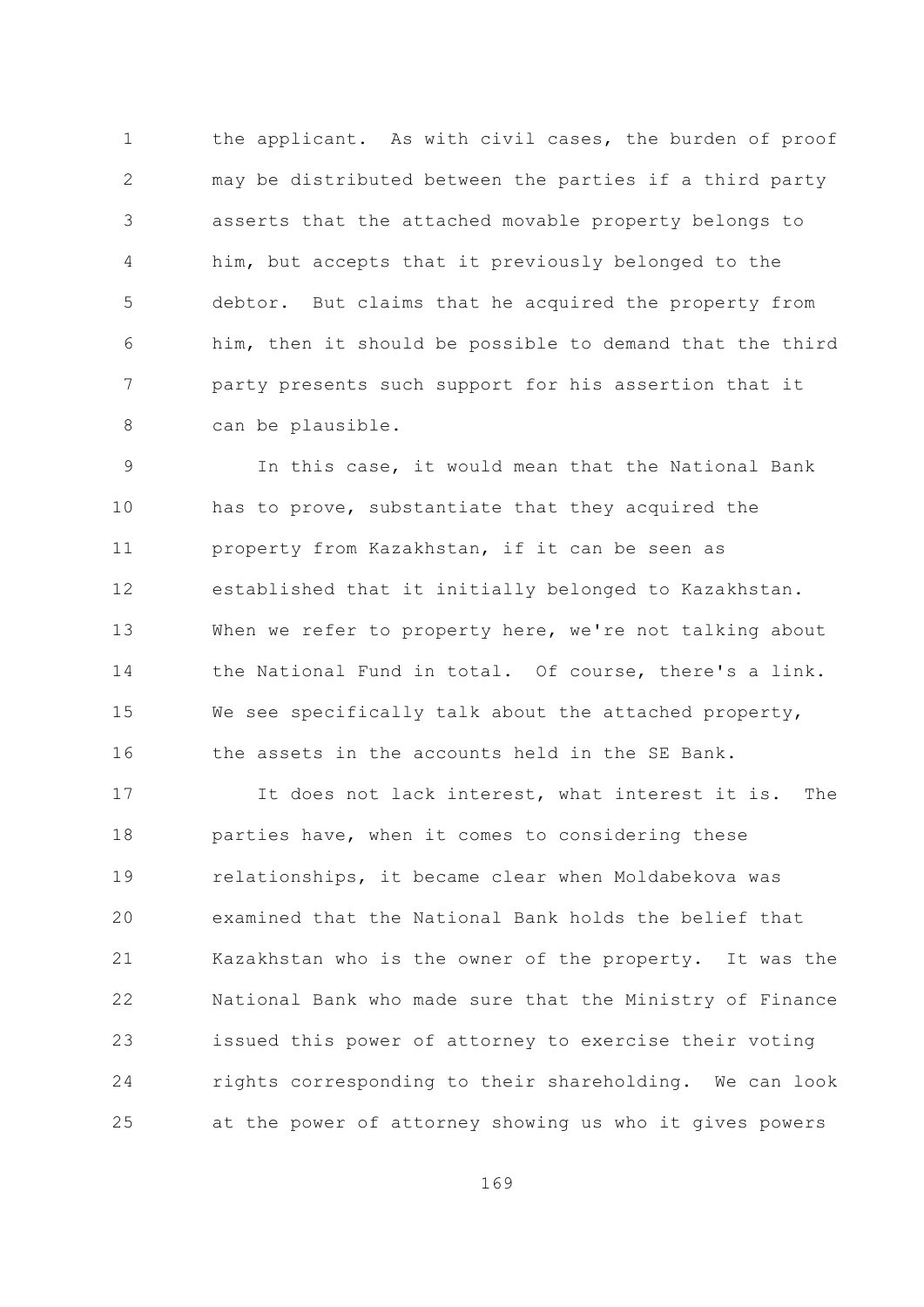$\mathbf{1}$ to without going into particulars regarding share voting  $\overline{2}$ rights, et cetera.

So in contrary to what the Kazakh side previously 3 and for a long time have asserted in this case, this is  $\overline{4}$ 5 not a mistake that came about because Mellon sent across some documents that they just signed in Kazakhstan. We 6  $7\overline{ }$ know that this is not at all how it happened. They got a power of attorney, they discussed between the 8 National Bank and the ministry how to issue this, and 9  $10$ then they let the ministry sign the POA to send it to Mellon, who sent it onwards to the SE Bank for their use  $11$ 12 in Stockholm.

Moldabekova was actually very clear on this point,  $13$ 14 even if during the redirect there were some attempts to 15 get her to waver. So considering how clear she was, we felt it quite remarkable that they have asserted 16 something completely different for such a long time.  $17$ 

 $18$ The way the POA has been drafted and prepared is 19 also consistent with the information provided to us on 20 a different occasion when the National Bank opened up a 21 new account with Mellon.

22 We recognise this document, exhibit 143, where the beneficial owner name is Ministry of Finance of the 23 24 Republic of Kazakhstan.

25 The client account holder is the National Bank, and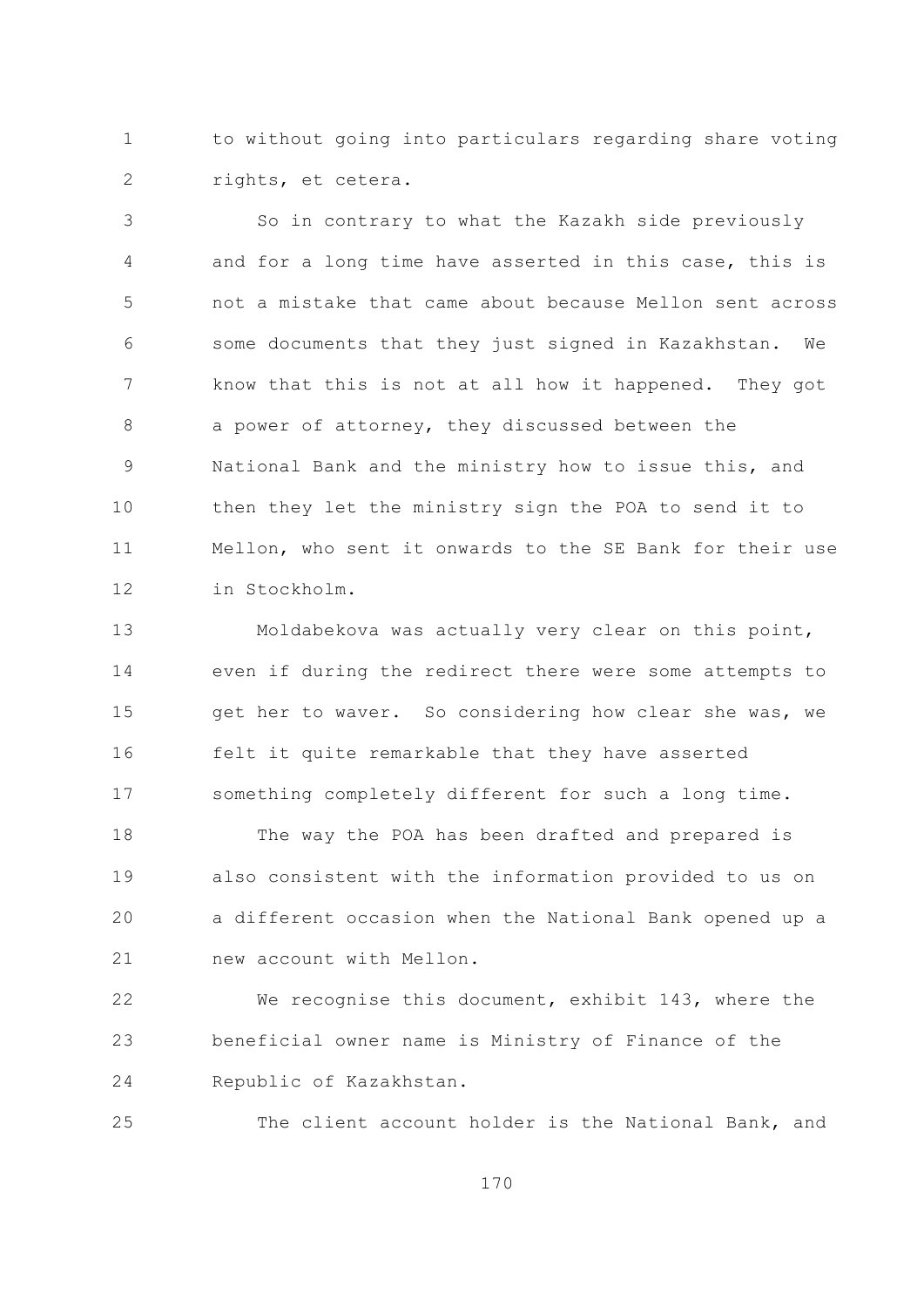when asked if this client is the beneficial owner, they  $\mathbf{1}$  $\overline{2}$ have said "no". Instead they state the full name of the beneficial owner as should appear on any tax document, 3 Ministry of Finance of the Republic of Kazakhstan. 4

5 When it comes to tax purposes, there's been implication that that is of minor importance, but my 6  $7\overline{ }$ impression is that it's rather the contrary. Anyone can  $\mathcal{S}_{\mathcal{S}}$ be an account holder and hold an account in the name of somebody else, but the one who is substantially entitled 9  $10$ in tax cases, when it comes to a refund of tax on dividends who has to account for this, is of course the  $11$ 12 shareholder and nobody else.

 $13$ We can also make note of the fact that as these 14 different processes have progressed, and I won't show 15 the documents to the court again, but you know the back story: that Mellon have progressively started to put it 16 in this way, that probably it is Kazakhstan who has  $17$  $18$ rights to the shares, even though in the beginning they might have had a more assisted -- perspective on the 19 National Bank. 20

21 More things that should be part of the free sifting 22 of evidence that I think we agreed should be carried out 23 on this room. These notes on the custodian list with 24 the exhibit S17 that, in turn, reflects the account names with SE Bank, exhibit S20, and which in both cases 25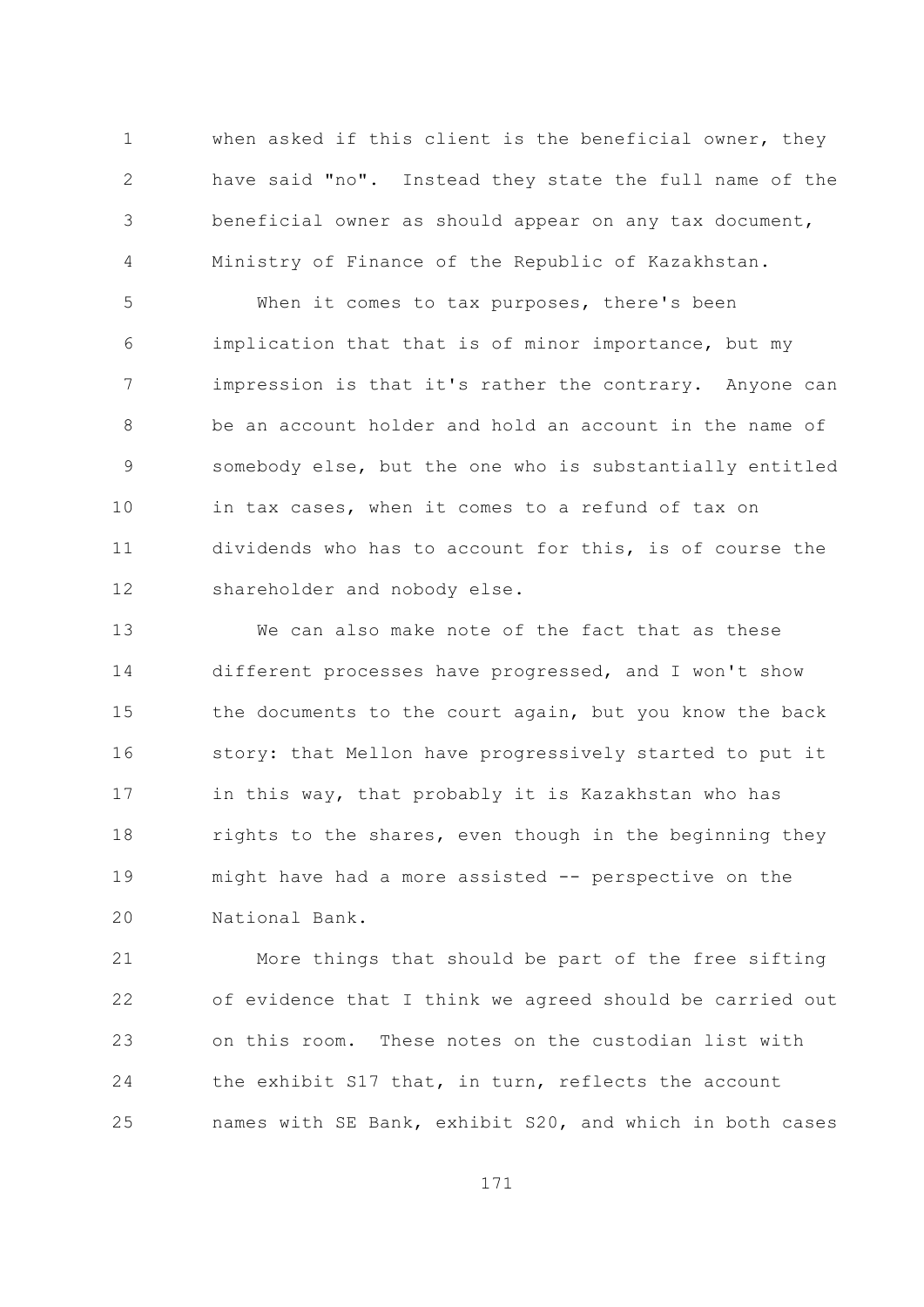clearly indicate the Ministry of Finance as being the  $\mathbf{1}$ account holder. We do not claim that this is  $\overline{2}$ a constituent effect, only the notes with the CSD 3 register that go into the share register would have such  $\overline{4}$ 5 an effect, but they have an evidential impact, like with the car registry. And, like I said in the beginning, 6  $\overline{7}$ when it comes to the importance of registers kept abroad, I think even the National Bank went down these  $\mathsf{R}$ lines that constitute effect is not required for this to 9  $10$ have major importance.

The evidential value of the entries in themselves we  $11$  $12$ think were further reinforced during the examination of  $13$ Moldabekova. Now that we know the chain of command 14 behind the creation of documents, because, of course, 1.5 the entries with SEB bank originated from transactions given by Mellon, but Mellon in turn received 16 instructions that are part of the communication between  $17$ the National Bank and Mellon.  $18$ 

The National Bank hasn't presented any kind of  $19$ 20 explanation for how these account names came about. And 21 they've said, well, it lacks importance, it might as  $22$ well be in the name of Donald Duck or Mr X. But that cannot be perfectly correct if it is equivalent to 23 24 Donald Duck, if you name a foreign state as being the owner of something. And we have not seen any 25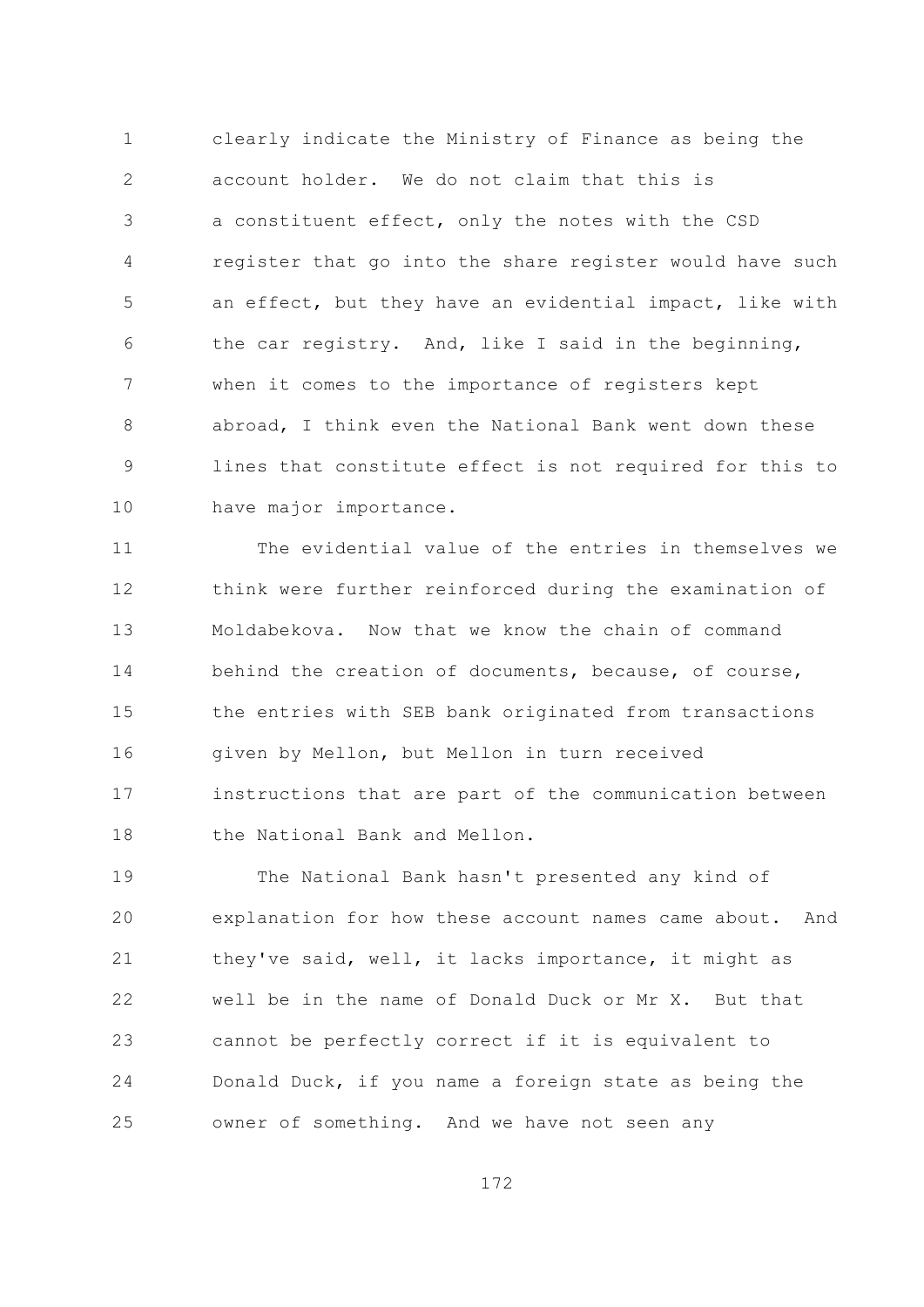$\mathbf{1}$ correspondence in this regard between the National Bank  $\overline{2}$ and Mellon. We assume that there might be reasons for why the instructions in this regard are obviously 3  $\overline{4}$ missing from the written descriptions that we've seen 5 printed by the National Bank.

Something that we haven't seen either are the two 6  $\overline{7}$ contractual stages in the structure of a contractual relationships presented by Kazakhstan. 8

When it comes to the agreement between the National 9  $10$ Bank and their asset managers, they have not submitted  $11$ any documentation to demonstrate how the relationship is structured. Who can instruct the asset managers? Could 12  $13$ the Ministry of Finance play a role here as well, 14 possibly? And then, when it comes to Mellon's 1.5 relationship to the SE Bank, it was said at an earlier stage of the proceedings that they didn't have access to 16 that because they haven't requested it. And now I think  $17$ 18 they said that the request had been made but Mellon had 19 refused to divulge it.

20 We cannot check the veracity of this.

21 Then we have the concrete acts after the power of 22 attorney, the application to receive a tax refund that ultimately had its outcome in the tax agency decision to 23 24 repay tax on dividends to the applicant,

Ministry of Finance of Kazakhstan. And they are listed 25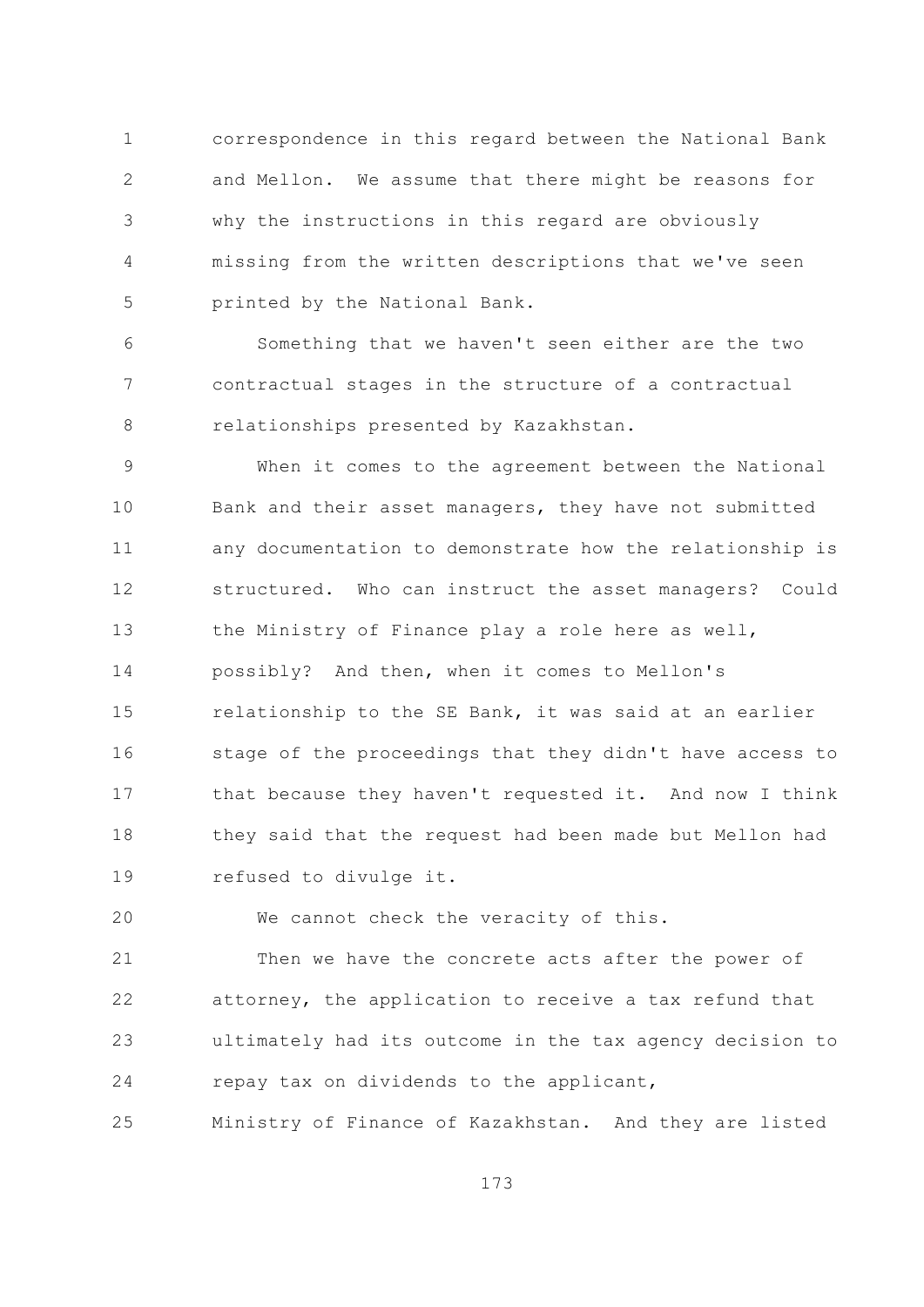as a claimant here in this supporting documentation and  $\mathbf{1}$  $\overline{2}$ they are designated as being a sovereign entity, and it has been stated that they were the owner of the 3 property. 4

 $\overline{5}$ It is true enough that the concept of beneficial owner in Sweden might not be a completely exact 6  $7\overline{ }$ translation here, but they did tick this box to clarify the ownership in the way that they did. 8

There is also a certificate about domicile for tax 9  $10$ purposes which was also issued in the name of the  $11$ Ministry of Finance of the Republic of Kazakhstan. That  $12$ all of these records somehow were done purely out of  $13$ mistake for inexplicable reasons merits no plausibility, 14 and we haven't seen any evidence to support this 1.5 statement and that all these mistakes have now been corrected. 16

In that case, the tax obligation and the ownership  $17$ 18 to this befell the owner of the shares and nobody else. 19 Of importance to the issue of ownership rights is 20 the history. The National Fund, as such, has obviously 21 been created by Kazakhstan becomes clear just from its 22 name: the National Fund of the Republic of Kazakhstan. And Moldabekova described in her examination how this 23 24 fund on a continual basis is supplied with tax funds, 25 mainly taxes from the oil sector.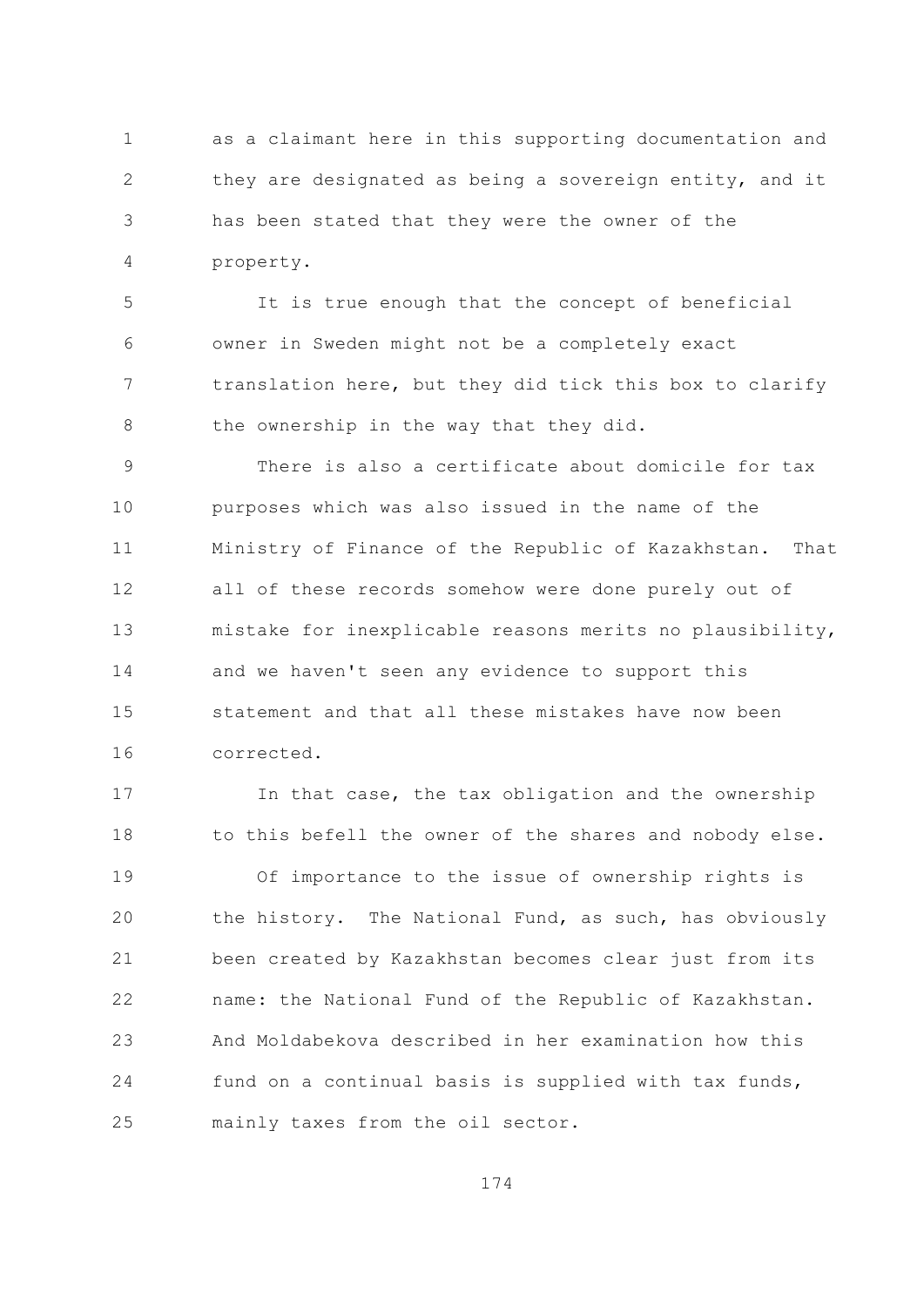$\mathbf{1}$ It's a bit of a sweet piece of irony for the  $\overline{2}$ investors, to put it plainly, but it's not really relevant to this discussion. 3

In our opinion, there is no evidence to substantiate  $\overline{4}$ 5 that ownership rights, in the sense of the enforcement code, was ever transferred to the National Bank, even 6  $\overline{7}$ less so that the ownership rights have been transferred to Mellon. And, as we said before, that the third party  $\mathsf{R}$ holds the burden of proof for that sort of assignment of 9  $10$ ownership that would mean that the attachment debtor no  $11$ longer owns the object of the attachment order. The presentation that we've heard from the National Bank and  $12$  $13$ from the Republic doesn't at all comment on the set of 14 circumstances that these asset managers or custodians in 1.5 this chain of events are just intermediaries. The SE Bank of course don't claim to own the shares they 16 manage for their customers. The Mellon hardly does that  $17$  $18$ either. However, the National Bank are making this 19 claim nowadays, but in actual fact we think that is 20 becomes clear from the National Fund agreement that this 21 is about an asset management assignment, even if the 22 ownership of the fund still rests with Kazakhstan.

The explanation provided by Moldabekova about how 23 these things are connected, we should be indebted to 24 her, because we established that her training is within 25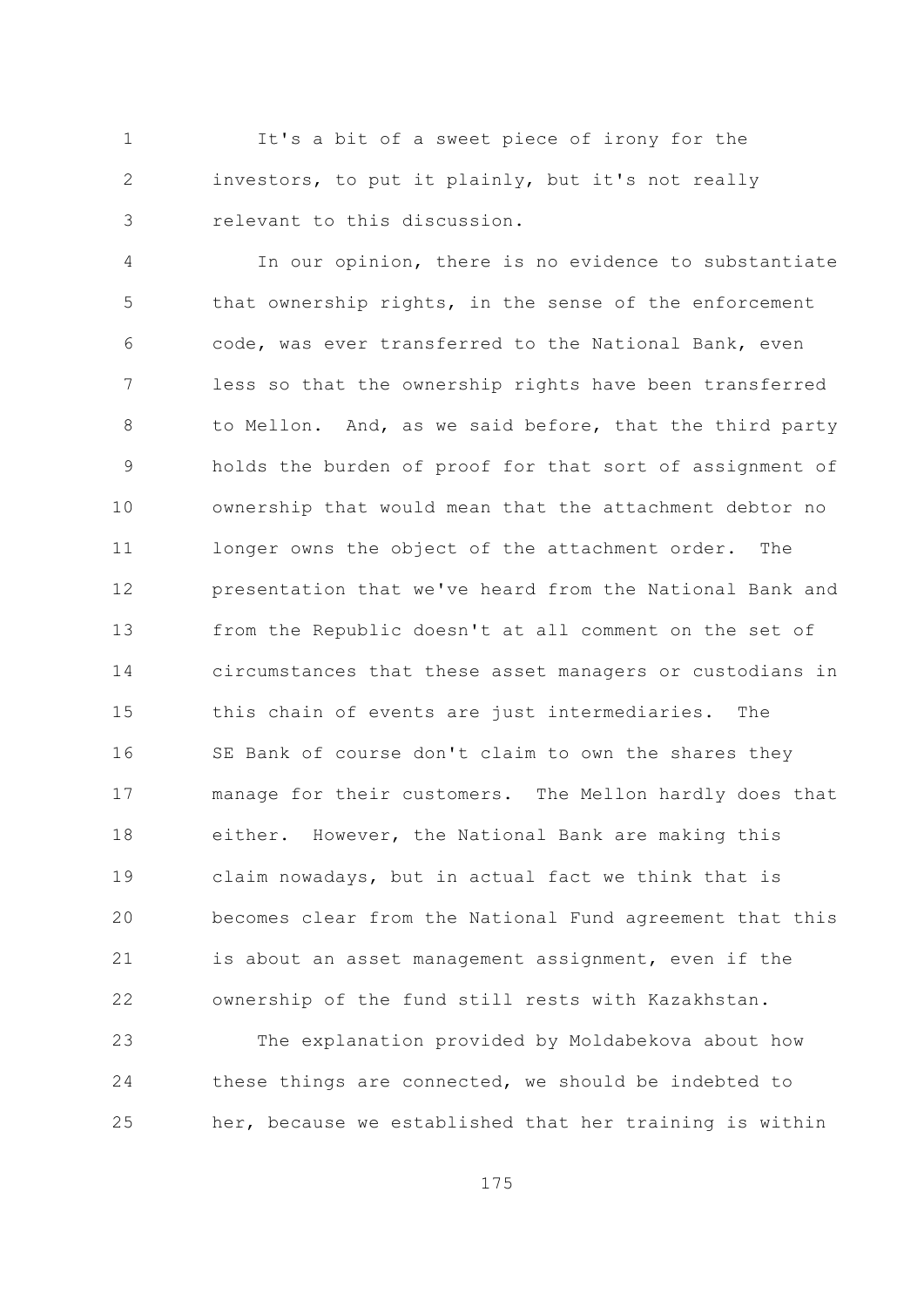$\mathbf{1}$ financial analysis, rather than within law, but she said  $\overline{2}$ her view was that the fund is owned by the state but the Central Bank, the National Bank, owns the assets. 3 I think you can ponder this issue for a very long time 4 5 without reaching or gaining any clarity on the issue. There seems to be some confusion with the officials 6  $7\overline{ }$ working for the National Bank who do not have legal training as to what the situation really is. 8

The law on this point that the intermediaries don't 9  $10$ only manage the property, it's also quite simple or well-known law that it's not changed if the  $11$ intermediaries act on their own behalf. It's quite 12  $13$ common, both in terms of fund fees et cetera, provisions 14 that a person could act on behalf of someone else but on 15 their own behalf.

This also applies -- suddenly this comes back -- to 16 taken to nominals. We'll come back to this later.  $17$ 

 $18$ When it comes to the securities law, there's a right 19 of ownership and legitimacy that the DPS(?) is certified 20 to dispose of something, that you are authorised to 21 dispose of something, doesn't mean that you're the 22 owner.

The role of the National Bank as the manager is 23 intermediary. We presented this in a lot of detail 24 during the opening statement. I will not go through the 25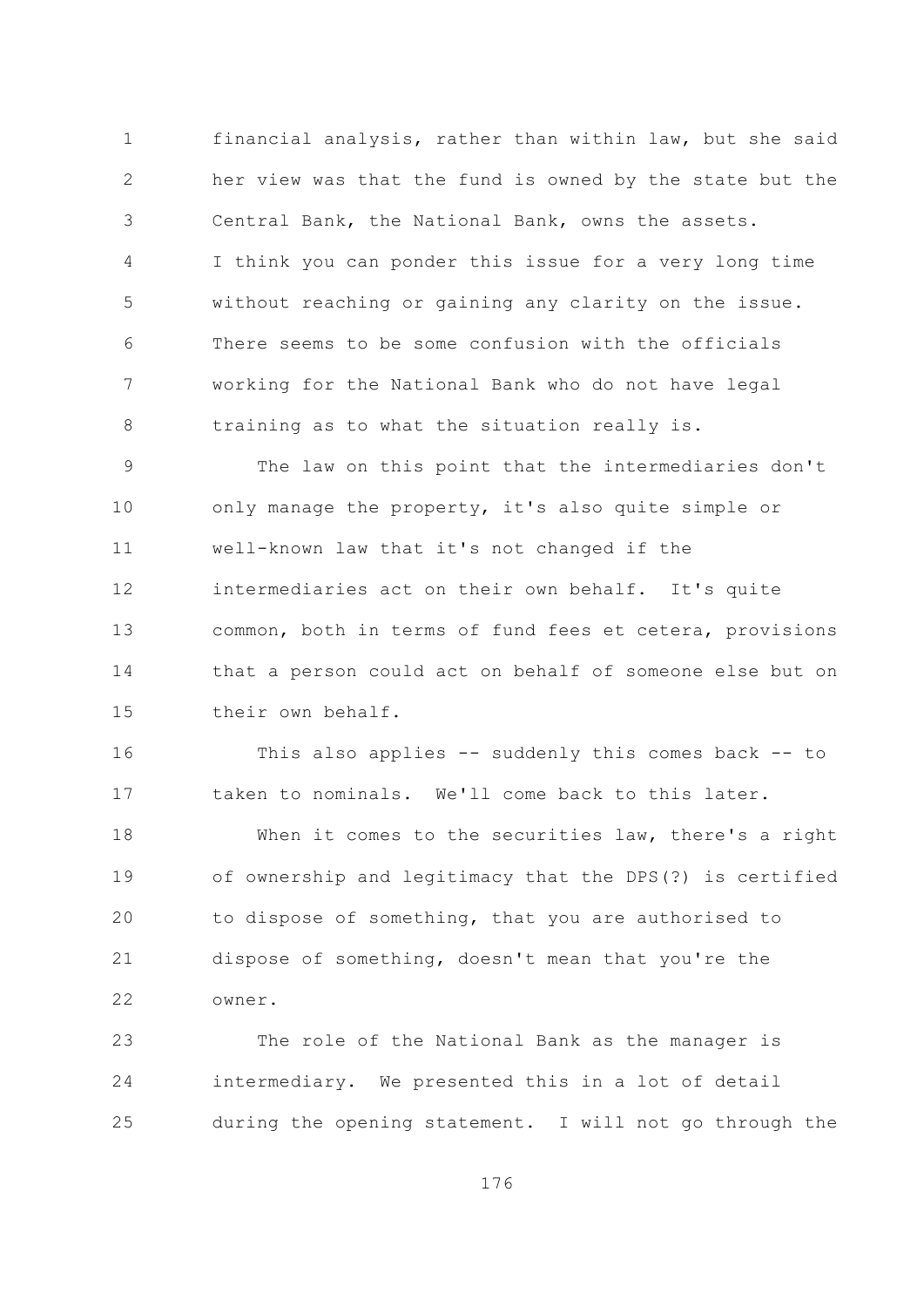document once again, but I would like to note that it  $\mathbf{1}$  $\overline{2}$ follows from the listed document. The presidential decree 402, the TMA and the supplementary agreement --3 sorry, and the Global Custody Agreement. All of them  $\overline{4}$ 5 talk about the management and the conditions for management. In our opinion, it's not of importance for 6  $\overline{7}$ the question of the right of ownership whether the  $\beta$ transfer to the Central Bank has been done through a specific legal object in the Kazakhi law which they 9  $10$ call a trust, which corresponds to the regular English concept of a trust. It's of no importance because the  $11$  $12$ only thing which is being claimed is that the rights of  $13$ ownership remains with this state of Kazakhstan.

14 I will not be reading these references either, but 1.5 these are the exhibit numbers, in outlines of evidence, 25, 32, 33 and 52, where you can read that the state of 16 Kazakhstan remains the owner.  $17$ 

 $18$ I don't believe we have not really properly 19 understood the trust argument because it's not referable 20 to the right of ownership, but maybe this is our own 21 lack of knowledge. But what we have understood is that  $22$ a basic criteria for such a trust is that the ownership of the property is separated from the trust. That 23 24 follows from article 86 that the trust is not allowed to give instructions during the validity of the Trust 25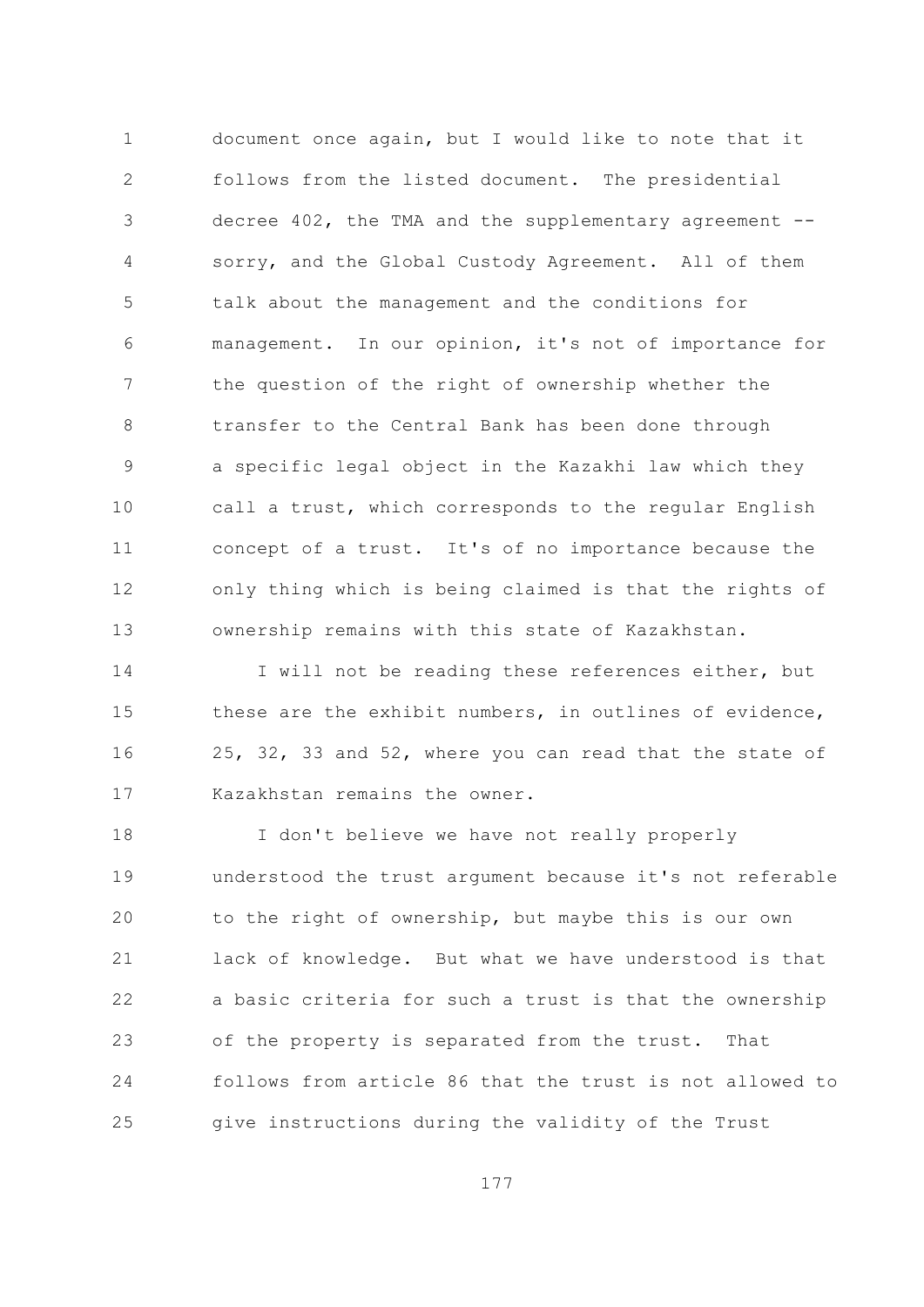$\mathbf{1}$ agreement.

 $\overline{2}$ Now counsel Guterstam would say that, well, it's prescribed in the legislation of Kazakhstan. It's not 3  $\overline{4}$ expressly said in the agreement. Yes, we have seen 5 this.

But it's quite clear to me that this sentence has 6  $\overline{7}$ referred to isolated, defined and limited deviations  $\mathcal{S}_{\mathcal{S}}$ from the main pattern. You cannot -- through an agreement or a law act -- you cannot pull one of the 9  $10$ basic components of the legal system and say that this is the same thing. It's always difficult to compare  $11$ with the Swedish law, but you can say that if you call  $12$  $13$ something a foundation, it doesn't become a foundation, 14 legally speaking, if the founder maintains a full 1.5 control over the assets. This is not the case.

16 In our particular case the Kazakhstan government and the mostly the President are being the representatives  $17$ of the alleged trustor. To put it mildly, they have  $18$ significant influence over the National Fund, not only 19 20 through the national agreement, which is more a formal 21 document than through this so-called management council.

 $22$ And Moldabekova, who has taken the stand in this litigation earlier was, it was clear to her that this 23 24 seems to be a sensitive issue. When she wanted to explain of the role of this council she said, "Well, the 25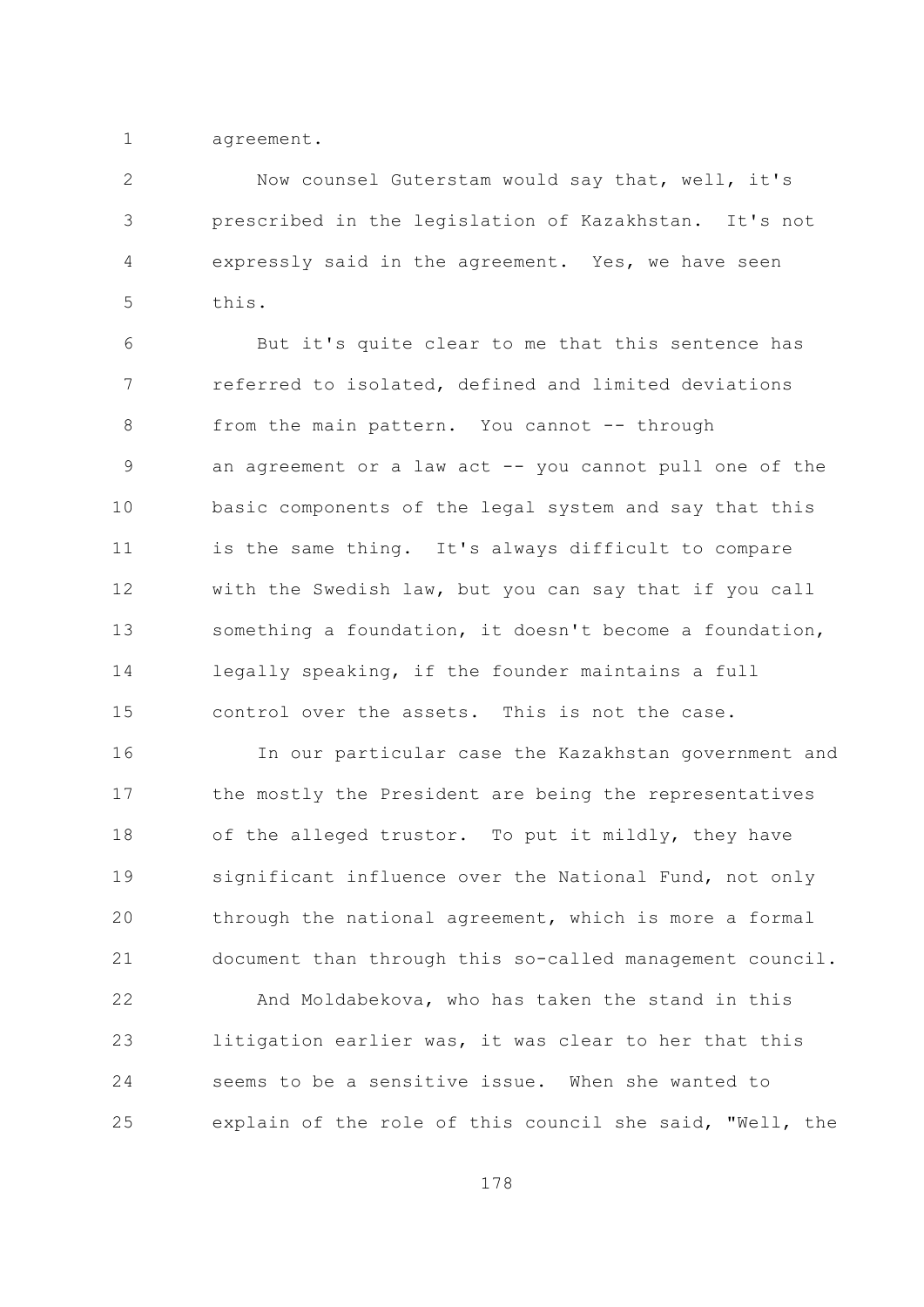advice they would give, they would advise how to use the  $\mathbf{1}$  $\overline{2}$ money in the statement budget once the money has left the fund." 3

 $\overline{4}$ I believe, strictly speaking, it's completely not 5 true. Why would you have this qualified group of people she mentioned, and this is the President, minister for 6  $7\overline{ }$ economics, head of Central Bank of the Central Bank, head of the upper and lower chamber of the Parliament, 8 it's because it's -- it's quite natural that 9  $10$ a council -- or rather advise which is given by a group  $11$ of people with that composition in that state.

12 This was just more than discretionary advice.

 $13$ This is actually that they give instructions and 14 what kind of instructions would they give -- well, the 1.5 effective use of the National Fund at regulations and its placement in the financial instrument. So in 16 reality this is not the case that this National Bank  $17$ 18 independently manages these assets, but the leadership 19 of the country through the management council, we believe, has a decisive influence over what would 20 21 happen.

22 So not according to the Swedish law, to Kazakh law, can we understand how the National Bank would be the 23 24 owner of the property, because whoever owns the property in the regular sense of the word is the 25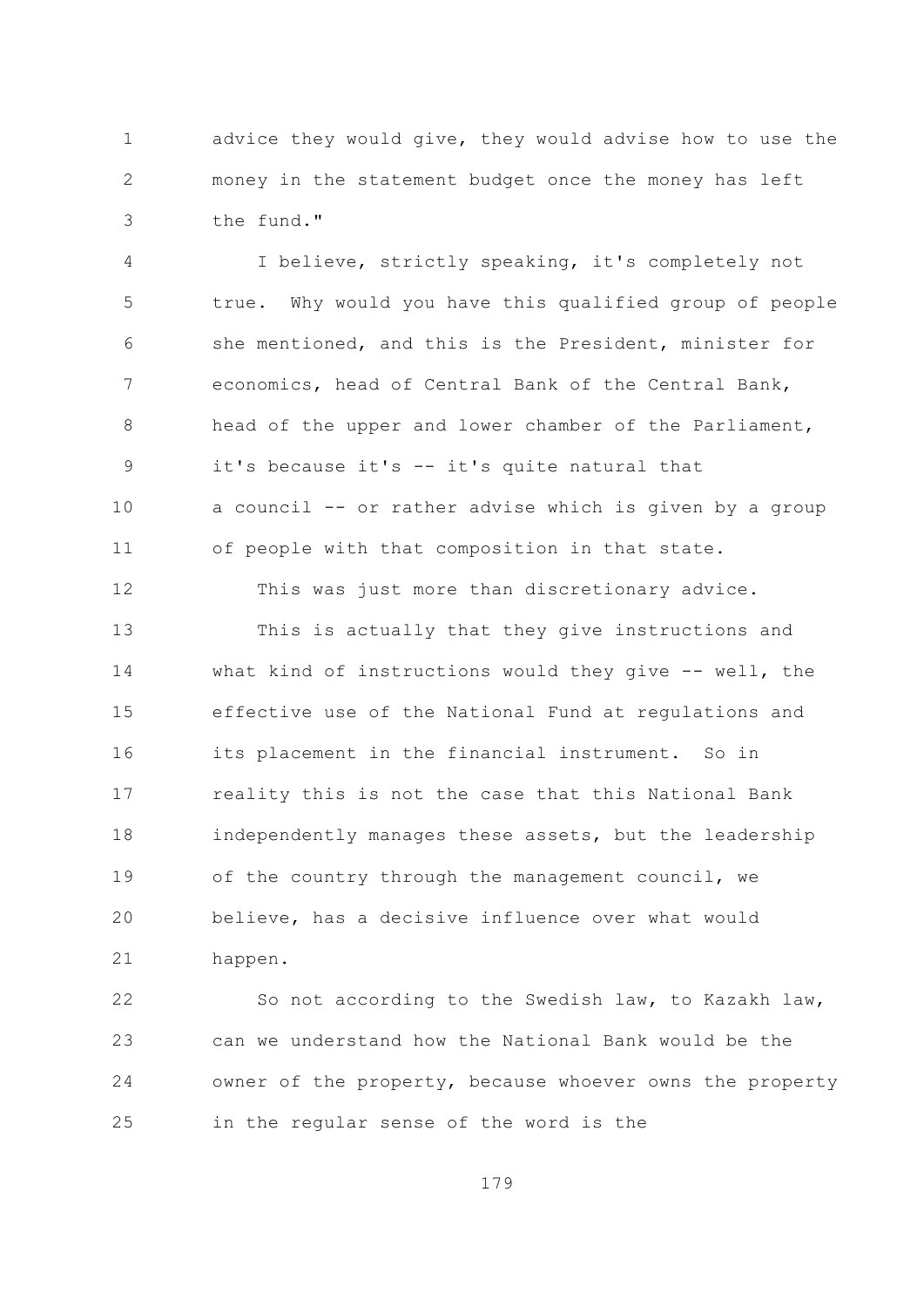Republic of Kazakhstan, and would remain to be the  $\mathbf{1}$  $\overline{2}$ Republic of Kazakhstan. And therefore I've reached the issue of immunity. 3

 $\overline{4}$ Naturally, a question you would ask yourself since 5 the debtor is a state, the question arises whether the properties cannot be attached due to state immunity. 6

 $\overline{7}$ We have talked a lot about more on restrictive 8 immunity. I won't go into it. We presented a lot of background. I believe that we have heard a lot about 9  $10$ that and that people are familiar with this issue. But  $11$ I want to mention something -- I would read something from Professor Mahmoudis' legal opinion, not in this 12  $13$ case. He's submitted a legal opinion regarding the 14 so-called Lederhouse on behalf of the second word(?), 1.5 which is somewhat different in terms of contents, in terms of what was submitted in this case. 16

 $17$ The reference is here. I will not read you it. You can find the document, but it is something which is 18 19 generally accepted is the property belonging to foreign 20 states which not used for stately purposes under certain 21 conditions could be a subject for enforcement of 22 a judgment and then it's quite fun.

So the Supreme Court of Italy established in 1926 in 23 24 a case which had to do with the enforcement measures regarding securities which belonged to Romania. 25 That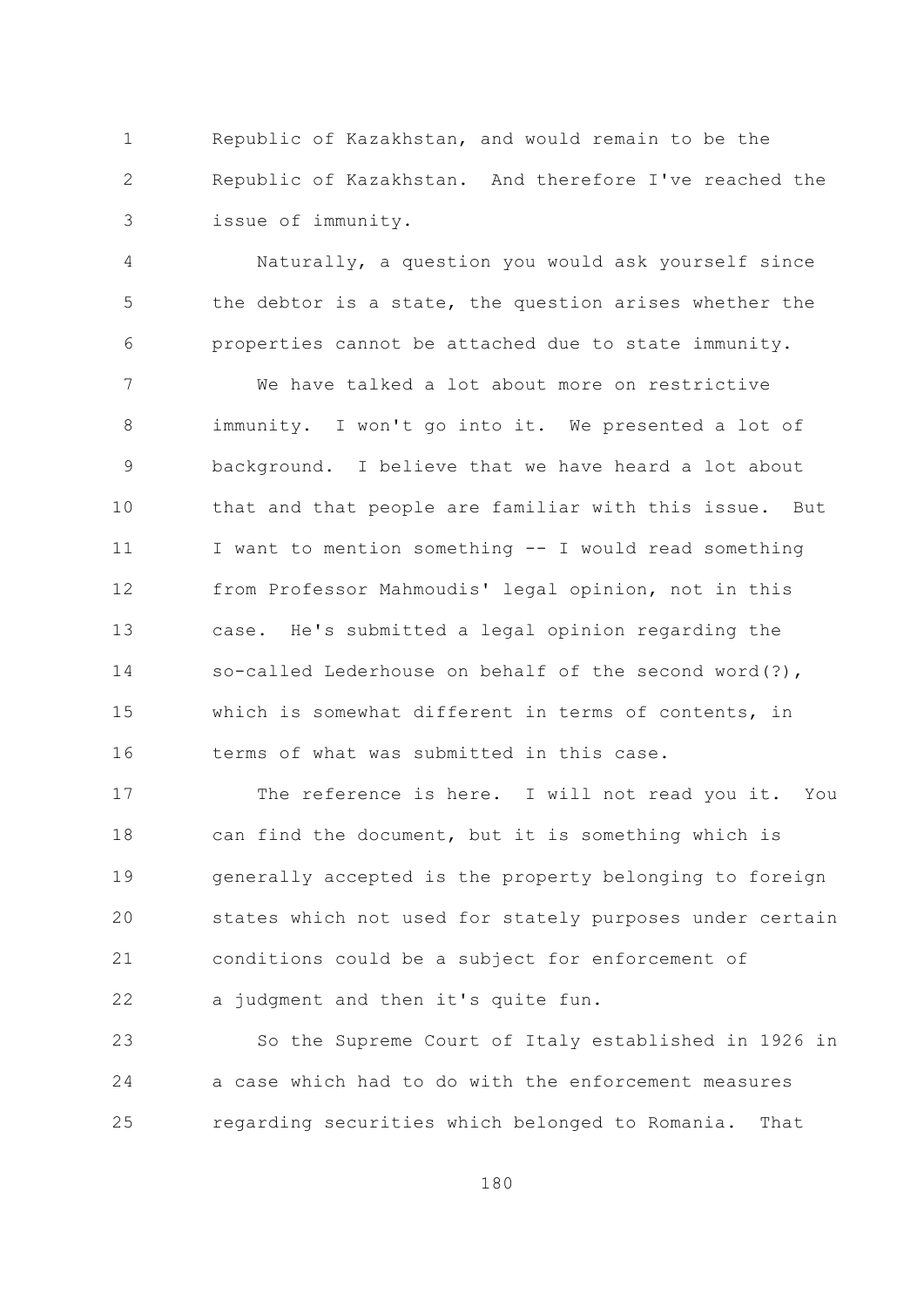the state is considered to be toward a state of the  $\mathbf{1}$  $\overline{2}$ private law when it is involved in private law transactions, and similar legal practice exists in 3  $\overline{4}$ several European countries. I'm not saying this is 5 against us in terms of the issue of enforcement, but this is some background. 6

 $\overline{7}$ In the same legal opinion the editors in the  $\mathcal{S}_{\mathcal{S}}$ Lederhouse statement, Mahmoudis goes to whether an action is European or the US (inaudible). The nature 9  $10$ of both actions and the purpose of actions should be  $11$ reviewed.

In the legal opinion of this case, Mahmoudis 12  $13$ emphasises that it's the purpose which is the most 14 important issue to consider.

1.5 In the Ledenhouse case, section 20, we don't have to open that action for the sake of time, it follows that 16 the assessment whether the purpose of the profession of  $17$ 18 the property is of such qualified nature that it would  $19$ create an obstacle to attachment, that assessment should be made based on the factual use. This is the 20 21 conclusion of the supreme court but this was also the 22 conclusion made by Professor Mahmoudis in that case.

We could also have a look at the issue of burden of 23 24 proof in freedom to attach. I believe that this slide was shown by the other party during the opening 25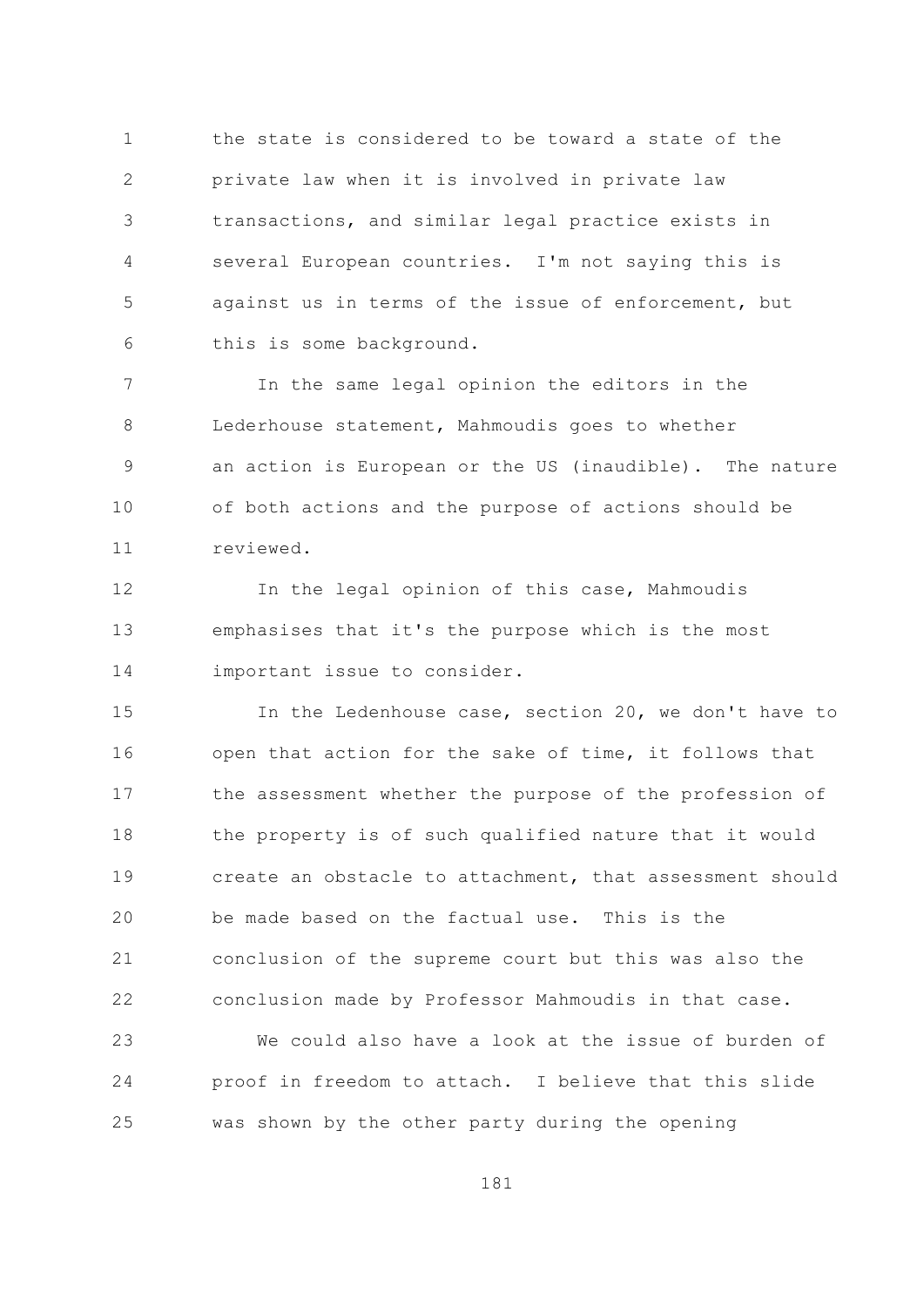statement, but what I'd like to point the court's  $\mathbf{1}$  $\overline{2}$ attention to, to the statement at the end of this, where the Supreme Court writes that the respect -- with 3  $\overline{4}$ respect to property it's for the state functions and 5 that if a foreign state, cannot be forced to provide information we they don't want to resolve, they results 6  $\overline{7}$ to so-called common rules of evidentiary obligations for  $\mathcal{S}_{\mathcal{S}}$ any attachment proceedings which means, as far as I understand, that it was the opinion of the Supreme 9  $10$ Court according to the normal rules, burden of proof rests on the party which wants to exempt the property  $11$ due to its intention but here because of the state the  $12$  $13$ burden of proof is east.

14 This is my reading of this.

1.5 Do we have any document from -- and this is Mahmoudis, our S12, exhibit S12. I will read it: 16

 $17$ "Of the negotiations of the conventional compromises which led to the adoption of article  $19(c)$ , I am of 18 19 opinion that that provision does not fulfil the requirements of international law to be considered to be 20 21 customary law. Therefore (inaudible) has no obligation 22 to show that property cost recover is used for customary 23 purposes. However there is a category of obligation for 24 the Russian Federation which claims states immunity to show that the property is exclusively used for official 25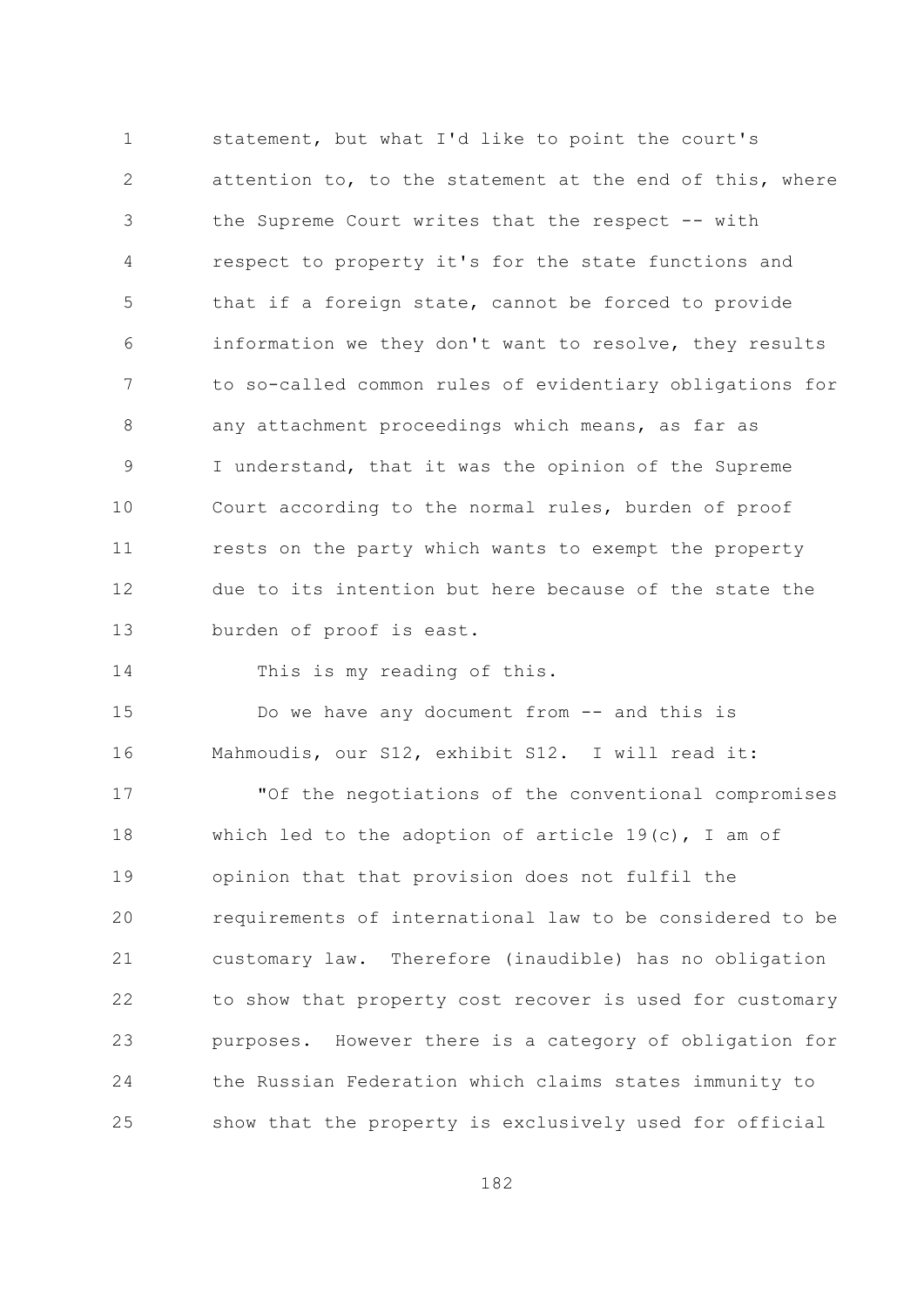$\mathbf{1}$ purposes."

 $\overline{2}$ 

This is what Mahmoudis wrote.

Before I move on to the issue of nature and purpose, 3 I will confirm that are completely right when you say  $\overline{4}$ 5 that our translation, for the reasons I don't know, and I haven't seen that, is incorrect. The other 6  $\overline{7}$ translation is correct. A mistake was made and I would like to apologise for that. 8

In any case, moving to the attached property in our 9  $10$ case and its handling, you should say that that is distinctly commercial, not necessarily because there's  $11$ shares in listed companies but these are shares which  $12$  $13$ are acquired on instruction from professional asset 14 managers with the purpose to receive high profitability 15 and I agreed with Dr Moldabekova -- Dr Moldabekova agreed with me when she was examined. She also 16 confirmed that the property is part of National Fund's  $17$ savings portfolio, and this has made life easier for me  $18$ because it took a while for us to establish this because 19 20 the Kazakhstan side has been objecting to that.

If you look -- if you would were to consider whether 21 22 the property is under immunity or not. You should not consider the National Fund, but you should consider the 23 24 attached property.

25 I don't really know what made the opposing party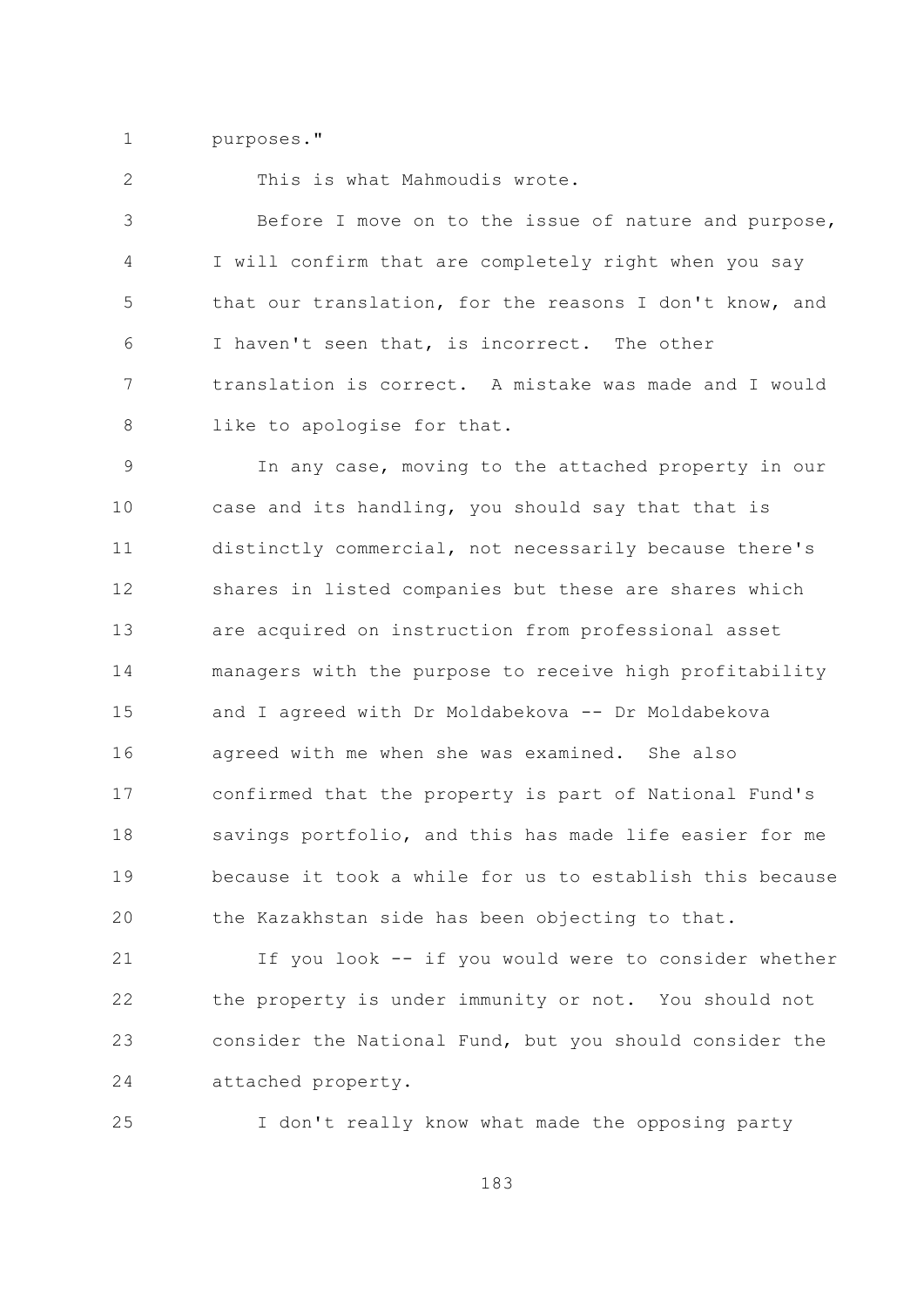angry when it comes to the list. Our intention was not  $\mathbf{1}$  $\overline{2}$ to make any selective sampling. We don't want to establish anything else. The full transactions have 3  $\overline{4}$ been submitted by the other side which you find in, 5 what, exhibit 47 in your list of evidence. And this thing about thousands of transactions, I didn't just say 6  $\overline{7}$ that this is what the submissions say, whether those 8 lists were present. You can discuss the terminology, whether the decision -- date reading or not, but this is 9  $10$ not the point. The point is that this extremely large  $11$ number of transactions with respect to the few number of companies to the companies, it's an indicator of  $12$  $13$ extremely active management, to put it very carefully.

14 But when you assess the purpose of the property, in 15 our opinion it's the operational and adjacent purpose which is of the decisive nature, because nothing remains 16 of the restrictive theory of immunity. If you take into  $17$ account the general interest of achieve social welfare  $18$ 19 in a while and money for the future generation.

20 It sounds that the activity of all states is for or on behalf of its citizens, but the reason why all the 21 22 state property is immune, you need something more specific, something to see that the purpose has been 23 24 qualified in that manner.

25 So if you think about this, you could say that the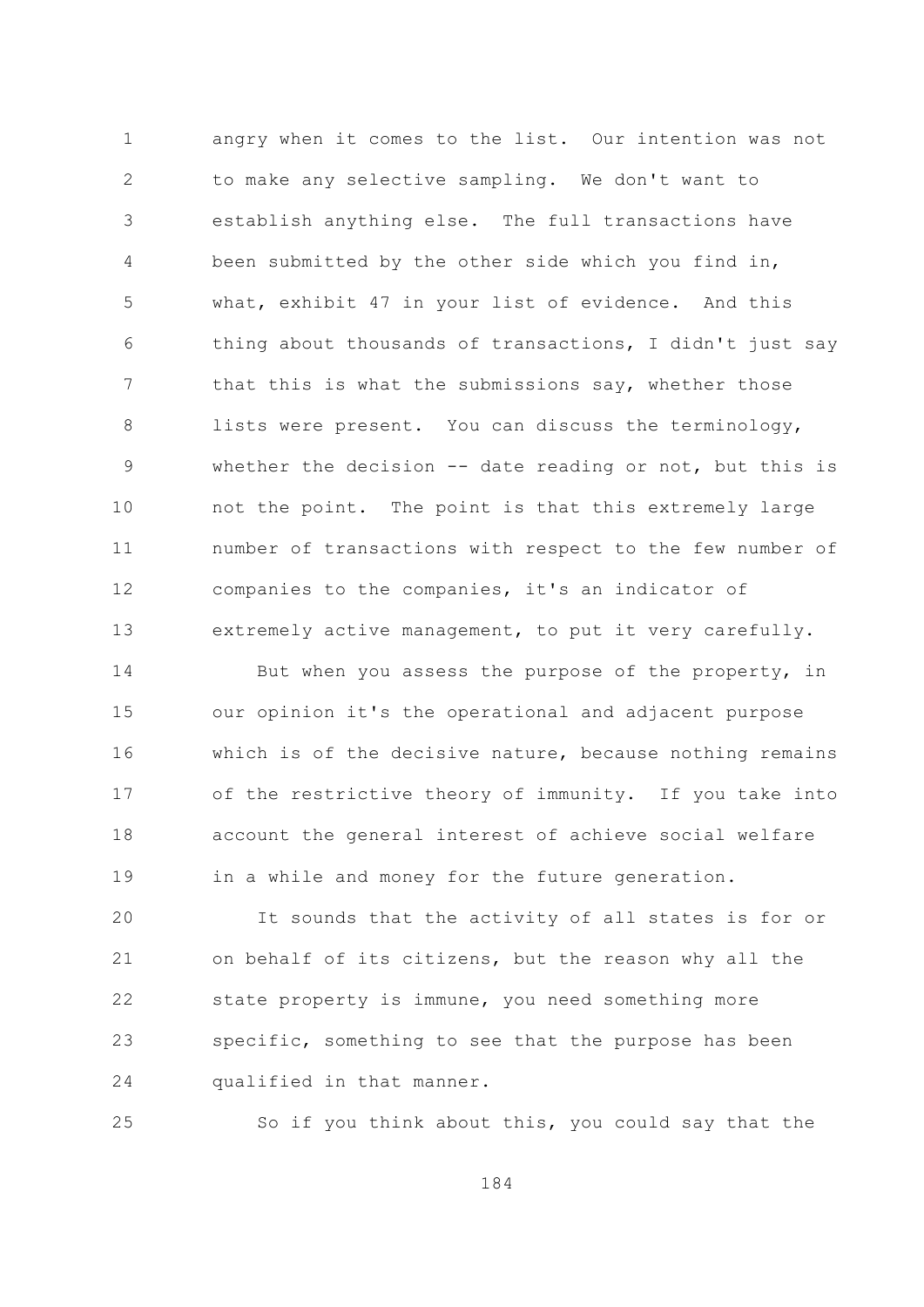$\mathbf{1}$ arguments of the Kazakhi side about this purpose it  $\overline{2}$ would mean that if the state would directly contract, JP Morgan would give them \$1 billion and give us maximum 3  $\overline{4}$ return on investment in three years. This would have 5 been an official state act which would protect the property from attachment, because at some point in the 6  $7\overline{ }$ future it could be useful for the children and the grandchildren to the good citizens of Kazakhstan. 8 We don't believe this is the criteria which is usually used 9  $10$ to assess this.

I don't believe that I should say anything else  $11$ about article 9(1) to finish on time so I'll move to the 12  $13$ article 21.

Just briefly before that, I would like to remind 14 15 what we said in our opening statement regarding article 2 in the Convention. That is in order for state 16 immunity to appear in general, this should be measured  $17$ 18 as part of the state sovereign exercise of authority.

19 So to set what's applicable to the property of the 20 National Bank, it is not -- we have been agreement over 21 the fact that it's not about the application of article 22 21, because it's not a legal -- it hasn't entered into legal force in Swedish law, so we're talking about 23 24 customary law. I don't think any of this is in dispute. 25 It is naturally the case that the Convention in many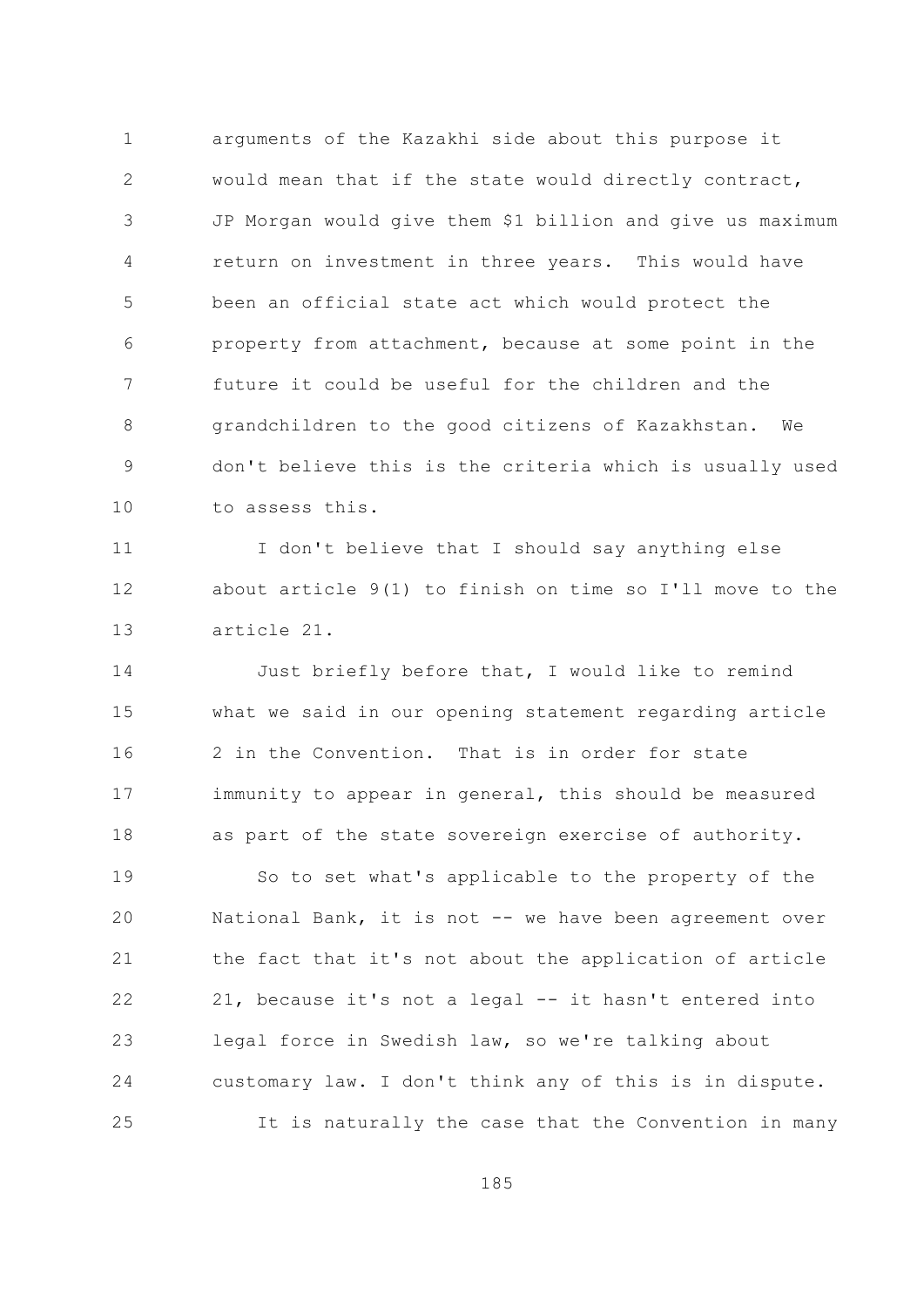$\mathbf{1}$ respects reflects the customary law but it does it to  $\overline{2}$ 100 per cent.

The Kazakhi party says that, even the problems in 3 the meaning of the enforcement code, it's owned by 4 5 Kazakhstan, it could be immune as a property of the central National Bank. I don't believe the distinction 6  $7\overline{ }$ between ownership and property is a good way forward  $\,8\,$ when it comes to the other party's definition.

The terminology in the attachment case is the 9  $10$ property belonging to debtor and this is the property  $11$ which the debtor owns.

Now they're claiming that the concept in the article  $12$  $13$ has a wider meaning than the meaning of ownership within 14 Swedish law. The position of evidence in this respect 15 is quite thin.

Mahmoudis in his legal opinion refers to others. 16 It talks about 13, which talks about ownership, possession  $17$  $18$ and use.

19 But this is not what this article 21 is saying and this something they would write if they would mean it 20 21 and it is also clear.

22 Then he emphasises that in the annexe there's a special comment on article 19 and the commentary says 23 24 that property which has a connection with the entity is wider than the ownership or possession but property 25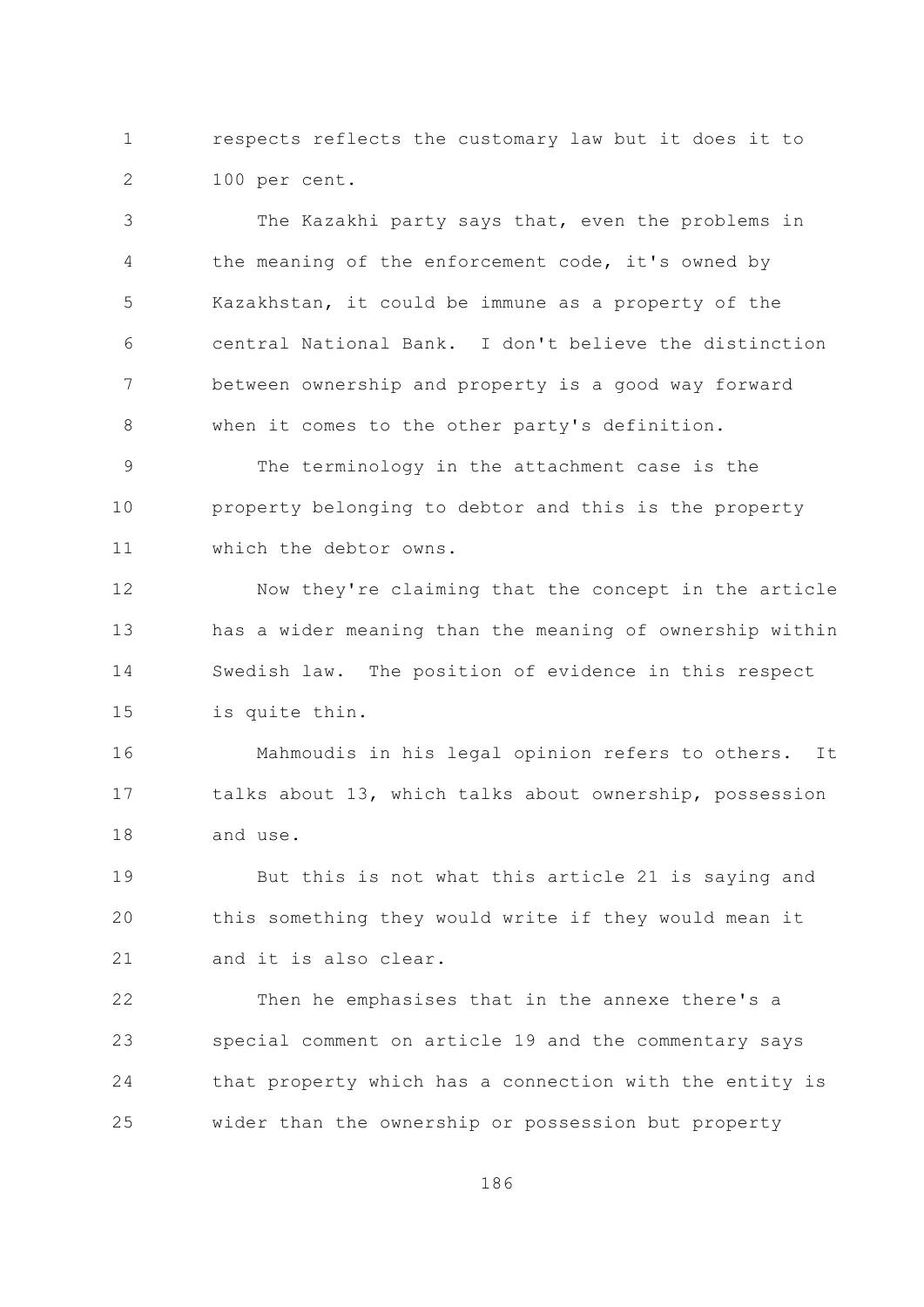$\mathbf{1}$ which has a connection must necessarily, by definition,  $\overline{2}$ by default, be something which is broader than property of any -- anyway. 3

 $\overline{4}$ We have quoted from the bill, from the government's 5 bill, I believe it was the Government's bill, that the head of the ministry considered that the intent of the 6  $7\overline{ }$ Convention was clear enough to be applied in accordance 8 with this wording and therefore it was incorporated straight away into the Swedish law. This is what you 9  $10$ said more or less, if I understood correctly, which might ended that you should be quite careful in terms of  $11$ deviating from the regular linguistic meaning of the 12  $13$ expressions in article 21.

14 But even if the court finds that there is room for 15 deviating from the meaning of the words, it's our position that the concept should be interpreted taking 16 into account the goal and the purpose of the application  $17$ of this article, should be used using some certain 18 19 degree of reason. The purpose of this extra 20 clarification in the annex with respect to article 19, if you think about that for a second, was to broaden the 21 22 possibility to enforce state property and this is why ownership wasn't required. They were to move wider 23 24 to property in connection with the purpose of article 21, which we call an exception for an exception. It's 25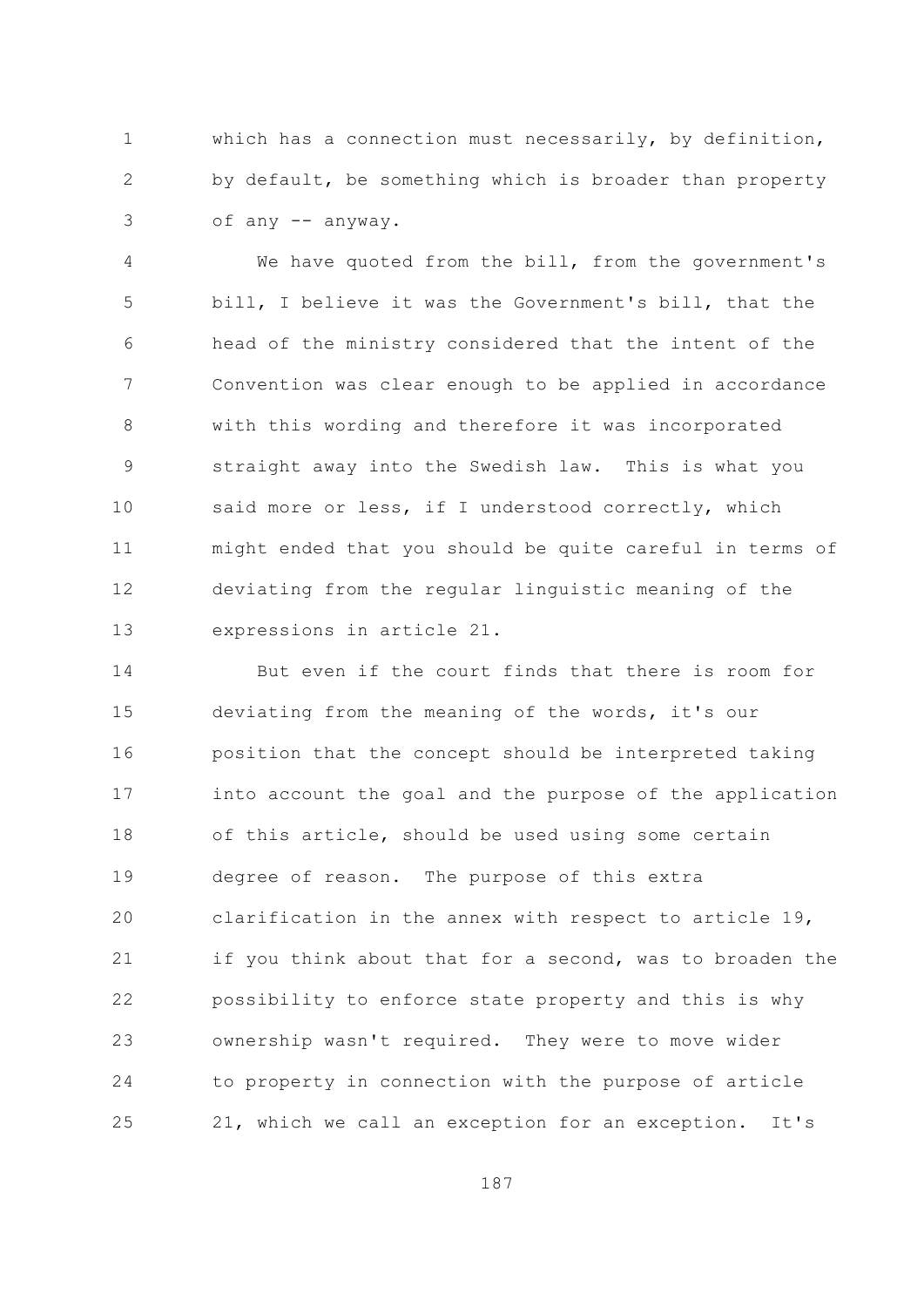$\mathbf{1}$ the contrary. This is to limit the possibility to  $\overline{2}$ enforce against specifically sensitive property and therefore the workings of departure should probably not 3  $\overline{4}$ be that the interpretations of article 19, article 21 5 are the same.

According to the restrictive theory of immunity, the 6  $7\overline{ }$ immunity is functional and limited and not absolute.

If it's the position of the investors, it will lead  $\mathsf{R}$ 9 to completely unreasonable results in all property of  $10$ which automatically the value bank would usually be  $11$ considered immune against enforcement.

We have noticed that, by the consolidated annual 12  $13$ account of the bank, we see that National Bank offers 14 commercial services to parties different from the 15 Republic of the National Fund.

The question is whether it's the position of the 16 Kazakh state that all the customers of the  $17$ 18 National Bank, the current and the future customers, are 19 covered by immunity, because that would become 20 a consequence of this interpretation of the article 21 without taking into account the underlying purpose.

22 The important thing when it comes to a comprehensive assessment, the article is not written thinking about 23 24 the situation we have at hand. They didn't think that these sovereign wealth funds would be created which 25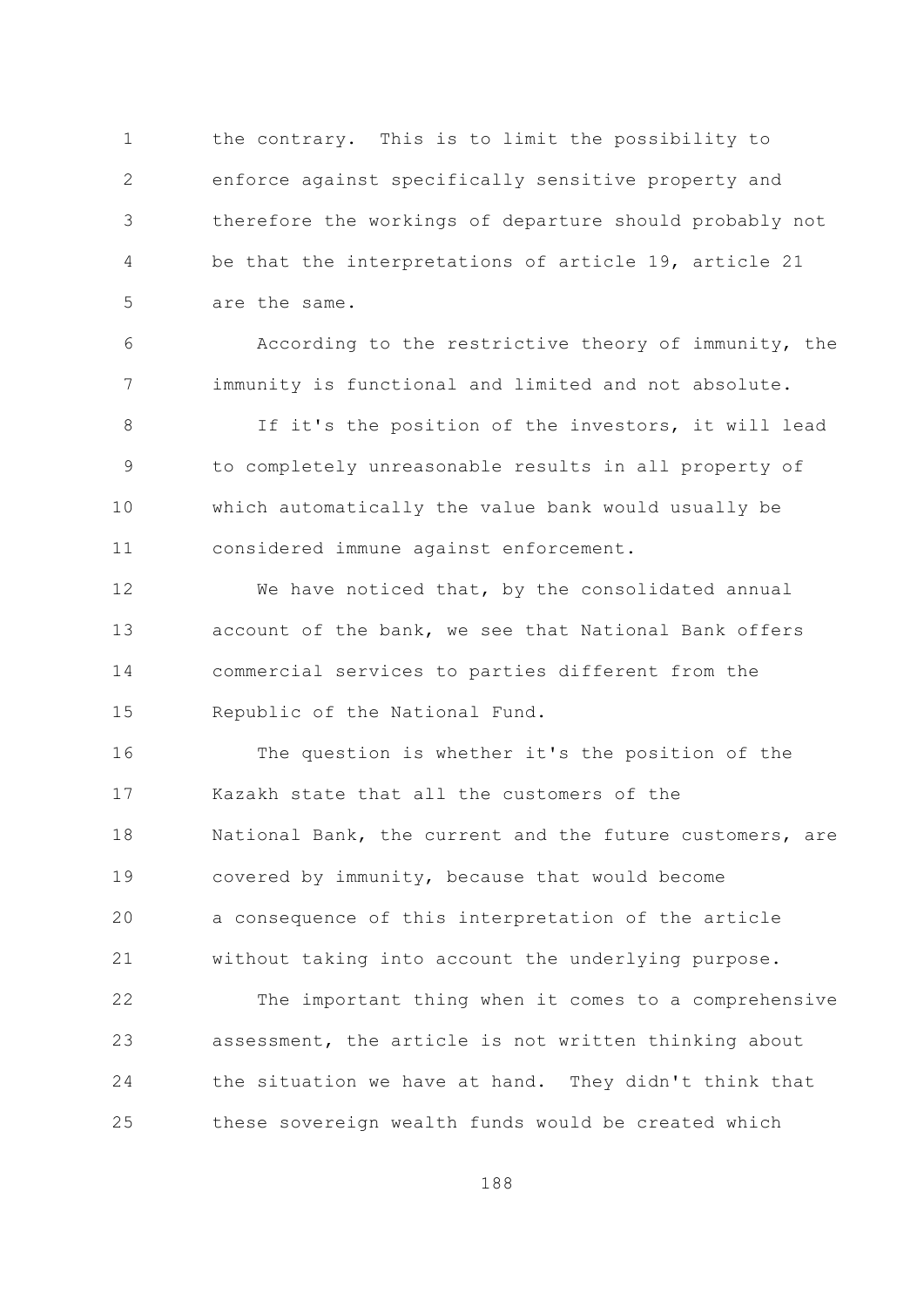accumulate billions and billions and billions and which  $\mathbf{1}$  $\overline{2}$ act like big commercial stakeholders on the international financial markets. It didn't exist in the 3  $\overline{4}$ mind of the creators of the text and, even less they 5 could have imagined that the actual management of the wealth fund would be something contracted to 6  $\overline{7}$ professional asset managers like the Union Bank of  $\mathcal{S}_{\mathcal{S}}$ Switzerland or JP Morgan et cetera.

Earlier we considered this with legal opinion when 9  $10$ it comes to immunity from execution of Central Bank assets and the Kazakhi parties read some general  $11$ 12 passages when it comes to the investment with respect to  $13$ immunity.

What we would like to draw the court's attention to 14 15 and this is the reason why we submitted this legal opinion, was because she highlighted the possible 16 difficulties which might appear when the National Bank  $17$  $18$ started to operate outside say the regular scope of activities. This is something she wrote on the last  $19$ 20 page in her legal opinion.

21 "Although differences may arise if Central Banks 22 invest in ways not typically assumed to be in foreign 23 currencies, through sovereign wealth funds for example 24 et cetera."

25 Difficulties may arise.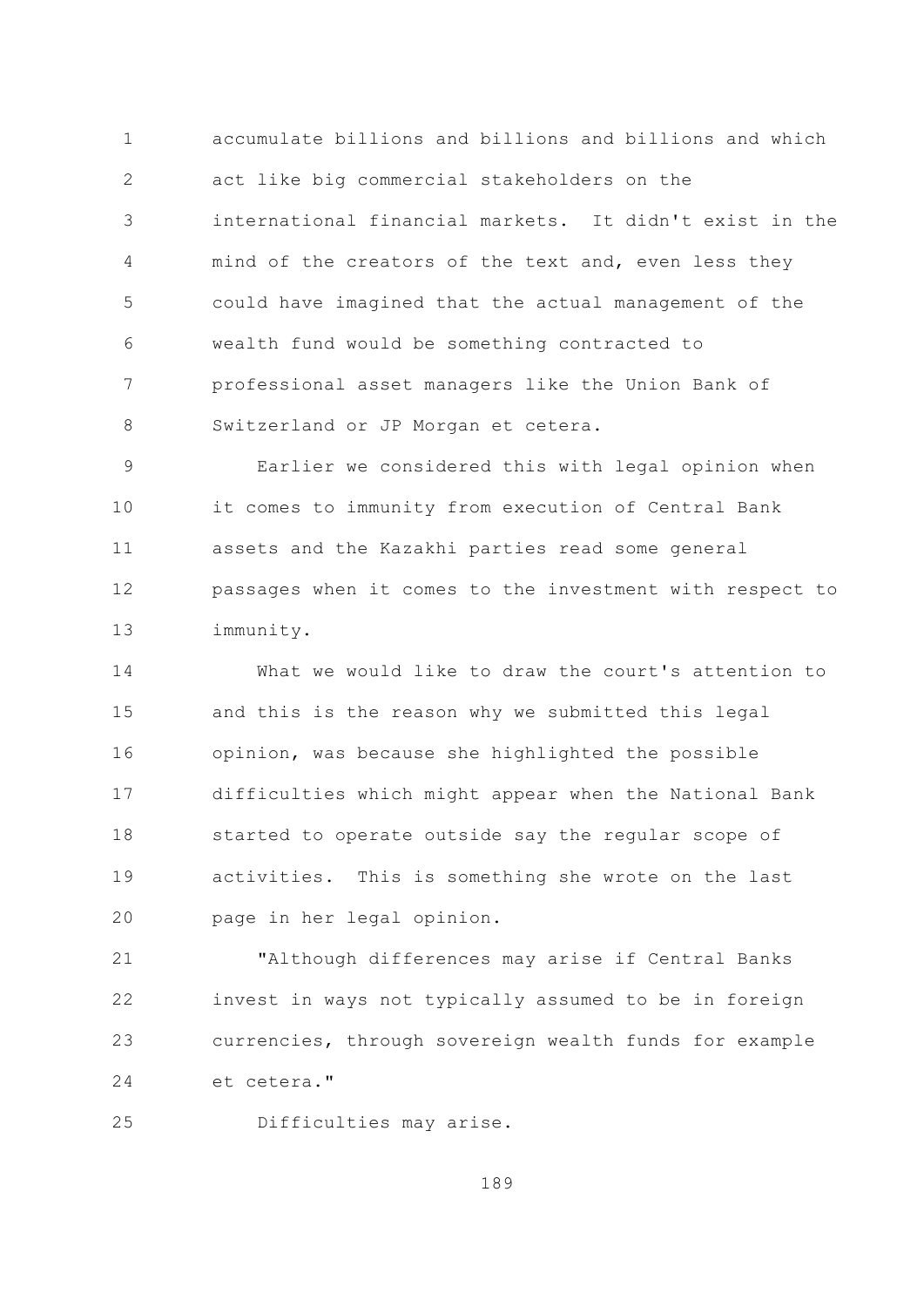$\mathbf{1}$ So it becomes problematic when the National Bank  $\overline{2}$ conducts the kind of activities which wouldn't be envisioned before. 3

The background to the article of Mahmoudis in our  $\overline{4}$ 5 case, in paragraph 51, and the legal opinion is that the Central Bank regularly holds account of foreign banks 6  $7\overline{ }$ for different purposes. For example, reserves in foreign currency and attachment of these assets could  $\mathsf{R}$ lead to serious financial problems. This is the 9  $10$ rationale behind the provision. This is nothing to do  $11$ with sovereign funds.

 $12$ But when it comes to the savings portfolio, well,  $13$ the part of the savings portfolio which was managed 14 through Mellon, the Central Bank has no other function 15 than being the intermediary on behalf of Kazakhstan. It would have been possible for Kazakhstan to instruct the 16 actual asset managements directly, which is why they  $17$  $18$ decided to go through the bank. We've heard they 19 visited Norway and checked with Norway and there they probably heard that, if you do like this, you could 20 21 improve your possibility to claim immunity in the future 22 if any problems would arise.

During the opening statement, the Kazakhi parties 23 presented a submission from this NOU 2017:13. 24

25 I wanted to emphasise, and if anyone here speaks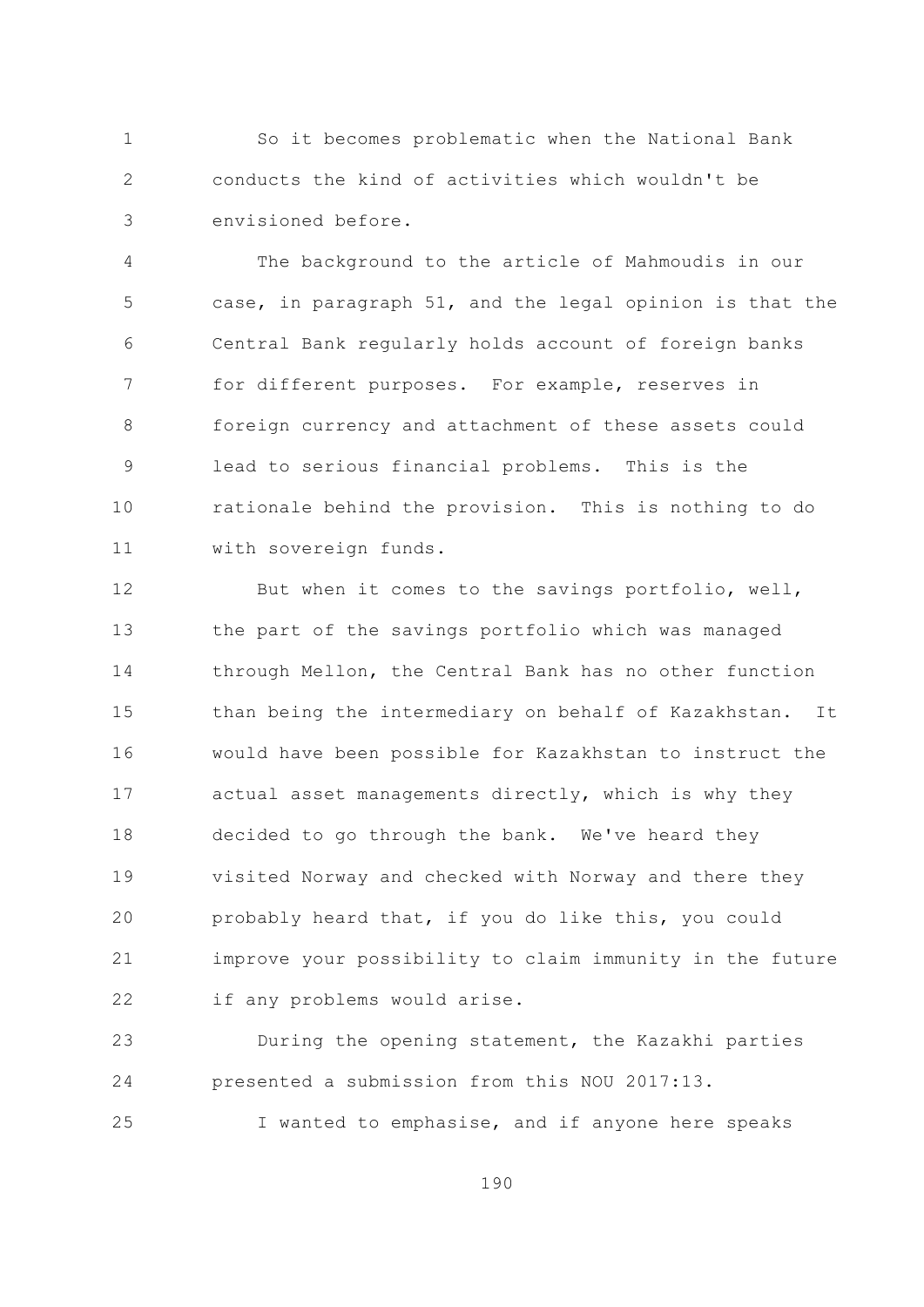$\mathbf{1}$ Norwegian, but since the purpose is the biggest possibly  $\overline{2}$ level of immunity for the fund, it could be -- make sure that the fund is organised in the following manner and 3  $\sqrt{4}$ the third party finance. The assets are a part of the 5 Central Bank's funds, the central bank puts these funds on its own balance sheet. 6

 $\overline{7}$ If you read the NOU, you can read that it's quite 8 important -- it could be of importance for the question of immunity, who is stated as the owner, the beneficial 9  $10$ owner, of the fund's property. If it's the Norwegian state, or if it's the Bank of Norway, and we know that,  $11$ 12 Norway, the fund is on the balance sheet of the bank and  $13$ belongs to the bank and the Norwegian investigation the 14 position was whether management was a commercial 15 activity or acts in an official capacity of a government body and nor -- these issues have not been tested 16 legally anywhere, if we disregard from this case, which  $17$ we know that there is no introduction (?) into legal 18 force when it comes to the merits. 19

I cannot believe that it would be natural to read 20 21 the property work for the conventions like my colleagues 22 did, but there is certain support because there's no 23 strict requirement that the assets are used specifically 24 for monetary policy purposes. That is not there, because that qualification disappeared as we could see. 25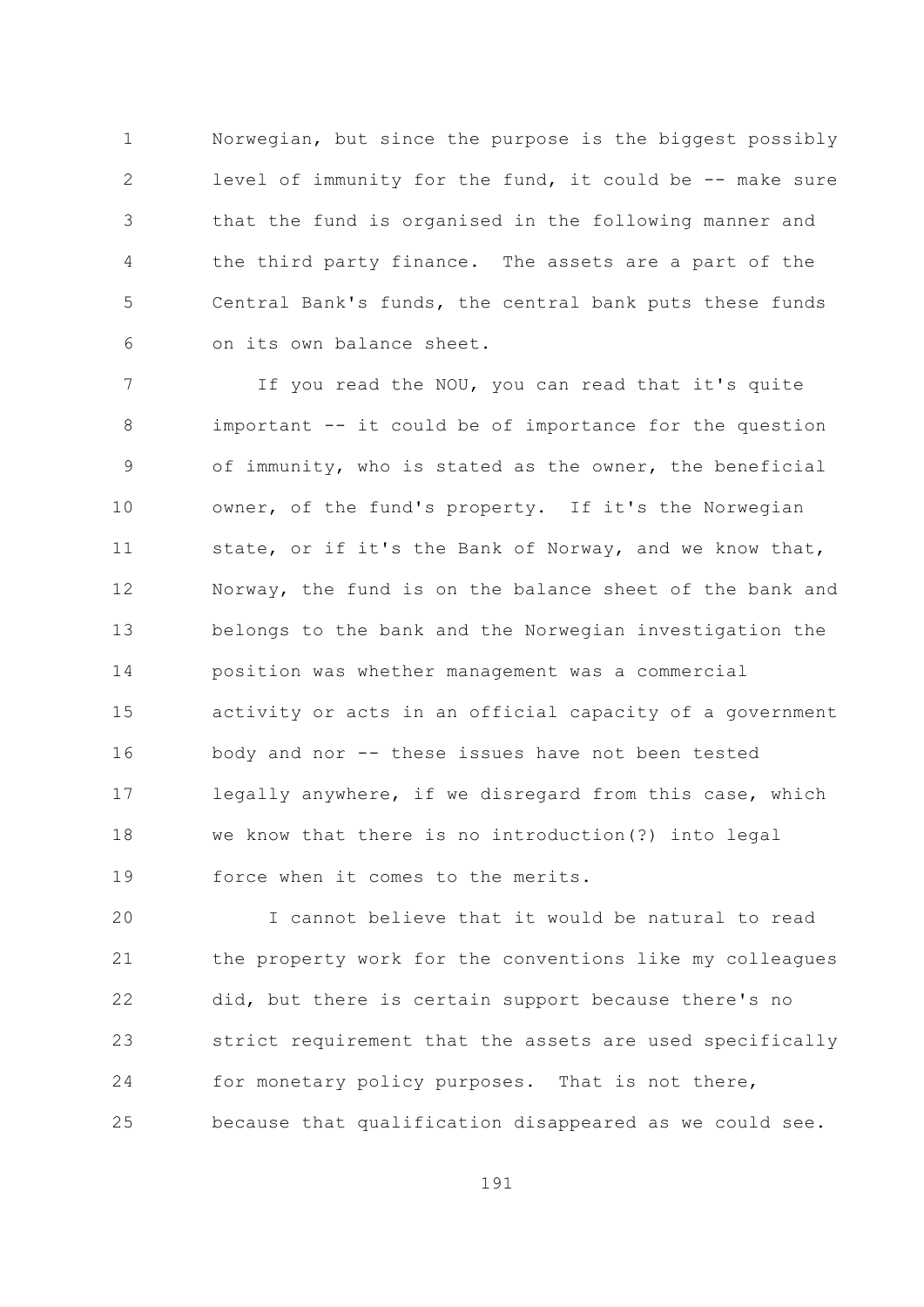On the other hand, we can note with respect to the  $\mathbf{1}$  $\overline{2}$ customary law the different states which were acting which would make their statements in this context. 3

 $\overline{4}$ There was no consensus about what the customary law 5 really meant. That's why they were debating over the text over and over again and then, once the parties 6  $\overline{7}$ agreed on the text and presented the text, then the text  $\mathcal{S}_{\mathcal{S}}$ was accepted by all the members and this is normal diplomatic procedure, but it has nothing to do with the 9  $10$ properties of the customary law and the Nordic and the American representatives had some other objections which  $11$ didn't directly have to deal with the monetary purpose. 12  $13$ The Nordic position was that you shouldn't apply the 14 exception and the property which was used for commercial 15 purposes as it was expressed. It's not really the same 16 thing as limiting it to monetary purposes.

 $17$ It's quite difficult to say that this has been 18 removed by removing the monetary purpose provisions. The American position that you should understand the 19 article, this is what it was about. It's not what 20 21 I believe was said, that the American delegates proposed 22 a tax and he just said that our opinion is that this 23 means that the point of departure is that the property is held on behalf of the bank. I can -- this hasn't 24 25 disappeared, at least from the customary law.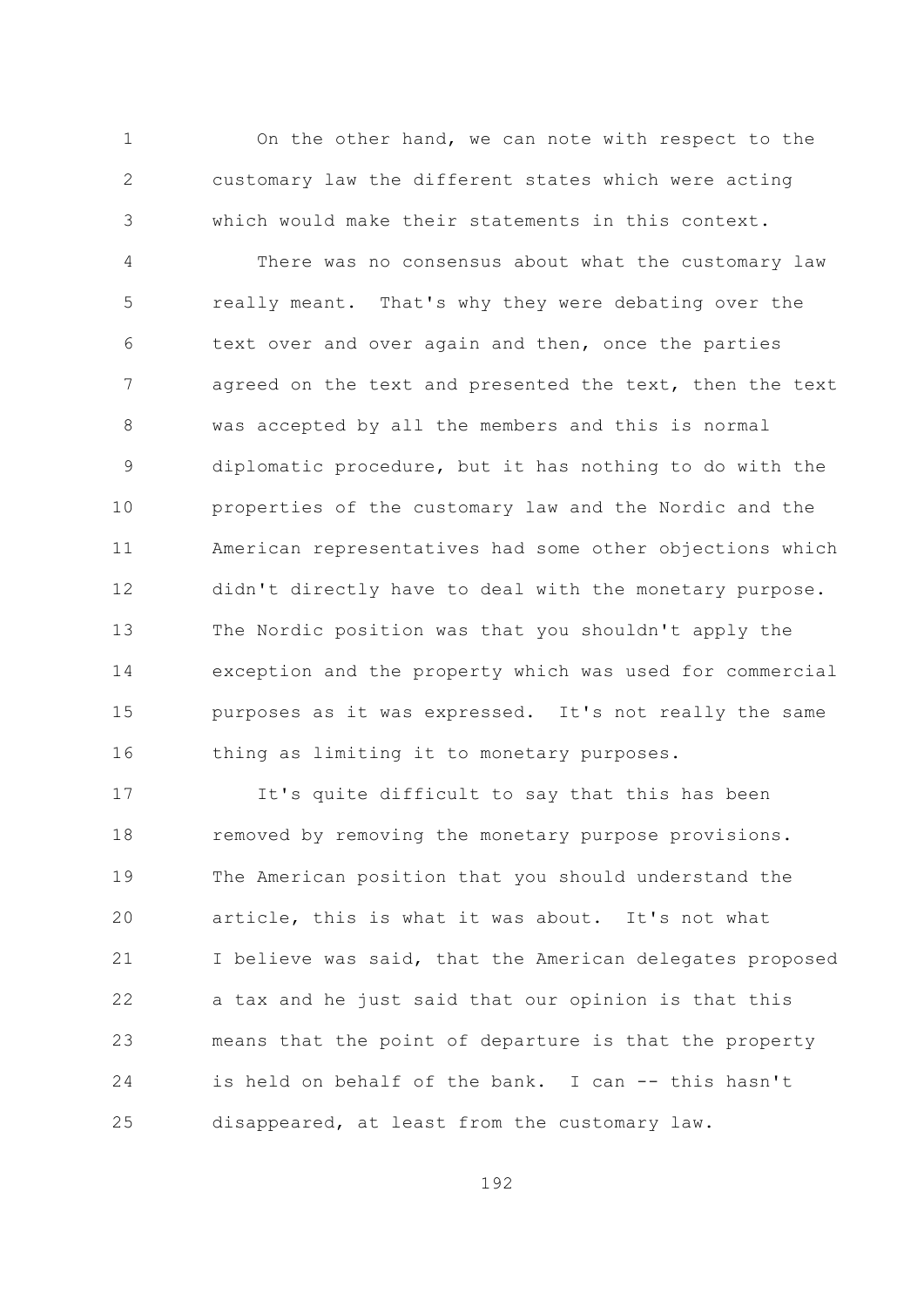$\mathbf{1}$ So there is the room for assessing this as quite  $\overline{2}$ significant when it comes to both those components.

I believe the court should -- that the investigation 3  $\sqrt{4}$ shows that the property is used for other purposes 5 rather than the state, not commercial purposes and then that the funds and the National Funds are not on the 6  $7\overline{ }$ bank's balance sheet. This is something which follows  $\mathcal{S}_{\mathcal{S}}$ from the accounts.

In addition to that, that the immune property should 9  $10$ be limited to things which are reasonably used for a National Bank's actual operations, it's also  $11$ reasonable to believe that a Central Bank should have 12  $13$ a reasonable degree of independence from the political 14 power. It's obviously not written anywhere but the bank 1.5 in reality has no -- enjoys dependence but is rather a lap dog of the President and is treated in the same 16  $17$ manner.

If you look at the next slide, 24 is what happened  $18$ 19 in the public eye when the Presidents calls the 20 President of the potential bank a idiot, then you can 21 see who is making the calls, and it's not the 22 Central Bank.

When it comes to the burden of proof, when this 23 24 comes to the applicability of the article, it's the position of the investors, just as they believe with 25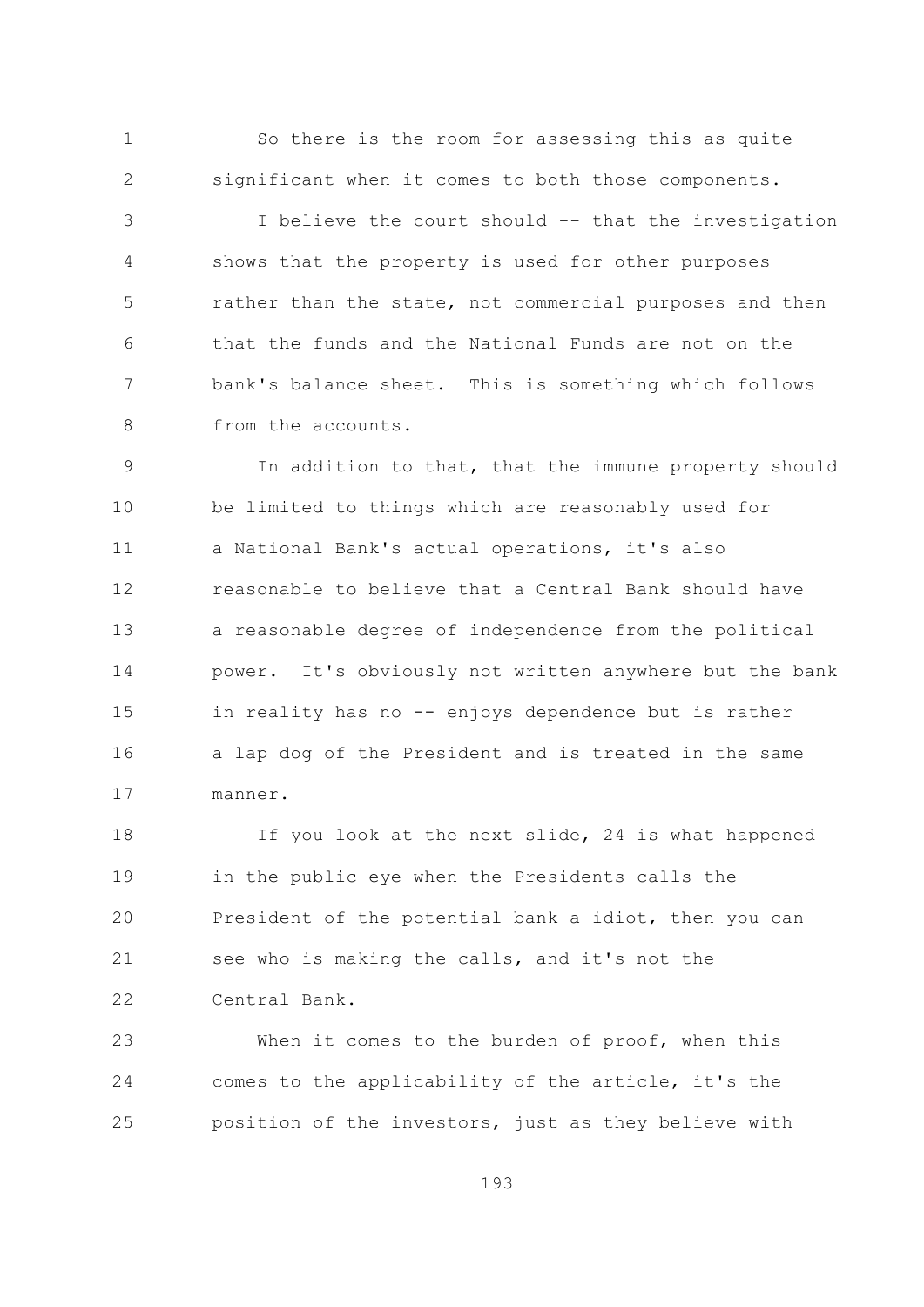respect to article 19 here, that the burden of proof  $\mathbf{1}$  $\overline{2}$ rests on the Kazakh side. Who wants to accept the property from enforcement. 3

 $\overline{4}$ Before I proceed to talk about the abuse of rights, 5 I will also establish how Linderfalk put its it when it comes to the issue of applicable of customary versus the 6  $7\overline{ }$ article. He leans towards the opinion that we are  $\mathcal{S}_{\mathcal{S}}$ propagating in this case. I think I can say that it's impossible in state practice to find patterns that could 9  $10$ assist us to exclude the other competing interpretation on the ground that is it does not correspond to  $11$ 12 international customary law.

So in many respects the legal situation remains  $13$ 14 unclear.

1.5 I have now reached the apparently very sensitive issue on the abuse of rights. 16

 $17$ Really we are discussing two quite separate things. 18 One is the abuse that falls under the scope of if you 19 accept that there is a trust, then the property is withdrawn and Kazakhstan will be referred to as 20 21 creditors. In this construction, there should be 22 a possibility of bankruptcy in the extension, then the 23 property will revert to the management of the trustor, 24 if it was ever removed from the trustor, and we claim that it was never removed from the trustor in this case.  $2.5$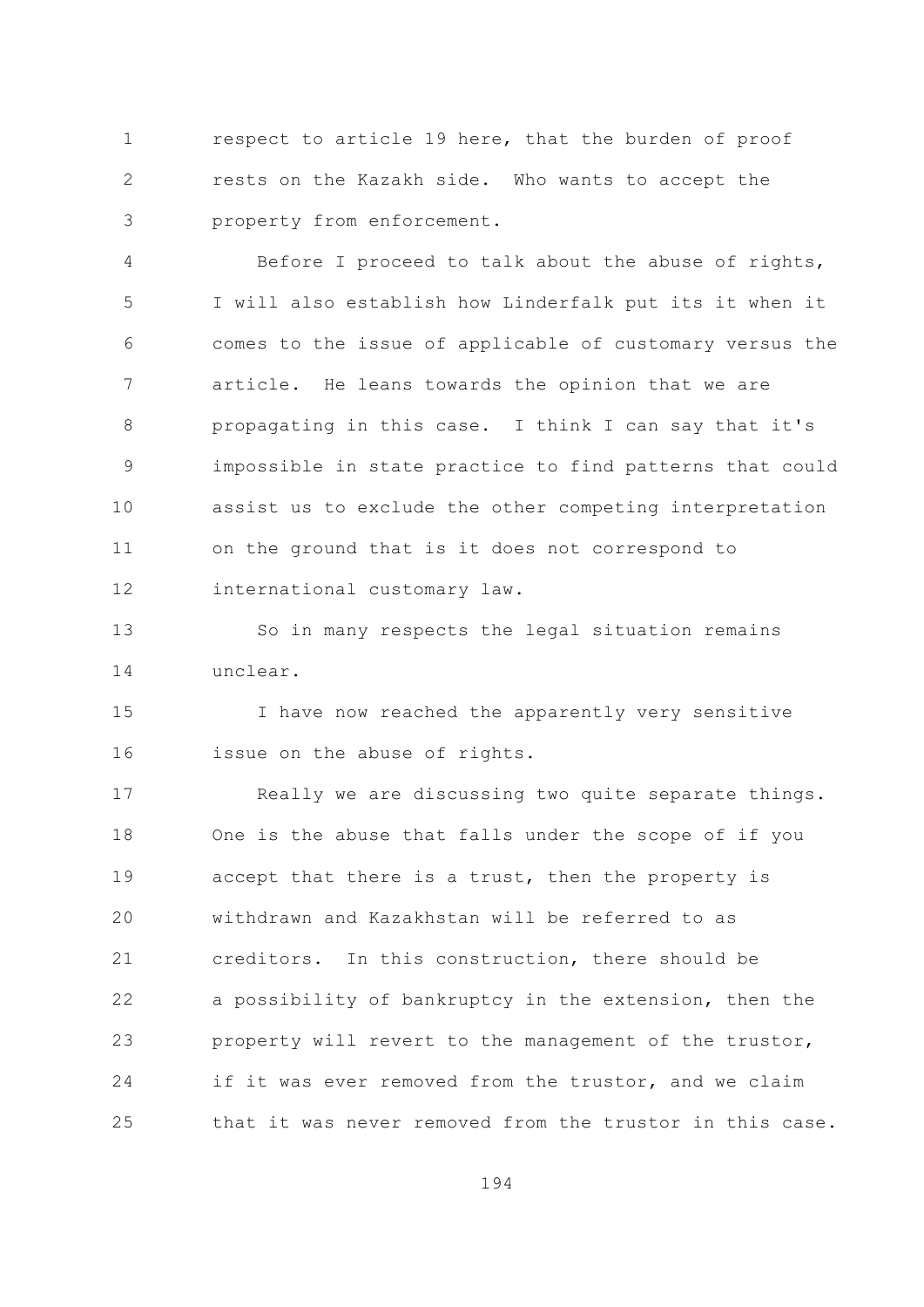Mahmoudis, I think, expressed this principle rather  $\mathbf{1}$  $\overline{2}$ well. If we can get it up on our screen.

Yes, we're back on track.

3

In his legal opinion, for Sedalmayer, he writes that  $\overline{4}$ 5 the point is not for immunity to provide to the sending state an improper privilege and an opportunity to abuse 6  $7\overline{ }$ their position.

Counsel Foerster, when he attacked our views on this  $\mathsf{R}$ issue, he defined it initially and, generally speaking, 9  $10$ that is an argumentative technique that the Kazakh side  $11$ likes to use. They argue against what they claim to be 12 the position of the investors and then they attack them.  $13$ We assume that the court will see our presentations as 14 the natural source as to what we are claiming in this 15 case, because I think in some respects the Kazakh presentation on this issue is not entirely accurate. 16

The allegation regarding abuse in reference to the  $17$ 18 ECT is not restricted to invoking immunity. This is not 19 what we're saying. I think this emerged from my initial comments. It is the entire absence of convention 20 21 loyalty. First, you accede the convention to get 22 benefits because of an influx of investments. Promises are made to treat the investors fairly and justly. They 23 24 commit to not expropriate assets without lawful grounds and, if they do expropriate them, they will give 25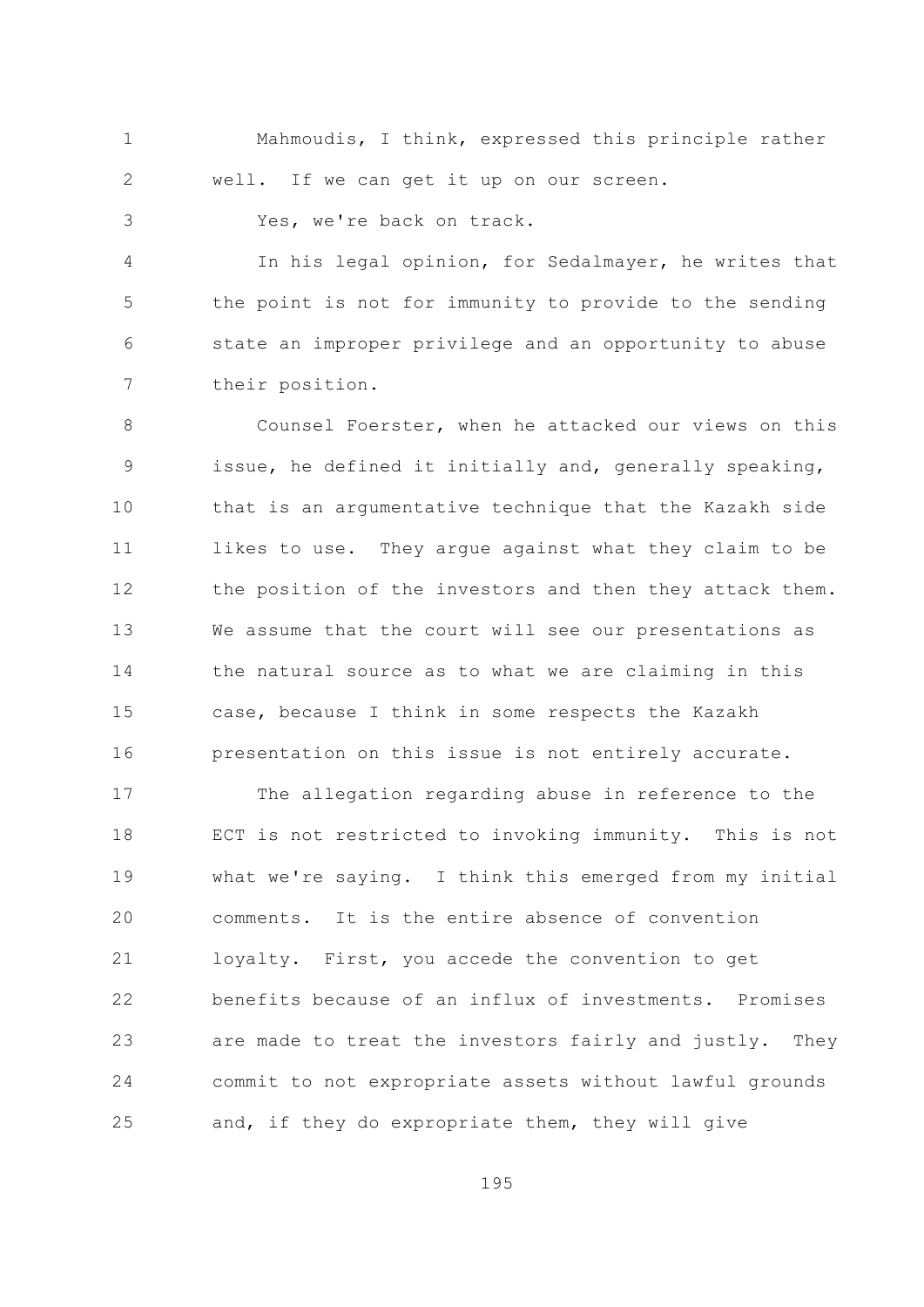$\mathbf{1}$ a prompt, adequate and effective compensation. All of  $\overline{2}$ this doesn't relate to a trial. The idea's not to be forced to legal proceedings to receive the benefit of 3  $\sqrt{4}$ these pledges and promises that have been made by the 5 state through the treaties.

So already when you start going into one legal 6  $\overline{7}$ process after another, already at that point you have an indication that here we have something that appears  $\mathsf{R}$ to be not entirely loval to the convention. 9

 $10$ Then of course it is a form of abuse if you in general use immunity to shield you from all enforcement  $11$ at the same time that you have no intention of 12  $13$ fulfilling your obligation pursuant to international law 14 to pay compensation for the confiscation that completely 15 unlawfully took place in this case. The abuse becomes quite clear when we establish that Kazakhstan in general 16 doesn't at all pay voluntarily pursuant to their  $17$  $18$ international law obligations and the minister writes --19 or they wear white hats or they sit on white horses but I think real life differs somewhat from that image and 20 21 I won't repeat what I said and the information we have 22 about the actual situation, but in any case there is no example of an occasion whether, without a trial, they 23 24 have made payment promptly, adequately and effectively. However, we have examples of compromises that have been 25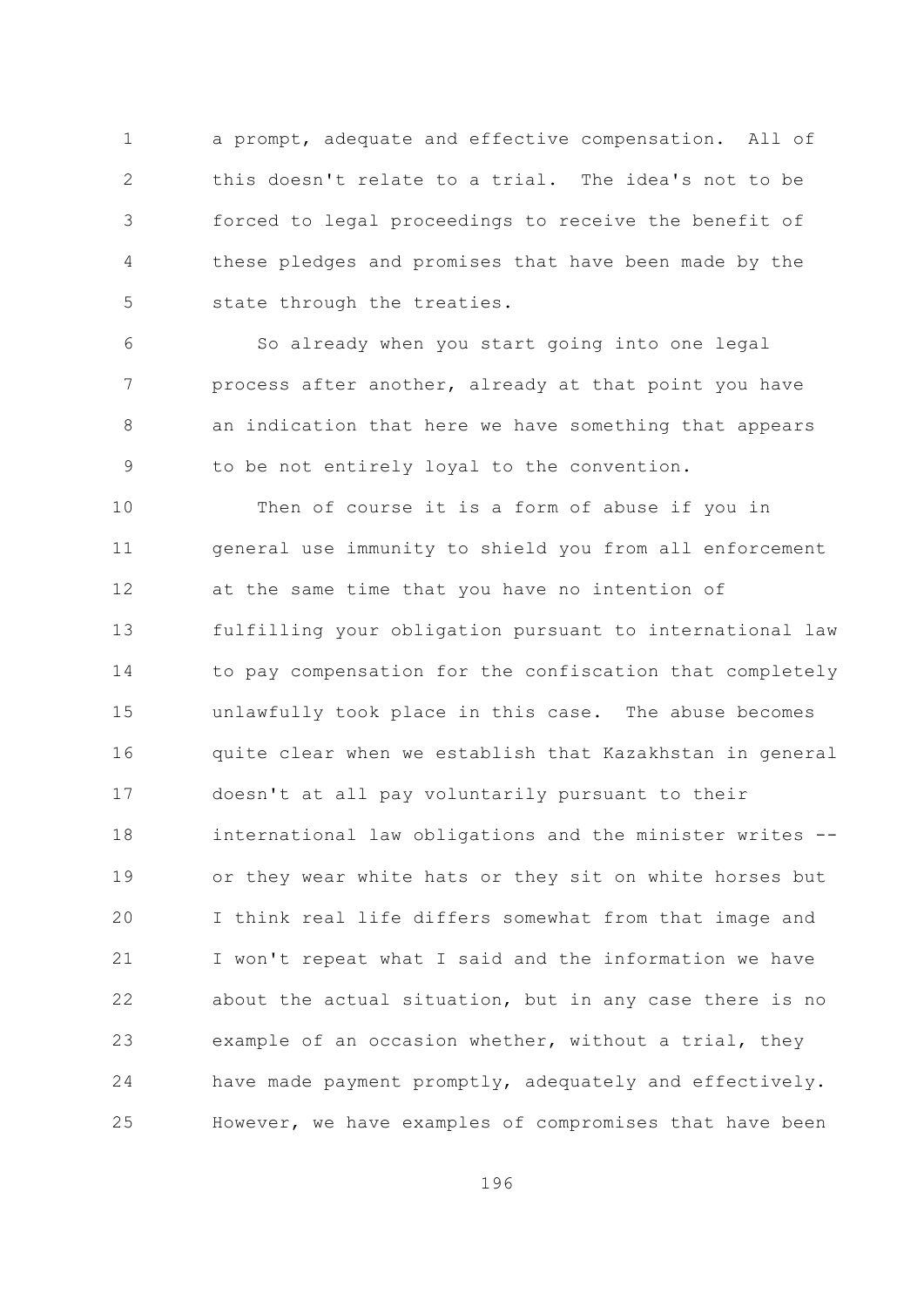$\mathbf{1}$ reached after long drawn out processes and there's been  $\overline{2}$ a reduction of the amount that they reasonably speaking should have paid in compensation to the investors. It's 3  $\overline{4}$ impossible to get an overview of the different 5 proceedings. Many are still ongoing, not all of them are in the public eye but this little comment from 6  $\overline{7}$ Gharavi, known from these connections, investment  $\mathcal{S}_{\mathcal{S}}$ disputes, I think it puts it quite well, when he says in the global arbitration review: 9

 $10$ "Kazakhstan is not in the compliance business.  $11$ What a lovely understatement on the Kazakh attitude 12 on this issue.

 $13$ I thought I will round off by doing more or less 14 what I did at the beginning of the proceedings.

1.5 The investors were subjected to a crime against international law. It's perfectly clear they were 16 deprived of assets of a very significant value. At the  $17$ 18 foundation, they have disrupted the basis of their 19 entire existence by applying what has been referred to, that the justice is at the end of a lance, as has been 20 stated historically in Swedish law. 21

22 If you can't seek redress from other jurisdictions 23 in other instances, so a very stiff-necked positions and 24 innumerable accusations that have not been merited or credited in the Svea Court of Appeal that the investors 25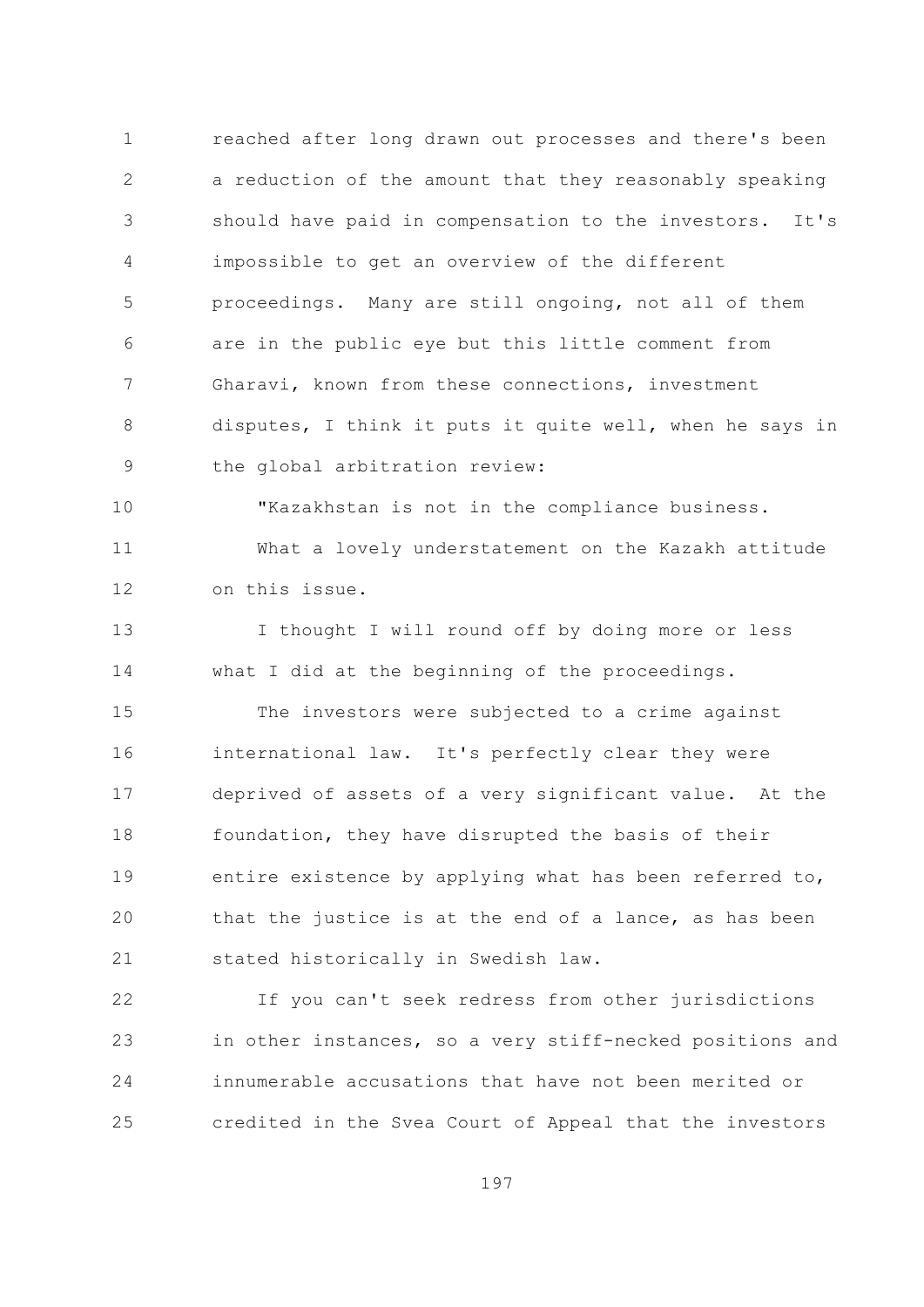$\mathbf{1}$ are fraudulent, they have no prospect of ever getting  $\overline{2}$ justice unless the courts in the countries where jurisdiction and enforcement is sought, if they cannot 3 find that it is not possible to attach Kazakh property.  $\overline{4}$ 

5 The investors hope that this will be possible when you conduct an overall assessment because the only 6  $\overline{7}$ purpose of possessing the securities and bank funds is not what was stated by the Supreme Court in the  $\mathsf{R}$ Lederhouse Properties case referred to of qualified 9  $10$ nature, because they say qualified nature is when the  $11$ properties is used by the state to exercise their 12 official authority and therefore gains the nature  $13$ similar to an official authority nature. In that 14 context the Supreme Court also mentioned article 21 15 purely in general, but that of course doesn't mean that, by doing so, they have taken a stance on any details as 16 to how the application of article 21 should really be  $17$ done and I think that you ought to make note of the  $18$ 19 wording from the Supreme Court in the judgment that 20 a immunity isn't present already because the 21 circumstance the property is owned by the state and used 22 for a non-commercial purpose. That is not sufficient, according to the Supreme Court. This demonstrates that 23 24 the Supreme Court has gone quite far when it comes to restrictive application on assessments of immunity. 25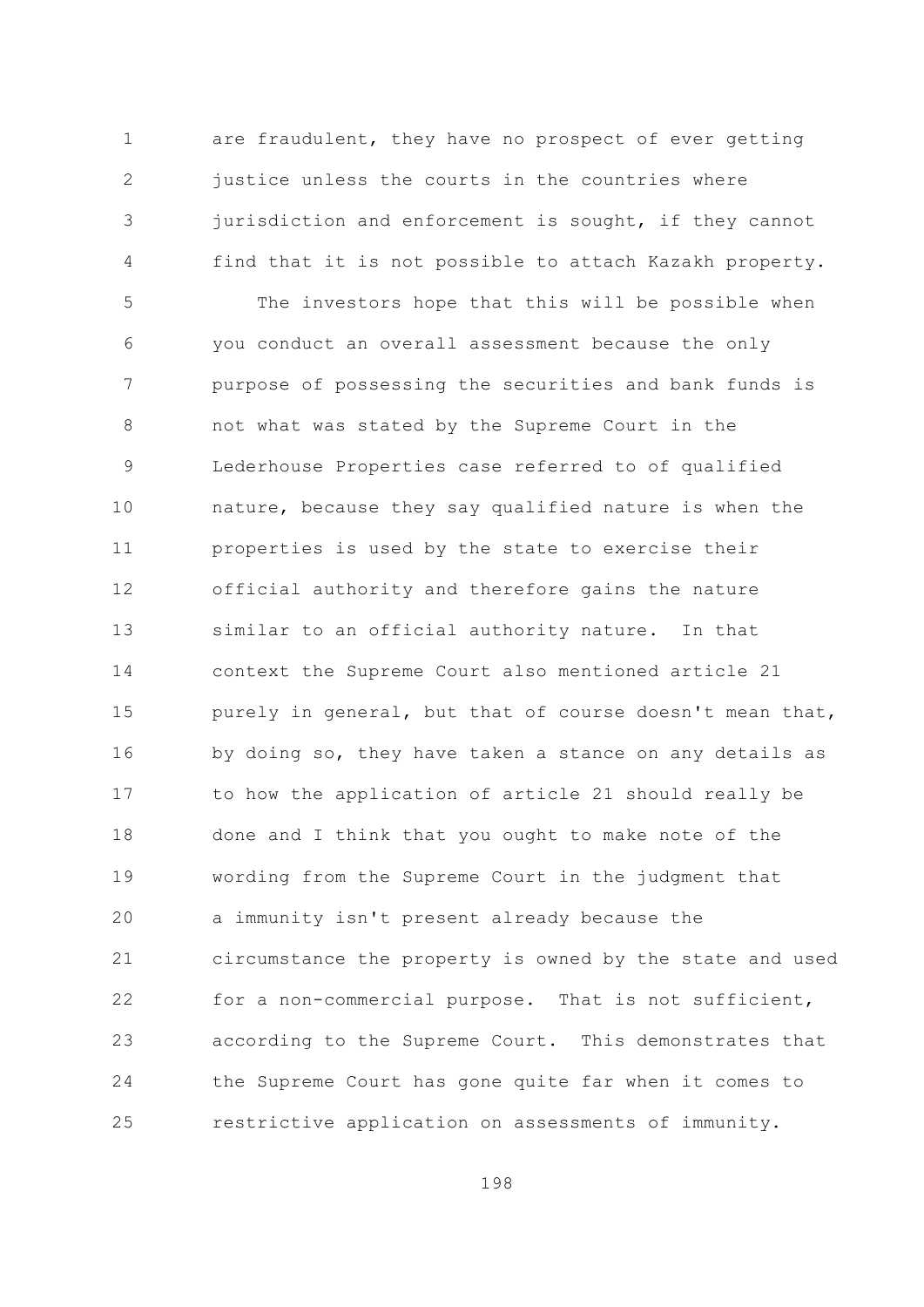Perhaps particularly if you take into consideration that  $\mathbf{1}$  $\overline{2}$ the leading property was linked to the issue of diplomatic immunity, which is the most sensitive aspect 3  $\overline{4}$ of this, and I think many people were very surprised 5 when this action was taken to grant attachment anyway.

We hold no illusions that this will be the last time 6  $7\overline{ }$ it will be our honour to meet with our colleagues across the room in this dispute, but we hope that the 8 District Court will, in any case, proceed in an equally 9  $10$ realistic way as the Supreme Court and the Svea Court of Appeal that here there is a necessity for all holding  $11$ foreign states accountable to act decently and to  $12$ fulfilling their commitments and obligations and, with  $13$ 14 those hopes expressed, I rest my case.

15 THE CHAIRMAN: Thank you very much. That means that we are 16 at the end of the proceedings.

 $17$ MR AXELRYD: We would like to rebut the closing arguments.  $18$ THE CHAIRMAN: Please go ahead.

Submissions in reply by MR AXELRYD  $19$ 20 MR AXELRYD: I would like to start on page 4 in the 21 presentation we've just seen and on page 4 -- you can 22 also see page 5 -- and there you can see that on page 4 23 it says it is the segregated securities central 24 depository that SEB Sweden keep that would identify the Kazakh shares and then you can see on page 5 that this 25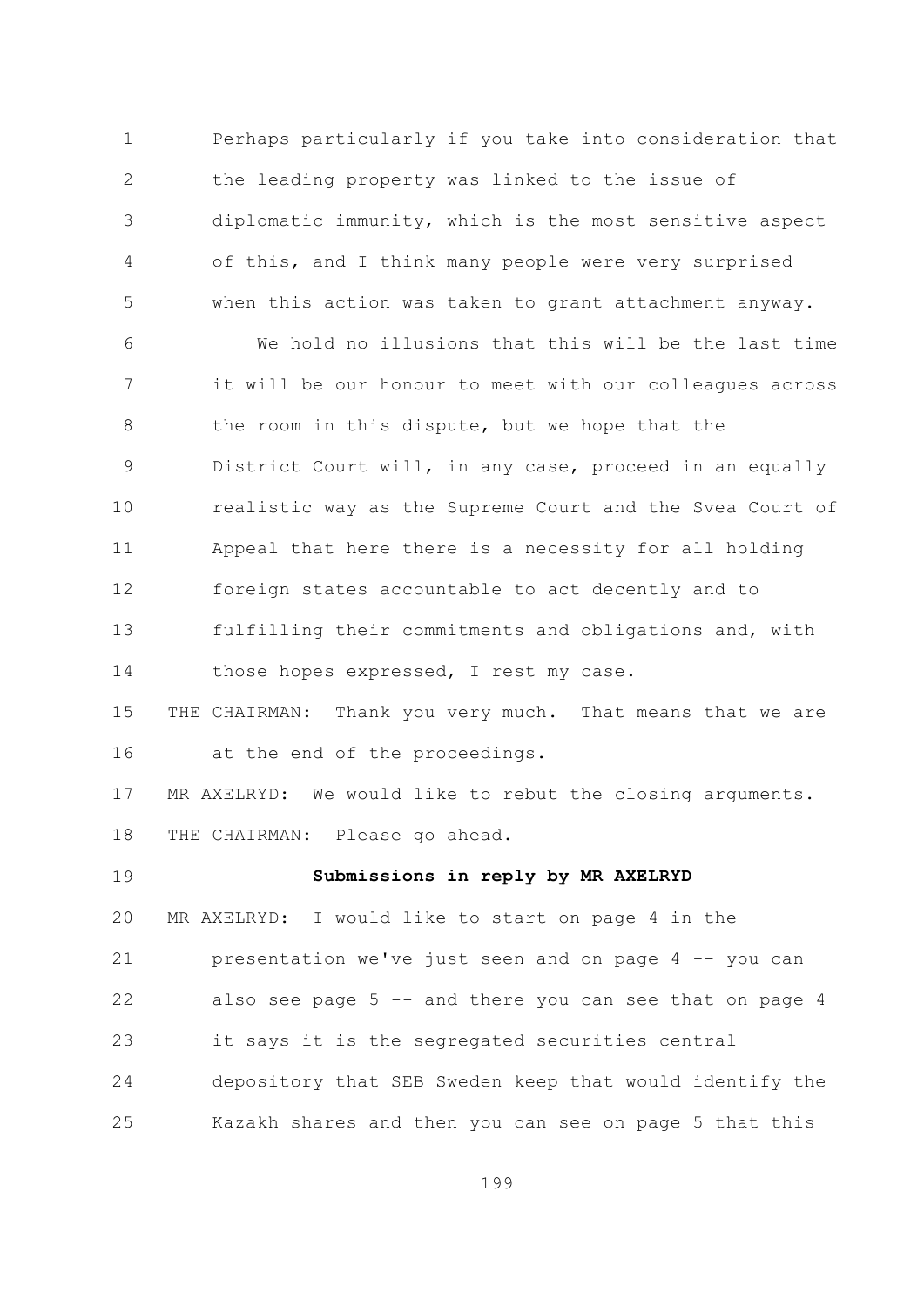$\mathbf{1}$ is the CSD account with SEB that they are referring to.  $\overline{2}$ Then they have a quote. Not until somebody's right to a certain number of financial instrument of a certain 3 kind has become registered in an account, it is not  $\overline{4}$ 5 until then that this right can be identified and distinguished from the rights of other people to the 6  $\overline{7}$ same or other quantity of this kind of financial  $\beta$ instrument. If you look at item 3 in the Gunnarsson affidavit, you can see that the account is a CSD 9  $10$ account, so that is with Euroclear, not with SEB.

We can also establish that this quote comes from  $11$ comments to the LKF Act regarding CSD accounts and also  $12$  $13$ the investors presented views on our way of presenting 14 arguments based on constituent effect and there was 15 a big difference there with the legal effects with different types of accounts and that that comes into 16 where the location of the shares is deemed to be. So we  $17$ work on the basis of a legal analysis of the legal  $18$ 19 consequences in each stage of the process. So you have 20 a legal consequence and then a claim of rights as you go 21 through the stages up to the custodians and this can be  $22$ compared to simple claims.

23 If you look in the preparatory works and the legal 24 articles that were referred to Magnus' presentation, we 25 can see that they conduct the same analysis. It's about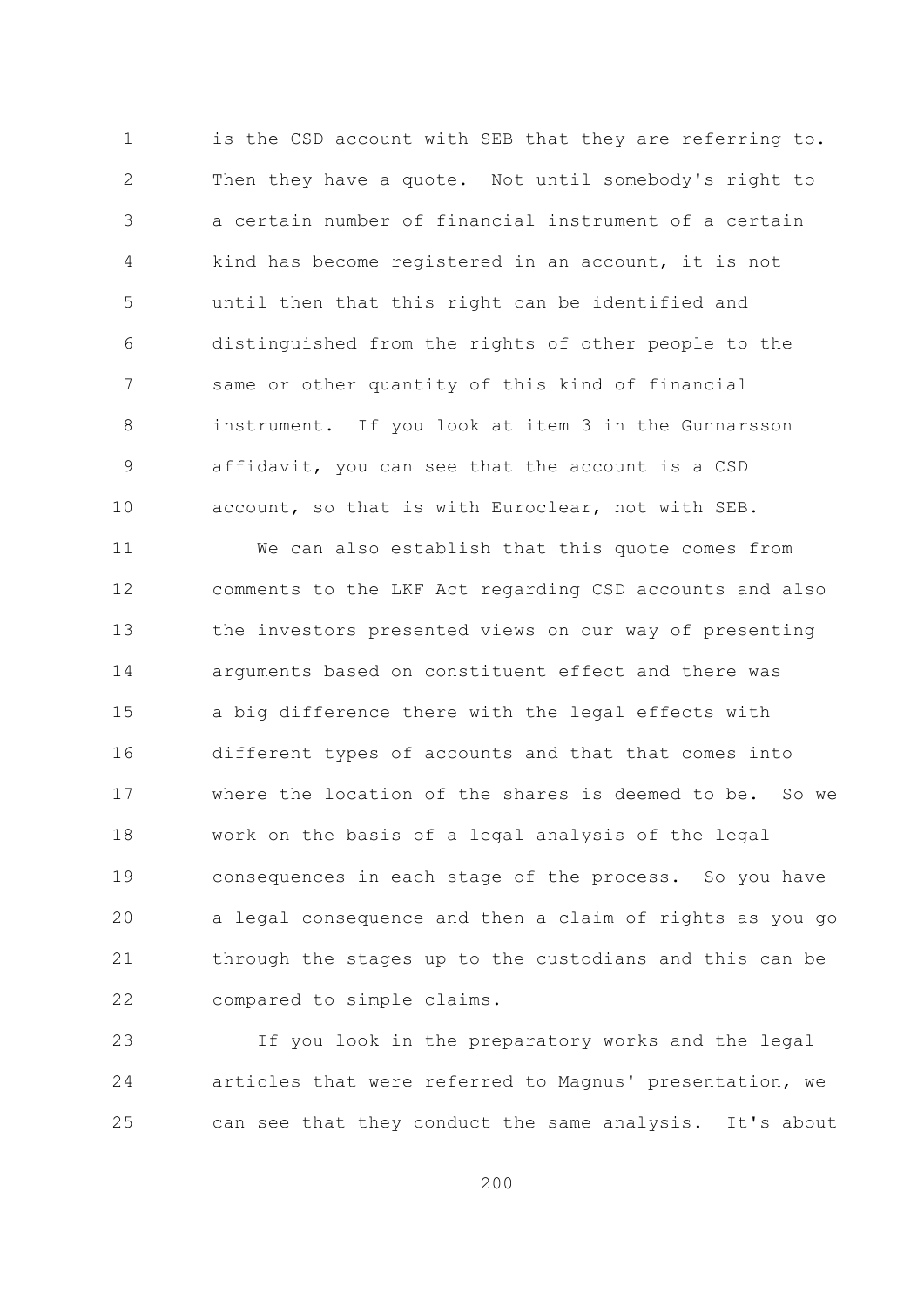$\mathbf{1}$ the chain of debtors and different claims and, if you  $\overline{2}$ analyse the civil law, this is what you have. Then you have a metaphysical question when we decide, well, where 3  $\overline{4}$ do we deem that this security is located and this has 5 been taken a position on in Sweden and in Europe and they reached the conclusion that this chain of debtors, 6  $\overline{7}$ the significance of that to make sure that everything  $\mathcal{S}_{\mathcal{S}}$ ties in, we should hold that the securities are where the register of the account is kept for the ultimate 9  $10$ owner and that is our view on this and we've chosen to  $11$ analyse the entire chain of debtors and see how that is consistent with civil law and why we should come to the 12 conclusion that the securities are deemed to be located  $13$ 14 outside of the boundaries of Sweden.

15 I can just briefly also point out that the significance of the position of the National Bank in 16 this is what we presented in our closing argument, where  $17$  $18$ we expanded the thinking behind our position. It was mentioned about the intermediaries and then the  $19$ 20 convention as well. I don't know if I need to go into 21 that, because you look at the doctrines and the 22 preparatory works, that would validate our analysis of the chain of debtors. But if you can still establish, 23 24 if you read the book accounts right by Wallin, she questions the act and the provisions therein on these 25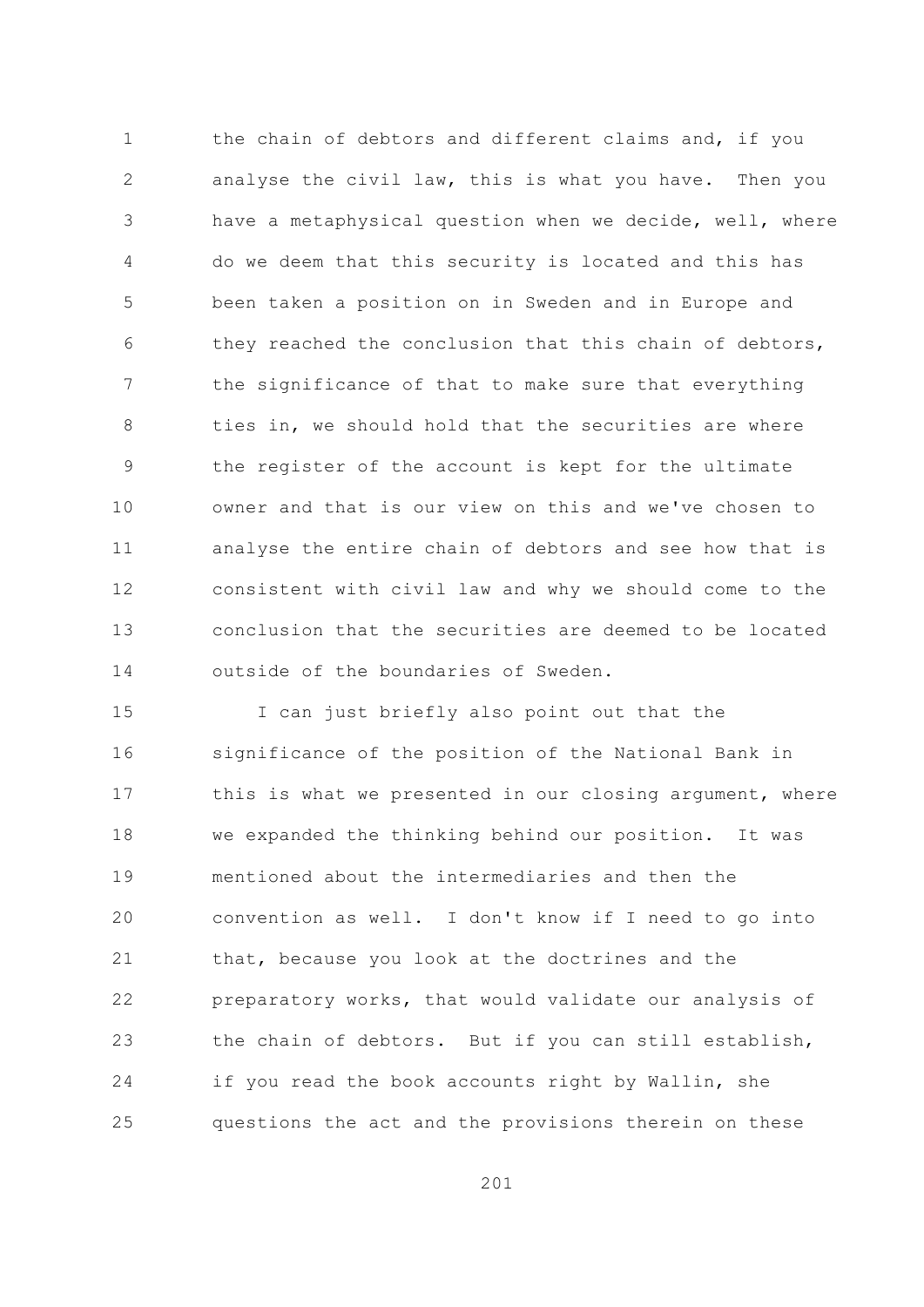aspects and Catharina Burestan, when she was asked the  $\mathbf{1}$  $\overline{2}$ explicit question does SEB acquire securities for their own behalf and another person's name for commission, 3  $\sqrt{4}$ they said no. If commission would be applicable, you 5 would be in the relationship between BoNY and SEB and then you can ask yourself in what way could that mean 6  $7\overline{ }$ that Kazakhstan has ownership of anything.

If you bring everything up one level to abroad, with 8 the National Bank and BoNY has a relationship, then it's 9  $10$ obvious it is UK law is applicable. The Convention is  $11$ not applicable. It's about foreign ownership rights. 12 Then we have the AIG judgment that validates our  $13$ analysis and establishes that it's National Bank that 14 has a claim against BoNY nobody else.

15 Those are the comments that I wanted to present on slides 5 and 6 and then I would like to briefly comment 16 on slide 7, which is about the rules on burden of proof  $17$ 18 and the rule we presented in our closing arguments is 19 the valid rule. This burden of proof rule is not 20 applicable. If you read what it says here, it would be 21 applicable if we at some point had acknowledged that the 22 shares in Sweden are actually owned by the 23 Republic of Kazakhstan.

24 We have never claimed any such thing. So it's not until we have acknowledged this and then at another 25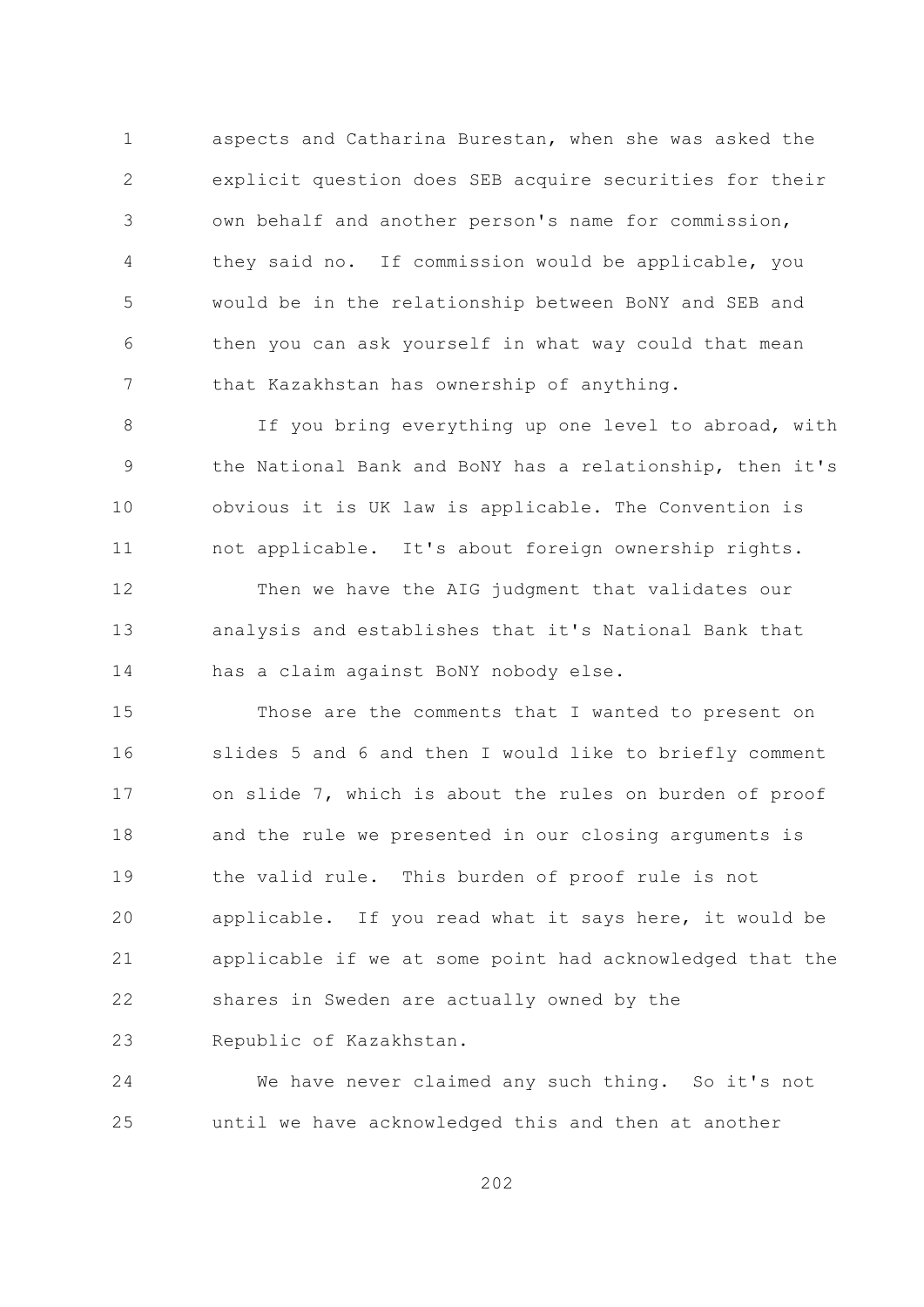$\mathbf{1}$ point claims that the ownership of the shares in Sweden  $\overline{2}$ was transferred to the National Bank, that's when this burden of proof rule becomes relevant. It's completely 3  $\sqrt{4}$ entirely irrelevant on this case.

5

## Submissions in reply by MR GUTERSAM

6 MR GUTERSTAM: A few brief comments on page 10 also  $\overline{7}$ connected to issue of burden of proof. It has been  $\mathcal{S}_{\mathcal{S}}$ alleged that there are flaws in the evidence and the flaw should be to the detriment of the applicant, 9  $10$ because they hold the burden of proof in this respect, and then it was claimed that we had changed our position  $11$ on the sub-custodian agreement and I think we have 12  $13$ always said that we've always tried to get hold of 14 a copy of the agreement and we heard Aliya Moldabekova 1.5 confirm that she tried to get a hold of the copy of the 16 agreement and we didn't. The only person who can get  $17$ hold of a copy of the agreement is the enforcement agency and they chose not to do so. We can also mention  $18$  $19$ that SEB weren't even willing to speak to us about specific issues because of bank secrecy before they were 20 21 summoned by the court here. So the allegations made in 22 this respect were completely erroneous.

Finally I would like to go to slide 15. These are 23 24 my final remarks now. Here it is claimed, referring to the management council, that the state and the President 25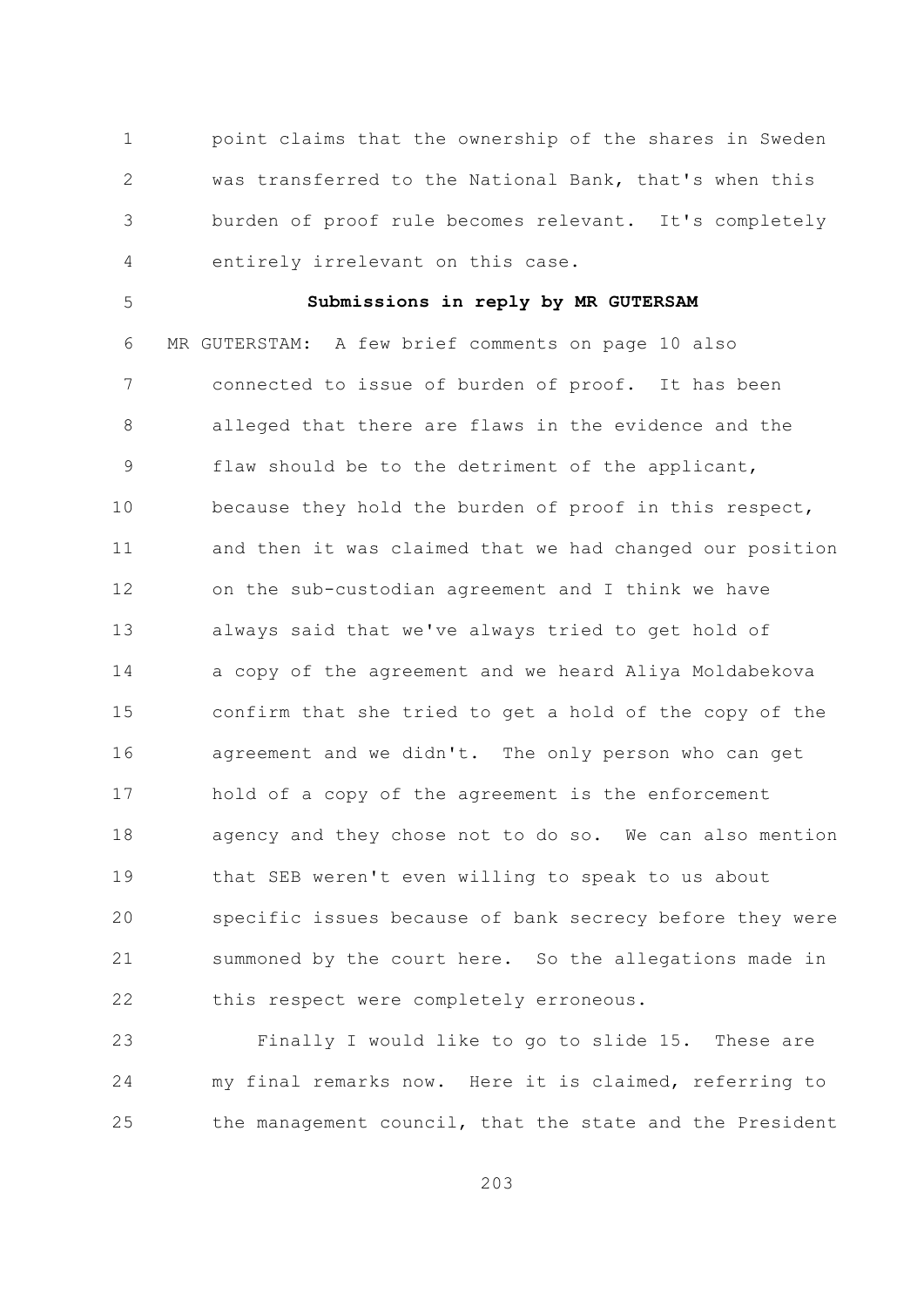$\mathbf{1}$ and the state have influence and that this becomes clear  $\overline{2}$ or comes into the system through this function of the management counsels and there were two assertions made. 3

 $\overline{4}$ One, that Aliya Moldabekova, when she gave evidence, 5 was lying, speaking untruly, and that they also made the insinuation that she's a professional witness travelling 6  $\overline{7}$ around giving evidence. Can I just clarify that the  $\mathcal{S}_{\mathcal{S}}$ first time she testified before a court was when she testified before this court and she has submitted 9  $10$ affidavits but she's never given evidence before  $11$ a court; where she was listening to English audio books 12 earlier in the week to practice her English so she could  $13$ explain herself to the court and she hadn't eaten 24 14 hours before examination because she was so nervous. 15 She doesn't take this lightly to come here and lie.

16 The document that they refer to here to say that here you can see definitely that the state and the  $17$  $18$ Republic have a right to decide what is done with the  $19$ assets in the National Funds, now, again, they refer to this effective use of and we've gone through this so 20 21 many times that this use of concept is stipulated in the 22 Budget Code and in 37. It's about how you manage the 23 fund and not the purpose of the fund.

24 When it comes to the placement of financial instruments that has been underscored here, Moldabekova 25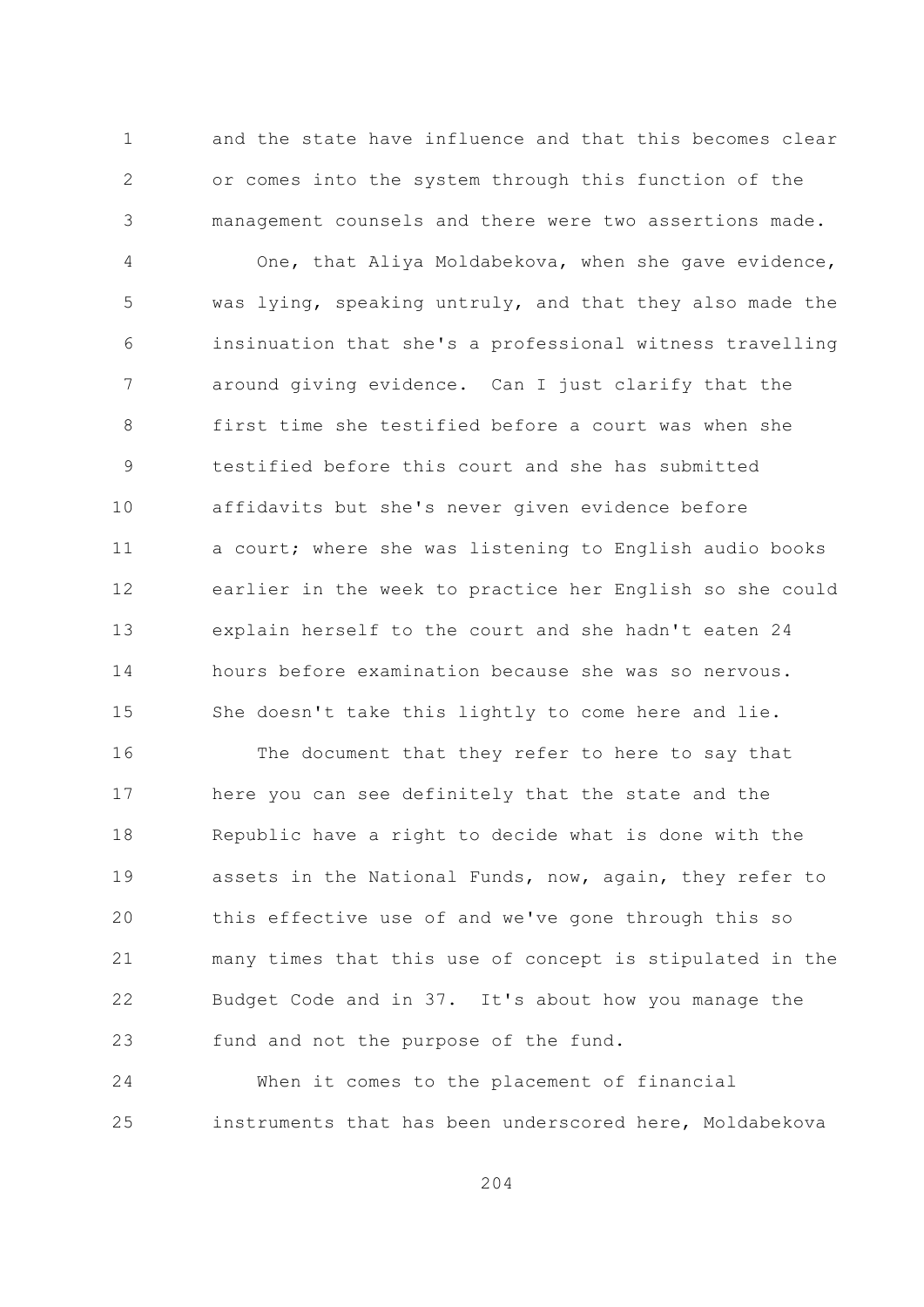$\mathbf{1}$ in her examination explained that this really refers to  $\overline{2}$ what types of assets you can invest in and nothing to do with specific investment decisions. 3  $\sqrt{4}$ THE CHAIRMAN: Any final comments from counsel? 5 MR NILSSON: No, I think it has become clear that there is 6 a difference of opinion here and I will not repeat my  $7\overline{ }$ words. 8 THE CHAIRMAN: That means that we have concluded the proceedings. The only matter that remains to discuss is 9  $10$ to present the bills. We discussed two weeks before.  $11$ Easter is coming up, so we will not have so many working 12 days, but, making allowances for that, if we were to say  $13$ that the bills should have been submitted by 24 April --14 this is the 12th today -- then you will send them to 15 each other, also copied to the court, and after that you have until the 2 May to comment on the bill from the 16 other side and then you will make another submission  $17$ there on 2 May. So that is slightly more than two 18 19 weeks, making allowances for the bank holidays. MR GUTERSTAM: Could we ask to have the deadline for the 20  $21$ first submission until the 25th or 26th. The 24th is  $22$ a Wednesday. 23 THE CHAIRMAN: And you still have time to comment on the 24 other sides bill by the second.

25 MR NILSSON: I would like that.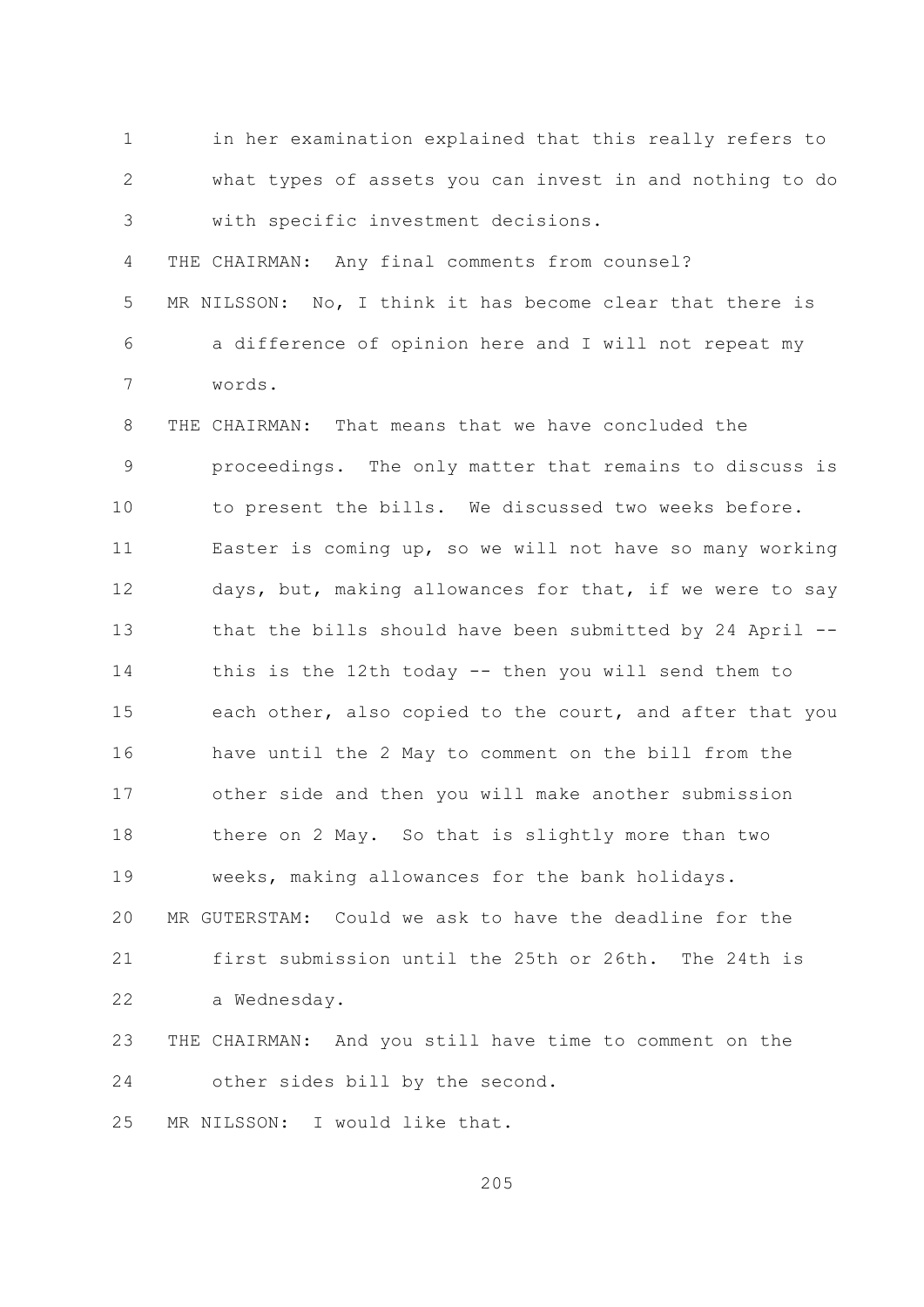THE CHAIRMAN: Is that sufficient.  $\mathbf{1}$ 

 $\overline{2}$ MR NILSSON: Yes, we won't put up a fight over two days.

3 For me it's not a problem.

 $\overline{4}$ THE CHAIRMAN: So 26 April and 2 May and make sure that

5 a copy comes to the court and to the counterparty and to 6 have comments on the other sides' bills at the latest on  $\overline{7}$ 2 May.

8 MR NILSSON: Can we get a approximate indication as to when 9 we can get a ruling.

 $10$ THE CHAIRMAN: That will be difficult. Well, I can say what our objective is. We hope to be able to give a ruling  $11$ before the summer. 12

13 MS ISAKSSOn: So do we.

14 THE CHAIRMAN: It is not a regular type of civil -- it's not 15 a civil case, as I'm sure has been repeated several 16 times over this days. But at the same time we will try 17 to do it expediently, but I think you want us to consider issues at hand in a careful manner. Thank you.  $18$ 

(Hearing concluded)

19  $(4.27 \text{ pm})$ 

 $20$ 

21

22

23

24

25